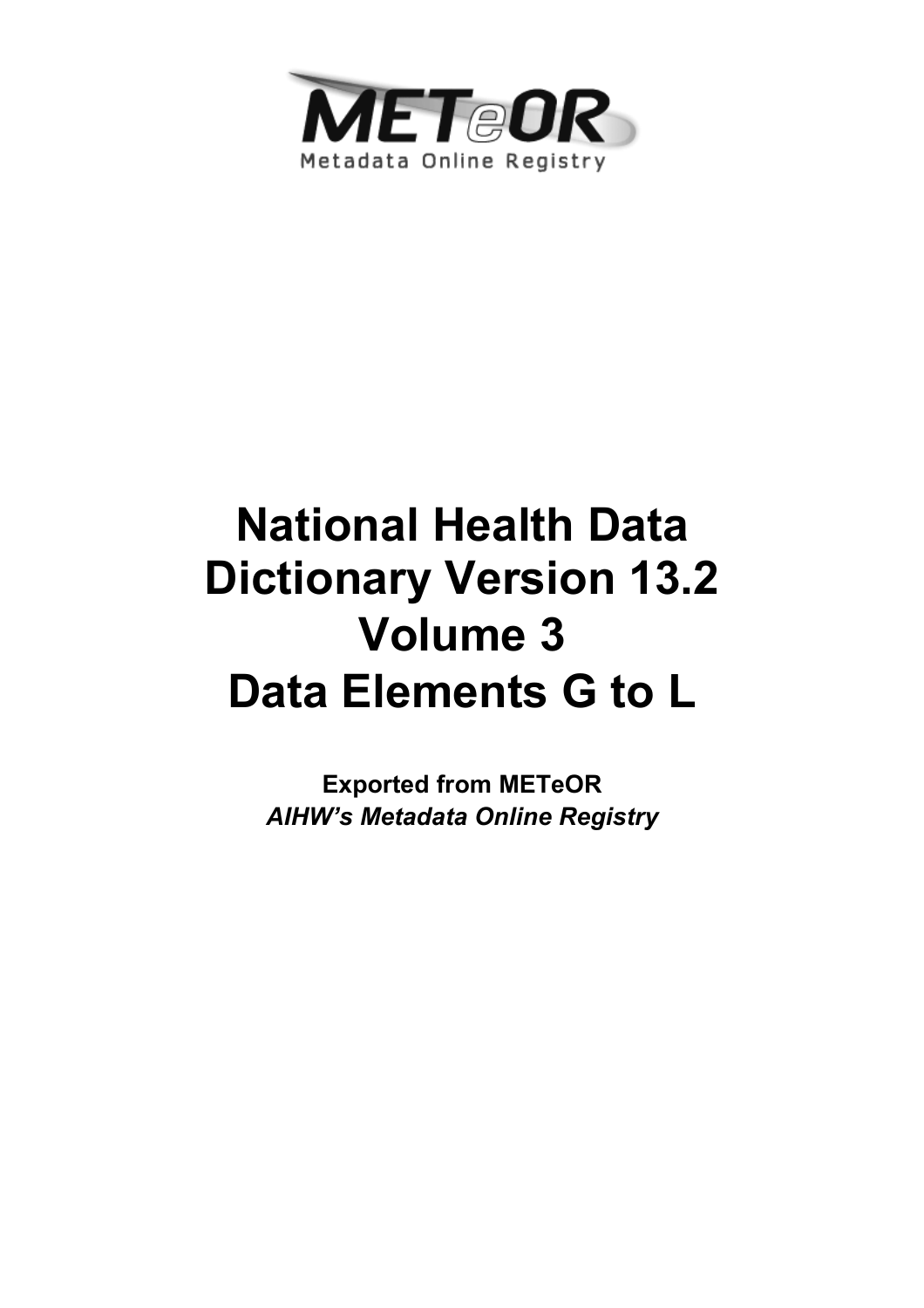#### © Australian Institute of Health and Welfare 2007

This work is copyright. Apart from any use as permitted under the *Copyright Act 1968*, no part may be reproduced without prior written permission from the Australian Institute of Health and Welfare. Requests and enquiries concerning reproduction and rights should be directed to the Head, Business Promotion and Media, Australian Institute of Health and Welfare, GPO Box 570, Canberra ACT 2601.

Any enquiries about or comments on this publication should be directed to:

National Data Development and Standards Unit Australian Institute of Health and Welfare GPO Box 570 Canberra ACT 2601 Email: datadevelopment@aihw.gov.au Phone: (02) 6244 1222 Fax: (02) 6244 1166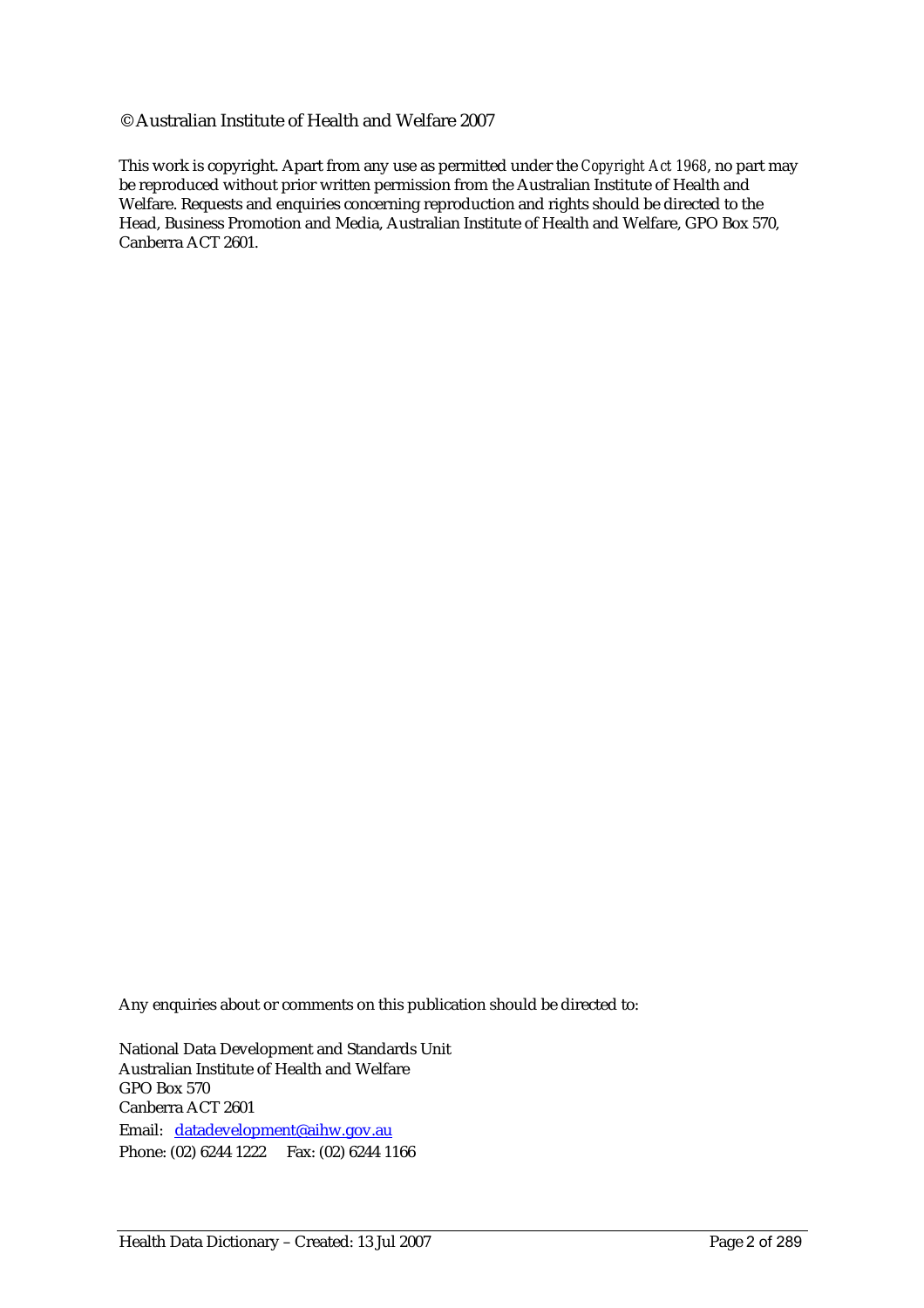# List of metadata items

| Grants to non-government organisations-community awareness/health promotion services37    |  |
|-------------------------------------------------------------------------------------------|--|
|                                                                                           |  |
| Grants to non-government organisations-independent living skills support services41       |  |
| Grants to non-government organisations-other and unspecified mental health services43     |  |
| Grants to non-government organisations-pre-vocational training services 46                |  |
|                                                                                           |  |
|                                                                                           |  |
|                                                                                           |  |
| Grants to non-government organisations-self-help support group services54                 |  |
| Gross capital expenditure (accrual accounting)-buildings and building services56          |  |
|                                                                                           |  |
|                                                                                           |  |
|                                                                                           |  |
|                                                                                           |  |
|                                                                                           |  |
|                                                                                           |  |
|                                                                                           |  |
|                                                                                           |  |
|                                                                                           |  |
|                                                                                           |  |
|                                                                                           |  |
|                                                                                           |  |
|                                                                                           |  |
|                                                                                           |  |
| Group sessions (public psychiatric, alcohol and drug hospital)—emergency and outpatient86 |  |
| Group sessions (public psychiatric, alcohol and drug hospital)—outreach and community88   |  |
|                                                                                           |  |
|                                                                                           |  |
|                                                                                           |  |
|                                                                                           |  |
|                                                                                           |  |
|                                                                                           |  |
|                                                                                           |  |
|                                                                                           |  |
|                                                                                           |  |
|                                                                                           |  |
|                                                                                           |  |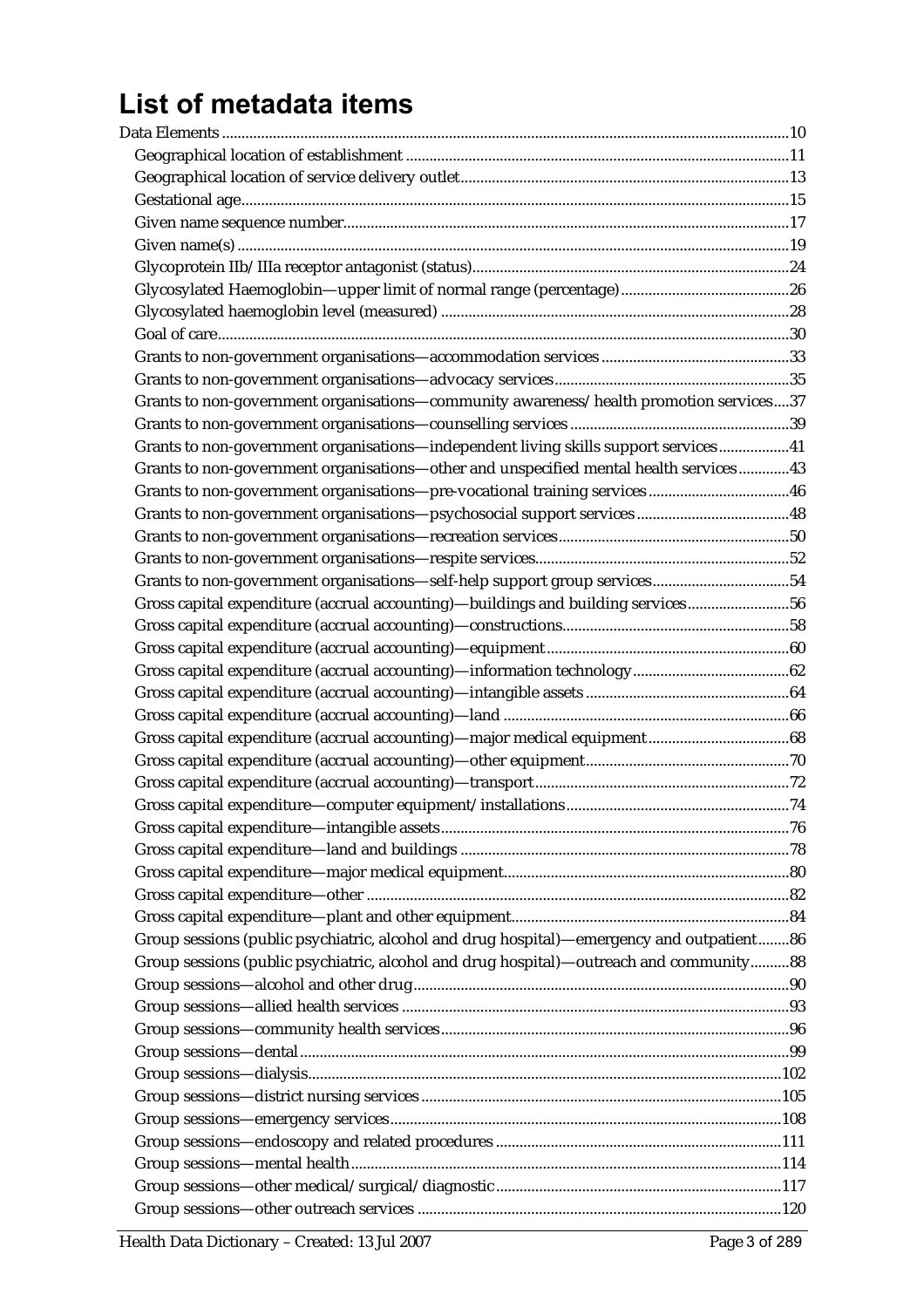| Individual sessions (public psychiatric, alcohol and drug hospital) - emergency and outpatient188 |  |
|---------------------------------------------------------------------------------------------------|--|
|                                                                                                   |  |
|                                                                                                   |  |
| Individual sessions (public psychiatric, alcohol and drug hospital)—outreach and community.190    |  |
|                                                                                                   |  |
|                                                                                                   |  |
|                                                                                                   |  |
|                                                                                                   |  |
|                                                                                                   |  |
|                                                                                                   |  |
|                                                                                                   |  |
|                                                                                                   |  |
|                                                                                                   |  |
|                                                                                                   |  |
|                                                                                                   |  |
|                                                                                                   |  |
|                                                                                                   |  |
|                                                                                                   |  |
|                                                                                                   |  |
|                                                                                                   |  |
|                                                                                                   |  |
|                                                                                                   |  |
|                                                                                                   |  |
|                                                                                                   |  |
|                                                                                                   |  |
|                                                                                                   |  |
|                                                                                                   |  |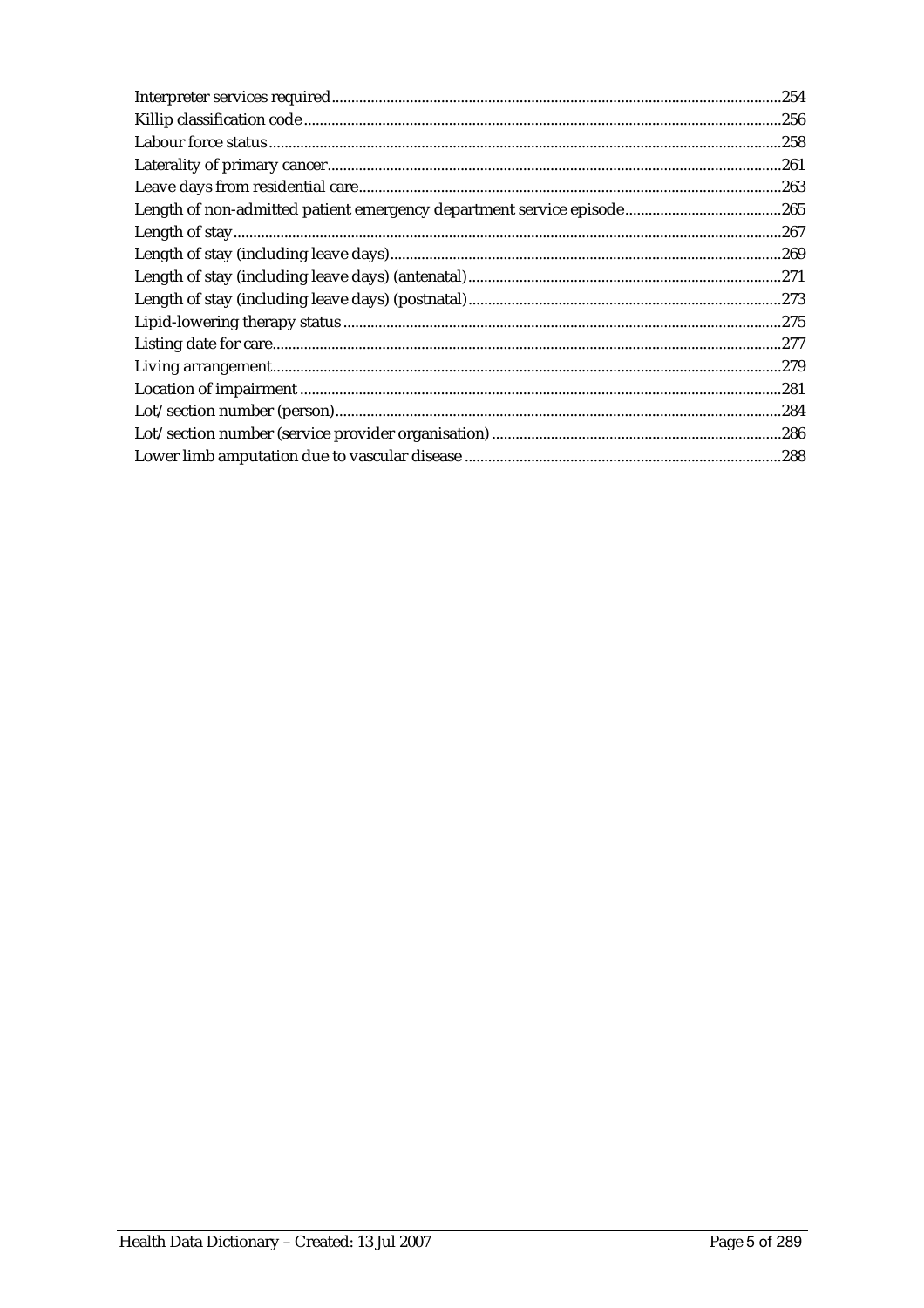# **Data Element Technical Names**

| Episode of admitted patient care—intended length of hospital stay, code N 246                                                                                                                 |  |
|-----------------------------------------------------------------------------------------------------------------------------------------------------------------------------------------------|--|
| Episode of admitted patient care—inter-hospital contracted patient status, code N 252                                                                                                         |  |
| Episode of admitted patient care-length of stay (excluding leave days), total N[NN] 267                                                                                                       |  |
| Episode of admitted patient care-length of stay (including leave days), total N[NN] 269                                                                                                       |  |
| Episode of admitted patient care—length of stay (including leave days) (antenatal), total N[NN].271                                                                                           |  |
| Episode of admitted patient care—length of stay (including leave days) (postnatal), total N[NN].273                                                                                           |  |
|                                                                                                                                                                                               |  |
| Establishment (public psychiatric or alcohol and drug hospital)—number of group session                                                                                                       |  |
| occasions of service for non-admitted patients (emergency and outpatient), total N[NNNNNN]86                                                                                                  |  |
| Establishment (public psychiatric or alcohol and drug hospital)—number of group session                                                                                                       |  |
| occasions of service for non-admitted patients (outreach and community), total N[NNNNNN]88                                                                                                    |  |
| Establishment (public psychiatric or alcohol and drug hospital)—number of individual session<br>occasions of service for non-admitted patients (emergency and outpatient), total N[NNNNNN]188 |  |
| Establishment (public psychiatric or alcohol and drug hospital)—number of individual session                                                                                                  |  |
| occasions of service for non-admitted patients (outreach and community), total N[NNNNNN]190                                                                                                   |  |
|                                                                                                                                                                                               |  |
| Establishment-gross capital expenditure (accrual accounting) (buildings and building services)                                                                                                |  |
|                                                                                                                                                                                               |  |
| Establishment-gross capital expenditure (accrual accounting) (constructions) (financial year), total                                                                                          |  |
| Establishment-gross capital expenditure (accrual accounting) (equipment) (financial year), total                                                                                              |  |
| Establishment-gross capital expenditure (accrual accounting) (information technology) (financial                                                                                              |  |
|                                                                                                                                                                                               |  |
| Establishment-gross capital expenditure (accrual accounting) (intangible assets) (financial year),                                                                                            |  |
| Establishment—gross capital expenditure (accrual accounting) (land) (financial year), total                                                                                                   |  |
|                                                                                                                                                                                               |  |
| Establishment-gross capital expenditure (accrual accounting) (major medical equipment)                                                                                                        |  |
| Establishment—gross capital expenditure (accrual accounting) (other equipment) (financial year),                                                                                              |  |
| Establishment-gross capital expenditure (accrual accounting) (transport) (financial year), total                                                                                              |  |
| Establishment—gross capital expenditure (computer equipment/installations) (financial year), total                                                                                            |  |
| Establishment-gross capital expenditure (intangible assets) (financial year), total Australian                                                                                                |  |
| Establishment—gross capital expenditure (land and buildings) (financial year), total Australian                                                                                               |  |
|                                                                                                                                                                                               |  |
| Establishment—gross capital expenditure (major medical equipment) (financial year), total                                                                                                     |  |
| Establishment—gross capital expenditure (other capital expenditure) (financial year), total                                                                                                   |  |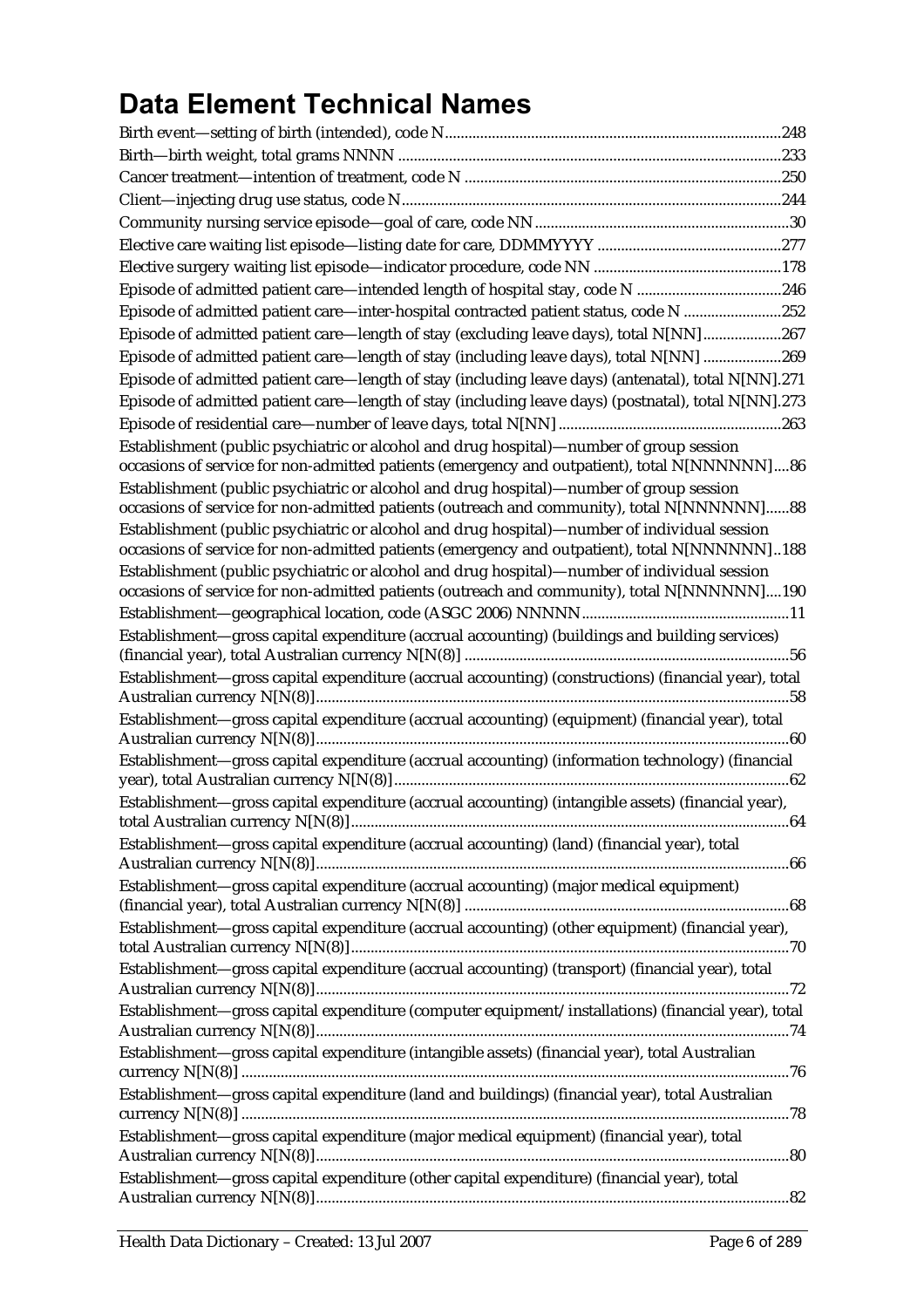| Establishment-gross capital expenditure (plant and other equipment) (financial year), total                                                                                                 |
|---------------------------------------------------------------------------------------------------------------------------------------------------------------------------------------------|
| Establishment-number of group session occasions of service for non-admitted patients (alcohol                                                                                               |
| Establishment-number of group session occasions of service for non-admitted patients (allied                                                                                                |
| Establishment-number of group session occasions of service for non-admitted patients                                                                                                        |
| Establishment-number of group session occasions of service for non-admitted patients (dental),                                                                                              |
| Establishment-number of group session occasions of service for non-admitted patients (dialysis),                                                                                            |
| Establishment-number of group session occasions of service for non-admitted patients (district                                                                                              |
| Establishment-number of group session occasions of service for non-admitted patients                                                                                                        |
| Establishment-number of group session occasions of service for non-admitted patients (endoscopy                                                                                             |
| Establishment-number of group session occasions of service for non-admitted patients (mental<br>Establishment-number of group session occasions of service for non-admitted patients (other |
| Establishment-number of group session occasions of service for non-admitted patients (other                                                                                                 |
| Establishment-number of group session occasions of service for non-admitted patients                                                                                                        |
| Establishment-number of group session occasions of service for non-admitted patients                                                                                                        |
|                                                                                                                                                                                             |
| Establishment-number of group session occasions of service for non-admitted patients (radiology                                                                                             |
| Establishment-number of individual session occasions of service for non-admitted patients                                                                                                   |
| Establishment-number of individual session occasions of service for non-admitted patients (allied                                                                                           |
| Establishment—number of individual session occasions of service for non-admitted patients                                                                                                   |
| Establishment—number of individual session occasions of service for non-admitted patients                                                                                                   |
| Establishment—number of individual session occasions of service for non-admitted patients                                                                                                   |
| Establishment-number of individual session occasions of service for non-admitted patients                                                                                                   |
| Establishment-number of individual session occasions of service for non-admitted patients                                                                                                   |
| Establishment—number of individual session occasions of service for non-admitted patients                                                                                                   |
|                                                                                                                                                                                             |
| Establishment—number of individual session occasions of service for non-admitted patients                                                                                                   |
| Establishment-number of individual session occasions of service for non-admitted patients (other                                                                                            |
| Establishment-number of individual session occasions of service for non-admitted patients (other                                                                                            |
| Establishment—number of individual session occasions of service for non-admitted patients                                                                                                   |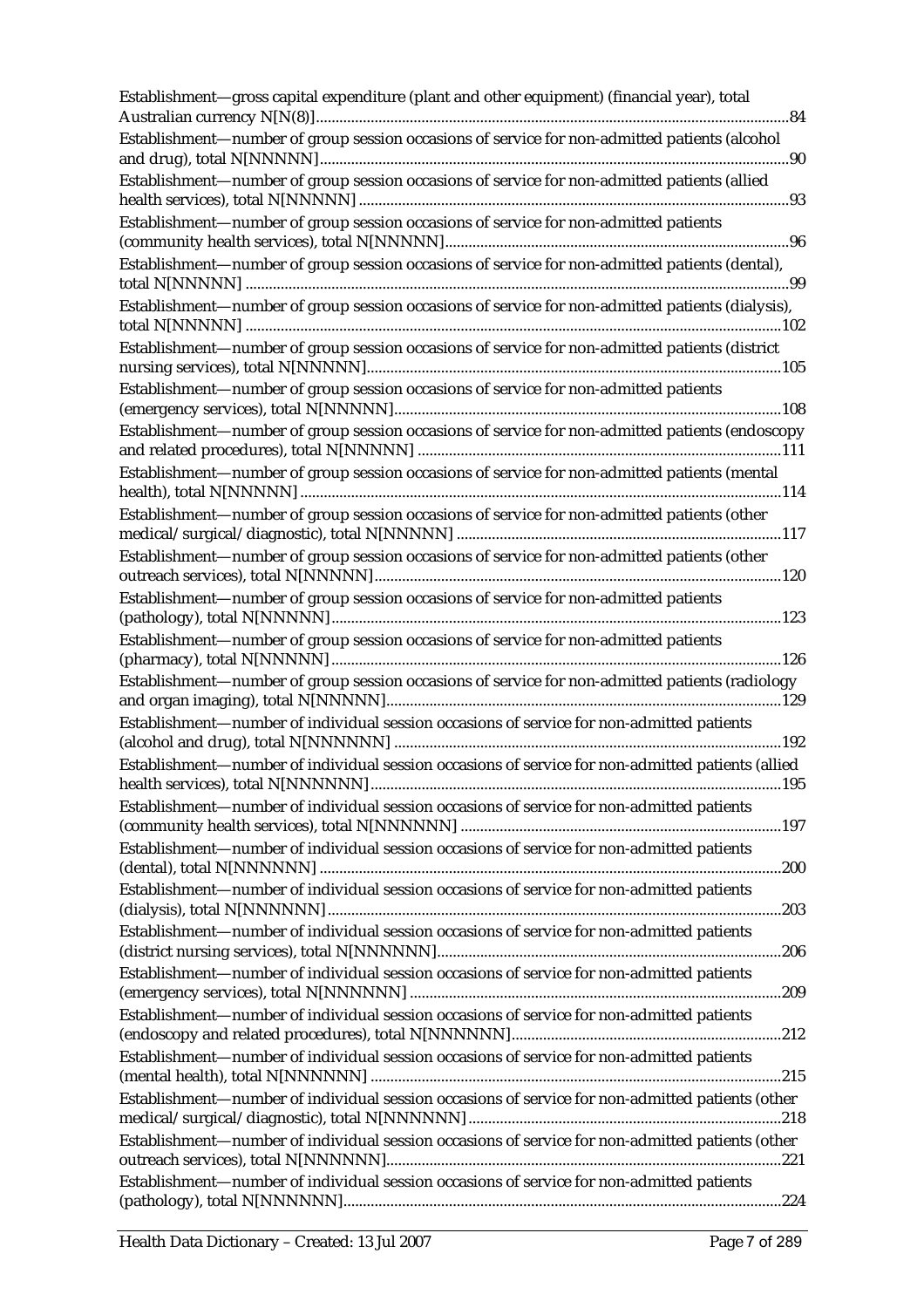| Laboratory standard—upper limit of normal range of glycosylated haemoglobin, percentage<br>Non-admitted patient emergency department service episode-service episode length, total<br>Person-health professionals attended for diabetes mellitus (last 12 months), code N132<br>Person-hypertension treatment with antihypertensive medication indicator (current), code N  168<br>Service contact-group session status, individual/group session indicator code ANN.N232<br>Service provider organisation (address)—house/property identifier, text [X(12)]161<br>Specialised mental health service organisation-accommodation services grants to non-government | Establishment-number of individual session occasions of service for non-admitted patients |  |
|-------------------------------------------------------------------------------------------------------------------------------------------------------------------------------------------------------------------------------------------------------------------------------------------------------------------------------------------------------------------------------------------------------------------------------------------------------------------------------------------------------------------------------------------------------------------------------------------------------------------------------------------------------------------|-------------------------------------------------------------------------------------------|--|
|                                                                                                                                                                                                                                                                                                                                                                                                                                                                                                                                                                                                                                                                   | Establishment-number of individual session occasions of service for non-admitted patients |  |
|                                                                                                                                                                                                                                                                                                                                                                                                                                                                                                                                                                                                                                                                   |                                                                                           |  |
|                                                                                                                                                                                                                                                                                                                                                                                                                                                                                                                                                                                                                                                                   |                                                                                           |  |
|                                                                                                                                                                                                                                                                                                                                                                                                                                                                                                                                                                                                                                                                   |                                                                                           |  |
|                                                                                                                                                                                                                                                                                                                                                                                                                                                                                                                                                                                                                                                                   |                                                                                           |  |
|                                                                                                                                                                                                                                                                                                                                                                                                                                                                                                                                                                                                                                                                   |                                                                                           |  |
|                                                                                                                                                                                                                                                                                                                                                                                                                                                                                                                                                                                                                                                                   |                                                                                           |  |
|                                                                                                                                                                                                                                                                                                                                                                                                                                                                                                                                                                                                                                                                   |                                                                                           |  |
|                                                                                                                                                                                                                                                                                                                                                                                                                                                                                                                                                                                                                                                                   |                                                                                           |  |
|                                                                                                                                                                                                                                                                                                                                                                                                                                                                                                                                                                                                                                                                   |                                                                                           |  |
|                                                                                                                                                                                                                                                                                                                                                                                                                                                                                                                                                                                                                                                                   |                                                                                           |  |
|                                                                                                                                                                                                                                                                                                                                                                                                                                                                                                                                                                                                                                                                   |                                                                                           |  |
|                                                                                                                                                                                                                                                                                                                                                                                                                                                                                                                                                                                                                                                                   |                                                                                           |  |
|                                                                                                                                                                                                                                                                                                                                                                                                                                                                                                                                                                                                                                                                   |                                                                                           |  |
|                                                                                                                                                                                                                                                                                                                                                                                                                                                                                                                                                                                                                                                                   |                                                                                           |  |
|                                                                                                                                                                                                                                                                                                                                                                                                                                                                                                                                                                                                                                                                   |                                                                                           |  |
|                                                                                                                                                                                                                                                                                                                                                                                                                                                                                                                                                                                                                                                                   |                                                                                           |  |
|                                                                                                                                                                                                                                                                                                                                                                                                                                                                                                                                                                                                                                                                   |                                                                                           |  |
|                                                                                                                                                                                                                                                                                                                                                                                                                                                                                                                                                                                                                                                                   |                                                                                           |  |
|                                                                                                                                                                                                                                                                                                                                                                                                                                                                                                                                                                                                                                                                   |                                                                                           |  |
|                                                                                                                                                                                                                                                                                                                                                                                                                                                                                                                                                                                                                                                                   |                                                                                           |  |
|                                                                                                                                                                                                                                                                                                                                                                                                                                                                                                                                                                                                                                                                   |                                                                                           |  |
|                                                                                                                                                                                                                                                                                                                                                                                                                                                                                                                                                                                                                                                                   |                                                                                           |  |
|                                                                                                                                                                                                                                                                                                                                                                                                                                                                                                                                                                                                                                                                   |                                                                                           |  |
|                                                                                                                                                                                                                                                                                                                                                                                                                                                                                                                                                                                                                                                                   |                                                                                           |  |
|                                                                                                                                                                                                                                                                                                                                                                                                                                                                                                                                                                                                                                                                   |                                                                                           |  |
|                                                                                                                                                                                                                                                                                                                                                                                                                                                                                                                                                                                                                                                                   |                                                                                           |  |
|                                                                                                                                                                                                                                                                                                                                                                                                                                                                                                                                                                                                                                                                   |                                                                                           |  |
|                                                                                                                                                                                                                                                                                                                                                                                                                                                                                                                                                                                                                                                                   |                                                                                           |  |
|                                                                                                                                                                                                                                                                                                                                                                                                                                                                                                                                                                                                                                                                   |                                                                                           |  |
|                                                                                                                                                                                                                                                                                                                                                                                                                                                                                                                                                                                                                                                                   |                                                                                           |  |
|                                                                                                                                                                                                                                                                                                                                                                                                                                                                                                                                                                                                                                                                   |                                                                                           |  |
|                                                                                                                                                                                                                                                                                                                                                                                                                                                                                                                                                                                                                                                                   |                                                                                           |  |
|                                                                                                                                                                                                                                                                                                                                                                                                                                                                                                                                                                                                                                                                   |                                                                                           |  |
|                                                                                                                                                                                                                                                                                                                                                                                                                                                                                                                                                                                                                                                                   |                                                                                           |  |
|                                                                                                                                                                                                                                                                                                                                                                                                                                                                                                                                                                                                                                                                   |                                                                                           |  |
|                                                                                                                                                                                                                                                                                                                                                                                                                                                                                                                                                                                                                                                                   |                                                                                           |  |
|                                                                                                                                                                                                                                                                                                                                                                                                                                                                                                                                                                                                                                                                   |                                                                                           |  |
|                                                                                                                                                                                                                                                                                                                                                                                                                                                                                                                                                                                                                                                                   |                                                                                           |  |
|                                                                                                                                                                                                                                                                                                                                                                                                                                                                                                                                                                                                                                                                   |                                                                                           |  |
|                                                                                                                                                                                                                                                                                                                                                                                                                                                                                                                                                                                                                                                                   |                                                                                           |  |
|                                                                                                                                                                                                                                                                                                                                                                                                                                                                                                                                                                                                                                                                   |                                                                                           |  |
|                                                                                                                                                                                                                                                                                                                                                                                                                                                                                                                                                                                                                                                                   |                                                                                           |  |
|                                                                                                                                                                                                                                                                                                                                                                                                                                                                                                                                                                                                                                                                   |                                                                                           |  |
|                                                                                                                                                                                                                                                                                                                                                                                                                                                                                                                                                                                                                                                                   |                                                                                           |  |
|                                                                                                                                                                                                                                                                                                                                                                                                                                                                                                                                                                                                                                                                   |                                                                                           |  |
|                                                                                                                                                                                                                                                                                                                                                                                                                                                                                                                                                                                                                                                                   |                                                                                           |  |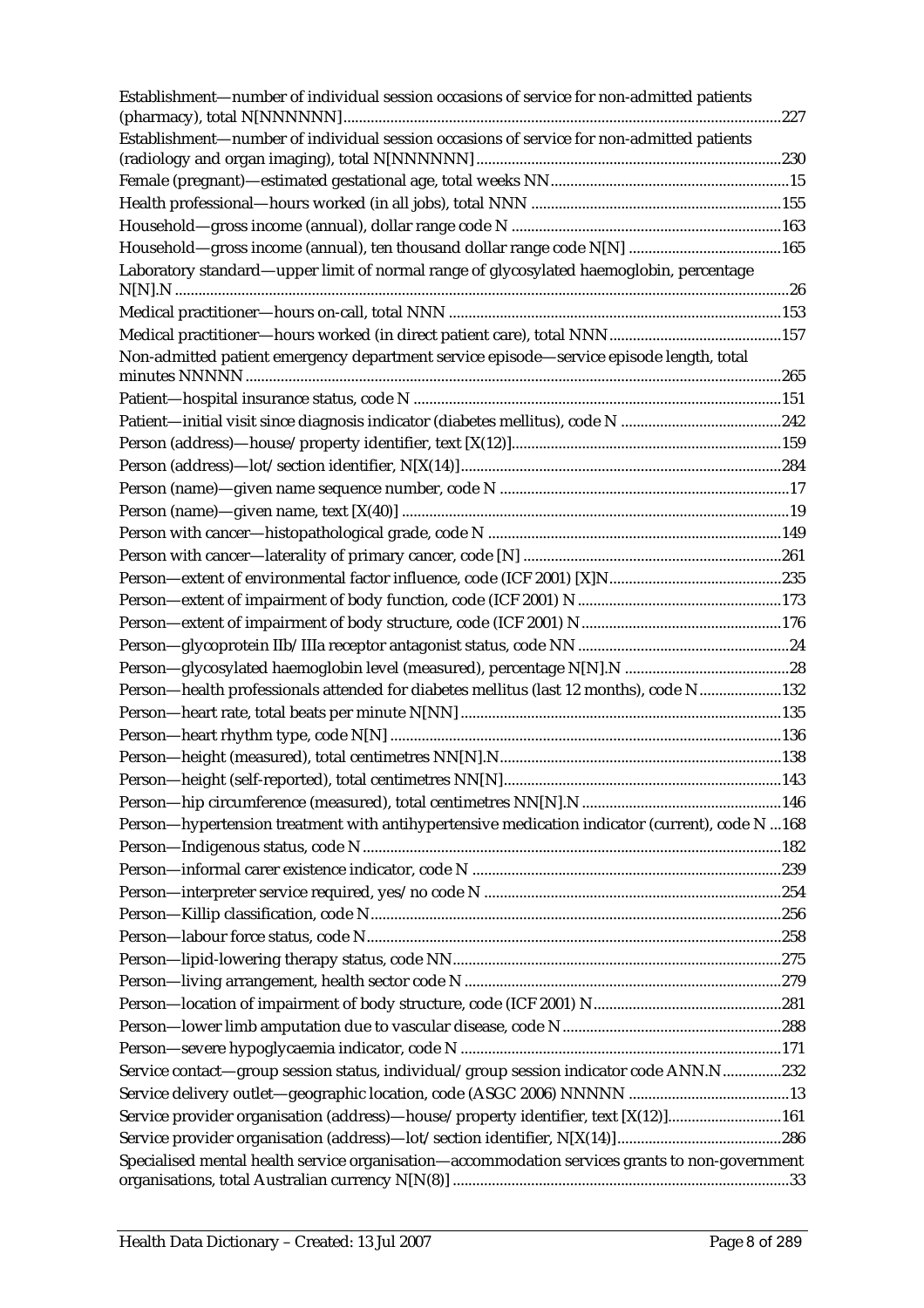| Specialised mental health service organisation-advocacy services grants to non-government                                                                                                    |
|----------------------------------------------------------------------------------------------------------------------------------------------------------------------------------------------|
| Specialised mental health service organisation—community awareness/health promotion services<br>grants to non-government organisations (financial year), total Australian currency N[N(8)]37 |
| Specialised mental health service organisation—counselling services grants to non-government                                                                                                 |
| Specialised mental health service organisation—independent living skills support services grants to                                                                                          |
| Specialised mental health service organisation-other and unspecified mental health services grants                                                                                           |
| Specialised mental health service organisation-pre-vocational training services grants for non-                                                                                              |
| Specialised mental health service organisation-psychosocial support services grants for non-                                                                                                 |
| Specialised mental health service organisation-recreation services grants to non-government                                                                                                  |
| Specialised mental health service organisation-respite services grants to non-government                                                                                                     |
| Specialised mental health service organisation-self-help support groups services grants for non-                                                                                             |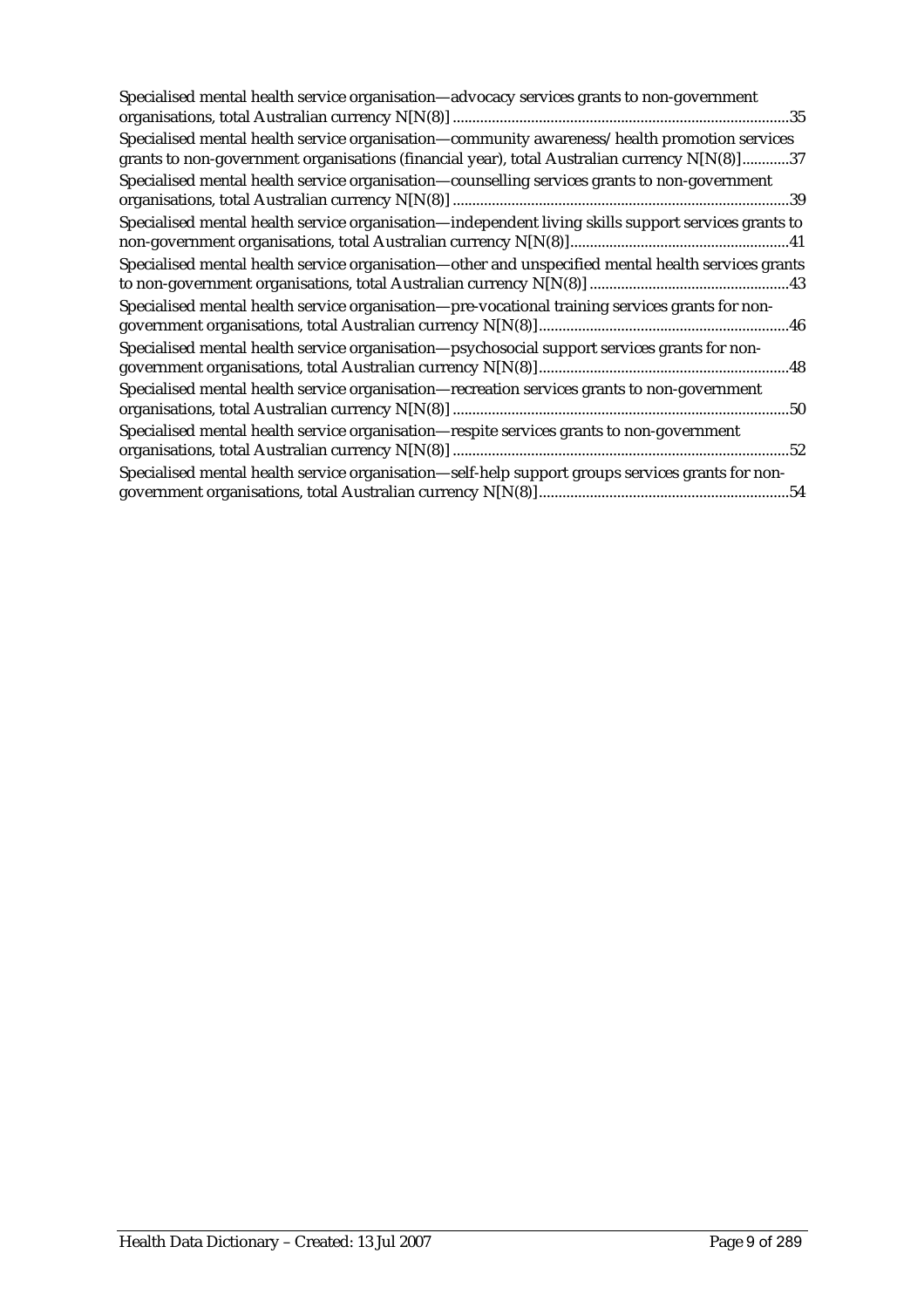# **Data Elements**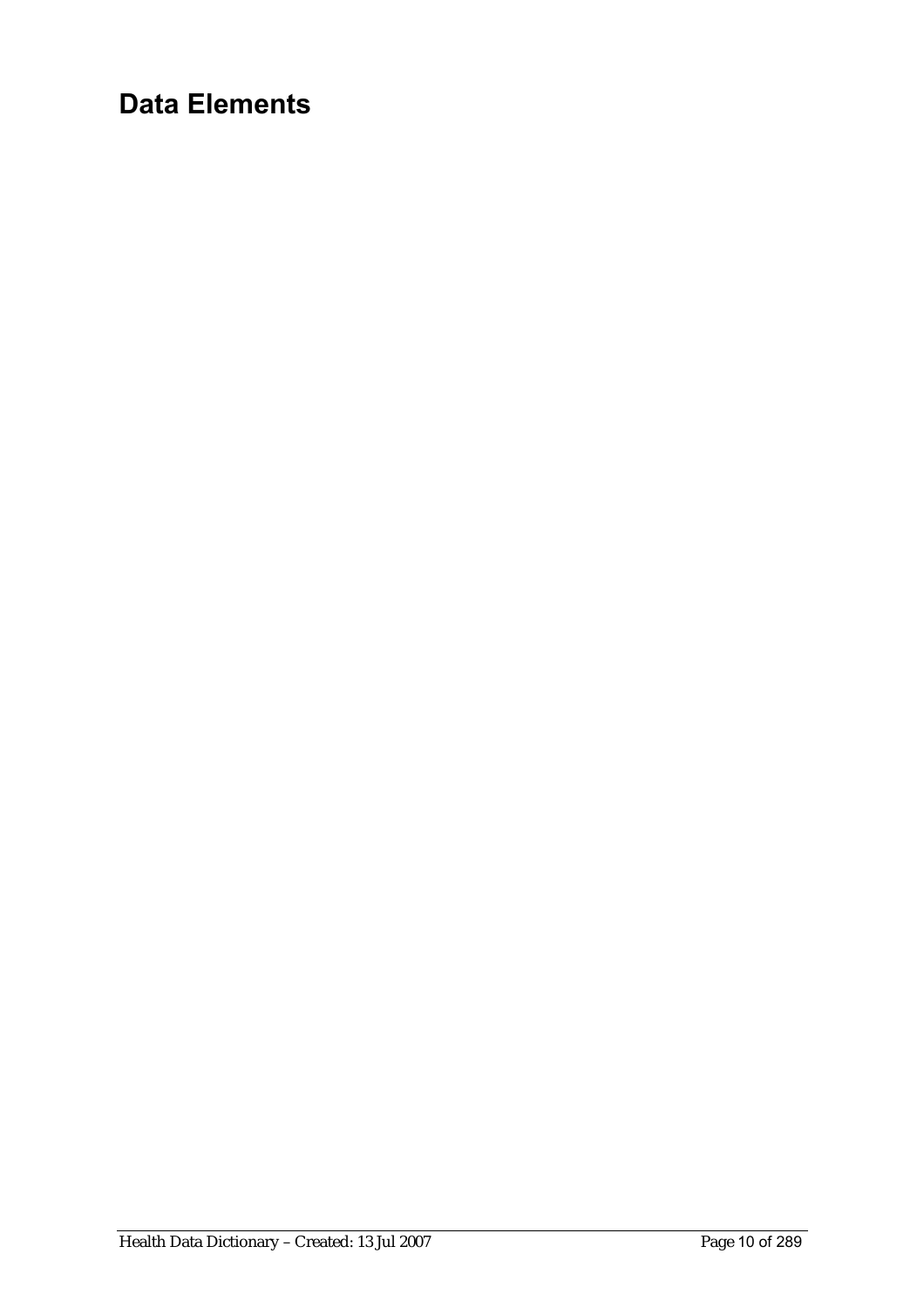# **Geographical location of establishment**

#### **Identifying and definitional attributes**

| Metadata item type:         | Data Element                                                                                                  |
|-----------------------------|---------------------------------------------------------------------------------------------------------------|
| Technical name:             | Establishment—geographical location, code (ASGC 2006)<br><b>NNNNN</b>                                         |
| METeOR identifier:          | 341798                                                                                                        |
| <b>Registration status:</b> | NHIG, Standard 14/09/2006                                                                                     |
| Definition:                 | The geographical location of the main administrative centre of<br>an establishment, as represented by a code. |

#### **Data element concept attributes**

| Data element concept: | Establishment—geographic location                                                                                                                                                 |
|-----------------------|-----------------------------------------------------------------------------------------------------------------------------------------------------------------------------------|
| Definition:           | Geographical location of the establishment. For establishments<br>with more than one geographical location, the location is<br>defined as that of the main administrative centre. |
| Context:              | <b>Health services:</b>                                                                                                                                                           |
|                       | To enable the analysis of service provision in relation to<br>demographic and other characteristics of the population of a<br>geographic area.                                    |
| Object class:         | <b>Establishment</b>                                                                                                                                                              |
| <b>Property:</b>      | Geographic location                                                                                                                                                               |

#### **Collection and usage attributes**

*Comments:* The geographical location does not provide direct information on the geographical catchment area or catchment population of the establishment.

#### **Value domain attributes**

#### **Representational attributes**

| <b>Classification scheme:</b> | Australian Standard Geographical Classification 2006 |
|-------------------------------|------------------------------------------------------|
| <b>Representation class:</b>  | Code                                                 |
| Data type:                    | Number                                               |
| <i>Format:</i>                | <b>NNNNN</b>                                         |
| Maximum character length:     | G.                                                   |

#### **Data element attributes**

| Guide for use: | The geographical location is reported using a five-digit                                                                         |
|----------------|----------------------------------------------------------------------------------------------------------------------------------|
|                | numerical code to indicate the Statistical Local Area (SLA)                                                                      |
|                | within the reporting state or territory, as defined in the                                                                       |
|                | Australian Standard Geographical Classification (ASGC)                                                                           |
|                | (Australian Bureau of Statistics (ABS), catalogue number                                                                         |
|                | 1216.0). It is a composite of State identifier and SLA (first digit $=$                                                          |
|                | State identifier, next four digits = SLA).                                                                                       |
|                | The Australian Standard Geographical Classification (ASGC) is<br>updated on an annual basis with a date of effect of 1 July each |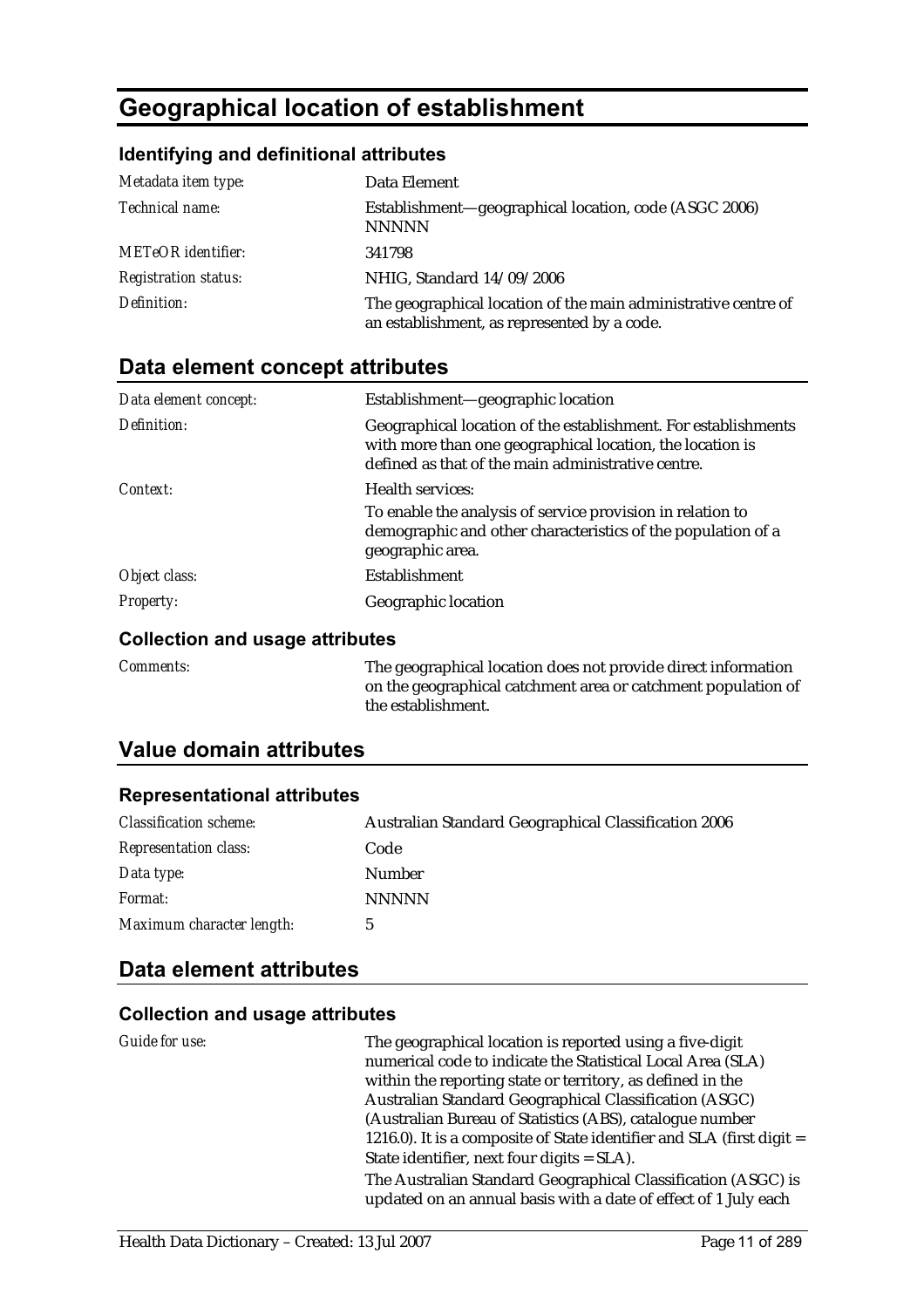year. Therefore, the edition effective for the data collection reference year should be used.

The Australian Bureau of Statistics' National Localities Index (NLI) can be used to assign each locality or address in Australia to an SLA. The NLI is a comprehensive list of localities in Australia with their full code (including SLA) from the main structure of the ASGC. For the majority of localities, the locality name (suburb or town, for example) is sufficient to assign an SLA. However, some localities have the same name. For most of these, limited additional information such as the postcode or state can be used with the locality name to assign the SLA. In addition, other localities cross one or more SLA boundaries and are referred to as split localities. For these, the more detailed information of the number and street of the establishment is used with the Streets Sub-index of the NLI to assign the SLA.

#### **Source and reference attributes**

| Origin:                                              | National Health Data Committee                                                                           |  |
|------------------------------------------------------|----------------------------------------------------------------------------------------------------------|--|
|                                                      | Australian Standard Geographical Classification (Australian                                              |  |
|                                                      | Bureau of Statistics Catalogue No. 1216.0)                                                               |  |
| <b>Relational attributes</b>                         |                                                                                                          |  |
| Related metadata references:                         | Supersedes Establishment—geographical location, code (ASGC<br>2005) NNNNN NHIG, Superseded 14/09/2006    |  |
|                                                      | Is formed using Establishment-Australian state/territory<br>identifier, code N NHIG, Standard 01/03/2005 |  |
| <b>Implementation in Data Set</b><br>Specifications: | Mental health establishments NMDS 2007-2008 NHIG,<br>Standard 23/10/2006                                 |  |
|                                                      | Implementation start date: 01/07/2007                                                                    |  |
|                                                      | Public hospital establishments NMDS 2007-2008 NHIG,<br>Standard 23/10/2006                               |  |
|                                                      | Implementation start date: 01/07/2007                                                                    |  |

Health Data Dictionary – Created: 13 Jul 2007 Page 12 of 289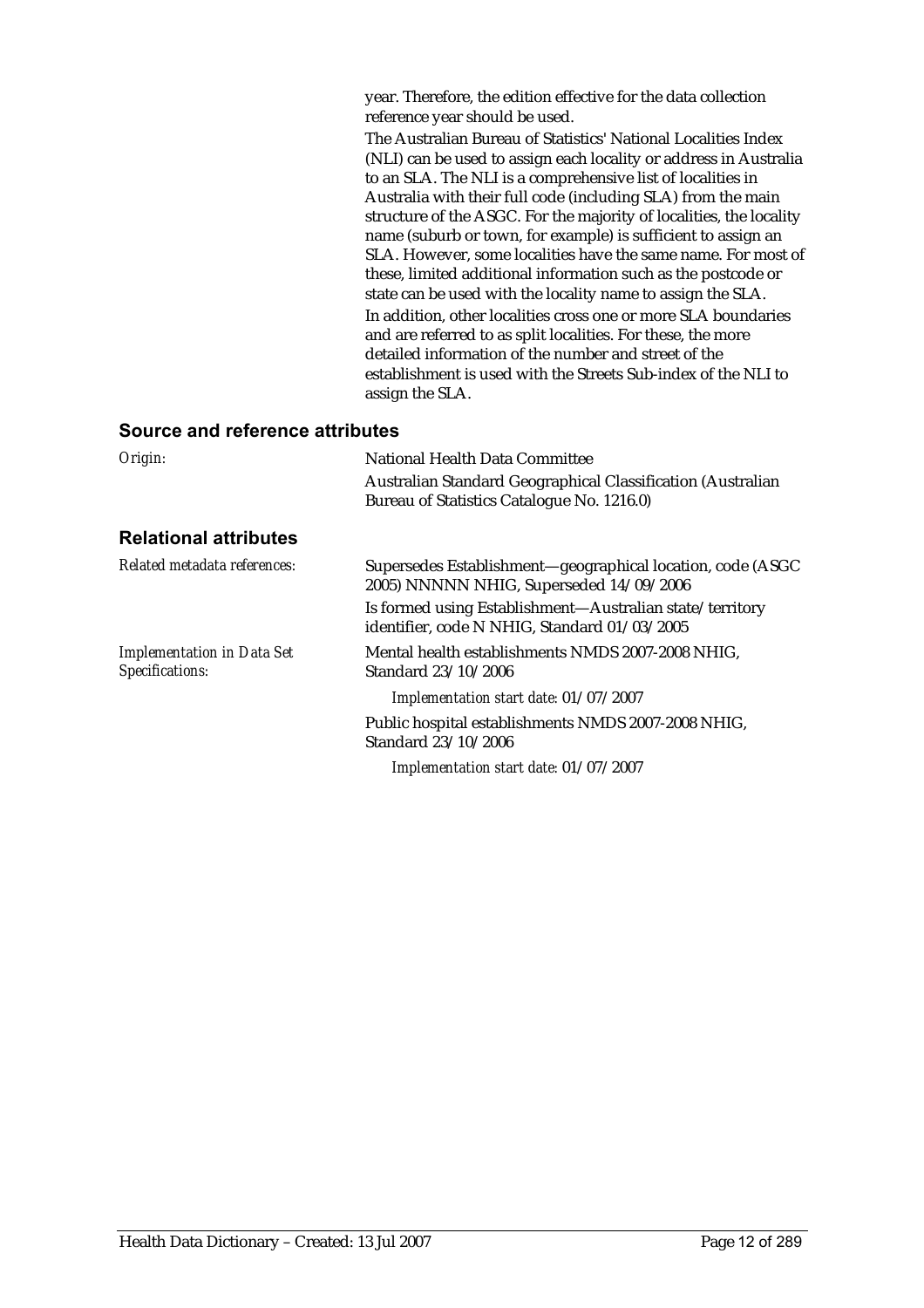# **Geographical location of service delivery outlet**

#### **Identifying and definitional attributes**

| Metadata item type:         | Data Element                                                                                                     |
|-----------------------------|------------------------------------------------------------------------------------------------------------------|
| Technical name:             | Service delivery outlet-geographic location, code (ASGC 2006)<br><b>NNNNN</b>                                    |
| <b>METeOR</b> identifier:   | 341802                                                                                                           |
| <b>Registration status:</b> | NHIG, Standard 14/09/2006                                                                                        |
| Definition:                 | Geographical location of a site from which a health/community<br>service is delivered, as represented by a code. |

# **Data element concept attributes**

| Data element concept: | Service delivery outlet—geographic location                                            |
|-----------------------|----------------------------------------------------------------------------------------|
| Definition:           | Geographical location of a site from which a health/community<br>service is delivered. |
| <i>Context:</i>       | Alcohol and other drug treatment services                                              |
| Object class:         | Service delivery outlet                                                                |
| <b>Property:</b>      | Geographic location                                                                    |

### **Value domain attributes**

#### **Representational attributes**

| <b>Classification scheme:</b> | Australian Standard Geographical Classification 2006 |
|-------------------------------|------------------------------------------------------|
| <b>Representation class:</b>  | Code                                                 |
| Data type:                    | <b>Number</b>                                        |
| <i>Format:</i>                | <b>NNNNN</b>                                         |
| Maximum character length:     | 5                                                    |

#### **Data element attributes**

| Guide for use: | The geographical location is reported using a five digit<br>numerical code to indicate the Statistical Local Area (SLA)<br>within the reporting state or territory, as defined in the<br>Australian Standard Geographical Classification (ASGC). It is a<br>composite of State identifier and SLA (first digit = State<br>identifier, next four digits $= SLA$ ).                                                                                                                                                                            |
|----------------|----------------------------------------------------------------------------------------------------------------------------------------------------------------------------------------------------------------------------------------------------------------------------------------------------------------------------------------------------------------------------------------------------------------------------------------------------------------------------------------------------------------------------------------------|
|                | The Australian Bureau of Statistics' National Localities Index<br>(NLI) can be used to assign each locality or address in Australia<br>to an SLA. The NLI is a comprehensive list of localities in<br>Australia with their full code (including SLA) from the main<br>structure of the ASGC. For the majority of localities, the locality<br>name (suburb or town, for example) is sufficient to assign an<br>SLA. However, some localities have the same name. For most of<br>these, limited additional information such as the postcode or |
|                | State can be used with the locality name to assign the SLA.<br>In addition, other localities cross one or more SLA boundaries<br>and are referred to as split localities. For these, the more<br>detailed information of the number and street of the                                                                                                                                                                                                                                                                                        |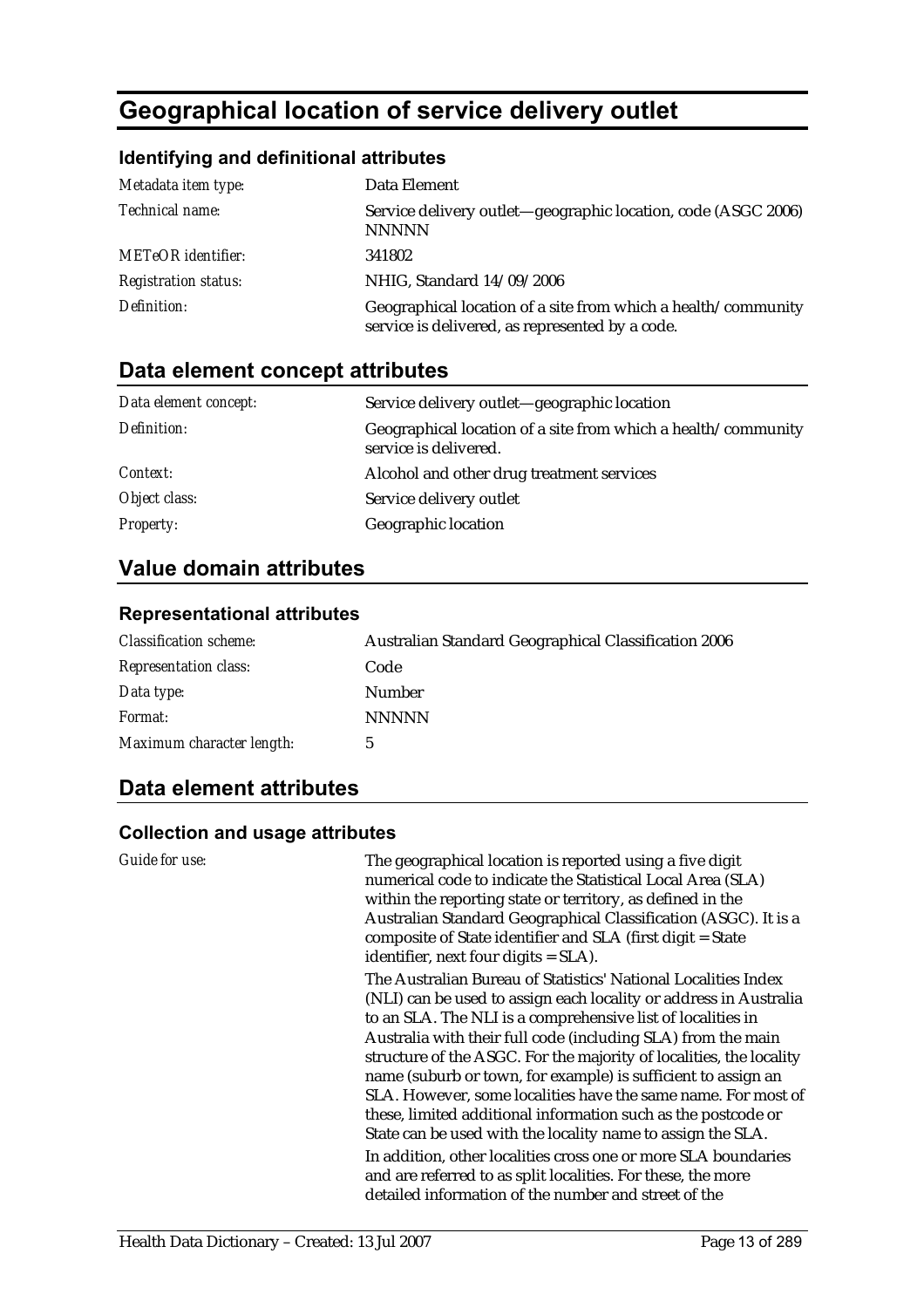|                                                      | establishment is used with the Streets Sub- index of the NLI to<br>assign the SLA.                                                                                  |
|------------------------------------------------------|---------------------------------------------------------------------------------------------------------------------------------------------------------------------|
| Comments:                                            | To enable the analysis of the accessibility of service provision in<br>relation to demographic and other characteristics of the<br>population of a geographic area. |
| Source and reference attributes                      |                                                                                                                                                                     |
| Submitting organisation:                             | Intergovernmental Committee on Drugs National Minimum<br>Data Set Working Group                                                                                     |
| Origin:                                              | Australian Standard Geographical Classification (ABS Cat. No.<br>1216.0)                                                                                            |
| <b>Relational attributes</b>                         |                                                                                                                                                                     |
| Related metadata references:                         | Supersedes Service delivery outlet—geographic location, code<br>(ASGC 2005) NNNNN NHIG, Superseded 14/09/2006                                                       |
|                                                      | Is formed using Establishment-Australian state/territory<br>identifier, code N NHIG, Standard 01/03/2005                                                            |
| <b>Implementation in Data Set</b><br>Specifications: | Alcohol and other drug treatment services NMDS 2007-2008<br>NHIG, Standard 23/10/2006                                                                               |
|                                                      | Implementation start date: 01/07/2007                                                                                                                               |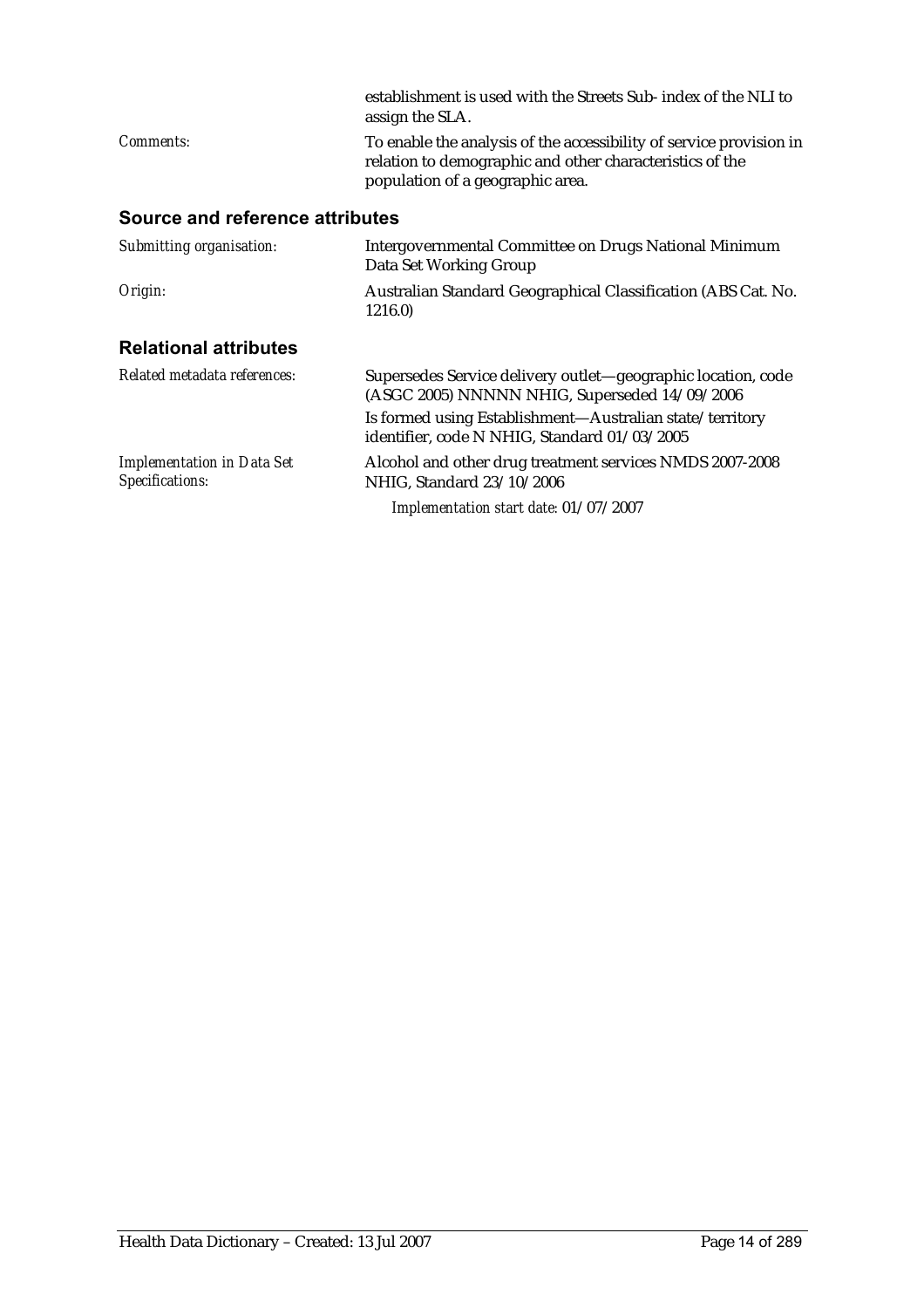# **Gestational age**

#### **Identifying and definitional attributes**

| Metadata item type:         | Data Element                                                                                          |
|-----------------------------|-------------------------------------------------------------------------------------------------------|
| Technical name:             | Female (pregnant)—estimated gestational age, total weeks NN                                           |
| <b>METeOR</b> identifier:   | 269965                                                                                                |
| <b>Registration status:</b> | NHIG, Standard 01/03/2005                                                                             |
| Definition:                 | The estimated gestational age of the baby in completed weeks<br>as determined by clinical assessment. |

#### **Data element concept attributes**

| Data element concept: | Female (pregnant)—estimated gestational age                                        |
|-----------------------|------------------------------------------------------------------------------------|
| Definition:           | The estimated gestational age of the baby as determined by<br>clinical assessment. |
| Context:              | <b>Perinatal statistics</b>                                                        |
| Object class:         | Female                                                                             |
| <b>Property:</b>      | Estimated gestational age                                                          |

#### **Collection and usage attributes**

*Guide for use:* The duration of gestation is measured from the first day of the last normal menstrual period. Gestational age is expressed in completed days or completed weeks (e.g. events occurring 280 to 286 completed days after the onset of the last normal menstrual period are considered to have occurred at 40 weeks of gestation).

> The World Health Organization identifies the following categories:

- Pre-term: less than 37 completed weeks (less than 259 days) of gestation
- Term: from 37 completed weeks to less than 42 completed weeks (259 to 293 days) of gestation
- Post-term: 42 completed weeks or more (294 days or more) of gestation.

#### **Value domain attributes**

#### **Representational attributes**

| <b>Representation class:</b> | Total         |                    |
|------------------------------|---------------|--------------------|
| Data type:                   | <b>String</b> |                    |
| Format:                      | <b>NN</b>     |                    |
| Maximum character length:    | 2             |                    |
| Supplementary values:        | Value         | Meaning            |
|                              | 99            | Not stated/unknown |
| Unit of measure:             | Week          |                    |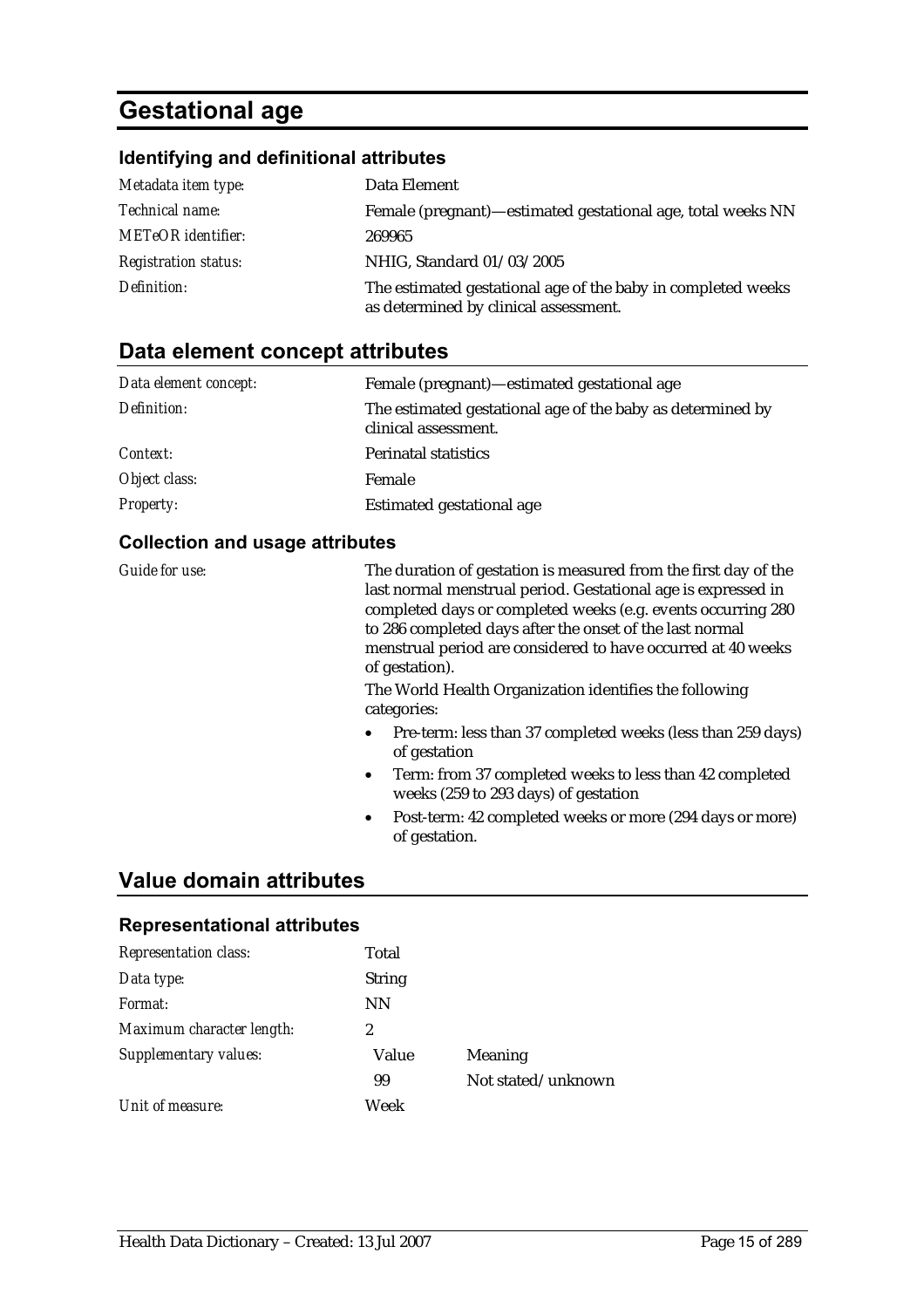| Guide for use:                    | This is derived from clinical assessment when accurate<br>information on the date of the last menstrual period is not<br>available for this pregnancy.<br>Gestational age is frequently a source of confusion when<br>calculations are based on menstrual dates. For the purposes of<br>calculation of gestational age from the date of the first day of<br>the last normal menstrual period and the date of delivery, it<br>should be borne in mind that the first day is day zero and not<br>day one. |  |
|-----------------------------------|---------------------------------------------------------------------------------------------------------------------------------------------------------------------------------------------------------------------------------------------------------------------------------------------------------------------------------------------------------------------------------------------------------------------------------------------------------------------------------------------------------|--|
| Source and reference attributes   |                                                                                                                                                                                                                                                                                                                                                                                                                                                                                                         |  |
| Submitting organisation:          | National Perinatal Data Development Committee                                                                                                                                                                                                                                                                                                                                                                                                                                                           |  |
| Origin:                           | International Classification of Diseases and Related Health<br>Problems, 10 Revision, WHO, 1992                                                                                                                                                                                                                                                                                                                                                                                                         |  |
| <b>Relational attributes</b>      |                                                                                                                                                                                                                                                                                                                                                                                                                                                                                                         |  |
| Related metadata references:      | Supersedes Gestational age, version 1, DE, NHDD, NHIMG,<br>Superseded 01/03/2005                                                                                                                                                                                                                                                                                                                                                                                                                        |  |
|                                   | Is formed using Pregnancy-first day of the last menstrual<br>period, date DDMMYYYY NHIG, Standard 01/03/2005                                                                                                                                                                                                                                                                                                                                                                                            |  |
| <b>Implementation in Data Set</b> | Perinatal NMDS NHIG, Superseded 07/12/2005                                                                                                                                                                                                                                                                                                                                                                                                                                                              |  |
| Specifications:                   | Implementation start date: 01/07/2005                                                                                                                                                                                                                                                                                                                                                                                                                                                                   |  |
|                                   | Implementation end date: 30/06/2006                                                                                                                                                                                                                                                                                                                                                                                                                                                                     |  |
|                                   | Perinatal NMDS NHIG, Superseded 06/09/2006                                                                                                                                                                                                                                                                                                                                                                                                                                                              |  |
|                                   | Implementation start date: 01/07/2006                                                                                                                                                                                                                                                                                                                                                                                                                                                                   |  |
|                                   | Implementation end date: 30/06/2007                                                                                                                                                                                                                                                                                                                                                                                                                                                                     |  |
|                                   | Perinatal NMDS 2007-2008 NHIG, Standard 06/09/2006                                                                                                                                                                                                                                                                                                                                                                                                                                                      |  |
|                                   | Implementation start date: 01/07/2007                                                                                                                                                                                                                                                                                                                                                                                                                                                                   |  |
|                                   | Information specific to this data set:<br>The first day of the last menstrual period (LMP) is<br>required to estimate gestational age, which is a key<br>outcome of pregnancy and an important risk factor for<br>neonatal outcomes. Although the date of the LMP may not<br>be known, or may sometimes be erroneous, estimation of<br>gestational age based on clinical assessment may also be<br>inaccurate. Both methods of assessing gestational age are<br>required for analysis of outcomes.      |  |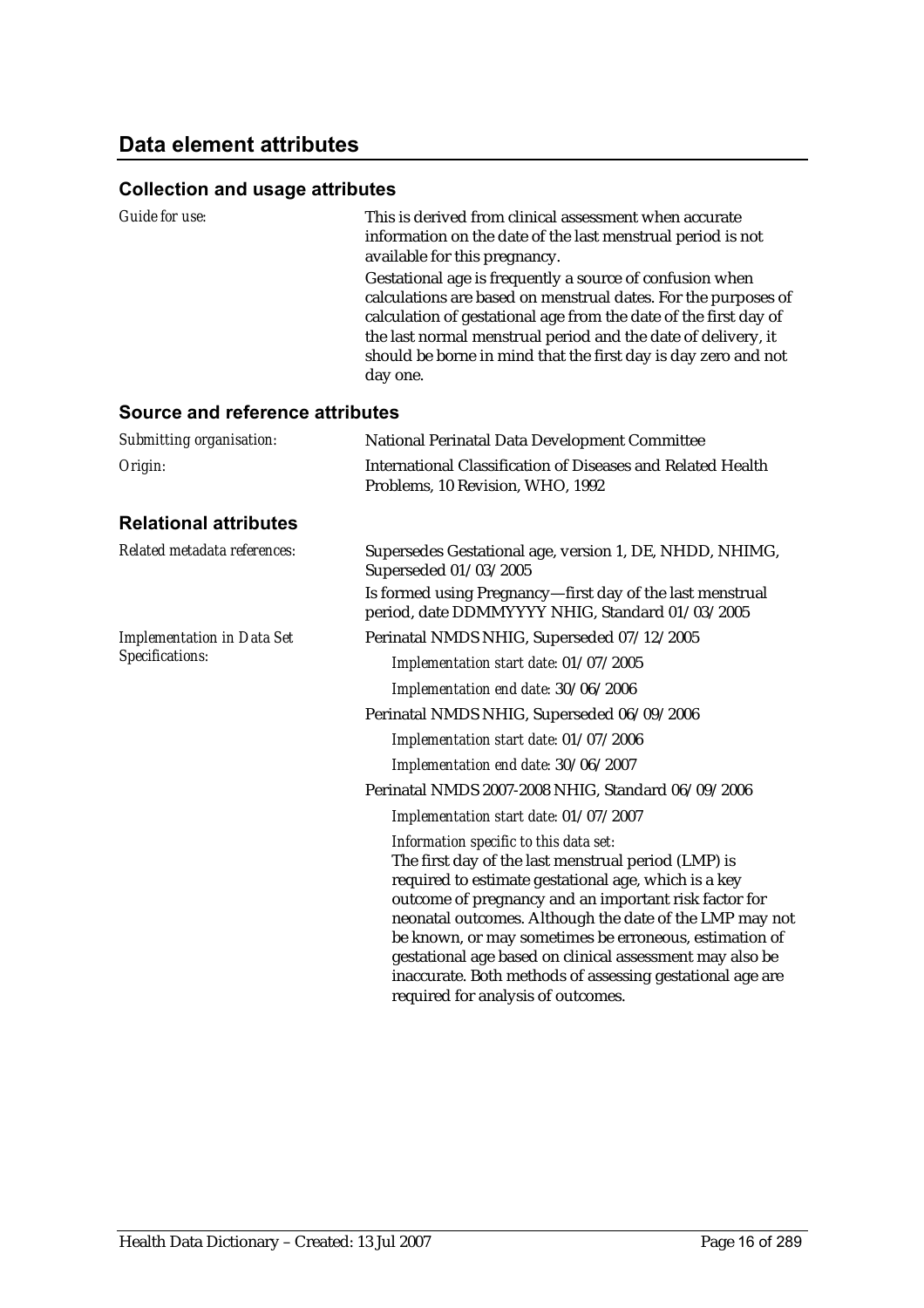# **Given name sequence number**

#### **Identifying and definitional attributes**

| Metadata item type:         | Data Element                                                                                 |
|-----------------------------|----------------------------------------------------------------------------------------------|
| Technical name:             | Person (name)—given name sequence number, code N                                             |
| <b>METeOR</b> identifier:   | 287595                                                                                       |
| <b>Registration status:</b> | NHIG, Standard 04/05/2005<br>NCSIMG, Standard 30/09/2005                                     |
| Definition:                 | The numerical order of the given names or initials of a person,<br>as represented by a code. |

# **Data element concept attributes**

| Data element concept: | Person (name)—given name sequence number                        |
|-----------------------|-----------------------------------------------------------------|
| Definition:           | The numerical order of the given names or initials of a person. |
| Object class:         | Person                                                          |
| <i>Property:</i>      | Given name sequence number                                      |

#### **Value domain attributes**

#### **Representational attributes**

| <b>Representation class:</b> | Code   |                                 |
|------------------------------|--------|---------------------------------|
| Data type:                   | Number |                                 |
| <i>Format:</i>               | N      |                                 |
| Maximum character length:    | 2      |                                 |
| Permissible values:          | Value  | <b>Meaning</b>                  |
|                              | 1      | First given name                |
|                              | 2      | Second given name               |
|                              | 3      | Third given name                |
|                              | 4      | Fourth given name               |
|                              | 5      | Fifth given name                |
|                              | 6      | Sixth given name                |
|                              | 7      | Seventh given name              |
|                              | 8      | Eighth given name               |
|                              | 9      | Ninth and subsequent given name |

#### **Data element attributes**

| Guide for use: | To be used in conjunction with Given name.<br>Example: Mary Georgina Smith                                                                                                              |
|----------------|-----------------------------------------------------------------------------------------------------------------------------------------------------------------------------------------|
|                | In the example above 'Mary' would have a given name<br>sequence number of 1 and 'Georgina' would have a given name<br>sequence number of 2.                                             |
|                | Example: Jean Claude Marcel Moreaux                                                                                                                                                     |
|                | If the person has recorded a single given name as more than<br>one word, displaying spaces in between the words(e.g. Jean<br>Claude), their given names are recorded in data collection |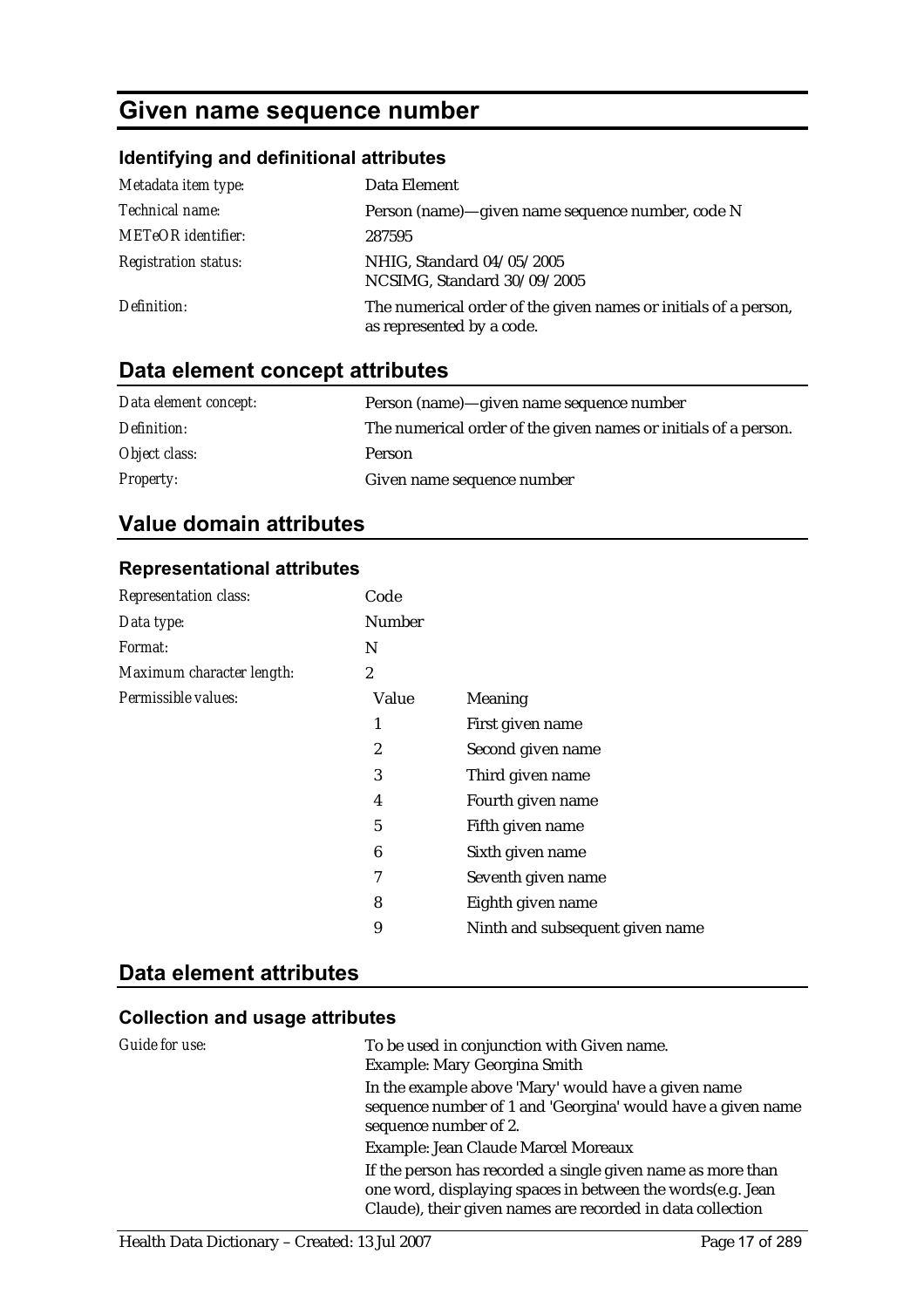systems in the same way (i.e. Jean Claude is one given name and Marcel is another given name). 'Jean Claude' would have a Given name sequence number of '1' and 'Marcel' would have a Given name sequence number of '2'.

#### **Source and reference attributes**

| Submitting organisation:                             | <b>Standards Australia</b>                                                       |  |
|------------------------------------------------------|----------------------------------------------------------------------------------|--|
| Origin:                                              | AS4846 Health Care Provider Identification, 2004, Sydney:<br>Standards Australia |  |
| <b>Relational attributes</b>                         |                                                                                  |  |
| <b>Implementation in Data Set</b><br>Specifications: | Health care client identification DSS NHIG, Standard<br>04/05/2005               |  |
|                                                      | Health care provider identification DSS NHIG, Superseded<br>04/07/2007           |  |
|                                                      | Health care provider identification DSS NHIG, Standard                           |  |

04/07/2007

Health Data Dictionary – Created: 13 Jul 2007 Page 18 of 289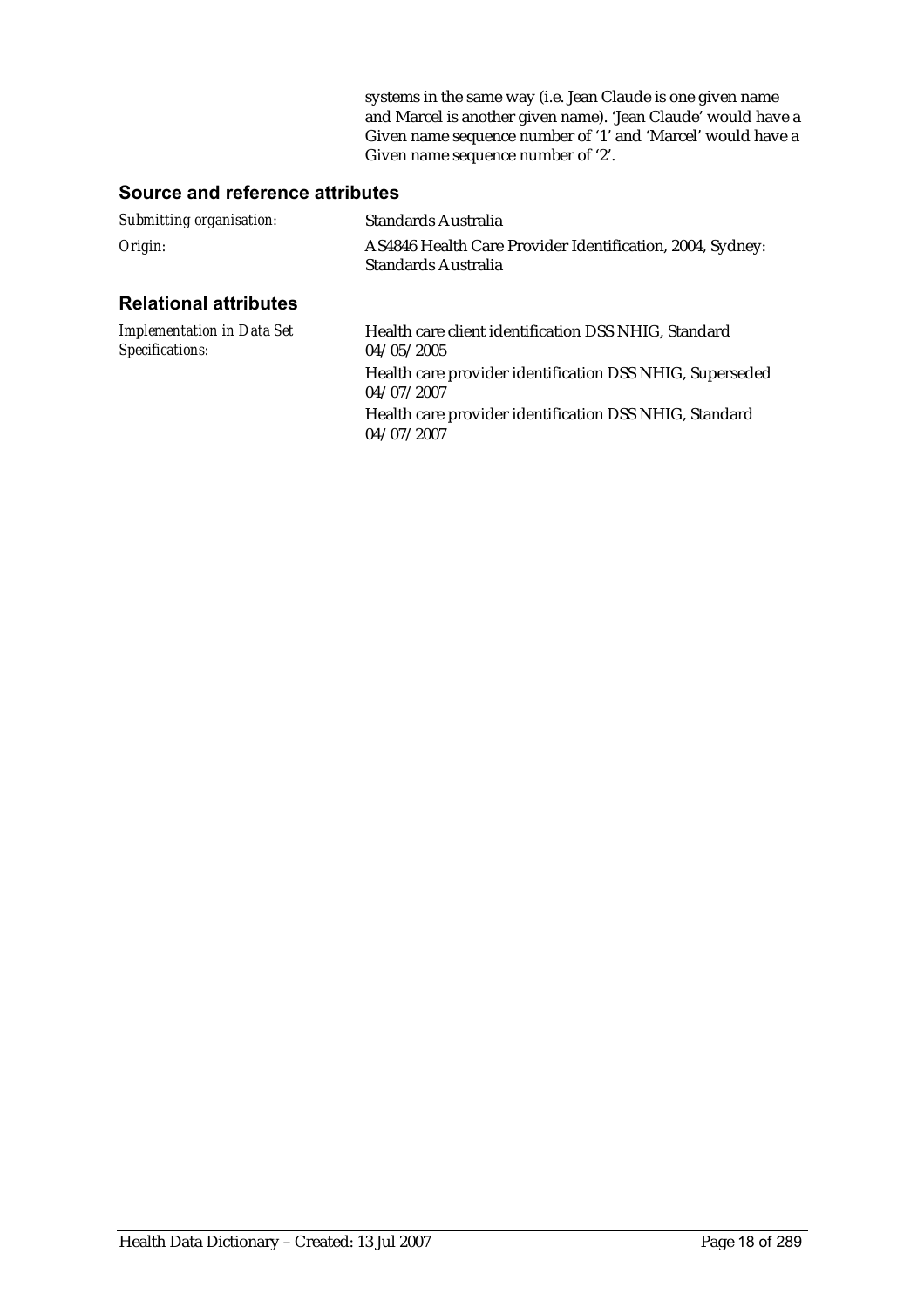# **Given name(s)**

#### **Identifying and definitional attributes**

| Metadata item type:         | Data Element                                                                                                                    |  |
|-----------------------------|---------------------------------------------------------------------------------------------------------------------------------|--|
| Technical name:             | Person (name)—given name, text $[X(40)]$                                                                                        |  |
| METeOR identifier:          | 287035                                                                                                                          |  |
| <b>Registration status:</b> | NHIG, Standard 04/05/2005<br>NCSIMG, Standard 25/08/2005<br>NHDAMG, Standard 20/06/2005                                         |  |
| Definition:                 | The person's identifying name within the family group or by which<br>the person is socially identified, as represented by text. |  |

### **Data element concept attributes**

| Data element concept: | Person (name)—given name                                                                                          |
|-----------------------|-------------------------------------------------------------------------------------------------------------------|
| Definition:           | The person's identifying name(s) within the <b>family</b> group or by<br>which the person is socially identified. |
| Context:              | Administrative purposes and individual identification.                                                            |
| Object class:         | Person                                                                                                            |
| <b>Property:</b>      | Given name                                                                                                        |

## **Value domain attributes**

#### **Representational attributes**

| <b>Representation class:</b> | Text          |
|------------------------------|---------------|
| Data type:                   | <b>String</b> |
| <i>Format:</i>               | [X(40)]       |
| Maximum character length:    | 40            |

### **Data element attributes**

| Guide for use: | A person may have more than one Given name. All given names<br>should be recorded.                                                                                                                                                                                                                                                                                                                                                                        |
|----------------|-----------------------------------------------------------------------------------------------------------------------------------------------------------------------------------------------------------------------------------------------------------------------------------------------------------------------------------------------------------------------------------------------------------------------------------------------------------|
|                | The agency or establishment should record the client's full given<br>name(s) on their information systems.                                                                                                                                                                                                                                                                                                                                                |
|                | <b>National Community Services Data Dictionary specific:</b>                                                                                                                                                                                                                                                                                                                                                                                              |
|                | In instances where there is uncertainty about which name to record<br>for a person living in a remote Aboriginal or Torres Strait Islander<br>community, Centrelink follows the practice of recording the<br>Indigenous person's name as it is first provided to Centrelink. In<br>situations where proof of identity is required, the name is recorded<br>on a majority of the higher point scoring documents that are<br>produced as proof of identity. |
|                | National Health Data Dictionary specific:                                                                                                                                                                                                                                                                                                                                                                                                                 |
|                | Each individual Given name should have a Given name sequence<br>number associated with it.                                                                                                                                                                                                                                                                                                                                                                |
|                | Health care establishments may record given names (first and other<br>given names) in one field or several fields. This metadata item<br>definition applies regardless of the format of data recording.                                                                                                                                                                                                                                                   |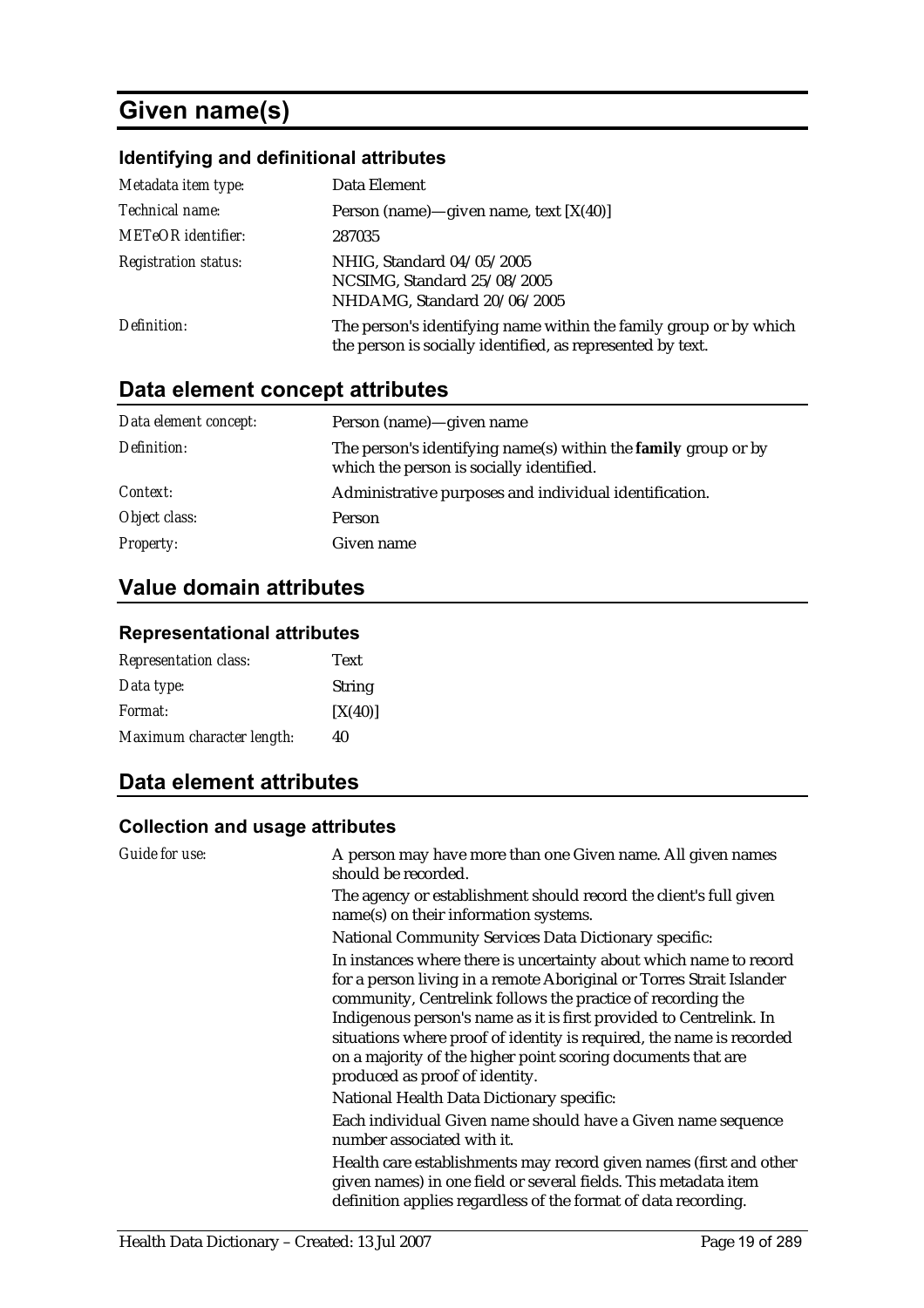A full history of names is to be retained.

*Collection methods:* This metadata item should be recorded for all clients.

Given name(s) should be recorded in the format preferred by the person. The format should be the same as that indicated by the person (eg written on a form) or in the same format as that printed on an identification card, such as Medicare card, to ensure consistent collection of name data.

It is acknowledged that some people use more than one given name (e.g. formal name, birth name, nick name or shortened name, or tribal name) depending on the circumstances. A person is able to change his or her name by usage in all States and Territories of Australia with the exception of Western Australia, where a person may only change his or her name under the Change of Name Act. A person should generally be registered using their preferred name as it is more likely to be used in common usage and on subsequent visits to the agency or establishment. The person's preferred name may in fact be their legal (or Medicare card) name. The Person name type metadata item (see Comments) can be used to distinguish between the different types of names that may be used by the person.

The following format may assist with data collection: What is the given name you would like to be known by?

Are you known by any other given names that you would like recorded?

If so, what are they

\_\_\_\_\_\_\_\_\_\_\_\_\_\_\_\_\_\_\_\_\_\_\_

Please indicate the 'type' of given name that is to be recorded:

(a) Medicare card name (if different to preferred name).

(b) Alias (any other name that you are known by).

Whenever a person informs the agency or establishment of a change of given name (e.g. prefers to be know by their middle name), the former name should be recorded according to the appropriate name type. Do not delete or overwrite a previous given name e.g. 'Mary Georgina Smith' informs the hospital that she prefers to be known as 'Georgina'. Record 'Georgina' as her preferred given name and record 'Mary' as the Medicare card given name.

\_\_\_\_\_\_\_\_\_\_\_\_\_\_\_\_\_\_\_\_\_\_\_\_\_\_\_\_\_\_\_\_\_\_\_\_\_\_\_\_\_\_\_\_\_\_\_\_\_\_\_\_\_\_\_\_\_\_\_\_\_

e.g. The establishment is informed that 'Baby of Louise Jones' has been named 'Mary Jones'. Retain 'Baby of Louise' as the newborn name and also record 'Mary' as the preferred 'Given name'.

Registering an unidentified health care client:

If the person is a health care client and her/his given name is not known record unknown in the 'Given name' field and use alias Name type. When the person's name becomes known, add the actual name as preferred Name type (or other as appropriate). Do not delete or overwrite the alias name of unknown.

Use of first initial:

If the person's given name is not known, but the first letter (initial) of the given name is known, record the first letter in the preferred 'Given name' field. Do not record a full stop following the initial. Persons with only one name:

Some people do not have a **family** name and a given name: they have only one name by which they are known. If the person has only one name, record it in the 'Family name' field and leave the 'Given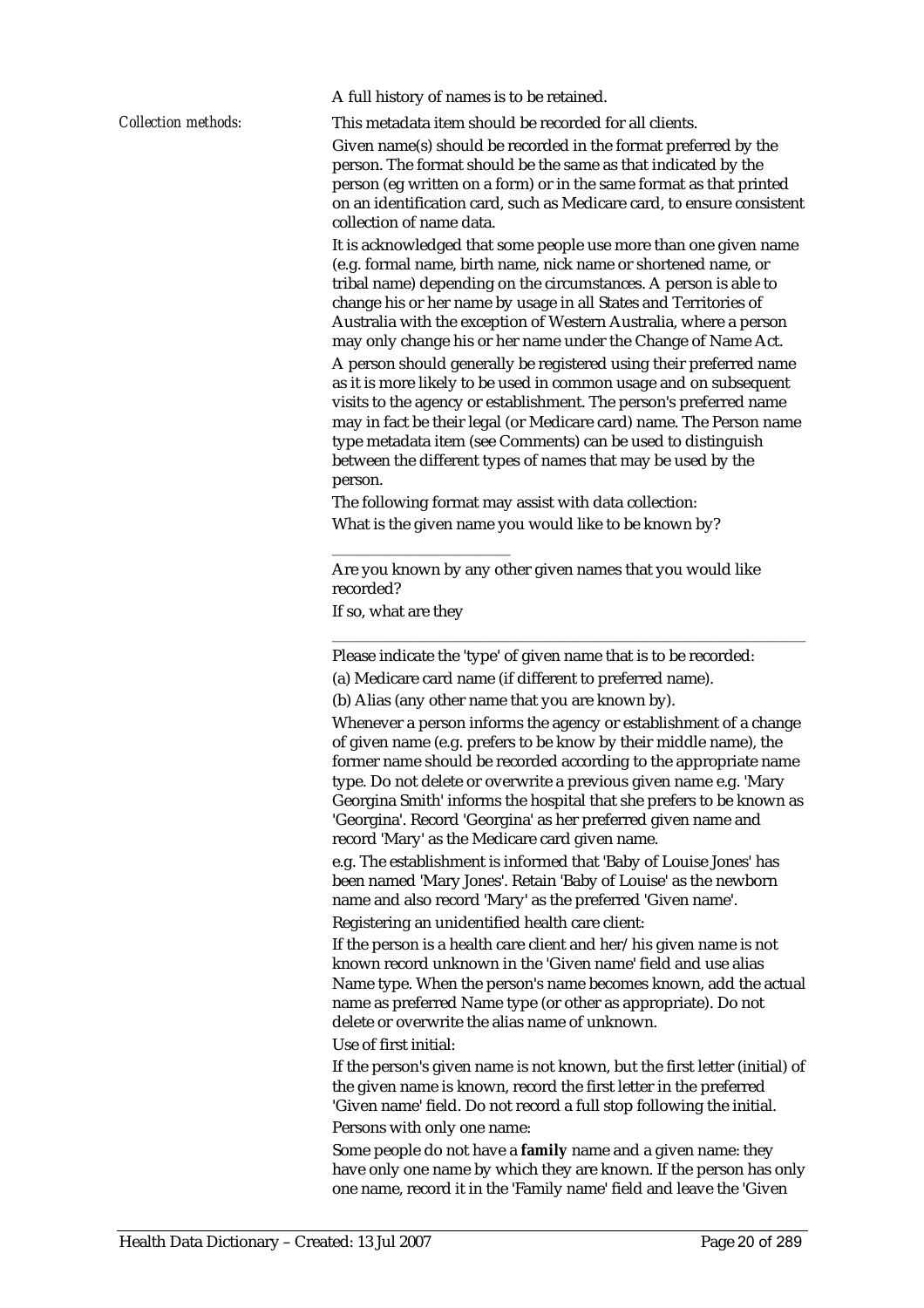name' blank.

Record complete information:

All of the person's given names should be recorded.

Shortened or alternate first given name:

If the person uses a shortened version or an alternate version of their first given name, record their preferred name, the actual name as their Medicare card name and any alternative versions as alias names as appropriate.

Example - The person's given name is Jennifer but she prefers to be called Jenny. Record 'Jenny' as the preferred 'Given name' and 'Jennifer' as her Medicare card name.

Example - The person's given name is 'Giovanni' but he prefers to be called 'John'.

Record 'John' as the preferred 'Given name' and 'Giovanni' as the Medicare card name.

Punctuation:

If special characters form part of the given names they shall be included, e.g. hyphenated names shall be entered with the hyphen.

• Hyphen, e.g. Anne-Maree, Mary-Jane

Do not leave a space before or after the hyphen, i.e. between last letter of 'Anne' and the hyphen, nor a space between the hyphen and the first letter of 'Maree'.

• spaces, e.g. Jean Claude Carcel Moreaux

If the person has recorded their given name as more than one word, displaying spaces in between the words, record their given names in data collection systems in the same way (i.e. Jean Claude is one given name and Marcel is another given name).

Names not for continued use:

 For cultural reasons, a person such as an Aboriginal or Torres Strait Islander may advise that they are no longer using the given name they previously used and are now using an alternative current name. Record their current name as their preferred given name and record their previously used name as an alias name (with a Name conditional use flag of 'not for continued use').

Composite name:

 If a person identifies their first name as being a composite word, both parts should be recorded under the first Given Name (rather than the first and second Given Name).

 e.g. 'Anne Marie Walker' notes her preferred Given Name to be 'Anne Marie', then 'Anne Marie' is recoded as (first) Given Name , and (second) Given Name is left blank.

Registering an unnamed newborn baby:

An unnamed (newborn) baby is to be registered using the mother's given name in conjunction with the prefix 'Baby of'. For example, if the baby's mother's given name is Fiona, then record 'Baby of Fiona' in the preferred 'Given name' field for the baby. This name is recorded under the newborn Name type. If a name is subsequently given, record the new name as the preferred given name and retain the newborn name.

Registering unnamed multiple births:

An unnamed (newborn) baby from a multiple birth should use their mother's given name plus a reference to the multiple births. For example, if the baby's mother's given name is 'Fiona' and a set of twins is to be registered, then record 'Twin 1 of Fiona' in the Given name field for the first born baby, and 'Twin 2 of Fiona' in the 'Given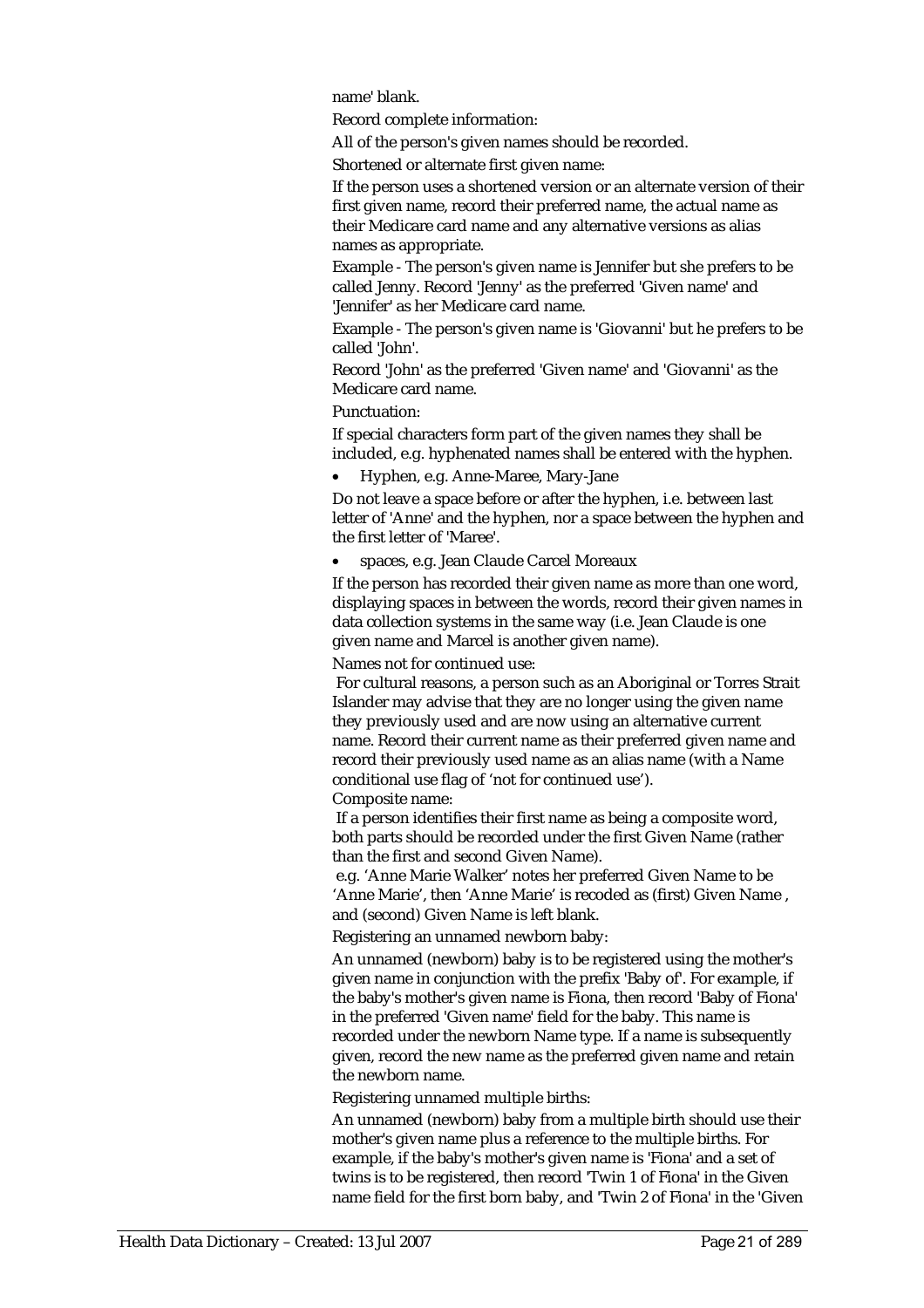name' field of the second born baby. Arabic numbers (1, 2, 3 ... ) are used, not Roman Numerals (I, II, III ......).

In the case of triplets or other multiple births the same logic applies. The following terms should be use for recording multiple births:

• Twin:

use Twin i.e. Twin 1 of Fiona

• Triplet:

use Trip i.e. Trip 1 of Fiona

- Quadruplet:
- use Quad i.e. Quad 1 of Fiona
- Quintuplet:

use Quin i.e. Quin 1 of Fiona

Sextuplet:

use Sext i.e. Sext 1 of Fiona

• Septuplet:

use Sept i.e. Sept 1 of Fiona.

These names should be recorded under the newborn Person name type. When the babies are named, the actual names should be recorded as the preferred name. The newborn name is retained. Aboriginal/Torres Strait Islander names not for continued use:

For cultural reasons, an Aboriginal or Torres Strait Islander may advise an agency or establishment that they are no longer using the given name that they had previously registered and are now using an alternative current name.

Record their current name as the preferred 'Given name' and record their previous used given name as an alias name.

Ethnic Names:

The Centrelink Naming Systems for Ethnic Groups publication provides the correct coding for ethnic names. Refer to Ethnic Names Condensed Guide for summary information.

Misspelled given names:

If the person's given name has been misspelled in error, update the Given name field with the correct spelling and record the misspelled given name as an Alias name. Recording misspelled names is important for filing documents that may be issued with previous versions of the client's name. Discretion should be used regarding the degree of recording that is maintained.

*Comments:* Often people use a variety of names, including legal names, married/maiden names, nicknames, assumed names, traditional names, etc. Even small differences in recording - such as the difference between Thomas and Tom - can make Record linkage impossible. To minimise discrepancies in the recording and reporting of name information, agencies or establishments should ask the person for their full (formal) Given name and Family name. These may be different from the name that the person may prefer the agency or establishment workers to use in personal dealings. Agencies or establishments may choose to separately record the preferred name that the person wishes to be used by agency or establishment workers. In some cultures it is traditional to state the family name first. To overcome discrepancies in recording/reporting that may arise as a result of this practice, agencies or establishments should always ask the person to specify their first given name and their family or surname separately. These should then be recorded as Given name and Family name as appropriate, regardless of the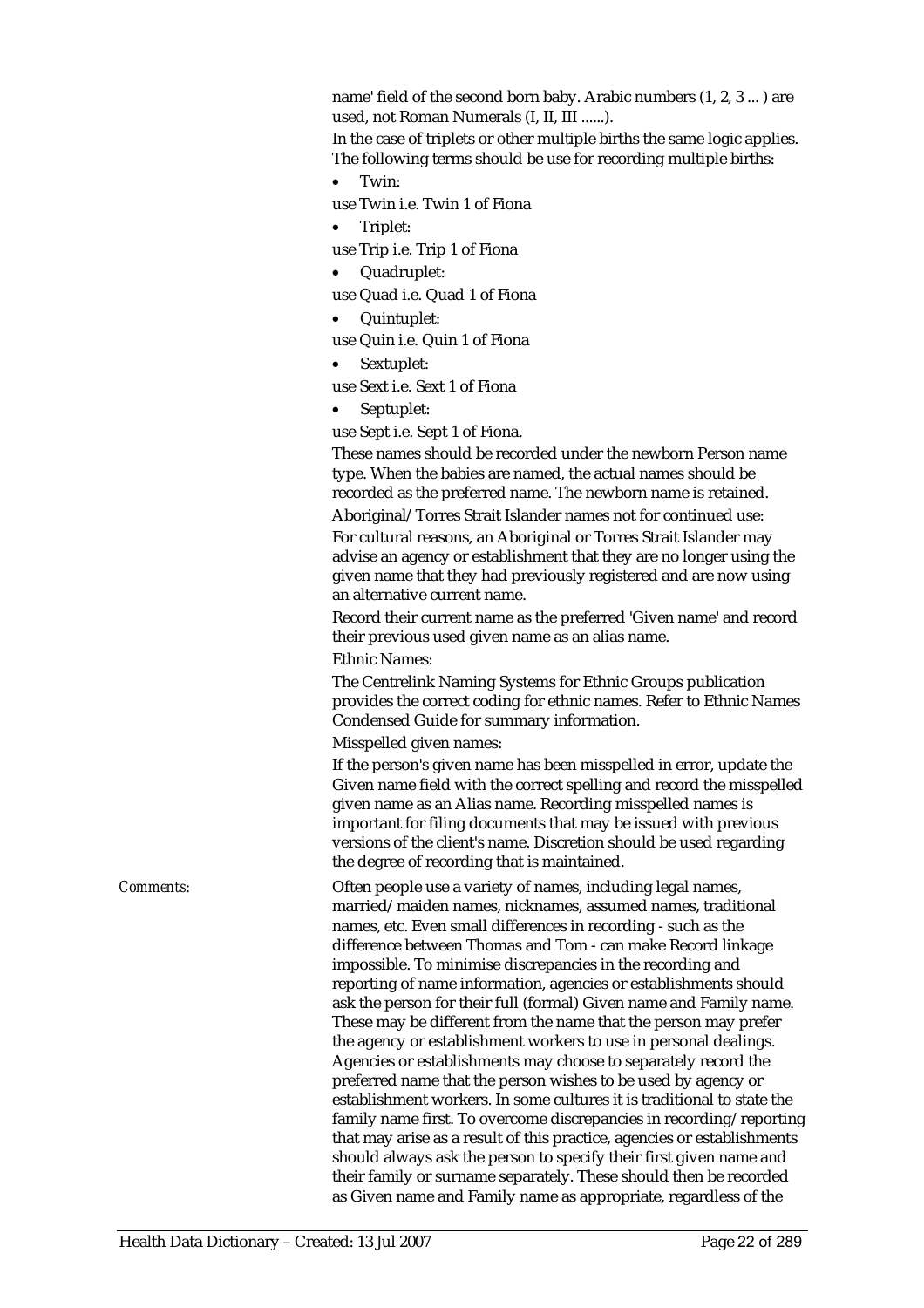| order in which they may be traditionally given.                                                                                                                                                                                                                                        |
|----------------------------------------------------------------------------------------------------------------------------------------------------------------------------------------------------------------------------------------------------------------------------------------|
| National Community Services Data Dictionary specific:                                                                                                                                                                                                                                  |
| Selected letters of the given name in combination with selected<br>letters of the family name, date of birth and sex may be used for<br>record linkage for statistical purposes only.                                                                                                  |
| National Health Data Dictionary specific:                                                                                                                                                                                                                                              |
| Health care provider identification DSS and Health care client<br>identification DSS                                                                                                                                                                                                   |
| For the purpose of positive identification or contact, agencies or<br>establishments that collect Given name should also collect Given<br>name sequence number. Given name sequence number is also a<br>metadata item in Australian Standard AS4846-2004 Health care                   |
| provider identification and is proposed for inclusion in the review of<br>Australian Standard AS5017-2002 Health care client identification.<br>AS5017 and AS4846 use alternative alphabetic codes for Given name<br>sequence number. Refer to the current standards for more details. |
|                                                                                                                                                                                                                                                                                        |

#### **Source and reference attributes**

| Submitting organisation:                             | Australian Institute of Health and Welfare                                                                                                   |
|------------------------------------------------------|----------------------------------------------------------------------------------------------------------------------------------------------|
|                                                      | Standards Australia                                                                                                                          |
| Origin:                                              | National Health Data Committee                                                                                                               |
|                                                      | <b>National Community Services Data Committee</b>                                                                                            |
|                                                      | Commonwealth Department of Health and Family Services 1998.<br>Home and Community Care Data Dictionary Version 1.0. Canberra:<br><b>DHFS</b> |
|                                                      | Standards Australia 2002. Australian Standard AS5017-2002 Health<br>Care Client Identification. Sydney: Standards Australia                  |
| Reference documents:                                 | AS4846 Health Care Provider Identification, 2004, Sydney:<br>Standards Australia                                                             |
| <b>Relational attributes</b>                         |                                                                                                                                              |
| Related metadata references:                         | See also Person (name)—family name, text X[X(39)] NHIG, Standard<br>04/05/2005, NCSIMG, Standard 25/08/2005, NHDAMG, Standard<br>20/06/2005  |
|                                                      | Supersedes Person (name)—given name, text [X(40)] NHIG,<br>Superseded 04/05/2005, NCSIMG, Superseded 25/08/2005                              |
|                                                      | Is used in the formation of Person-letters of given name, text XX<br>NCSIMG, Standard 27/03/2007                                             |
| <b>Implementation in Data Set</b><br>Specifications: | Cancer (clinical) DSS NHIG, Superseded 07/12/2005                                                                                            |
|                                                      | Cancer (clinical) DSS NHIG, Standard 07/12/2005                                                                                              |
|                                                      | Health care client identification DSS NHIG, Standard 04/05/2005                                                                              |
|                                                      | Health care provider identification DSS NHIG, Superseded<br>04/07/2007                                                                       |
|                                                      | Health care provider identification DSS NHIG, Standard 04/07/2007                                                                            |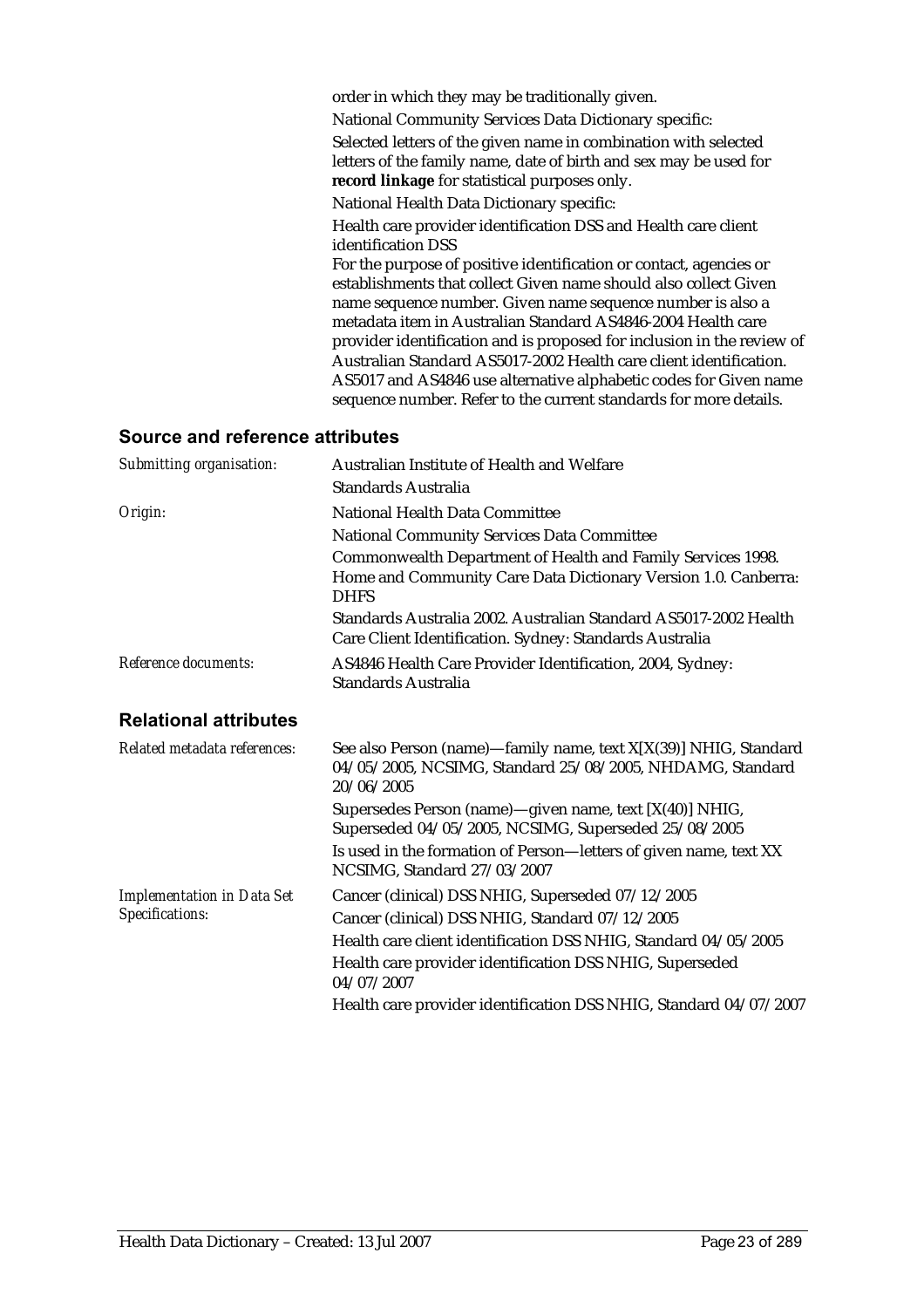# **Glycoprotein IIb/IIIa receptor antagonist (status)**

#### **Identifying and definitional attributes**

| Metadata item type:         | Data Element                                                                                        |
|-----------------------------|-----------------------------------------------------------------------------------------------------|
| Technical name:             | Person-glycoprotein IIb/IIIa receptor antagonist status, code<br><b>NN</b>                          |
| <b>METeOR</b> identifier:   | 285115                                                                                              |
| <b>Registration status:</b> | NHIG, Standard 04/06/2004                                                                           |
| Definition:                 | The person's glycoprotein IIb/IIIa receptor antagonist therapy<br>status, as represented by a code. |

# **Data element concept attributes**

| Data element concept: | Person—glycoprotein IIb/IIIa receptor antagonist status                              |
|-----------------------|--------------------------------------------------------------------------------------|
| Definition:           | Identifies the person's glycoprotein IIb/IIIa receptor antagonist<br>therapy status. |
| <i>Context:</i>       | Health care and clinical settings.                                                   |
| Object class:         | <b>Person</b>                                                                        |
| <b>Property:</b>      | Glycoprotein IIb/IIIa receptor antagonist therapy status                             |

# **Value domain attributes**

#### **Representational attributes**

| Representation class:     | Code             |                                                                                                                                                                             |
|---------------------------|------------------|-----------------------------------------------------------------------------------------------------------------------------------------------------------------------------|
| Data type:                | <b>Number</b>    |                                                                                                                                                                             |
| Format:                   | <b>NN</b>        |                                                                                                                                                                             |
| Maximum character length: | $\boldsymbol{2}$ |                                                                                                                                                                             |
| Permissible values:       | Value            | Meaning                                                                                                                                                                     |
|                           | 10               | Given                                                                                                                                                                       |
|                           | 21               | Not given - therapy not indicated                                                                                                                                           |
|                           | 22               | Not given - patient refusal                                                                                                                                                 |
|                           | 23               | Not given - known intracranial neoplasm                                                                                                                                     |
|                           | 24               | Not given - active or recent (within 2 to 4<br>weeks) internal bleeding (does not include<br>menses). Suspected aortic dissection                                           |
|                           | 25               | Not given - history of prior cerebrovascular<br>accident or known intracerebral pathology not<br>covered in contraindications                                               |
|                           | 26               | Not given - recent trauma (within 2 to 4 weeks),<br>including head trauma, traumatic or prolonged<br>(greater than 10 minutes) CPR, or major surgery<br>(less than 3 weeks) |
|                           | 27               | Not given - pregnancy                                                                                                                                                       |
|                           | 28               | Not given - other                                                                                                                                                           |
| Supplementary values:     | 90               | Not stated/inadequately described                                                                                                                                           |

#### **Source and reference attributes**

|  | Submitting organisation: |
|--|--------------------------|
|--|--------------------------|

*Submitting organisation:* Australian Institute of Health and Welfare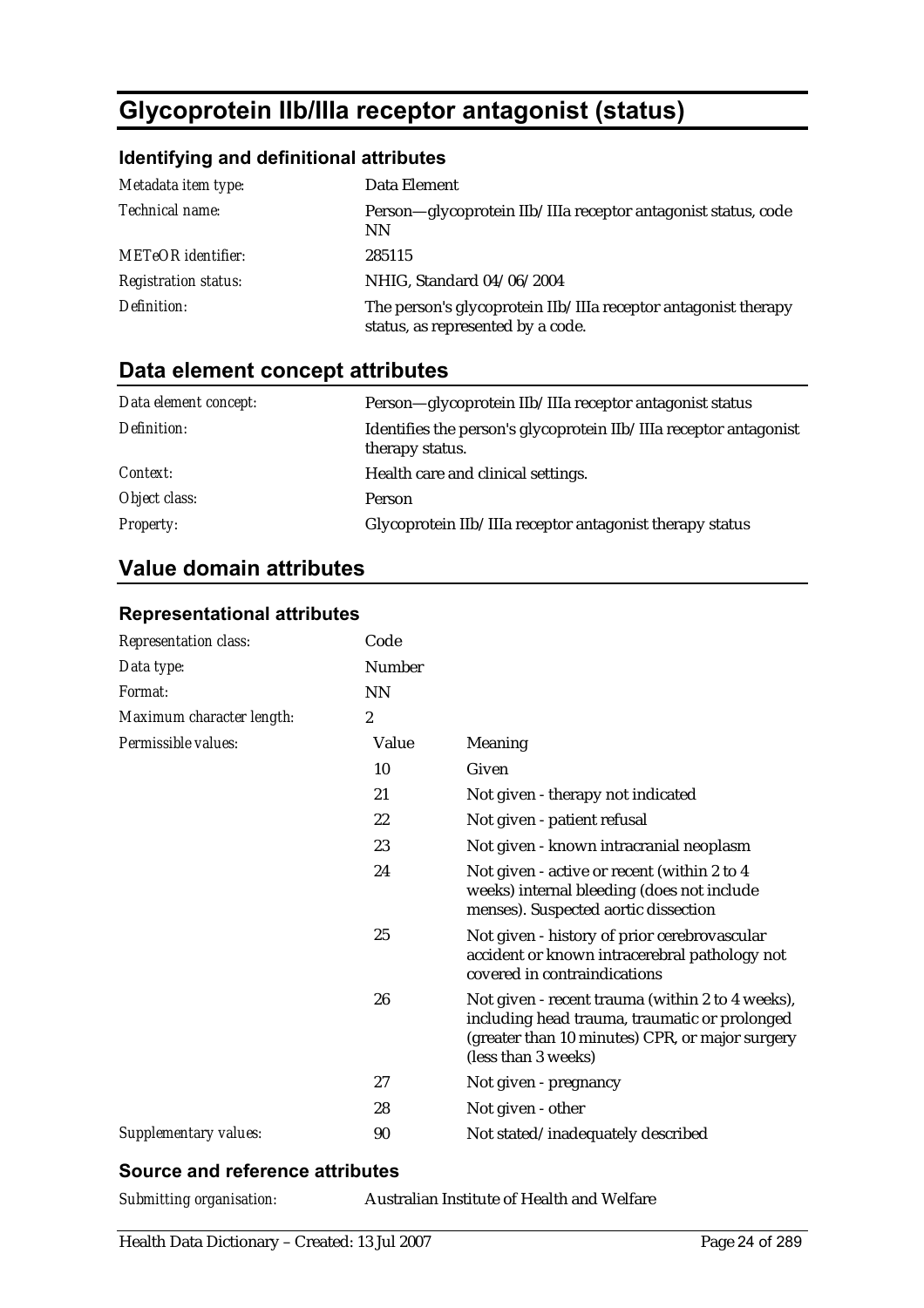#### **Collection and usage attributes**

| Guide for use: | This metadata item pertains to the administering of           |
|----------------|---------------------------------------------------------------|
|                | Glycoprotein IIb/IIIa receptor antagonist drugs at any time   |
|                | point during this current event.                              |
|                | CODES 21 - 28 Not given                                       |
|                | If recording 'Not given', record the principal reason if more |
|                | than one code applies.                                        |
|                |                                                               |

#### **Source and reference attributes**

| Submitting organisation:     | Acute coronary syndrome data working group                                                         |
|------------------------------|----------------------------------------------------------------------------------------------------|
| Steward:                     | The National Heart Foundation of Australia and The Cardiac<br>Society of Australia and New Zealand |
| <b>Relational attributes</b> |                                                                                                    |

| Related metadata references:                         | Supersedes Glycoprotein IIb/IIIa receptor antagonist status,<br>version 1, DE, NHDD, NHIMG, Superseded 01/03/2005 |
|------------------------------------------------------|-------------------------------------------------------------------------------------------------------------------|
| <b>Implementation in Data Set</b><br>Specifications: | Acute coronary syndrome (clinical) DSS NHIG, Standard<br>07/12/2005                                               |
|                                                      | Acute coronary syndrome (clinical) DSS NHIG, Superseded<br>07/12/2005                                             |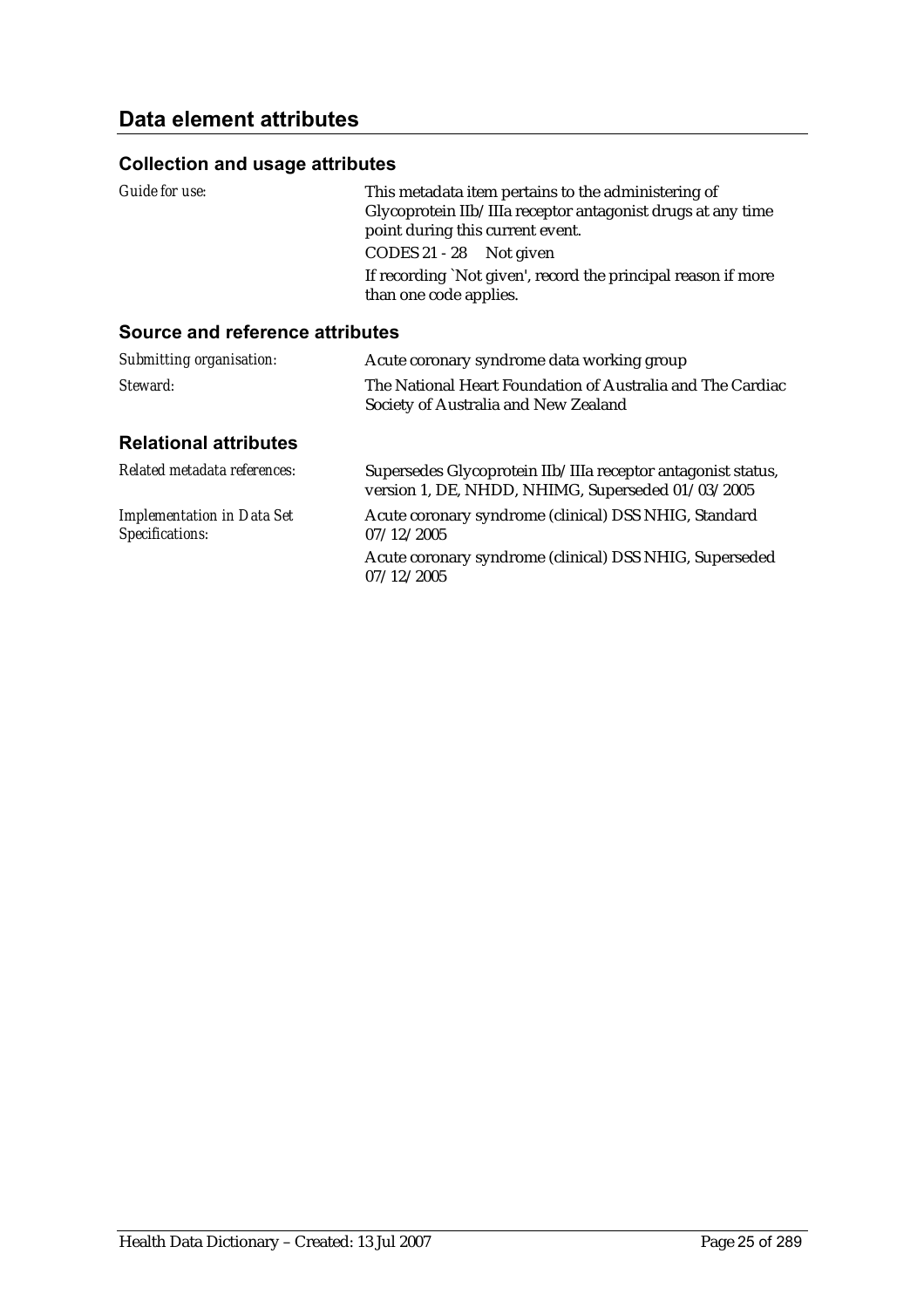# **Glycosylated Haemoglobin—upper limit of normal range (percentage)**

#### **Identifying and definitional attributes**

| Metadata item type:         | Data Element                                                                                                                                         |
|-----------------------------|------------------------------------------------------------------------------------------------------------------------------------------------------|
| Technical name:             | Laboratory standard—upper limit of normal range of<br>glycosylated haemoglobin, percentage N[N].N                                                    |
| <b>METeOR</b> identifier:   | 270333                                                                                                                                               |
| <b>Registration status:</b> | NHIG, Standard 01/03/2005                                                                                                                            |
| Definition:                 | Laboratory standard for the value of glycosylated haemoglobin<br>(HbA1c) measured as a percentage that is the upper boundary<br>of the normal range. |

#### **Data element concept attributes**

| Data element concept: | Laboratory standard—upper limit of normal range of<br>glycosylated haemoglobin                                                        |
|-----------------------|---------------------------------------------------------------------------------------------------------------------------------------|
| Definition:           | Laboratory standard for the value of glycosylated haemoglobin<br>(HbA1c) that is the upper boundary of the normal reference<br>range. |
| Context:              | Public health, health care and clinical settings.                                                                                     |
| Object class:         | Laboratory standard                                                                                                                   |
| <b>Property:</b>      | Upper limit of normal range of glycosylated haemoglobin                                                                               |

#### **Collection and usage attributes**

| <i>Comments:</i> | The upper limit of normal range is the laboratory standard for<br>the maximum level of HbA1c, which is still in normal range. |
|------------------|-------------------------------------------------------------------------------------------------------------------------------|
|                  | These figures vary between laboratories.                                                                                      |

#### **Value domain attributes**

#### **Representational attributes**

| <b>Representation class:</b> | Percentage |                                   |
|------------------------------|------------|-----------------------------------|
| Data type:                   | Number     |                                   |
| Format:                      | N[N].N     |                                   |
| Maximum character length:    | 3          |                                   |
| Supplementary values:        | Value      | <b>Meaning</b>                    |
|                              | 99.9       | Not stated/inadequately described |

# **Data element attributes**

| Guide for use:             | Record the upper limit of the HbA1c normal reference range<br>from the laboratory result.                |
|----------------------------|----------------------------------------------------------------------------------------------------------|
| <i>Collection methods:</i> | This value is usually notified in patient laboratory results and<br>may vary for different laboratories. |
| <i>Comments:</i>           | HbA1c results vary between laboratories; use the same<br>laboratory for repeated testing.                |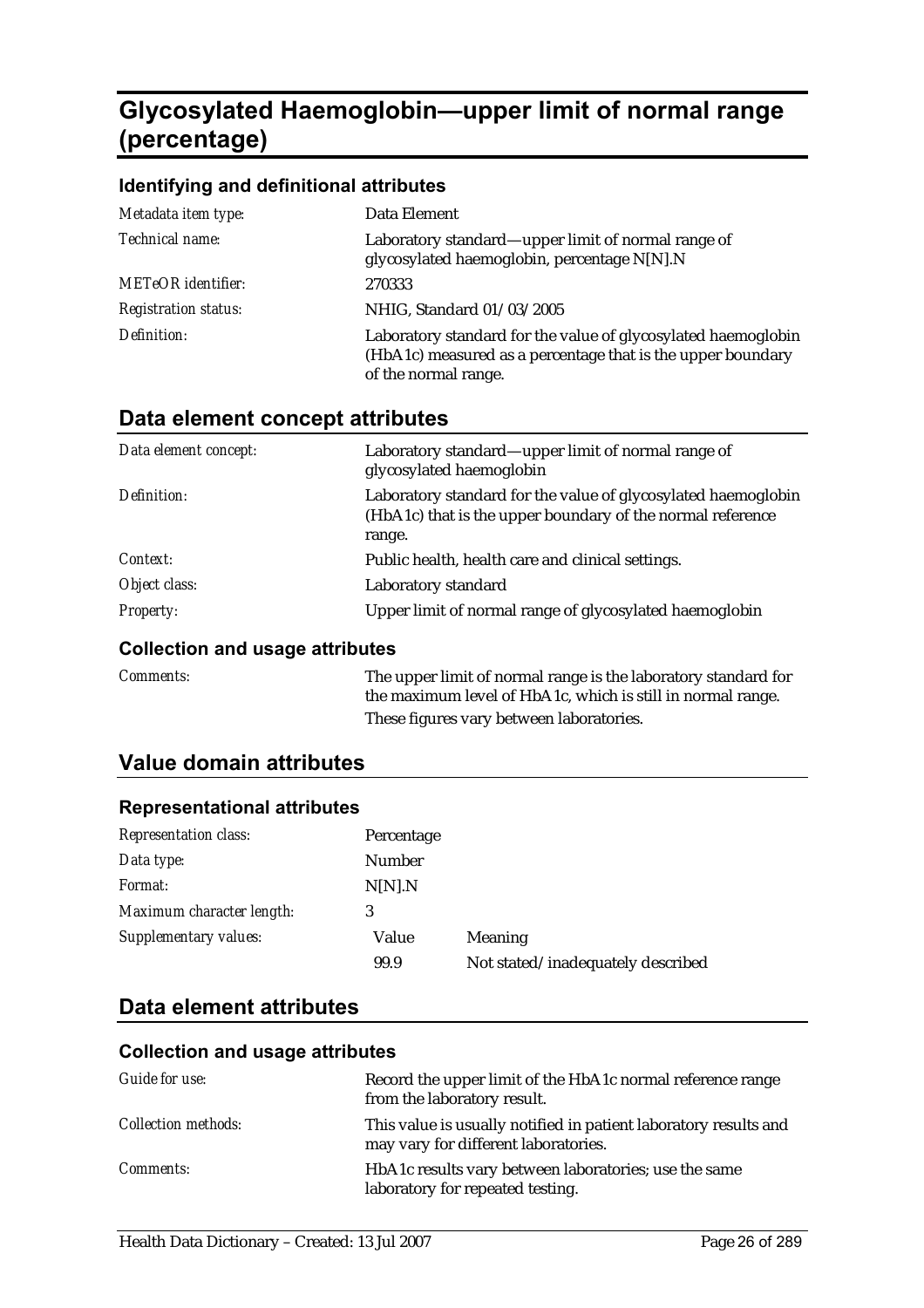#### **Source and reference attributes**

| Submitting organisation:          | <b>National Diabetes Data Working Group</b>                                                                                                                                                                                                                                                                                                                                                                                                                                                                                                                                                                                                                                                                                                                                                                                                                                   |  |  |
|-----------------------------------|-------------------------------------------------------------------------------------------------------------------------------------------------------------------------------------------------------------------------------------------------------------------------------------------------------------------------------------------------------------------------------------------------------------------------------------------------------------------------------------------------------------------------------------------------------------------------------------------------------------------------------------------------------------------------------------------------------------------------------------------------------------------------------------------------------------------------------------------------------------------------------|--|--|
| Origin:                           | National Diabetes Outcomes Quality Review Initiative<br>(NDOQRIN) data dictionary.                                                                                                                                                                                                                                                                                                                                                                                                                                                                                                                                                                                                                                                                                                                                                                                            |  |  |
| <b>Relational attributes</b>      |                                                                                                                                                                                                                                                                                                                                                                                                                                                                                                                                                                                                                                                                                                                                                                                                                                                                               |  |  |
| Related metadata references:      | See also Person-glycosylated haemoglobin level (measured),<br>percentage N[N].N NHIG, Standard 01/03/2005<br>Supersedes Glycosylated Haemoglobin (HbA1c) - upper limit of<br>normal range, version 1, DE, NHDD, NHIMG, Superseded<br>01/03/2005                                                                                                                                                                                                                                                                                                                                                                                                                                                                                                                                                                                                                               |  |  |
| <b>Implementation in Data Set</b> | Diabetes (clinical) DSS NHIG, Superseded 21/09/2005                                                                                                                                                                                                                                                                                                                                                                                                                                                                                                                                                                                                                                                                                                                                                                                                                           |  |  |
| Specifications:                   | Diabetes (clinical) DSS NHIG, Standard 21/09/2005                                                                                                                                                                                                                                                                                                                                                                                                                                                                                                                                                                                                                                                                                                                                                                                                                             |  |  |
|                                   | Information specific to this data set:<br>HbA1c is a measurement of long-term blood glucose<br>control and is used to assess the effectiveness of treatment.<br>It is a convenient way to obtain an integrated assessment<br>of antecedent glycaemia over an extended period under<br>real life conditions and is used as a standard for assessing<br>overall blood glucose control. The target is to achieve an<br>HbA1c within 1% of the upper limit of normal or achieve<br>control as near to this target as possible without producing<br>unacceptable hypoglycaemia as recommended from the<br>Principles of Care and Guidelines for the Clinical<br>Management of Diabetes Mellitus.<br>If HbA1c is 2% above the upper limit of normal, explore<br>reasons for unsatisfactory control such as diet, intercurrent<br>illness, appropriateness of medication, concurrent |  |  |
|                                   | medication, stress, and exercise and review management:                                                                                                                                                                                                                                                                                                                                                                                                                                                                                                                                                                                                                                                                                                                                                                                                                       |  |  |
|                                   | review and adjust treatment<br>٠                                                                                                                                                                                                                                                                                                                                                                                                                                                                                                                                                                                                                                                                                                                                                                                                                                              |  |  |
|                                   | consider referral to diabetes educator<br>$\bullet$                                                                                                                                                                                                                                                                                                                                                                                                                                                                                                                                                                                                                                                                                                                                                                                                                           |  |  |
|                                   | consider referral to dietitian<br>$\bullet$                                                                                                                                                                                                                                                                                                                                                                                                                                                                                                                                                                                                                                                                                                                                                                                                                                   |  |  |
|                                   | consider referral to endocrinologist or physician or<br>٠<br>diabetes centre.                                                                                                                                                                                                                                                                                                                                                                                                                                                                                                                                                                                                                                                                                                                                                                                                 |  |  |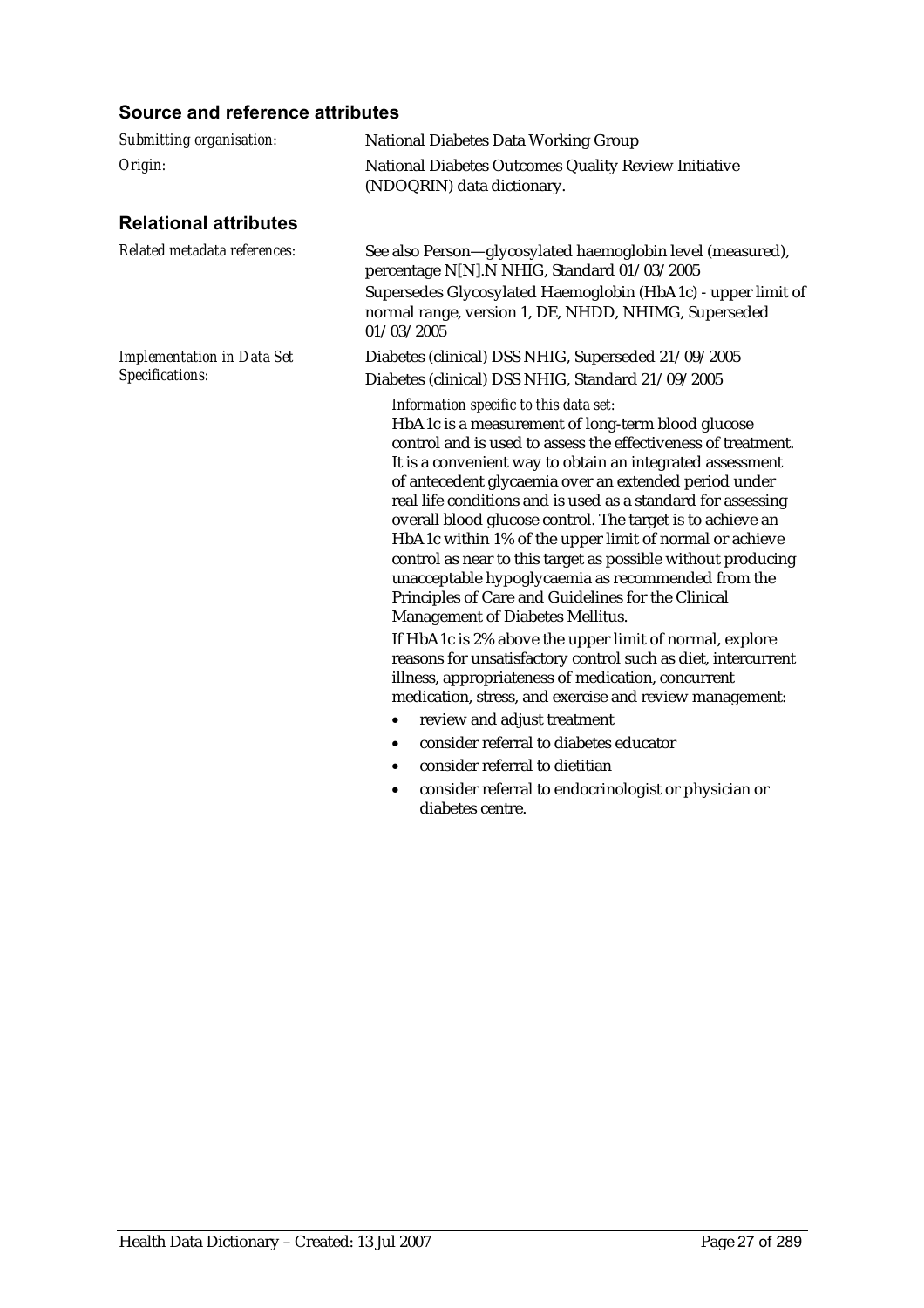# **Glycosylated haemoglobin level (measured)**

#### **Identifying and definitional attributes**

| Metadata item type:         | Data Element                                                                  |
|-----------------------------|-------------------------------------------------------------------------------|
| Technical name:             | Person-glycosylated haemoglobin level (measured),<br>percentage $N[N].N$      |
| <b>METeOR</b> identifier:   | 270325                                                                        |
| <b>Registration status:</b> | NHIG, Standard 01/03/2005                                                     |
| Definition:                 | A person's glycosylated haemoglobin (HbA1c) level, measured<br>as percentage. |

# **Data element concept attributes**

| Data element concept: | Person-glycosylated haemoglobin level              |
|-----------------------|----------------------------------------------------|
| Definition:           | A person's glycosylated haemoglobin (HbA1c) level. |
| Object class:         | <b>Person</b>                                      |
| <i>Property:</i>      | Glycosylated haemoglobin level                     |

#### **Value domain attributes**

#### **Representational attributes**

| <b>Representation class:</b> | Percentage |                                   |
|------------------------------|------------|-----------------------------------|
| Data type:                   | Number     |                                   |
| Format:                      | N[N].N     |                                   |
| Maximum character length:    | 3          |                                   |
| Supplementary values:        | Value      | <b>Meaning</b>                    |
|                              | 99.9       | Not stated/inadequately described |

#### **Data element attributes**

| Guide for use:                  | HbA1c results vary between laboratories; use the same<br>laboratory for repeated testing.       |
|---------------------------------|-------------------------------------------------------------------------------------------------|
|                                 | When reporting, record absolute result of the most recent<br>HbA1c level in the last 12 months. |
|                                 | Record the absolute result of the test (%).                                                     |
| Collection methods:             | Test is performed in accredited laboratories:                                                   |
|                                 | A single blood sample is sufficient and no preparation of<br>٠<br>the patient is required.      |
|                                 | Measure HbA1c ideally using High Performance Liquid<br>$\bullet$<br>Chromatography (HPLC).      |
| Source and reference attributes |                                                                                                 |
| Submitting organisation:        | National diabetes data working group                                                            |

| Dubintung organisation. | Tratformal diabetes data working group                                                                                                                                                         |
|-------------------------|------------------------------------------------------------------------------------------------------------------------------------------------------------------------------------------------|
| Origin:                 | National Diabetes Outcomes Quality Review Initiative<br>(NDOQRIN) data dictionary.                                                                                                             |
| Reference documents:    | Koening, R. J. Peterson, CM and Kilo, C et al. Hemoglobin A1c<br>as an indicator of the degree of glucose intolerance in diabetes.<br>Diabetes 259 (1976): 230-232. Nathan, D.M., Singer, D.E, |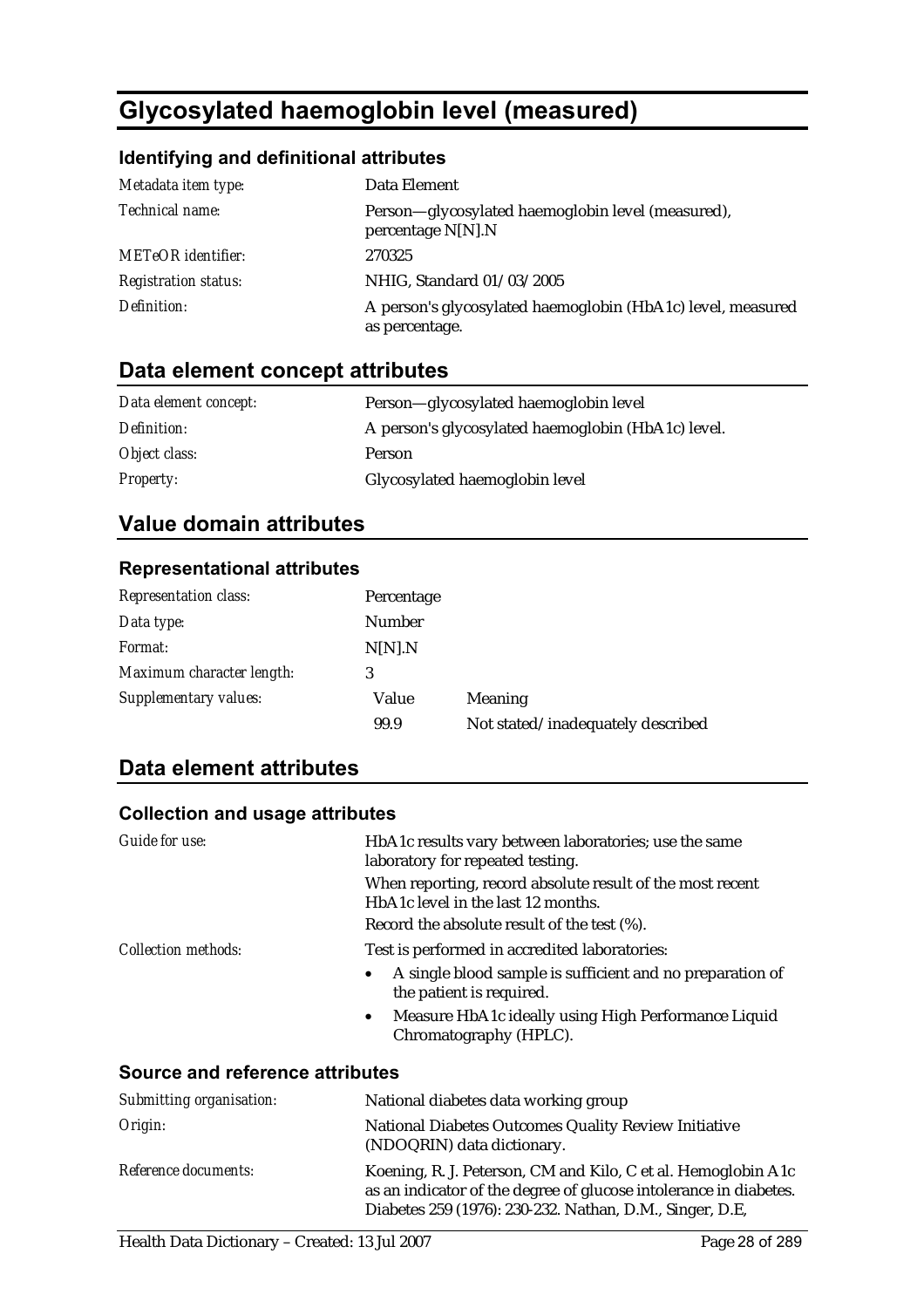Hurxthal, K, and Goodson, J.D. The clinical information value of the glycosylated hemoglobin assay. N. Eng. J. Med. 310 (1984): 341-346.

#### **Relational attributes**

*Implementation in Data Set Specifications:*

*Related metadata references:* See also Laboratory standard—upper limit of normal range of glycosylated haemoglobin, percentage N[N].N NHIG, Standard 01/03/2005

> Supersedes Glycosylated Haemoglobin (HbA1c) - measured, version 1, DE, NHDD, NHIMG, Superseded 01/03/2005

Diabetes (clinical) DSS NHIG, Superseded 21/09/2005 Diabetes (clinical) DSS NHIG, Standard 21/09/2005

*Information specific to this data set:*

The HbA1c along with regular blood glucose monitoring is the best way to see the overall picture of blood glucose levels.

HbA1c is a measurement of long-term blood glucose control and is used to assess the effectiveness of treatment. The level of HbA1c is proportional to the level of glucose in the blood over a period of approximately two months, because glucose attaches to the haemoglobin (red blood cells) and remains there for the life of the red blood cell, approximately 120 days. The HbA1c gives an average of the blood glucose level over the past 6-8 weeks and therefore HbA1c is accepted as an indicator of the mean daily blood glucose concentration over the preceding two months.

HbA1c is formed by the non-enzymatic glycation of the Nterminus of the B- chain of haemoglobin Ao. It is a convenient way to obtain an integrated assessment of antecedent glycaemia over an extended period under real life conditions used as a standard for assessing overall blood glucose control.

Research studies in the United States have found that for every 1% reduction in results of HbA1c blood tests, the risk of developing micro vascular diabetic complications (eye, kidney, and nerve disease) is reduced by 40 percent.

The maintenance of good glycaemic control (in diabetes Type 1 and Type 2), significantly reduces progression of diabetes-related complications such as retinopathy, nephropathy and neuropathy, as indicated in the Diabetes Control and Complications Trial (DCCT 1993) and United Kingdom Prospective Diabetes Study (UKPDS 1997).

The target proposed by the Australian Diabetes Society for glycosylated haemoglobin (HbA1c)is 7.0% or less and a doctor may order this test about every 3 - 6 months.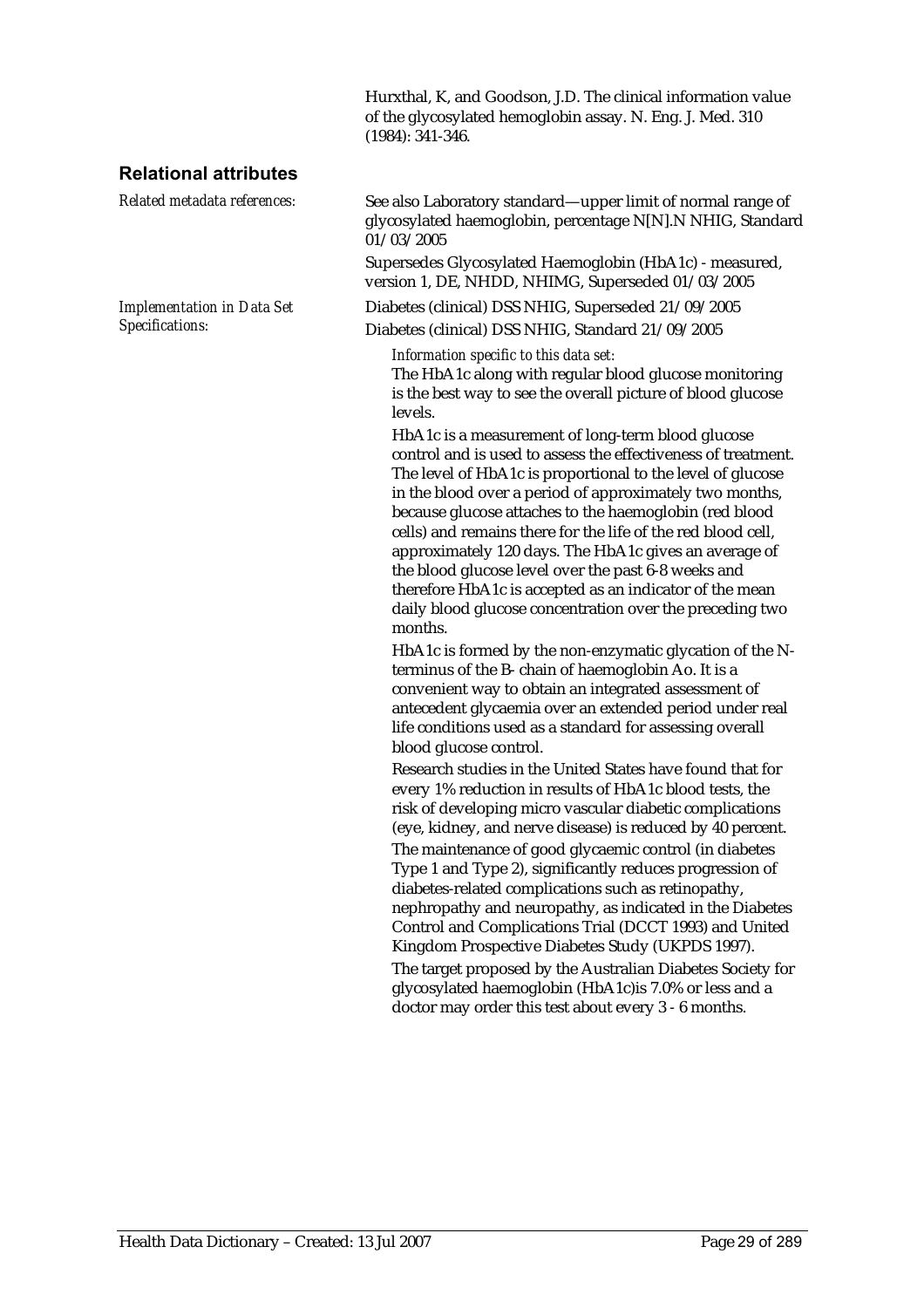# **Goal of care**

#### **Identifying and definitional attributes**

| Metadata item type:         | Data Element                                                                                                                   |
|-----------------------------|--------------------------------------------------------------------------------------------------------------------------------|
| Technical name:             | Community nursing service episode—goal of care, code NN                                                                        |
| <b>METeOR</b> identifier:   | 270225                                                                                                                         |
| <b>Registration status:</b> | NHIG, Standard 01/03/2005                                                                                                      |
| Definition:                 | The goal or expected outcome of a plan of care, negotiated by<br>the service provider and recipient, as represented by a code. |

# **Data element concept attributes**

| Data element concept: | Community nursing service episode-goal of care                                                                                                                                                                                                                                                                                                                                                 |
|-----------------------|------------------------------------------------------------------------------------------------------------------------------------------------------------------------------------------------------------------------------------------------------------------------------------------------------------------------------------------------------------------------------------------------|
| Definition:           | The goal or expected outcome of a plan of care, negotiated by<br>the service provider and recipient, which outlines the overall<br>aim of actions planned by a community service and relates to a<br>person's health need. This goal reflects a total care plan and<br>takes into account the possibility that a range of community<br>services may be provided within a specified time frame. |
| Context:              | This metadata item focuses on the broad goal which the person<br>and services provider hope to achieve within an expected time<br>period and takes into account the intervention or services<br>provided by a range of community services.                                                                                                                                                     |
| Object class:         | Community nursing service episode                                                                                                                                                                                                                                                                                                                                                              |
| <i>Property:</i>      | Goal of care                                                                                                                                                                                                                                                                                                                                                                                   |

#### **Value domain attributes**

#### **Representational attributes**

| <b>Representation class:</b> | Code             |                                                                                                                                                     |
|------------------------------|------------------|-----------------------------------------------------------------------------------------------------------------------------------------------------|
| Data type:                   | <b>String</b>    |                                                                                                                                                     |
| Format:                      | <b>NN</b>        |                                                                                                                                                     |
| Maximum character length:    | $\boldsymbol{2}$ |                                                                                                                                                     |
| Permissible values:          | Value            | <b>Meaning</b>                                                                                                                                      |
|                              | 01               | Well person for<br>preventative/maintenance/health promotion<br>program                                                                             |
|                              | 02               | Person will make a complete recovery                                                                                                                |
|                              | 03               | Person will not make a complete recovery; but<br>will rehabilitate to a state where formal on-<br>going service is no longer required               |
|                              | 04               | Person has a long-term care need and the goal<br>is aimed at on-going support to maintain at<br>home                                                |
|                              | 05               | Person in end-stage of illness the goal is aimed<br>at support to stay at home in comfort and<br>dignity and facilitation of choice of where to die |
|                              | 06               | Person is unable to remain at home for<br>extended period and goal is aimed at<br>institutionalisation at a planned and                             |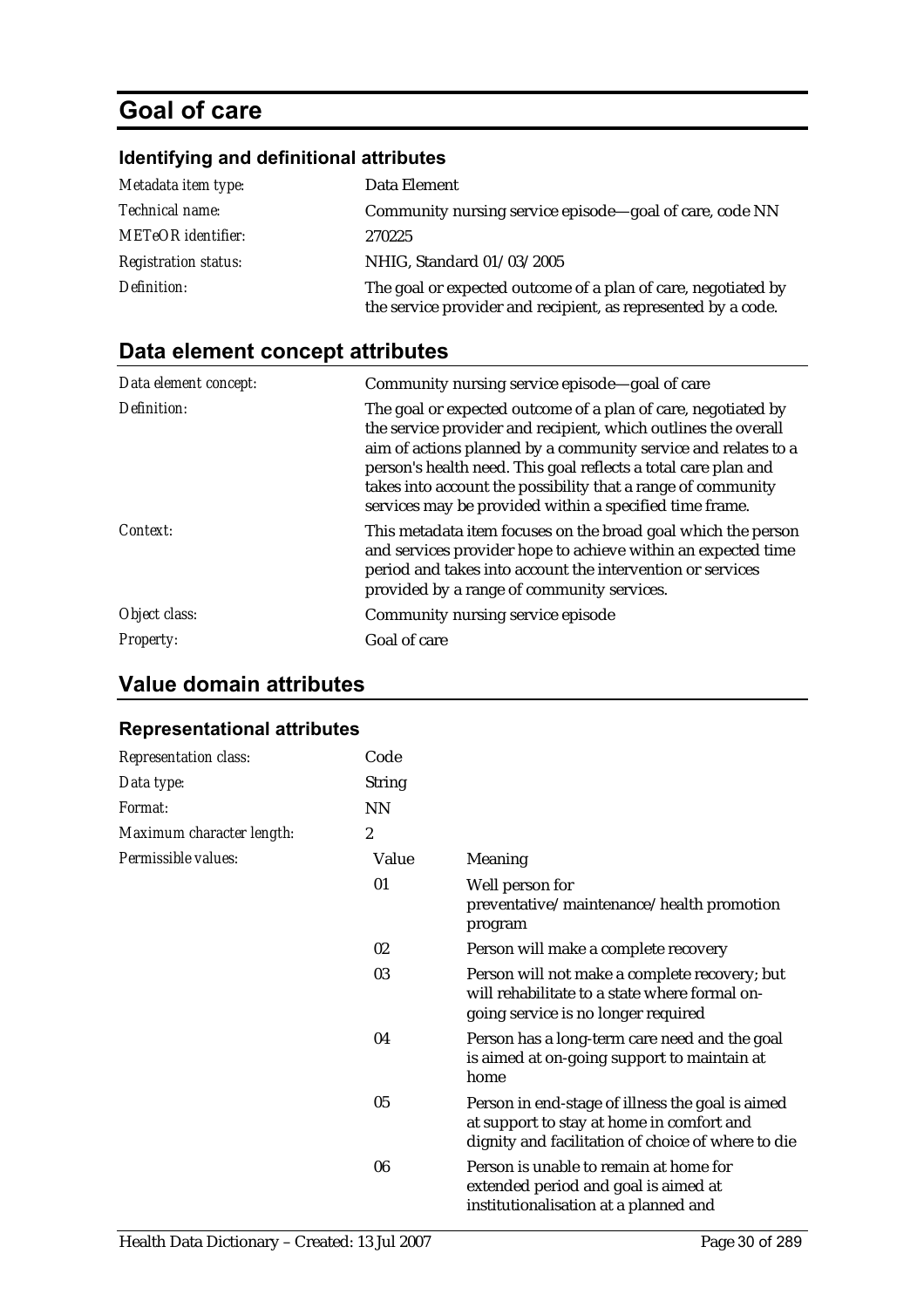#### **Collection and usage attributes**

*Guide for use:* CODE 01 Well person for preventative/maintenance/health promotion program

> Service recipients are those making contact with the health service primarily as a part of a preventative/maintenance health promotion program. This means they are well and do not require care for established health problems. They include well antenatal persons attending or being seen by the service for screening or health education purposes.

CODE 02 Person will make a complete recovery Describes those persons whose condition is self-limiting and from which complete recovery is anticipated, or those with established or long-term health problems who are normally independent in their management.

Goal 2 service recipient includes:

- post-surgical or acute medical service recipients whose care at home is to facilitate convalescence. Such admissions to home care occur as a result of early discharge from hospital; post-surgical complication such as wound infection; or because the person is at risk during the recovery phase and requires surveillance for a limited period;
- persons recovering from an acute illness and referred from the general practitioner or other community-based facility;
- persons with **disability** or established health problem normally independent of health services, and currently recovering from an acute condition or illness as above.

CODE 03 Person will not make a complete recovery; but will rehabilitate to a state where formal on-going service is no longer required

Refers to those service recipients whose care plan is aimed at returning them to independent functioning at home either through self-care or with informal assistance, such that formal services will be discontinued. The distinguishing characteristic of this group is that complete recovery is not expected but some functional gain may be possible. Further, the condition is not expected to deteriorate rapidly or otherwise cause the client to be at risk without contact or surveillance from the community service.

CODE 04 Person has a long-term care need and the goal is aimed at on-going support to maintain at home

Refers to those service recipients whose health problem/condition is not expected to resolve and who will

require ongoing maintenance care from the nursing service. Such clients are distinguished from those in Goal 3 in that their condition is of an unknown or long-term nature and not expected to cause death in the foreseeable future. They may require therapy for restoration of function initially and intermittently, and may also have intermittent admissions for respite. However, the major part of their care is planned to be at home.

CODE 05 Person in end-stage of illness the goal is aimed at support to stay at home in comfort and dignity and facilitation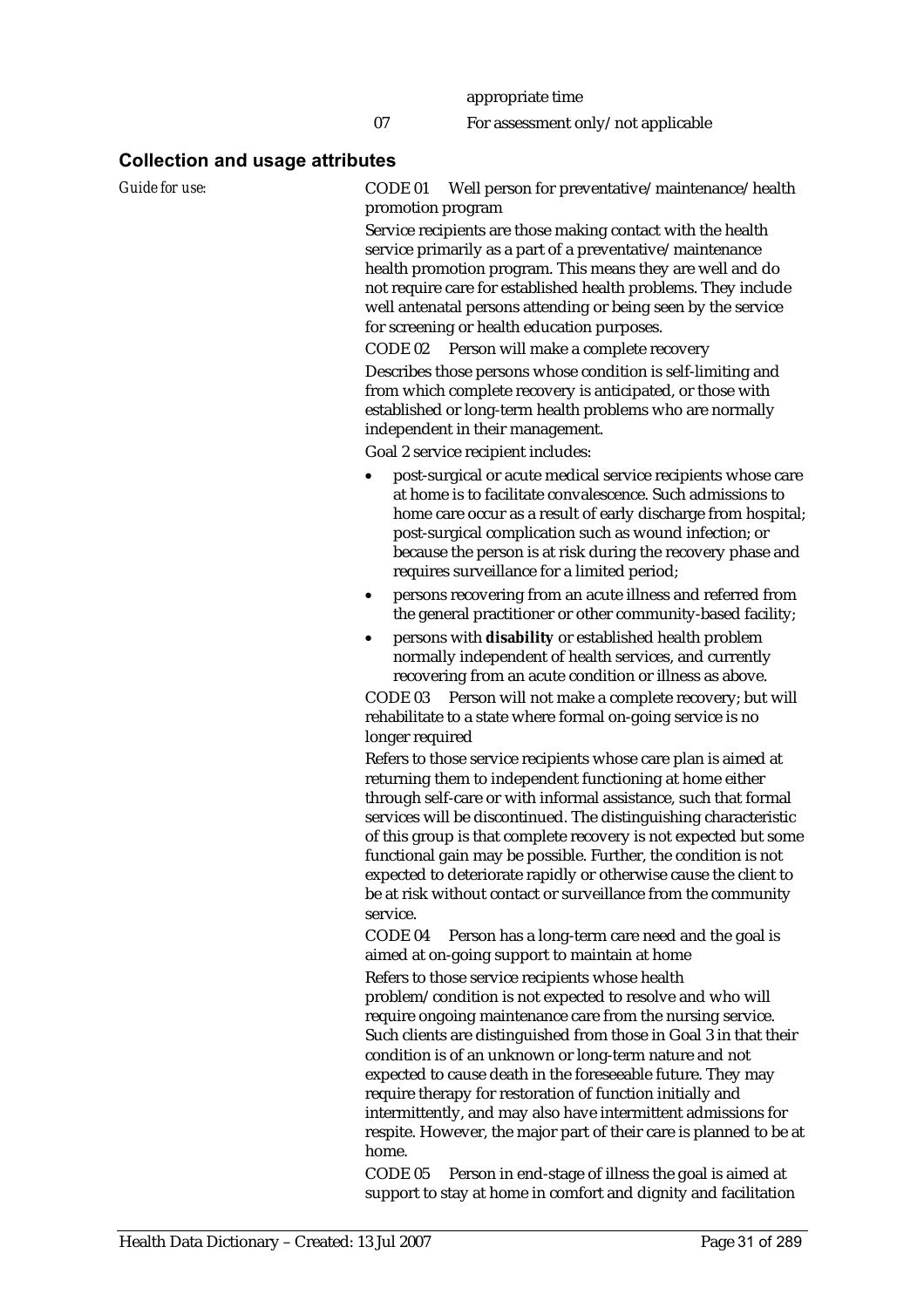of choice of where to die

Refers to persons whose focus of care is palliation of symptoms and facilitation of the choice to die at home.

CODE 06 Person is unable to remain at home for extended period and goal is aimed at institutionalisation at a planned and appropriate time

includes persons who have a limited ability to remain at home because of their intensive care requirements and the inability of formal and informal services to meet these needs. Admission to institutional care is therefore a part of the care planning process and the timing dependent upon the capacity and/or wish to remain at home. The distinguishing feature of this group is that the admission is not planned to be an intermittent event to boost the capacity for home care but is expected to be of a more permanent (or indeterminate) nature.

• Excluded from this group are persons with established health problems or permanent disability, if the contact is related to the condition. For example, persons with diabetes and in a diabetes program would be included in Goal 3; however, such persons would be included in Goal 6 if the contact with the service is not related to an established health problem but is primarily for

preventative/maintenance care as described above.

CODE 07 For assessment only/not applicable

Service recipients are those for whom the reason for the visit is to undertake an assessment. This may include clients in receipt of a Domiciliary Nursing Care Benefit (DNCB) for whom the purpose of the visit is to determine ongoing DNCB eligibility and requirements for care. Implicit in this visit is review of the person's health status and circumstances, to ensure that their ongoing support does not place them or their carer at avoidable risk.

#### **Data element attributes**

| Guide for use:                  | Only one option is permissible and where Code 07 is selected,<br>Code 9 must be used in the metadata item Community nursing<br>service episode—nursing interventions, code N.                                                                                                                                                                                 |
|---------------------------------|---------------------------------------------------------------------------------------------------------------------------------------------------------------------------------------------------------------------------------------------------------------------------------------------------------------------------------------------------------------|
| Collection methods:             | At time of formal review of the client, the original goal of care<br>should be retained and not over-written by the system. The goal<br>of care relates to the episode bounded by the date of first<br>contact with community nursing service and date of last contact<br>and in this format provides a focussing effect at the time of<br>planning for care. |
| <i>Comments:</i>                | Agencies who had previously implemented this metadata item<br>should note changes to the code set in the Value domain.                                                                                                                                                                                                                                        |
| Source and reference attributes |                                                                                                                                                                                                                                                                                                                                                               |
| Submitting organisation:        | <b>Australian Council of Community Nursing Services</b>                                                                                                                                                                                                                                                                                                       |
| <b>Relational attributes</b>    |                                                                                                                                                                                                                                                                                                                                                               |
| Related metadata references:    | Supersedes Goal of care, version 2, DE, NHDD, NHIMG,                                                                                                                                                                                                                                                                                                          |

Superseded 01/03/2005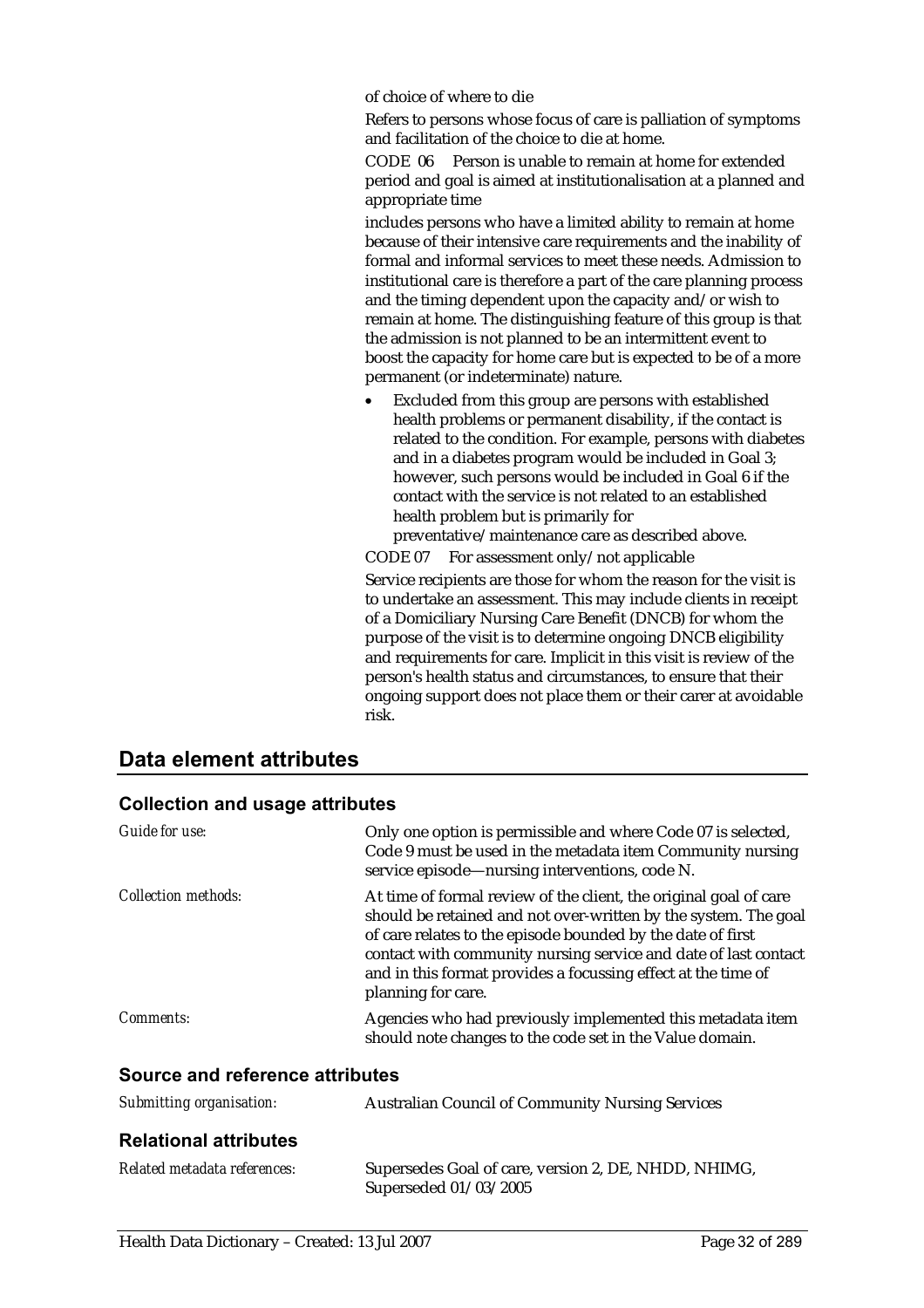# **Grants to non-government organisations accommodation services**

#### **Identifying and definitional attributes**

| Metadata item type:         | Data Element                                                                                                                                                                                                    |
|-----------------------------|-----------------------------------------------------------------------------------------------------------------------------------------------------------------------------------------------------------------|
| Technical name:             | Specialised mental health service organisation-<br>accommodation services grants to non-government<br>organisations, total Australian currency N[N(8)]                                                          |
| <b>METeOR</b> identifier:   | 296547                                                                                                                                                                                                          |
| <b>Registration status:</b> | NHIG, Standard 08/12/2004                                                                                                                                                                                       |
| Definition:                 | Grants made to non-government organisations for the<br>provision of accommodation services, defined as housing<br>services that are linked to support services for people affected<br>by a mental health issue. |

#### **Data element concept attributes**

| Data element concept: | Specialised mental health service organisation-<br>accommodation services grants to non-government<br>organisations                                                                                             |
|-----------------------|-----------------------------------------------------------------------------------------------------------------------------------------------------------------------------------------------------------------|
| Definition:           | Grants made to non-government organisations for the<br>provision of accommodation services, defined as housing<br>services that are linked to support services for people affected<br>by a mental health issue. |
| Context:              | Specialised mental health services                                                                                                                                                                              |
| Object class:         | Specialised mental health service organisation                                                                                                                                                                  |
| <b>Property:</b>      | Accommodation services grants to non-government<br>organisations                                                                                                                                                |

#### **Value domain attributes**

#### **Representational attributes**

| <b>Representation class:</b> | Total                            |
|------------------------------|----------------------------------|
| Data type:                   | Currency                         |
| <i>Format:</i>               | N[N(8)]                          |
| Maximum character length:    | 9                                |
| Unit of measure:             | <b>Australian currency (AUS)</b> |

#### **Data element attributes**

| Guide for use: | Where the exact dollar amount, for accommodations services as<br>a whole, is unable to be provided an estimate should be derived<br>from available local information. |
|----------------|-----------------------------------------------------------------------------------------------------------------------------------------------------------------------|
|                | Note: Only subtypes 3 and 5 are included as 'Accommodation<br>services' for the Mental Health Establishments NMDS.                                                    |
|                | Subtypes 1, 2 and 4 are not included as 'Accommodation<br>services' for this NMDS. Categories 3 and 5 listed below are to                                             |
|                | be reported in aggregate. Where data are unavailable on grant<br>amounts for specific service types, the value of grants not                                          |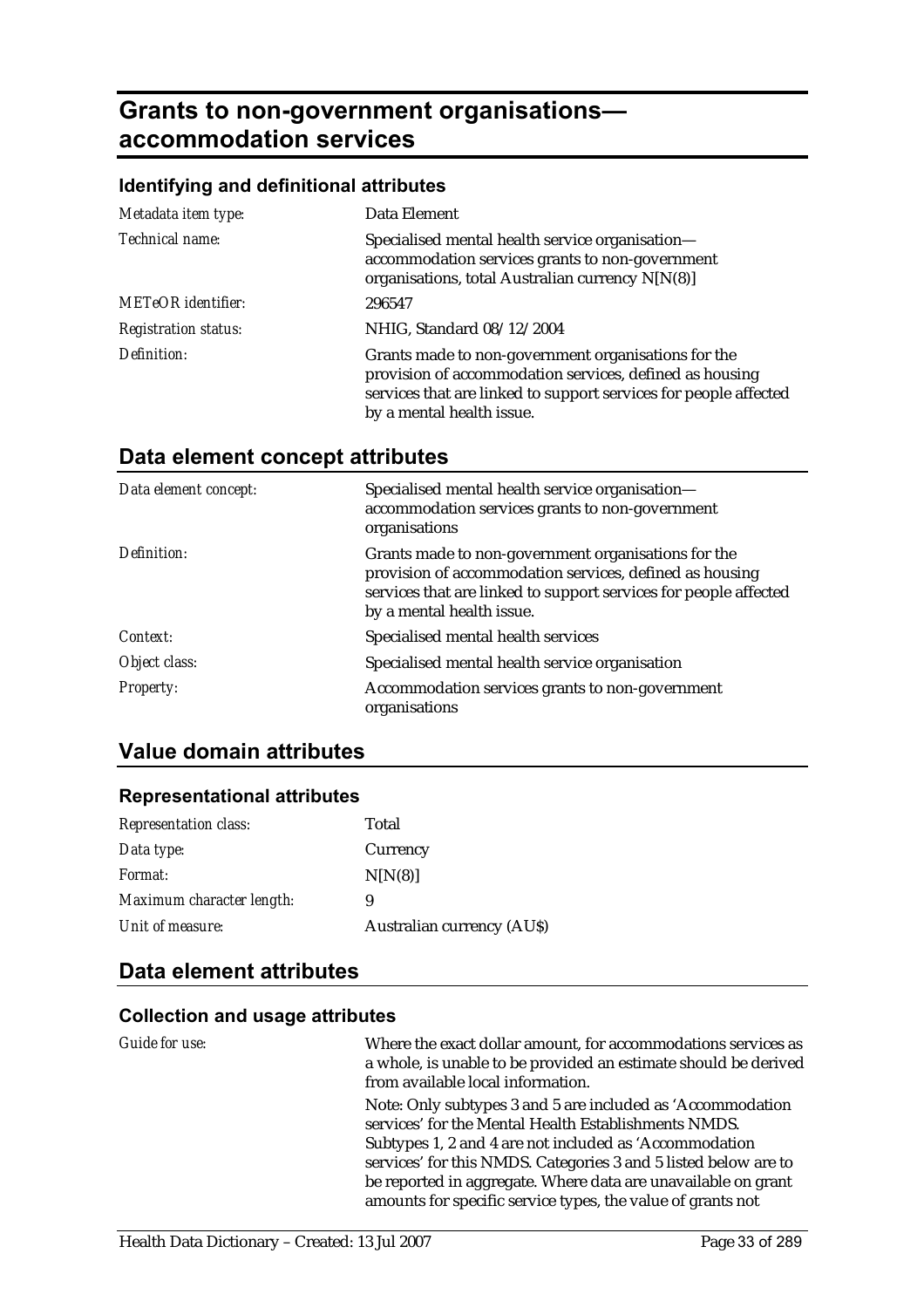|                                                             | allocatable to specific service types should be reported under<br>the other and unspecified services grants to non-government<br>organisations data element.                                                                                                                                                                          |  |  |
|-------------------------------------------------------------|---------------------------------------------------------------------------------------------------------------------------------------------------------------------------------------------------------------------------------------------------------------------------------------------------------------------------------------|--|--|
|                                                             | Accommodation services are subcategorised into 5 subtypes:                                                                                                                                                                                                                                                                            |  |  |
|                                                             | Crisis/interim accommodation - Short-term<br>1.<br>accommodation which may be staffed up to 24 hours a<br>day, seven days a week for people affected by a mental<br>health issue. Accommodation is facility<br>based/residential with an average of 4-8 beds. Length<br>of stay is generally limited to a maximum of three<br>months. |  |  |
|                                                             | 2. Transitional supported accommodation - Short to medium<br>accommodation (3-12 months) that is provided in a<br>residential/facility based setting.                                                                                                                                                                                 |  |  |
|                                                             | 3. Headleasing - Provides a supportive landlord service<br>that assists tenants to access and maintain suitable<br>accommodation and maintains their tenancies and<br>which is linked to support.                                                                                                                                     |  |  |
|                                                             | Residential rehabilitation - Short to long-term residential<br>4.<br>facility based accommodation provided to people with<br>high needs. Staff support is provided.                                                                                                                                                                   |  |  |
|                                                             | Long term supported accommodation - Secure/tenured<br>5.<br>long-term accommodation with staff support as<br>necessary or desired.                                                                                                                                                                                                    |  |  |
| <b>Collection methods:</b>                                  | Grants for accommodation services are to be reported at the<br>lowest statistical unit level at which the expenditure occurred<br>(state/territory or region), and should not be counted at more<br>than one level.                                                                                                                   |  |  |
| <b>Relational attributes</b>                                |                                                                                                                                                                                                                                                                                                                                       |  |  |
| Related metadata references:                                | See also Specialised mental health service organisation-other<br>and unspecified services grants to non-government<br>organisations, total Australian currency N[N(8)] NHIG,<br>Superseded 07/12/2005                                                                                                                                 |  |  |
| <b>Implementation in Data Set</b><br><b>Specifications:</b> | Mental health establishments NMDS 2005-2006 NHIG,<br>Superseded 21/03/2006                                                                                                                                                                                                                                                            |  |  |
|                                                             | Implementation start date: 01/07/2005                                                                                                                                                                                                                                                                                                 |  |  |
|                                                             | Implementation end date: 30/06/2006                                                                                                                                                                                                                                                                                                   |  |  |
|                                                             | Mental health establishments NMDS 2006-2007 NHIG,<br>Superseded 23/10/2006                                                                                                                                                                                                                                                            |  |  |
|                                                             | Implementation start date: 01/07/2006                                                                                                                                                                                                                                                                                                 |  |  |
|                                                             | Implementation end date: 30/06/2007                                                                                                                                                                                                                                                                                                   |  |  |
|                                                             | Mental health establishments NMDS 2007-2008 NHIG,<br>Standard 23/10/2006                                                                                                                                                                                                                                                              |  |  |
|                                                             | Implementation start date: 01/07/2007                                                                                                                                                                                                                                                                                                 |  |  |
|                                                             | Information specific to this data set:<br>Obligation condition: reporting of this data element is<br>optional for non-government residential mental health<br>services and specialised mental health services provided<br>by private hospitals that receive state or territory<br>government funding.                                 |  |  |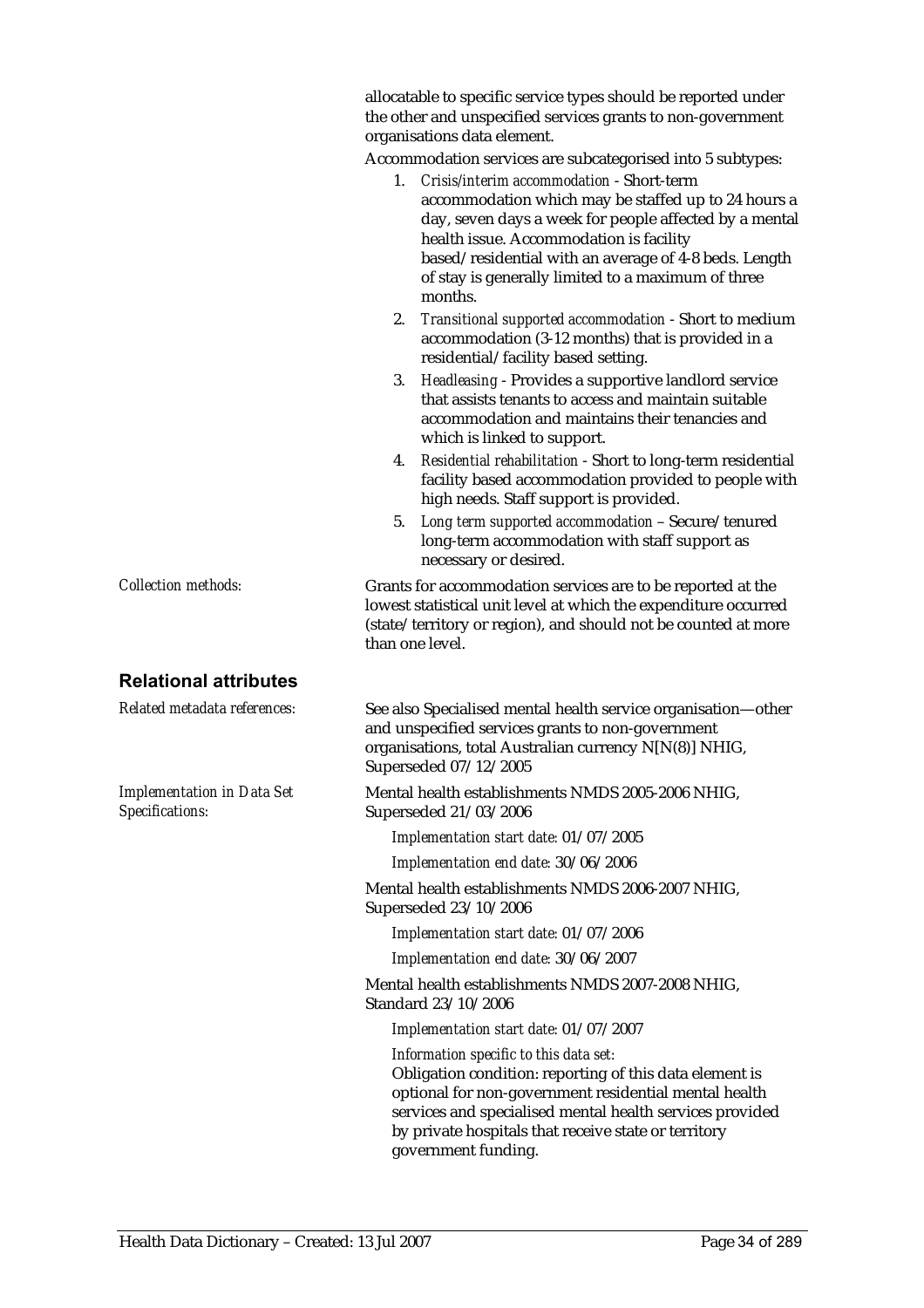# **Grants to non-government organisations—advocacy services**

#### **Identifying and definitional attributes**

| Metadata item type:         | Data Element                                                                                                                                                                                                                                    |
|-----------------------------|-------------------------------------------------------------------------------------------------------------------------------------------------------------------------------------------------------------------------------------------------|
| Technical name:             | Specialised mental health service organisation—advocacy<br>services grants to non-government organisations, total<br>Australian currency $N[N(8)]$                                                                                              |
| <b>METeOR</b> identifier:   | 286911                                                                                                                                                                                                                                          |
| <b>Registration status:</b> | NHIG, Standard 08/12/2004                                                                                                                                                                                                                       |
| Definition:                 | Grants made to non-government organisations for the<br>provision of advocacy services, defined as services that provide<br>assistance to people affected by a mental health issue to access<br>their human and legal rights and promote reform. |

#### **Data element concept attributes**

| Data element concept: | Specialised mental health service organisation—advocacy<br>services grants to non-government organisations                                                                                                                                      |
|-----------------------|-------------------------------------------------------------------------------------------------------------------------------------------------------------------------------------------------------------------------------------------------|
| Definition:           | Grants made to non-government organisations for the<br>provision of advocacy services, defined as services that provide<br>assistance to people affected by a mental health issue to access<br>their human and legal rights and promote reform. |
| Context:              | Specialised mental health services                                                                                                                                                                                                              |
| Object class:         | Specialised mental health service organisation                                                                                                                                                                                                  |
| <b>Property:</b>      | Advocacy services grants to non-government organisations                                                                                                                                                                                        |

#### **Value domain attributes**

#### **Representational attributes**

| <b>Representation class:</b> | Total                            |
|------------------------------|----------------------------------|
| Data type:                   | Currency                         |
| <i>Format:</i>               | N[N(8)]                          |
| Maximum character length:    | 9                                |
| Unit of measure:             | <b>Australian currency (AUS)</b> |

#### **Data element attributes**

#### **Collection and usage attributes**

*Guide for use:* Where the exact dollar amount for advocacy services is unable to be provided an estimate should be derived from available local information. Where data are unavailable on grant amounts for specific service types, the value of grants not allocatable to specific service types should be reported under other and unspecified services grants to non-government organisations.

> Advocacy services are subcategorised into 2 subtypes, however data are not expected to be reported at this level:

1. *Systemic* - The representation and promotion of the rights, views and responsibilities of people affected by mental health issues in the community, public and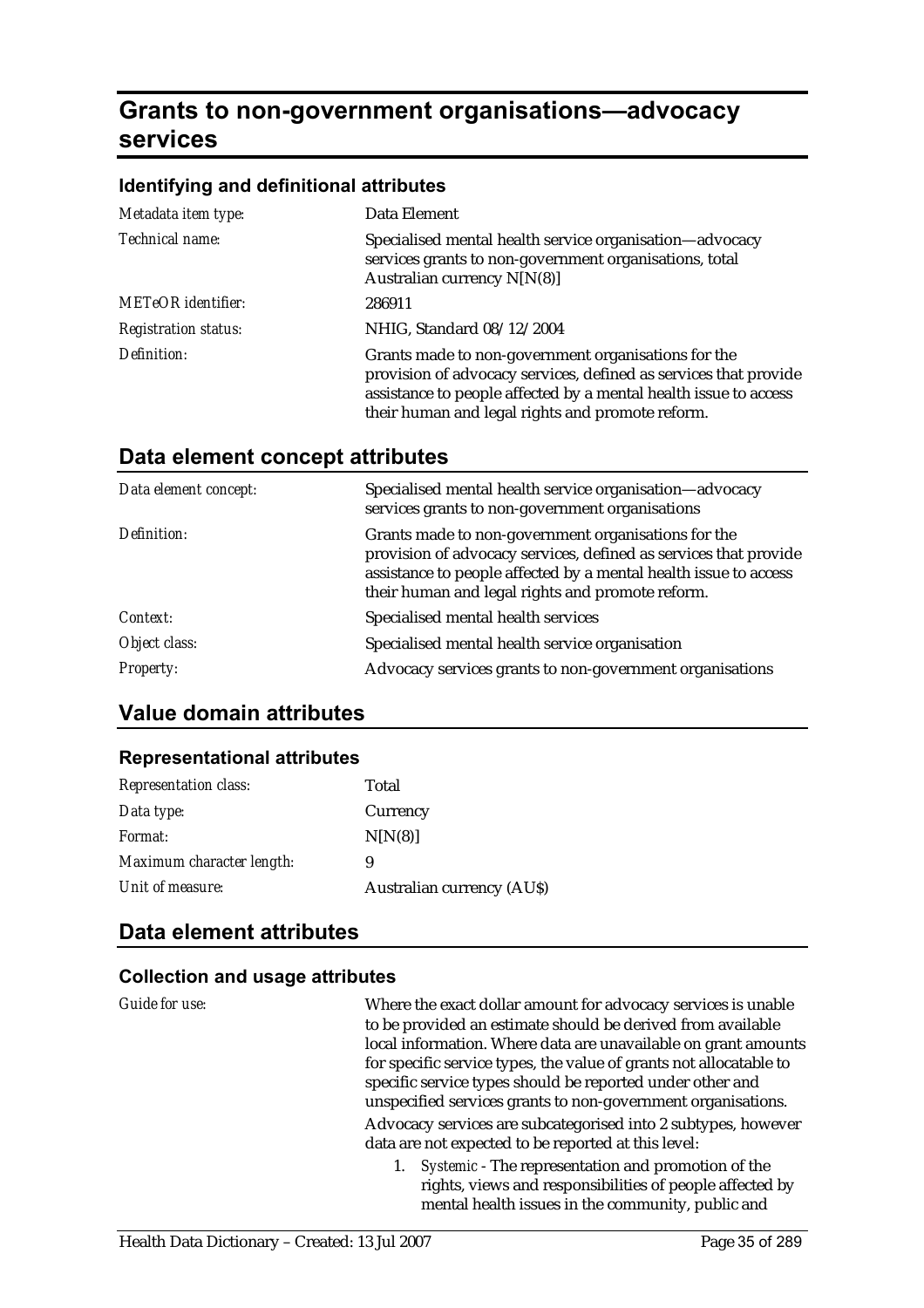|                                                      | private sectors at both domestic and international<br>levels.                                                                                                                                                                                                                  |
|------------------------------------------------------|--------------------------------------------------------------------------------------------------------------------------------------------------------------------------------------------------------------------------------------------------------------------------------|
|                                                      | Individual - The representation and promotion of the<br>2.<br>rights and views of the individual affected by a mental<br>health issue.                                                                                                                                         |
| <b>Collection methods:</b>                           | Grants for advocacy services are to be reported at the lowest<br>statistical unit level which the expenditure occurred<br>(state/territory or region), and should not be counted at more<br>than one level.                                                                    |
| <b>Relational attributes</b>                         |                                                                                                                                                                                                                                                                                |
| Related metadata references:                         | See also Specialised mental health service organisation-other<br>and unspecified services grants to non-government<br>organisations, total Australian currency N[N(8)] NHIG,<br>Superseded 07/12/2005                                                                          |
| <b>Implementation in Data Set</b><br>Specifications: | Mental health establishments NMDS 2005-2006 NHIG,<br>Superseded 21/03/2006                                                                                                                                                                                                     |
|                                                      | Implementation start date: 01/07/2005                                                                                                                                                                                                                                          |
|                                                      | Implementation end date: 30/06/2006                                                                                                                                                                                                                                            |
|                                                      | Mental health establishments NMDS 2006-2007 NHIG,<br>Superseded 23/10/2006                                                                                                                                                                                                     |
|                                                      | Implementation start date: 01/07/2006                                                                                                                                                                                                                                          |
|                                                      | Implementation end date: 30/06/2007                                                                                                                                                                                                                                            |
|                                                      | Mental health establishments NMDS 2007-2008 NHIG,<br>Standard 23/10/2006                                                                                                                                                                                                       |
|                                                      | Implementation start date: 01/07/2007                                                                                                                                                                                                                                          |
|                                                      | Information specific to this data set:<br>For the Mental health establishments national minimum<br>data set reporting of this data element is optional for non-<br>government residential mental health services and<br>specialised mental health services provided by private |

funding.

hospitals that receive state or territory government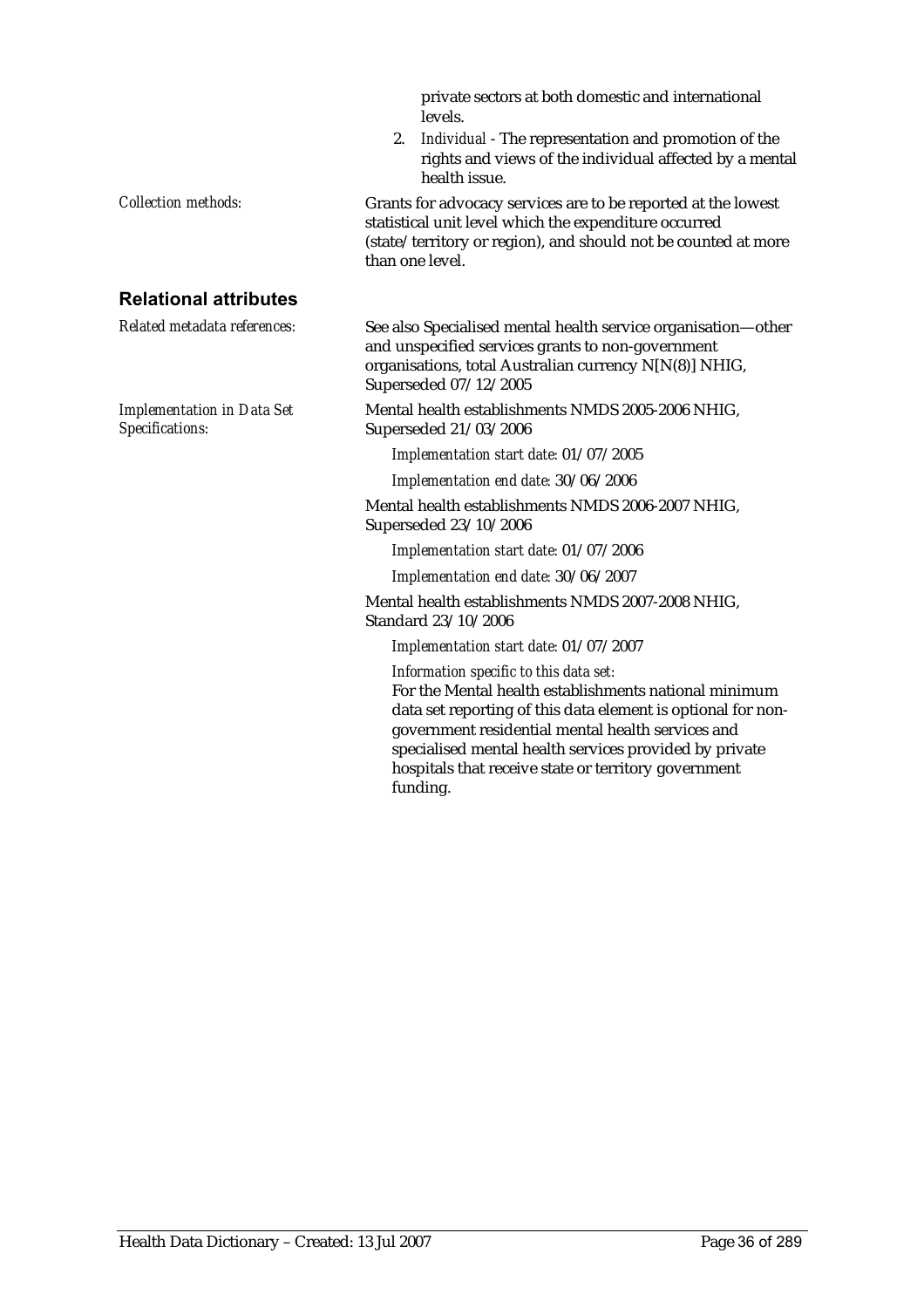# **Grants to non-government organisations—community awareness/health promotion services**

### **Identifying and definitional attributes**

| Metadata item type:         | Data Element                                                                                                                                                                                                                                                                                                                                                                                                     |
|-----------------------------|------------------------------------------------------------------------------------------------------------------------------------------------------------------------------------------------------------------------------------------------------------------------------------------------------------------------------------------------------------------------------------------------------------------|
| Technical name:             | Specialised mental health service organisation-community<br>awareness/health promotion services grants to non-<br>government organisations (financial year), total Australian<br>currency $N[N(8)]$                                                                                                                                                                                                              |
| METeOR identifier:          | 287011                                                                                                                                                                                                                                                                                                                                                                                                           |
| <b>Registration status:</b> | NHIG, Standard 08/12/2004                                                                                                                                                                                                                                                                                                                                                                                        |
| Definition:                 | Grants made to non-government organisations for community<br>awareness/health promotion services, defined as services<br>aimed at raising awareness about mental health/illness and<br>those affected by mental health issues through the provision of<br>information and/or education to the community, in order to<br>enhance the community's capacity to support people affected<br>by a mental health issue. |

|  |  |  | Data element concept attributes |
|--|--|--|---------------------------------|
|--|--|--|---------------------------------|

| Data element concept: | Specialised mental health service organisation-community<br>awareness/health promotion services grants to non-<br>government organisations                                                                                                                                                                                                                                                                       |
|-----------------------|------------------------------------------------------------------------------------------------------------------------------------------------------------------------------------------------------------------------------------------------------------------------------------------------------------------------------------------------------------------------------------------------------------------|
| Definition:           | Grants made to non-government organisations for community<br>awareness/health promotion services, defined as services<br>aimed at raising awareness about mental health/illness and<br>those affected by mental health issues through the provision of<br>information and/or education to the community, in order to<br>enhance the community's capacity to support people affected<br>by a mental health issue. |
| Context:              | Specialised mental health services                                                                                                                                                                                                                                                                                                                                                                               |
| Object class:         | Specialised mental health service organisation                                                                                                                                                                                                                                                                                                                                                                   |
| <b>Property:</b>      | Community awareness/health promotion services grants to<br>non-government organisations                                                                                                                                                                                                                                                                                                                          |

## **Value domain attributes**

#### **Representational attributes**

| <b>Representation class:</b> | Total                            |
|------------------------------|----------------------------------|
| Data type:                   | Currency                         |
| <i>Format:</i>               | N[N(8)]                          |
| Maximum character length:    | 9                                |
| Unit of measure:             | <b>Australian currency (AUS)</b> |

## **Data element attributes**

#### **Collection and usage attributes**

*Guide for use:* Where the exact dollar amount for community awareness/health promotion services is unable to be provided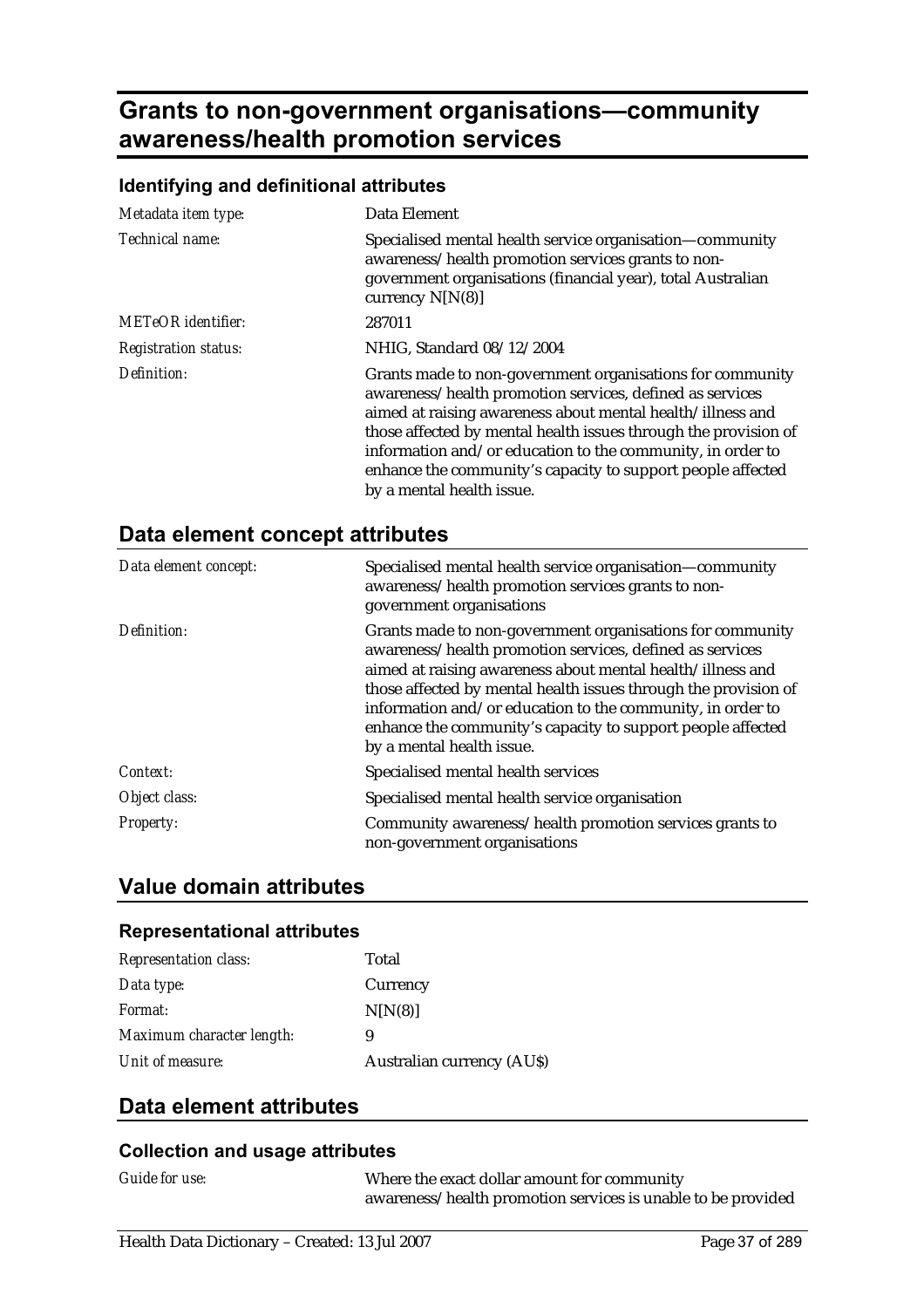|                                                      | an estimate should be derived from available local information.<br>Where data are unavailable on grant amounts for specific<br>service types, the value of grants not allocatable to specific<br>service types should be reported under other and unspecified<br>services grants to non-government organisations.                      |
|------------------------------------------------------|----------------------------------------------------------------------------------------------------------------------------------------------------------------------------------------------------------------------------------------------------------------------------------------------------------------------------------------|
| <b>Collection methods:</b>                           | Grants for community awareness/health promotion services<br>are to be reported at the lowest statistical unit level at which the<br>expenditure occurred (state/territory or region), and should not<br>be counted at more than one level.                                                                                             |
| <b>Relational attributes</b>                         |                                                                                                                                                                                                                                                                                                                                        |
| Related metadata references:                         | See also Specialised mental health service organisation-other<br>and unspecified services grants to non-government<br>organisations, total Australian currency N[N(8)] NHIG,<br>Superseded 07/12/2005                                                                                                                                  |
| <b>Implementation in Data Set</b><br>Specifications: | Mental health establishments NMDS 2005-2006 NHIG,<br>Superseded 21/03/2006                                                                                                                                                                                                                                                             |
|                                                      | Implementation start date: 01/07/2005                                                                                                                                                                                                                                                                                                  |
|                                                      | Implementation end date: 30/06/2006                                                                                                                                                                                                                                                                                                    |
|                                                      | Mental health establishments NMDS 2006-2007 NHIG,<br>Superseded 23/10/2006                                                                                                                                                                                                                                                             |
|                                                      | Implementation start date: 01/07/2006                                                                                                                                                                                                                                                                                                  |
|                                                      | Implementation end date: 30/06/2007                                                                                                                                                                                                                                                                                                    |
|                                                      | Mental health establishments NMDS 2007-2008 NHIG,<br>Standard 23/10/2006                                                                                                                                                                                                                                                               |
|                                                      | Implementation start date: 01/07/2007                                                                                                                                                                                                                                                                                                  |
|                                                      | Information specific to this data set:<br>For the Mental health establishments national minimum<br>data set reporting of this data element is optional for non-<br>government residential mental health services and<br>specialised mental health services provided by private<br>hospitals that receive state or territory government |

funding.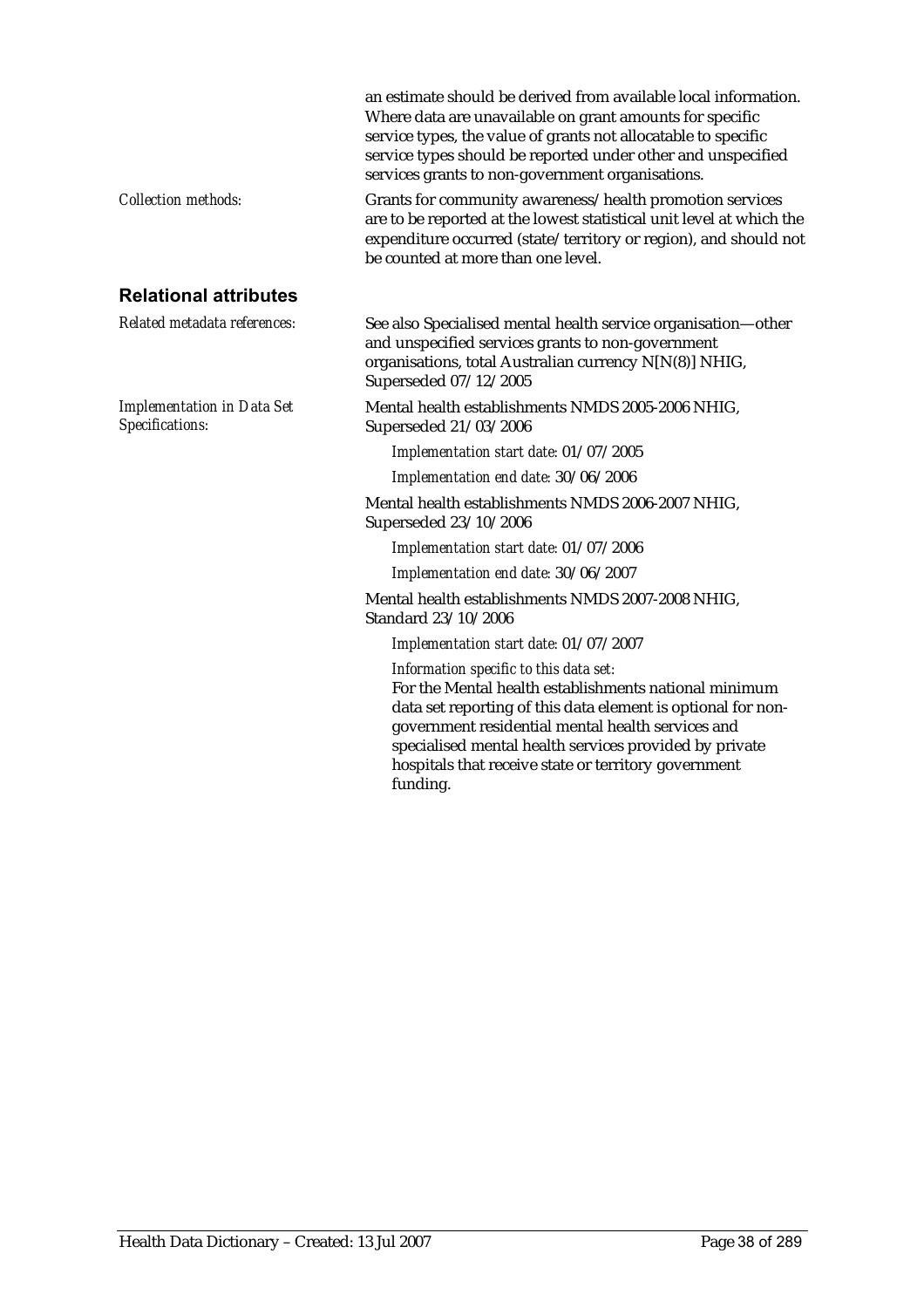# **Grants to non-government organisations—counselling services**

#### **Identifying and definitional attributes**

| Metadata item type:         | Data Element                                                                                                                                                                                                                                                                                                                 |
|-----------------------------|------------------------------------------------------------------------------------------------------------------------------------------------------------------------------------------------------------------------------------------------------------------------------------------------------------------------------|
| Technical name:             | Specialised mental health service organisation—counselling<br>services grants to non-government organisations, total<br>Australian currency N[N(8)]                                                                                                                                                                          |
| <b>METeOR</b> identifier:   | 287021                                                                                                                                                                                                                                                                                                                       |
| <b>Registration status:</b> | NHIG, Standard 08/12/2004                                                                                                                                                                                                                                                                                                    |
| Definition:                 | Grants made to non-government organisations for counselling<br>services provided by professionals and non-professionals that<br>provide emotional support, psychological support, assistance<br>with achieving goals and the strengthening of community and<br>social networks for people affected by a mental health issue. |

## **Data element concept attributes**

| Data element concept:           | Specialised mental health service organisation-counselling<br>services grants to non-government organisations                                                                                                                                                                                                                |
|---------------------------------|------------------------------------------------------------------------------------------------------------------------------------------------------------------------------------------------------------------------------------------------------------------------------------------------------------------------------|
| Definition:                     | Grants made to non-government organisations for counselling<br>services provided by professionals and non-professionals that<br>provide emotional support, psychological support, assistance<br>with achieving goals and the strengthening of community and<br>social networks for people affected by a mental health issue. |
| Context:                        | Specialised mental health services                                                                                                                                                                                                                                                                                           |
| Object class:                   | Specialised mental health service organisation                                                                                                                                                                                                                                                                               |
| <b>Property:</b>                | Counselling services grants to non-government organisations                                                                                                                                                                                                                                                                  |
| Collection and usage attributes |                                                                                                                                                                                                                                                                                                                              |

#### **Collection and usage attributes**

|  | <b>Guide for use:</b> |
|--|-----------------------|
|  |                       |

Counselling is not restricted to face to face contact, but can include telephone, correspondence or other forms of communication.

### **Value domain attributes**

#### **Representational attributes**

| <b>Representation class:</b> | Total                            |
|------------------------------|----------------------------------|
| Data type:                   | Currency                         |
| Format:                      | N[N(8)]                          |
| Maximum character length:    | 9                                |
| Unit of measure:             | <b>Australian currency (AUS)</b> |

## **Data element attributes**

#### **Collection and usage attributes**

*Guide for use:* Where the exact dollar amount for counselling services is unable to be provided an estimate should be derived from available local information. Where data are unavailable on grant amounts for specific service types, the value of grants not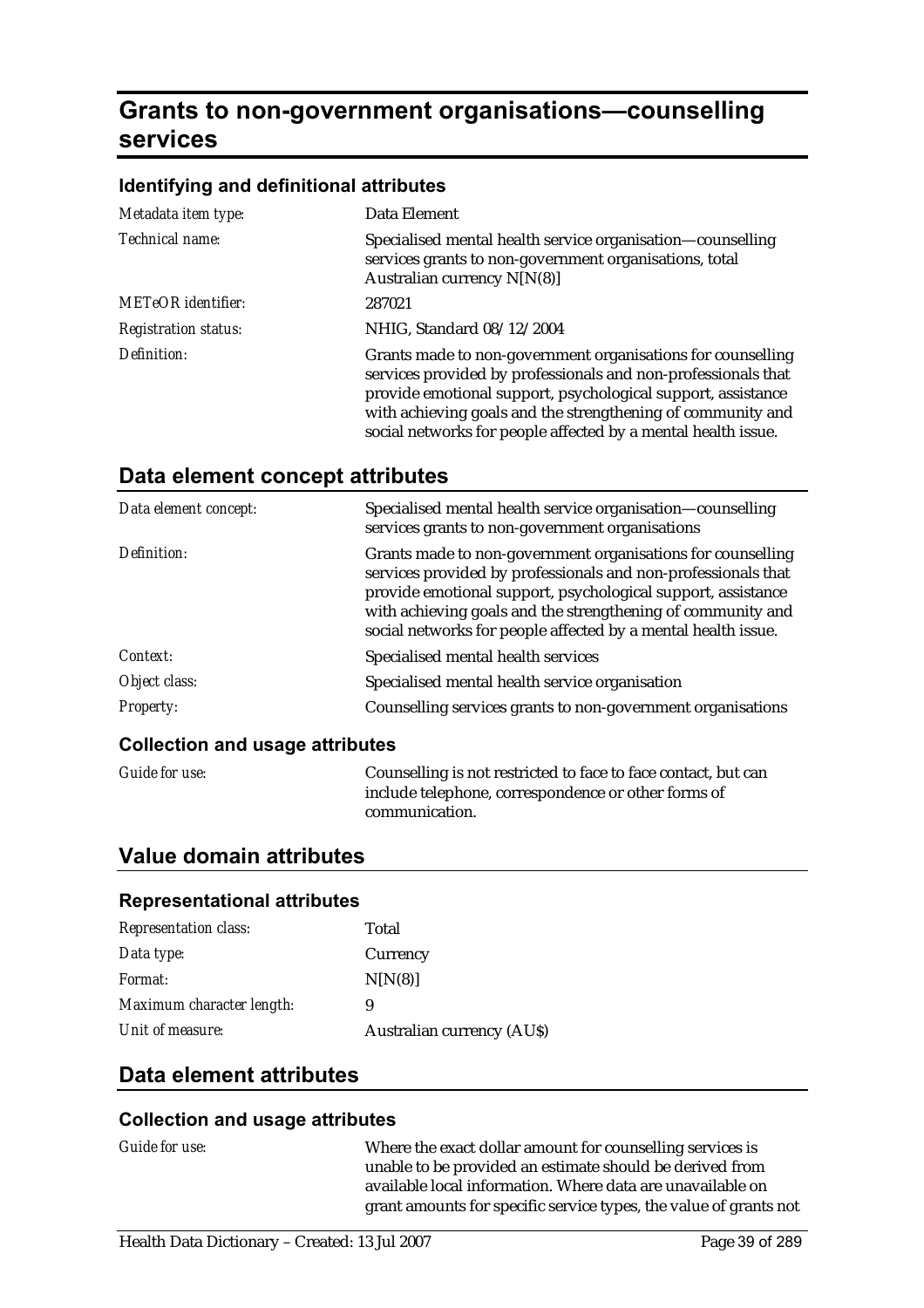|                     | allocatable to specific service types should be reported under<br>other and unspecified services grants to non-government<br>organisations.                                                 |
|---------------------|---------------------------------------------------------------------------------------------------------------------------------------------------------------------------------------------|
| Collection methods: | Grants for counselling services are to be reported only at the<br>level at which the expenditure occurred (state/territory or<br>region), and should not be counted at more than one level. |

## **Source and reference attributes**

| Submitting organisation:                             | Australian Institute of Health and Welfare                                                                                                                                                                                                                                                                                                         |  |
|------------------------------------------------------|----------------------------------------------------------------------------------------------------------------------------------------------------------------------------------------------------------------------------------------------------------------------------------------------------------------------------------------------------|--|
| <b>Relational attributes</b>                         |                                                                                                                                                                                                                                                                                                                                                    |  |
| Related metadata references:                         | See also Specialised mental health service organisation-other<br>and unspecified services grants to non-government<br>organisations, total Australian currency N[N(8)] NHIG,<br>Superseded 07/12/2005                                                                                                                                              |  |
| <b>Implementation in Data Set</b><br>Specifications: | Mental health establishments NMDS 2005-2006 NHIG.<br>Superseded 21/03/2006                                                                                                                                                                                                                                                                         |  |
|                                                      | Implementation start date: 01/07/2005                                                                                                                                                                                                                                                                                                              |  |
|                                                      | Implementation end date: 30/06/2006                                                                                                                                                                                                                                                                                                                |  |
|                                                      | Mental health establishments NMDS 2006-2007 NHIG,<br>Superseded 23/10/2006                                                                                                                                                                                                                                                                         |  |
|                                                      | Implementation start date: 01/07/2006                                                                                                                                                                                                                                                                                                              |  |
|                                                      | Implementation end date: 30/06/2007                                                                                                                                                                                                                                                                                                                |  |
|                                                      | Mental health establishments NMDS 2007-2008 NHIG,<br>Standard 23/10/2006                                                                                                                                                                                                                                                                           |  |
|                                                      | Implementation start date: 01/07/2007                                                                                                                                                                                                                                                                                                              |  |
|                                                      | Information specific to this data set:<br>For the Mental health establishments national minimum<br>data set reporting of this data element is optional for non-<br>government residential mental health services and<br>specialised mental health services provided by private<br>hospitals that receive state or territory government<br>funding. |  |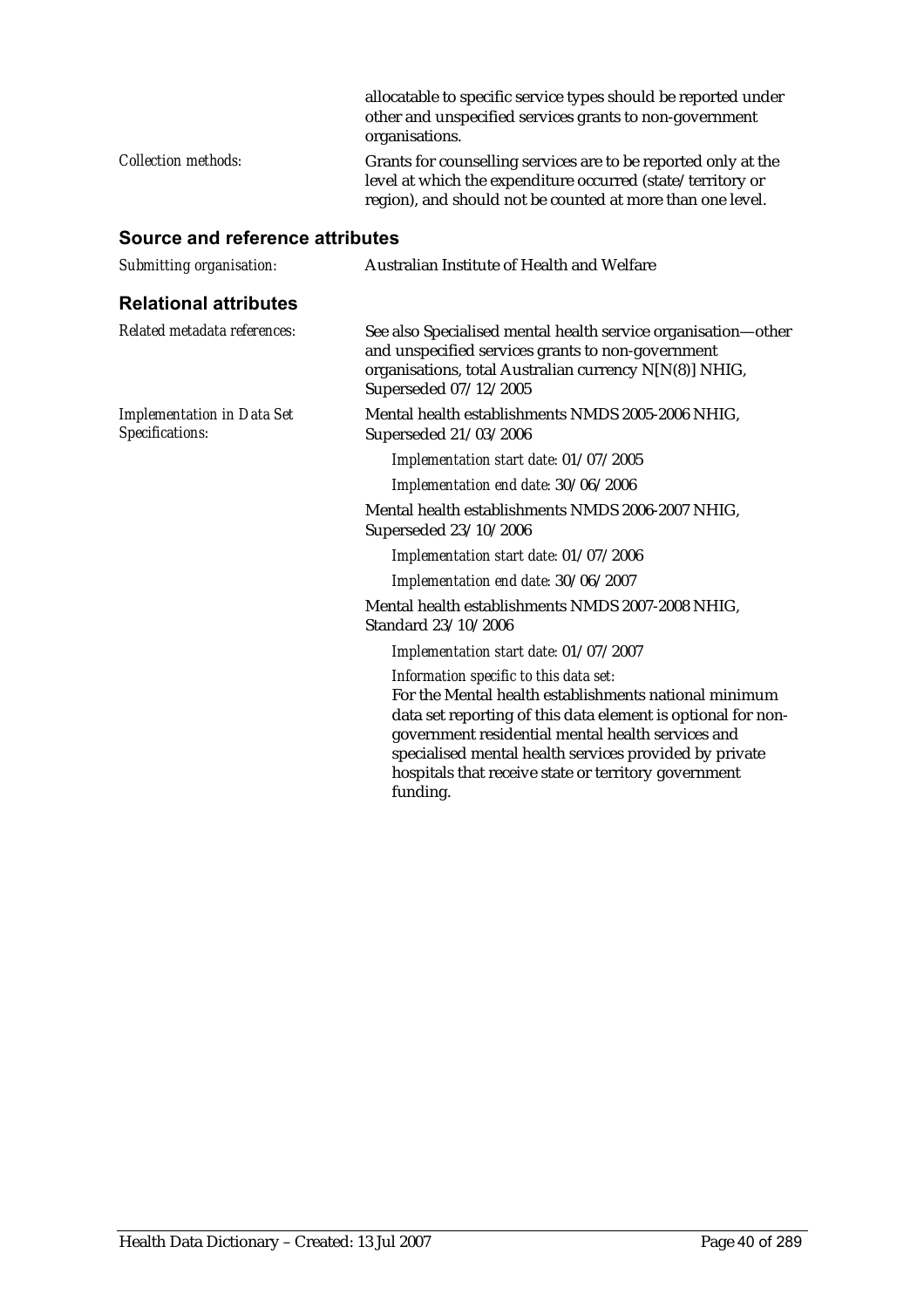# **Grants to non-government organisations—independent living skills support services**

#### **Identifying and definitional attributes**

| Metadata item type:         | Data Element                                                                                                                                                                                                            |
|-----------------------------|-------------------------------------------------------------------------------------------------------------------------------------------------------------------------------------------------------------------------|
| Technical name:             | Specialised mental health service organisation—independent<br>living skills support services grants to non-government<br>organisations, total Australian currency N[N(8)]                                               |
| <b>METeOR</b> identifier:   | 296480                                                                                                                                                                                                                  |
| <b>Registration status:</b> | NHIG, Standard 08/12/2004                                                                                                                                                                                               |
| Definition:                 | Grants made to non-government organisations for services that<br>provide encouragement and support of people living with a<br>mental health issue to participate actively in their day to day<br>living in a community. |

## **Data element concept attributes**

| Data element concept: | Specialised mental health service organisation—independent<br>living skills support services grants to non-government<br>organisations                                                                                  |
|-----------------------|-------------------------------------------------------------------------------------------------------------------------------------------------------------------------------------------------------------------------|
| Definition:           | Grants made to non-government organisations for services that<br>provide encouragement and support of people living with a<br>mental health issue to participate actively in their day to day<br>living in a community. |
| Context:              | Specialised mental health services                                                                                                                                                                                      |
| Object class:         | Specialised mental health service organisation                                                                                                                                                                          |
| <b>Property:</b>      | Independent living skills support services grants to non-<br>government organisations                                                                                                                                   |

#### **Collection and usage attributes**

*Guide for use:* Independent living skills support is provided in the place where the individual is residing on an as needed or desired basis.

### **Value domain attributes**

#### **Representational attributes**

| <b>Representation class:</b> | Total                            |
|------------------------------|----------------------------------|
| Data type:                   | Currency                         |
| <i>Format:</i>               | N[N(8)]                          |
| Maximum character length:    | 9                                |
| Unit of measure:             | <b>Australian currency (AUS)</b> |

## **Data element attributes**

#### **Collection and usage attributes**

*Guide for use:* Where the exact dollar amount for independent living skills support services is unable to be provided an estimate should be derived from available local information. Where data are unavailable on grant amounts for specific service types, the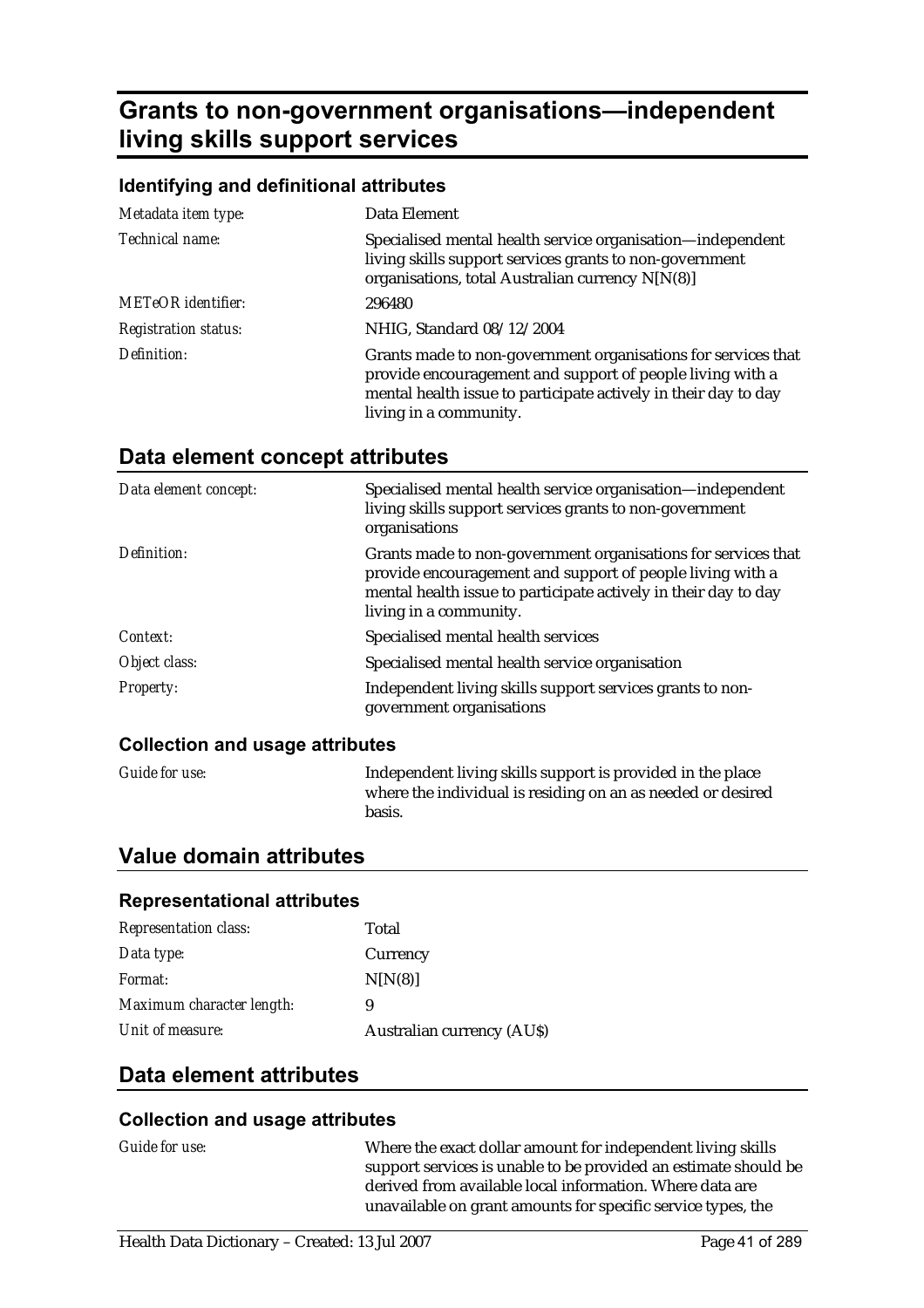|                                                      | value of grants not allocatable to specific service types should<br>be reported under other and unspecified services grants to non-<br>government organisations.                                                                                                                                                                                   |
|------------------------------------------------------|----------------------------------------------------------------------------------------------------------------------------------------------------------------------------------------------------------------------------------------------------------------------------------------------------------------------------------------------------|
| <b>Collection methods:</b>                           | Grants for independent living skills support services are to be<br>reported at the lowest statistical unit level at which the<br>expenditure occurred (state/territory or region), and should not<br>be counted at more than one level.                                                                                                            |
| <b>Relational attributes</b>                         |                                                                                                                                                                                                                                                                                                                                                    |
| Related metadata references:                         | See also Specialised mental health service organisation-other<br>and unspecified services grants to non-government<br>organisations, total Australian currency N[N(8)] NHIG,<br>Superseded 07/12/2005                                                                                                                                              |
| <b>Implementation in Data Set</b><br>Specifications: | Mental health establishments NMDS 2005-2006 NHIG,<br>Superseded 21/03/2006                                                                                                                                                                                                                                                                         |
|                                                      | Implementation start date: 01/07/2005                                                                                                                                                                                                                                                                                                              |
|                                                      | Implementation end date: 30/06/2006                                                                                                                                                                                                                                                                                                                |
|                                                      | Mental health establishments NMDS 2006-2007 NHIG,<br>Superseded 23/10/2006                                                                                                                                                                                                                                                                         |
|                                                      | Implementation start date: 01/07/2006                                                                                                                                                                                                                                                                                                              |
|                                                      | Implementation end date: 30/06/2007                                                                                                                                                                                                                                                                                                                |
|                                                      | Mental health establishments NMDS 2007-2008 NHIG,<br>Standard 23/10/2006                                                                                                                                                                                                                                                                           |
|                                                      | Implementation start date: 01/07/2007                                                                                                                                                                                                                                                                                                              |
|                                                      | Information specific to this data set:<br>For the Mental health establishments national minimum<br>data set reporting of this data element is optional for non-<br>government residential mental health services and<br>specialised mental health services provided by private<br>hospitals that receive State or Territory government<br>funding. |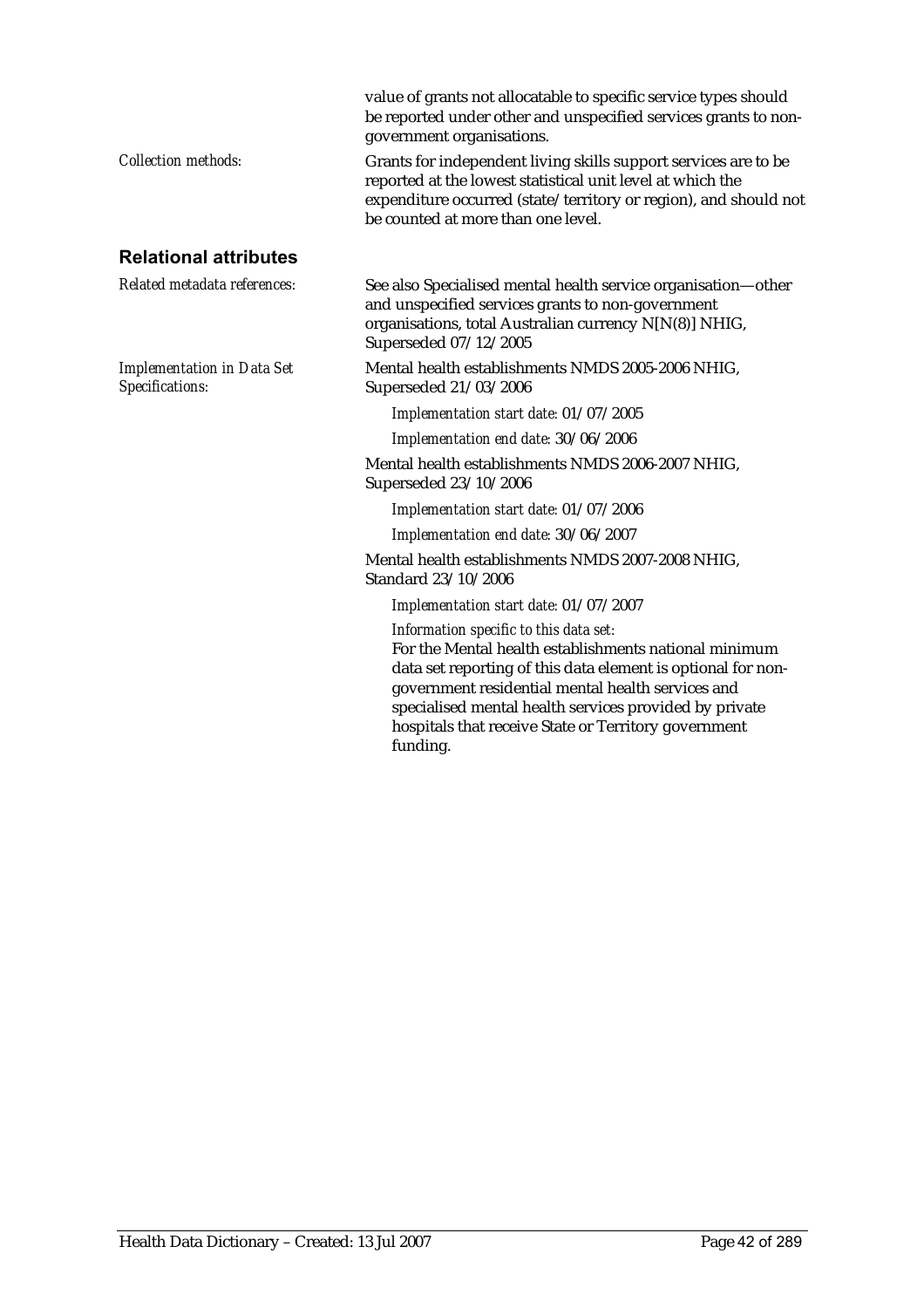# **Grants to non-government organisations—other and unspecified mental health services**

### **Identifying and definitional attributes**

| Metadata item type:         | Data Element                                                                                                                                                                |
|-----------------------------|-----------------------------------------------------------------------------------------------------------------------------------------------------------------------------|
| Technical name:             | Specialised mental health service organisation-other and<br>unspecified mental health services grants to non-government<br>organisations, total Australian currency N[N(8)] |
| <b>METeOR</b> identifier:   | 306250                                                                                                                                                                      |
| <b>Registration status:</b> | NHIG, Standard 07/12/2005                                                                                                                                                   |
| Definition:                 | Grants made to non-government organisations for provision of<br>mental health services not elsewhere classified and grants not<br>allocatable to specific service types.    |

## **Data element concept attributes**

| Data element concept: | Specialised mental health service organisation—other and<br>unspecified mental health services grants to non-government<br>organisations                                 |
|-----------------------|--------------------------------------------------------------------------------------------------------------------------------------------------------------------------|
| Definition:           | Grants made to non-government organisations for provision of<br>mental health services not elsewhere classified and grants not<br>allocatable to specific service types. |
| Context:              | Specialised mental health services                                                                                                                                       |
| Object class:         | Specialised mental health service organisation                                                                                                                           |
| <b>Property:</b>      | Other and unspecified mental health services grants to non-<br>government organisations                                                                                  |

## **Value domain attributes**

## **Representational attributes**

| <b>Representation class:</b> | Total                            |
|------------------------------|----------------------------------|
| Data type:                   | Currency                         |
| <i>Format:</i>               | N[N(8)]                          |
| Maximum character length:    | 9                                |
| Unit of measure:             | <b>Australian currency (AUS)</b> |

## **Data element attributes**

### **Collection and usage attributes**

| Guide for use:             | Where the exact dollar amount for other and unspecified<br>mental health services is unable to be provided an estimate<br>should be derived from available local information. Where data<br>are unavailable on grant amounts for specific mental health<br>service types, the value of grants not allocatable to specific<br>mental health service types should be included. |
|----------------------------|------------------------------------------------------------------------------------------------------------------------------------------------------------------------------------------------------------------------------------------------------------------------------------------------------------------------------------------------------------------------------|
|                            | Grants for mental health services classified elsewhere are listed<br>below under Relational metadata attributes.                                                                                                                                                                                                                                                             |
| <b>Collection methods:</b> | Grants to non-government organisations for mental health<br>services not elsewhere classified are to be reported at the lowest<br>statistical unit level at which the expenditure occurred                                                                                                                                                                                   |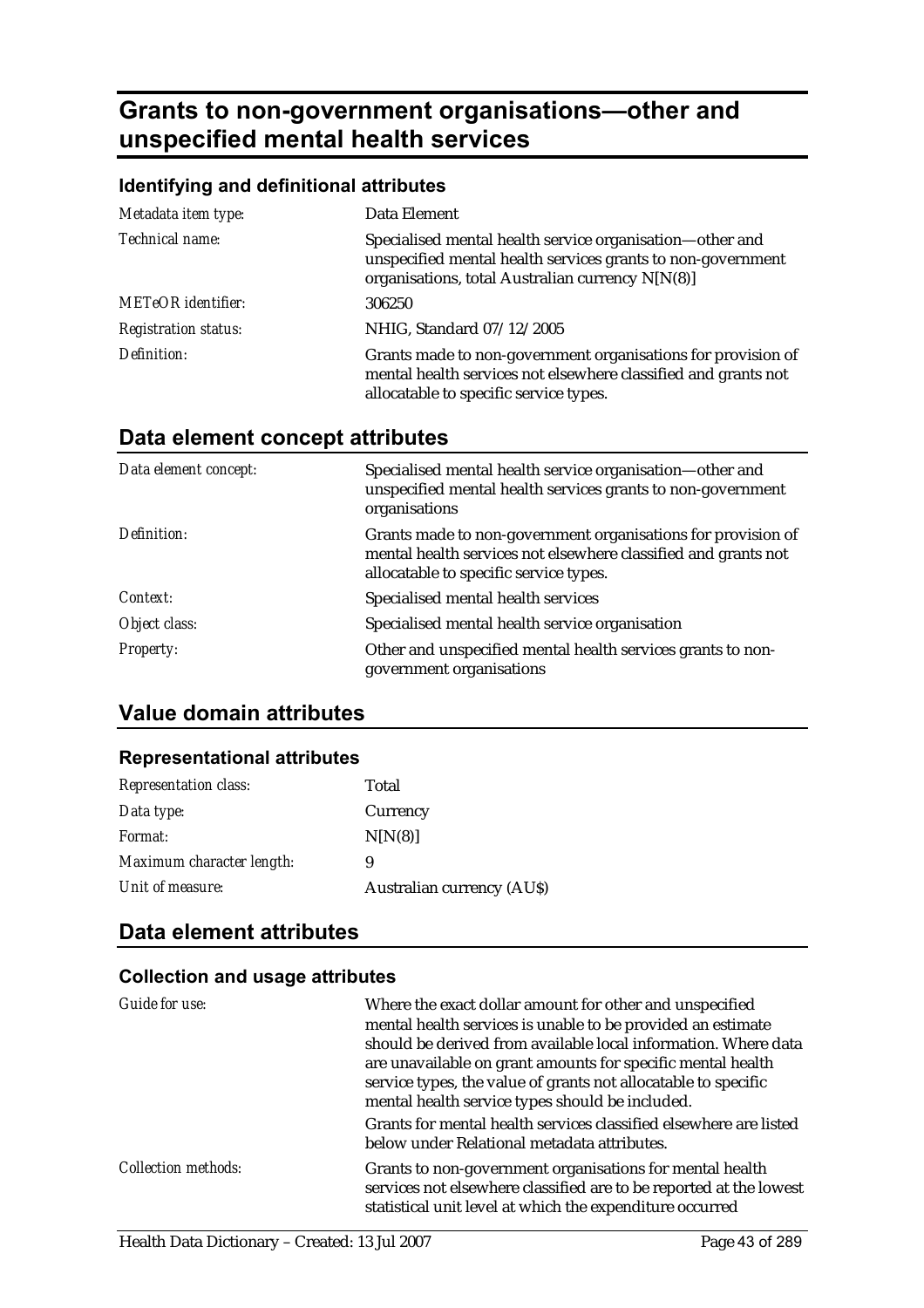(state/territory or region), and should not be counted at more than one level.

### **Relational attributes**

*Related metadata references:* Supersedes Specialised mental health service organisation other and unspecified services grants to non-government organisations, total Australian currency N[N(8)] NHIG, Superseded 07/12/2005

> See also Specialised mental health service organisation—selfhelp support groups services grants for non-government organisations, total Australian currency N[N(8)] NHIG, Standard 08/12/2004

See also Specialised mental health service organisation—respite services grants to non-government organisations, total Australian currency N[N(8)] NHIG, Standard 08/12/2004

See also Specialised mental health service organisation recreation services grants to non-government organisations, total Australian currency N[N(8)] NHIG, Standard 08/12/2004

See also Specialised mental health service organisation psychosocial support services grants for non-government organisations, total Australian currency N[N(8)] NHIG, Standard 08/12/2004

See also Specialised mental health service organisation—prevocational training services grants for non-government organisations, total Australian currency N[N(8)] NHIG, Standard 08/12/2004

See also Specialised mental health service organisation independent living skills support services grants to nongovernment organisations, total Australian currency N[N(8)] NHIG, Standard 08/12/2004

See also Specialised mental health service organisation counselling services grants to non-government organisations, total Australian currency N[N(8)] NHIG, Standard 08/12/2004 See also Specialised mental health service organisation community awareness/health promotion services grants to non-government organisations (financial year), total Australian currency N[N(8)] NHIG, Standard 08/12/2004

See also Specialised mental health service organisation advocacy services grants to non-government organisations, total Australian currency N[N(8)] NHIG, Standard 08/12/2004

See also Specialised mental health service organisation accommodation services grants to non-government organisations, total Australian currency N[N(8)] NHIG, Standard 08/12/2004

Mental health establishments NMDS 2005-2006 NHIG, Superseded 21/03/2006

*Implementation start date:* 01/07/2005

*Implementation end date:* 30/06/2006

Mental health establishments NMDS 2006-2007 NHIG, Superseded 23/10/2006

*Implementation start date:* 01/07/2006

*Implementation end date:* 30/06/2007

Mental health establishments NMDS 2007-2008 NHIG, Standard 23/10/2006

*Implementation in Data Set Specifications:*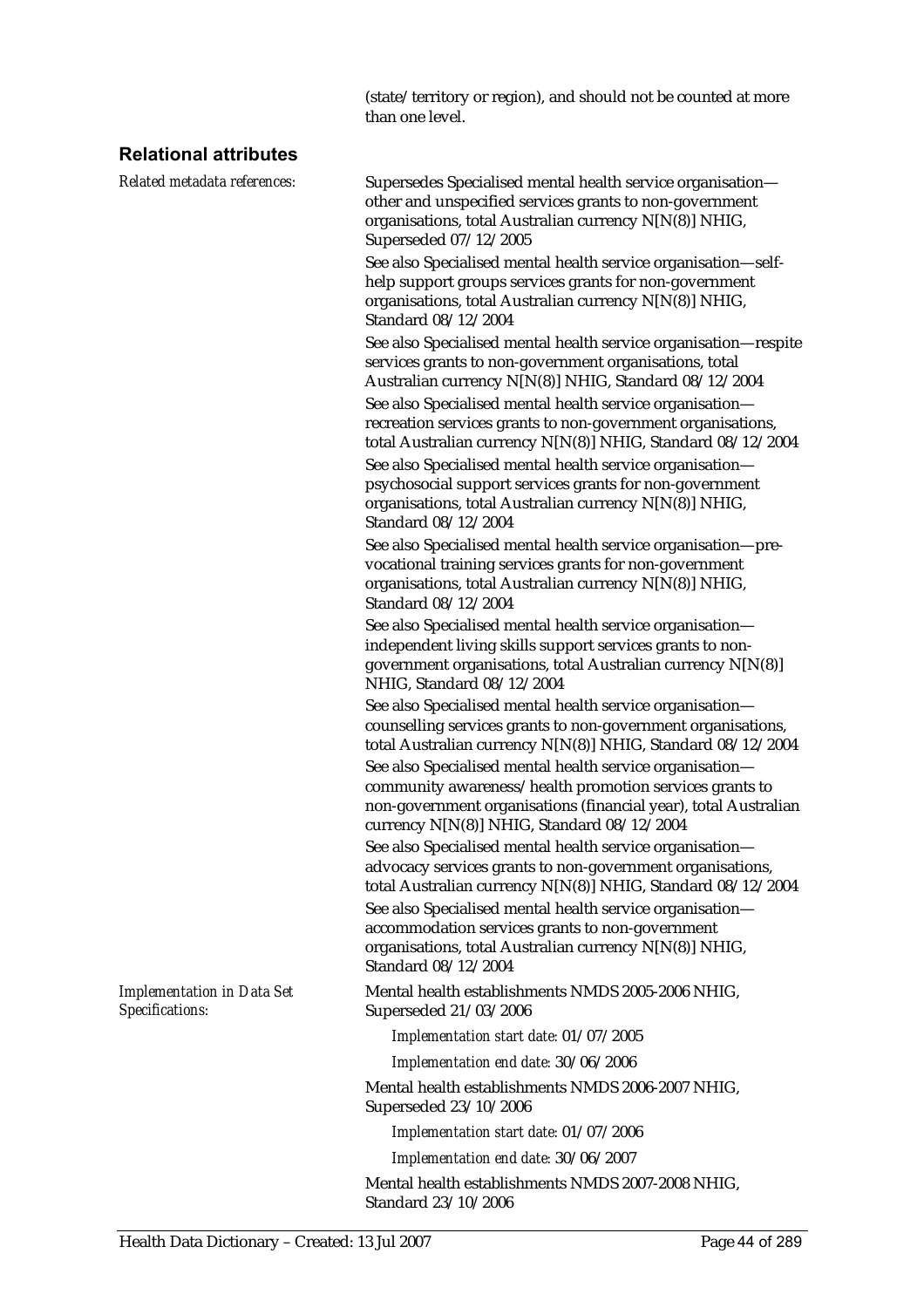#### *Implementation start date:* 01/07/2007

#### *Information specific to this data set:*

Activities or programs for which the grant has been provided must have a primary function of providing treatment, rehabilitation or community health and related support targeted towards people with a mental disorder or psychiatric disability. Therefore, grants provided, for example, for research into mental health, are not included. For the Mental health establishments national minimum data set reporting of this data element is optional for nongovernment residential mental health services and specialised mental health services provided by private hospitals that receive State or Territory government funding.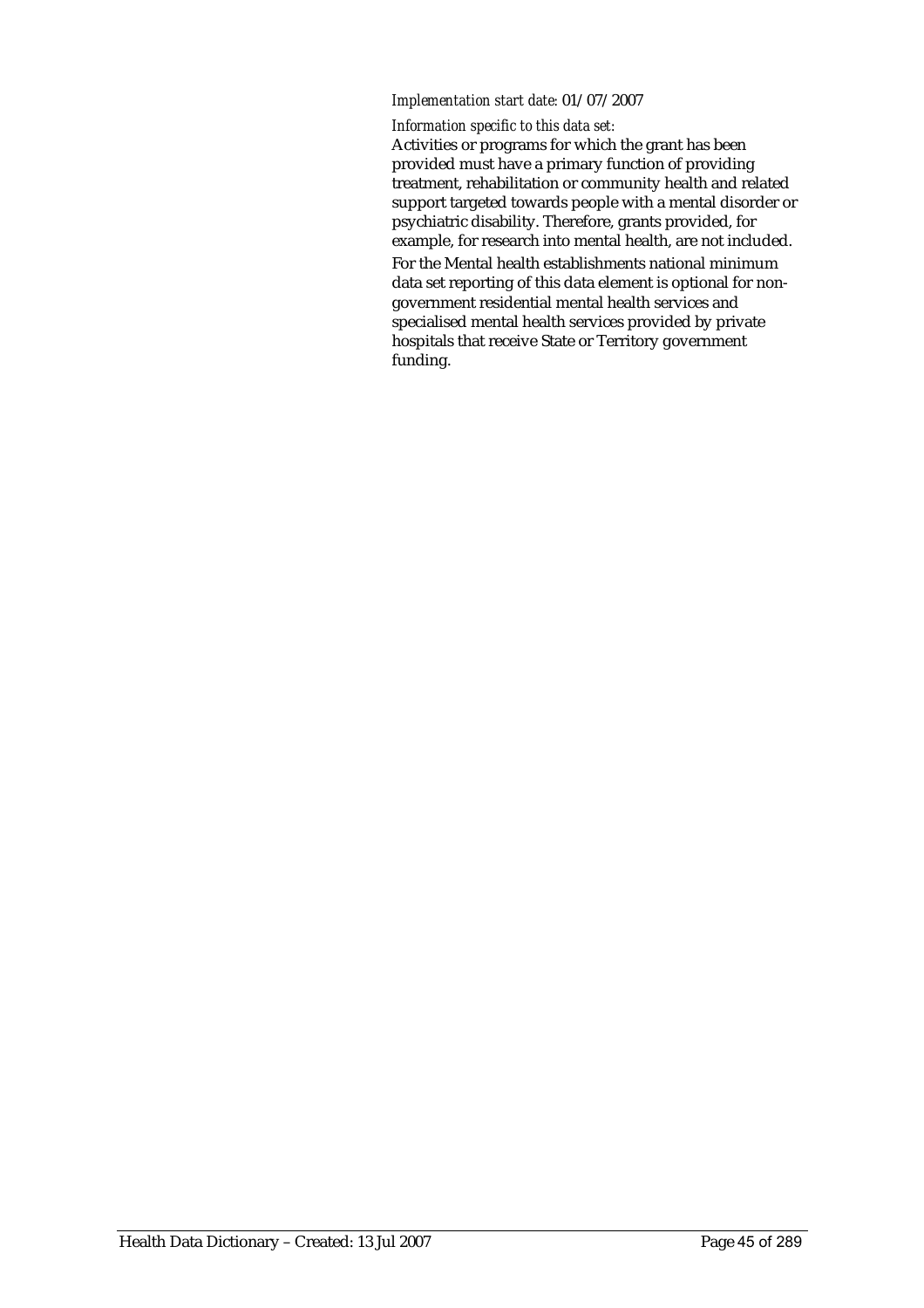# **Grants to non-government organisations—pre-vocational training services**

### **Identifying and definitional attributes**

| Metadata item type:         | Data Element                                                                                                                                                                                                                                                             |
|-----------------------------|--------------------------------------------------------------------------------------------------------------------------------------------------------------------------------------------------------------------------------------------------------------------------|
| Technical name:             | Specialised mental health service organisation-pre-vocational<br>training services grants for non-government organisations, total<br>Australian currency N[N(8)]                                                                                                         |
| <b>METeOR</b> identifier:   | 296484                                                                                                                                                                                                                                                                   |
| <b>Registration status:</b> | NHIG, Standard 08/12/2004                                                                                                                                                                                                                                                |
| Definition:                 | Grants made to non-government organisations for pre-<br>vocational training services, defined as the provision of training<br>and skill development to individuals affected by a mental<br>health issue to facilitate their progress into employment of their<br>choice. |

## **Data element concept attributes**

| Data element concept: | Specialised mental health service organisation—pre-vocational<br>training services grants for non-government organisations                                                                                                                                               |
|-----------------------|--------------------------------------------------------------------------------------------------------------------------------------------------------------------------------------------------------------------------------------------------------------------------|
| Definition:           | Grants made to non-government organisations for pre-<br>vocational training services, defined as the provision of training<br>and skill development to individuals affected by a mental<br>health issue to facilitate their progress into employment of their<br>choice. |
| Context:              | Specialised mental health services.                                                                                                                                                                                                                                      |
| Object class:         | Specialised mental health service organisation                                                                                                                                                                                                                           |
| <b>Property:</b>      | Pre-vocational training services grants for non-government<br>organisations                                                                                                                                                                                              |

## **Value domain attributes**

#### **Representational attributes**

| <b>Representation class:</b> | Total                            |
|------------------------------|----------------------------------|
| Data type:                   | Currency                         |
| <i>Format:</i>               | N[N(8)]                          |
| Maximum character length:    | 9                                |
| Unit of measure:             | <b>Australian currency (AUS)</b> |

## **Data element attributes**

### **Collection and usage attributes**

| Guide for use:             | Where the exact dollar amount for pre-vocational training<br>services is unable to be provided an estimate should be derived<br>from available local information. Where data are unavailable on<br>grant amounts for specific service types, the value of grants not<br>allocatable to specific service types should be reported under<br>other and unspecified services grants to non-government<br>organisations. |
|----------------------------|---------------------------------------------------------------------------------------------------------------------------------------------------------------------------------------------------------------------------------------------------------------------------------------------------------------------------------------------------------------------------------------------------------------------|
| <b>Collection methods:</b> | Grants for pre-vocational training expenditure are to be                                                                                                                                                                                                                                                                                                                                                            |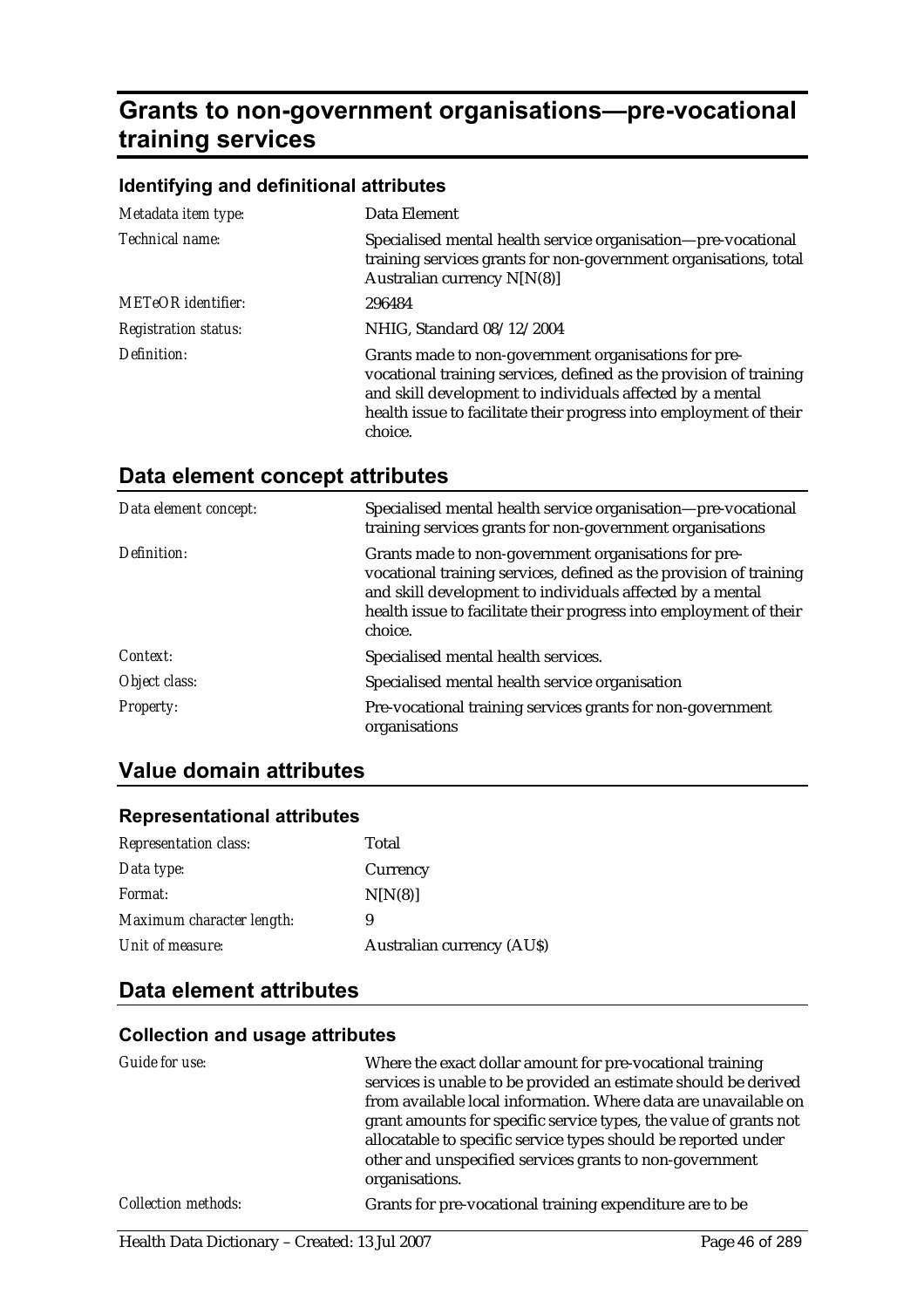reported at the lowest statistical unit level at which the expenditure occurred (state/territory or region), and should not be counted at more than one level.

### **Relational attributes**

*Implementation in Data Set Specifications:*

*Related metadata references:* See also Specialised mental health service organisation—other and unspecified services grants to non-government organisations, total Australian currency N[N(8)] NHIG, Superseded 07/12/2005

> Mental health establishments NMDS 2005-2006 NHIG, Superseded 21/03/2006

*Implementation start date:* 01/07/2005

*Implementation end date:* 30/06/2006

Mental health establishments NMDS 2006-2007 NHIG, Superseded 23/10/2006

*Implementation start date:* 01/07/2006

*Implementation end date:* 30/06/2007

Mental health establishments NMDS 2007-2008 NHIG, Standard 23/10/2006

*Implementation start date:* 01/07/2007

*Information specific to this data set:*

For the Mental health establishments national minimum data set reporting of this data element is optional for nongovernment residential mental health services and specialised mental health services provided by private hospitals that receive State or Territory government funding.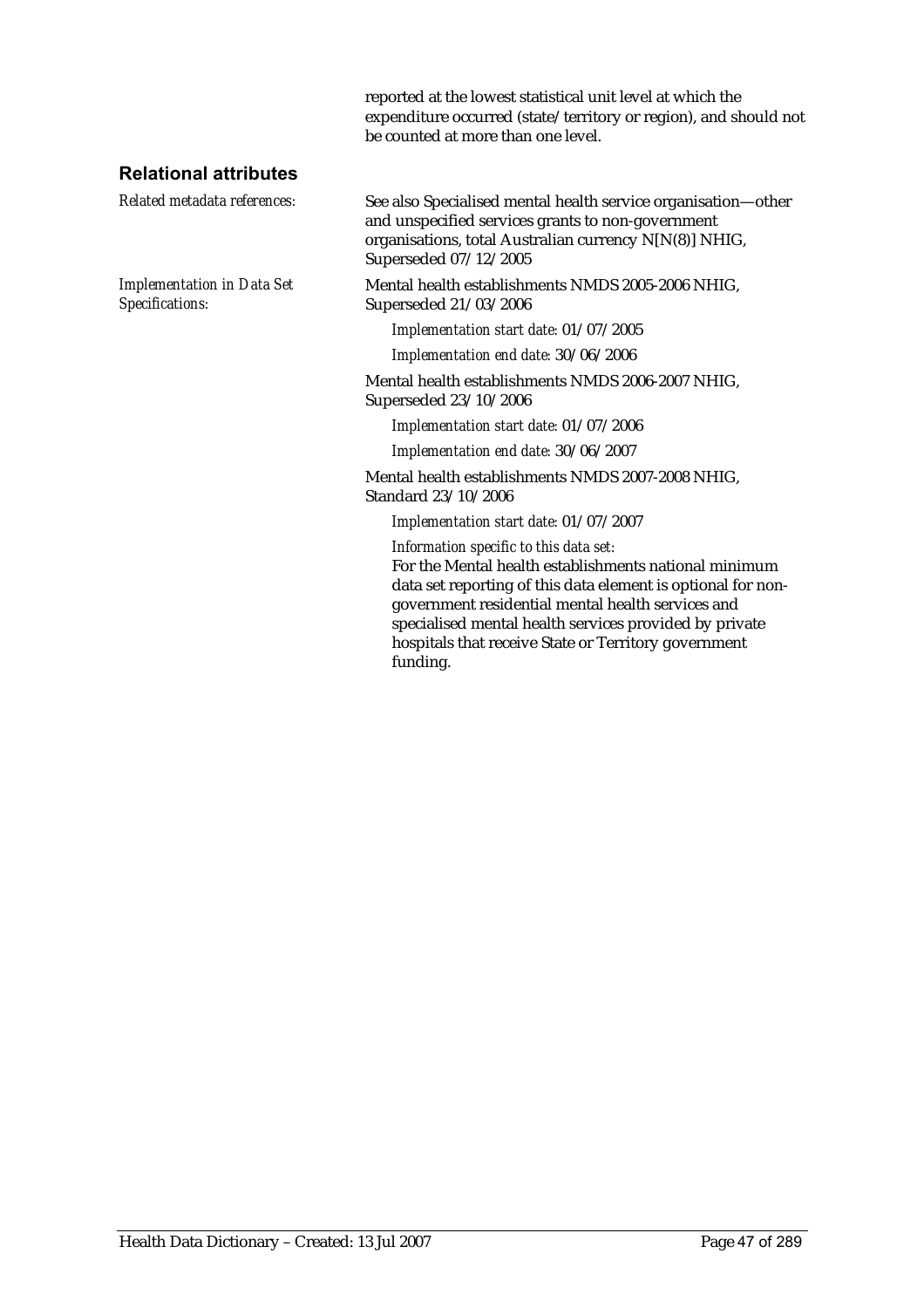# **Grants to non-government organisations—psychosocial support services**

#### **Identifying and definitional attributes**

| Metadata item type:         | Data Element                                                                                                                                                                                                                                                                                                                                                    |
|-----------------------------|-----------------------------------------------------------------------------------------------------------------------------------------------------------------------------------------------------------------------------------------------------------------------------------------------------------------------------------------------------------------|
| Technical name:             | Specialised mental health service organisation—psychosocial<br>support services grants for non-government organisations, total<br>Australian currency N[N(8)]                                                                                                                                                                                                   |
| <b>METeOR</b> identifier:   | 296486                                                                                                                                                                                                                                                                                                                                                          |
| <b>Registration status:</b> | NHIG, Standard 08/12/2004                                                                                                                                                                                                                                                                                                                                       |
| Definition:                 | Grants made to non-government organisations for psychosocial<br>support services, defined as services that work in partnership<br>with the individual affected by a mental health issue and their<br>carers to provide a range of support and skill development<br>options addressing key issues in attainment of mental health<br>and social competence goals. |

| Data element concept: | Specialised mental health service organisation-psychosocial<br>support services grants for non-government organisations                                                                                                                                                                                                                                         |
|-----------------------|-----------------------------------------------------------------------------------------------------------------------------------------------------------------------------------------------------------------------------------------------------------------------------------------------------------------------------------------------------------------|
| Definition:           | Grants made to non-government organisations for psychosocial<br>support services, defined as services that work in partnership<br>with the individual affected by a mental health issue and their<br>carers to provide a range of support and skill development<br>options addressing key issues in attainment of mental health<br>and social competence goals. |
| Context:              | Specialised mental health services.                                                                                                                                                                                                                                                                                                                             |
| Object class:         | Specialised mental health service organisation                                                                                                                                                                                                                                                                                                                  |
| <b>Property:</b>      | Psychosocial support services grants for non-government<br>organisations                                                                                                                                                                                                                                                                                        |

### **Data element concept attributes**

## **Value domain attributes**

#### **Representational attributes**

| <b>Representation class:</b> | Total                            |
|------------------------------|----------------------------------|
| Data type:                   | Currency                         |
| Format:                      | N[N(8)]                          |
| Maximum character length:    | 9                                |
| Unit of measure:             | <b>Australian currency (AUS)</b> |

### **Data element attributes**

#### **Collection and usage attributes**

*Guide for use:* Where the exact dollar amount for recreation services is unable to be provided an estimate should be derived from available local information. Where data are unavailable on grant amounts for specific service types, the value of grants not allocatable to specific service types should be reported under other and unspecified services grants to non-government organisations.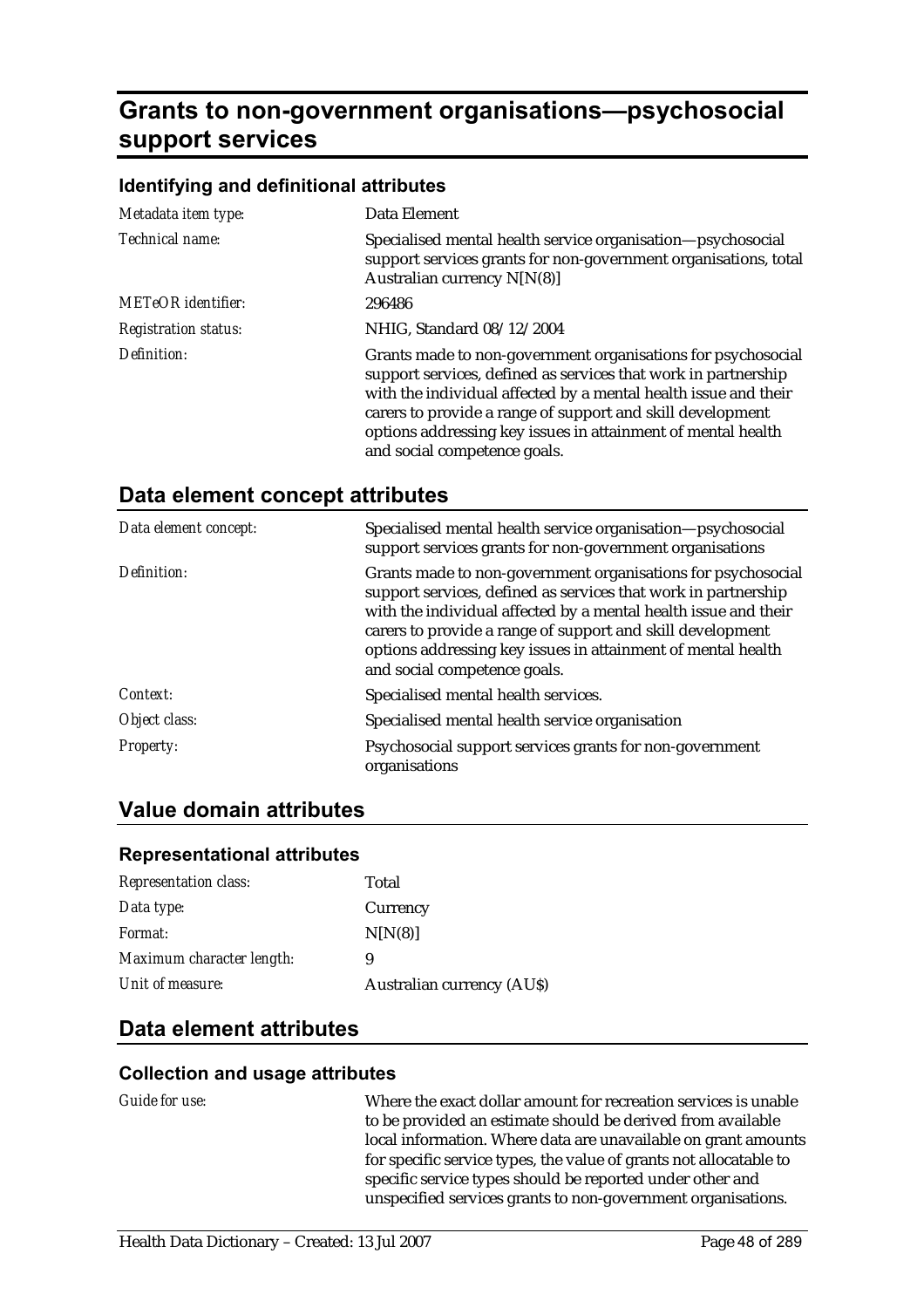| <b>Collection methods:</b>                           | Grants for recreation expenditure are to be reported at the<br>lowest statistical unit level at which the expenditure occurred<br>(state/territory or region), and should not be counted at more<br>than one level.                                                                                                                                |
|------------------------------------------------------|----------------------------------------------------------------------------------------------------------------------------------------------------------------------------------------------------------------------------------------------------------------------------------------------------------------------------------------------------|
| <b>Relational attributes</b>                         |                                                                                                                                                                                                                                                                                                                                                    |
| Related metadata references:                         | See also Specialised mental health service organisation-other<br>and unspecified services grants to non-government<br>organisations, total Australian currency N[N(8)] NHIG,<br>Superseded 07/12/2005                                                                                                                                              |
| <b>Implementation in Data Set</b><br>Specifications: | Mental health establishments NMDS 2005-2006 NHIG,<br>Superseded 21/03/2006                                                                                                                                                                                                                                                                         |
|                                                      | Implementation start date: 01/07/2005                                                                                                                                                                                                                                                                                                              |
|                                                      | Implementation end date: 30/06/2006                                                                                                                                                                                                                                                                                                                |
|                                                      | Mental health establishments NMDS 2006-2007 NHIG,<br>Superseded 23/10/2006                                                                                                                                                                                                                                                                         |
|                                                      | Implementation start date: 01/07/2006                                                                                                                                                                                                                                                                                                              |
|                                                      | Implementation end date: 30/06/2007                                                                                                                                                                                                                                                                                                                |
|                                                      | Mental health establishments NMDS 2007-2008 NHIG,<br>Standard 23/10/2006                                                                                                                                                                                                                                                                           |
|                                                      | Implementation start date: 01/07/2007                                                                                                                                                                                                                                                                                                              |
|                                                      | Information specific to this data set:<br>For the Mental health establishments national minimum<br>data set reporting of this data element is optional for non-<br>government residential mental health services and<br>specialised mental health services provided by private<br>hospitals that receive State or Territory government<br>funding. |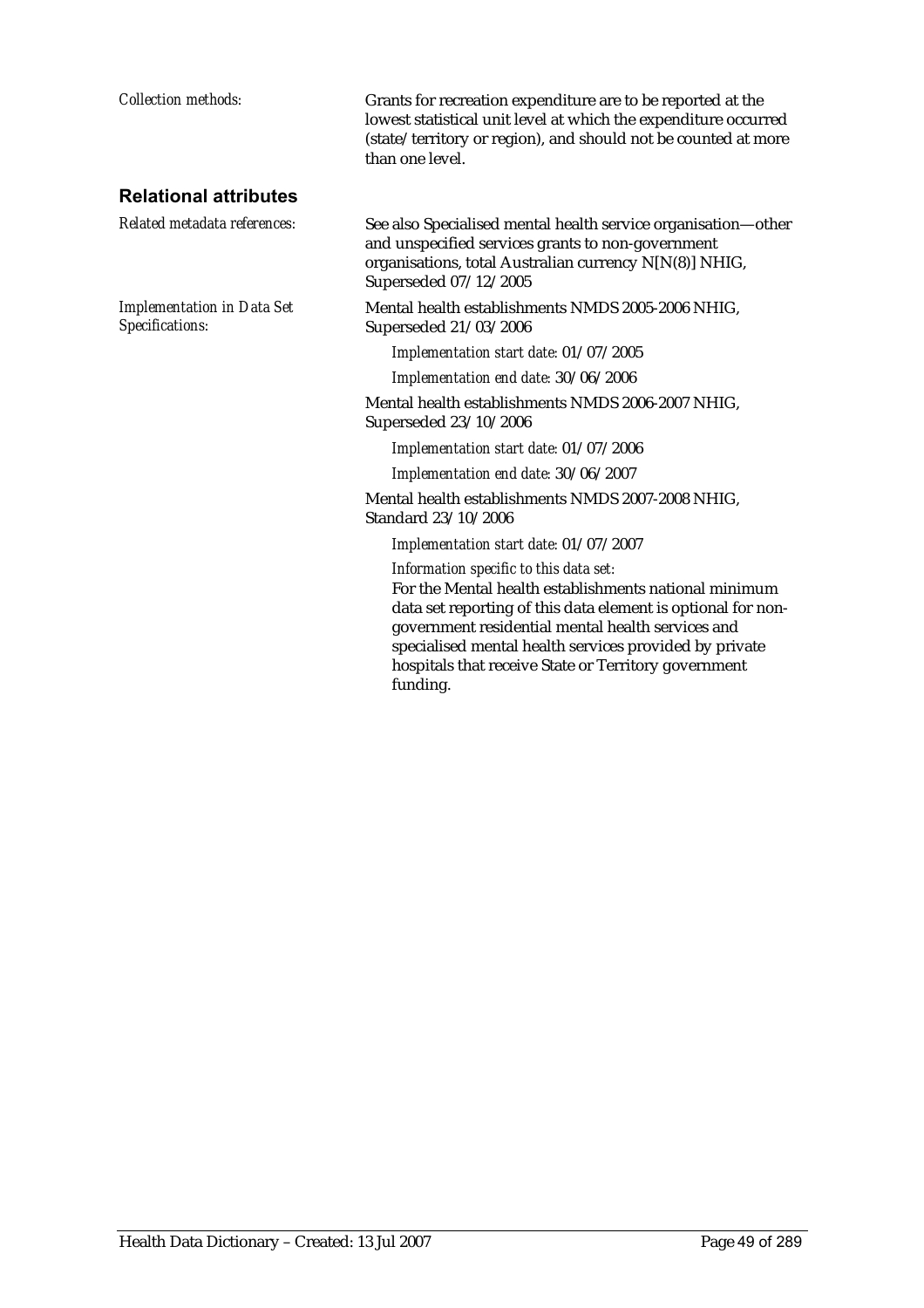# **Grants to non-government organisations—recreation services**

### **Identifying and definitional attributes**

| Metadata item type:         | Data Element                                                                                                                                                                                                                                                 |
|-----------------------------|--------------------------------------------------------------------------------------------------------------------------------------------------------------------------------------------------------------------------------------------------------------|
| Technical name:             | Specialised mental health service organisation—recreation<br>services grants to non-government organisations, total<br>Australian currency $N[N(8)]$                                                                                                         |
| <b>METeOR</b> identifier:   | 296488                                                                                                                                                                                                                                                       |
| <b>Registration status:</b> | NHIG, Standard 08/12/2004                                                                                                                                                                                                                                    |
| Definition:                 | Grants made to non-government organisations for recreation<br>services, defined as services that provide and/or facilitate a<br>range of leisure and social opportunities to people affected by a<br>mental health issue to enhance their social competence. |

## **Data element concept attributes**

| Data element concept: | Specialised mental health service organisation—recreation<br>services grants to non-government organisations                                                                                                                                                 |
|-----------------------|--------------------------------------------------------------------------------------------------------------------------------------------------------------------------------------------------------------------------------------------------------------|
| Definition:           | Grants made to non-government organisations for recreation<br>services, defined as services that provide and/or facilitate a<br>range of leisure and social opportunities to people affected by a<br>mental health issue to enhance their social competence. |
| Context:              | Specialised mental health services.                                                                                                                                                                                                                          |
| Object class:         | Specialised mental health service organisation                                                                                                                                                                                                               |
| <b>Property:</b>      | Recreation services grants to non-government organisations                                                                                                                                                                                                   |

## **Value domain attributes**

## **Representational attributes**

| <b>Representation class:</b> | Total                            |
|------------------------------|----------------------------------|
| Data type:                   | Currency                         |
| <i>Format:</i>               | N[N(8)]                          |
| Maximum character length:    | 9                                |
| Unit of measure:             | <b>Australian currency (AUS)</b> |

## **Data element attributes**

### **Collection and usage attributes**

| Guide for use:             | Where the exact dollar amount for recreation services is unable<br>to be provided an estimate should be derived from available<br>local information. Where data are unavailable on grant amounts<br>for specific service types, the value of grants not allocatable to<br>specific service types should be reported under other and<br>unspecified services grants to non-government organisations. |
|----------------------------|-----------------------------------------------------------------------------------------------------------------------------------------------------------------------------------------------------------------------------------------------------------------------------------------------------------------------------------------------------------------------------------------------------|
| <b>Collection methods:</b> | Grants for recreation expenditure are to be reported at the<br>lowest statistical unit level at which the expenditure occurred<br>(state/territory or region), and should not be counted at more<br>than one level.                                                                                                                                                                                 |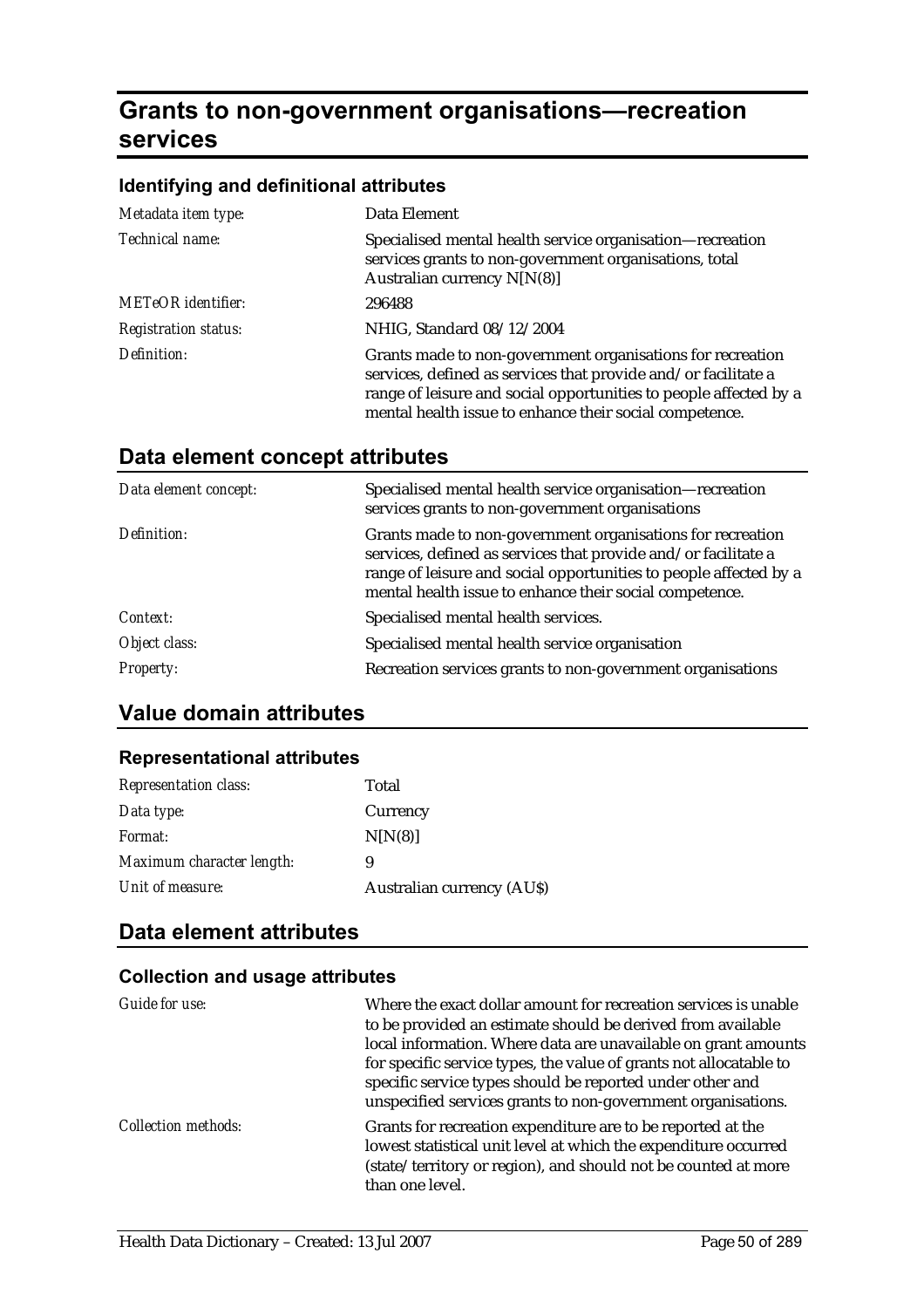## **Relational attributes**

| Related metadata references:                         | See also Specialised mental health service organisation-other<br>and unspecified services grants to non-government<br>organisations, total Australian currency N[N(8)] NHIG,<br>Superseded 07/12/2005                                                                                                                                              |
|------------------------------------------------------|----------------------------------------------------------------------------------------------------------------------------------------------------------------------------------------------------------------------------------------------------------------------------------------------------------------------------------------------------|
| <b>Implementation in Data Set</b><br>Specifications: | Mental health establishments NMDS 2005-2006 NHIG,<br>Superseded 21/03/2006                                                                                                                                                                                                                                                                         |
|                                                      | Implementation start date: 01/07/2005                                                                                                                                                                                                                                                                                                              |
|                                                      | Implementation end date: 30/06/2006                                                                                                                                                                                                                                                                                                                |
|                                                      | Mental health establishments NMDS 2006-2007 NHIG,<br>Superseded 23/10/2006                                                                                                                                                                                                                                                                         |
|                                                      | Implementation start date: 01/07/2006                                                                                                                                                                                                                                                                                                              |
|                                                      | Implementation end date: 30/06/2007                                                                                                                                                                                                                                                                                                                |
|                                                      | Mental health establishments NMDS 2007-2008 NHIG,<br>Standard 23/10/2006                                                                                                                                                                                                                                                                           |
|                                                      | Implementation start date: 01/07/2007                                                                                                                                                                                                                                                                                                              |
|                                                      | Information specific to this data set:<br>For the Mental health establishments national minimum<br>data set reporting of this data element is optional for non-<br>government residential mental health services and<br>specialised mental health services provided by private<br>hospitals that receive State or Territory government<br>funding. |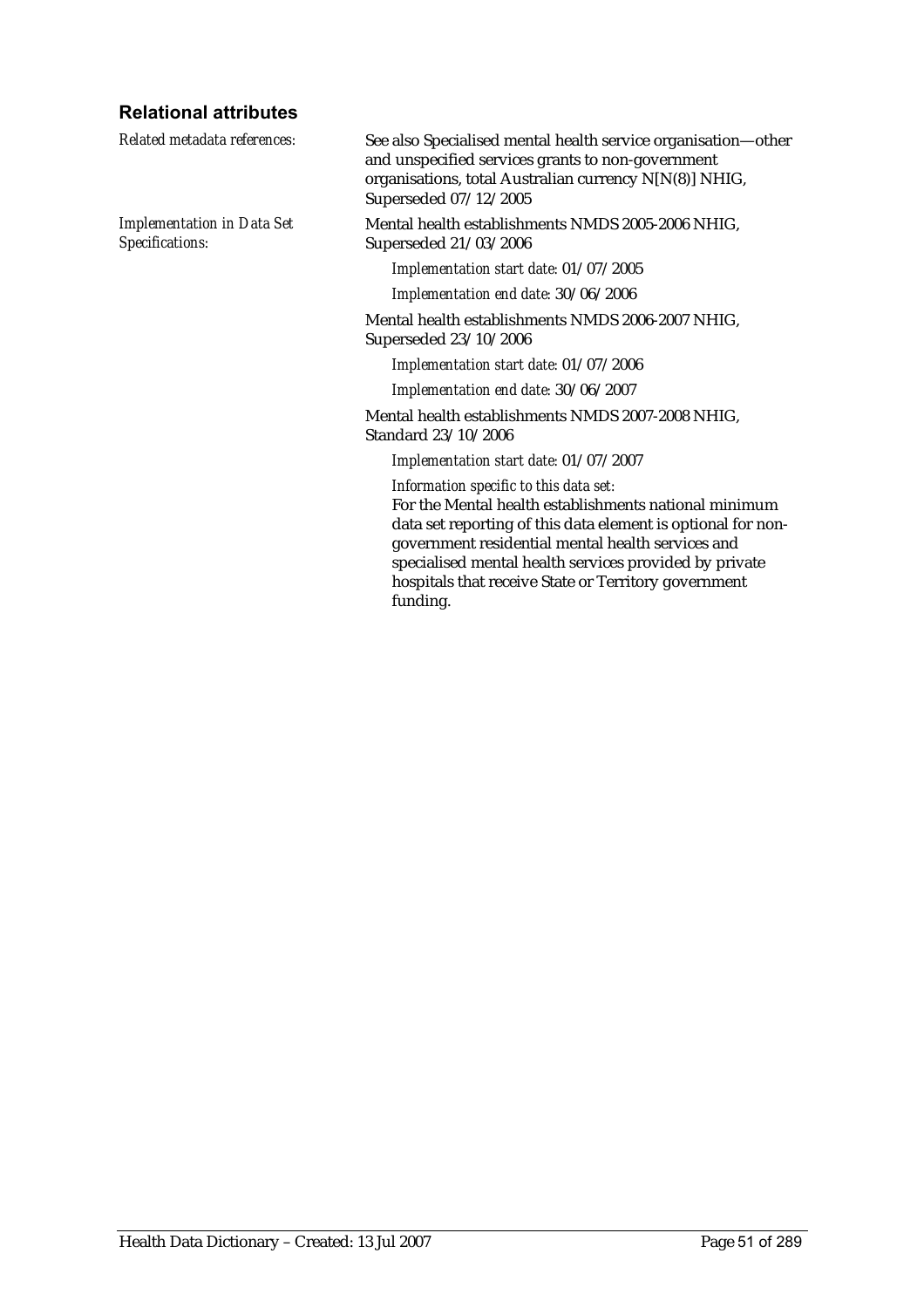# **Grants to non-government organisations—respite services**

### **Identifying and definitional attributes**

| Metadata item type:         | Data Element                                                                                                                                                               |
|-----------------------------|----------------------------------------------------------------------------------------------------------------------------------------------------------------------------|
| Technical name:             | Specialised mental health service organisation—respite services<br>grants to non-government organisations, total Australian<br>currency $N[N(8)]$                          |
| <b>METeOR</b> identifier:   | 296490                                                                                                                                                                     |
| <b>Registration status:</b> | NHIG, Standard 08/12/2004                                                                                                                                                  |
| Definition:                 | Grants made to non-government organisations for respite<br>services, defined as the provision of services that allow a<br>planned break from the usual caring environment. |

### **Data element concept attributes**

| Data element concept: | Specialised mental health service organisation—respite services<br>grants to non-government organisations                                                                  |
|-----------------------|----------------------------------------------------------------------------------------------------------------------------------------------------------------------------|
| Definition:           | Grants made to non-government organisations for respite<br>services, defined as the provision of services that allow a<br>planned break from the usual caring environment. |
| Context:              | Ambulatory and admitted patient mental health services.                                                                                                                    |
| Object class:         | Specialised mental health service organisation                                                                                                                             |
| <b>Property:</b>      | Respite services grants to non-government organisations                                                                                                                    |

#### **Collection and usage attributes**

| Guide for use: | The respite break may occur as the carer taking a break from     |
|----------------|------------------------------------------------------------------|
|                | their role as carer or an individual affected by a mental health |
|                | issue spending time away from the caring environment.            |

## **Value domain attributes**

#### **Representational attributes**

| <b>Representation class:</b> | Total                            |
|------------------------------|----------------------------------|
| Data type:                   | Currency                         |
| <i>Format:</i>               | N[N(8)]                          |
| Maximum character length:    | 9                                |
| Unit of measure:             | <b>Australian currency (AUS)</b> |

## **Data element attributes**

#### **Collection and usage attributes**

| Guide for use:             | Where the exact dollar amount for respite services is unable to<br>be provided an estimate should be derived from available local<br>information. Where data are unavailable on grant amounts for<br>specific service types, the value of grants not allocatable to<br>specific service types should be reported under other and<br>unspecified services grants to non-government organisations. |
|----------------------------|--------------------------------------------------------------------------------------------------------------------------------------------------------------------------------------------------------------------------------------------------------------------------------------------------------------------------------------------------------------------------------------------------|
| <i>Collection methods:</i> | Grants for respite expenditure are to be reported at the lowest                                                                                                                                                                                                                                                                                                                                  |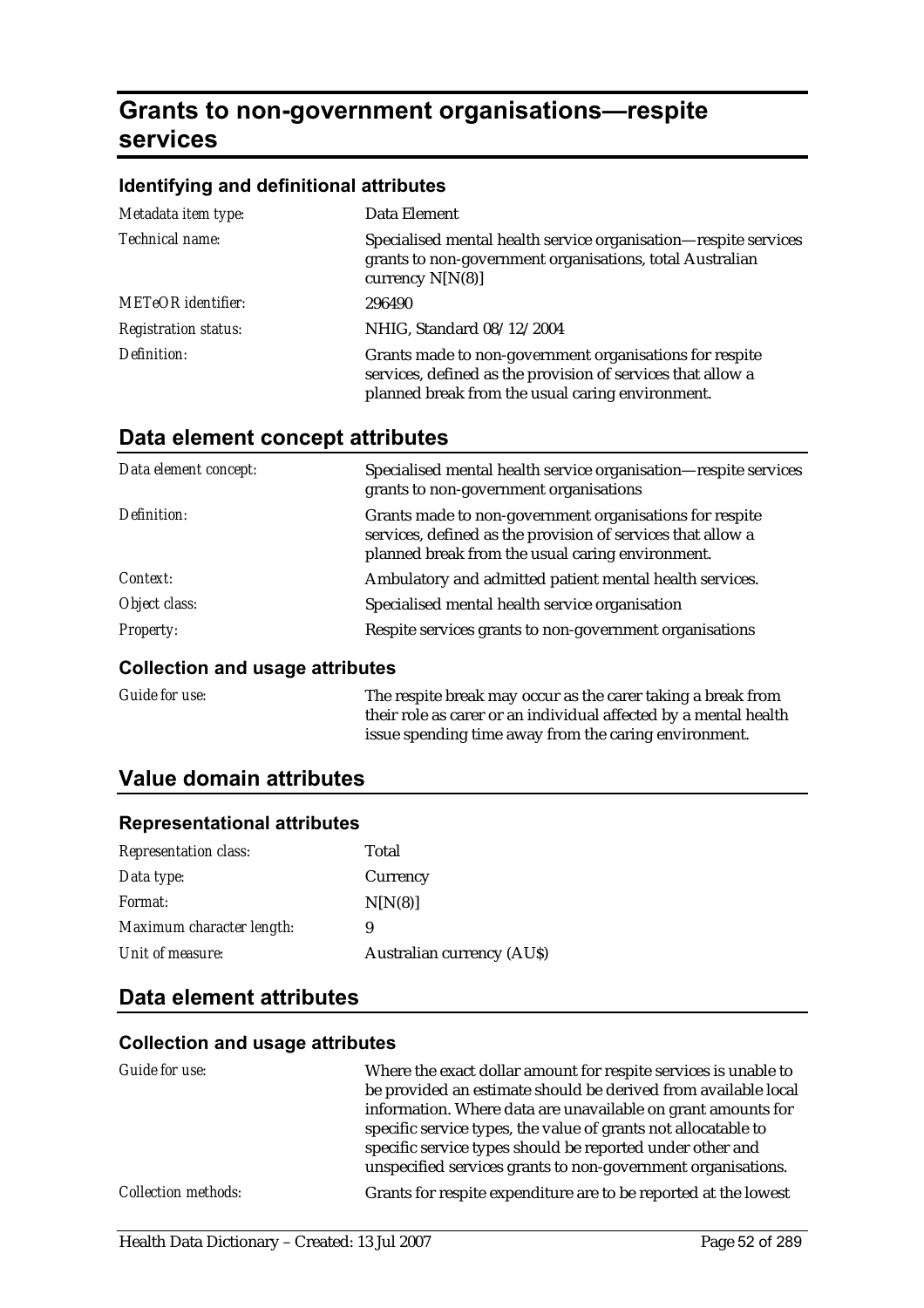statistical unit level at which the expenditure occurred (state/territory or region), and should not be counted at more than one level.

### **Relational attributes**

*Implementation in Data Set Specifications:*

*Related metadata references:* See also Specialised mental health service organisation—other and unspecified services grants to non-government organisations, total Australian currency N[N(8)] NHIG, Superseded 07/12/2005

> Mental health establishments NMDS 2005-2006 NHIG, Superseded 21/03/2006

*Implementation start date:* 01/07/2005

*Implementation end date:* 30/06/2006

Mental health establishments NMDS 2006-2007 NHIG, Superseded 23/10/2006

*Implementation start date:* 01/07/2006

*Implementation end date:* 30/06/2007

Mental health establishments NMDS 2007-2008 NHIG, Standard 23/10/2006

*Implementation start date:* 01/07/2007

*Information specific to this data set:*

For the Mental health establishments national minimum data set reporting of this data element is optional for nongovernment residential mental health services and specialised mental health services provided by private hospitals that receive State or Territory government funding.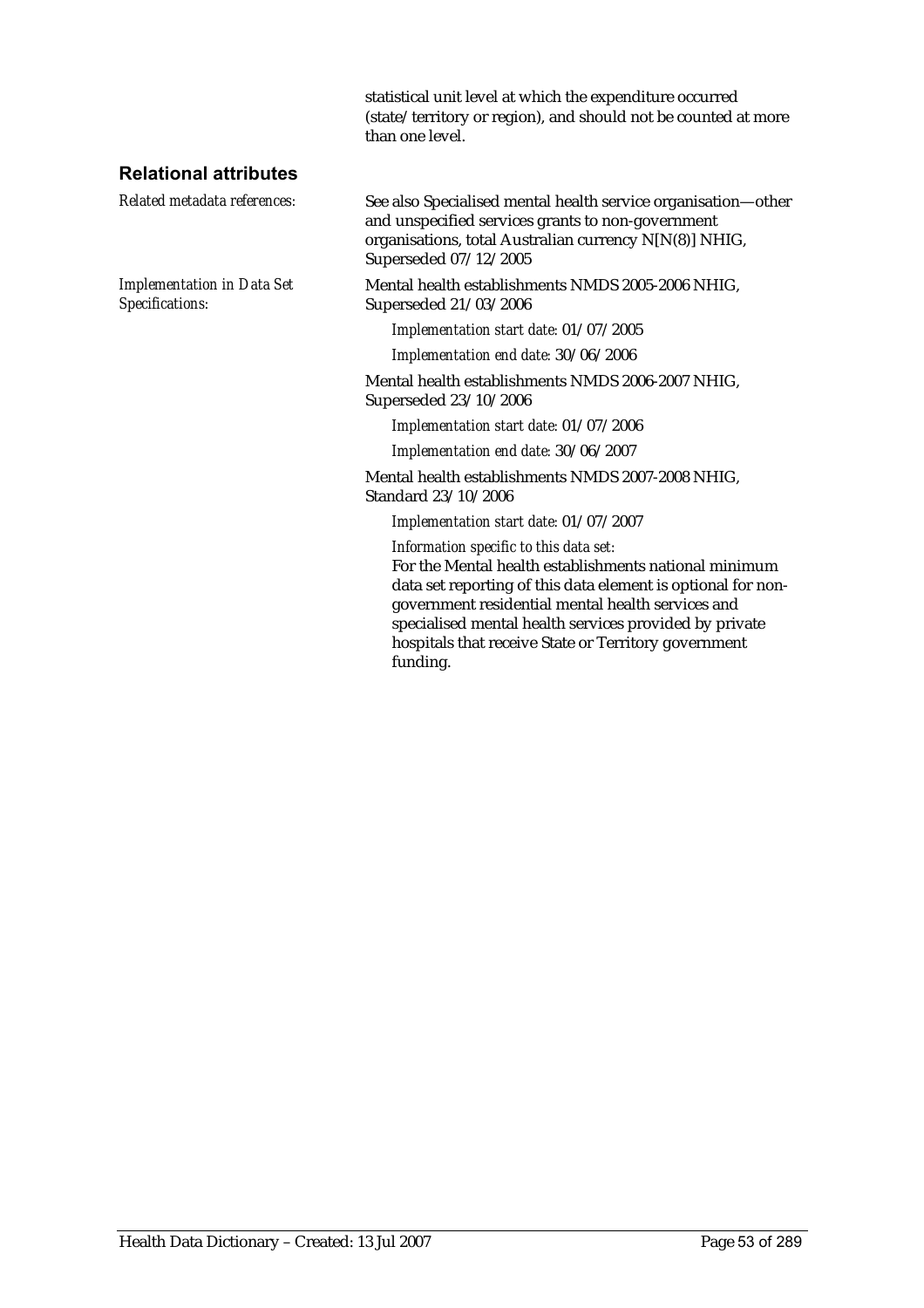# **Grants to non-government organisations—self-help support group services**

#### **Identifying and definitional attributes**

| Metadata item type:         | Data Element                                                                                                                                                                                                             |
|-----------------------------|--------------------------------------------------------------------------------------------------------------------------------------------------------------------------------------------------------------------------|
| Technical name:             | Specialised mental health service organisation—self-help<br>support groups services grants for non-government<br>organisations, total Australian currency N[N(8)]                                                        |
| <b>METeOR</b> identifier:   | 296492                                                                                                                                                                                                                   |
| <b>Registration status:</b> | NHIG, Standard 08/12/2004                                                                                                                                                                                                |
| Definition:                 | Grants made to non-government organisations for self-help<br>groups support services, defined as the provision of<br>opportunities for people affected by a mental health issue to<br>learn from and support each other. |

## **Data element concept attributes**

| Data element concept: | Specialised mental health service organisation—self-help<br>support groups services grants for non-government<br>organisations                                                                                           |
|-----------------------|--------------------------------------------------------------------------------------------------------------------------------------------------------------------------------------------------------------------------|
| Definition:           | Grants made to non-government organisations for self-help<br>groups support services, defined as the provision of<br>opportunities for people affected by a mental health issue to<br>learn from and support each other. |
| Context:              | Specialised mental health services                                                                                                                                                                                       |
| Object class:         | Specialised mental health service organisation                                                                                                                                                                           |
| <b>Property:</b>      | Self-help support groups services grants for non-government<br>organisations                                                                                                                                             |

#### **Collection and usage attributes**

*Guide for use:* Support may be provided on a group or individual basis. Group meetings are usually planned, occurring either occasionally or regularly. Individual support is provided on a face to face basis or by telephone.

## **Value domain attributes**

#### **Representational attributes**

| <b>Representation class:</b> | Total                            |
|------------------------------|----------------------------------|
| Data type:                   | Currency                         |
| <i>Format:</i>               | N[N(8)]                          |
| Maximum character length:    | 9                                |
| Unit of measure:             | <b>Australian currency (AUS)</b> |

### **Data element attributes**

#### **Collection and usage attributes**

*Guide for use:* Where the exact dollar amount for self-help support groups services is unable to be provided an estimate should be derived from available local information. Where data are unavailable on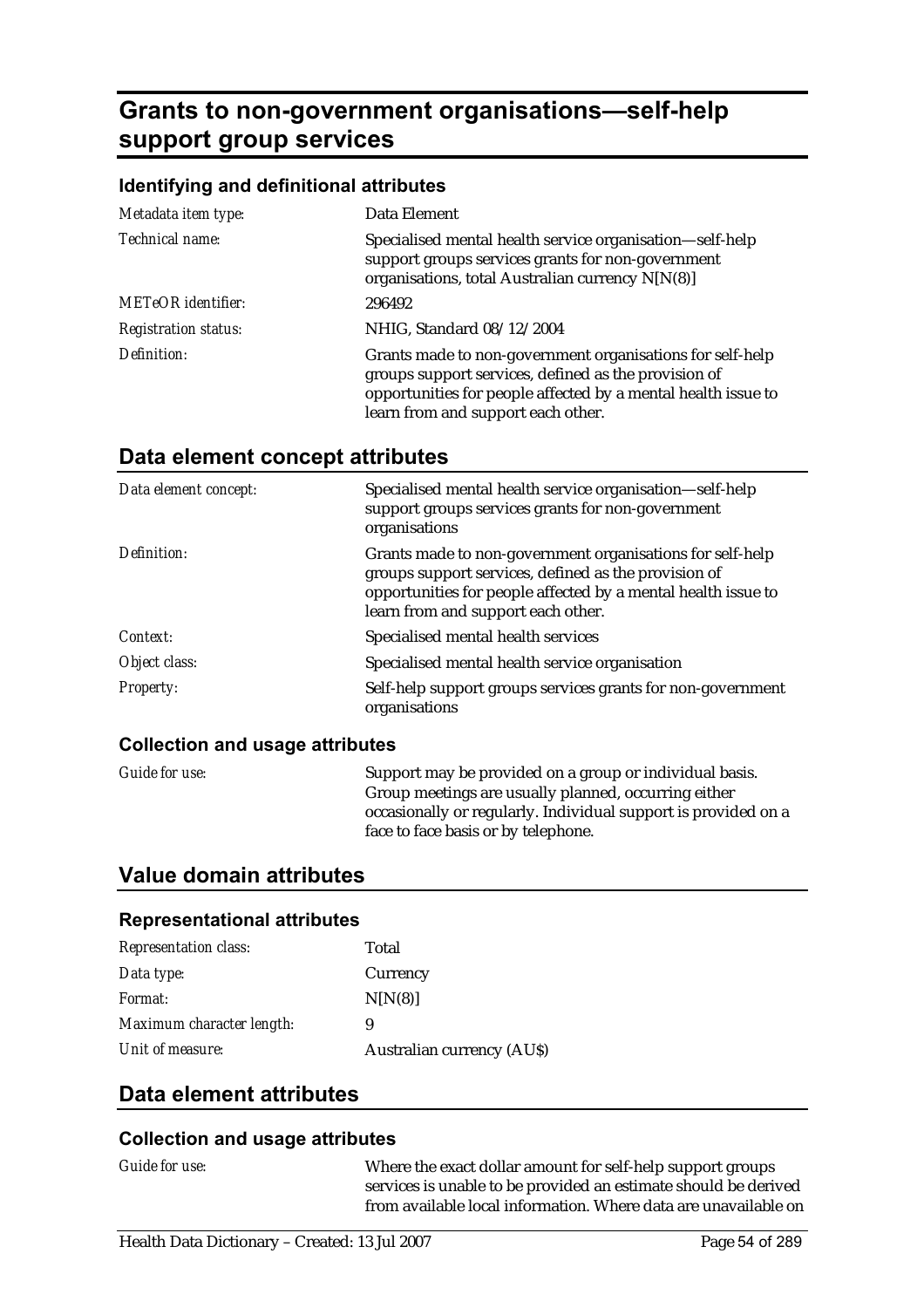|                                                      | grant amounts for specific service types, the value of grants not<br>allocatable to specific service types should be reported under<br>other and unspecified services grants to non-government<br>organisations.                                                                                                                       |
|------------------------------------------------------|----------------------------------------------------------------------------------------------------------------------------------------------------------------------------------------------------------------------------------------------------------------------------------------------------------------------------------------|
| <b>Collection methods:</b>                           | Grants for self-help support group expenditure are to be<br>reported at the lowest statistical unit level at which the<br>expenditure occurred (state/territory or region), and should not<br>be counted at more than one level.                                                                                                       |
| <b>Relational attributes</b>                         |                                                                                                                                                                                                                                                                                                                                        |
| Related metadata references:                         | See also Specialised mental health service organisation-other<br>and unspecified services grants to non-government<br>organisations, total Australian currency N[N(8)] NHIG,<br>Superseded 07/12/2005                                                                                                                                  |
| <b>Implementation in Data Set</b><br>Specifications: | Mental health establishments NMDS 2005-2006 NHIG,<br>Superseded 21/03/2006                                                                                                                                                                                                                                                             |
|                                                      | Implementation start date: 01/07/2005                                                                                                                                                                                                                                                                                                  |
|                                                      | Implementation end date: 30/06/2006                                                                                                                                                                                                                                                                                                    |
|                                                      | Mental health establishments NMDS 2006-2007 NHIG,<br>Superseded 23/10/2006                                                                                                                                                                                                                                                             |
|                                                      | Implementation start date: 01/07/2006                                                                                                                                                                                                                                                                                                  |
|                                                      | Implementation end date: 30/06/2007                                                                                                                                                                                                                                                                                                    |
|                                                      | Mental health establishments NMDS 2007-2008 NHIG,<br>Standard 23/10/2006                                                                                                                                                                                                                                                               |
|                                                      | Implementation start date: 01/07/2007                                                                                                                                                                                                                                                                                                  |
|                                                      | Information specific to this data set:<br>For the Mental health establishments national minimum<br>data set reporting of this data element is optional for non-<br>government residential mental health services and<br>specialised mental health services provided by private<br>hospitals that receive State or Territory government |

funding.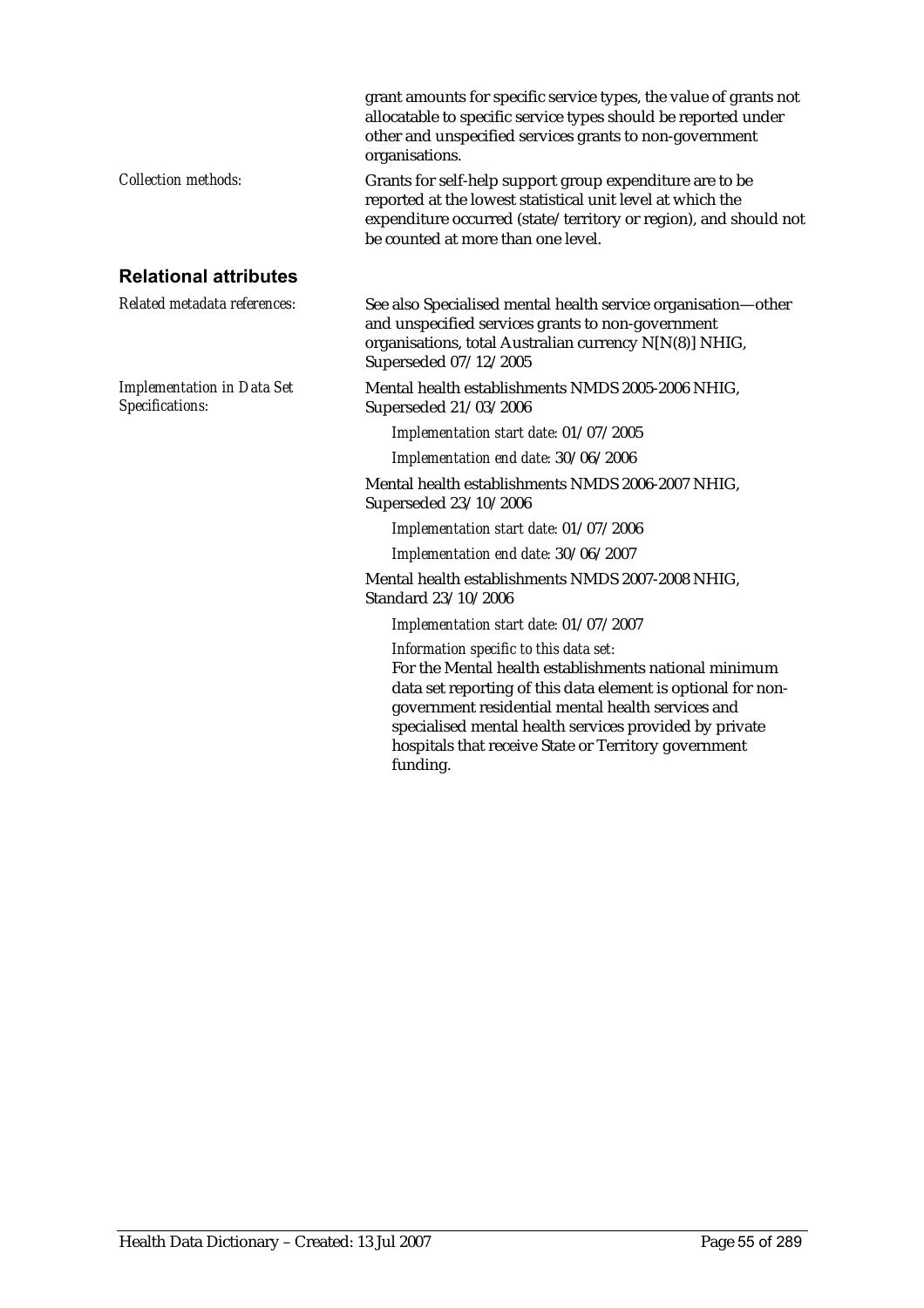# **Gross capital expenditure (accrual accounting) buildings and building services**

## **Identifying and definitional attributes**

| Metadata item type:         | Data Element                                                                                                                                             |
|-----------------------------|----------------------------------------------------------------------------------------------------------------------------------------------------------|
| Technical name:             | Establishment—gross capital expenditure (accrual accounting)<br>(buildings and building services) (financial year), total<br>Australian currency N[N(8)] |
| <b>METeOR</b> identifier:   | 270521                                                                                                                                                   |
| <b>Registration status:</b> | NHIG, Standard 01/03/2005                                                                                                                                |
| Definition:                 | Expenditure, measured in Australian dollars, in a period on the<br>acquisition or enhancement of buildings and building services<br>(including plant).   |

| Data element concept: | Establishment—gross capital expenditure (accrual accounting)<br>(buildings and building services)                                                                                                                                                                                                                                                                                                                                                                                                                                                                                                                                                                    |
|-----------------------|----------------------------------------------------------------------------------------------------------------------------------------------------------------------------------------------------------------------------------------------------------------------------------------------------------------------------------------------------------------------------------------------------------------------------------------------------------------------------------------------------------------------------------------------------------------------------------------------------------------------------------------------------------------------|
| Definition:           | Expenditure in a period on the acquisition or enhancement of<br>buildings and building services (including plant).                                                                                                                                                                                                                                                                                                                                                                                                                                                                                                                                                   |
| Context:              | Health expenditure:                                                                                                                                                                                                                                                                                                                                                                                                                                                                                                                                                                                                                                                  |
|                       | Gross capital expenditure is a significant, though variable,<br>element of total health establishment expenditure. Just as<br>recurrent expenditure is broken down into a number of major<br>categories to enable a proper analysis of health expenditure at<br>the national level, so capital expenditure is to be broken down<br>into a number of major categories. Capital expenditure in the<br>context of hospitals and closely related establishments is a<br>relatively undeveloped area. Nevertheless, there is a<br>considerable interest in health establishment capital<br>expenditure data at the national level from many different<br>potential users. |
| Object class:         | Establishment                                                                                                                                                                                                                                                                                                                                                                                                                                                                                                                                                                                                                                                        |
| <b>Property:</b>      | Gross capital expenditure                                                                                                                                                                                                                                                                                                                                                                                                                                                                                                                                                                                                                                            |

## **Data element concept attributes**

### **Collection and usage attributes**

| Guide for use:   | This definition is for use where the accrual method of<br>accounting has been adopted.                                                                                                                                                                                                                                                                                                                                                                                                                                                                                                                                                                           |
|------------------|------------------------------------------------------------------------------------------------------------------------------------------------------------------------------------------------------------------------------------------------------------------------------------------------------------------------------------------------------------------------------------------------------------------------------------------------------------------------------------------------------------------------------------------------------------------------------------------------------------------------------------------------------------------|
|                  | Buildings and building services (including plant):                                                                                                                                                                                                                                                                                                                                                                                                                                                                                                                                                                                                               |
|                  | An edifice that has a service potential constructed, acquired or<br>held by a financial lease for the specific purposes of the entity.<br>Includes hospitals, residential aged care services and other<br>buildings used for providing the service. Includes expenditure<br>on installation, alteration and improvement of fixtures, facilities<br>and equipment that are an integral part of the building and that<br>contribute to the primary function of a building to either<br>directly or indirectly support the delivery of products and<br>services. Excludes repair and replacement of worn-out or<br>damaged fixtures (to be treated as maintenance). |
| <i>Comments:</i> | The capital expenditure metadata items on an accrual<br>accounting basis and on a cash accounting basis will remain in<br>use until all health authorities have adopted accrual accounting.                                                                                                                                                                                                                                                                                                                                                                                                                                                                      |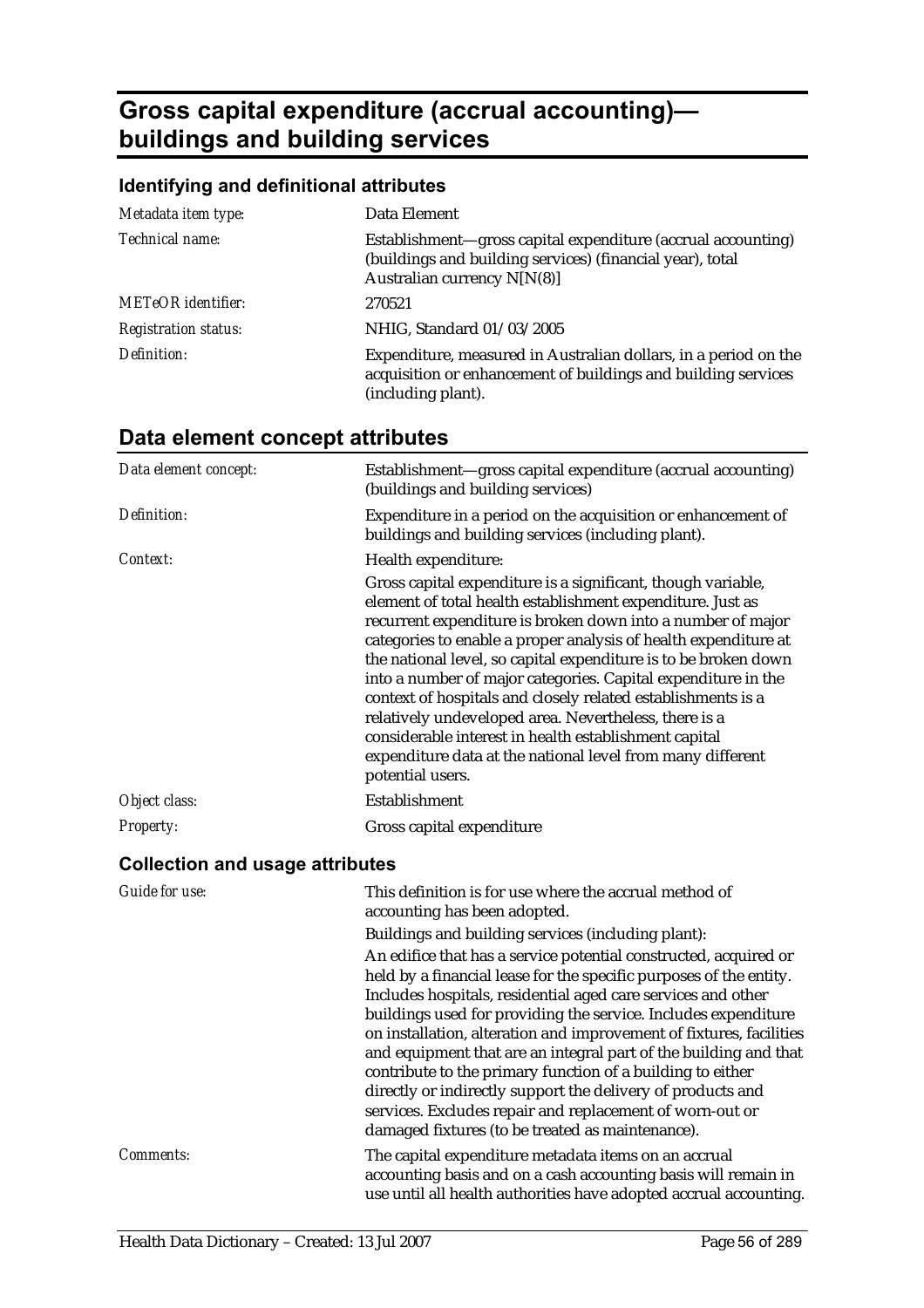#### **Source and reference attributes**

*Submitting organisation:* National minimum data set working parties

## **Value domain attributes**

### **Representational attributes**

| <b>Representation class:</b> | Total                            |
|------------------------------|----------------------------------|
| Data type:                   | Currency                         |
| Format:                      | N[N(8)]                          |
| Maximum character length:    | 9                                |
| Unit of measure:             | <b>Australian currency (AUS)</b> |

## **Data element attributes**

#### **Collection and usage attributes**

*Guide for use:* Round to the nearest dollar.

### **Source and reference attributes**

| Submitting organisation:                             | National minimum data set working parties                                                                         |
|------------------------------------------------------|-------------------------------------------------------------------------------------------------------------------|
| <b>Relational attributes</b>                         |                                                                                                                   |
| Related metadata references:                         | Supersedes Capital expenditure - gross (accrual accounting),<br>version 2, DE, NHDD, NHIMG, Superseded 01/03/2005 |
| <b>Implementation in Data Set</b><br>Specifications: | Public hospital establishments NMDS NHIG, Superseded<br>21/03/2006                                                |
|                                                      | Implementation start date: 01/07/2005                                                                             |
|                                                      | Implementation end date: 30/06/2006                                                                               |
|                                                      | Public hospital establishments NMDS NHIG, Superseded<br>23/10/2006                                                |
|                                                      | Implementation start date: 01/07/2006                                                                             |
|                                                      | Implementation end date: 30/06/2007                                                                               |
|                                                      | Public hospital establishments NMDS 2007-2008 NHIG,<br>Standard 23/10/2006                                        |
|                                                      | Implementation start date: 01/07/2007                                                                             |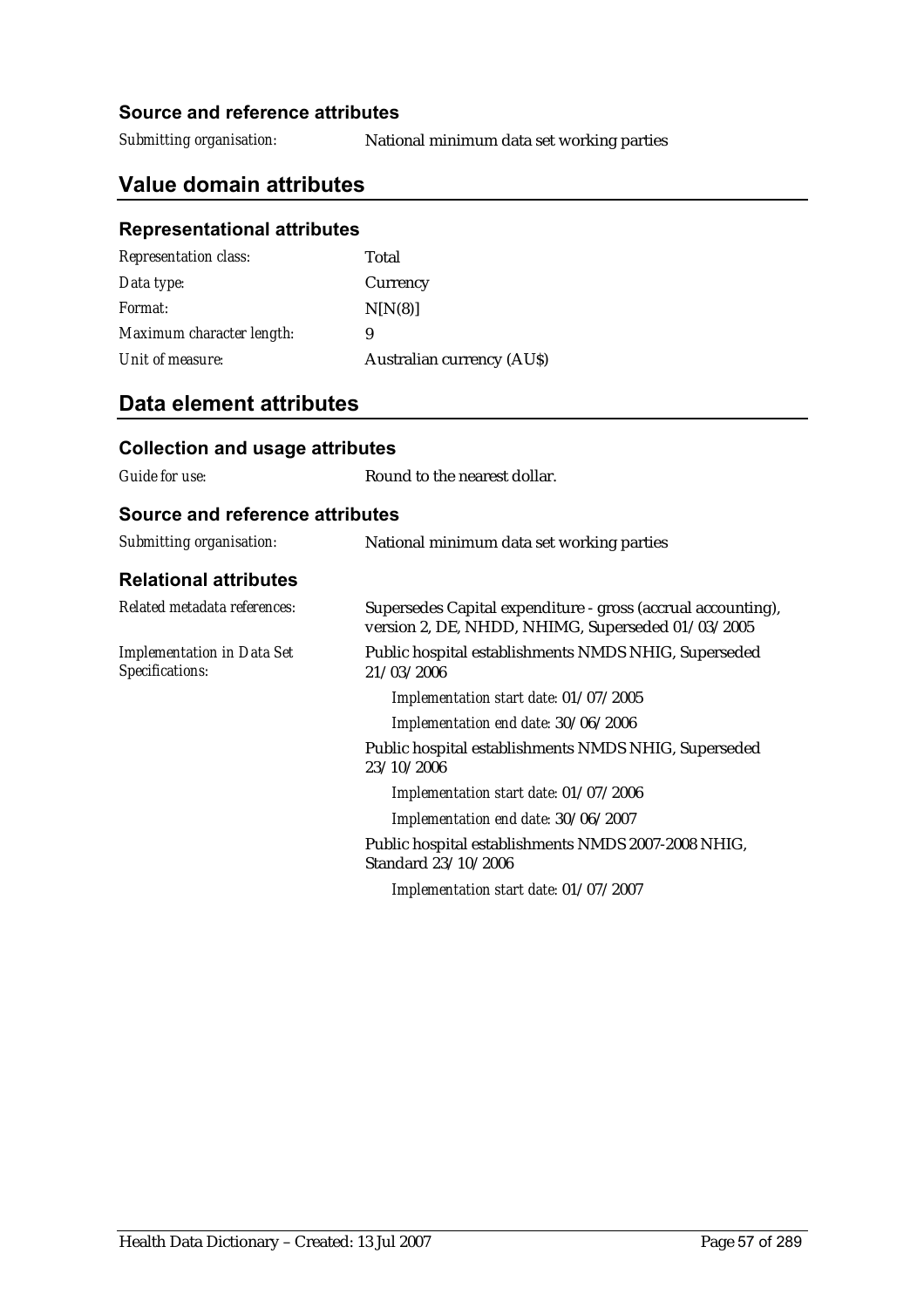# **Gross capital expenditure (accrual accounting) constructions**

#### **Identifying and definitional attributes**

| Metadata item type:         | Data Element                                                                                                                              |
|-----------------------------|-------------------------------------------------------------------------------------------------------------------------------------------|
| Technical name:             | Establishment—gross capital expenditure (accrual accounting)<br>(constructions) (financial year), total Australian currency<br>N[N(8)]    |
| <b>METeOR</b> identifier:   | 270526                                                                                                                                    |
| <b>Registration status:</b> | NHIG, Standard 01/03/2005                                                                                                                 |
| Definition:                 | Expenditure, measured in Australian dollars, in a period on the<br>acquisition or enhancement of constructions (other than<br>buildings). |

| Data element concept:                  | Establishment—gross capital expenditure (accrual accounting)<br>(constructions)                                                                                                                                                                                                                                                                                                                                                                                                                                                                                                                                                                                      |
|----------------------------------------|----------------------------------------------------------------------------------------------------------------------------------------------------------------------------------------------------------------------------------------------------------------------------------------------------------------------------------------------------------------------------------------------------------------------------------------------------------------------------------------------------------------------------------------------------------------------------------------------------------------------------------------------------------------------|
| Definition:                            | Expenditure in a period on the acquisition or enhancement of<br>constructions (other than buildings).                                                                                                                                                                                                                                                                                                                                                                                                                                                                                                                                                                |
| Context:                               | Health expenditure:                                                                                                                                                                                                                                                                                                                                                                                                                                                                                                                                                                                                                                                  |
|                                        | Gross capital expenditure is a significant, though variable,<br>element of total health establishment expenditure. Just as<br>recurrent expenditure is broken down into a number of major<br>categories to enable a proper analysis of health expenditure at<br>the national level, so capital expenditure is to be broken down<br>into a number of major categories. Capital expenditure in the<br>context of hospitals and closely related establishments is a<br>relatively undeveloped area. Nevertheless, there is a<br>considerable interest in health establishment capital<br>expenditure data at the national level from many different<br>potential users. |
| Object class:                          | Establishment                                                                                                                                                                                                                                                                                                                                                                                                                                                                                                                                                                                                                                                        |
| <b>Property:</b>                       | Gross capital expenditure                                                                                                                                                                                                                                                                                                                                                                                                                                                                                                                                                                                                                                            |
| <b>Collection and usage attributes</b> |                                                                                                                                                                                                                                                                                                                                                                                                                                                                                                                                                                                                                                                                      |
| <b>Guide for use:</b>                  | This definition is for use where the accrual method of<br>accounting has been adopted.                                                                                                                                                                                                                                                                                                                                                                                                                                                                                                                                                                               |
|                                        | Constructions (other than buildings):                                                                                                                                                                                                                                                                                                                                                                                                                                                                                                                                                                                                                                |

### **Data element concept attributes**

Expenditure on construction, major alterations and additions to fixed assets other than buildings such as car parks, roads, bridges, storm water channels, dams, drainage and sanitation systems, sporting facilities, gas, water and electricity mains, communication systems, landscaping and grounds reticulation systems. Includes expenditure on land reclamation, land clearance and raising or levelling of building sites.

*Comments:* The capital expenditure metadata items on an accrual accounting basis and on a cash accounting basis will remain in use until all health authorities have adopted accrual accounting.

#### **Source and reference attributes**

| Submitting organisation: | National minimum data set working parties |
|--------------------------|-------------------------------------------|
|--------------------------|-------------------------------------------|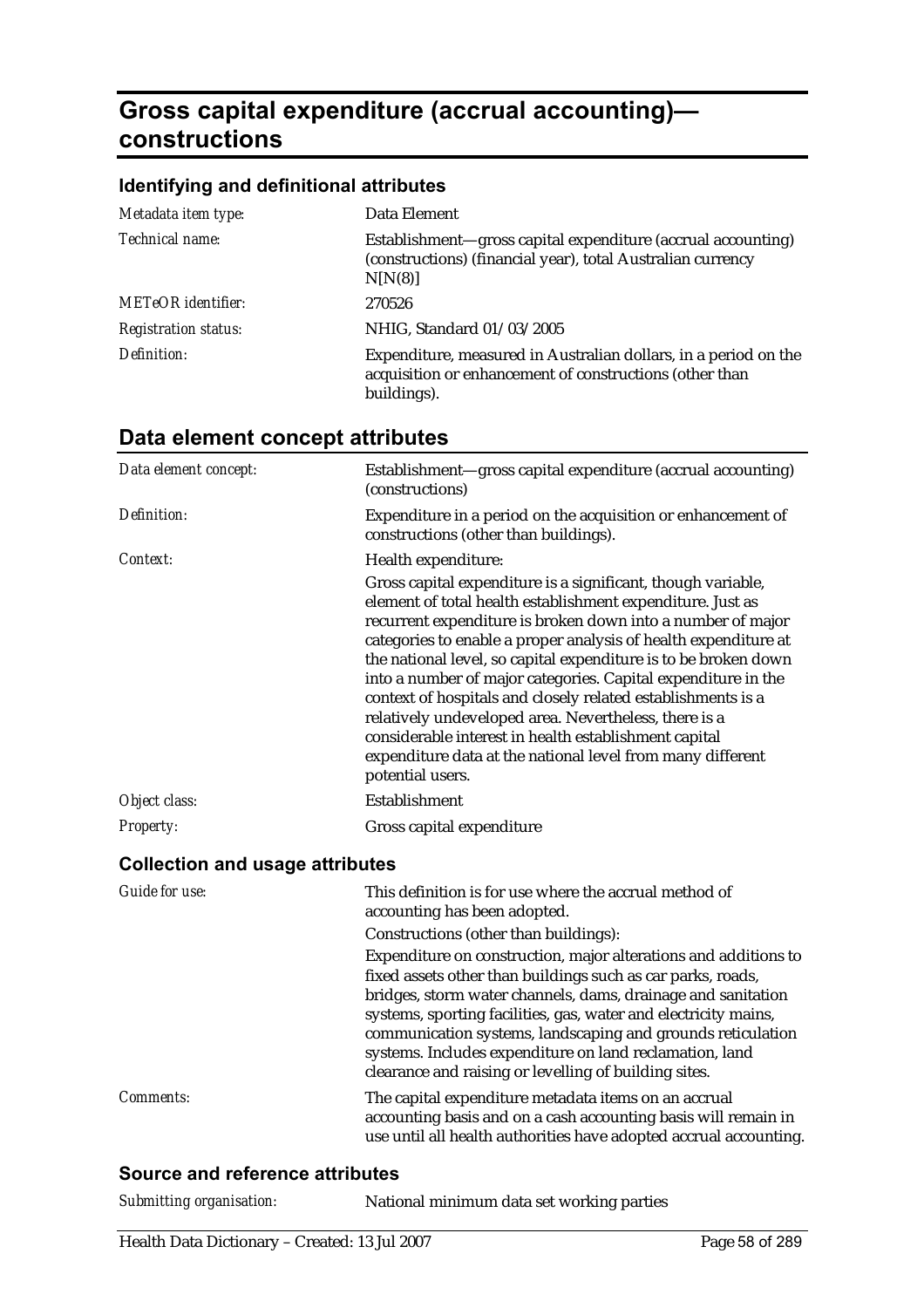## **Value domain attributes**

### **Representational attributes**

| <b>Representation class:</b> | Total                            |
|------------------------------|----------------------------------|
| Data type:                   | Currency                         |
| Format:                      | N[N(8)]                          |
| Maximum character length:    | 9                                |
| Unit of measure:             | <b>Australian currency (AUS)</b> |

| <b>Collection and usage attributes</b>               |                                                                                                                   |  |
|------------------------------------------------------|-------------------------------------------------------------------------------------------------------------------|--|
| <b>Guide for use:</b>                                | Round to the nearest dollar.                                                                                      |  |
| Source and reference attributes                      |                                                                                                                   |  |
| Submitting organisation:                             | National minimum data set working parties                                                                         |  |
| <b>Relational attributes</b>                         |                                                                                                                   |  |
| Related metadata references:                         | Supersedes Capital expenditure - gross (accrual accounting),<br>version 2, DE, NHDD, NHIMG, Superseded 01/03/2005 |  |
| <b>Implementation in Data Set</b><br>Specifications: | Public hospital establishments NMDS NHIG, Superseded<br>21/03/2006                                                |  |
|                                                      | Implementation start date: 01/07/2005                                                                             |  |
|                                                      | Implementation end date: 30/06/2006                                                                               |  |
|                                                      | Public hospital establishments NMDS NHIG, Superseded<br>23/10/2006                                                |  |
|                                                      | Implementation start date: 01/07/2006                                                                             |  |
|                                                      | Implementation end date: 30/06/2007                                                                               |  |
|                                                      | Public hospital establishments NMDS 2007-2008 NHIG,<br>Standard 23/10/2006                                        |  |
|                                                      | Implementation start date: 01/07/2007                                                                             |  |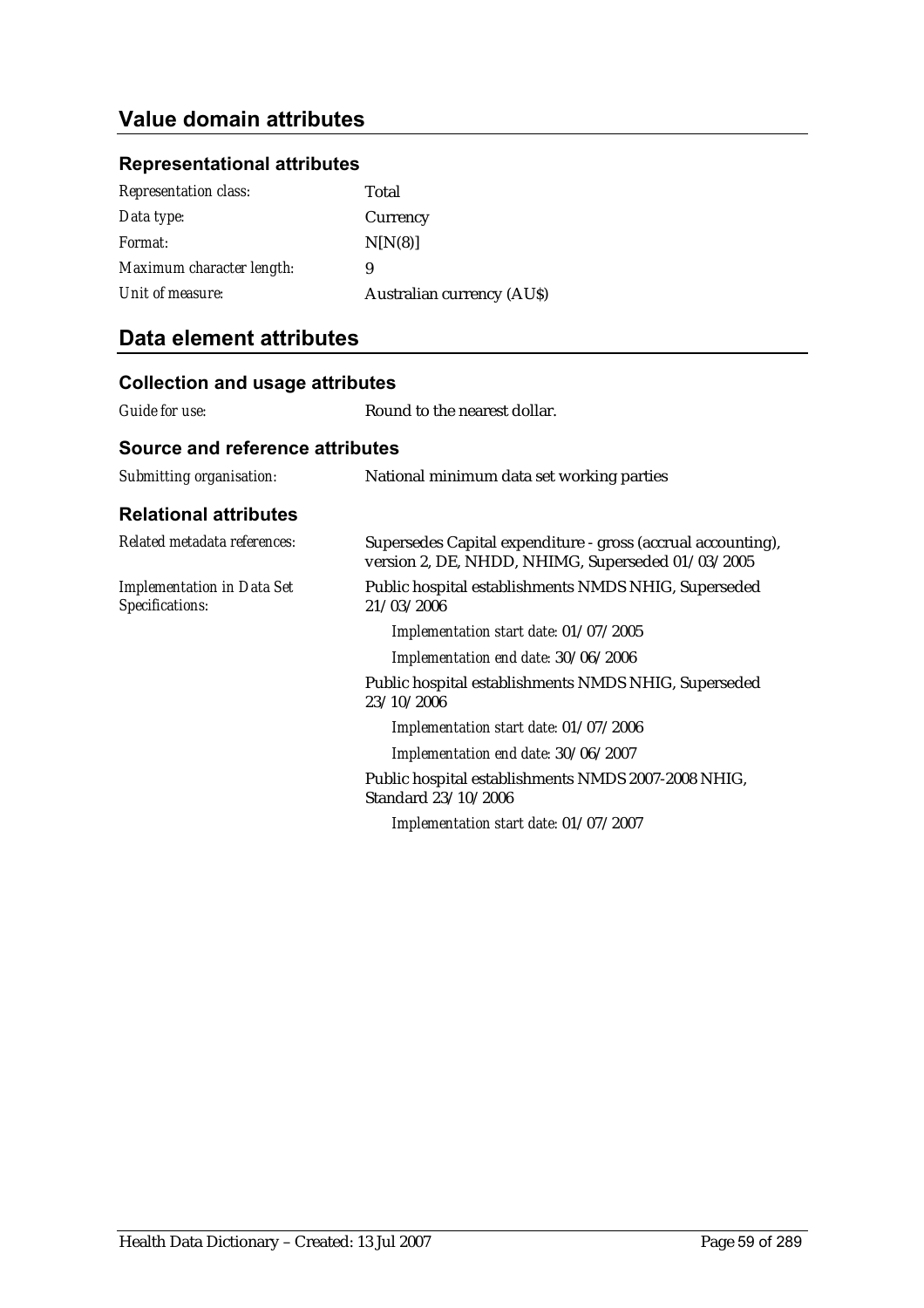# **Gross capital expenditure (accrual accounting) equipment**

### **Identifying and definitional attributes**

| Metadata item type:         | Data Element                                                                                                                    |
|-----------------------------|---------------------------------------------------------------------------------------------------------------------------------|
| Technical name:             | Establishment—gross capital expenditure (accrual accounting)<br>(equipment) (financial year), total Australian currency N[N(8)] |
| <b>METeOR</b> identifier:   | 270525                                                                                                                          |
| <b>Registration status:</b> | NHIG, Standard 01/03/2005                                                                                                       |
| Definition:                 | Expenditure, measured in Australian dollars, in a period on the<br>acquisition or enhancement of equipment.                     |

## **Data element concept attributes**

| Data element concept:                  | Establishment-gross capital expenditure (accrual accounting)<br>(equipment)                                                                                                                                                                                                                                                                                                                                                                                                                                                                                                                                                                                          |
|----------------------------------------|----------------------------------------------------------------------------------------------------------------------------------------------------------------------------------------------------------------------------------------------------------------------------------------------------------------------------------------------------------------------------------------------------------------------------------------------------------------------------------------------------------------------------------------------------------------------------------------------------------------------------------------------------------------------|
| Definition:                            | Expenditure in a period on the acquisition or enhancement of<br>equipment.                                                                                                                                                                                                                                                                                                                                                                                                                                                                                                                                                                                           |
| Context:                               | Health expenditure:                                                                                                                                                                                                                                                                                                                                                                                                                                                                                                                                                                                                                                                  |
|                                        | Gross capital expenditure is a significant, though variable,<br>element of total health establishment expenditure. Just as<br>recurrent expenditure is broken down into a number of major<br>categories to enable a proper analysis of health expenditure at<br>the national level, so capital expenditure is to be broken down<br>into a number of major categories. Capital expenditure in the<br>context of hospitals and closely related establishments is a<br>relatively undeveloped area. Nevertheless, there is a<br>considerable interest in health establishment capital<br>expenditure data at the national level from many different<br>potential users. |
| Object class:                          | Establishment                                                                                                                                                                                                                                                                                                                                                                                                                                                                                                                                                                                                                                                        |
| <b>Property:</b>                       | Gross capital expenditure                                                                                                                                                                                                                                                                                                                                                                                                                                                                                                                                                                                                                                            |
| <b>Collection and usage attributes</b> |                                                                                                                                                                                                                                                                                                                                                                                                                                                                                                                                                                                                                                                                      |
| <b>Guide for use:</b>                  | This definition is for use where the accrual method of<br>accounting has been adopted.                                                                                                                                                                                                                                                                                                                                                                                                                                                                                                                                                                               |
|                                        | Equipment:                                                                                                                                                                                                                                                                                                                                                                                                                                                                                                                                                                                                                                                           |
|                                        | An asset, not an integral part of any building or construction,<br>used by an entity to support the delivery of products and<br>services. Items may be fixed or moveable.                                                                                                                                                                                                                                                                                                                                                                                                                                                                                            |

*Comments:* The capital expenditure metadata items on an accrual accounting basis and on a cash accounting basis will remain in use until all health authorities have adopted accrual accounting.

### **Source and reference attributes**

| Submitting organisation: | National minimum data set working parties |
|--------------------------|-------------------------------------------|
|--------------------------|-------------------------------------------|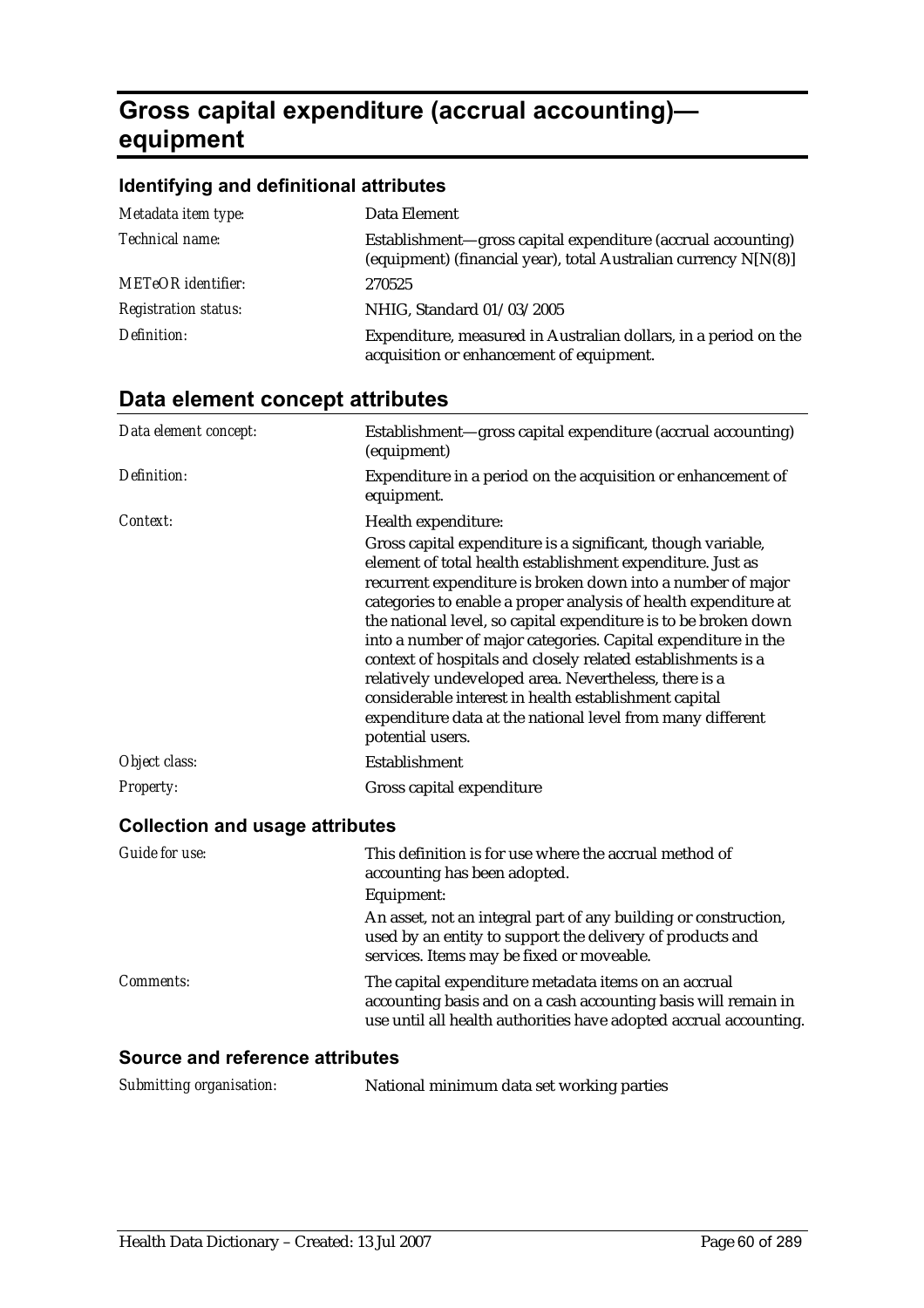## **Value domain attributes**

## **Representational attributes**

| <b>Representation class:</b> | Total                            |
|------------------------------|----------------------------------|
| Data type:                   | Currency                         |
| <i>Format:</i>               | N[N(8)]                          |
| Maximum character length:    | 9                                |
| Unit of measure:             | <b>Australian currency (AUS)</b> |

| <b>Collection and usage attributes</b>               |                                                                                                                   |
|------------------------------------------------------|-------------------------------------------------------------------------------------------------------------------|
| Guide for use:                                       | Round to the nearest dollar.                                                                                      |
| Source and reference attributes                      |                                                                                                                   |
| Submitting organisation:                             | National minimum data set working parties                                                                         |
| <b>Relational attributes</b>                         |                                                                                                                   |
| Related metadata references:                         | Supersedes Capital expenditure - gross (accrual accounting),<br>version 2, DE, NHDD, NHIMG, Superseded 01/03/2005 |
| <b>Implementation in Data Set</b><br>Specifications: | Public hospital establishments NMDS NHIG, Superseded<br>21/03/2006                                                |
|                                                      | Implementation start date: 01/07/2005                                                                             |
|                                                      | Implementation end date: 30/06/2006                                                                               |
|                                                      | Public hospital establishments NMDS NHIG, Superseded<br>23/10/2006                                                |
|                                                      | Implementation start date: 01/07/2006                                                                             |
|                                                      | Implementation end date: 30/06/2007                                                                               |
|                                                      | Public hospital establishments NMDS 2007-2008 NHIG,<br>Standard 23/10/2006                                        |
|                                                      | Implementation start date: 01/07/2007                                                                             |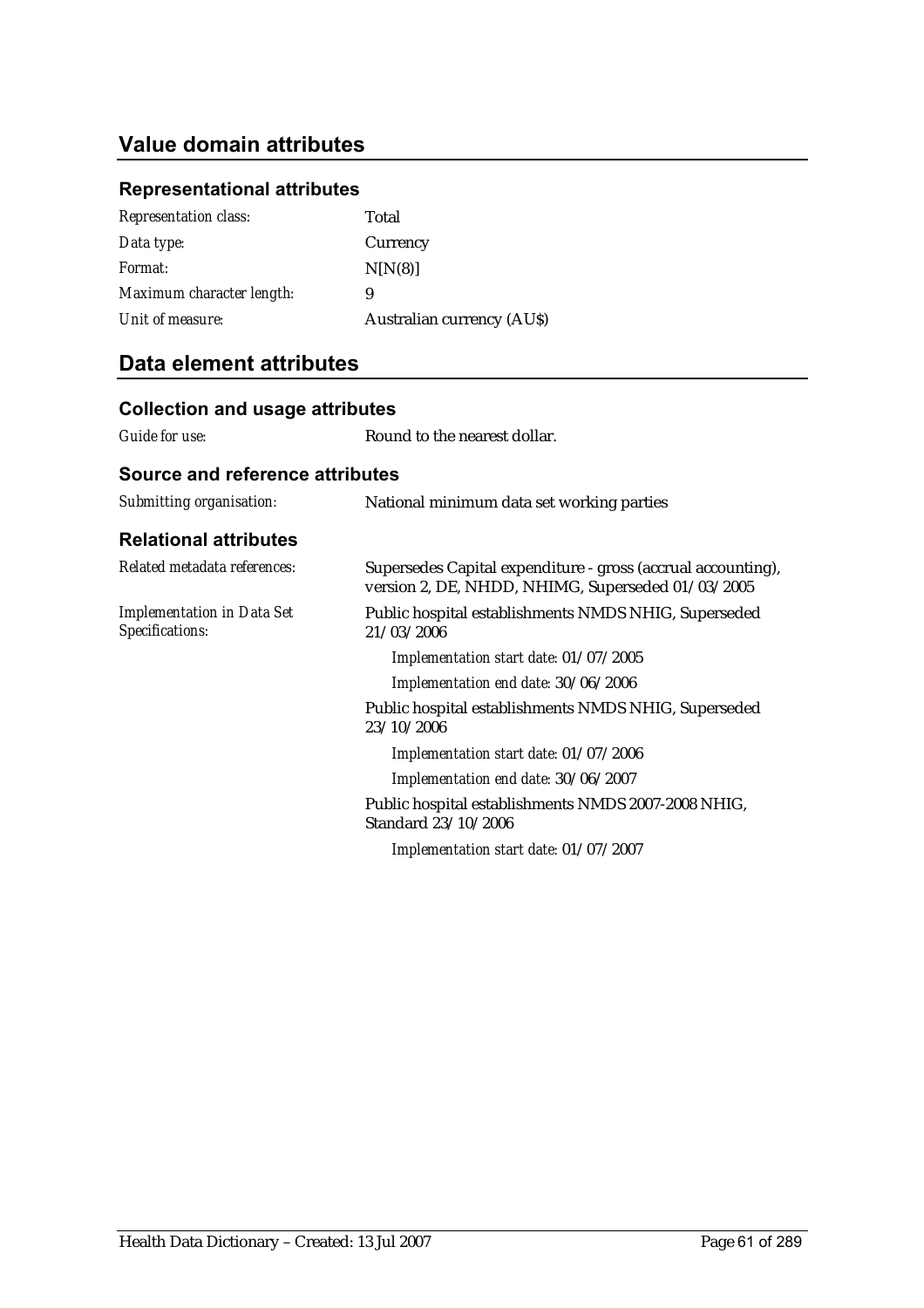# **Gross capital expenditure (accrual accounting) information technology**

### **Identifying and definitional attributes**

| Metadata item type:         | Data Element                                                                                                                                      |
|-----------------------------|---------------------------------------------------------------------------------------------------------------------------------------------------|
| Technical name:             | Establishment—gross capital expenditure (accrual accounting)<br>(information technology) (financial year), total Australian<br>currency $N[N(8)]$ |
| <b>METeOR</b> identifier:   | 270527                                                                                                                                            |
| <b>Registration status:</b> | NHIG, Standard 01/03/2005                                                                                                                         |
| Definition:                 | Expenditure, measured in Australian dollars, in a period on the<br>acquisition or enhancement of information technology.                          |

## **Data element concept attributes**

| Data element concept:                  | Establishment—gross capital expenditure (accrual accounting)<br>(information technology)                                                                                                                                                                                                                                                                                                                                                                                                                                                                                                                                                                             |
|----------------------------------------|----------------------------------------------------------------------------------------------------------------------------------------------------------------------------------------------------------------------------------------------------------------------------------------------------------------------------------------------------------------------------------------------------------------------------------------------------------------------------------------------------------------------------------------------------------------------------------------------------------------------------------------------------------------------|
| Definition:                            | Expenditure in a period on the acquisition or enhancement of<br>information technology.                                                                                                                                                                                                                                                                                                                                                                                                                                                                                                                                                                              |
| Context:                               | Health expenditure:                                                                                                                                                                                                                                                                                                                                                                                                                                                                                                                                                                                                                                                  |
|                                        | Gross capital expenditure is a significant, though variable,<br>element of total health establishment expenditure. Just as<br>recurrent expenditure is broken down into a number of major<br>categories to enable a proper analysis of health expenditure at<br>the national level, so capital expenditure is to be broken down<br>into a number of major categories. Capital expenditure in the<br>context of hospitals and closely related establishments is a<br>relatively undeveloped area. Nevertheless, there is a<br>considerable interest in health establishment capital<br>expenditure data at the national level from many different<br>potential users. |
| Object class:                          | Establishment                                                                                                                                                                                                                                                                                                                                                                                                                                                                                                                                                                                                                                                        |
| <b>Property:</b>                       | Gross capital expenditure                                                                                                                                                                                                                                                                                                                                                                                                                                                                                                                                                                                                                                            |
| <b>Collection and usage attributes</b> |                                                                                                                                                                                                                                                                                                                                                                                                                                                                                                                                                                                                                                                                      |
| Guide for use:                         | This definition is for use where the accrual method of<br>accounting has been adopted.                                                                                                                                                                                                                                                                                                                                                                                                                                                                                                                                                                               |
|                                        | Information technology:                                                                                                                                                                                                                                                                                                                                                                                                                                                                                                                                                                                                                                              |
|                                        | Computer installations and equipment such as mainframe and<br>mini-computers, personal computer networks and related                                                                                                                                                                                                                                                                                                                                                                                                                                                                                                                                                 |

hardware. *Comments:* The capital expenditure metadata items on an accrual accounting basis and on a cash accounting basis will remain in use until all health authorities have adopted accrual accounting.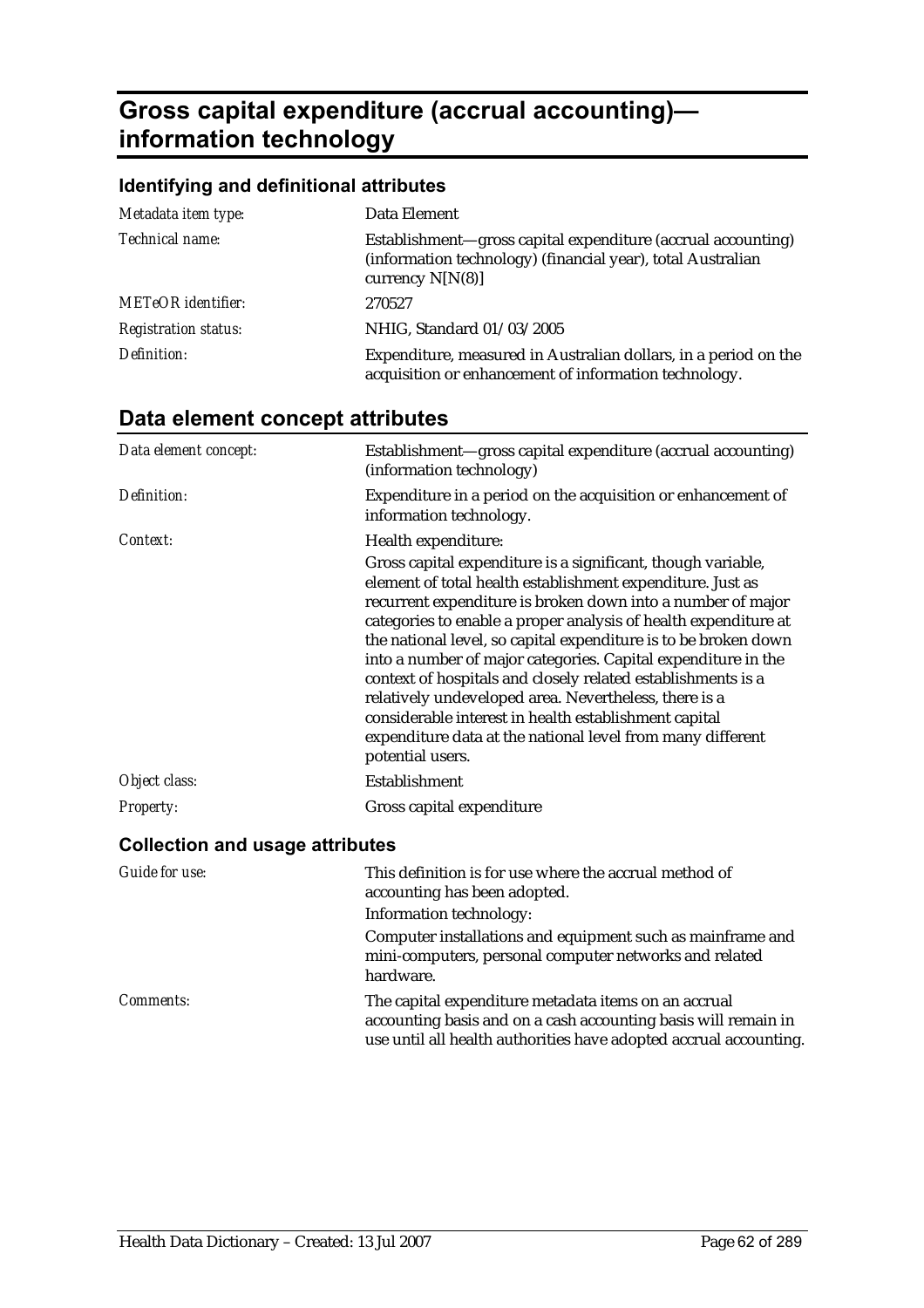## **Value domain attributes**

## **Representational attributes**

| <b>Representation class:</b> | Total                            |
|------------------------------|----------------------------------|
| Data type:                   | Currency                         |
| <i>Format:</i>               | N[N(8)]                          |
| Maximum character length:    | 9                                |
| Unit of measure:             | <b>Australian currency (AUS)</b> |

| <b>Collection and usage attributes</b>               |                                                                                                                   |
|------------------------------------------------------|-------------------------------------------------------------------------------------------------------------------|
| Guide for use:                                       | Round to the nearest dollar.                                                                                      |
| Source and reference attributes                      |                                                                                                                   |
| Submitting organisation:                             | National minimum data set working parties                                                                         |
| <b>Relational attributes</b>                         |                                                                                                                   |
| Related metadata references:                         | Supersedes Capital expenditure - gross (accrual accounting),<br>version 2, DE, NHDD, NHIMG, Superseded 01/03/2005 |
| <b>Implementation in Data Set</b><br>Specifications: | Public hospital establishments NMDS NHIG, Superseded<br>21/03/2006                                                |
|                                                      | Implementation start date: 01/07/2005                                                                             |
|                                                      | Implementation end date: 30/06/2006                                                                               |
|                                                      | Public hospital establishments NMDS NHIG, Superseded<br>23/10/2006                                                |
|                                                      | Implementation start date: 01/07/2006                                                                             |
|                                                      | Implementation end date: 30/06/2007                                                                               |
|                                                      | Public hospital establishments NMDS 2007-2008 NHIG,<br>Standard 23/10/2006                                        |
|                                                      | Implementation start date: 01/07/2007                                                                             |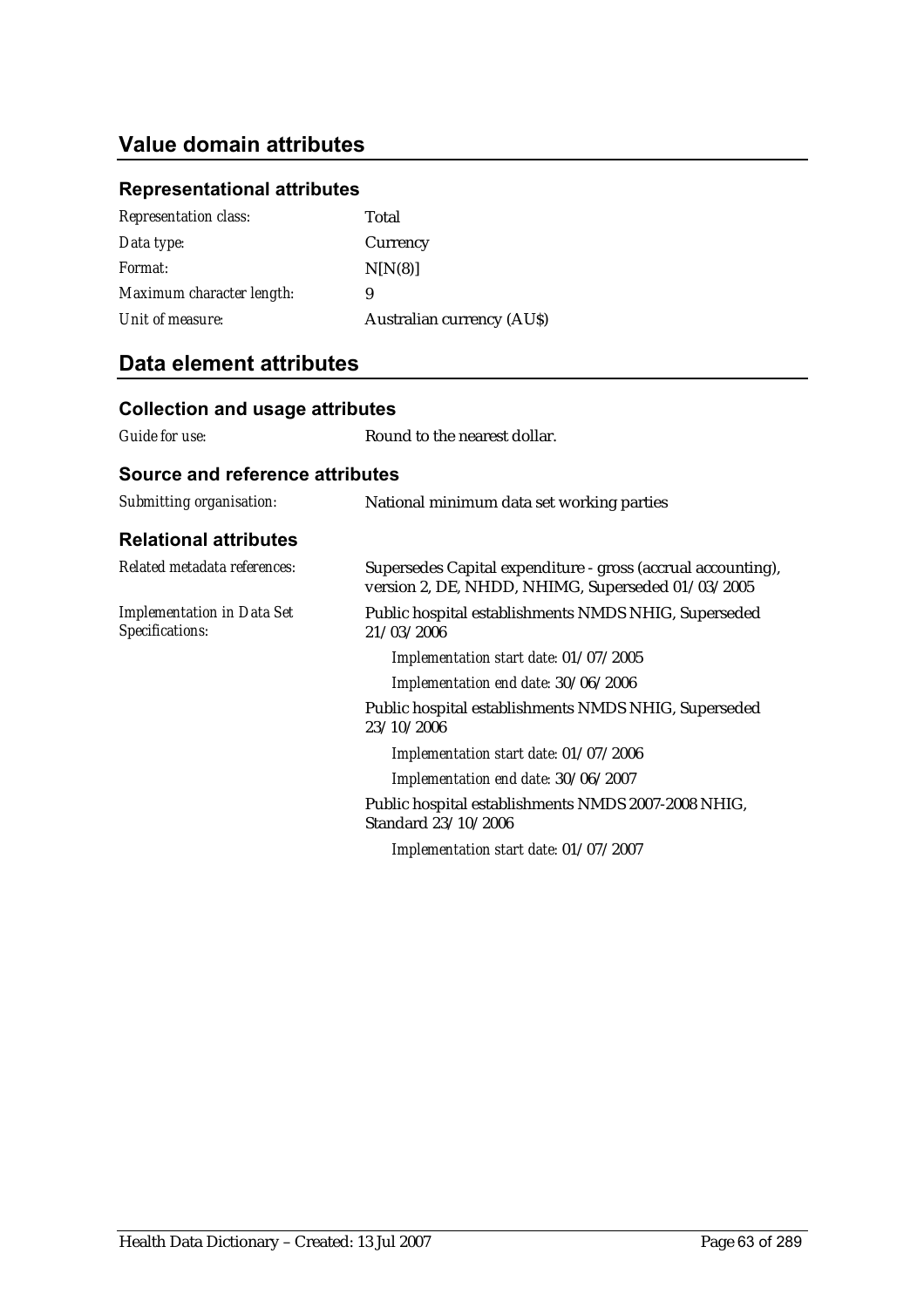# **Gross capital expenditure (accrual accounting) intangible assets**

## **Identifying and definitional attributes**

| Metadata item type:         | Data Element                                                                                                                               |
|-----------------------------|--------------------------------------------------------------------------------------------------------------------------------------------|
| Technical name:             | Establishment—gross capital expenditure (accrual accounting)<br>(intangible assets) (financial year), total Australian currency<br>N[N(8)] |
| <b>METeOR</b> identifier:   | 270522                                                                                                                                     |
| <b>Registration status:</b> | NHIG, Standard 01/03/2005                                                                                                                  |
| Definition:                 | Expenditure, measured in Australian dollars, in a period on the<br>acquisition or enhancement of intangible assets.                        |

## **Data element concept attributes**

| Data element concept:                  | Establishment-gross capital expenditure (accrual accounting)<br>(intangible assets)                                                                                                                                                                                                                                                                                                                                                                                                                                                                                                                                                                                  |
|----------------------------------------|----------------------------------------------------------------------------------------------------------------------------------------------------------------------------------------------------------------------------------------------------------------------------------------------------------------------------------------------------------------------------------------------------------------------------------------------------------------------------------------------------------------------------------------------------------------------------------------------------------------------------------------------------------------------|
| Definition:                            | Expenditure in a period on the acquisition or enhancement of<br>intangible assets.                                                                                                                                                                                                                                                                                                                                                                                                                                                                                                                                                                                   |
| Context:                               | Health expenditure:                                                                                                                                                                                                                                                                                                                                                                                                                                                                                                                                                                                                                                                  |
|                                        | Gross capital expenditure is a significant, though variable,<br>element of total health establishment expenditure. Just as<br>recurrent expenditure is broken down into a number of major<br>categories to enable a proper analysis of health expenditure at<br>the national level, so capital expenditure is to be broken down<br>into a number of major categories. Capital expenditure in the<br>context of hospitals and closely related establishments is a<br>relatively undeveloped area. Nevertheless, there is a<br>considerable interest in health establishment capital<br>expenditure data at the national level from many different<br>potential users. |
| Object class:                          | Establishment                                                                                                                                                                                                                                                                                                                                                                                                                                                                                                                                                                                                                                                        |
| <b>Property:</b>                       | Gross capital expenditure                                                                                                                                                                                                                                                                                                                                                                                                                                                                                                                                                                                                                                            |
| <b>Collection and usage attributes</b> |                                                                                                                                                                                                                                                                                                                                                                                                                                                                                                                                                                                                                                                                      |
| Guide for use:                         | This definition is for use where the accrual method of<br>accounting has been adopted. Intangible: An asset which does                                                                                                                                                                                                                                                                                                                                                                                                                                                                                                                                               |

|                  | accounting has been adopted. Intangible: An asset which does<br>not have physical substance, such as copyright, design, patent,<br>trademark, franchise or licence.                         |
|------------------|---------------------------------------------------------------------------------------------------------------------------------------------------------------------------------------------|
| <i>Comments:</i> | The capital expenditure metadata items on an accrual<br>accounting basis and on a cash accounting basis will remain in<br>use until all health authorities have adopted accrual accounting. |

## **Value domain attributes**

### **Representational attributes**

| <b>Representation class:</b> | Total    |
|------------------------------|----------|
| Data type:                   | Currency |
| <i>Format:</i>               | N[N(8)]  |
| Maximum character length:    | 9        |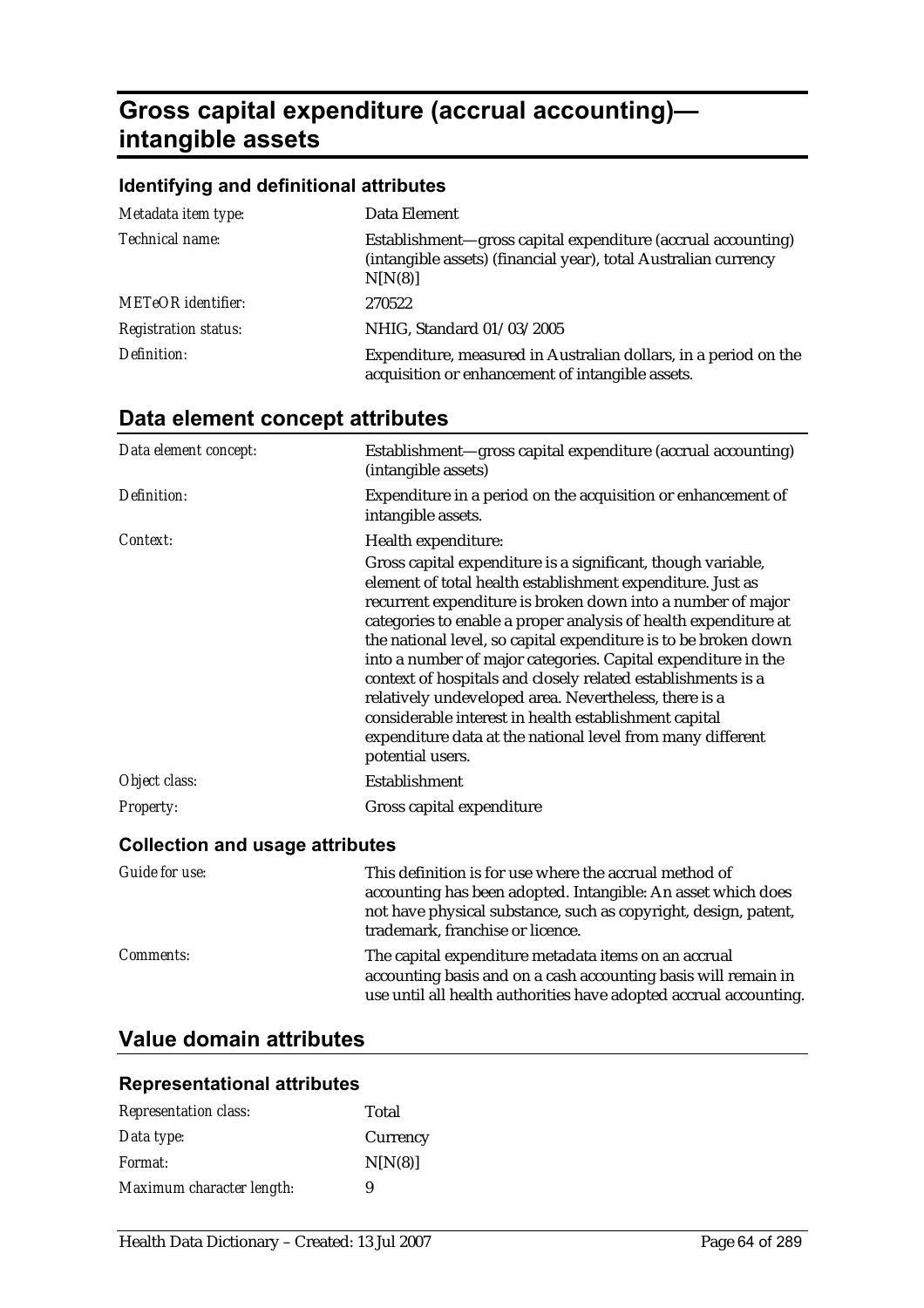| <b>Collection and usage attributes</b>               |                                                                                                                   |
|------------------------------------------------------|-------------------------------------------------------------------------------------------------------------------|
| <b>Guide for use:</b>                                | Round to the nearest dollar.                                                                                      |
| Source and reference attributes                      |                                                                                                                   |
| Submitting organisation:                             | National minimum data set working parties                                                                         |
| <b>Relational attributes</b>                         |                                                                                                                   |
| Related metadata references:                         | Supersedes Capital expenditure - gross (accrual accounting),<br>version 2, DE, NHDD, NHIMG, Superseded 01/03/2005 |
| <b>Implementation in Data Set</b><br>Specifications: | Public hospital establishments NMDS NHIG, Superseded<br>21/03/2006                                                |
|                                                      | Implementation start date: 01/07/2005                                                                             |
|                                                      | Implementation end date: 30/06/2006                                                                               |
|                                                      | Public hospital establishments NMDS NHIG, Superseded<br>23/10/2006                                                |
|                                                      | Implementation start date: 01/07/2006                                                                             |
|                                                      | Implementation end date: 30/06/2007                                                                               |
|                                                      | Public hospital establishments NMDS 2007-2008 NHIG,<br>Standard 23/10/2006                                        |
|                                                      | Implementation start date: 01/07/2007                                                                             |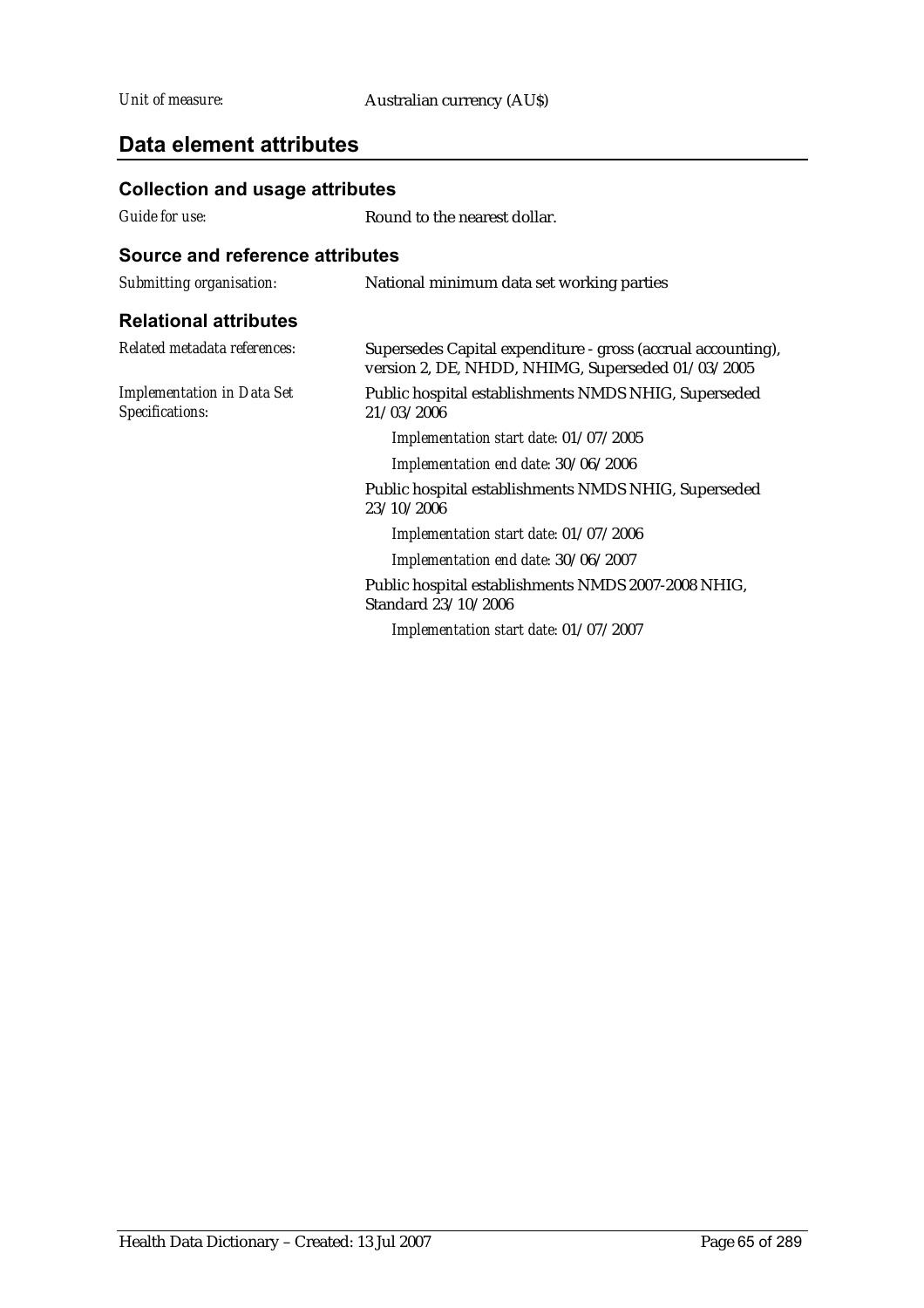# **Gross capital expenditure (accrual accounting)—land**

### **Identifying and definitional attributes**

| Metadata item type:         | Data Element                                                                                                               |
|-----------------------------|----------------------------------------------------------------------------------------------------------------------------|
| Technical name:             | Establishment—gross capital expenditure (accrual accounting)<br>(land) (financial year), total Australian currency N[N(8)] |
| <b>METeOR</b> identifier:   | 270528                                                                                                                     |
| <b>Registration status:</b> | NHIG, Standard 01/03/2005                                                                                                  |
| Definition:                 | Expenditure, measured in Australian dollars, in a period on the<br>acquisition or enhancement of land.                     |

## **Data element concept attributes**

| Data element concept:                  | Establishment—gross capital expenditure (accrual accounting)<br>(land)                                                                                                                                                                                                                                                                                                                                                                                                                                                                                                                                                                                               |
|----------------------------------------|----------------------------------------------------------------------------------------------------------------------------------------------------------------------------------------------------------------------------------------------------------------------------------------------------------------------------------------------------------------------------------------------------------------------------------------------------------------------------------------------------------------------------------------------------------------------------------------------------------------------------------------------------------------------|
| Definition:                            | Expenditure in a period on the acquisition or enhancement of<br>land.                                                                                                                                                                                                                                                                                                                                                                                                                                                                                                                                                                                                |
| Context:                               | Health expenditure:                                                                                                                                                                                                                                                                                                                                                                                                                                                                                                                                                                                                                                                  |
|                                        | Gross capital expenditure is a significant, though variable,<br>element of total health establishment expenditure. Just as<br>recurrent expenditure is broken down into a number of major<br>categories to enable a proper analysis of health expenditure at<br>the national level, so capital expenditure is to be broken down<br>into a number of major categories. Capital expenditure in the<br>context of hospitals and closely related establishments is a<br>relatively undeveloped area. Nevertheless, there is a<br>considerable interest in health establishment capital<br>expenditure data at the national level from many different<br>potential users. |
| Object class:                          | Establishment                                                                                                                                                                                                                                                                                                                                                                                                                                                                                                                                                                                                                                                        |
| <b>Property:</b>                       | Gross capital expenditure                                                                                                                                                                                                                                                                                                                                                                                                                                                                                                                                                                                                                                            |
| <b>Collection and usage attributes</b> |                                                                                                                                                                                                                                                                                                                                                                                                                                                                                                                                                                                                                                                                      |
| <b>Guide for use:</b>                  | This definition is for use where the accrual method of<br>accounting has been adopted.<br>Land:<br>A solid section of the earth's surface which is held by the entity<br>under a certificate of title or reserve, leased in by the entity or<br>allocated to the entity by another agency.                                                                                                                                                                                                                                                                                                                                                                           |

*Comments:* The capital expenditure metadata items on an accrual accounting basis and on a cash accounting basis will remain in use until all health authorities have adopted accrual accounting.

## **Value domain attributes**

#### **Representational attributes**

| <b>Representation class:</b> | Total    |
|------------------------------|----------|
| Data type:                   | Currency |
| Format:                      | N[N(8)]  |
| Maximum character length:    | 9        |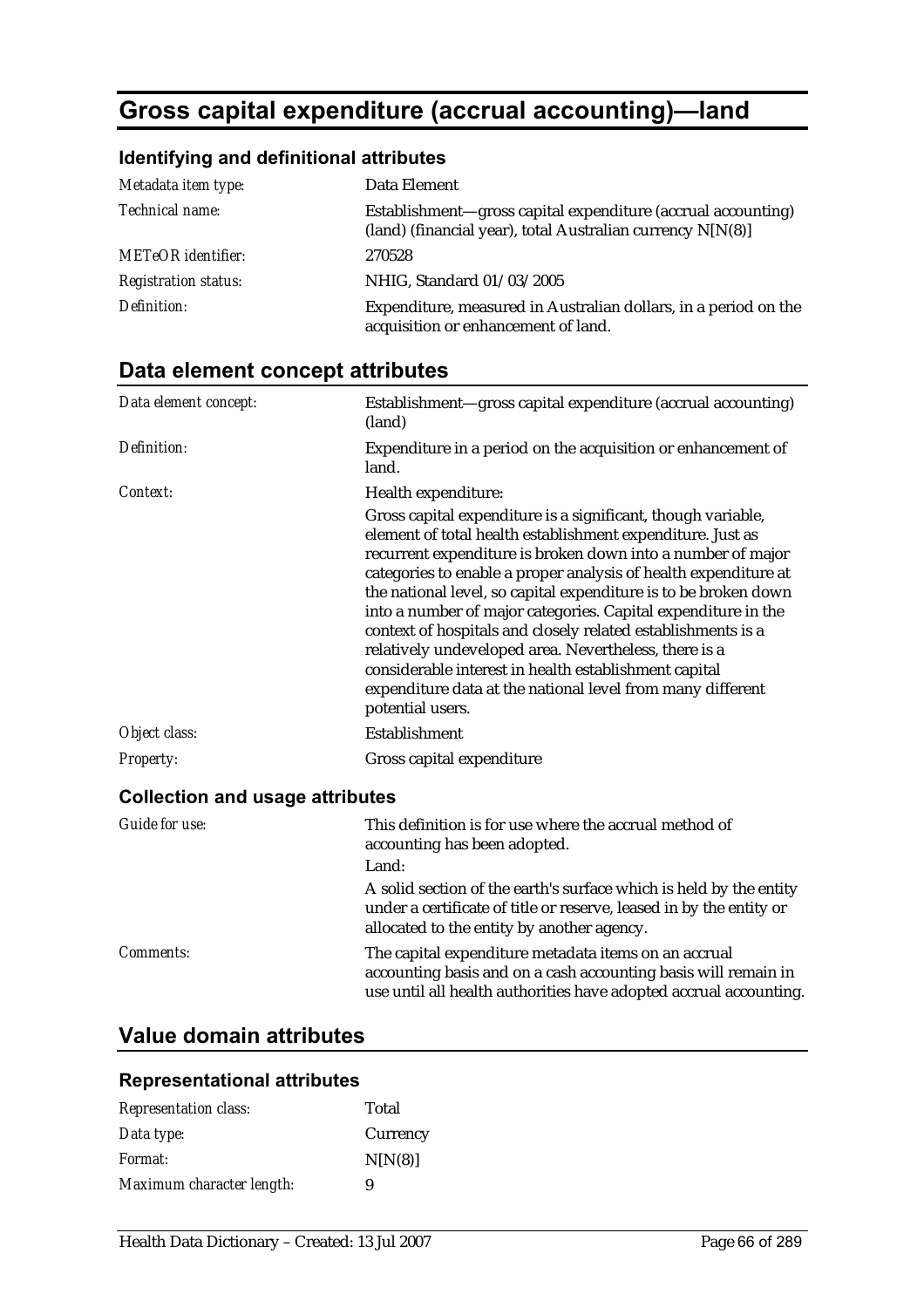| <b>Collection and usage attributes</b>               |                                                                                                                   |
|------------------------------------------------------|-------------------------------------------------------------------------------------------------------------------|
| Guide for use:                                       | Round to the nearest dollar.                                                                                      |
| Source and reference attributes                      |                                                                                                                   |
| Submitting organisation:                             | National minimum data set working parties                                                                         |
| <b>Relational attributes</b>                         |                                                                                                                   |
| Related metadata references:                         | Supersedes Capital expenditure - gross (accrual accounting),<br>version 2, DE, NHDD, NHIMG, Superseded 01/03/2005 |
| <b>Implementation in Data Set</b><br>Specifications: | Public hospital establishments NMDS NHIG, Superseded<br>21/03/2006                                                |
|                                                      | Implementation start date: 01/07/2005                                                                             |
|                                                      | Implementation end date: 30/06/2006                                                                               |
|                                                      | Public hospital establishments NMDS NHIG, Superseded<br>23/10/2006                                                |
|                                                      | Implementation start date: 01/07/2006                                                                             |
|                                                      | Implementation end date: 30/06/2007                                                                               |
|                                                      | Public hospital establishments NMDS 2007-2008 NHIG,<br>Standard 23/10/2006                                        |
|                                                      | Implementation start date: 01/07/2007                                                                             |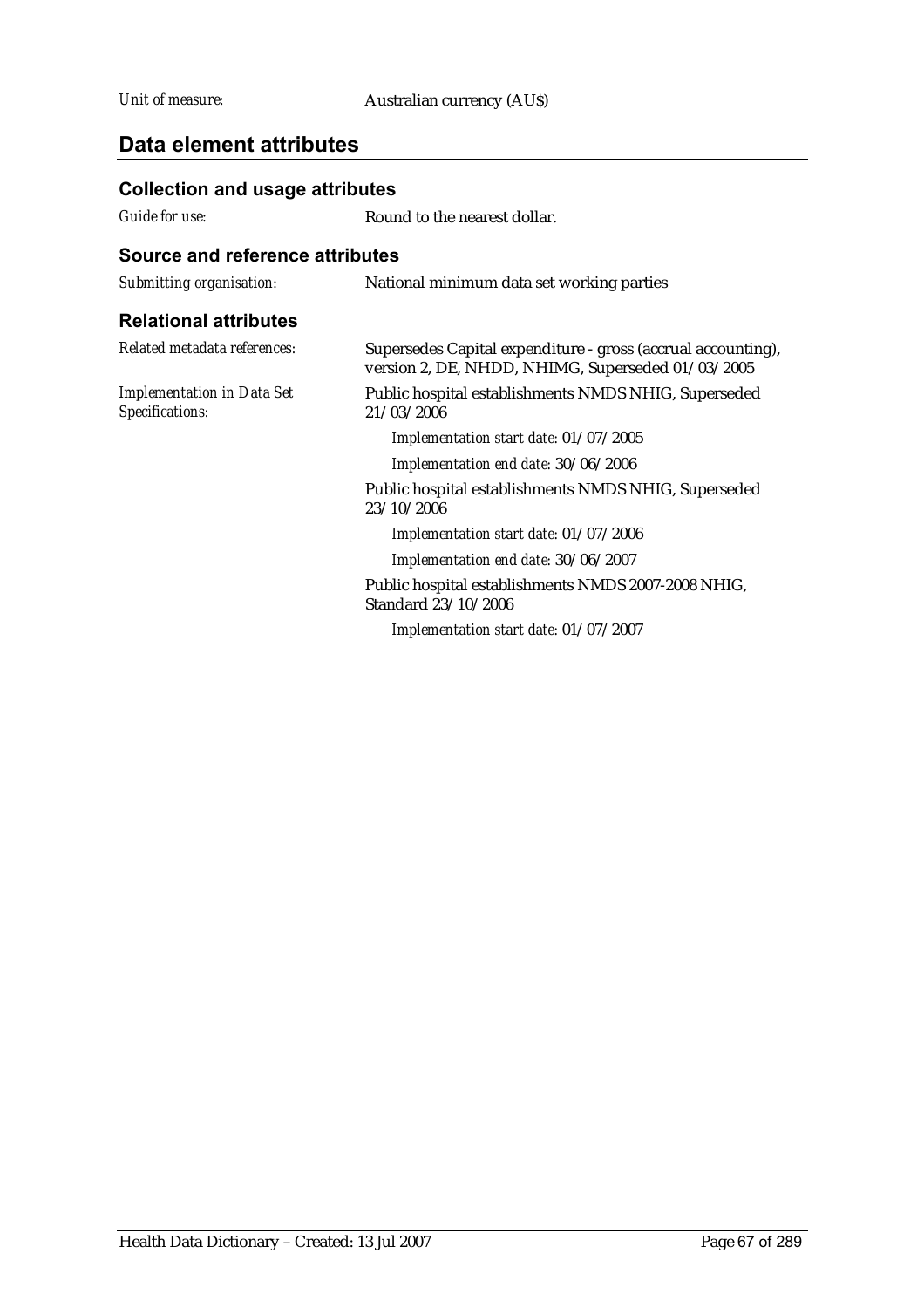# **Gross capital expenditure (accrual accounting)—major medical equipment**

#### **Identifying and definitional attributes**

| Metadata item type:         | Data Element                                                                                                                                       |
|-----------------------------|----------------------------------------------------------------------------------------------------------------------------------------------------|
| Technical name:             | Establishment—gross capital expenditure (accrual accounting)<br>(major medical equipment) (financial year), total Australian<br>currency $N[N(8)]$ |
| <b>METeOR</b> identifier:   | 269968                                                                                                                                             |
| <b>Registration status:</b> | NHIG, Standard 01/03/2005                                                                                                                          |
| Definition:                 | Expenditure, measured in Australian dollars, in a period on the<br>acquisition or enhancement of major medical equipment.                          |

### **Data element concept attributes**

| Data element concept:                  | Establishment—gross capital expenditure (accrual accounting)<br>(major medical equipment)                                                                                                                                                                                                                                                                                                                                                                                                                                                                                                                                                                            |
|----------------------------------------|----------------------------------------------------------------------------------------------------------------------------------------------------------------------------------------------------------------------------------------------------------------------------------------------------------------------------------------------------------------------------------------------------------------------------------------------------------------------------------------------------------------------------------------------------------------------------------------------------------------------------------------------------------------------|
| Definition:                            | Expenditure in a period on the acquisition or enhancement of<br>major medical equipment.                                                                                                                                                                                                                                                                                                                                                                                                                                                                                                                                                                             |
| Context:                               | Health expenditure:                                                                                                                                                                                                                                                                                                                                                                                                                                                                                                                                                                                                                                                  |
|                                        | Gross capital expenditure is a significant, though variable,<br>element of total health establishment expenditure. Just as<br>recurrent expenditure is broken down into a number of major<br>categories to enable a proper analysis of health expenditure at<br>the national level, so capital expenditure is to be broken down<br>into a number of major categories. Capital expenditure in the<br>context of hospitals and closely related establishments is a<br>relatively undeveloped area. Nevertheless, there is a<br>considerable interest in health establishment capital<br>expenditure data at the national level from many different<br>potential users. |
| Object class:                          | Establishment                                                                                                                                                                                                                                                                                                                                                                                                                                                                                                                                                                                                                                                        |
| <b>Property:</b>                       | Gross capital expenditure                                                                                                                                                                                                                                                                                                                                                                                                                                                                                                                                                                                                                                            |
| <b>Collection and usage attributes</b> |                                                                                                                                                                                                                                                                                                                                                                                                                                                                                                                                                                                                                                                                      |
| <b>Guide for use:</b>                  | This definition is for use where the accrual method of<br>accounting has been adopted.                                                                                                                                                                                                                                                                                                                                                                                                                                                                                                                                                                               |
|                                        | Major medical equipment:                                                                                                                                                                                                                                                                                                                                                                                                                                                                                                                                                                                                                                             |

Major items of medical equipment such as medical imaging (computed tomography (CT) scanners, magnetic resonance imaging (MRI), radiology), **intensive care unit** (ICU) monitors and transplant equipment.

#### *Comments:* The capital expenditure metadata items on an accrual accounting basis and on a cash accounting basis will remain in use until all health authorities have adopted accrual accounting.

## **Value domain attributes**

#### **Representational attributes**

| <b>Representation class:</b> | Total    |
|------------------------------|----------|
| Data type:                   | Currency |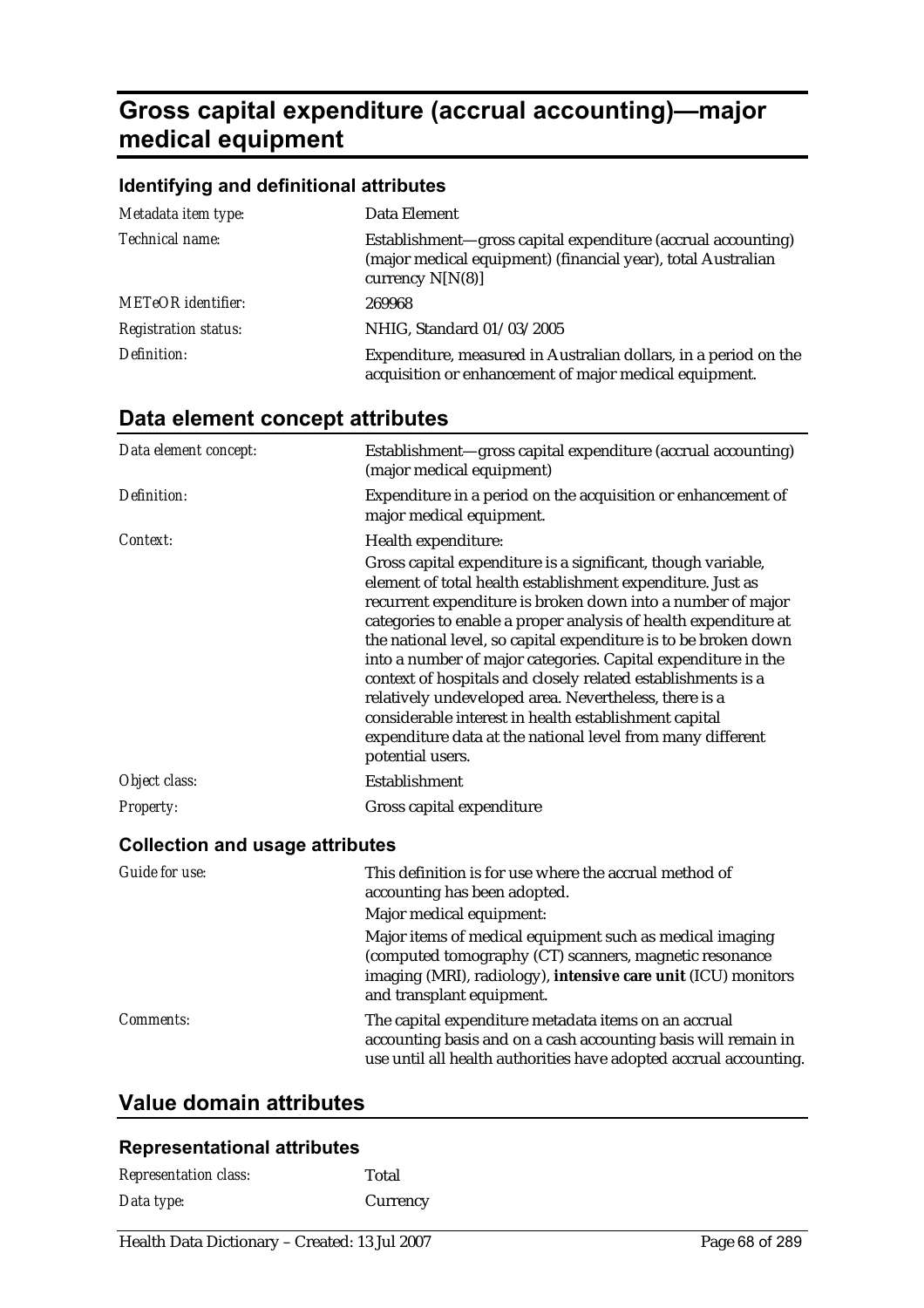*Format:* N[N(8)] *Maximum character length:* 9 *Unit of measure:* Australian currency (AU\$)

| <b>Collection and usage attributes</b>               |                                                                                                                   |
|------------------------------------------------------|-------------------------------------------------------------------------------------------------------------------|
| Guide for use:                                       | Round to the nearest dollar.                                                                                      |
| <b>Source and reference attributes</b>               |                                                                                                                   |
| Submitting organisation:                             | National minimum data set working parties                                                                         |
| <b>Relational attributes</b>                         |                                                                                                                   |
| Related metadata references:                         | Supersedes Capital expenditure - gross (accrual accounting),<br>version 2, DE, NHDD, NHIMG, Superseded 01/03/2005 |
| <b>Implementation in Data Set</b><br>Specifications: | Public hospital establishments NMDS NHIG, Superseded<br>21/03/2006                                                |
|                                                      | Implementation start date: 01/07/2005                                                                             |
|                                                      | Implementation end date: 30/06/2006                                                                               |
|                                                      | Public hospital establishments NMDS NHIG, Superseded<br>23/10/2006                                                |
|                                                      | Implementation start date: 01/07/2006                                                                             |
|                                                      | Implementation end date: 30/06/2007                                                                               |
|                                                      | Public hospital establishments NMDS 2007-2008 NHIG,<br>Standard 23/10/2006                                        |
|                                                      | Implementation start date: 01/07/2007                                                                             |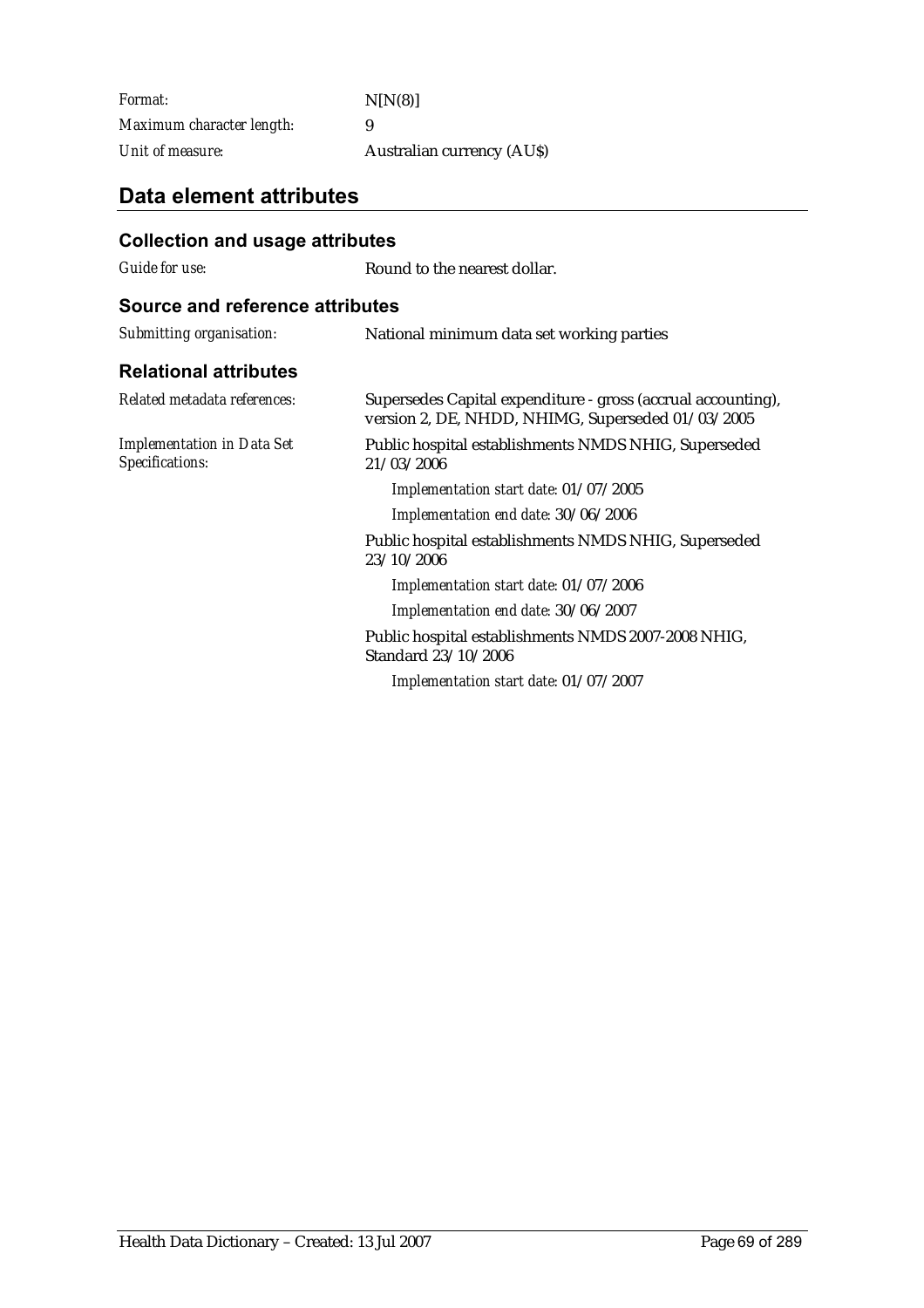# **Gross capital expenditure (accrual accounting)—other equipment**

#### **Identifying and definitional attributes**

| Metadata item type:         | Data Element                                                                                                                                                                                  |
|-----------------------------|-----------------------------------------------------------------------------------------------------------------------------------------------------------------------------------------------|
| Technical name:             | Establishment—gross capital expenditure (accrual accounting)<br>(other equipment) (financial year), total Australian currency<br>N[N(8)]                                                      |
| <b>METeOR</b> identifier:   | 270523                                                                                                                                                                                        |
| <b>Registration status:</b> | NHIG, Standard 01/03/2005                                                                                                                                                                     |
| Definition:                 | Expenditure, measured in Australian dollars, in a period on the<br>acquisition or enhancement of other equipment, such as<br>furniture, art objects, professional instruments and containers. |

| Data element concept:                  | Establishment-gross capital expenditure (accrual accounting)<br>(other equipment)                                                                                                                                                                                                                                                                                                                                                                                                                                                                                                                                                                                    |
|----------------------------------------|----------------------------------------------------------------------------------------------------------------------------------------------------------------------------------------------------------------------------------------------------------------------------------------------------------------------------------------------------------------------------------------------------------------------------------------------------------------------------------------------------------------------------------------------------------------------------------------------------------------------------------------------------------------------|
| Definition:                            | Expenditure in a period on the acquisition or enhancement of<br>other equipment.                                                                                                                                                                                                                                                                                                                                                                                                                                                                                                                                                                                     |
| Context:                               | Health expenditure:                                                                                                                                                                                                                                                                                                                                                                                                                                                                                                                                                                                                                                                  |
|                                        | Gross capital expenditure is a significant, though variable,<br>element of total health establishment expenditure. Just as<br>recurrent expenditure is broken down into a number of major<br>categories to enable a proper analysis of health expenditure at<br>the national level, so capital expenditure is to be broken down<br>into a number of major categories. Capital expenditure in the<br>context of hospitals and closely related establishments is a<br>relatively undeveloped area. Nevertheless, there is a<br>considerable interest in health establishment capital<br>expenditure data at the national level from many different<br>potential users. |
| Object class:                          | Establishment                                                                                                                                                                                                                                                                                                                                                                                                                                                                                                                                                                                                                                                        |
| <b>Property:</b>                       | Gross capital expenditure                                                                                                                                                                                                                                                                                                                                                                                                                                                                                                                                                                                                                                            |
| <b>Collection and usage attributes</b> |                                                                                                                                                                                                                                                                                                                                                                                                                                                                                                                                                                                                                                                                      |
| Guide for use:                         | This definition is for use where the accrual method of<br>accounting has been adopted.                                                                                                                                                                                                                                                                                                                                                                                                                                                                                                                                                                               |
|                                        | Other equipment:                                                                                                                                                                                                                                                                                                                                                                                                                                                                                                                                                                                                                                                     |
|                                        | Includes machinery and equipment not elsewhere classified,<br>such as furniture, art objects, professional instruments and<br>containers.                                                                                                                                                                                                                                                                                                                                                                                                                                                                                                                            |

## **Data element concept attributes**

*Comments:* The capital expenditure metadata items on an accrual accounting basis and on a cash accounting basis will remain in use until all health authorities have adopted accrual accounting.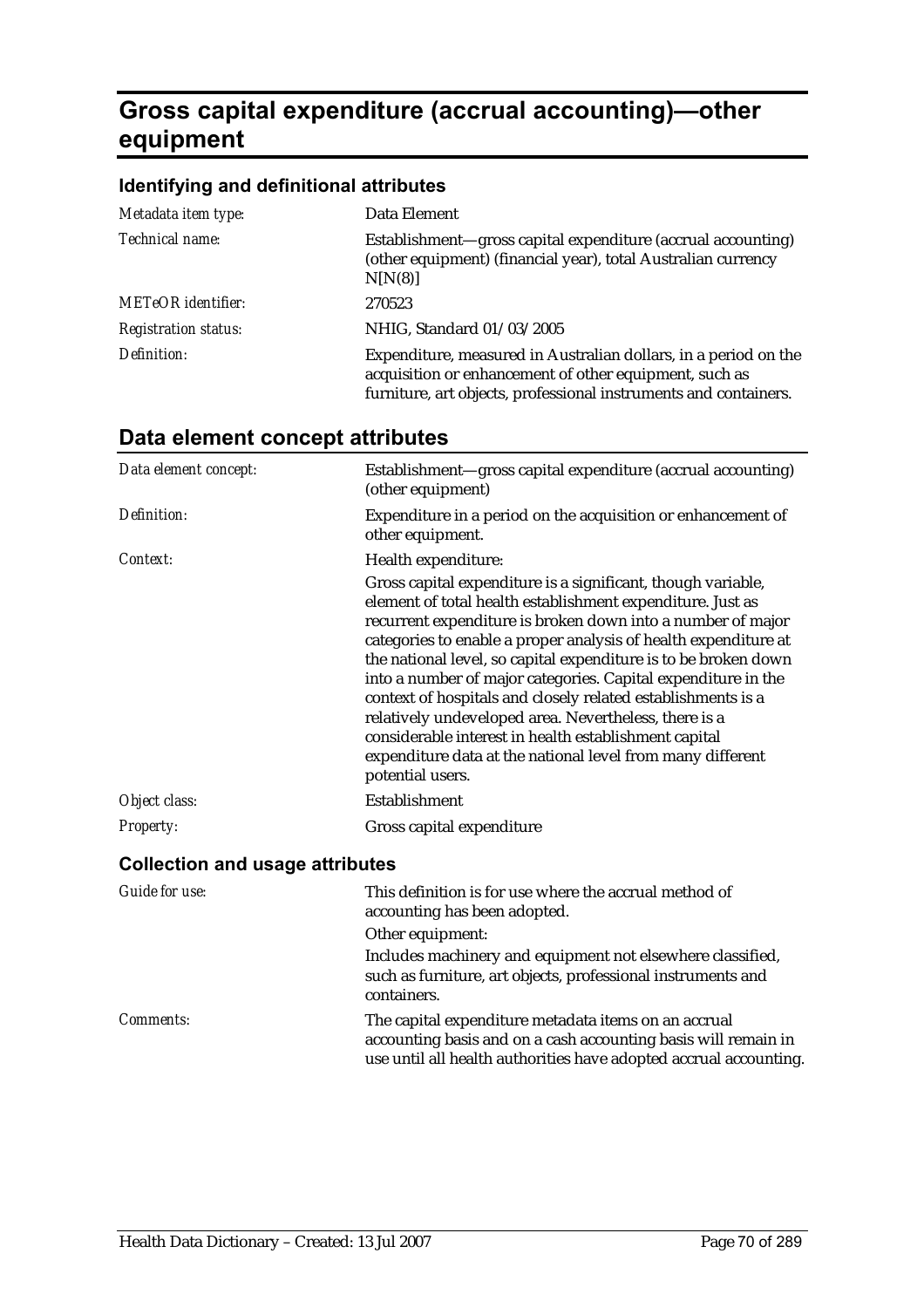## **Value domain attributes**

## **Representational attributes**

| <b>Representation class:</b> | Total                            |
|------------------------------|----------------------------------|
| Data type:                   | Currency                         |
| <i>Format:</i>               | N[N(8)]                          |
| Maximum character length:    | 9                                |
| Unit of measure:             | <b>Australian currency (AUS)</b> |

| <b>Collection and usage attributes</b>               |                                                                                                                   |
|------------------------------------------------------|-------------------------------------------------------------------------------------------------------------------|
| Guide for use:                                       | Round to the nearest dollar.                                                                                      |
| Source and reference attributes                      |                                                                                                                   |
| Submitting organisation:                             | National minimum data set working parties                                                                         |
| <b>Relational attributes</b>                         |                                                                                                                   |
| Related metadata references:                         | Supersedes Capital expenditure - gross (accrual accounting),<br>version 2, DE, NHDD, NHIMG, Superseded 01/03/2005 |
| <b>Implementation in Data Set</b><br>Specifications: | Public hospital establishments NMDS NHIG, Superseded<br>21/03/2006                                                |
|                                                      | Implementation start date: 01/07/2005                                                                             |
|                                                      | Implementation end date: 30/06/2006                                                                               |
|                                                      | Public hospital establishments NMDS NHIG, Superseded<br>23/10/2006                                                |
|                                                      | Implementation start date: 01/07/2006                                                                             |
|                                                      | Implementation end date: 30/06/2007                                                                               |
|                                                      | Public hospital establishments NMDS 2007-2008 NHIG,<br>Standard 23/10/2006                                        |
|                                                      | Implementation start date: 01/07/2007                                                                             |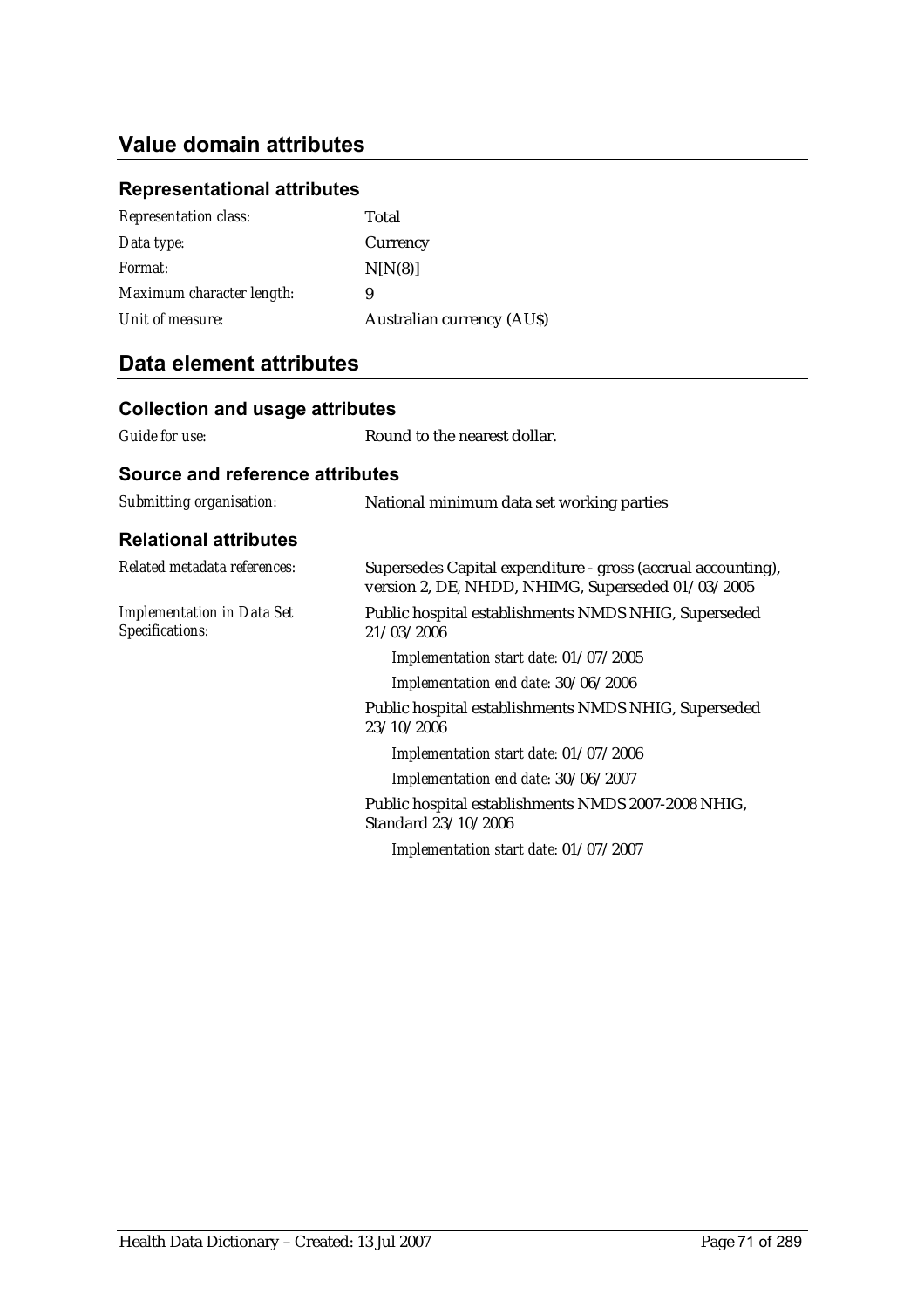# **Gross capital expenditure (accrual accounting) transport**

### **Identifying and definitional attributes**

| Metadata item type:         | Data Element                                                                                                                    |
|-----------------------------|---------------------------------------------------------------------------------------------------------------------------------|
| Technical name:             | Establishment—gross capital expenditure (accrual accounting)<br>(transport) (financial year), total Australian currency N[N(8)] |
| <b>METeOR</b> identifier:   | 270524                                                                                                                          |
| <b>Registration status:</b> | NHIG, Standard 01/03/2005                                                                                                       |
| Definition:                 | Expenditure, measured in Australian dollars, in a period on the<br>acquisition or enhancement of transport.                     |

## **Data element concept attributes**

| Data element concept:                  | Establishment-gross capital expenditure (accrual accounting)<br>(transport)                                                                                                                                                                                                                                                                                                                                                                                                                                                                                                                                                                                          |
|----------------------------------------|----------------------------------------------------------------------------------------------------------------------------------------------------------------------------------------------------------------------------------------------------------------------------------------------------------------------------------------------------------------------------------------------------------------------------------------------------------------------------------------------------------------------------------------------------------------------------------------------------------------------------------------------------------------------|
| Definition:                            | Expenditure in a period on the acquisition or enhancement of<br>transport.                                                                                                                                                                                                                                                                                                                                                                                                                                                                                                                                                                                           |
| Context:                               | Health expenditure:                                                                                                                                                                                                                                                                                                                                                                                                                                                                                                                                                                                                                                                  |
|                                        | Gross capital expenditure is a significant, though variable,<br>element of total health establishment expenditure. Just as<br>recurrent expenditure is broken down into a number of major<br>categories to enable a proper analysis of health expenditure at<br>the national level, so capital expenditure is to be broken down<br>into a number of major categories. Capital expenditure in the<br>context of hospitals and closely related establishments is a<br>relatively undeveloped area. Nevertheless, there is a<br>considerable interest in health establishment capital<br>expenditure data at the national level from many different<br>potential users. |
| Object class:                          | Establishment                                                                                                                                                                                                                                                                                                                                                                                                                                                                                                                                                                                                                                                        |
| <b>Property:</b>                       | Gross capital expenditure                                                                                                                                                                                                                                                                                                                                                                                                                                                                                                                                                                                                                                            |
| <b>Collection and usage attributes</b> |                                                                                                                                                                                                                                                                                                                                                                                                                                                                                                                                                                                                                                                                      |
| <b>Guide for use:</b>                  | This definition is for use where the accrual method of<br>accounting has been adopted.<br>Transport:<br>Expenditure on vehicles or equipment used for transport such<br>as motor vehicles, aircraft, ships, railway, tramway rolling<br>stock, and attachments (such as trailers). Includes major parts<br>such as engines.                                                                                                                                                                                                                                                                                                                                          |
| Comments:                              | The capital expenditure metadata items on an accrual<br>accounting basis and on a cash accounting basis will remain in                                                                                                                                                                                                                                                                                                                                                                                                                                                                                                                                               |

use until all health authorities have adopted accrual accounting.

## **Value domain attributes**

#### **Representational attributes**

| <b>Representation class:</b> | Total    |
|------------------------------|----------|
| Data type:                   | Currency |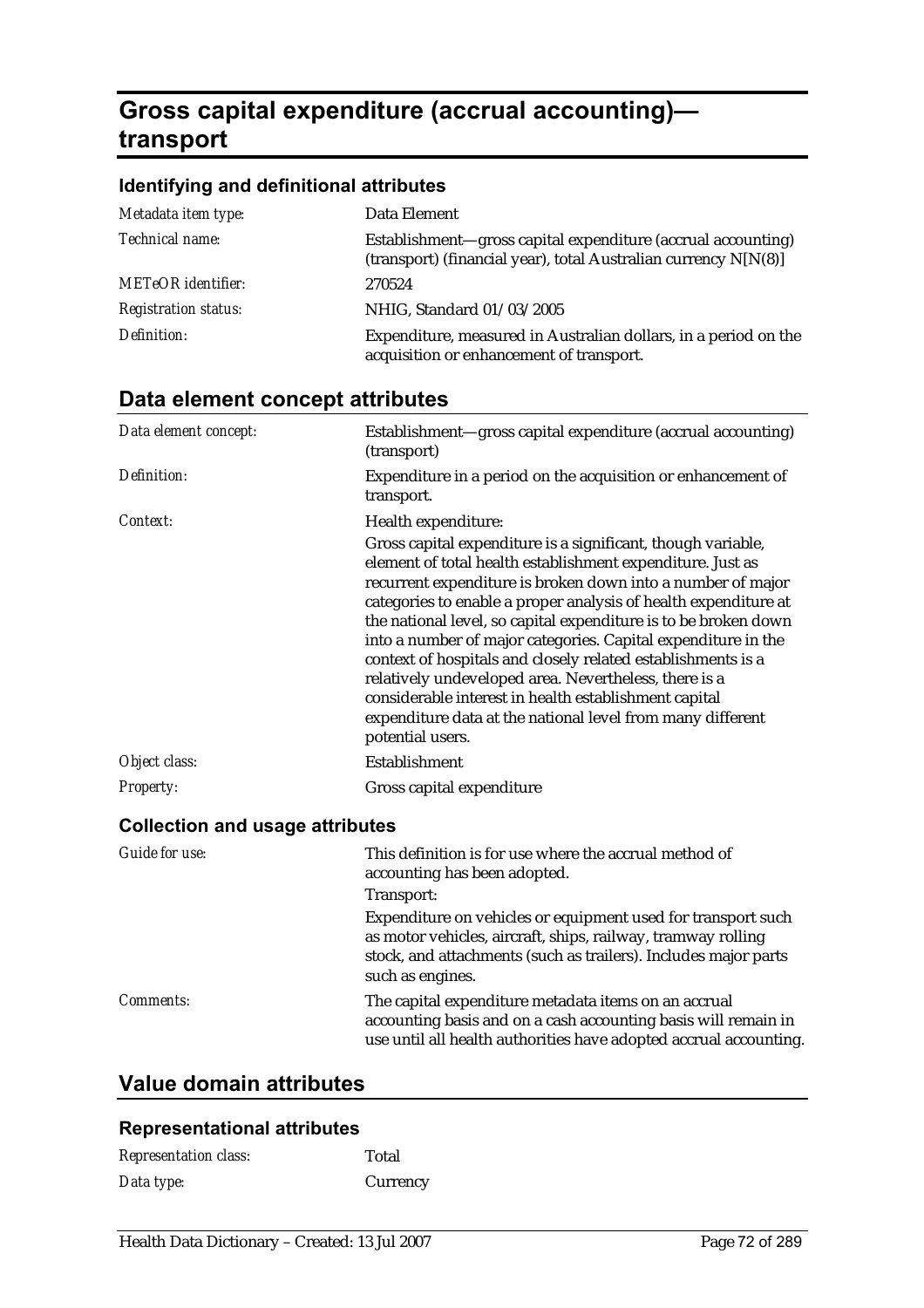*Format:* N[N(8)] *Maximum character length:* 9 *Unit of measure:* Australian currency (AU\$)

## **Data element attributes**

| <b>Collection and usage attributes</b>               |                                                                                                                   |
|------------------------------------------------------|-------------------------------------------------------------------------------------------------------------------|
| Guide for use:                                       | Round to the nearest dollar.                                                                                      |
| <b>Source and reference attributes</b>               |                                                                                                                   |
| Submitting organisation:                             | National minimum data set working parties                                                                         |
| <b>Relational attributes</b>                         |                                                                                                                   |
| Related metadata references:                         | Supersedes Capital expenditure - gross (accrual accounting),<br>version 2, DE, NHDD, NHIMG, Superseded 01/03/2005 |
| <b>Implementation in Data Set</b><br>Specifications: | Public hospital establishments NMDS NHIG, Superseded<br>21/03/2006                                                |
|                                                      | Implementation start date: 01/07/2005                                                                             |
|                                                      | Implementation end date: 30/06/2006                                                                               |
|                                                      | Public hospital establishments NMDS NHIG, Superseded<br>23/10/2006                                                |
|                                                      | Implementation start date: 01/07/2006                                                                             |
|                                                      | Implementation end date: 30/06/2007                                                                               |
|                                                      | Public hospital establishments NMDS 2007-2008 NHIG,<br>Standard 23/10/2006                                        |
|                                                      | Implementation start date: 01/07/2007                                                                             |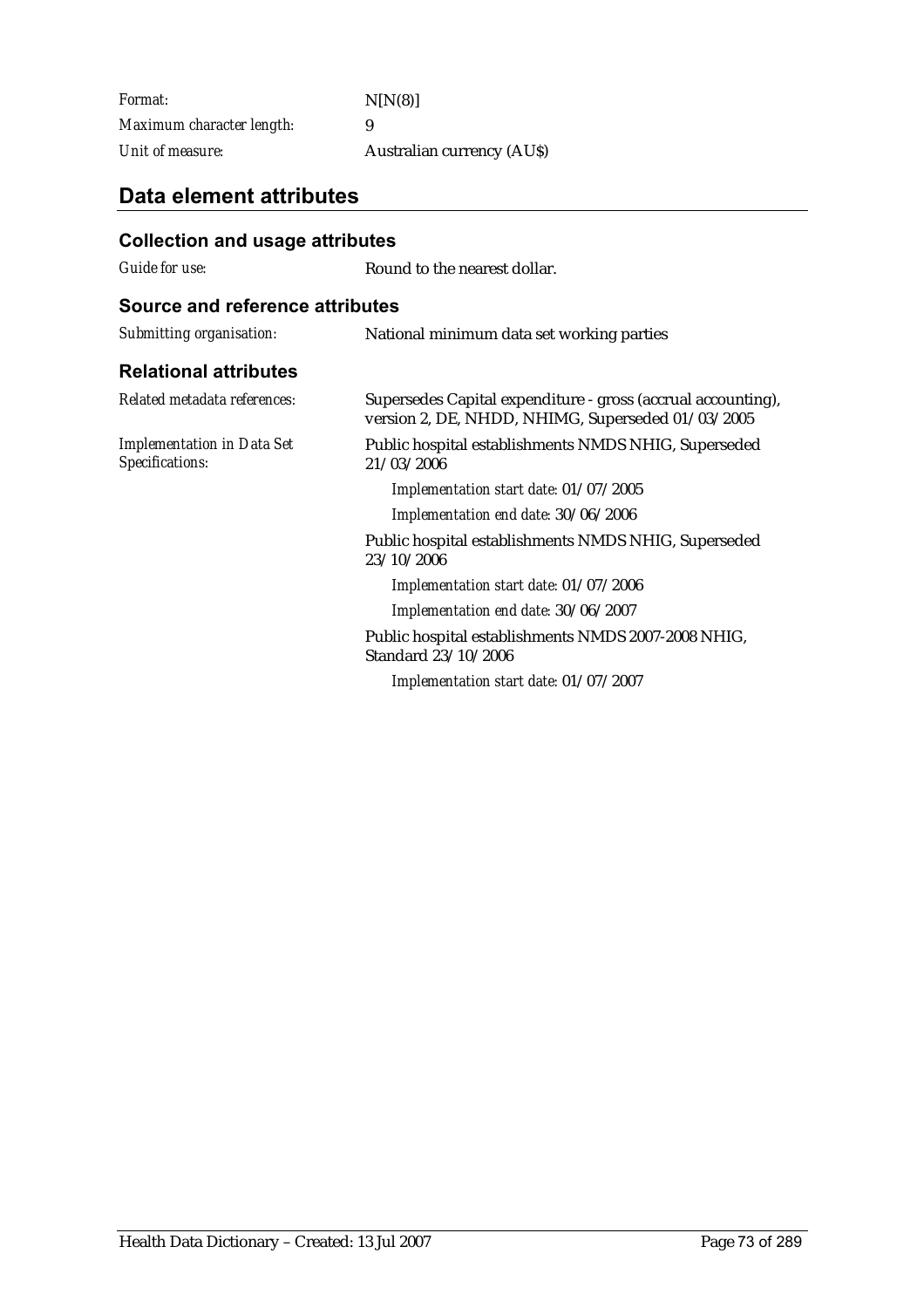# **Gross capital expenditure—computer equipment/installations**

### **Identifying and definitional attributes**

| Metadata item type:         | Data Element                                                                                                                           |
|-----------------------------|----------------------------------------------------------------------------------------------------------------------------------------|
| Technical name:             | Establishment—gross capital expenditure (computer<br>equipment/installations) (financial year), total Australian<br>currency $N[N(8)]$ |
| <b>METeOR</b> identifier:   | 270520                                                                                                                                 |
| <b>Registration status:</b> | NHIG, Standard 01/03/2005                                                                                                              |
| Definition:                 | Gross capital expenditure, measured in Australian dollars, on<br>computer equipment/installations.                                     |

# **Data element concept attributes**

| Data element concept:              | Establishment-gross capital expenditure (computer<br>equipment/installations)                                                                                                                                                                                                                                                                                                                                                                                                                                                                                                                                                                               |
|------------------------------------|-------------------------------------------------------------------------------------------------------------------------------------------------------------------------------------------------------------------------------------------------------------------------------------------------------------------------------------------------------------------------------------------------------------------------------------------------------------------------------------------------------------------------------------------------------------------------------------------------------------------------------------------------------------|
| Definition:                        | Gross capital expenditure on computer<br>equipment/installations.                                                                                                                                                                                                                                                                                                                                                                                                                                                                                                                                                                                           |
| Context:                           | Health expenditure:                                                                                                                                                                                                                                                                                                                                                                                                                                                                                                                                                                                                                                         |
|                                    | Capital expenditure is a significant, though variable, element of<br>total health establishment expenditure. Just as recurrent<br>expenditure is broken down into a number of major categories<br>to enable a proper analysis of health expenditure at the national<br>level, so capital expenditure is to be broken down into a<br>number of major categories. Capital expenditure in the context<br>of hospitals and closely related establishments is a relatively<br>undeveloped area. Nevertheless, there is a considerable interest<br>in health establishment capital expenditure data at the national<br>level from many different potential users. |
| Object class:                      | Establishment                                                                                                                                                                                                                                                                                                                                                                                                                                                                                                                                                                                                                                               |
| <b>Property:</b>                   | Gross capital expenditure                                                                                                                                                                                                                                                                                                                                                                                                                                                                                                                                                                                                                                   |
| Callcotion and usess officialities |                                                                                                                                                                                                                                                                                                                                                                                                                                                                                                                                                                                                                                                             |

#### **Collection and usage attributes**

| Guide for use: | Expenditure of a capital nature on computer installations and |
|----------------|---------------------------------------------------------------|
|                | equipment such as mainframe computers, mini-computers,        |
|                | extensive personal computer networks and related hardware     |
|                | should be included here.                                      |

# **Value domain attributes**

| <b>Representation class:</b> | Total                            |
|------------------------------|----------------------------------|
| Data type:                   | Currency                         |
| <i>Format:</i>               | N[N(8)]                          |
| Maximum character length:    | 9                                |
| Unit of measure:             | <b>Australian currency (AUS)</b> |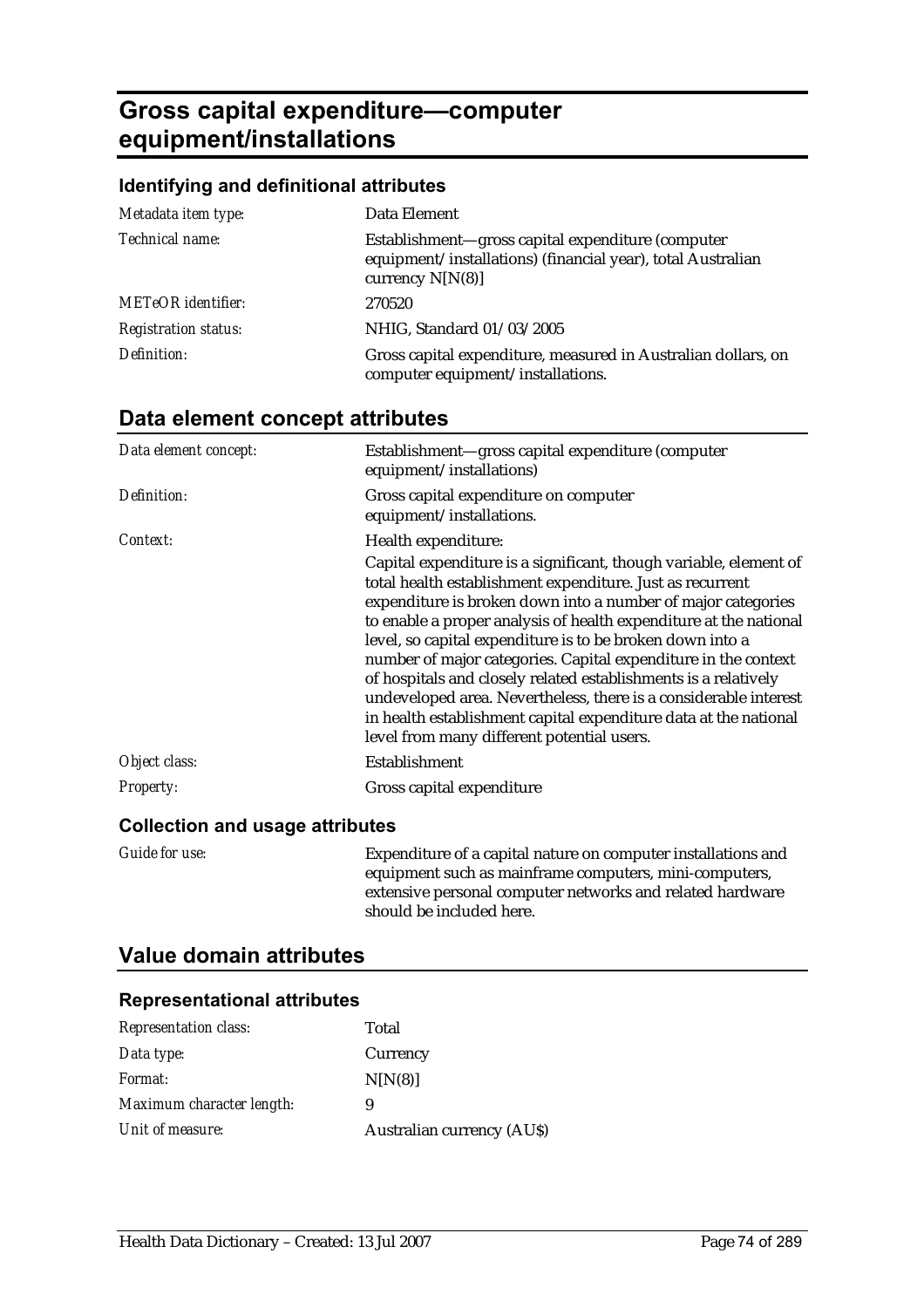### **Collection and usage attributes**

*Guide for use:* Round to the nearest dollar.

| Submitting organisation:                             | National minimum data set working parties                                            |
|------------------------------------------------------|--------------------------------------------------------------------------------------|
| <b>Relational attributes</b>                         |                                                                                      |
| Related metadata references:                         | Supersedes Capital expenditure, version 1, DE, NHDD,<br>NHIMG, Superseded 01/03/2005 |
| <b>Implementation in Data Set</b><br>Specifications: | Public hospital establishments NMDS NHIG, Superseded<br>21/03/2006                   |
|                                                      | Implementation start date: 01/07/2005                                                |
|                                                      | Implementation end date: 30/06/2006                                                  |
|                                                      | Public hospital establishments NMDS NHIG, Superseded<br>23/10/2006                   |
|                                                      | Implementation start date: 01/07/2006                                                |
|                                                      | Implementation end date: 30/06/2007                                                  |
|                                                      | Public hospital establishments NMDS 2007-2008 NHIG,<br>Standard 23/10/2006           |
|                                                      | Implementation start date: 01/07/2007                                                |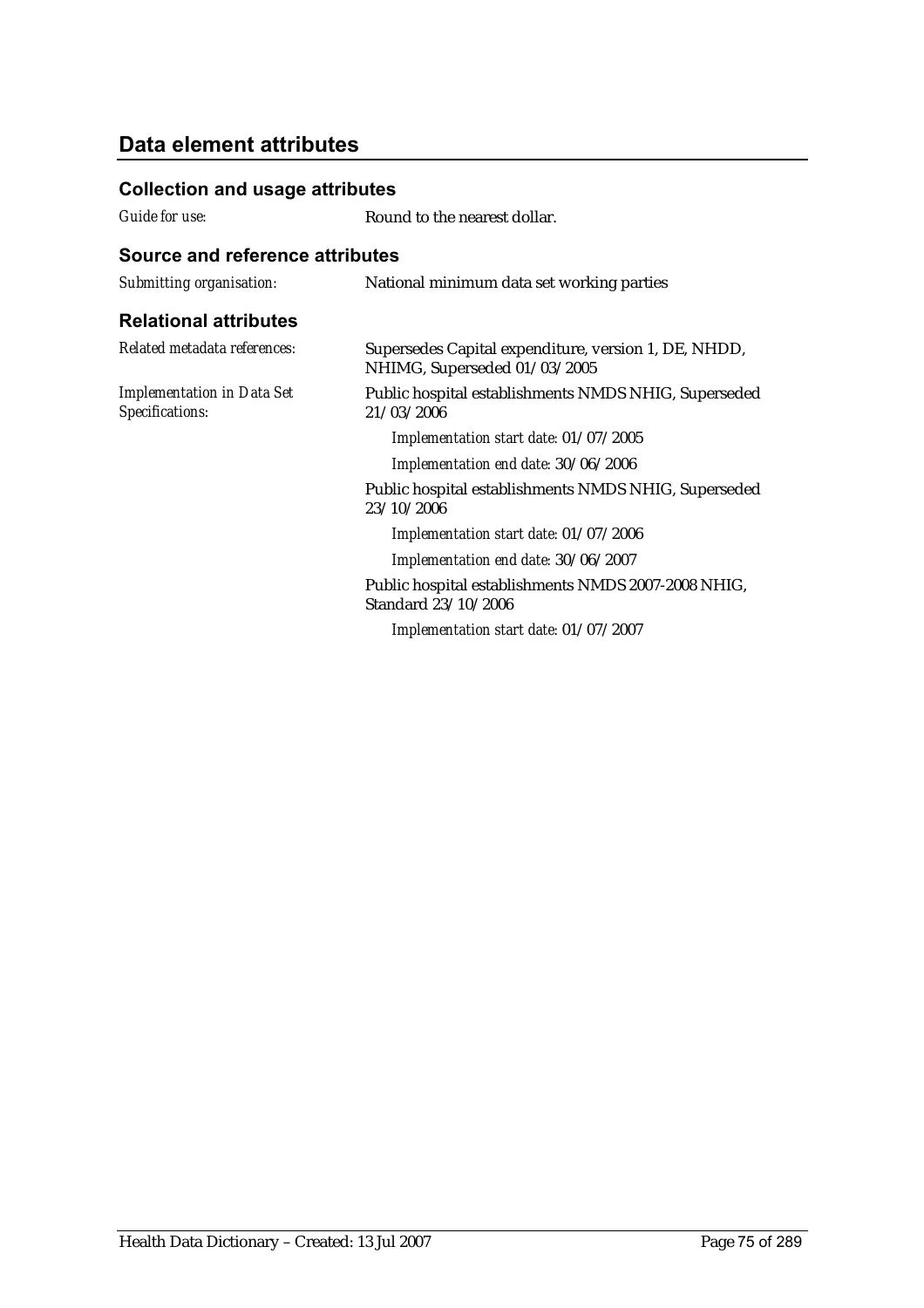# **Gross capital expenditure—intangible assets**

### **Identifying and definitional attributes**

| Metadata item type:         | Data Element                                                                                                       |
|-----------------------------|--------------------------------------------------------------------------------------------------------------------|
| Technical name:             | Establishment—gross capital expenditure (intangible assets)<br>(financial year), total Australian currency N[N(8)] |
| <b>METeOR</b> identifier:   | 270517                                                                                                             |
| <b>Registration status:</b> | NHIG, Standard 01/03/2005                                                                                          |
| Definition:                 | Gross capital expenditure, measured in Australian dollars, in<br>relation to intangible assets.                    |

## **Data element concept attributes**

| Data element concept: | Establishment—gross capital expenditure (intangible assets)                                                                                                                                                                                                                                                                                                                                                                                                                                                                                                                                                                                                 |
|-----------------------|-------------------------------------------------------------------------------------------------------------------------------------------------------------------------------------------------------------------------------------------------------------------------------------------------------------------------------------------------------------------------------------------------------------------------------------------------------------------------------------------------------------------------------------------------------------------------------------------------------------------------------------------------------------|
| Definition:           | Gross capital expenditure in relation to intangible assets.                                                                                                                                                                                                                                                                                                                                                                                                                                                                                                                                                                                                 |
| Context:              | Health expenditure:                                                                                                                                                                                                                                                                                                                                                                                                                                                                                                                                                                                                                                         |
|                       | Capital expenditure is a significant, though variable, element of<br>total health establishment expenditure. Just as recurrent<br>expenditure is broken down into a number of major categories<br>to enable a proper analysis of health expenditure at the national<br>level, so capital expenditure is to be broken down into a<br>number of major categories. Capital expenditure in the context<br>of hospitals and closely related establishments is a relatively<br>undeveloped area. Nevertheless, there is a considerable interest<br>in health establishment capital expenditure data at the national<br>level from many different potential users. |
| Object class:         | Establishment                                                                                                                                                                                                                                                                                                                                                                                                                                                                                                                                                                                                                                               |
| Property:             | Gross capital expenditure                                                                                                                                                                                                                                                                                                                                                                                                                                                                                                                                                                                                                                   |

#### **Collection and usage attributes**

*Guide for use:* This category bears specific regard to the private sector. Included here is any expenditure during the financial year in respect of intangible assets such as formation expenses or goodwill.

### **Value domain attributes**

#### **Representational attributes**

| <b>Representation class:</b> | Total                            |
|------------------------------|----------------------------------|
| Data type:                   | Currency                         |
| Format:                      | N[N(8)]                          |
| Maximum character length:    | 9                                |
| Unit of measure:             | <b>Australian currency (AUS)</b> |

## **Data element attributes**

#### **Collection and usage attributes**

*Guide for use:* Round to the nearest dollar.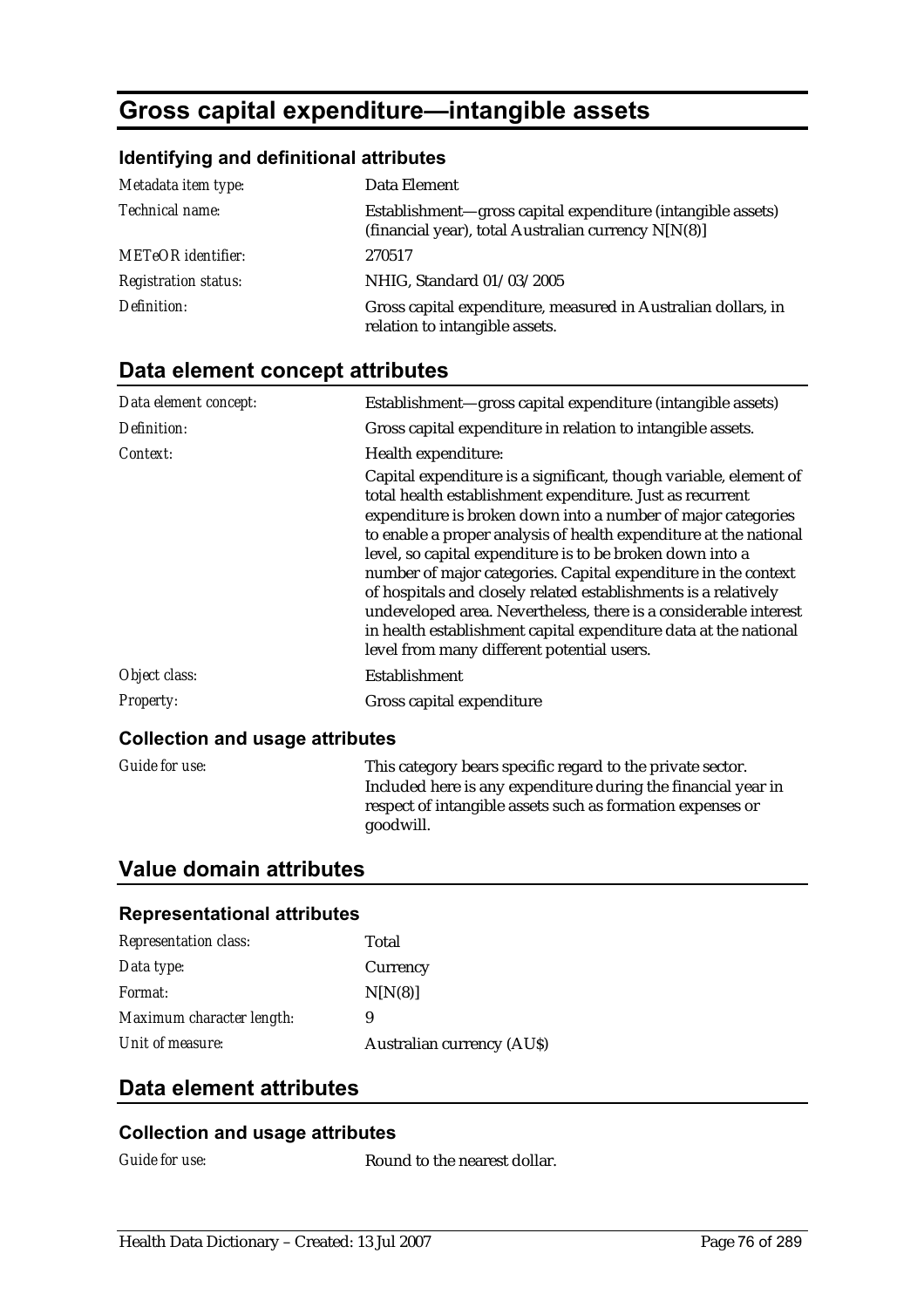| Submitting organisation:                             | National minimum data set working parties                                            |
|------------------------------------------------------|--------------------------------------------------------------------------------------|
| <b>Relational attributes</b>                         |                                                                                      |
| Related metadata references:                         | Supersedes Capital expenditure, version 1, DE, NHDD,<br>NHIMG, Superseded 01/03/2005 |
| <b>Implementation in Data Set</b><br>Specifications: | Public hospital establishments NMDS NHIG, Superseded<br>21/03/2006                   |
|                                                      | Implementation start date: 01/07/2005                                                |
|                                                      | Implementation end date: 30/06/2006                                                  |
|                                                      | Public hospital establishments NMDS NHIG, Superseded<br>23/10/2006                   |
|                                                      | Implementation start date: 01/07/2006                                                |
|                                                      | Implementation end date: 30/06/2007                                                  |
|                                                      | Public hospital establishments NMDS 2007-2008 NHIG,<br>Standard 23/10/2006           |
|                                                      | Implementation start date: 01/07/2007                                                |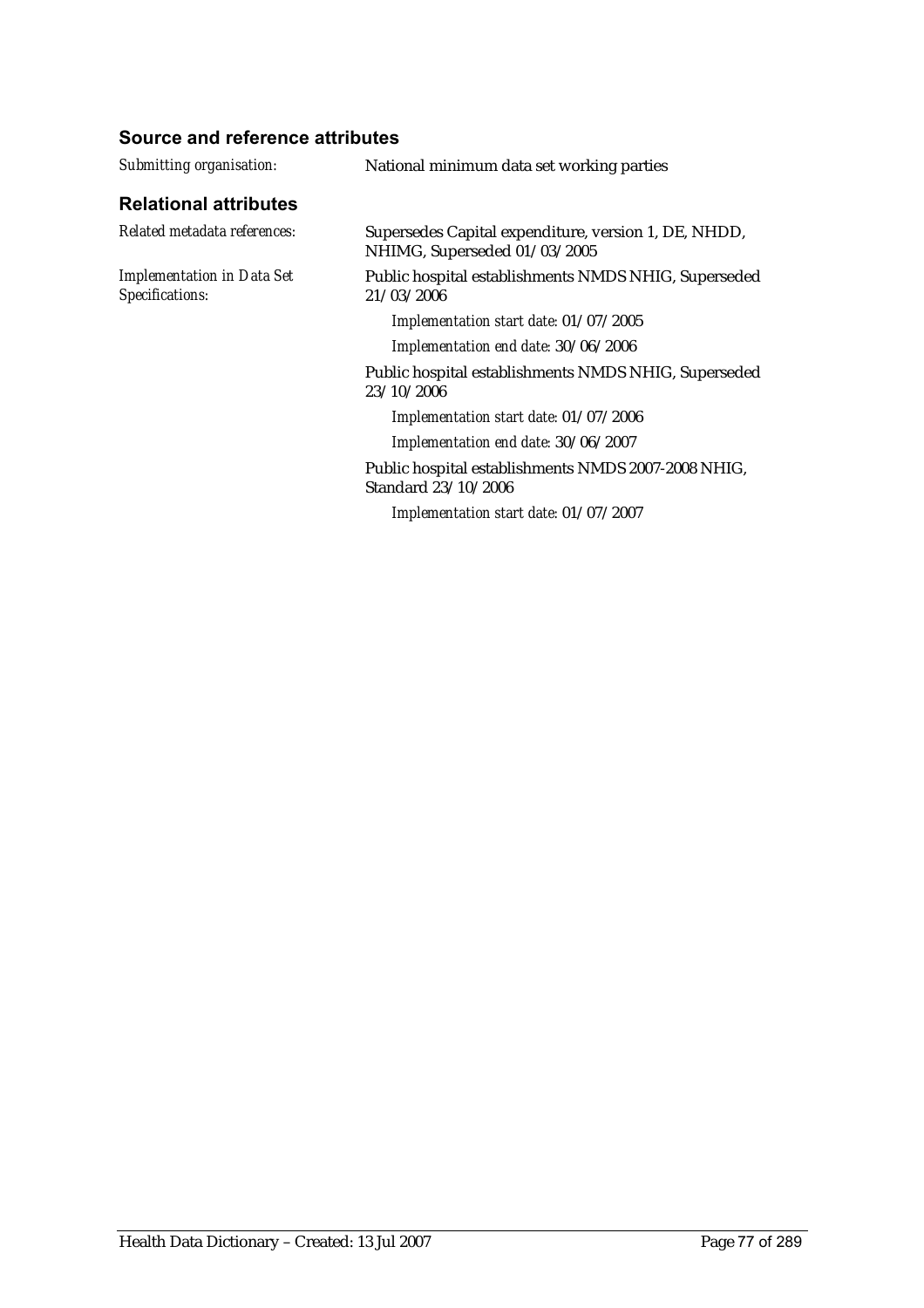# **Gross capital expenditure—land and buildings**

### **Identifying and definitional attributes**

| Metadata item type:         | Data Element                                                                                                        |
|-----------------------------|---------------------------------------------------------------------------------------------------------------------|
| Technical name:             | Establishment-gross capital expenditure (land and buildings)<br>(financial year), total Australian currency N[N(8)] |
| <b>METeOR</b> identifier:   | 270519                                                                                                              |
| <b>Registration status:</b> | NHIG, Standard 01/03/2005                                                                                           |
| Definition:                 | Gross capital expenditure, measured in Australian dollars, on<br>land and buildings.                                |

# **Data element concept attributes**

| Data element concept: | Establishment—gross capital expenditure (land and buildings)                                                                                                                                                                                                                                                                                                                                                                                                                                                                                                                                                                                                |
|-----------------------|-------------------------------------------------------------------------------------------------------------------------------------------------------------------------------------------------------------------------------------------------------------------------------------------------------------------------------------------------------------------------------------------------------------------------------------------------------------------------------------------------------------------------------------------------------------------------------------------------------------------------------------------------------------|
| Definition:           | Gross capital expenditure on land and buildings.                                                                                                                                                                                                                                                                                                                                                                                                                                                                                                                                                                                                            |
| Context:              | Health expenditure:                                                                                                                                                                                                                                                                                                                                                                                                                                                                                                                                                                                                                                         |
|                       | Capital expenditure is a significant, though variable, element of<br>total health establishment expenditure. Just as recurrent<br>expenditure is broken down into a number of major categories<br>to enable a proper analysis of health expenditure at the national<br>level, so capital expenditure is to be broken down into a<br>number of major categories. Capital expenditure in the context<br>of hospitals and closely related establishments is a relatively<br>undeveloped area. Nevertheless, there is a considerable interest<br>in health establishment capital expenditure data at the national<br>level from many different potential users. |
| Object class:         | Establishment                                                                                                                                                                                                                                                                                                                                                                                                                                                                                                                                                                                                                                               |
| <b>Property:</b>      | Gross capital expenditure                                                                                                                                                                                                                                                                                                                                                                                                                                                                                                                                                                                                                                   |

### **Collection and usage attributes**

| Guide for use: | Capital expenditure on land and buildings includes outlays on<br>construction, major alterations and additions to buildings that<br>relate to the establishment. Included are transfer and similar<br>costs in respect of the purchase (sale) of second hand dwellings<br>and installation of new permanent fixtures such as stoves, air<br>conditioning, lighting, plumbing and other fixed equipment<br>normally installed before dwellings are occupied. Costs relating<br>to repair and maintenance replacement of buildings that |
|----------------|---------------------------------------------------------------------------------------------------------------------------------------------------------------------------------------------------------------------------------------------------------------------------------------------------------------------------------------------------------------------------------------------------------------------------------------------------------------------------------------------------------------------------------------|
|                | amount to recurrent expenditure should not be included.                                                                                                                                                                                                                                                                                                                                                                                                                                                                               |

## **Value domain attributes**

| <b>Representation class:</b> | Total                            |
|------------------------------|----------------------------------|
| Data type:                   | Currency                         |
| <i>Format:</i>               | N[N(8)]                          |
| Maximum character length:    | 9                                |
| Unit of measure:             | <b>Australian currency (AUS)</b> |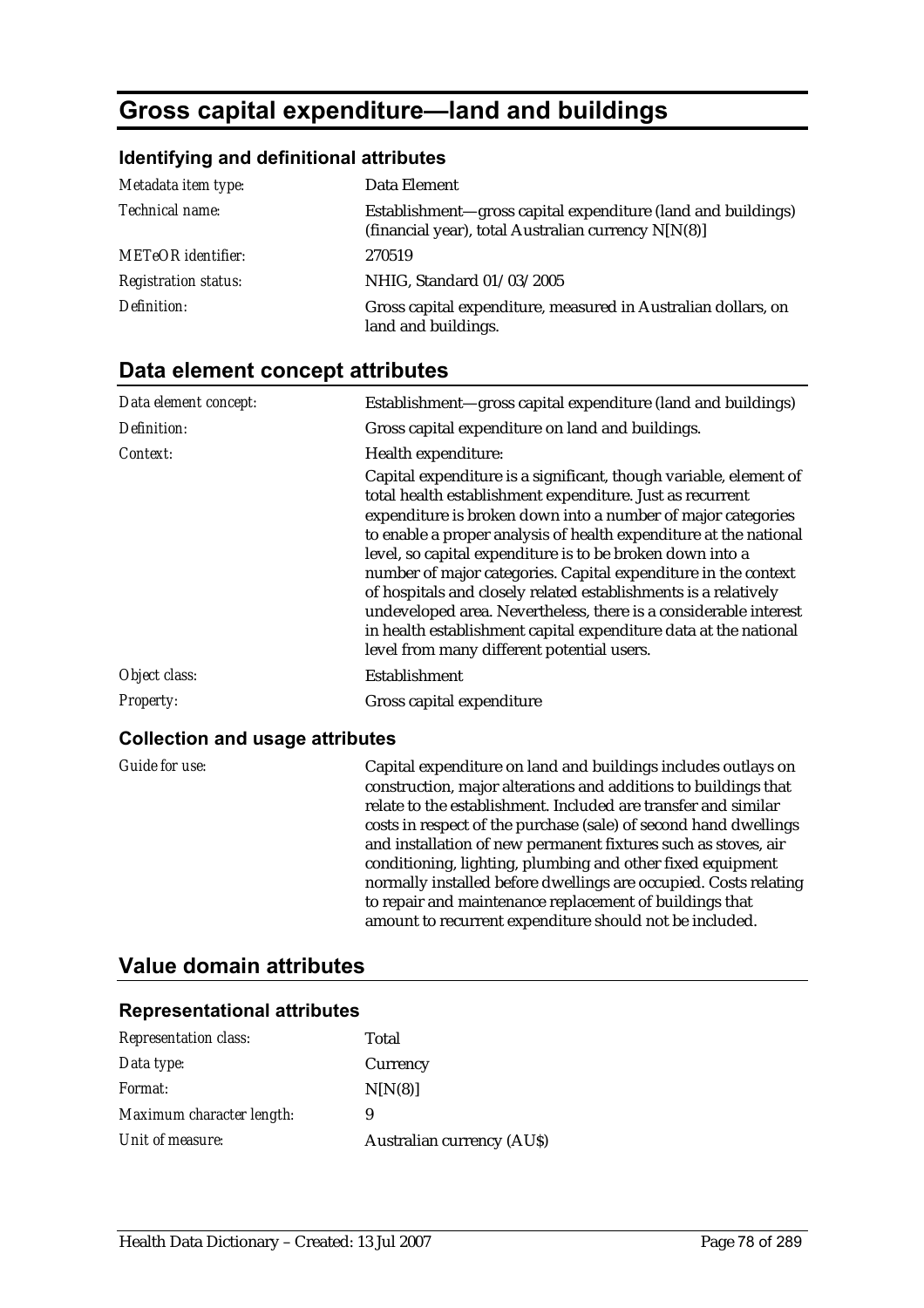### **Collection and usage attributes**

*Guide for use:* Round to the nearest dollar.

| Submitting organisation:                             | National minimum data set working parties                                            |
|------------------------------------------------------|--------------------------------------------------------------------------------------|
| <b>Relational attributes</b>                         |                                                                                      |
| Related metadata references:                         | Supersedes Capital expenditure, version 1, DE, NHDD,<br>NHIMG, Superseded 01/03/2005 |
| <b>Implementation in Data Set</b><br>Specifications: | Public hospital establishments NMDS NHIG, Superseded<br>21/03/2006                   |
|                                                      | Implementation start date: 01/07/2005                                                |
|                                                      | Implementation end date: 30/06/2006                                                  |
|                                                      | Public hospital establishments NMDS NHIG, Superseded<br>23/10/2006                   |
|                                                      | Implementation start date: 01/07/2006                                                |
|                                                      | Implementation end date: 30/06/2007                                                  |
|                                                      | Public hospital establishments NMDS 2007-2008 NHIG,<br>Standard 23/10/2006           |
|                                                      | Implementation start date: 01/07/2007                                                |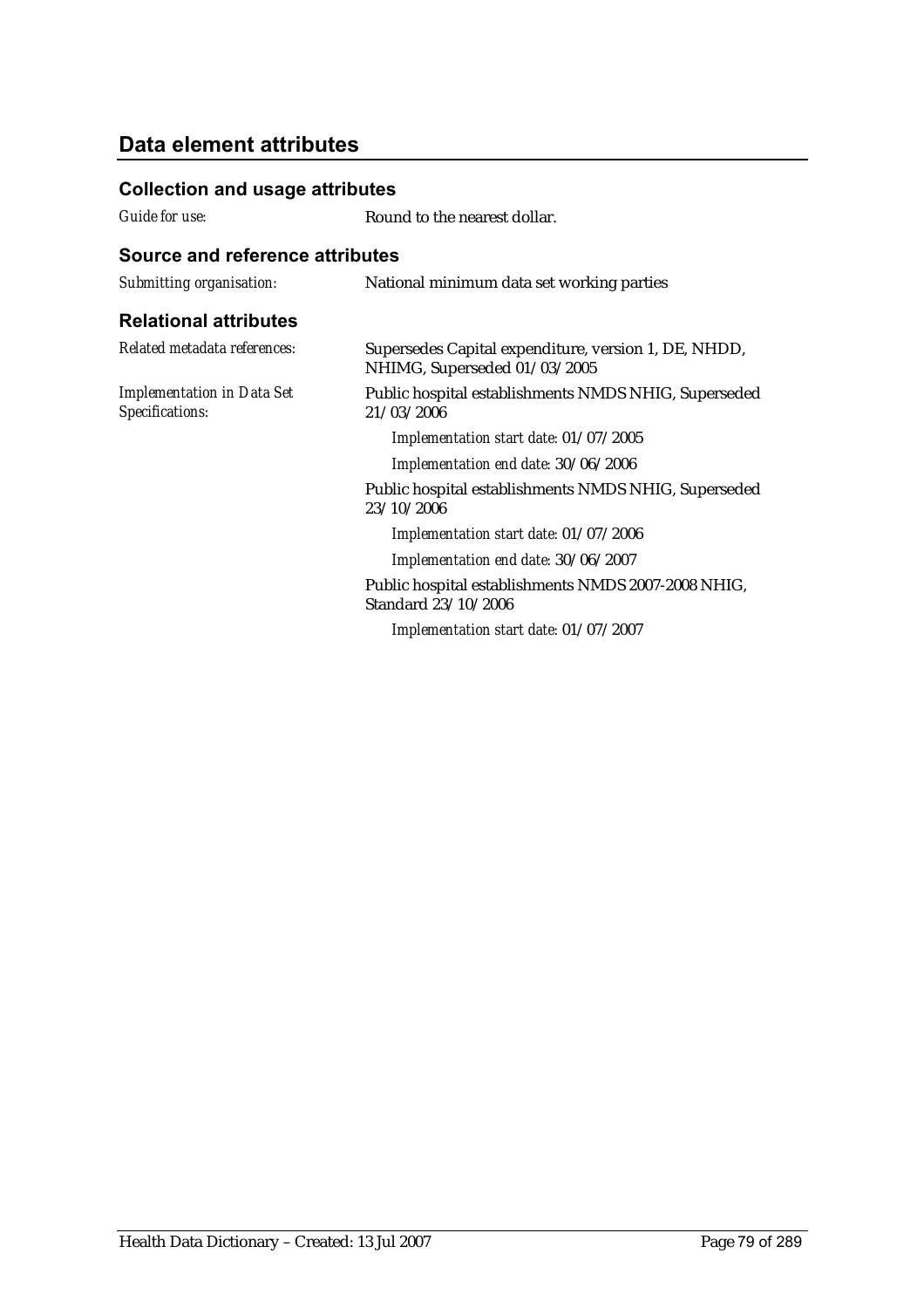# **Gross capital expenditure—major medical equipment**

### **Identifying and definitional attributes**

| Metadata item type:         | Data Element                                                                                                               |
|-----------------------------|----------------------------------------------------------------------------------------------------------------------------|
| Technical name:             | Establishment-gross capital expenditure (major medical<br>equipment) (financial year), total Australian currency $N[N(8)]$ |
| <b>METeOR</b> identifier:   | 269966                                                                                                                     |
| <b>Registration status:</b> | NHIG, Standard 01/03/2005                                                                                                  |
| Definition:                 | Gross capital expenditure, measured in Australian dollars, on<br>major medical equipment.                                  |

## **Data element concept attributes**

| Data element concept: | Establishment-gross capital expenditure (major medical<br>equipment)                                                                                                                                                                                                                                                                                                                                                                                                                                                                                                                                                                                        |
|-----------------------|-------------------------------------------------------------------------------------------------------------------------------------------------------------------------------------------------------------------------------------------------------------------------------------------------------------------------------------------------------------------------------------------------------------------------------------------------------------------------------------------------------------------------------------------------------------------------------------------------------------------------------------------------------------|
| Definition:           | Gross capital expenditure on major medical equipment.                                                                                                                                                                                                                                                                                                                                                                                                                                                                                                                                                                                                       |
| Context:              | Health expenditure:                                                                                                                                                                                                                                                                                                                                                                                                                                                                                                                                                                                                                                         |
|                       | Capital expenditure is a significant, though variable, element of<br>total health establishment expenditure. Just as recurrent<br>expenditure is broken down into a number of major categories<br>to enable a proper analysis of health expenditure at the national<br>level, so capital expenditure is to be broken down into a<br>number of major categories. Capital expenditure in the context<br>of hospitals and closely related establishments is a relatively<br>undeveloped area. Nevertheless, there is a considerable interest<br>in health establishment capital expenditure data at the national<br>level from many different potential users. |
| Object class:         | Establishment                                                                                                                                                                                                                                                                                                                                                                                                                                                                                                                                                                                                                                               |
| Property:             | Gross capital expenditure                                                                                                                                                                                                                                                                                                                                                                                                                                                                                                                                                                                                                                   |

### **Collection and usage attributes**

| <i>Guide for use:</i> | Expenditure on major items of medical equipment such as         |
|-----------------------|-----------------------------------------------------------------|
|                       | computed tomography (CT) scanners, magnetic resonance           |
|                       | imaging (MRI) equipment, X-ray equipment, <b>intensive care</b> |
|                       | unit (ICU) monitors and transplant equipment should be          |
|                       | included here.                                                  |

## **Value domain attributes**

| <b>Representation class:</b> | Total                            |
|------------------------------|----------------------------------|
| Data type:                   | Currency                         |
| <i>Format:</i>               | N[N(8)]                          |
| Maximum character length:    | 9                                |
| Unit of measure:             | <b>Australian currency (AUS)</b> |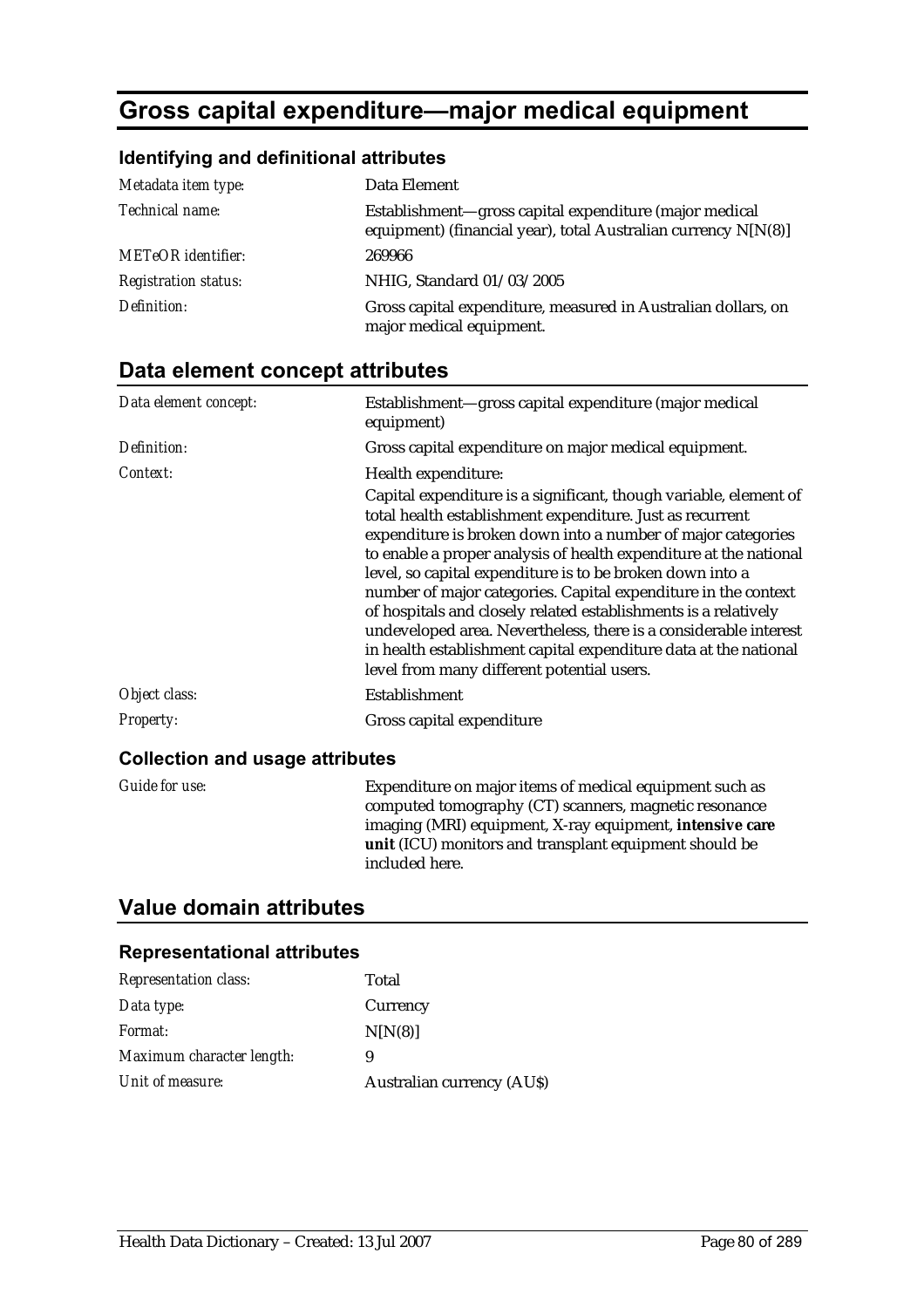### **Collection and usage attributes**

*Guide for use:* Round to the nearest dollar.

| Submitting organisation:                             | National minimum data set working parties                                            |
|------------------------------------------------------|--------------------------------------------------------------------------------------|
| <b>Relational attributes</b>                         |                                                                                      |
| Related metadata references:                         | Supersedes Capital expenditure, version 1, DE, NHDD,<br>NHIMG, Superseded 01/03/2005 |
| <b>Implementation in Data Set</b><br>Specifications: | Public hospital establishments NMDS NHIG, Superseded<br>21/03/2006                   |
|                                                      | Implementation start date: 01/07/2005                                                |
|                                                      | Implementation end date: 30/06/2006                                                  |
|                                                      | Public hospital establishments NMDS NHIG, Superseded<br>23/10/2006                   |
|                                                      | Implementation start date: 01/07/2006                                                |
|                                                      | Implementation end date: 30/06/2007                                                  |
|                                                      | Public hospital establishments NMDS 2007-2008 NHIG,<br>Standard 23/10/2006           |
|                                                      | Implementation start date: 01/07/2007                                                |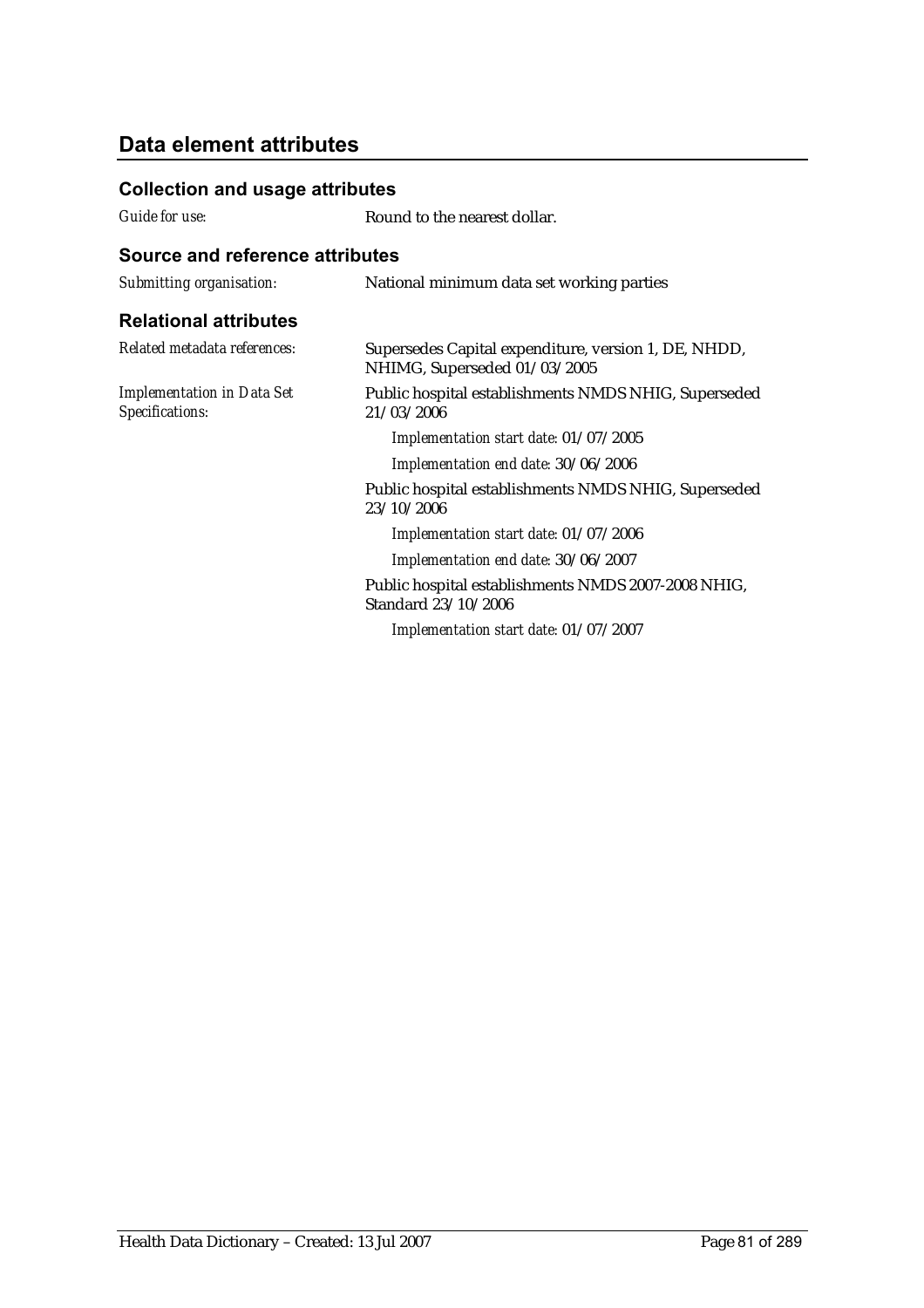# **Gross capital expenditure—other**

### **Identifying and definitional attributes**

| Metadata item type:         | Data Element                                                                                                               |
|-----------------------------|----------------------------------------------------------------------------------------------------------------------------|
| Technical name:             | Establishment—gross capital expenditure (other capital<br>expenditure) (financial year), total Australian currency N[N(8)] |
| <b>METeOR</b> identifier:   | 270516                                                                                                                     |
| <b>Registration status:</b> | NHIG, Standard 01/03/2005                                                                                                  |
| Definition:                 | Other gross capital expenditure, measured in Australian<br>dollars, which are not included elsewhere.                      |

# **Data element concept attributes**

| Data element concept: | Establishment-gross capital expenditure (other capital<br>expenditure)                                                                                                                                                                                                                                                                                                                                                                                                                                                                                                                                                                                      |
|-----------------------|-------------------------------------------------------------------------------------------------------------------------------------------------------------------------------------------------------------------------------------------------------------------------------------------------------------------------------------------------------------------------------------------------------------------------------------------------------------------------------------------------------------------------------------------------------------------------------------------------------------------------------------------------------------|
| Definition:           | Other gross capital expenditure.                                                                                                                                                                                                                                                                                                                                                                                                                                                                                                                                                                                                                            |
| Context:              | Health expenditure:                                                                                                                                                                                                                                                                                                                                                                                                                                                                                                                                                                                                                                         |
|                       | Capital expenditure is a significant, though variable, element of<br>total health establishment expenditure. Just as recurrent<br>expenditure is broken down into a number of major categories<br>to enable a proper analysis of health expenditure at the national<br>level, so capital expenditure is to be broken down into a<br>number of major categories. Capital expenditure in the context<br>of hospitals and closely related establishments is a relatively<br>undeveloped area. Nevertheless, there is a considerable interest<br>in health establishment capital expenditure data at the national<br>level from many different potential users. |
| Object class:         | Establishment                                                                                                                                                                                                                                                                                                                                                                                                                                                                                                                                                                                                                                               |
| <b>Property:</b>      | Gross capital expenditure                                                                                                                                                                                                                                                                                                                                                                                                                                                                                                                                                                                                                                   |

### **Collection and usage attributes**

| Guide for use: | Any expenditure of a capital nature not included elsewhere         |
|----------------|--------------------------------------------------------------------|
|                | should be included here. For example, if any State or              |
|                | establishment treats expenditure on new and second hand            |
|                | motor vehicles (including ambulances) as capital expenditure,      |
|                | this should be included as should any expenditure on furniture     |
|                | and fittings if treated by a State or establishment as expenditure |
|                | of a capital nature.                                               |

## **Value domain attributes**

| <b>Representation class:</b> | Total                            |
|------------------------------|----------------------------------|
| Data type:                   | Currency                         |
| <i>Format:</i>               | N[N(8)]                          |
| Maximum character length:    | 9                                |
| Unit of measure:             | <b>Australian currency (AUS)</b> |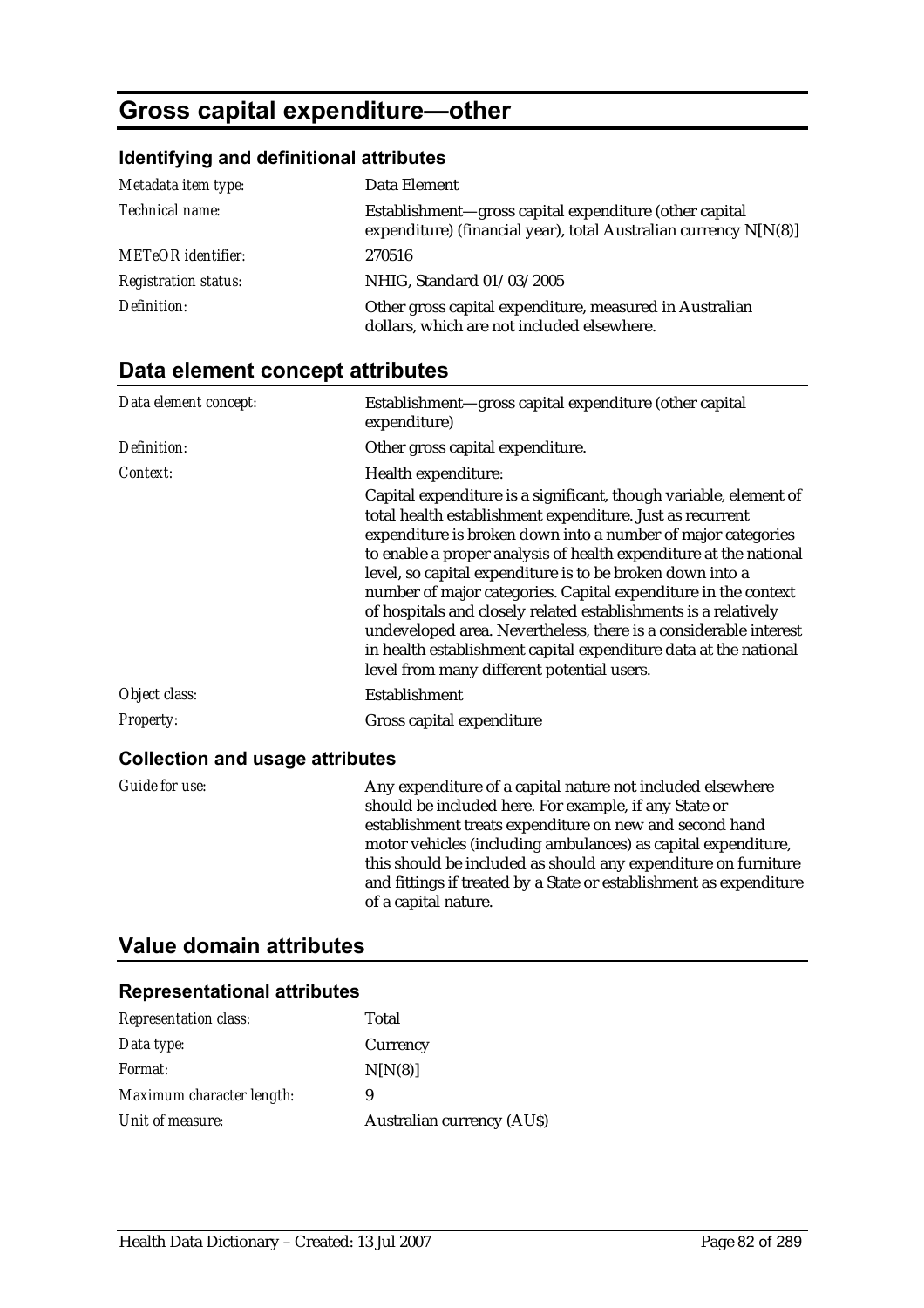### **Collection and usage attributes**

*Guide for use:* Round to the nearest dollar.

| Submitting organisation:                             | National minimum data set working parties                                            |
|------------------------------------------------------|--------------------------------------------------------------------------------------|
| <b>Relational attributes</b>                         |                                                                                      |
| Related metadata references:                         | Supersedes Capital expenditure, version 1, DE, NHDD,<br>NHIMG, Superseded 01/03/2005 |
| <b>Implementation in Data Set</b><br>Specifications: | Public hospital establishments NMDS NHIG, Superseded<br>21/03/2006                   |
|                                                      | Implementation start date: 01/07/2005                                                |
|                                                      | Implementation end date: 30/06/2006                                                  |
|                                                      | Public hospital establishments NMDS NHIG, Superseded<br>23/10/2006                   |
|                                                      | Implementation start date: 01/07/2006                                                |
|                                                      | Implementation end date: 30/06/2007                                                  |
|                                                      | Public hospital establishments NMDS 2007-2008 NHIG,<br>Standard 23/10/2006           |
|                                                      | Implementation start date: 01/07/2007                                                |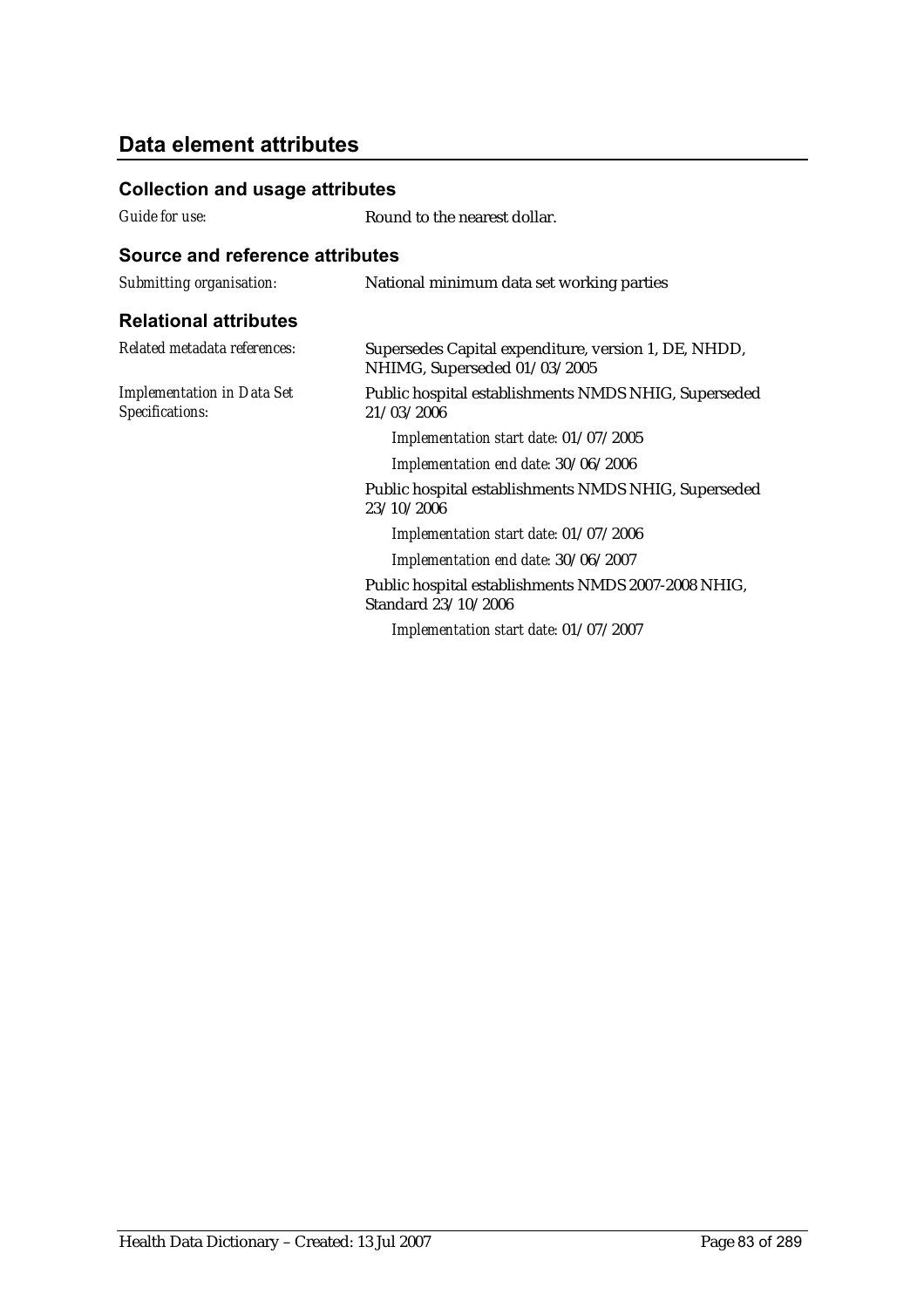# **Gross capital expenditure—plant and other equipment**

### **Identifying and definitional attributes**

| Metadata item type:         | Data Element                                                                                                               |
|-----------------------------|----------------------------------------------------------------------------------------------------------------------------|
| Technical name:             | Establishment-gross capital expenditure (plant and other<br>equipment) (financial year), total Australian currency N[N(8)] |
| <b>METeOR</b> identifier:   | 270518                                                                                                                     |
| <b>Registration status:</b> | NHIG, Standard 01/03/2005                                                                                                  |
| Definition:                 | Gross capital expenditure, measured in Australian dollars, on<br>plant and other equipment.                                |

## **Data element concept attributes**

| Data element concept: | Establishment-gross capital expenditure (plant and other<br>equipment)                                                                                                                                                                                                                                                                                                                                                                                                                                                                                                                                                                                      |
|-----------------------|-------------------------------------------------------------------------------------------------------------------------------------------------------------------------------------------------------------------------------------------------------------------------------------------------------------------------------------------------------------------------------------------------------------------------------------------------------------------------------------------------------------------------------------------------------------------------------------------------------------------------------------------------------------|
| Definition:           | Gross capital expenditure on plant and other equipment.                                                                                                                                                                                                                                                                                                                                                                                                                                                                                                                                                                                                     |
| Context:              | Health expenditure:                                                                                                                                                                                                                                                                                                                                                                                                                                                                                                                                                                                                                                         |
|                       | Capital expenditure is a significant, though variable, element of<br>total health establishment expenditure. Just as recurrent<br>expenditure is broken down into a number of major categories<br>to enable a proper analysis of health expenditure at the national<br>level, so capital expenditure is to be broken down into a<br>number of major categories. Capital expenditure in the context<br>of hospitals and closely related establishments is a relatively<br>undeveloped area. Nevertheless, there is a considerable interest<br>in health establishment capital expenditure data at the national<br>level from many different potential users. |
| Object class:         | Establishment                                                                                                                                                                                                                                                                                                                                                                                                                                                                                                                                                                                                                                               |
| <b>Property:</b>      | Gross capital expenditure                                                                                                                                                                                                                                                                                                                                                                                                                                                                                                                                                                                                                                   |

### **Collection and usage attributes**

| <b>Guide for use:</b> | Details of expenditure on plant and other equipment should be  |
|-----------------------|----------------------------------------------------------------|
|                       | included here. Plant and/or equipment that is an integral part |
|                       | of any building or construction (and is thus included under    |
|                       | expenditure on land and buildings), equipment included above   |
|                       | under major medical equipment, motor vehicles and items of     |
|                       | equipment that would normally be classified as recurrent       |
|                       | expenditure should not be included.                            |
|                       |                                                                |

## **Value domain attributes**

| <b>Representation class:</b> | Total                            |
|------------------------------|----------------------------------|
| Data type:                   | Currency                         |
| <i>Format:</i>               | N[N(8)]                          |
| Maximum character length:    | 9                                |
| Unit of measure:             | <b>Australian currency (AUS)</b> |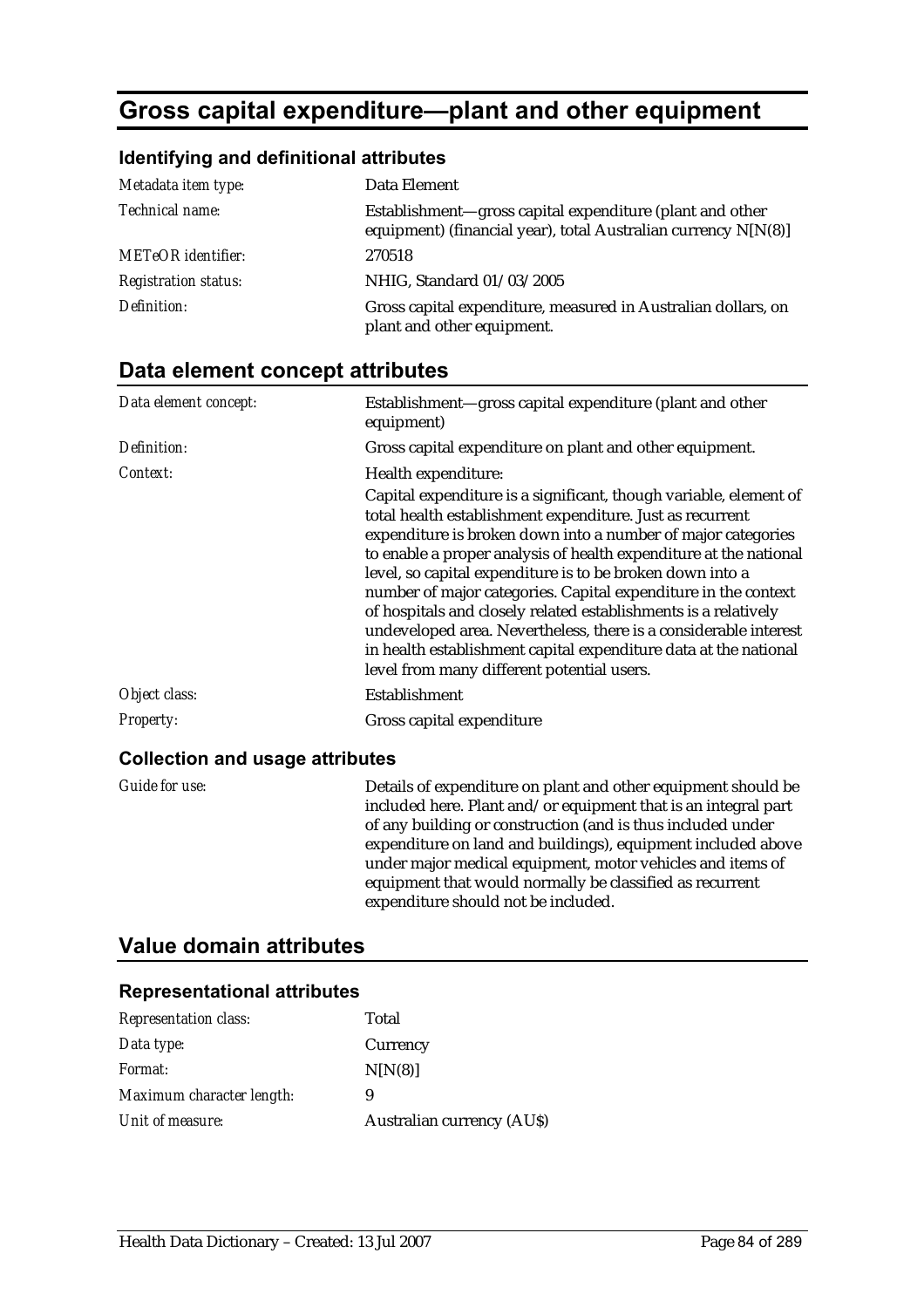### **Collection and usage attributes**

*Guide for use:* Round to the nearest dollar.

| Submitting organisation:                             | National minimum data set working parties                                            |
|------------------------------------------------------|--------------------------------------------------------------------------------------|
| <b>Relational attributes</b>                         |                                                                                      |
| Related metadata references:                         | Supersedes Capital expenditure, version 1, DE, NHDD,<br>NHIMG, Superseded 01/03/2005 |
| <b>Implementation in Data Set</b><br>Specifications: | Public hospital establishments NMDS NHIG, Superseded<br>21/03/2006                   |
|                                                      | Implementation start date: 01/07/2005                                                |
|                                                      | Implementation end date: 30/06/2006                                                  |
|                                                      | Public hospital establishments NMDS NHIG, Superseded<br>23/10/2006                   |
|                                                      | Implementation start date: 01/07/2006                                                |
|                                                      | Implementation end date: 30/06/2007                                                  |
|                                                      | Public hospital establishments NMDS 2007-2008 NHIG,<br>Standard 23/10/2006           |
|                                                      | Implementation start date: 01/07/2007                                                |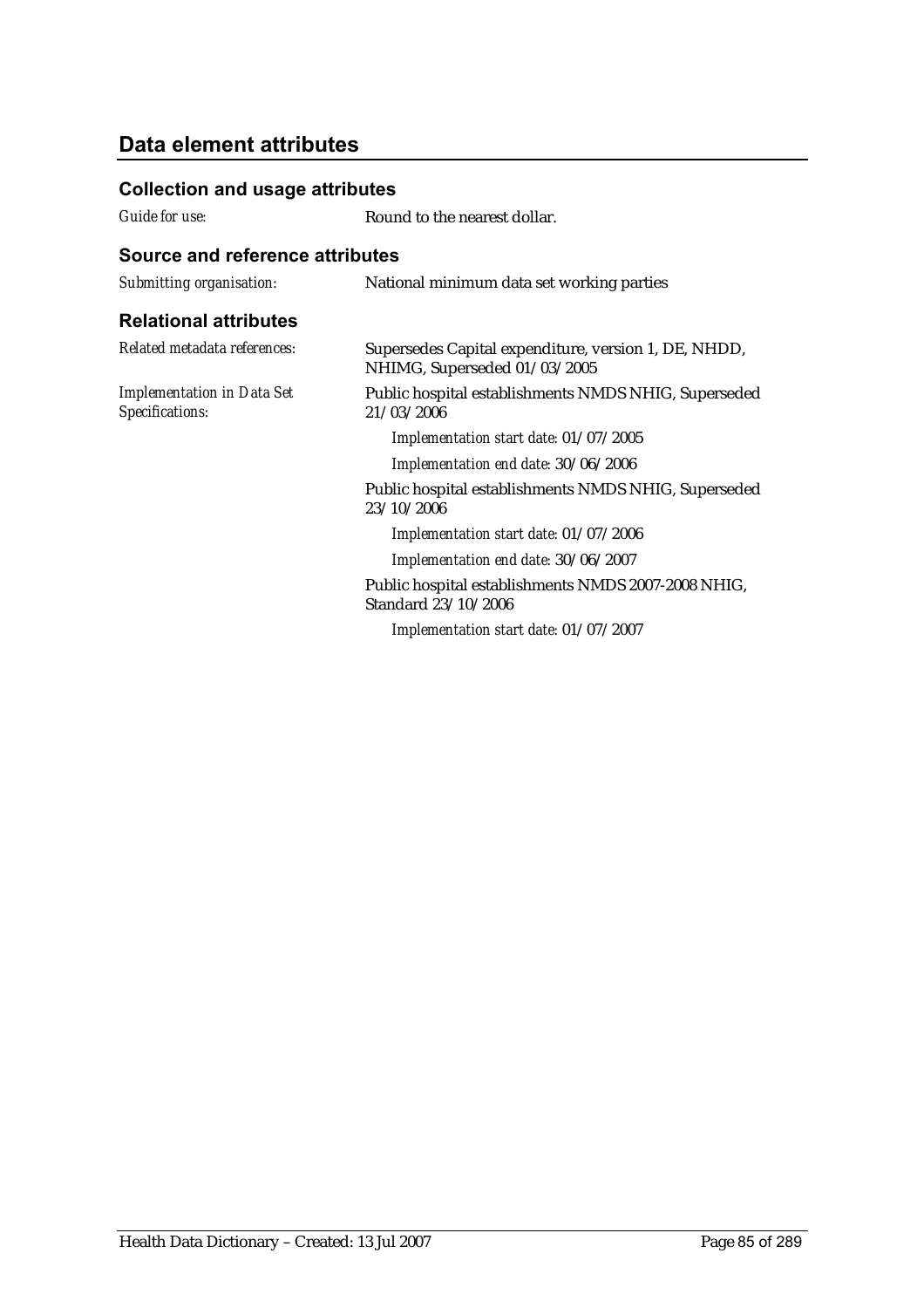# **Group sessions (public psychiatric, alcohol and drug hospital)—emergency and outpatient**

#### **Identifying and definitional attributes**

| Metadata item type:         | Data Element                                                                                                                                                                                                                                                               |
|-----------------------------|----------------------------------------------------------------------------------------------------------------------------------------------------------------------------------------------------------------------------------------------------------------------------|
| Technical name:             | Establishment (public psychiatric or alcohol and drug<br>hospital)—number of group session occasions of service for<br>non-admitted patients (emergency and outpatient), total<br>N[NNNNNN]                                                                                |
| Synonymous names:           | Type of non-admitted patient care (public psychiatric, alcohol &<br>drug) - emergency and outpatient group sessions                                                                                                                                                        |
| METeOR identifier:          | 270217                                                                                                                                                                                                                                                                     |
| <b>Registration status:</b> | NHIG, Standard 01/03/2005                                                                                                                                                                                                                                                  |
| Definition:                 | The total number of occasions of examination, consultation,<br>treatment or other services provided as group sessions to non-<br>admitted patients in the emergency and outpatient functional<br>unit of a public psychiatric hospital or an alcohol and drug<br>hospital. |

### **Data element concept attributes**

| Data element concept:                  | Establishment—number of group session occasions of service<br>for non-admitted patients                                                                                                                                                                                                                     |
|----------------------------------------|-------------------------------------------------------------------------------------------------------------------------------------------------------------------------------------------------------------------------------------------------------------------------------------------------------------|
| Definition:                            | The number of non-admitted group session occasions of service<br>provided by an establishment.                                                                                                                                                                                                              |
| Context:                               | Required to adequately describe the services provided to non-<br>admitted patients.                                                                                                                                                                                                                         |
|                                        | The resources required to provide services to groups of patients<br>are different from those required to provide services to an<br>equivalent number of individuals. Hence services to groups of<br>non-admitted patients or outreach clients should be counted<br>separately from services to individuals. |
| Object class:                          | Establishment                                                                                                                                                                                                                                                                                               |
| Property:                              | Number of group session occasions of service for non-admitted<br>patients.                                                                                                                                                                                                                                  |
| <b>Collection and usage attributes</b> |                                                                                                                                                                                                                                                                                                             |

*Comments:* A group is defined as two or more patients receiving a service together where all individuals are not members of the same **family**. Family services are to be treated as occasions of service to an individual. In general, establishments other than acute hospitals provide a much more limited range of services for non-admitted patients and outreach/community patients/clients. Therefore, disaggregation by type of non-admitted patient care is not relevant to alcohol and drug hospitals.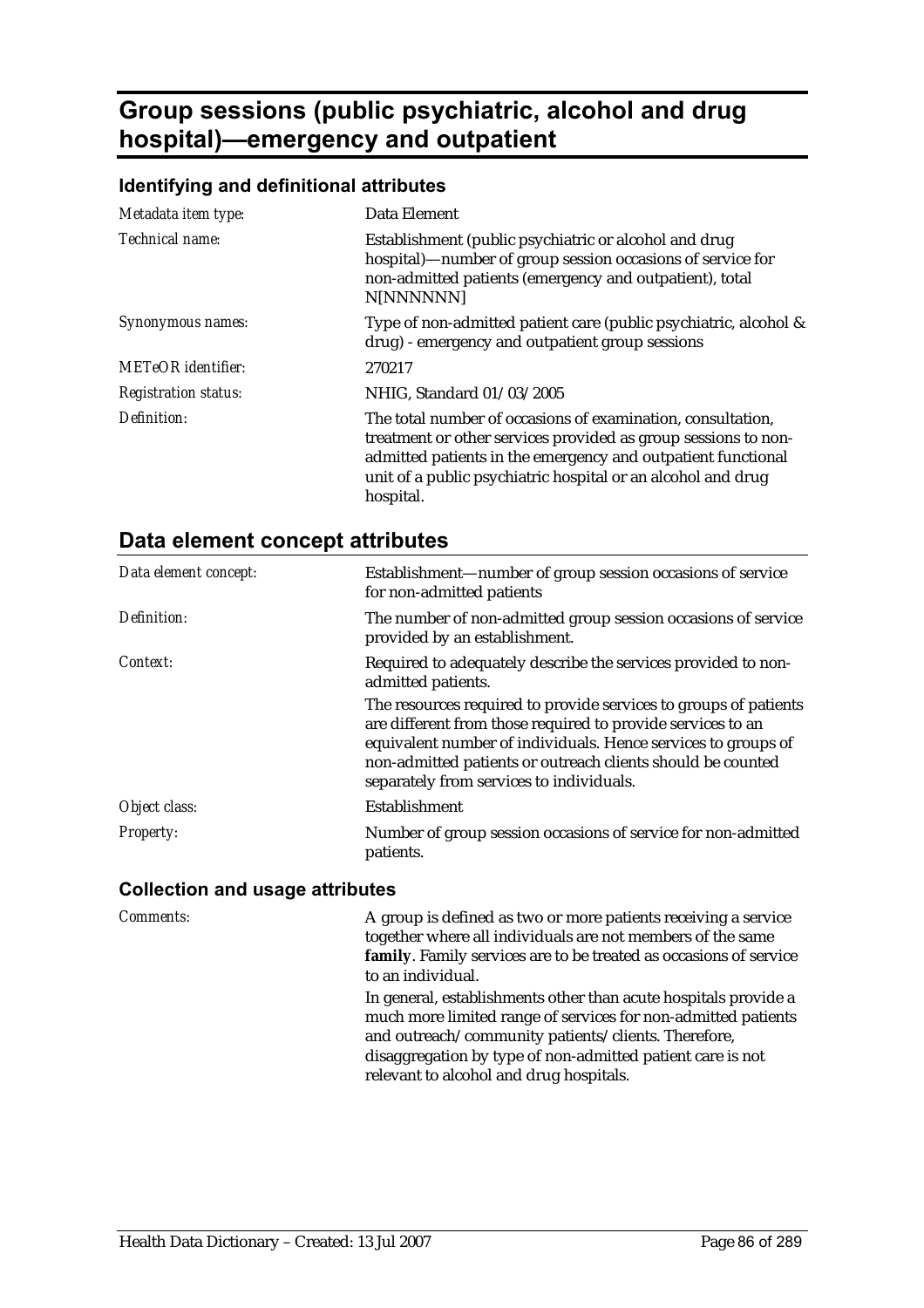## **Value domain attributes**

#### **Representational attributes**

| <b>Representation class:</b> | Total               |
|------------------------------|---------------------|
| Data type:                   | Number              |
| Format:                      | N[NNNNNN]           |
| Maximum character length:    | 7                   |
| Unit of measure:             | Occasion of service |
|                              |                     |

### **Data element attributes**

#### **Collection and usage attributes**

*Guide for use:* Emergency patients and outpatients are persons who receive non-admitted care. Group session non-admitted care is care provided to persons who receive direct care within the **emergency department** or other designated clinics within the hospital and who are not formally admitted at the time when the care is provided. A person who first contacts the hospital and receives non-admitted care, for example through the emergency department, and is subsequently admitted should have both components of care enumerated separately.

| Submitting organisation:                             | National minimum data set working parties                                                                         |
|------------------------------------------------------|-------------------------------------------------------------------------------------------------------------------|
| <b>Relational attributes</b>                         |                                                                                                                   |
| Related metadata references:                         | Supersedes Type of non-admitted patient care (public<br>psychiatric, alcohol & drug), DE, NHIMG, Super 01/03/2005 |
| <b>Implementation in Data Set</b><br>Specifications: | Public hospital establishments NMDS NHIG, Superseded<br>21/03/2006                                                |
|                                                      | Implementation start date: 01/07/2005                                                                             |
|                                                      | Implementation end date: 30/06/2006                                                                               |
|                                                      | Public hospital establishments NMDS NHIG, Superseded<br>23/10/2006                                                |
|                                                      | Implementation start date: 01/07/2006                                                                             |
|                                                      | Implementation end date: 30/06/2007                                                                               |
|                                                      | Public hospital establishments NMDS 2007-2008 NHIG,<br>Standard 23/10/2006                                        |
|                                                      | Implementation start date: 01/07/2007                                                                             |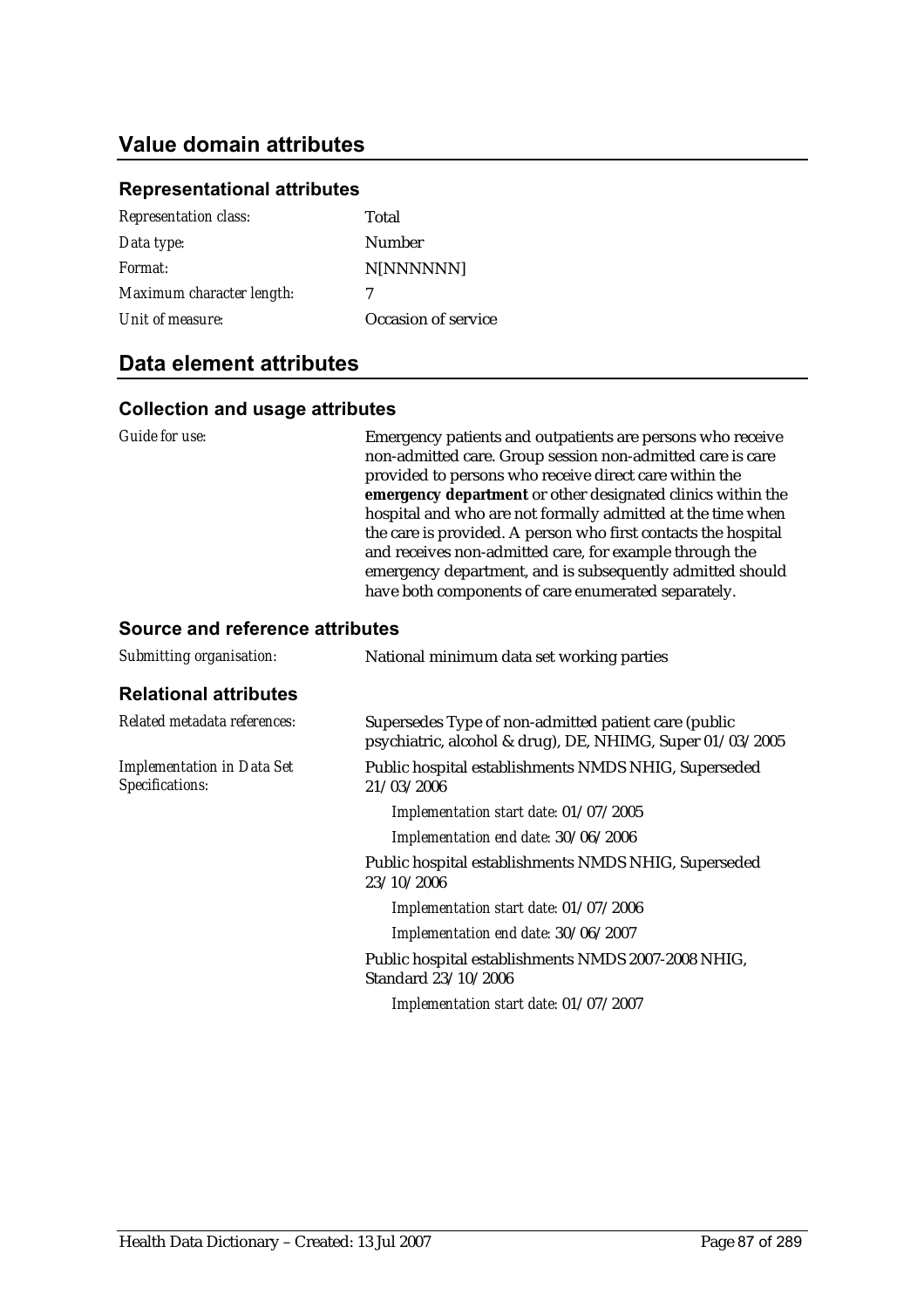# **Group sessions (public psychiatric, alcohol and drug hospital)—outreach and community**

## **Identifying and definitional attributes**

| Metadata item type:         | Data Element                                                                                                                                                                                                                                                             |
|-----------------------------|--------------------------------------------------------------------------------------------------------------------------------------------------------------------------------------------------------------------------------------------------------------------------|
| Technical name:             | Establishment (public psychiatric or alcohol and drug<br>hospital)—number of group session occasions of service for<br>non-admitted patients (outreach and community), total<br>N[NNNNNN]                                                                                |
| Synonymous names:           | Type of non-admitted patient care (public psychiatric, alcohol &<br>drug) - outreach and community group sessions                                                                                                                                                        |
| METeOR identifier:          | 270219                                                                                                                                                                                                                                                                   |
| <b>Registration status:</b> | NHIG, Standard 01/03/2005                                                                                                                                                                                                                                                |
| Definition:                 | The total number of occasions of examination, consultation,<br>treatment or other services provided as group sessions to non-<br>admitted patients in the outreach and community functional<br>unit of a public psychiatric hospital or an alcohol and drug<br>hospital. |

# **Data element concept attributes**

| Data element concept:                  | Establishment—number of group session occasions of service<br>for non-admitted patients                                                                                                                                                                                                                     |
|----------------------------------------|-------------------------------------------------------------------------------------------------------------------------------------------------------------------------------------------------------------------------------------------------------------------------------------------------------------|
| Definition:                            | The number of non-admitted group session occasions of service<br>provided by an establishment.                                                                                                                                                                                                              |
| Context:                               | Required to adequately describe the services provided to non-<br>admitted patients.                                                                                                                                                                                                                         |
|                                        | The resources required to provide services to groups of patients<br>are different from those required to provide services to an<br>equivalent number of individuals. Hence services to groups of<br>non-admitted patients or outreach clients should be counted<br>separately from services to individuals. |
| Object class:                          | Establishment                                                                                                                                                                                                                                                                                               |
| Property:                              | Number of group session occasions of service for non-admitted<br>patients.                                                                                                                                                                                                                                  |
| <b>Collection and usage attributes</b> |                                                                                                                                                                                                                                                                                                             |

| Comments: | A group is defined as two or more patients receiving a service<br>together where all individuals are not members of the same<br>family. Family services are to be treated as occasions of service                                                                                                                     |
|-----------|-----------------------------------------------------------------------------------------------------------------------------------------------------------------------------------------------------------------------------------------------------------------------------------------------------------------------|
|           | to an individual.<br>In general, establishments other than acute hospitals provide a<br>much more limited range of services for non-admitted patients<br>and outreach/community patients/clients. Therefore,<br>disaggregation by type of non-admitted patient care is not<br>relevant to alcohol and drug hospitals. |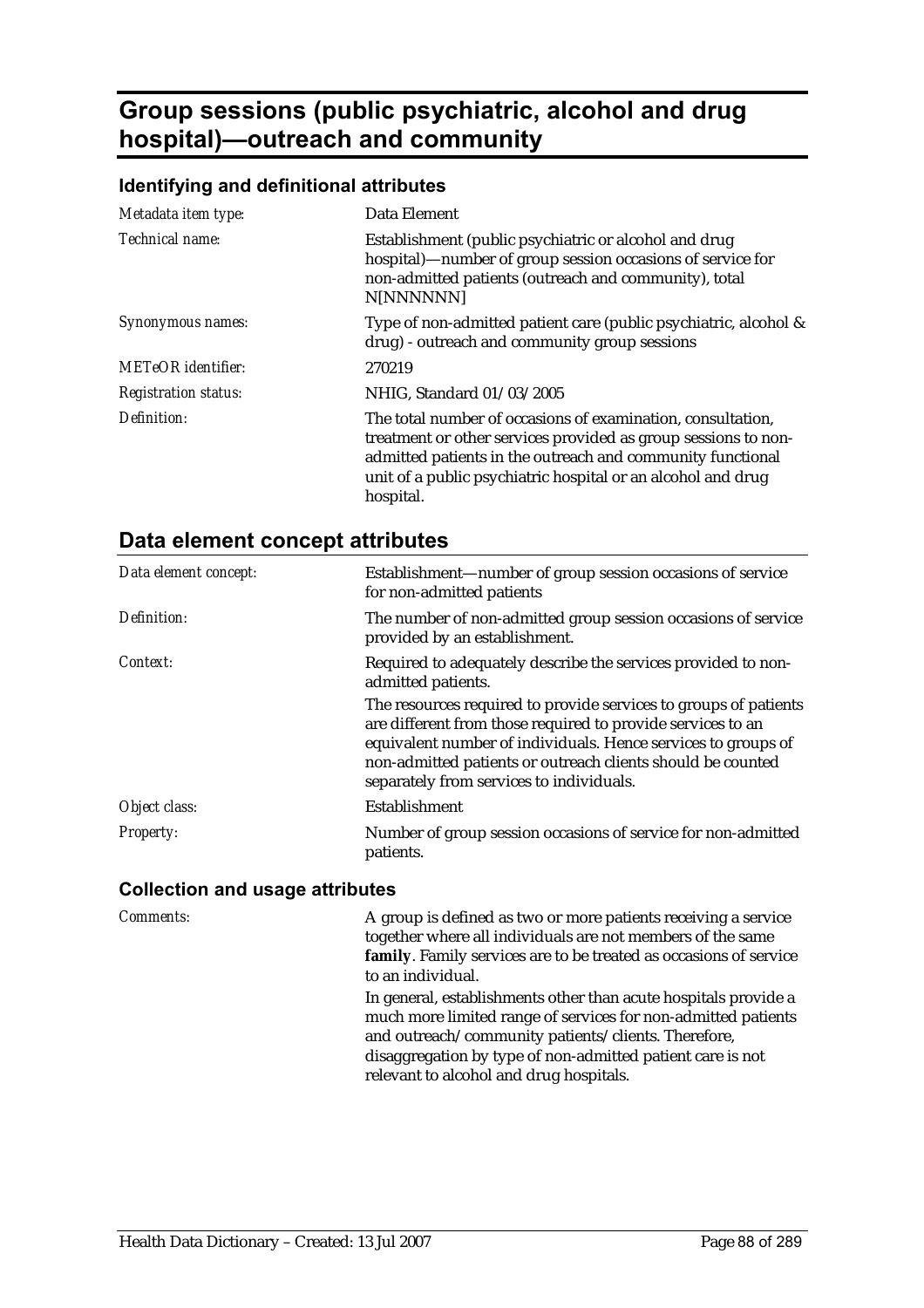## **Value domain attributes**

## **Representational attributes**

| Total               |
|---------------------|
| <b>Number</b>       |
| N[NNNNNN]           |
| 7                   |
| Occasion of service |
|                     |

## **Data element attributes**

## **Collection and usage attributes**

| Guide for use:                                       | For outreach/community patients, care is delivered by hospital<br>employees to the patient in the home, place of work or other<br>non-hospital site. |
|------------------------------------------------------|------------------------------------------------------------------------------------------------------------------------------------------------------|
| <b>Source and reference attributes</b>               |                                                                                                                                                      |
| Submitting organisation:                             | National minimum data set working parties                                                                                                            |
| <b>Relational attributes</b>                         |                                                                                                                                                      |
| Related metadata references:                         | Supersedes Type of non-admitted patient care (public<br>psychiatric, alcohol & drug), DE, NHIMG, Super 01/03/2005                                    |
| <b>Implementation in Data Set</b><br>Specifications: | Public hospital establishments NMDS NHIG, Superseded<br>21/03/2006                                                                                   |
|                                                      | Implementation start date: 01/07/2005                                                                                                                |
|                                                      | Implementation end date: 30/06/2006                                                                                                                  |
|                                                      | Public hospital establishments NMDS NHIG, Superseded<br>23/10/2006                                                                                   |
|                                                      | Implementation start date: 01/07/2006                                                                                                                |
|                                                      | Implementation end date: 30/06/2007                                                                                                                  |
|                                                      | Public hospital establishments NMDS 2007-2008 NHIG,<br>Standard 23/10/2006                                                                           |
|                                                      | Implementation start date: 01/07/2007                                                                                                                |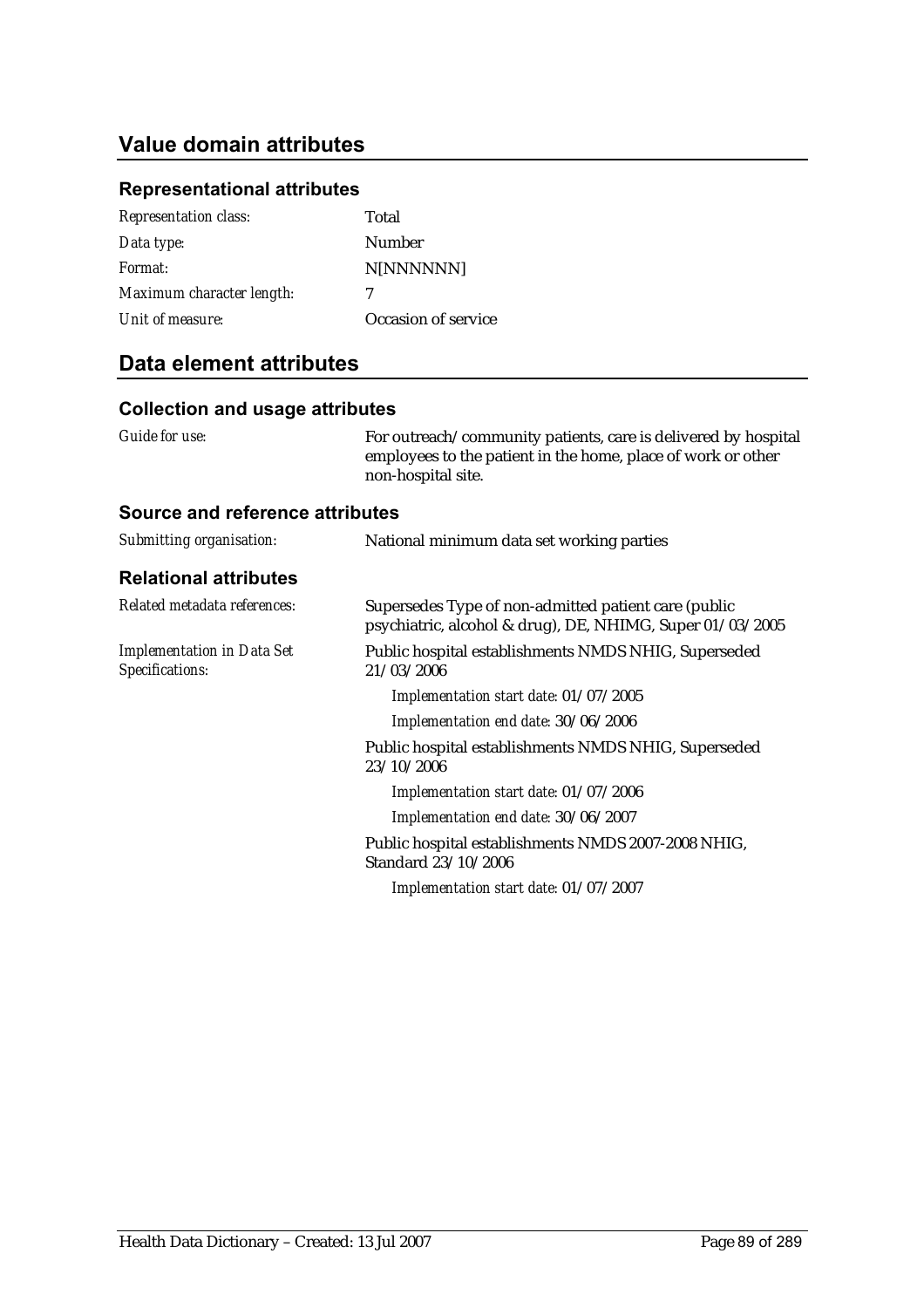# **Group sessions—alcohol and other drug**

#### **Identifying and definitional attributes**

| Metadata item type:         | Data Element                                                                                                                                                                                                      |
|-----------------------------|-------------------------------------------------------------------------------------------------------------------------------------------------------------------------------------------------------------------|
| Technical name:             | Establishment—number of group session occasions of service<br>for non-admitted patients (alcohol and drug), total N[NNNNN]                                                                                        |
| Synonymous names:           | Type of non-admitted patient care - alcohol and other drug<br>group sessions                                                                                                                                      |
| METeOR identifier:          | 270479                                                                                                                                                                                                            |
| <b>Registration status:</b> | NHIG, Standard 01/03/2005                                                                                                                                                                                         |
| Definition:                 | The total number of occasions of examination, consultation,<br>treatment or other services provided as group session to non-<br>admitted patients in the alcohol and drug functional unit of an<br>establishment. |

## **Data element concept attributes**

| Data element concept: | Establishment—number of group session occasions of service<br>for non-admitted patients                                                                                                                                                                                                                     |
|-----------------------|-------------------------------------------------------------------------------------------------------------------------------------------------------------------------------------------------------------------------------------------------------------------------------------------------------------|
| Definition:           | The number of non-admitted group session occasions of service<br>provided by an establishment.                                                                                                                                                                                                              |
| Context:              | Required to adequately describe the services provided to non-<br>admitted patients.                                                                                                                                                                                                                         |
|                       | The resources required to provide services to groups of patients<br>are different from those required to provide services to an<br>equivalent number of individuals. Hence services to groups of<br>non-admitted patients or outreach clients should be counted<br>separately from services to individuals. |
| Object class:         | Establishment                                                                                                                                                                                                                                                                                               |
| <b>Property:</b>      | Number of group session occasions of service for non-admitted<br>patients.                                                                                                                                                                                                                                  |

#### **Collection and usage attributes**

*Comments:* A group is defined as two or more patients receiving a service together where all individuals are not members of the same **family**. Family services are to be treated as occasions of service to an individual. In general, establishments other than acute hospitals provide a much more limited range of services for non-admitted patients and outreach/community patients/clients. Therefore, disaggregation by type of non-admitted patient care is not relevant to alcohol and drug hospitals.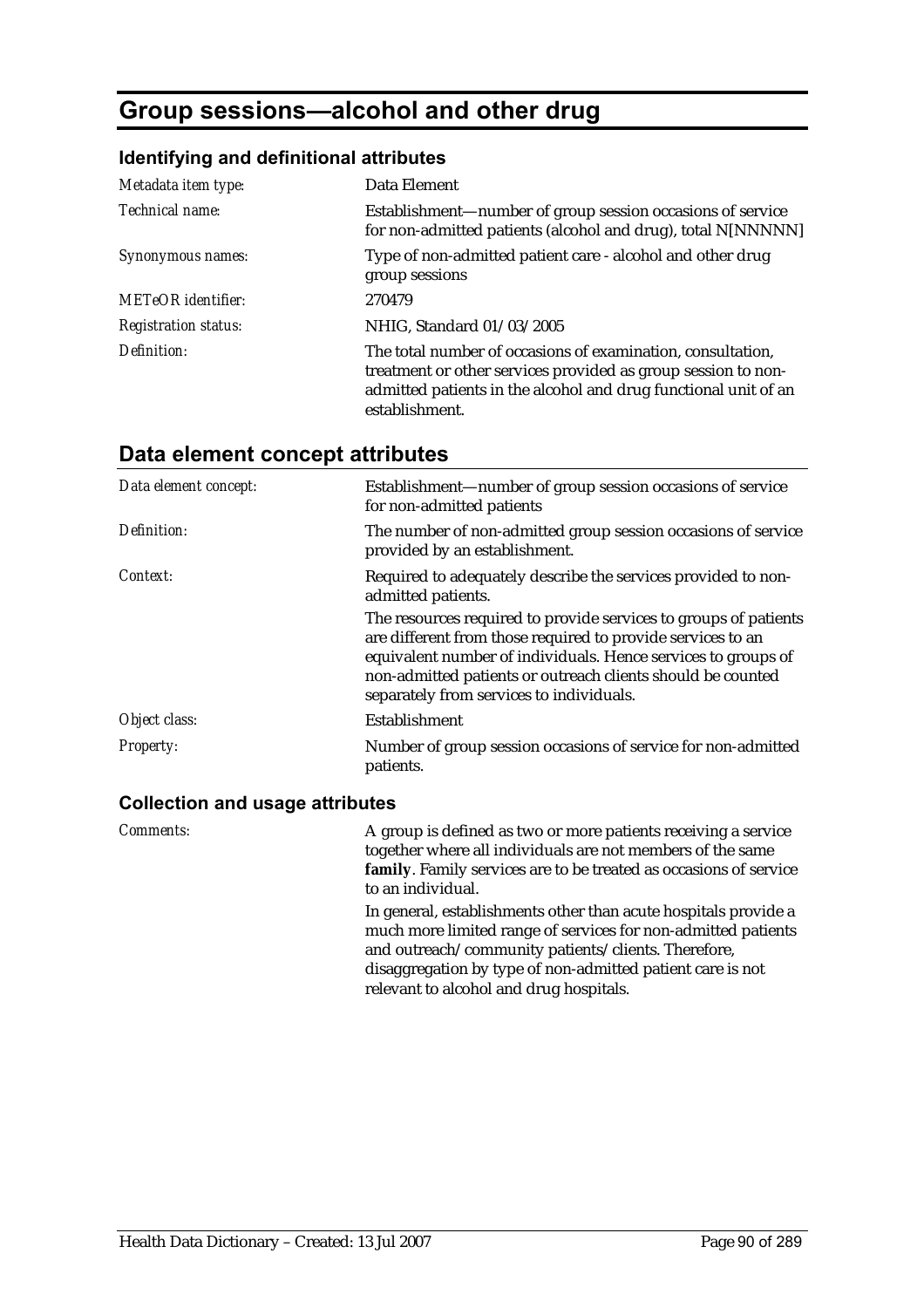## **Value domain attributes**

### **Representational attributes**

| <b>Representation class:</b> | Total         |
|------------------------------|---------------|
| Data type:                   | <b>Number</b> |
| Format:                      | N[NNNNN]      |
| Maximum character length:    | 6             |
| Unit of measure:             | Group session |
|                              |               |

### **Data element attributes**

### **Collection and usage attributes**

| Guide for use: | Each group is to be counted once, irrespective of size or the<br>number of staff providing services.                                                                                                                                                                                                                                                                                                                                                                                                                                                                                                                                                                                                                                                                                                                                                                                                                                |
|----------------|-------------------------------------------------------------------------------------------------------------------------------------------------------------------------------------------------------------------------------------------------------------------------------------------------------------------------------------------------------------------------------------------------------------------------------------------------------------------------------------------------------------------------------------------------------------------------------------------------------------------------------------------------------------------------------------------------------------------------------------------------------------------------------------------------------------------------------------------------------------------------------------------------------------------------------------|
|                | A patient who first contacts the hospital and receives non-<br>admitted care, for example through emergency departments,<br>and is subsequently admitted, should have both components of<br>care enumerated separately. Where possible, non-admitted<br>occasions of service that are provided to patients who are<br>subsequently admitted should be identified as a subset of the<br>total occasions of service.                                                                                                                                                                                                                                                                                                                                                                                                                                                                                                                  |
| Comments:      | This metadata item is derived from metadata items that are not<br>currently specified in METeOR, but which are recorded in<br>various ways by hospitals/outpatient departments. Examples<br>include identifiers of individual consultations/visits, and<br>diagnostic tests.                                                                                                                                                                                                                                                                                                                                                                                                                                                                                                                                                                                                                                                        |
|                | This metadata item identifies types of services provided to non-<br>admitted patients in different institutional ways in different<br>systems. It is not a summary casemix classification.<br>The list of Type of non-admitted patient care categories was to<br>be developed using typical functional units or cost centres<br>within existing institutions. These would include designated<br>wards or departments and specialised clinics. Although the<br>current statistical/financial returns submitted to the various<br>health authorities by their hospitals do not provide a minimum<br>subset, an effort has been made to define the categories in<br>respect to those areas commonly collected. Many functional<br>units provide services to both admitted patients and non-<br>admitted patients, for example pathology. Only occasions of<br>service for non-admitted patients should be included in this<br>section. |

#### **Source and reference attributes**

*Submitting organisation:* National minimum data set working parties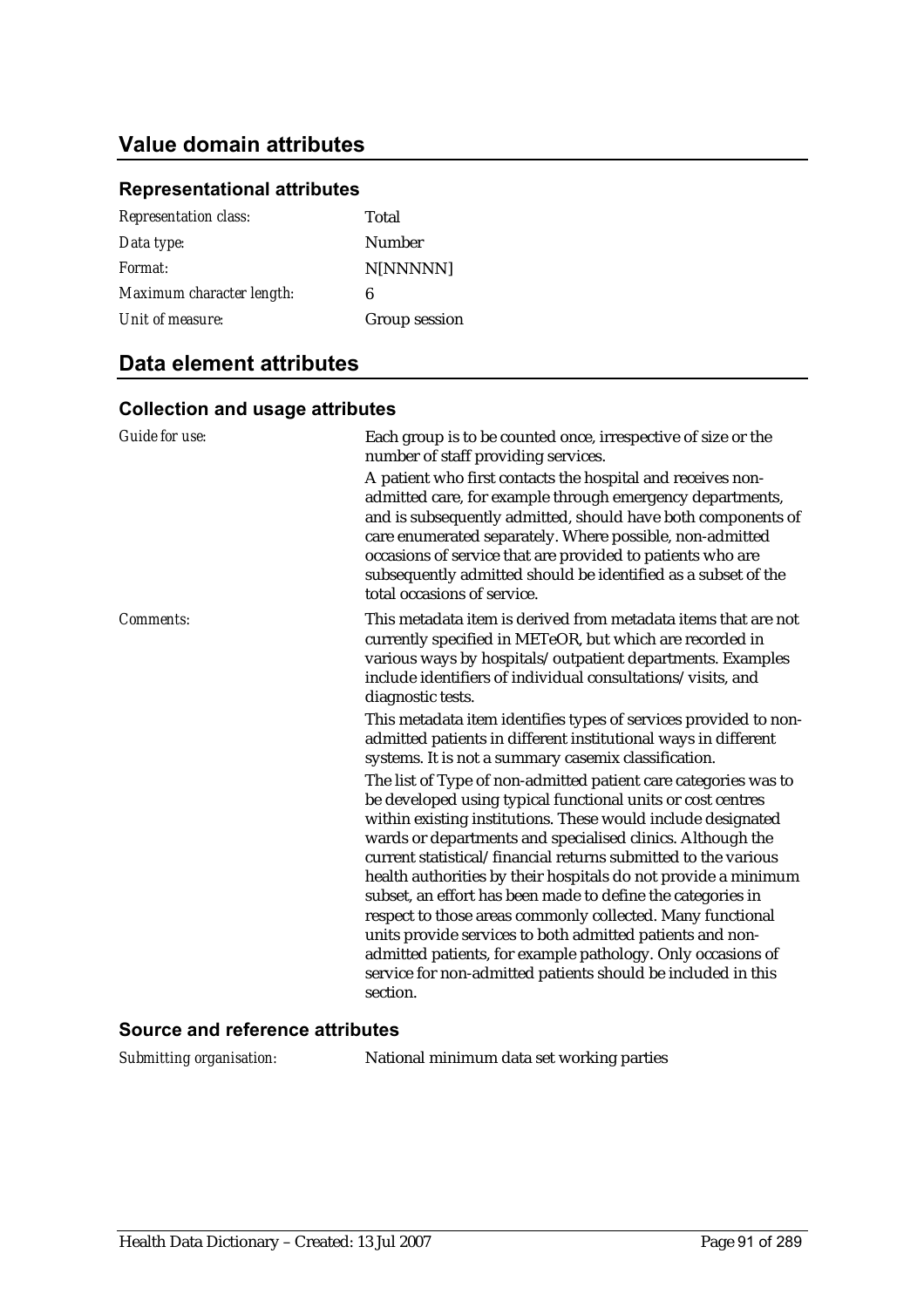## **Relational attributes**

| Related metadata references:                         | Supersedes Group sessions, version 1, Derived DE, NHDD,<br>NHIMG, Superseded 01/03/2005                    |  |
|------------------------------------------------------|------------------------------------------------------------------------------------------------------------|--|
|                                                      | Supersedes Type of non-admitted patient care, version 1,<br>Derived DE, NHDD, NHIMG, Superseded 01/03/2005 |  |
| <b>Implementation in Data Set</b><br>Specifications: | Public hospital establishments NMDS NHIG, Superseded<br>21/03/2006                                         |  |
|                                                      | Implementation start date: 01/07/2005                                                                      |  |
|                                                      | Implementation end date: 30/06/2006                                                                        |  |
|                                                      | Public hospital establishments NMDS NHIG, Superseded<br>23/10/2006                                         |  |
|                                                      | Implementation start date: 01/07/2006                                                                      |  |
|                                                      | Implementation end date: 30/06/2007                                                                        |  |
|                                                      | Public hospital establishments NMDS 2007-2008 NHIG,<br>Standard 23/10/2006                                 |  |
|                                                      | Implementation start date: 01/07/2007                                                                      |  |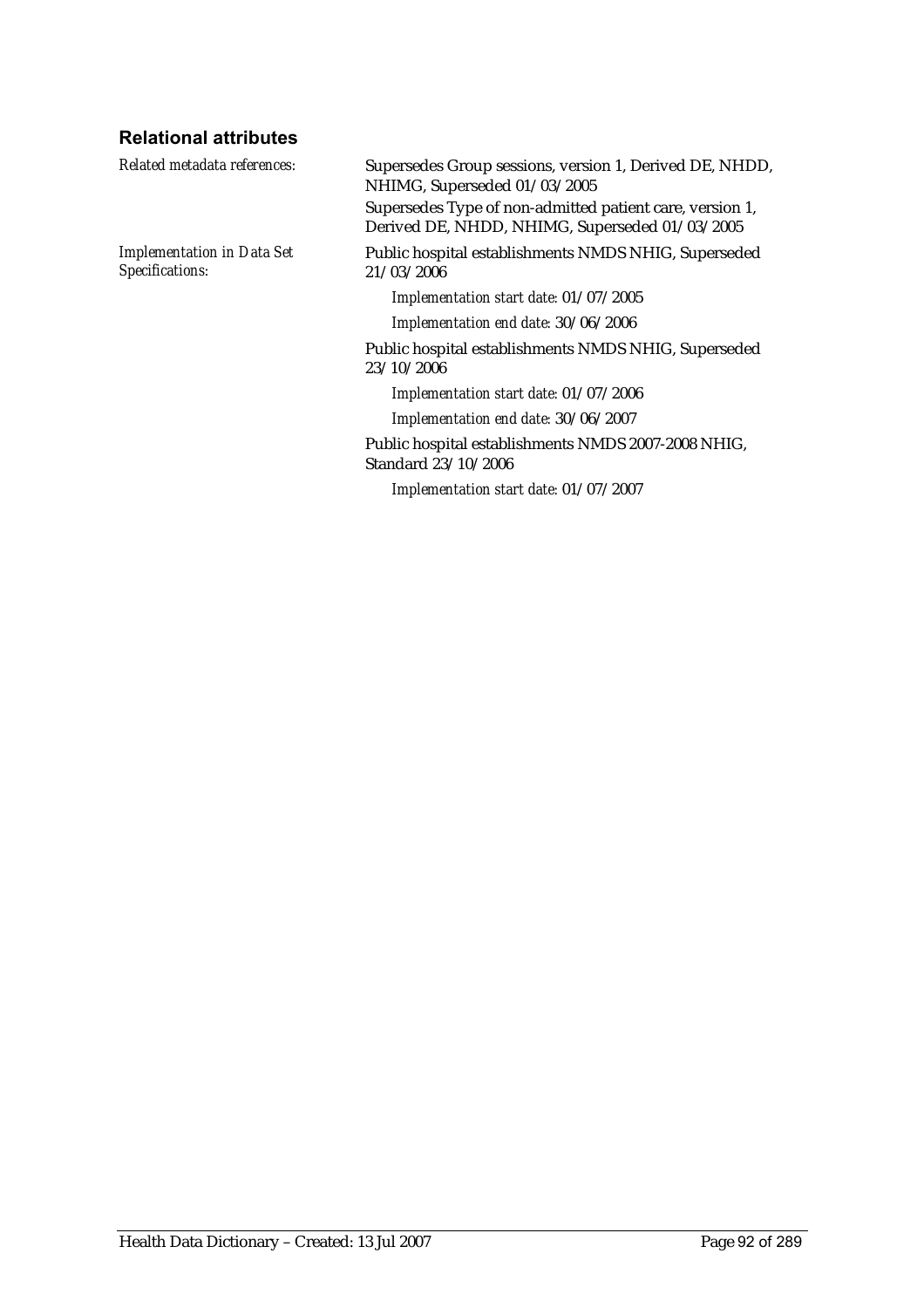# **Group sessions—allied health services**

## **Identifying and definitional attributes**

| Metadata item type:         | Data Element                                                                                                                                                                                                                     |
|-----------------------------|----------------------------------------------------------------------------------------------------------------------------------------------------------------------------------------------------------------------------------|
| Technical name:             | Establishment—number of group session occasions of service<br>for non-admitted patients (allied health services), total<br>N[NNNNN]                                                                                              |
| Synonymous names:           | Type of non-admitted patient care - allied health services group<br>sessions                                                                                                                                                     |
| <b>METeOR</b> identifier:   | 270480                                                                                                                                                                                                                           |
| <b>Registration status:</b> | NHIG, Standard 01/03/2005                                                                                                                                                                                                        |
| Definition:                 | The total number of occasions of examination, consultation,<br>treatment or other services provided as group sessions to non-<br>admitted patients in allied health services functional units or<br>clinics of an establishment. |

# **Data element concept attributes**

| Data element concept: | Establishment—number of group session occasions of service<br>for non-admitted patients                                                                                                                                                                                                                     |
|-----------------------|-------------------------------------------------------------------------------------------------------------------------------------------------------------------------------------------------------------------------------------------------------------------------------------------------------------|
| Definition:           | The number of non-admitted group session occasions of service<br>provided by an establishment.                                                                                                                                                                                                              |
| Context:              | Required to adequately describe the services provided to non-<br>admitted patients.                                                                                                                                                                                                                         |
|                       | The resources required to provide services to groups of patients<br>are different from those required to provide services to an<br>equivalent number of individuals. Hence services to groups of<br>non-admitted patients or outreach clients should be counted<br>separately from services to individuals. |
| Object class:         | Establishment                                                                                                                                                                                                                                                                                               |
| Property:             | Number of group session occasions of service for non-admitted<br>patients.                                                                                                                                                                                                                                  |

#### **Collection and usage attributes**

| <i>Comments:</i> | A group is defined as two or more patients receiving a service<br>together where all individuals are not members of the same<br>family. Family services are to be treated as occasions of service<br>to an individual.                                                                           |
|------------------|--------------------------------------------------------------------------------------------------------------------------------------------------------------------------------------------------------------------------------------------------------------------------------------------------|
|                  | In general, establishments other than acute hospitals provide a<br>much more limited range of services for non-admitted patients<br>and outreach/community patients/clients. Therefore,<br>disaggregation by type of non-admitted patient care is not<br>relevant to alcohol and drug hospitals. |

# **Value domain attributes**

| <b>Representation class:</b> | Total           |
|------------------------------|-----------------|
| Data type:                   | Number          |
| <i>Format:</i>               | <b>N[NNNNN]</b> |
| Maximum character length:    | 6               |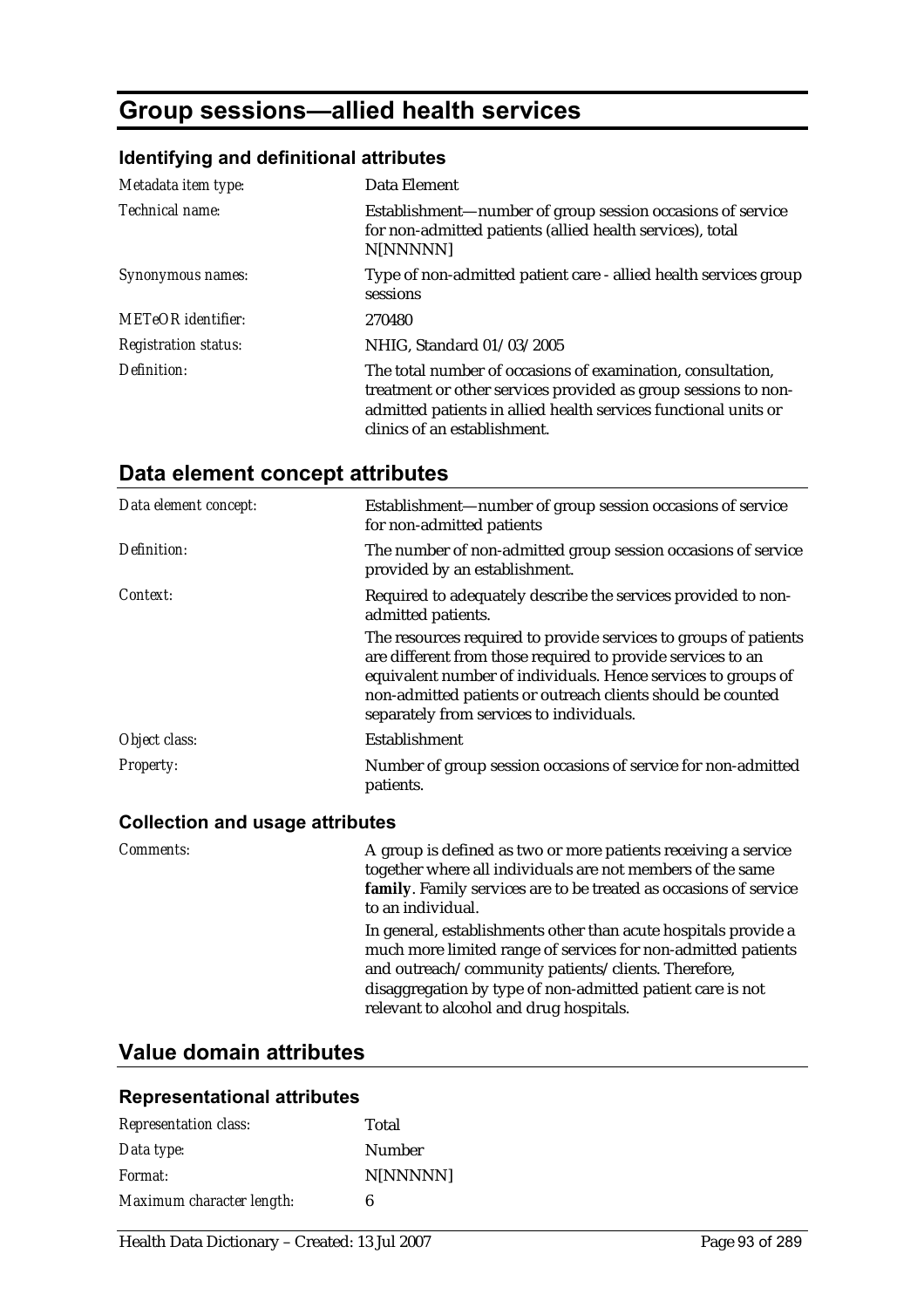### **Collection and usage attributes**

| <b>Guide for use:</b>      | Allied health services include units primarily concerned with                                                                                                                                                                                                                                                                                                                                                                                                                                                                                                                                                                                                             |
|----------------------------|---------------------------------------------------------------------------------------------------------------------------------------------------------------------------------------------------------------------------------------------------------------------------------------------------------------------------------------------------------------------------------------------------------------------------------------------------------------------------------------------------------------------------------------------------------------------------------------------------------------------------------------------------------------------------|
|                            | physiotherapy, family planning, dietary advice, optometry,<br>occupational therapy, and so on.                                                                                                                                                                                                                                                                                                                                                                                                                                                                                                                                                                            |
|                            | Each group is to be counted once, irrespective of size or the<br>number of staff providing services.                                                                                                                                                                                                                                                                                                                                                                                                                                                                                                                                                                      |
|                            | A patient who first contacts the hospital and receives non-                                                                                                                                                                                                                                                                                                                                                                                                                                                                                                                                                                                                               |
|                            | admitted care, for example through emergency departments,<br>and is subsequently admitted, should have both components of<br>care enumerated separately. Where possible, non-admitted<br>occasions of service that are provided to patients who are<br>subsequently admitted should be identified as a subset of the<br>total occasions of service.                                                                                                                                                                                                                                                                                                                       |
| <b>Collection methods:</b> | At present, occasions of service to groups are counted in an<br>inconsistent manner. The numbers of occasions of service<br>should be collected for both individual and group sessions for<br>public psychiatric hospitals and alcohol and drug hospitals.                                                                                                                                                                                                                                                                                                                                                                                                                |
|                            |                                                                                                                                                                                                                                                                                                                                                                                                                                                                                                                                                                                                                                                                           |
| Comments:                  | Outreach/community care is care delivered by hospital<br>employees to the patient in the home, place of work or other<br>non-hospital site. The distinction between non-admitted patient<br>care and outreach care is that for non-admitted patient care the<br>patients travel to the health care providers while for outreach<br>care the health care providers travel to the patients. This<br>distinction creates difficulties for community health centres.<br>These centres are to be included in the national minimum data<br>set where they are funded as sections within establishments<br>that fall within the scope of the National Health Data<br>Dictionary. |
|                            | For example, baby clinics, immunisation groups or aged care                                                                                                                                                                                                                                                                                                                                                                                                                                                                                                                                                                                                               |
|                            | assessment teams, which are funded through acute hospitals,<br>may provide care to some clients within the hospital grounds or<br>externally. It is intended that all community health activity be<br>measured under community health regardless of where the<br>services are provided.                                                                                                                                                                                                                                                                                                                                                                                   |
|                            | This metadata item is derived from metadata items that are not<br>currently specified in METeOR, but which are recorded in<br>various ways by hospitals/outpatient departments. Examples<br>include identifiers of individual consultations/visits, and<br>diagnostic tests.                                                                                                                                                                                                                                                                                                                                                                                              |
|                            | This metadata item identifies types of services provided to non-<br>admitted patients in different institutional ways in different<br>systems. It is not a summary casemix classification.                                                                                                                                                                                                                                                                                                                                                                                                                                                                                |
|                            | The list of Type of non-admitted patient care categories was to<br>be developed using typical functional units or cost centres<br>within existing institutions. These would include designated<br>wards or departments and specialised clinics. Although the<br>current statistical/financial returns submitted to the various<br>health authorities by their hospitals do not provide a minimum<br>subset, an effort has been made to define the categories in                                                                                                                                                                                                           |
|                            | respect to those areas commonly collected. Many functional<br>units provide services to both admitted patients and non-                                                                                                                                                                                                                                                                                                                                                                                                                                                                                                                                                   |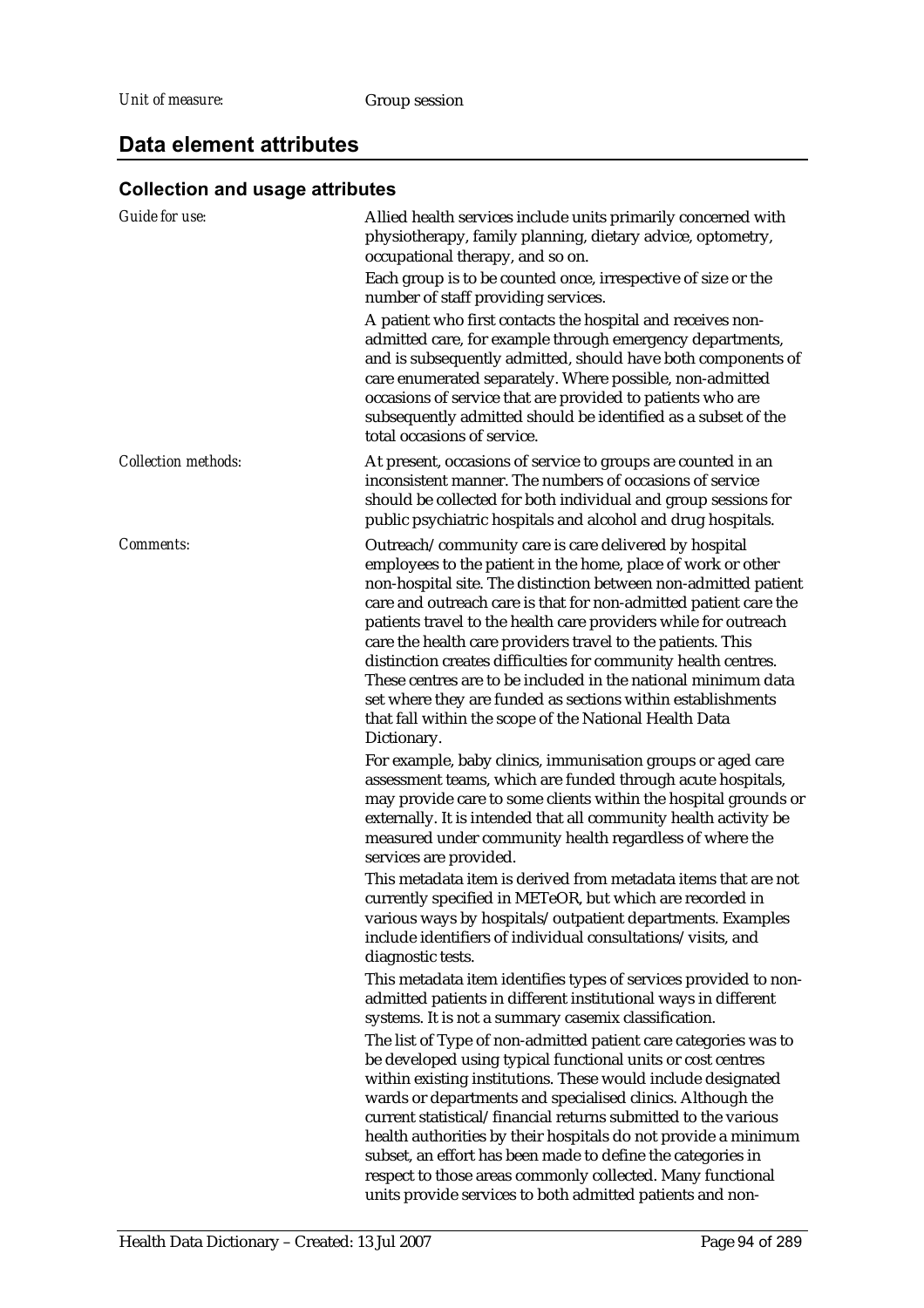admitted patients, for example pathology. Only occasions of service for non-admitted patients should be included in this section.

| Submitting organisation:                             | National minimum data set working parties                                                                  |  |
|------------------------------------------------------|------------------------------------------------------------------------------------------------------------|--|
| <b>Relational attributes</b>                         |                                                                                                            |  |
| Related metadata references:                         | Supersedes Type of non-admitted patient care, version 1,<br>Derived DE, NHDD, NHIMG, Superseded 01/03/2005 |  |
|                                                      | Supersedes Group sessions, version 1, Derived DE, NHDD,<br>NHIMG, Superseded 01/03/2005                    |  |
| <b>Implementation in Data Set</b><br>Specifications: | Public hospital establishments NMDS NHIG, Superseded<br>21/03/2006                                         |  |
|                                                      | Implementation start date: 01/07/2005                                                                      |  |
|                                                      | Implementation end date: 30/06/2006                                                                        |  |
|                                                      | Public hospital establishments NMDS NHIG, Superseded<br>23/10/2006                                         |  |
|                                                      | Implementation start date: 01/07/2006                                                                      |  |
|                                                      | Implementation end date: 30/06/2007                                                                        |  |
|                                                      | Public hospital establishments NMDS 2007-2008 NHIG,<br>Standard 23/10/2006                                 |  |
|                                                      | Implementation start date: 01/07/2007                                                                      |  |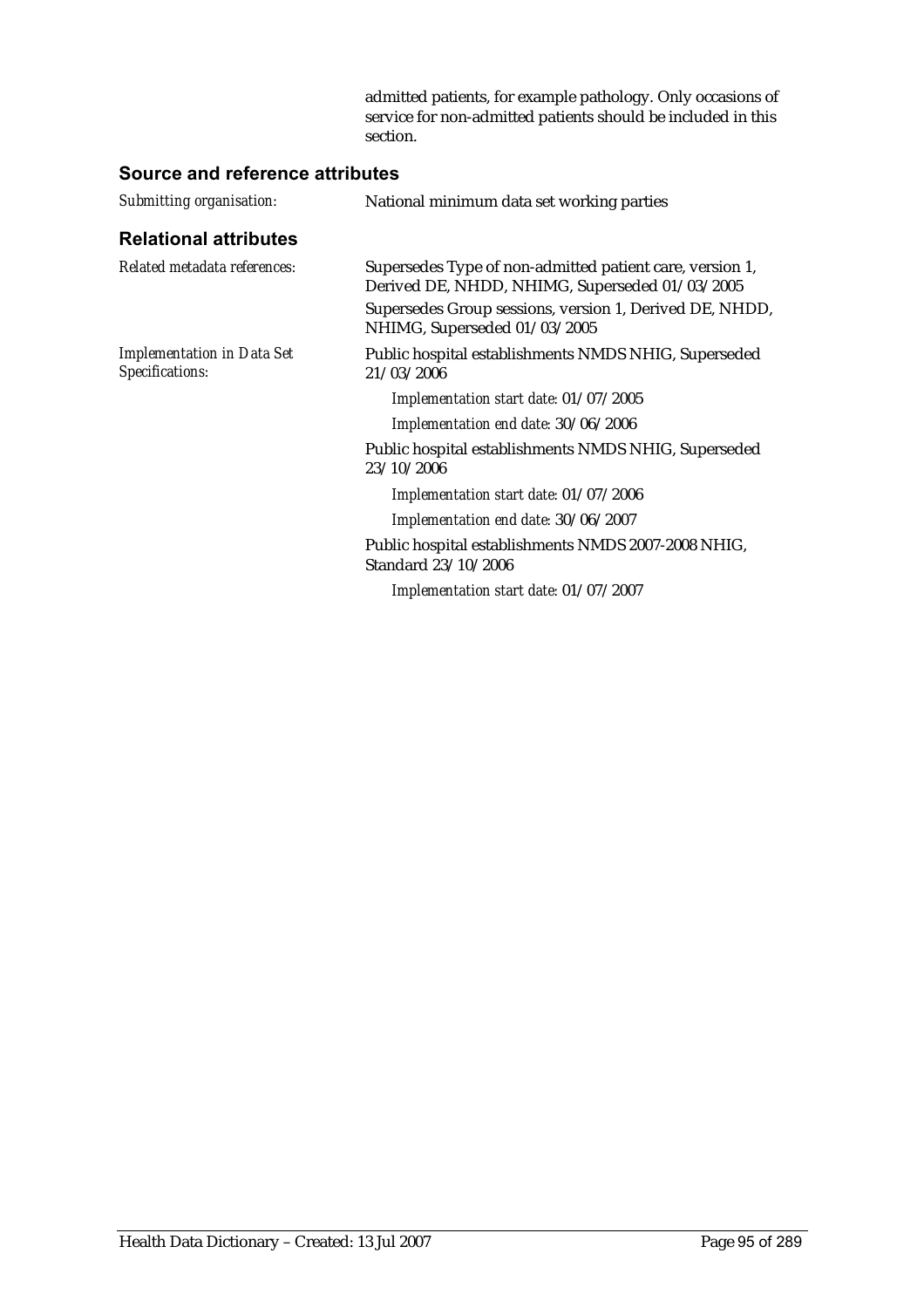# **Group sessions—community health services**

### **Identifying and definitional attributes**

| Metadata item type:         | Data Element                                                                                                                                                                                                                |
|-----------------------------|-----------------------------------------------------------------------------------------------------------------------------------------------------------------------------------------------------------------------------|
| Technical name:             | Establishment—number of group session occasions of service<br>for non-admitted patients (community health services), total<br>N[NNNNN]                                                                                      |
| Synonymous names:           | Type of non-admitted patient care - community health services<br>group sessions                                                                                                                                             |
| <b>METeOR</b> identifier:   | 270491                                                                                                                                                                                                                      |
| <b>Registration status:</b> | NHIG, Standard 01/03/2005                                                                                                                                                                                                   |
| Definition:                 | The total number of occasions of examination, consultation,<br>treatment or other services provided as group sessions to non-<br>admitted patients in the community health services functional<br>unit of an establishment. |

# **Data element concept attributes**

| Data element concept: | Establishment—number of group session occasions of service<br>for non-admitted patients                                                                                                                                                                                                                     |
|-----------------------|-------------------------------------------------------------------------------------------------------------------------------------------------------------------------------------------------------------------------------------------------------------------------------------------------------------|
| Definition:           | The number of non-admitted group session occasions of service<br>provided by an establishment.                                                                                                                                                                                                              |
| Context:              | Required to adequately describe the services provided to non-<br>admitted patients.                                                                                                                                                                                                                         |
|                       | The resources required to provide services to groups of patients<br>are different from those required to provide services to an<br>equivalent number of individuals. Hence services to groups of<br>non-admitted patients or outreach clients should be counted<br>separately from services to individuals. |
| Object class:         | Establishment                                                                                                                                                                                                                                                                                               |
| Property:             | Number of group session occasions of service for non-admitted<br>patients.                                                                                                                                                                                                                                  |

#### **Collection and usage attributes**

| <i>Comments:</i> | A group is defined as two or more patients receiving a service<br>together where all individuals are not members of the same<br>family. Family services are to be treated as occasions of service<br>to an individual.                                                                           |
|------------------|--------------------------------------------------------------------------------------------------------------------------------------------------------------------------------------------------------------------------------------------------------------------------------------------------|
|                  | In general, establishments other than acute hospitals provide a<br>much more limited range of services for non-admitted patients<br>and outreach/community patients/clients. Therefore,<br>disaggregation by type of non-admitted patient care is not<br>relevant to alcohol and drug hospitals. |

## **Value domain attributes**

| <b>Representation class:</b> | Total    |
|------------------------------|----------|
| Data type:                   | Number   |
| <i>Format:</i>               | N[NNNNN] |
| Maximum character length:    | 6        |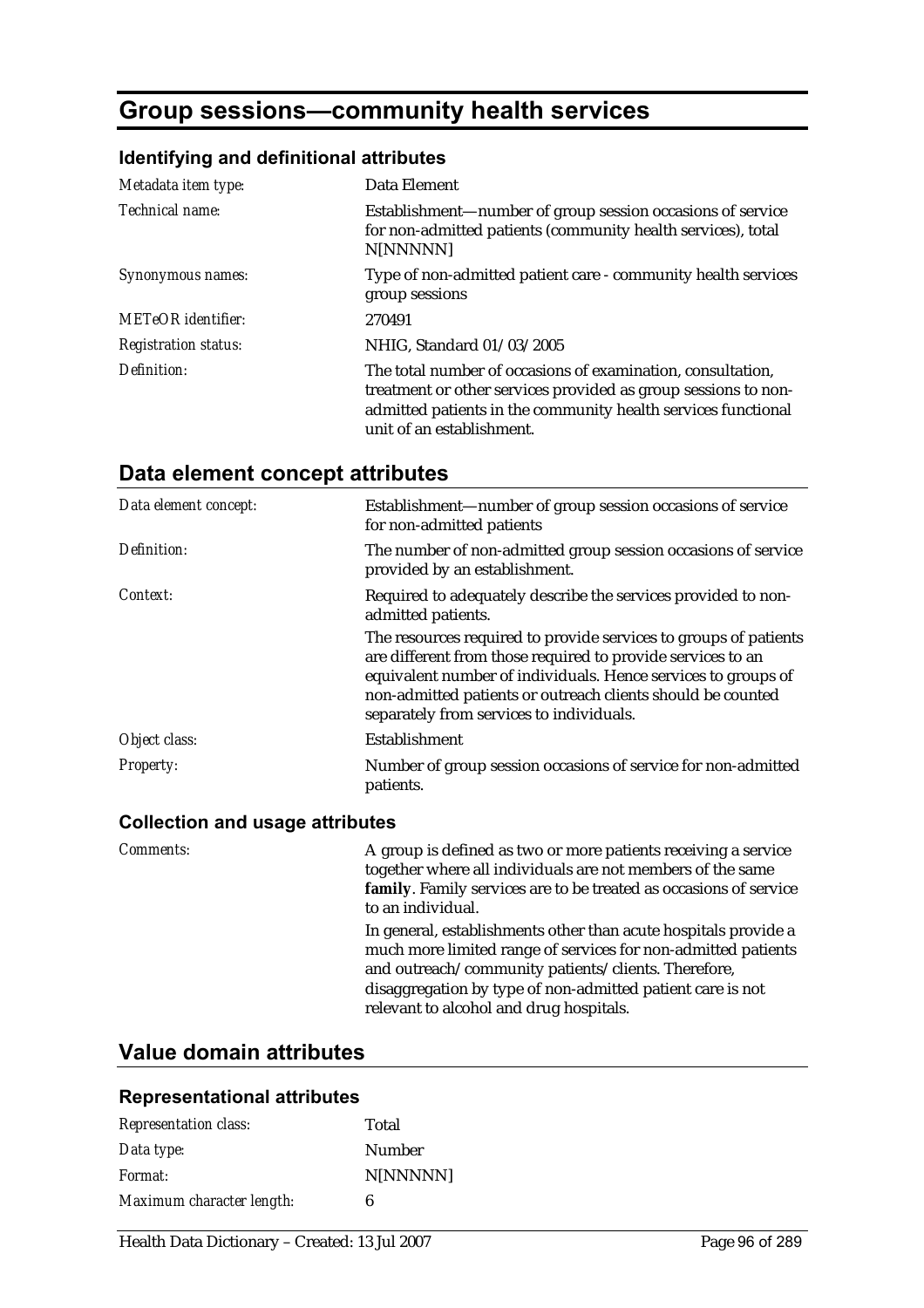### **Collection and usage attributes**

| <b>Guide for use:</b>      | Community health services include units primarily concerned<br>with baby clinics, immunisation clinics, aged care assessment<br>teams, and so on.                                                                                                                                                                                                                                                                                                                                                                                                                                                                                                                         |
|----------------------------|---------------------------------------------------------------------------------------------------------------------------------------------------------------------------------------------------------------------------------------------------------------------------------------------------------------------------------------------------------------------------------------------------------------------------------------------------------------------------------------------------------------------------------------------------------------------------------------------------------------------------------------------------------------------------|
|                            | Each group is to be counted once, irrespective of size or the<br>number of staff providing services.                                                                                                                                                                                                                                                                                                                                                                                                                                                                                                                                                                      |
|                            | A patient who first contacts the hospital and receives non-<br>admitted care, for example through emergency departments,<br>and is subsequently admitted, should have both components of<br>care enumerated separately. Where possible, non-admitted<br>occasions of service that are provided to patients who are<br>subsequently admitted should be identified as a subset of the<br>total occasions of service.                                                                                                                                                                                                                                                        |
| <b>Collection methods:</b> | At present, occasions of service to groups are counted in an<br>inconsistent manner. The numbers of occasions of service<br>should be collected for both individual and group sessions for<br>public psychiatric hospitals and alcohol and drug hospitals.                                                                                                                                                                                                                                                                                                                                                                                                                |
| Comments:                  | Outreach/community care is care delivered by hospital<br>employees to the patient in the home, place of work or other<br>non-hospital site. The distinction between non-admitted patient<br>care and outreach care is that for non-admitted patient care the<br>patients travel to the health care providers while for outreach<br>care the health care providers travel to the patients. This<br>distinction creates difficulties for community health centres.<br>These centres are to be included in the national minimum data<br>set where they are funded as sections within establishments<br>that fall within the scope of the National Health Data<br>Dictionary. |
|                            | For example, baby clinics, immunisation groups or aged care<br>assessment teams, which are funded through acute hospitals,<br>may provide care to some clients within the hospital grounds or<br>externally. It is intended that all community health activity be<br>measured under community health regardless of where the                                                                                                                                                                                                                                                                                                                                              |
|                            | services are provided.<br>This metadata item is derived from metadata items that are not<br>currently specified in METeOR, but which are recorded in<br>various ways by hospitals/outpatient departments. Examples<br>include identifiers of individual consultations/visits, and<br>diagnostic tests.                                                                                                                                                                                                                                                                                                                                                                    |
|                            | This metadata item identifies types of services provided to non-<br>admitted patients in different institutional ways in different<br>systems. It is not a summary casemix classification.                                                                                                                                                                                                                                                                                                                                                                                                                                                                                |
|                            | The list of Type of non-admitted patient care categories was to<br>be developed using typical functional units or cost centres<br>within existing institutions. These would include designated<br>wards or departments and specialised clinics. Although the<br>current statistical/financial returns submitted to the various<br>health authorities by their hospitals do not provide a minimum<br>subset, an effort has been made to define the categories in<br>respect to those areas commonly collected. Many functional<br>units provide services to both admitted patients and non-                                                                                |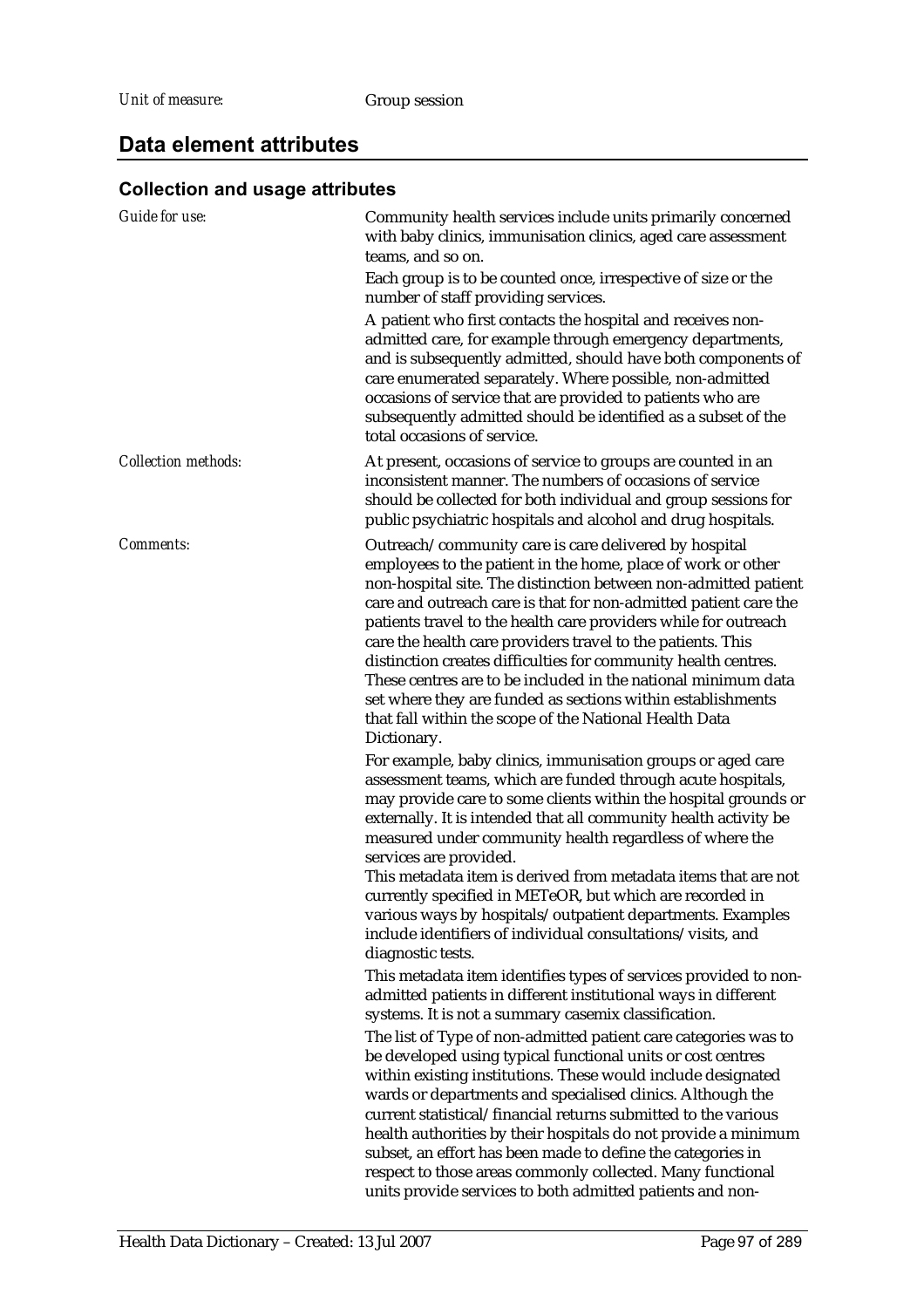admitted patients, for example pathology. Only occasions of service for non-admitted patients should be included in this section.

| Submitting organisation:                             | National minimum data set working parties                                                                  |
|------------------------------------------------------|------------------------------------------------------------------------------------------------------------|
| <b>Relational attributes</b>                         |                                                                                                            |
| Related metadata references:                         | Supersedes Group sessions, version 1, Derived DE, NHDD,<br>NHIMG, Superseded 01/03/2005                    |
|                                                      | Supersedes Type of non-admitted patient care, version 1,<br>Derived DE, NHDD, NHIMG, Superseded 01/03/2005 |
| <b>Implementation in Data Set</b><br>Specifications: | Public hospital establishments NMDS NHIG, Superseded<br>21/03/2006                                         |
|                                                      | Implementation start date: 01/07/2005                                                                      |
|                                                      | Implementation end date: 30/06/2006                                                                        |
|                                                      | Public hospital establishments NMDS NHIG, Superseded<br>23/10/2006                                         |
|                                                      | Implementation start date: 01/07/2006                                                                      |
|                                                      | Implementation end date: 30/06/2007                                                                        |
|                                                      | Public hospital establishments NMDS 2007-2008 NHIG,<br>Standard 23/10/2006                                 |
|                                                      | Implementation start date: 01/07/2007                                                                      |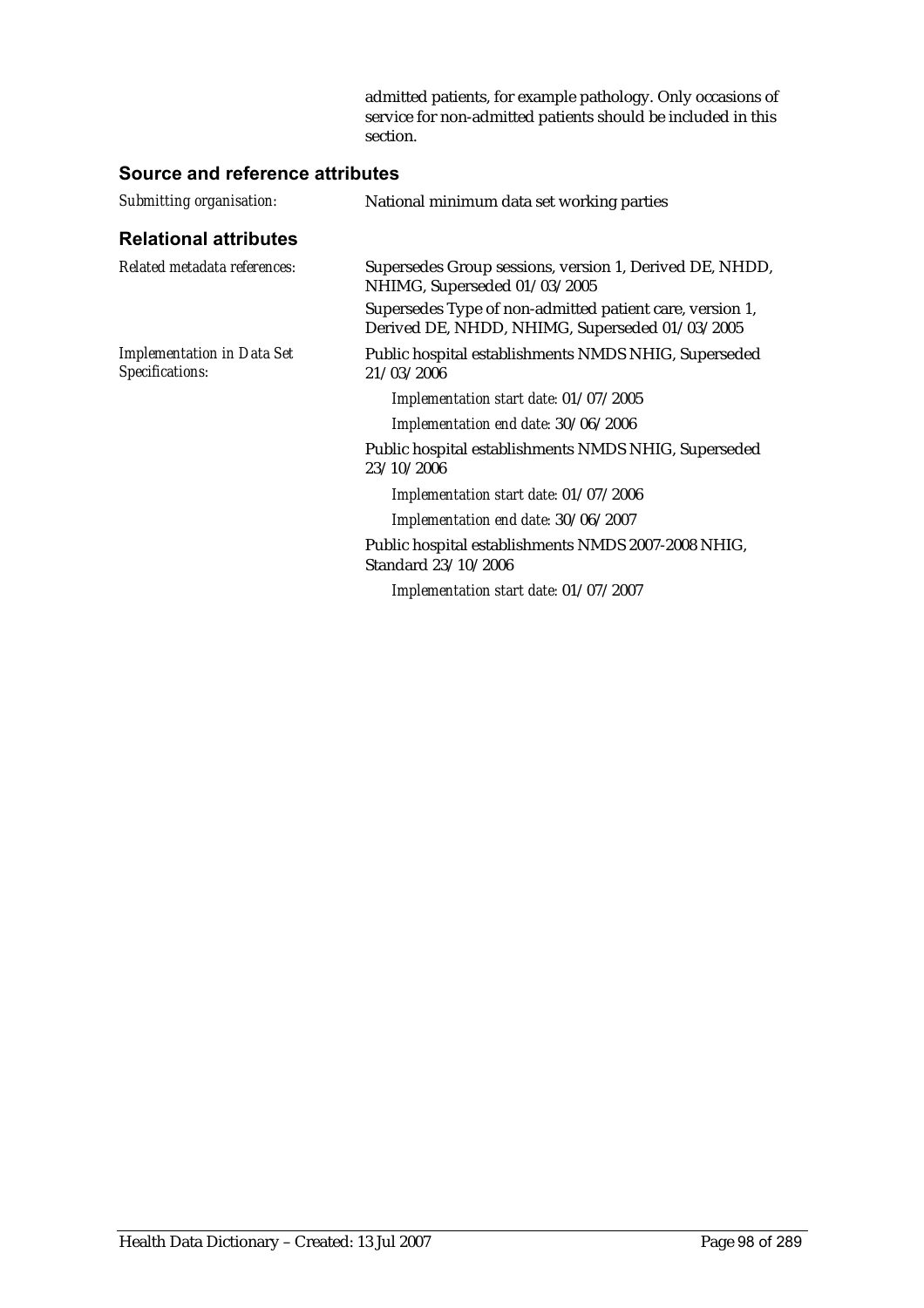# **Group sessions—dental**

### **Identifying and definitional attributes**

| Metadata item type:         | Data Element                                                                                                                                                                             |
|-----------------------------|------------------------------------------------------------------------------------------------------------------------------------------------------------------------------------------|
| Technical name:             | Establishment—number of group session occasions of service<br>for non-admitted patients (dental), total N[NNNNN]                                                                         |
| Synonymous names:           | Type of non-admitted patient care - dental group sessions                                                                                                                                |
| <b>METeOR</b> identifier:   | 270488                                                                                                                                                                                   |
| <b>Registration status:</b> | NHIG, Standard 01/03/2005                                                                                                                                                                |
| Definition:                 | The total number of occasions of examination, consultation,<br>treatment or other services provided as group session to non-<br>admitted patients in the dental unit of an establishment |

### **Data element concept attributes**

| Data element concept: | Establishment—number of group session occasions of service<br>for non-admitted patients                                                                                                                                                                                                                     |
|-----------------------|-------------------------------------------------------------------------------------------------------------------------------------------------------------------------------------------------------------------------------------------------------------------------------------------------------------|
| Definition:           | The number of non-admitted group session occasions of service<br>provided by an establishment.                                                                                                                                                                                                              |
| Context:              | Required to adequately describe the services provided to non-<br>admitted patients.                                                                                                                                                                                                                         |
|                       | The resources required to provide services to groups of patients<br>are different from those required to provide services to an<br>equivalent number of individuals. Hence services to groups of<br>non-admitted patients or outreach clients should be counted<br>separately from services to individuals. |
| Object class:         | Establishment                                                                                                                                                                                                                                                                                               |
| <b>Property:</b>      | Number of group session occasions of service for non-admitted<br>patients.                                                                                                                                                                                                                                  |

### **Collection and usage attributes**

| Comments: | A group is defined as two or more patients receiving a service<br>together where all individuals are not members of the same<br>family. Family services are to be treated as occasions of service<br>to an individual.                                                                           |
|-----------|--------------------------------------------------------------------------------------------------------------------------------------------------------------------------------------------------------------------------------------------------------------------------------------------------|
|           | In general, establishments other than acute hospitals provide a<br>much more limited range of services for non-admitted patients<br>and outreach/community patients/clients. Therefore,<br>disaggregation by type of non-admitted patient care is not<br>relevant to alcohol and drug hospitals. |

## **Value domain attributes**

| <b>Representation class:</b> | Total         |
|------------------------------|---------------|
| Data type:                   | Number        |
| Format:                      | N[NNNNN]      |
| Maximum character length:    | 6             |
| Unit of measure:             | Group session |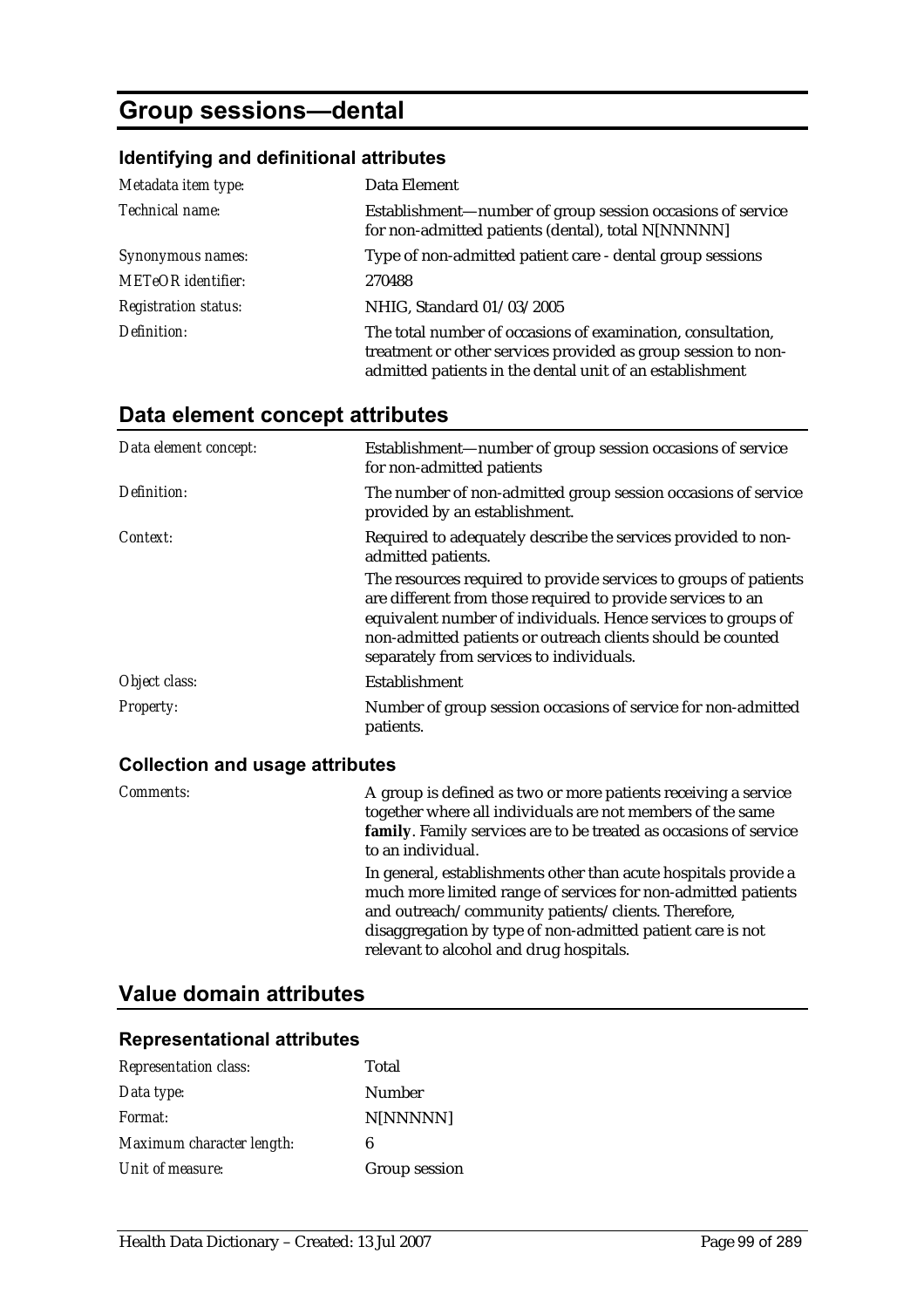### **Collection and usage attributes**

| <b>Guide for use:</b>      | Each group is to be counted once, irrespective of size or the<br>number of staff providing services.                                                                                                                                                                                                                                                                                                                                                                                                                                                                                                                                                                                                                                  |  |
|----------------------------|---------------------------------------------------------------------------------------------------------------------------------------------------------------------------------------------------------------------------------------------------------------------------------------------------------------------------------------------------------------------------------------------------------------------------------------------------------------------------------------------------------------------------------------------------------------------------------------------------------------------------------------------------------------------------------------------------------------------------------------|--|
|                            | A patient who first contacts the hospital and receives non-<br>admitted care, for example through emergency departments,<br>and is subsequently admitted, should have both components of<br>care enumerated separately. Where possible, non-admitted<br>occasions of service that are provided to patients who are<br>subsequently admitted should be identified as a subset of the<br>total occasions of service.                                                                                                                                                                                                                                                                                                                    |  |
| <b>Collection methods:</b> | At present, occasions of service to groups are counted in an<br>inconsistent manner. The numbers of occasions of service<br>should be collected for both individual and group sessions for<br>public psychiatric hospitals and alcohol and drug hospitals.                                                                                                                                                                                                                                                                                                                                                                                                                                                                            |  |
| Comments:                  | This metadata item is derived from metadata items that are not<br>currently specified in METeOR, but which are recorded in<br>various ways by hospitals/outpatient departments. Examples<br>include identifiers of individual consultations/visits, and<br>diagnostic tests.                                                                                                                                                                                                                                                                                                                                                                                                                                                          |  |
|                            | This metadata item identifies types of services provided to non-<br>admitted patients in different institutional ways in different<br>systems. It is not a summary casemix classification.                                                                                                                                                                                                                                                                                                                                                                                                                                                                                                                                            |  |
|                            | The list of Type of non-admitted patient care categories was to<br>be developed using typical functional units or cost centres<br>within existing institutions. These would include designated<br>wards or departments and specialised clinics. Although the<br>current statistical/financial returns submitted to the various<br>health authorities by their hospitals do not provide a minimum<br>subset, an effort has been made to define the categories in<br>respect to those areas commonly collected. Many functional<br>units provide services to both admitted patients and non-<br>admitted patients, for example pathology. Only occasions of<br>service for non-admitted patients should be included in this<br>section. |  |

| Submitting organisation:                             | National minimum data set working parties                                                                  |  |
|------------------------------------------------------|------------------------------------------------------------------------------------------------------------|--|
| <b>Relational attributes</b>                         |                                                                                                            |  |
| Related metadata references:                         | Supersedes Type of non-admitted patient care, version 1,<br>Derived DE, NHDD, NHIMG, Superseded 01/03/2005 |  |
|                                                      | Supersedes Group sessions, version 1, Derived DE, NHDD,<br>NHIMG, Superseded 01/03/2005                    |  |
| <b>Implementation in Data Set</b><br>Specifications: | Public hospital establishments NMDS NHIG, Superseded<br>21/03/2006                                         |  |
|                                                      | Implementation start date: 01/07/2005                                                                      |  |
|                                                      | Implementation end date: 30/06/2006                                                                        |  |
|                                                      | Public hospital establishments NMDS NHIG, Superseded<br>23/10/2006                                         |  |
|                                                      | Implementation start date: 01/07/2006                                                                      |  |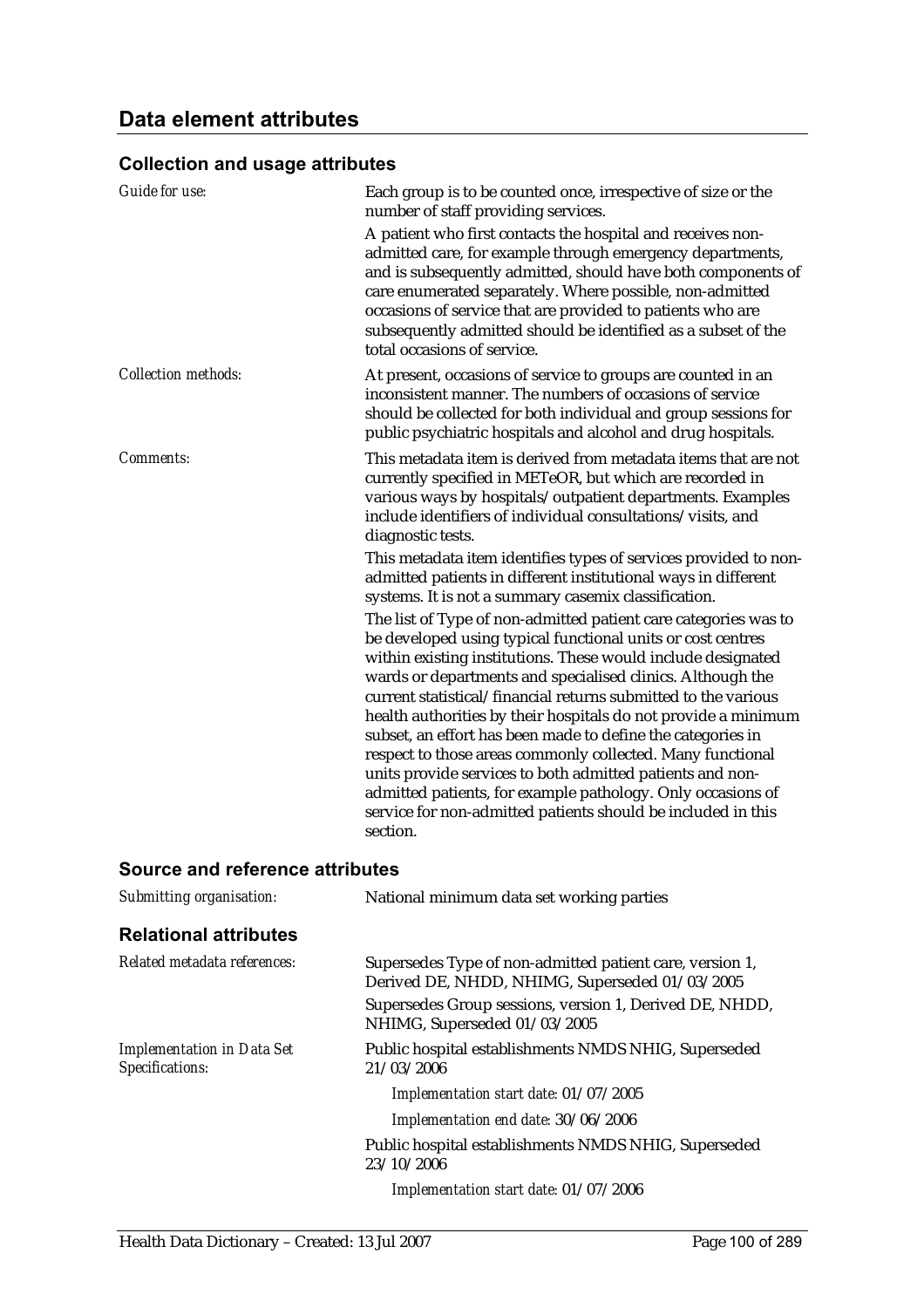*Implementation end date:* 30/06/2007 Public hospital establishments NMDS 2007-2008 NHIG, Standard 23/10/2006 *Implementation start date:* 01/07/2007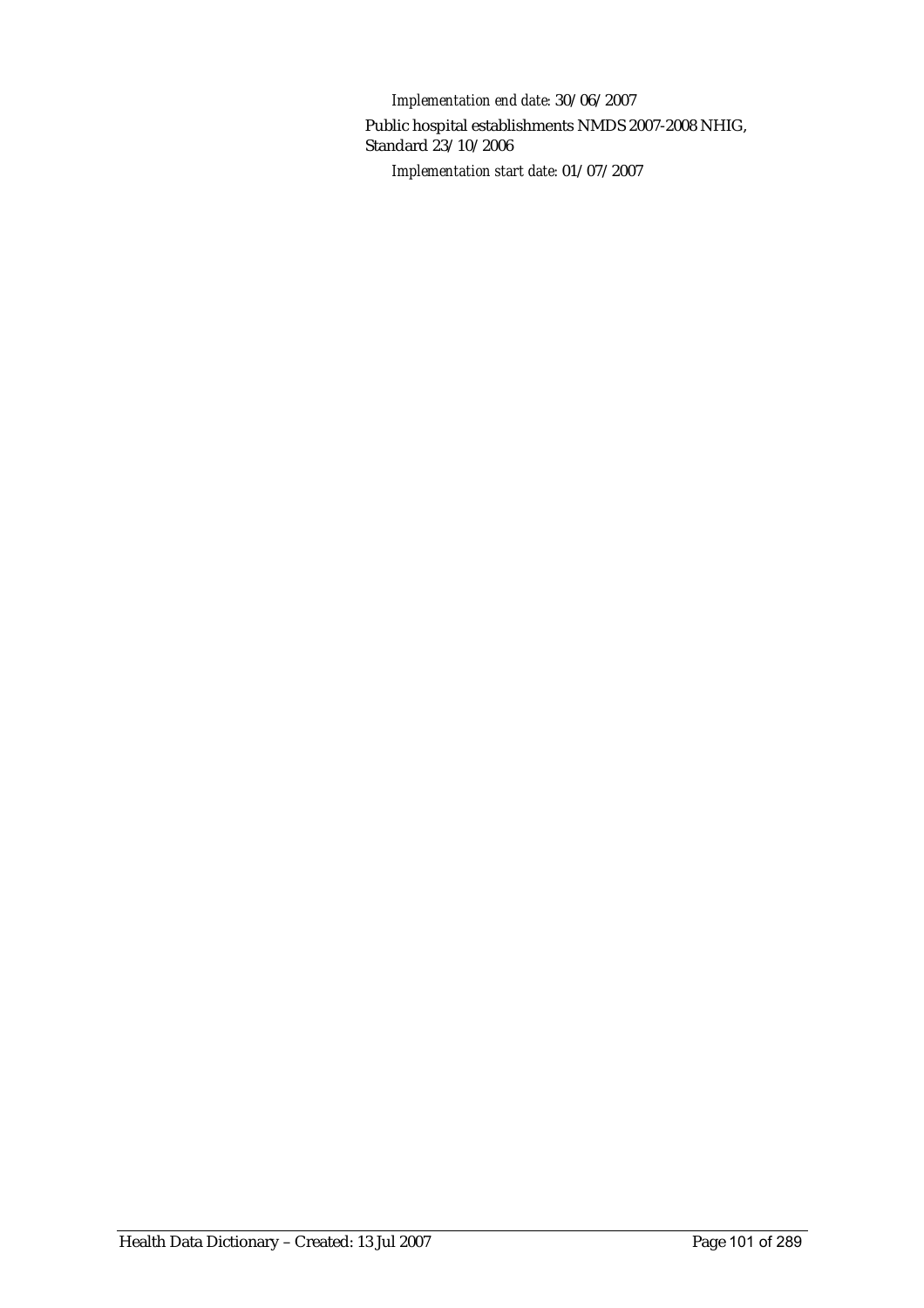# **Group sessions—dialysis**

### **Identifying and definitional attributes**

| Metadata item type:         | Data Element                                                                                                                                                                                 |
|-----------------------------|----------------------------------------------------------------------------------------------------------------------------------------------------------------------------------------------|
| Technical name:             | Establishment—number of group session occasions of service<br>for non-admitted patients (dialysis), total N[NNNNN]                                                                           |
| Synonymous names:           | Type of non-admitted patient care - dialysis group sessions                                                                                                                                  |
| <b>METeOR</b> identifier:   | 270368                                                                                                                                                                                       |
| <b>Registration status:</b> | NHIG, Standard 01/03/2005                                                                                                                                                                    |
| Definition:                 | The total number of occasions of examination, consultation,<br>treatment or other services provided as group sessions to non-<br>admitted patients in the dialysis unit of an establishment. |

### **Data element concept attributes**

| Data element concept: | Establishment—number of group session occasions of service<br>for non-admitted patients                                                                                                                                                                                                                     |
|-----------------------|-------------------------------------------------------------------------------------------------------------------------------------------------------------------------------------------------------------------------------------------------------------------------------------------------------------|
| Definition:           | The number of non-admitted group session occasions of service<br>provided by an establishment.                                                                                                                                                                                                              |
| Context:              | Required to adequately describe the services provided to non-<br>admitted patients.                                                                                                                                                                                                                         |
|                       | The resources required to provide services to groups of patients<br>are different from those required to provide services to an<br>equivalent number of individuals. Hence services to groups of<br>non-admitted patients or outreach clients should be counted<br>separately from services to individuals. |
| Object class:         | Establishment                                                                                                                                                                                                                                                                                               |
| Property:             | Number of group session occasions of service for non-admitted<br>patients.                                                                                                                                                                                                                                  |

### **Collection and usage attributes**

| Comments: | A group is defined as two or more patients receiving a service<br>together where all individuals are not members of the same<br>family. Family services are to be treated as occasions of service<br>to an individual.                                                                           |
|-----------|--------------------------------------------------------------------------------------------------------------------------------------------------------------------------------------------------------------------------------------------------------------------------------------------------|
|           | In general, establishments other than acute hospitals provide a<br>much more limited range of services for non-admitted patients<br>and outreach/community patients/clients. Therefore,<br>disaggregation by type of non-admitted patient care is not<br>relevant to alcohol and drug hospitals. |

## **Value domain attributes**

| <b>Representation class:</b> | Total         |
|------------------------------|---------------|
| Data type:                   | Number        |
| Format:                      | N[NNNNN]      |
| Maximum character length:    | 6             |
| Unit of measure:             | Group session |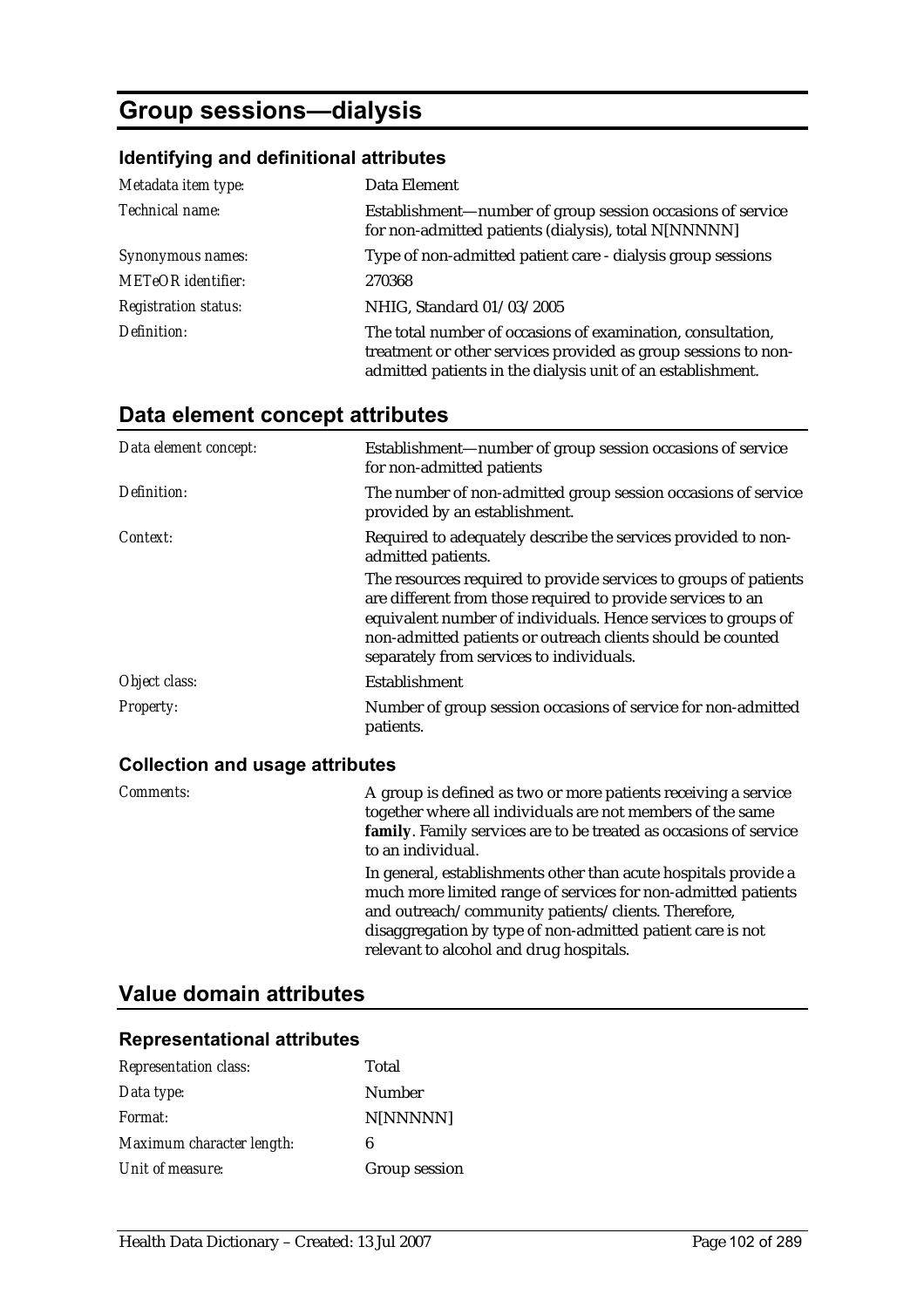### **Collection and usage attributes**

| Guide for use:             | Where patients receive treatment in a ward or clinic classified<br>elsewhere (for example Emergency Department), they are to be<br>counted as dialysis patients and are to be excluded from other<br>categories. All forms of dialysis that are undertaken as a<br>treatment necessary for renal failure are to be included.<br>Each group is to be counted once, irrespective of size or the<br>number of staff providing services.                                                                                                                                                                                                                                                                                                  |
|----------------------------|---------------------------------------------------------------------------------------------------------------------------------------------------------------------------------------------------------------------------------------------------------------------------------------------------------------------------------------------------------------------------------------------------------------------------------------------------------------------------------------------------------------------------------------------------------------------------------------------------------------------------------------------------------------------------------------------------------------------------------------|
|                            | A patient who first contacts the hospital and receives non-<br>admitted care, for example through emergency departments,<br>and is subsequently admitted, should have both components of<br>care enumerated separately. Where possible, non-admitted<br>occasions of service that are provided to patients who are<br>subsequently admitted should be identified as a subset of the<br>total occasions of service.                                                                                                                                                                                                                                                                                                                    |
| <b>Collection methods:</b> | At present, occasions of service to groups are counted in an<br>inconsistent manner. The numbers of occasions of service<br>should be collected for both individual and group sessions for<br>public psychiatric hospitals and alcohol and drug hospitals.                                                                                                                                                                                                                                                                                                                                                                                                                                                                            |
| Comments:                  | This metadata item is derived from metadata items that are not<br>currently specified in METeOR, but which are recorded in<br>various ways by hospitals/outpatient departments. Examples<br>include identifiers of individual consultations/visits, and<br>diagnostic tests.                                                                                                                                                                                                                                                                                                                                                                                                                                                          |
|                            | This metadata item identifies types of services provided to non-<br>admitted patients in different institutional ways in different<br>systems. It is not a summary casemix classification.                                                                                                                                                                                                                                                                                                                                                                                                                                                                                                                                            |
|                            | The list of Type of non-admitted patient care categories was to<br>be developed using typical functional units or cost centres<br>within existing institutions. These would include designated<br>wards or departments and specialised clinics. Although the<br>current statistical/financial returns submitted to the various<br>health authorities by their hospitals do not provide a minimum<br>subset, an effort has been made to define the categories in<br>respect to those areas commonly collected. Many functional<br>units provide services to both admitted patients and non-<br>admitted patients, for example pathology. Only occasions of<br>service for non-admitted patients should be included in this<br>section. |

| Submitting organisation:                             | National minimum data set working parties                                                                  |
|------------------------------------------------------|------------------------------------------------------------------------------------------------------------|
| <b>Relational attributes</b>                         |                                                                                                            |
| Related metadata references:                         | Supersedes Group sessions, version 1, Derived DE, NHDD,<br>NHIMG, Superseded 01/03/2005                    |
|                                                      | Supersedes Type of non-admitted patient care, version 1,<br>Derived DE, NHDD, NHIMG, Superseded 01/03/2005 |
| <b>Implementation in Data Set</b><br>Specifications: | Public hospital establishments NMDS NHIG, Superseded<br>21/03/2006                                         |
|                                                      | Implementation start date: 01/07/2005                                                                      |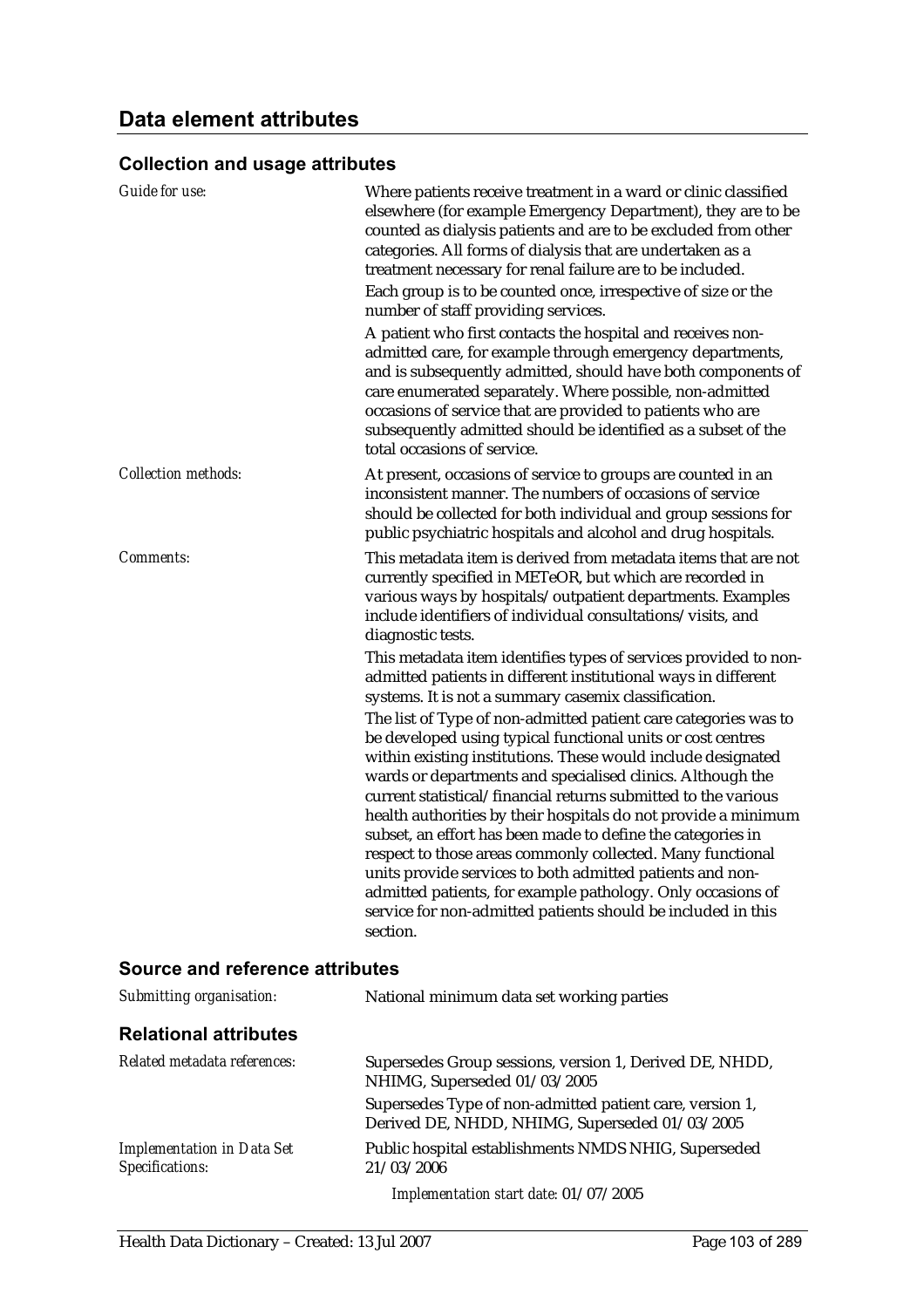*Implementation end date:* 30/06/2006

Public hospital establishments NMDS NHIG, Superseded 23/10/2006

*Implementation start date:* 01/07/2006

*Implementation end date:* 30/06/2007

Public hospital establishments NMDS 2007-2008 NHIG, Standard 23/10/2006

*Implementation start date:* 01/07/2007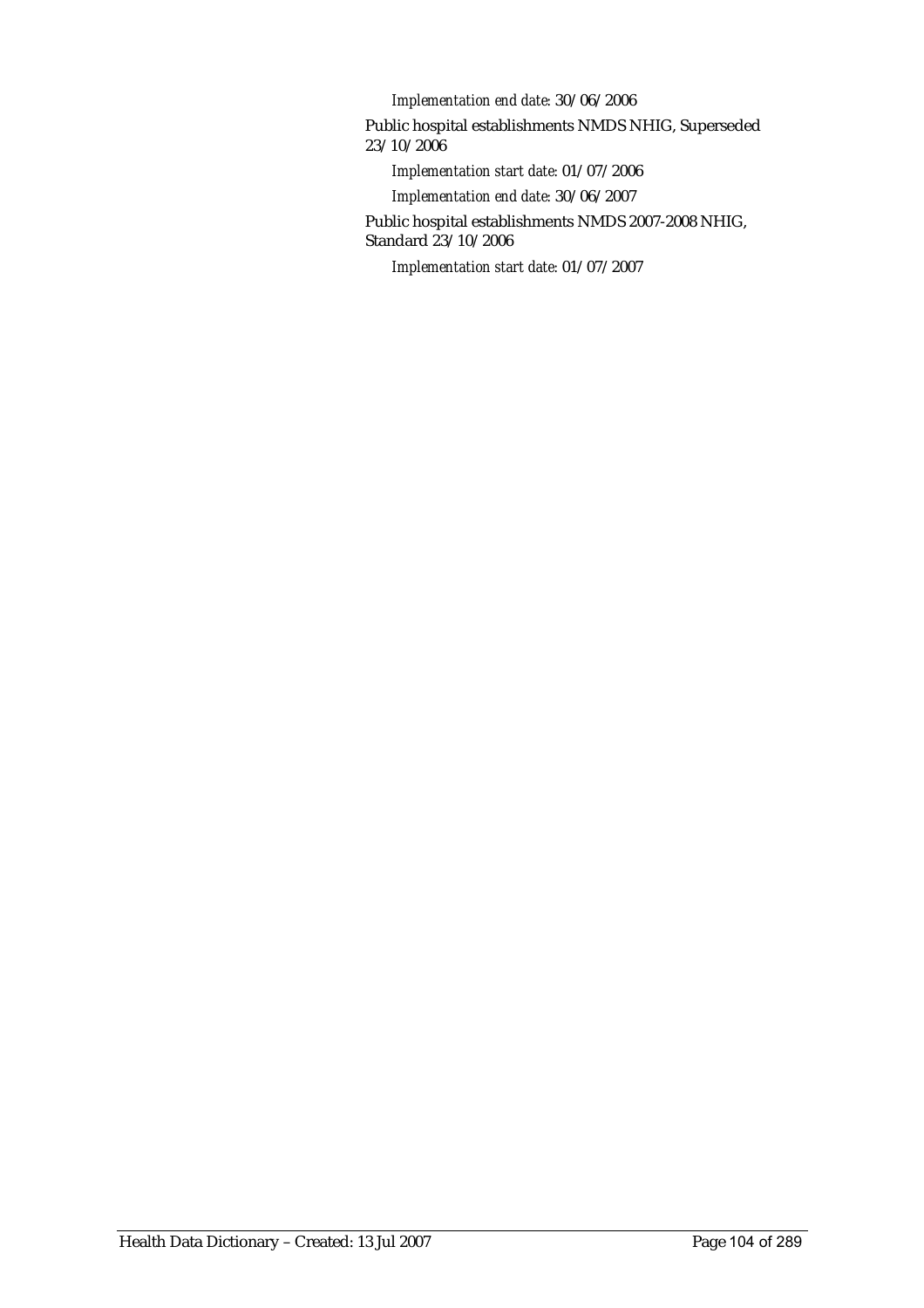# **Group sessions—district nursing services**

## **Identifying and definitional attributes**

| Metadata item type:         | Data Element                                                                                                                                                                                               |
|-----------------------------|------------------------------------------------------------------------------------------------------------------------------------------------------------------------------------------------------------|
| Technical name:             | Establishment—number of group session occasions of service<br>for non-admitted patients (district nursing services), total<br>N[NNNNN]                                                                     |
| Synonymous names:           | Type of non-admitted patient care - district nursing services<br>group sessions                                                                                                                            |
| <b>METeOR</b> identifier:   | 270482                                                                                                                                                                                                     |
| <b>Registration status:</b> | NHIG, Standard 01/03/2005                                                                                                                                                                                  |
| Definition:                 | The total number of occasions of examination, consultation,<br>treatment or other services provided as group sessions to non-<br>admitted patients by the district nursing service of an<br>establishment. |

# **Data element concept attributes**

| Data element concept: | Establishment—number of group session occasions of service<br>for non-admitted patients                                                                                                                                                                                                                     |
|-----------------------|-------------------------------------------------------------------------------------------------------------------------------------------------------------------------------------------------------------------------------------------------------------------------------------------------------------|
| Definition:           | The number of non-admitted group session occasions of service<br>provided by an establishment.                                                                                                                                                                                                              |
| Context:              | Required to adequately describe the services provided to non-<br>admitted patients.                                                                                                                                                                                                                         |
|                       | The resources required to provide services to groups of patients<br>are different from those required to provide services to an<br>equivalent number of individuals. Hence services to groups of<br>non-admitted patients or outreach clients should be counted<br>separately from services to individuals. |
| Object class:         | Establishment                                                                                                                                                                                                                                                                                               |
| Property:             | Number of group session occasions of service for non-admitted<br>patients.                                                                                                                                                                                                                                  |

#### **Collection and usage attributes**

| <i>Comments:</i> | A group is defined as two or more patients receiving a service<br>together where all individuals are not members of the same<br>family. Family services are to be treated as occasions of service<br>to an individual.                                                                           |
|------------------|--------------------------------------------------------------------------------------------------------------------------------------------------------------------------------------------------------------------------------------------------------------------------------------------------|
|                  | In general, establishments other than acute hospitals provide a<br>much more limited range of services for non-admitted patients<br>and outreach/community patients/clients. Therefore,<br>disaggregation by type of non-admitted patient care is not<br>relevant to alcohol and drug hospitals. |

## **Value domain attributes**

| <b>Representation class:</b> | Total    |
|------------------------------|----------|
| Data type:                   | Number   |
| <i>Format:</i>               | N[NNNNN] |
| Maximum character length:    | 6        |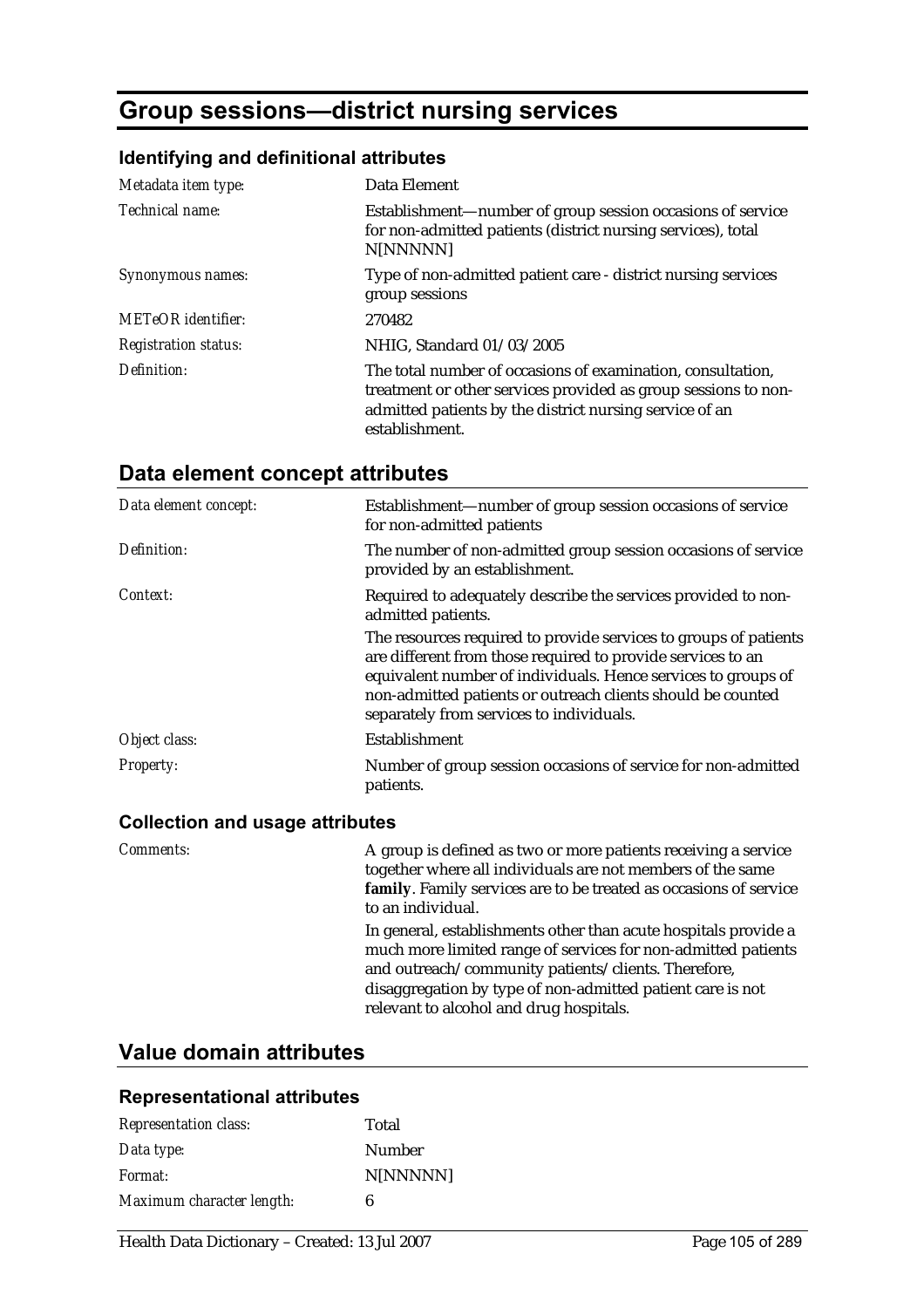### **Collection and usage attributes**

| Conection and usage attributes |                                                                                                                                                                                                                                                                                                                                                                                                                                                                                                                                                                                                                                                                           |  |  |  |
|--------------------------------|---------------------------------------------------------------------------------------------------------------------------------------------------------------------------------------------------------------------------------------------------------------------------------------------------------------------------------------------------------------------------------------------------------------------------------------------------------------------------------------------------------------------------------------------------------------------------------------------------------------------------------------------------------------------------|--|--|--|
| <b>Guide for use:</b>          | District nursing services:                                                                                                                                                                                                                                                                                                                                                                                                                                                                                                                                                                                                                                                |  |  |  |
|                                | are for medical/nursing/psychiatric care                                                                                                                                                                                                                                                                                                                                                                                                                                                                                                                                                                                                                                  |  |  |  |
|                                | are provided by a nurse, paramedic or medical officer<br>$\bullet$                                                                                                                                                                                                                                                                                                                                                                                                                                                                                                                                                                                                        |  |  |  |
|                                | involve travel by the service provider<br>$\bullet$                                                                                                                                                                                                                                                                                                                                                                                                                                                                                                                                                                                                                       |  |  |  |
|                                | exclude care provided by staff from a unit classified in the<br>community health category.                                                                                                                                                                                                                                                                                                                                                                                                                                                                                                                                                                                |  |  |  |
|                                | Each group is to be counted once, irrespective of size or the<br>number of staff providing services.                                                                                                                                                                                                                                                                                                                                                                                                                                                                                                                                                                      |  |  |  |
|                                | A patient who first contacts the hospital and receives non-<br>admitted care, for example through emergency departments,<br>and is subsequently admitted, should have both components of<br>care enumerated separately. Where possible, non-admitted<br>occasions of service that are provided to patients who are<br>subsequently admitted should be identified as a subset of the<br>total occasions of service.                                                                                                                                                                                                                                                        |  |  |  |
| <b>Collection methods:</b>     | At present, occasions of service to groups are counted in an<br>inconsistent manner. The numbers of occasions of service<br>should be collected for both individual and group sessions for<br>public psychiatric hospitals and alcohol and drug hospitals.                                                                                                                                                                                                                                                                                                                                                                                                                |  |  |  |
| Comments:                      | Outreach/community care is care delivered by hospital<br>employees to the patient in the home, place of work or other<br>non-hospital site. The distinction between non-admitted patient<br>care and outreach care is that for non-admitted patient care the<br>patients travel to the health care providers while for outreach<br>care the health care providers travel to the patients. This<br>distinction creates difficulties for community health centres.<br>These centres are to be included in the national minimum data<br>set where they are funded as sections within establishments<br>that fall within the scope of the National Health Data<br>Dictionary. |  |  |  |
|                                | For example, baby clinics, immunisation groups or aged care<br>assessment teams, which are funded through acute hospitals,<br>may provide care to some clients within the hospital grounds or<br>externally. It is intended that all community health activity be<br>measured under community health regardless of where the<br>services are provided.                                                                                                                                                                                                                                                                                                                    |  |  |  |
|                                | This metadata item is derived from metadata items that are not<br>currently specified in METeOR, but which are recorded in<br>various ways by hospitals/outpatient departments. Examples<br>include identifiers of individual consultations/visits, and<br>diagnostic tests.                                                                                                                                                                                                                                                                                                                                                                                              |  |  |  |
|                                | This metadata item identifies types of services provided to non-<br>admitted patients in different institutional ways in different<br>systems. It is not a summary casemix classification.                                                                                                                                                                                                                                                                                                                                                                                                                                                                                |  |  |  |
|                                | The list of Type of non-admitted patient care categories was to<br>be developed using typical functional units or cost centres<br>within existing institutions. These would include designated<br>wards or departments and specialised clinics. Although the<br>current statistical/financial returns submitted to the various<br>health authorities by their hospitals do not provide a minimum                                                                                                                                                                                                                                                                          |  |  |  |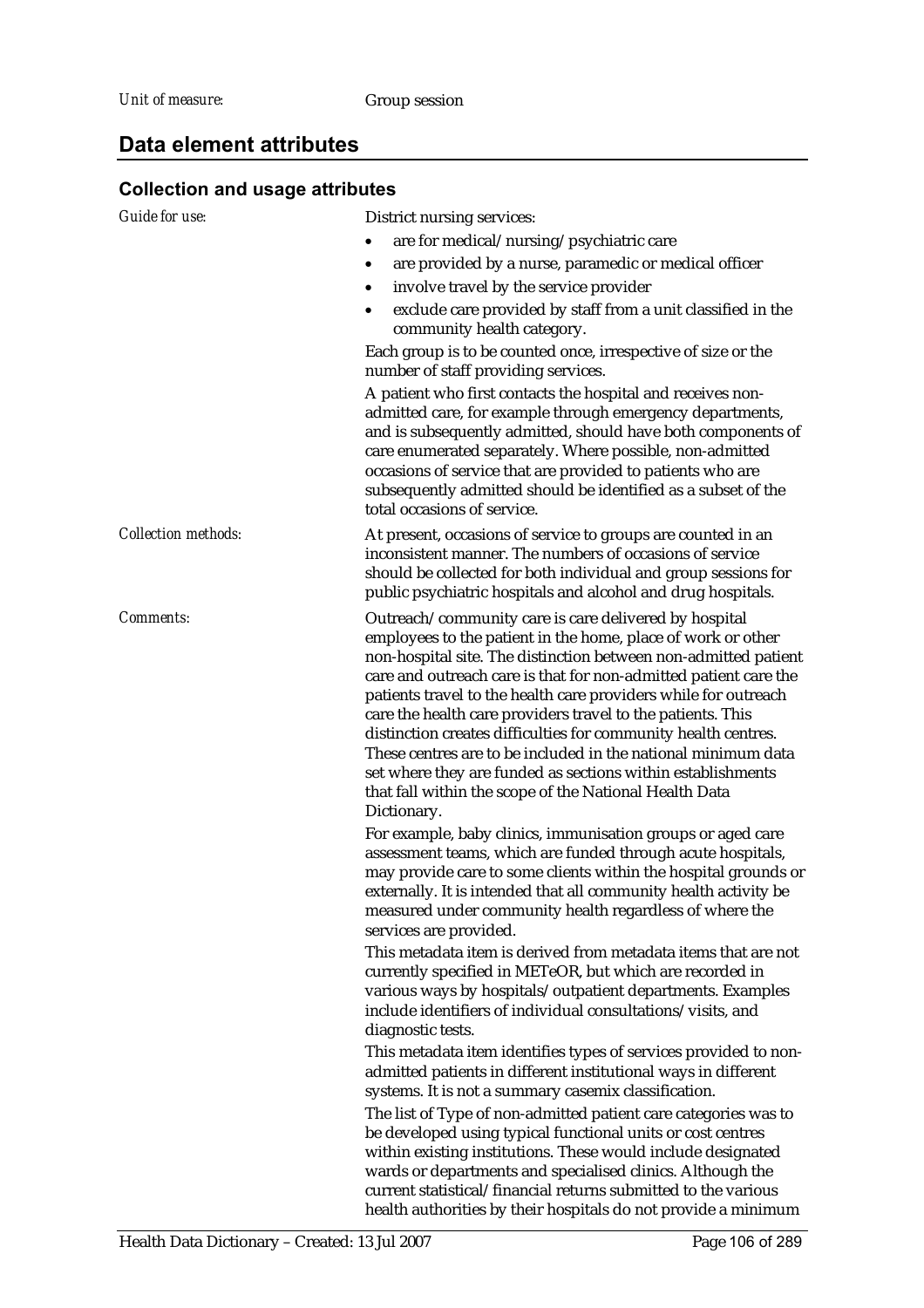subset, an effort has been made to define the categories in respect to those areas commonly collected. Many functional units provide services to both admitted patients and nonadmitted patients, for example pathology. Only occasions of service for non-admitted patients should be included in this section.

| Submitting organisation:                             | National minimum data set working parties                                                                  |  |
|------------------------------------------------------|------------------------------------------------------------------------------------------------------------|--|
| <b>Relational attributes</b>                         |                                                                                                            |  |
| Related metadata references:                         | Supersedes Type of non-admitted patient care, version 1,<br>Derived DE, NHDD, NHIMG, Superseded 01/03/2005 |  |
|                                                      | Supersedes Group sessions, version 1, Derived DE, NHDD,<br>NHIMG, Superseded 01/03/2005                    |  |
| <b>Implementation in Data Set</b><br>Specifications: | Public hospital establishments NMDS NHIG, Superseded<br>21/03/2006                                         |  |
|                                                      | Implementation start date: 01/07/2005                                                                      |  |
|                                                      | Implementation end date: 30/06/2006                                                                        |  |
|                                                      | Public hospital establishments NMDS NHIG, Superseded<br>23/10/2006                                         |  |
|                                                      | Implementation start date: 01/07/2006                                                                      |  |
|                                                      | Implementation end date: 30/06/2007                                                                        |  |
|                                                      | Public hospital establishments NMDS 2007-2008 NHIG,<br>Standard 23/10/2006                                 |  |
|                                                      | Implementation start date: 01/07/2007                                                                      |  |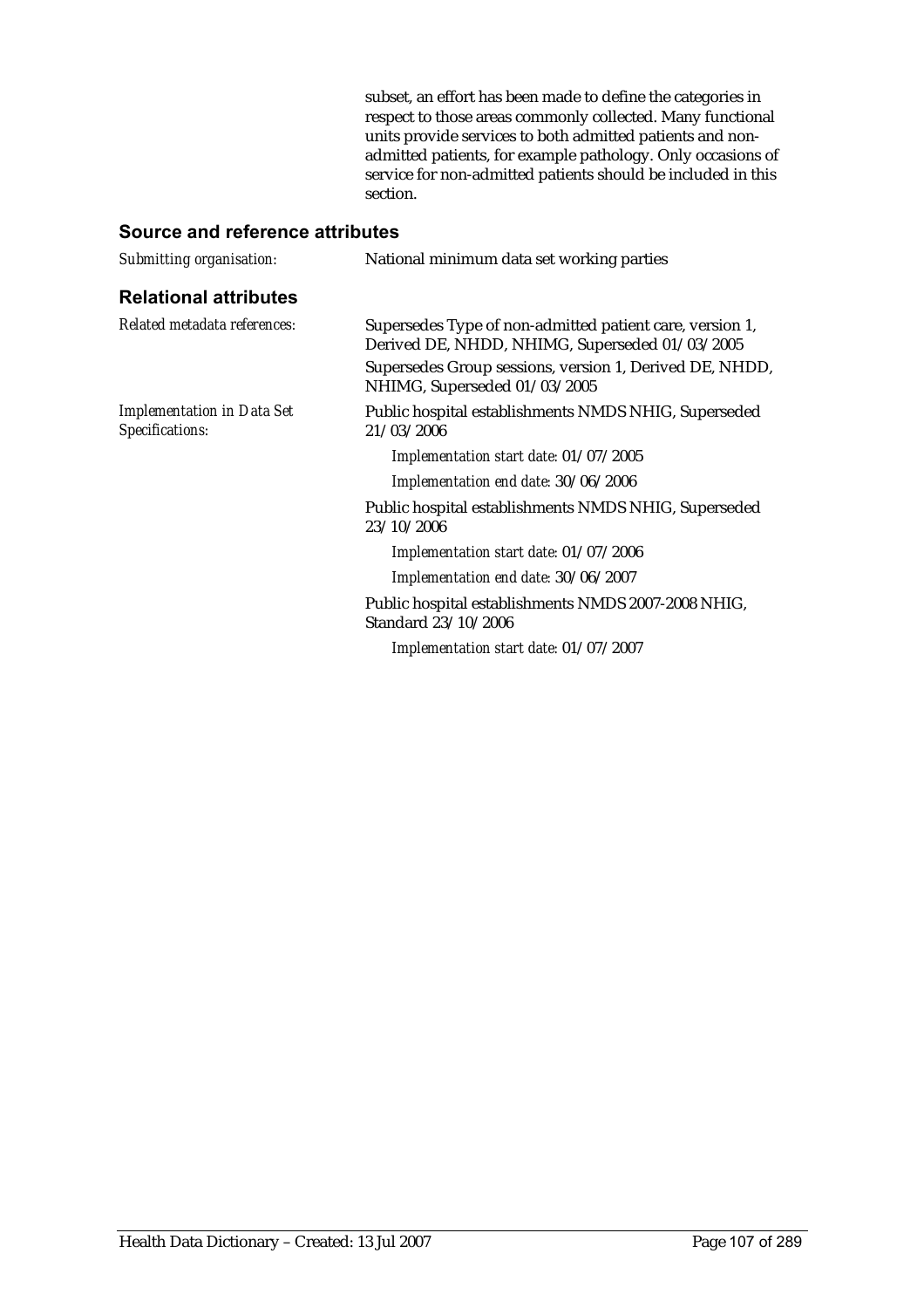# **Group sessions—emergency services**

### **Identifying and definitional attributes**

| Metadata item type:         | Data Element                                                                                                                                                                                                      |  |
|-----------------------------|-------------------------------------------------------------------------------------------------------------------------------------------------------------------------------------------------------------------|--|
| Technical name:             | Establishment—number of group session occasions of service<br>for non-admitted patients (emergency services), total<br>N[NNNNN]                                                                                   |  |
| Synonymous names:           | Type of non-admitted patient care - emergency services group<br>sessions                                                                                                                                          |  |
| <b>METeOR</b> identifier:   | 270485                                                                                                                                                                                                            |  |
| <b>Registration status:</b> | NHIG, Standard 01/03/2005                                                                                                                                                                                         |  |
| Definition:                 | The total number of occasions of examination, consultation,<br>treatment or other services provided as group sessions to non-<br>admitted patients in the designated emergency department of<br>an establishment. |  |

# **Data element concept attributes**

| Data element concept: | Establishment—number of group session occasions of service<br>for non-admitted patients                                                                                                                                                                                                                     |  |
|-----------------------|-------------------------------------------------------------------------------------------------------------------------------------------------------------------------------------------------------------------------------------------------------------------------------------------------------------|--|
| Definition:           | The number of non-admitted group session occasions of service<br>provided by an establishment.                                                                                                                                                                                                              |  |
| Context:              | Required to adequately describe the services provided to non-<br>admitted patients.                                                                                                                                                                                                                         |  |
|                       | The resources required to provide services to groups of patients<br>are different from those required to provide services to an<br>equivalent number of individuals. Hence services to groups of<br>non-admitted patients or outreach clients should be counted<br>separately from services to individuals. |  |
| Object class:         | Establishment                                                                                                                                                                                                                                                                                               |  |
| Property:             | Number of group session occasions of service for non-admitted<br>patients.                                                                                                                                                                                                                                  |  |

### **Collection and usage attributes**

| <i>Comments:</i> | A group is defined as two or more patients receiving a service<br>together where all individuals are not members of the same<br>family. Family services are to be treated as occasions of service<br>to an individual.                                                                           |
|------------------|--------------------------------------------------------------------------------------------------------------------------------------------------------------------------------------------------------------------------------------------------------------------------------------------------|
|                  | In general, establishments other than acute hospitals provide a<br>much more limited range of services for non-admitted patients<br>and outreach/community patients/clients. Therefore,<br>disaggregation by type of non-admitted patient care is not<br>relevant to alcohol and drug hospitals. |

## **Value domain attributes**

| <b>Representation class:</b> | Total    |
|------------------------------|----------|
| Data type:                   | Number   |
| <i>Format:</i>               | N[NNNNN] |
| Maximum character length:    | 6        |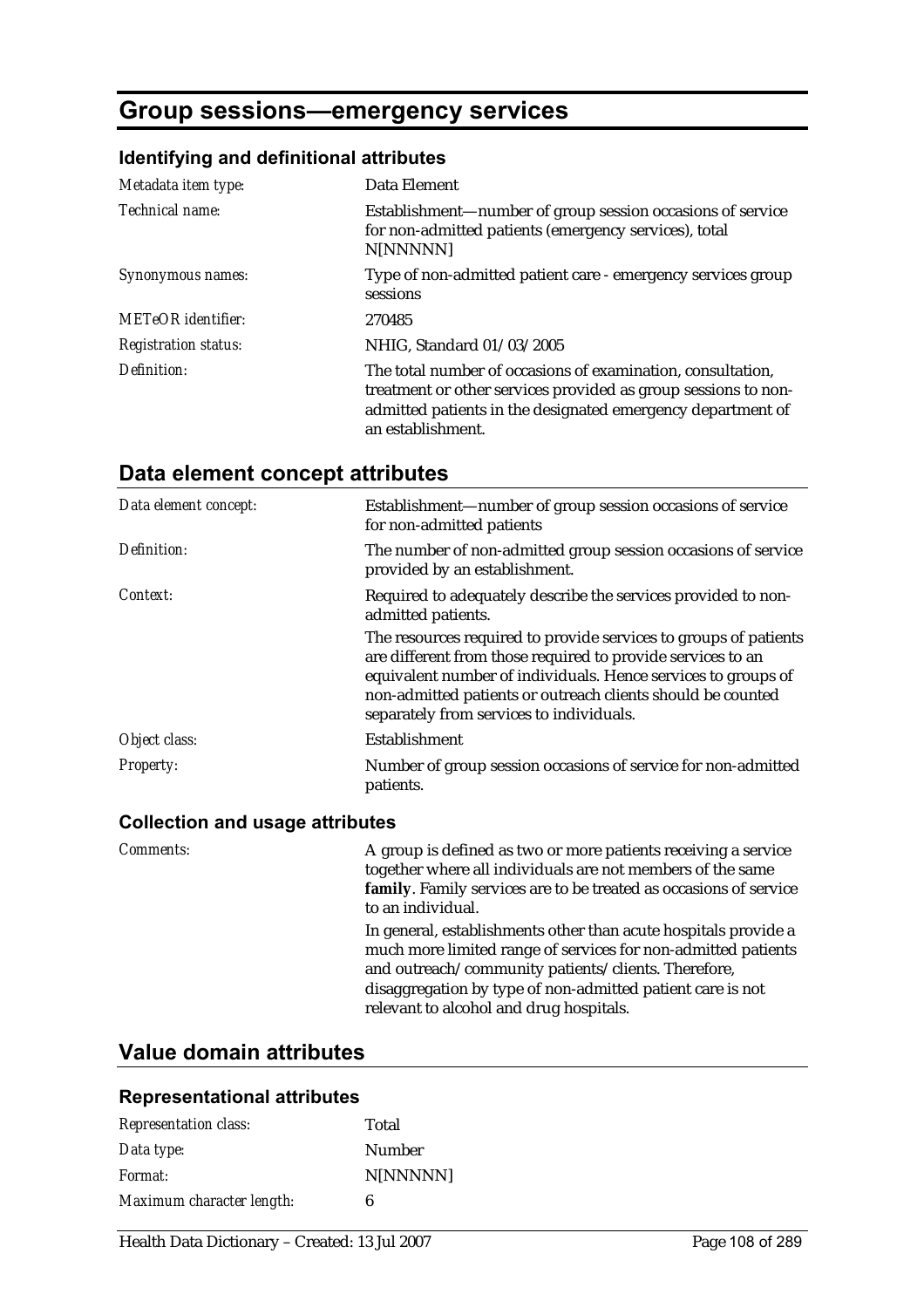# **Data element attributes**

# **Collection and usage attributes**

| Each group is to be counted once, irrespective of size or the<br>number of staff providing services.                                                                                                                                                                                                                                                                                                                                                                                                                                                                                                                                                                                                                                  |  |
|---------------------------------------------------------------------------------------------------------------------------------------------------------------------------------------------------------------------------------------------------------------------------------------------------------------------------------------------------------------------------------------------------------------------------------------------------------------------------------------------------------------------------------------------------------------------------------------------------------------------------------------------------------------------------------------------------------------------------------------|--|
| A patient who first contacts the hospital and receives non-<br>admitted care, for example through emergency departments,<br>and is subsequently admitted, should have both components of<br>care enumerated separately. Where possible, non-admitted<br>occasions of service that are provided to patients who are<br>subsequently admitted should be identified as a subset of the<br>total occasions of service.                                                                                                                                                                                                                                                                                                                    |  |
| At present, occasions of service to groups are counted in an<br>inconsistent manner. The numbers of occasions of service<br>should be collected for both individual and group sessions for<br>public psychiatric hospitals and alcohol and drug hospitals.                                                                                                                                                                                                                                                                                                                                                                                                                                                                            |  |
| This metadata item is derived from metadata items that are not<br>currently specified in METeOR, but which are recorded in<br>various ways by hospitals/outpatient departments. Examples<br>include identifiers of individual consultations/visits, and<br>diagnostic tests.                                                                                                                                                                                                                                                                                                                                                                                                                                                          |  |
| This metadata item identifies types of services provided to non-<br>admitted patients in different institutional ways in different<br>systems. It is not a summary casemix classification.                                                                                                                                                                                                                                                                                                                                                                                                                                                                                                                                            |  |
| The list of Type of non-admitted patient care categories was to<br>be developed using typical functional units or cost centres<br>within existing institutions. These would include designated<br>wards or departments and specialised clinics. Although the<br>current statistical/financial returns submitted to the various<br>health authorities by their hospitals do not provide a minimum<br>subset, an effort has been made to define the categories in<br>respect to those areas commonly collected. Many functional<br>units provide services to both admitted patients and non-<br>admitted patients, for example pathology. Only occasions of<br>service for non-admitted patients should be included in this<br>section. |  |
|                                                                                                                                                                                                                                                                                                                                                                                                                                                                                                                                                                                                                                                                                                                                       |  |

| Submitting organisation:                             | National minimum data set working parties                                                                  |  |
|------------------------------------------------------|------------------------------------------------------------------------------------------------------------|--|
| <b>Relational attributes</b>                         |                                                                                                            |  |
| Related metadata references:                         | Supersedes Type of non-admitted patient care, version 1,<br>Derived DE, NHDD, NHIMG, Superseded 01/03/2005 |  |
|                                                      | Supersedes Group sessions, version 1, Derived DE, NHDD,<br>NHIMG, Superseded 01/03/2005                    |  |
| <b>Implementation in Data Set</b><br>Specifications: | Public hospital establishments NMDS NHIG, Superseded<br>21/03/2006                                         |  |
|                                                      | Implementation start date: 01/07/2005                                                                      |  |
|                                                      | Implementation end date: 30/06/2006                                                                        |  |
|                                                      | Public hospital establishments NMDS NHIG, Superseded<br>23/10/2006                                         |  |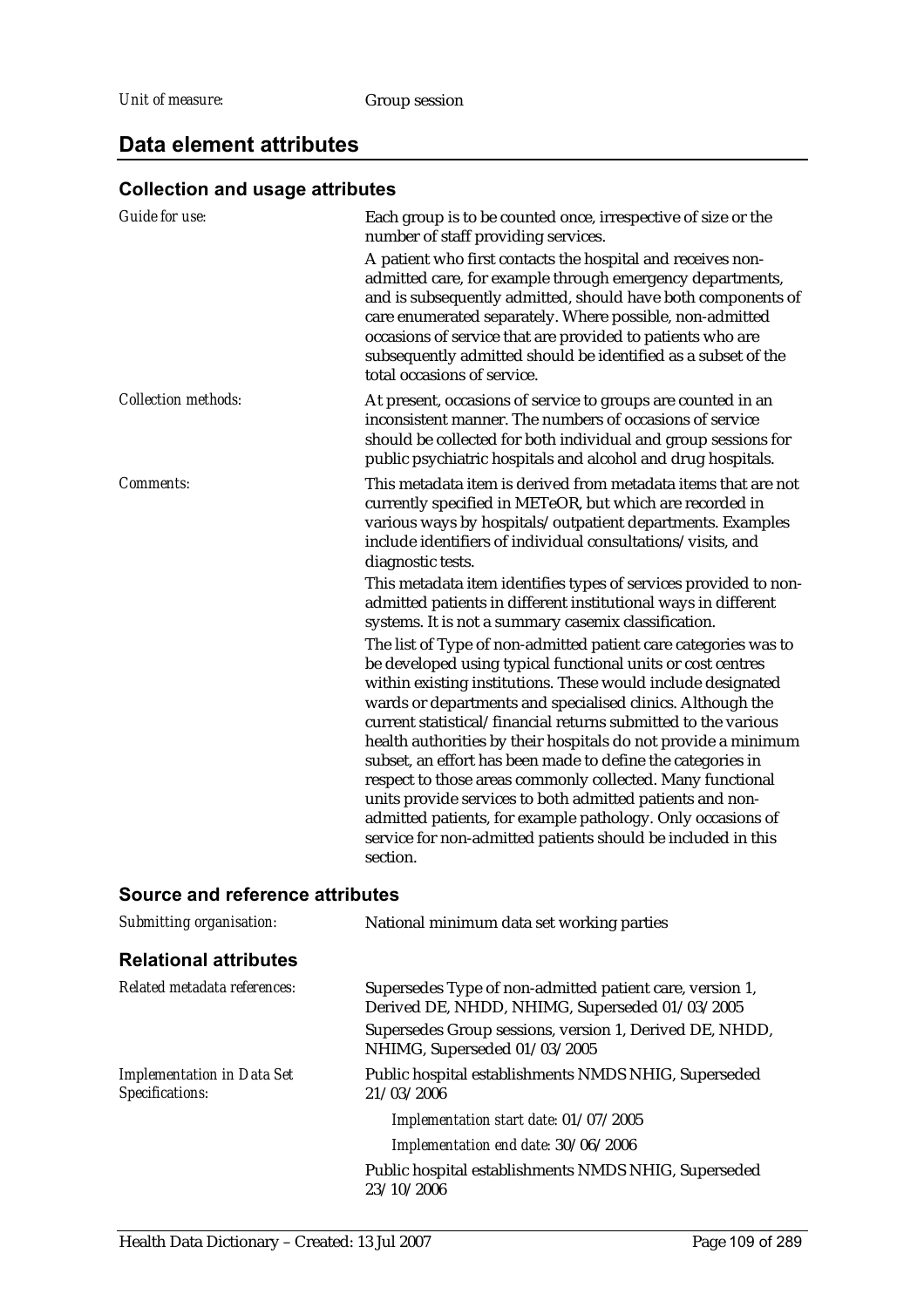*Implementation start date:* 01/07/2006 *Implementation end date:* 30/06/2007 Public hospital establishments NMDS 2007-2008 NHIG, Standard 23/10/2006 *Implementation start date:* 01/07/2007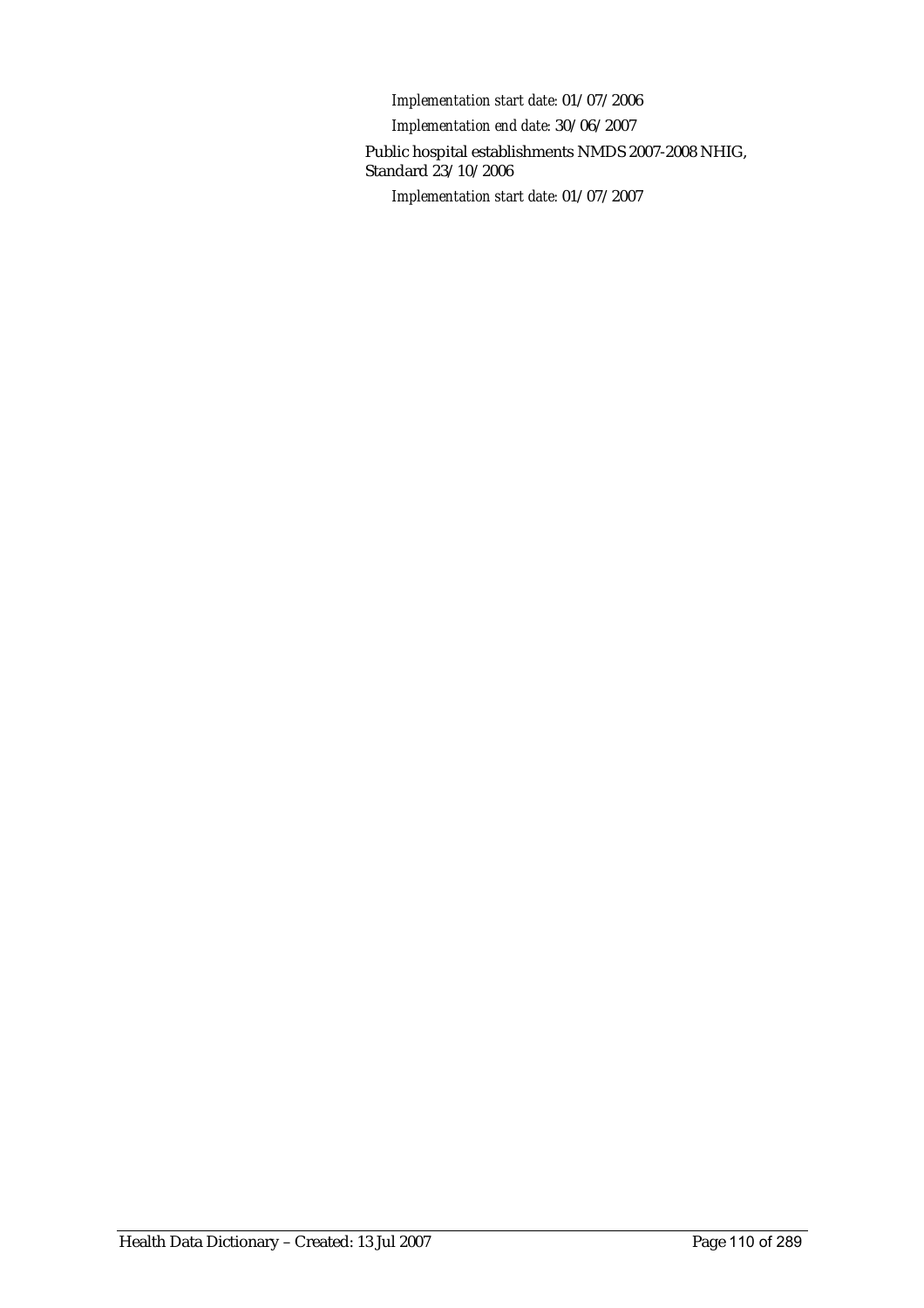# **Group sessions—endoscopy and related procedures**

### **Identifying and definitional attributes**

| Metadata item type:         | Data Element                                                                                                                                                                                                                       |
|-----------------------------|------------------------------------------------------------------------------------------------------------------------------------------------------------------------------------------------------------------------------------|
| Technical name:             | Establishment—number of group session occasions of service<br>for non-admitted patients (endoscopy and related procedures),<br>total N[NNNNN]                                                                                      |
| Synonymous names:           | Type of non-admitted patient care - endoscopy and related<br>procedures group sessions                                                                                                                                             |
| <b>METeOR</b> identifier:   | 270484                                                                                                                                                                                                                             |
| <b>Registration status:</b> | NHIG, Standard 01/03/2005                                                                                                                                                                                                          |
| Definition:                 | The total number of occasions of examination, consultation,<br>treatment or other services provided as group sessions to non-<br>admitted patients in the endoscopy and related procedures<br>functional unit of an establishment. |

# **Data element concept attributes**

| Data element concept: | Establishment—number of group session occasions of service<br>for non-admitted patients                                                                                                                                                                                                                     |
|-----------------------|-------------------------------------------------------------------------------------------------------------------------------------------------------------------------------------------------------------------------------------------------------------------------------------------------------------|
| Definition:           | The number of non-admitted group session occasions of service<br>provided by an establishment.                                                                                                                                                                                                              |
| Context:              | Required to adequately describe the services provided to non-<br>admitted patients.                                                                                                                                                                                                                         |
|                       | The resources required to provide services to groups of patients<br>are different from those required to provide services to an<br>equivalent number of individuals. Hence services to groups of<br>non-admitted patients or outreach clients should be counted<br>separately from services to individuals. |
| Object class:         | Establishment                                                                                                                                                                                                                                                                                               |
| Property:             | Number of group session occasions of service for non-admitted<br>patients.                                                                                                                                                                                                                                  |

#### **Collection and usage attributes**

| <i>Comments:</i> | A group is defined as two or more patients receiving a service<br>together where all individuals are not members of the same<br>family. Family services are to be treated as occasions of service<br>to an individual.                                                                           |
|------------------|--------------------------------------------------------------------------------------------------------------------------------------------------------------------------------------------------------------------------------------------------------------------------------------------------|
|                  | In general, establishments other than acute hospitals provide a<br>much more limited range of services for non-admitted patients<br>and outreach/community patients/clients. Therefore,<br>disaggregation by type of non-admitted patient care is not<br>relevant to alcohol and drug hospitals. |

## **Value domain attributes**

#### **Representational attributes**

| <b>Representation class:</b> | Total    |
|------------------------------|----------|
| Data type:                   | Number   |
| <i>Format:</i>               | N[NNNNN] |
| Maximum character length:    | 6        |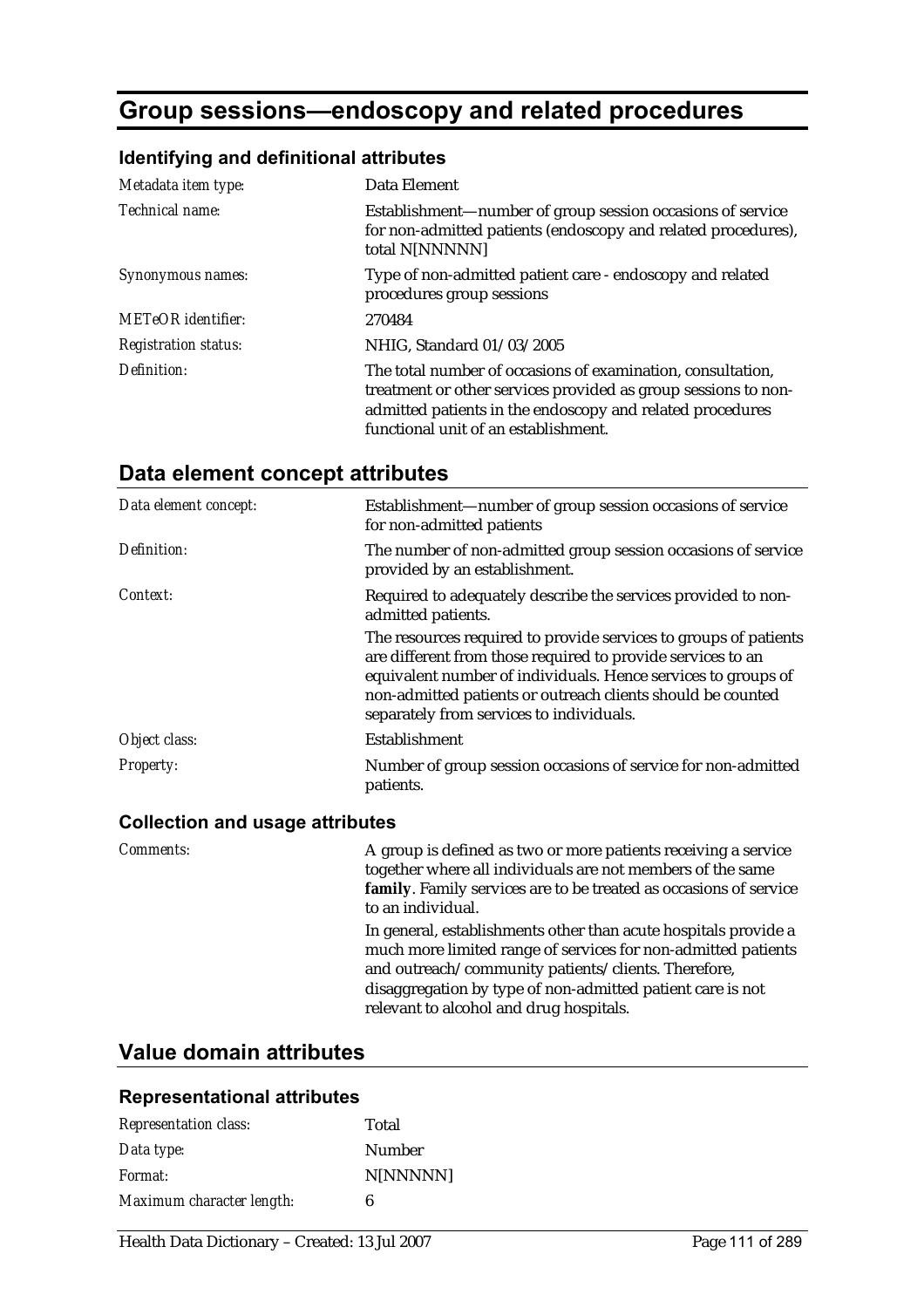### **Data element attributes**

### **Collection and usage attributes**

| Guide for use:             | For all occasions of endoscopy and related procedures provided<br>as group sessions to non-admitted patients.                                                                                                                                                                                                                                                                                                                                                                                                                                                                                                                                                                                                                         |
|----------------------------|---------------------------------------------------------------------------------------------------------------------------------------------------------------------------------------------------------------------------------------------------------------------------------------------------------------------------------------------------------------------------------------------------------------------------------------------------------------------------------------------------------------------------------------------------------------------------------------------------------------------------------------------------------------------------------------------------------------------------------------|
|                            | Endoscopy and related procedures include:                                                                                                                                                                                                                                                                                                                                                                                                                                                                                                                                                                                                                                                                                             |
|                            | cystoscopy                                                                                                                                                                                                                                                                                                                                                                                                                                                                                                                                                                                                                                                                                                                            |
|                            | gastroscopy<br>٠                                                                                                                                                                                                                                                                                                                                                                                                                                                                                                                                                                                                                                                                                                                      |
|                            | oesophagoscopy                                                                                                                                                                                                                                                                                                                                                                                                                                                                                                                                                                                                                                                                                                                        |
|                            | duodenoscopy<br>٠                                                                                                                                                                                                                                                                                                                                                                                                                                                                                                                                                                                                                                                                                                                     |
|                            | colonoscopy<br>٠                                                                                                                                                                                                                                                                                                                                                                                                                                                                                                                                                                                                                                                                                                                      |
|                            | bronchoscopy<br>٠                                                                                                                                                                                                                                                                                                                                                                                                                                                                                                                                                                                                                                                                                                                     |
|                            | laryngoscopy.                                                                                                                                                                                                                                                                                                                                                                                                                                                                                                                                                                                                                                                                                                                         |
|                            | Each group is to be counted once, irrespective of size or the<br>number of staff providing services.                                                                                                                                                                                                                                                                                                                                                                                                                                                                                                                                                                                                                                  |
|                            | A patient who first contacts the hospital and receives non-<br>admitted care, for example through emergency departments,<br>and is subsequently admitted, should have both components of<br>care enumerated separately. Where possible, non-admitted<br>occasions of service that are provided to patients who are<br>subsequently admitted should be identified as a subset of the<br>total occasions of service.                                                                                                                                                                                                                                                                                                                    |
| <b>Collection methods:</b> | At present, occasions of service to groups are counted in an<br>inconsistent manner. The numbers of occasions of service<br>should be collected for both individual and group sessions for<br>public psychiatric hospitals and alcohol and drug hospitals.                                                                                                                                                                                                                                                                                                                                                                                                                                                                            |
| Comments:                  | This metadata item is derived from metadata items that are not<br>currently specified in METeOR, but which are recorded in<br>various ways by hospitals/outpatient departments. Examples<br>include identifiers of individual consultations/visits, and<br>diagnostic tests.                                                                                                                                                                                                                                                                                                                                                                                                                                                          |
|                            | This metadata item identifies types of services provided to non-<br>admitted patients in different institutional ways in different<br>systems. It is not a summary casemix classification.                                                                                                                                                                                                                                                                                                                                                                                                                                                                                                                                            |
|                            | The list of Type of non-admitted patient care categories was to<br>be developed using typical functional units or cost centres<br>within existing institutions. These would include designated<br>wards or departments and specialised clinics. Although the<br>current statistical/financial returns submitted to the various<br>health authorities by their hospitals do not provide a minimum<br>subset, an effort has been made to define the categories in<br>respect to those areas commonly collected. Many functional<br>units provide services to both admitted patients and non-<br>admitted patients, for example pathology. Only occasions of<br>service for non-admitted patients should be included in this<br>section. |

#### **Source and reference attributes**

*Submitting organisation:* National minimum data set working parties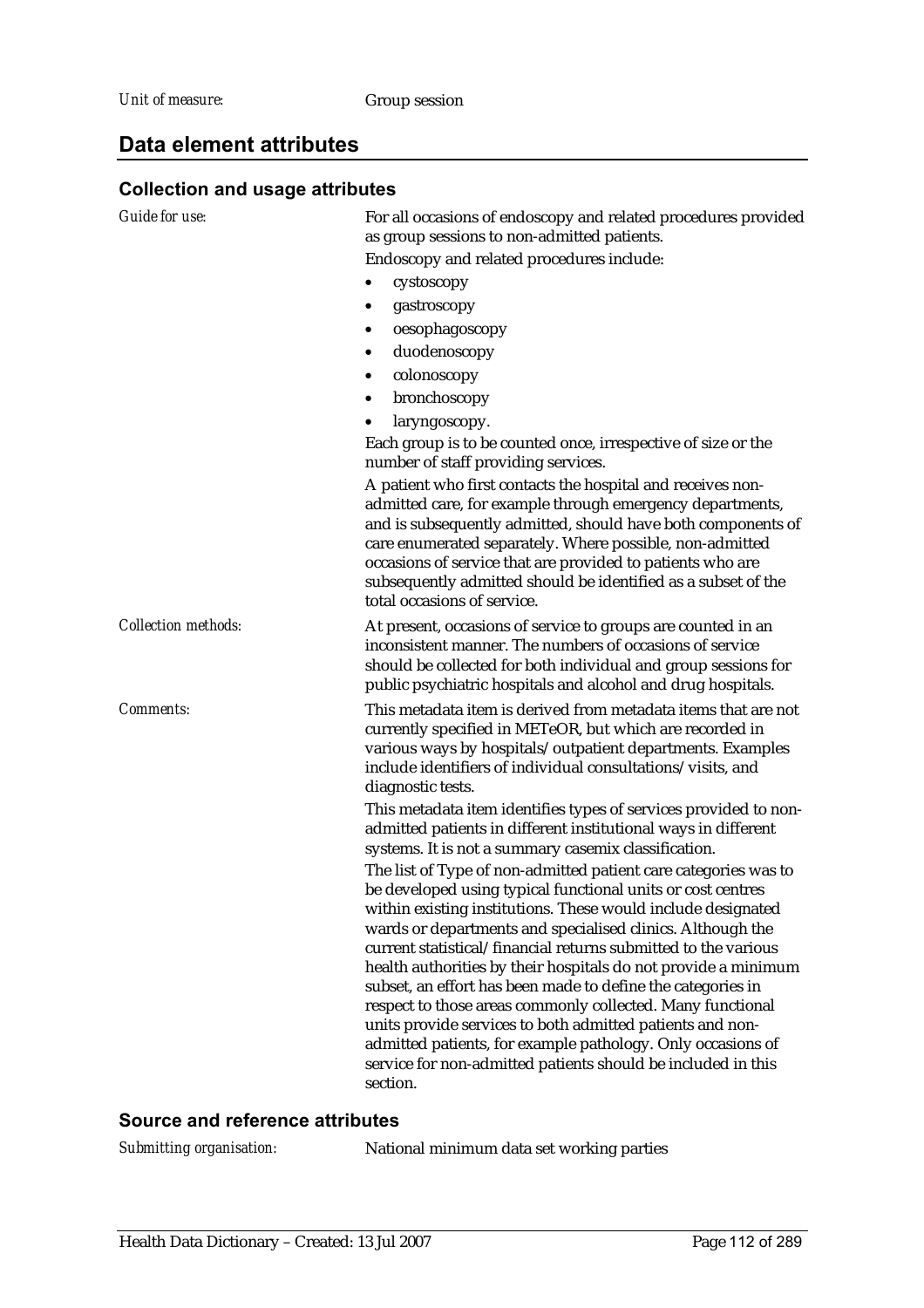## **Relational attributes**

| Related metadata references:                         | Supersedes Type of non-admitted patient care, version 1,<br>Derived DE, NHDD, NHIMG, Superseded 01/03/2005 |
|------------------------------------------------------|------------------------------------------------------------------------------------------------------------|
|                                                      | Supersedes Group sessions, version 1, Derived DE, NHDD,<br>NHIMG, Superseded 01/03/2005                    |
| <b>Implementation in Data Set</b><br>Specifications: | Public hospital establishments NMDS NHIG, Superseded<br>21/03/2006                                         |
|                                                      | Implementation start date: 01/07/2005                                                                      |
|                                                      | Implementation end date: 30/06/2006                                                                        |
|                                                      | Public hospital establishments NMDS NHIG, Superseded<br>23/10/2006                                         |
|                                                      | Implementation start date: 01/07/2006                                                                      |
|                                                      | Implementation end date: 30/06/2007                                                                        |
|                                                      | Public hospital establishments NMDS 2007-2008 NHIG,<br>Standard 23/10/2006                                 |
|                                                      | Implementation start date: 01/07/2007                                                                      |
|                                                      |                                                                                                            |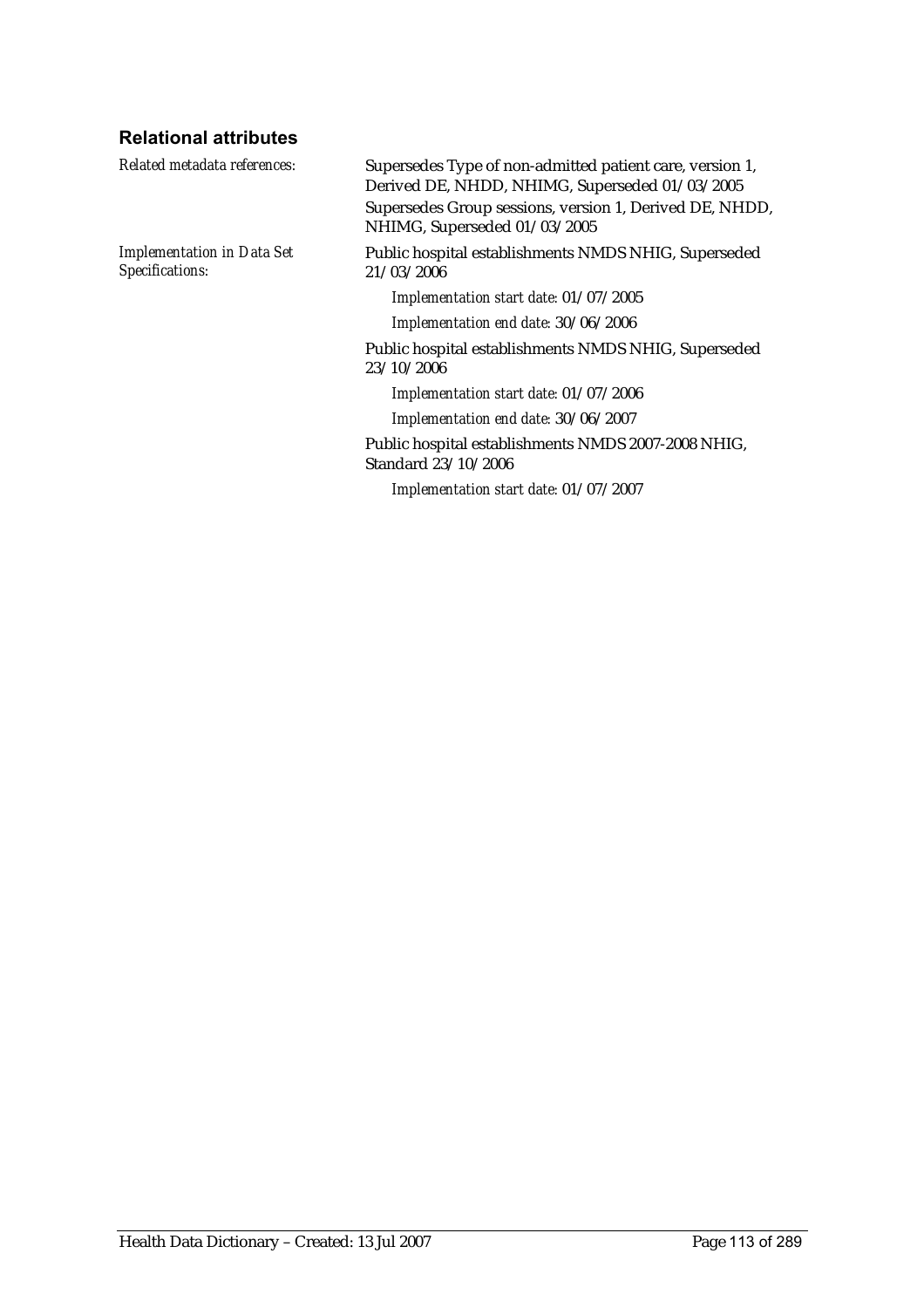# **Group sessions—mental health**

### **Identifying and definitional attributes**

| Metadata item type:         | Data Element                                                                                                                                                                                                                |
|-----------------------------|-----------------------------------------------------------------------------------------------------------------------------------------------------------------------------------------------------------------------------|
| Technical name:             | Establishment—number of group session occasions of service<br>for non-admitted patients (mental health), total N[NNNNN]                                                                                                     |
| Synonymous names:           | Type of non-admitted patient care - mental health group<br>sessions                                                                                                                                                         |
| <b>METeOR</b> identifier:   | 270490                                                                                                                                                                                                                      |
| <b>Registration status:</b> | NHIG, Standard 01/03/2005                                                                                                                                                                                                   |
| Definition:                 | The total number of occasions of examination, consultation,<br>treatment or other services provided as group sessions to non-<br>admitted patients in designated psychiatric or mental<br>health units of an establishment. |

# **Data element concept attributes**

| Data element concept: | Establishment—number of group session occasions of service<br>for non-admitted patients                                                                                                                                                                                                                     |
|-----------------------|-------------------------------------------------------------------------------------------------------------------------------------------------------------------------------------------------------------------------------------------------------------------------------------------------------------|
| Definition:           | The number of non-admitted group session occasions of service<br>provided by an establishment.                                                                                                                                                                                                              |
| Context:              | Required to adequately describe the services provided to non-<br>admitted patients.                                                                                                                                                                                                                         |
|                       | The resources required to provide services to groups of patients<br>are different from those required to provide services to an<br>equivalent number of individuals. Hence services to groups of<br>non-admitted patients or outreach clients should be counted<br>separately from services to individuals. |
| Object class:         | Establishment                                                                                                                                                                                                                                                                                               |
| <b>Property:</b>      | Number of group session occasions of service for non-admitted<br>patients.                                                                                                                                                                                                                                  |

### **Collection and usage attributes**

| Comments: | A group is defined as two or more patients receiving a service<br>together where all individuals are not members of the same<br>family. Family services are to be treated as occasions of service<br>to an individual.                                                                           |
|-----------|--------------------------------------------------------------------------------------------------------------------------------------------------------------------------------------------------------------------------------------------------------------------------------------------------|
|           | In general, establishments other than acute hospitals provide a<br>much more limited range of services for non-admitted patients<br>and outreach/community patients/clients. Therefore,<br>disaggregation by type of non-admitted patient care is not<br>relevant to alcohol and drug hospitals. |

## **Value domain attributes**

#### **Representational attributes**

| <b>Representation class:</b> | Total    |
|------------------------------|----------|
| Data type:                   | Number   |
| Format:                      | N[NNNNN] |
| Maximum character length:    | 6        |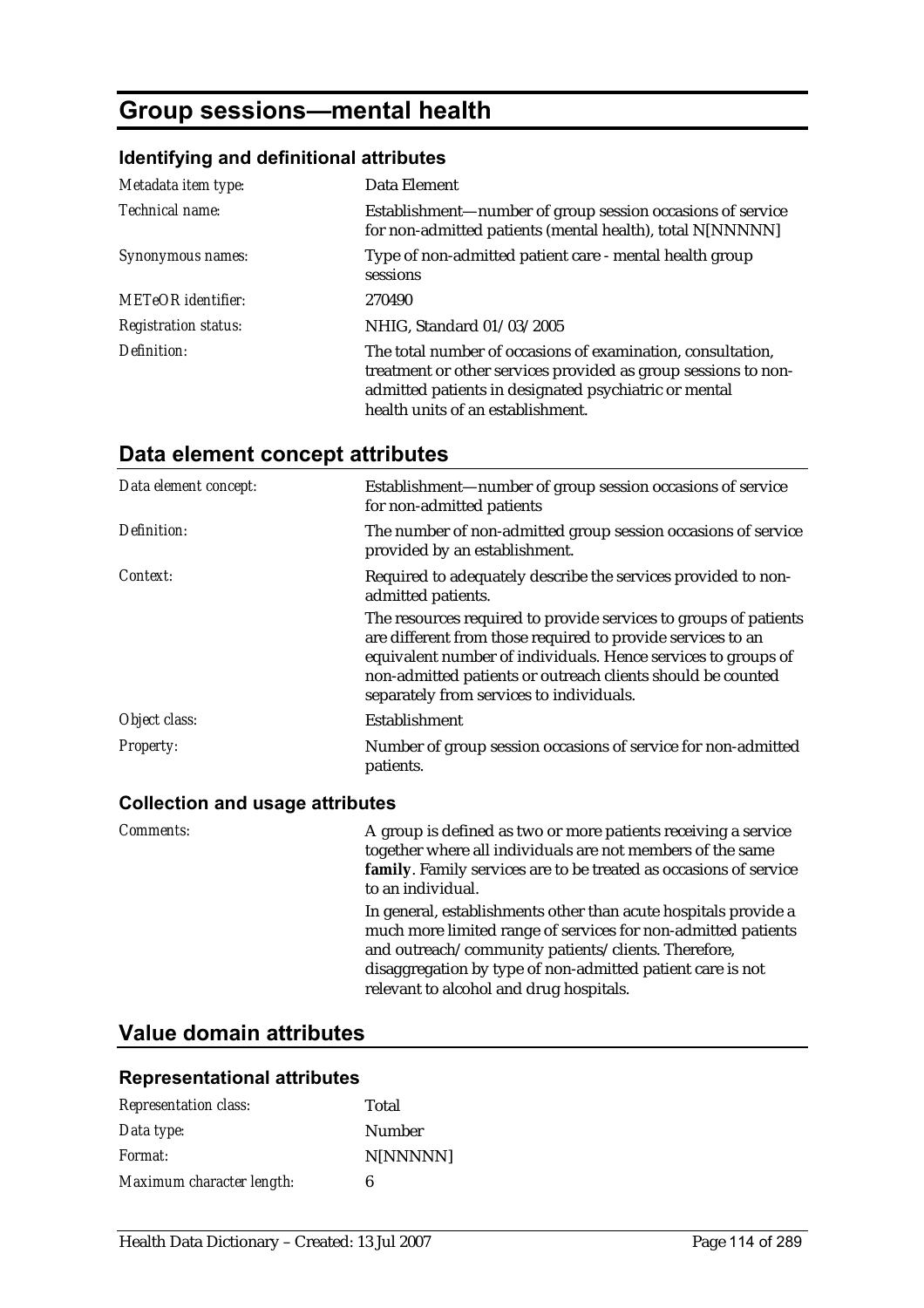# **Data element attributes**

# **Collection and usage attributes**

| <b>Guide for use:</b>      | Each group is to be counted once, irrespective of size or the<br>number of staff providing services.                                                                                                                                                                                                                                                                                                                                                                                                                                                                                                                                                                                                                                                                                                                                                                                                                                |  |
|----------------------------|-------------------------------------------------------------------------------------------------------------------------------------------------------------------------------------------------------------------------------------------------------------------------------------------------------------------------------------------------------------------------------------------------------------------------------------------------------------------------------------------------------------------------------------------------------------------------------------------------------------------------------------------------------------------------------------------------------------------------------------------------------------------------------------------------------------------------------------------------------------------------------------------------------------------------------------|--|
|                            | A patient who first contacts the hospital and receives non-<br>admitted care, for example through emergency departments,<br>and is subsequently admitted, should have both components of<br>care enumerated separately. Where possible, non-admitted<br>occasions of service that are provided to patients who are<br>subsequently admitted should be identified as a subset of the<br>total occasions of service.                                                                                                                                                                                                                                                                                                                                                                                                                                                                                                                  |  |
| <b>Collection methods:</b> | At present, occasions of service to groups are counted in an<br>inconsistent manner. The numbers of occasions of service<br>should be collected for both individual and group sessions for<br>public psychiatric hospitals and alcohol and drug hospitals.                                                                                                                                                                                                                                                                                                                                                                                                                                                                                                                                                                                                                                                                          |  |
| <b>Comments:</b>           | This metadata item is derived from metadata items that are not<br>currently specified in METeOR, but which are recorded in<br>various ways by hospitals/outpatient departments. Examples<br>include identifiers of individual consultations/visits, and<br>diagnostic tests.                                                                                                                                                                                                                                                                                                                                                                                                                                                                                                                                                                                                                                                        |  |
|                            | This metadata item identifies types of services provided to non-<br>admitted patients in different institutional ways in different<br>systems. It is not a summary casemix classification.<br>The list of Type of non-admitted patient care categories was to<br>be developed using typical functional units or cost centres<br>within existing institutions. These would include designated<br>wards or departments and specialised clinics. Although the<br>current statistical/financial returns submitted to the various<br>health authorities by their hospitals do not provide a minimum<br>subset, an effort has been made to define the categories in<br>respect to those areas commonly collected. Many functional<br>units provide services to both admitted patients and non-<br>admitted patients, for example pathology. Only occasions of<br>service for non-admitted patients should be included in this<br>section. |  |

| Submitting organisation:     | National minimum data set working parties                                                                  |  |
|------------------------------|------------------------------------------------------------------------------------------------------------|--|
| <b>Relational attributes</b> |                                                                                                            |  |
| Related metadata references: | Supersedes Group sessions, version 1, Derived DE, NHDD,<br>NHIMG, Superseded 01/03/2005                    |  |
|                              | Supersedes Type of non-admitted patient care, version 1,<br>Derived DE, NHDD, NHIMG, Superseded 01/03/2005 |  |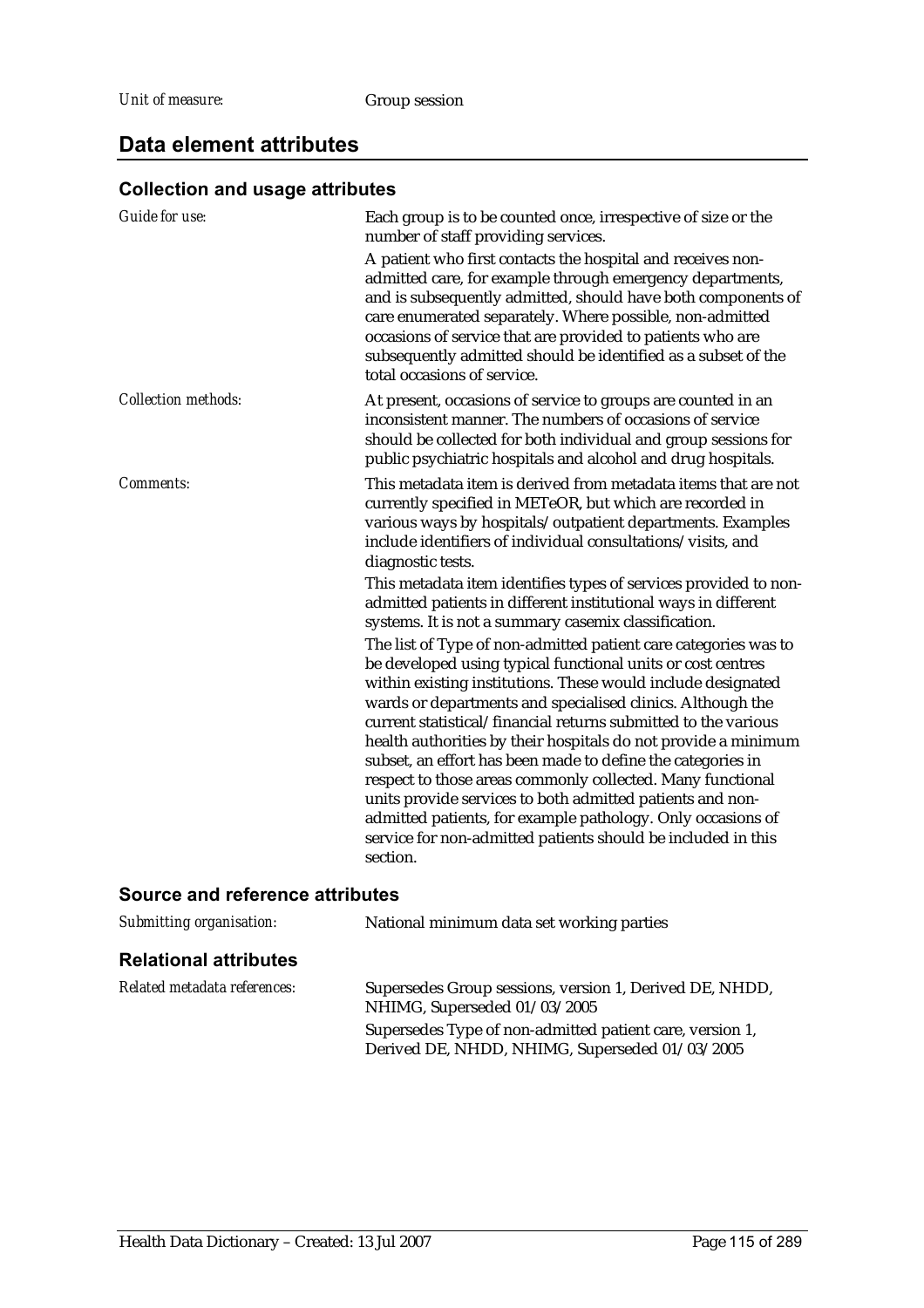*Implementation in Data Set Specifications:*

Public hospital establishments NMDS NHIG, Superseded 21/03/2006

*Implementation start date:* 01/07/2005

*Implementation end date:* 30/06/2006

Public hospital establishments NMDS NHIG, Superseded 23/10/2006

*Implementation start date:* 01/07/2006

*Implementation end date:* 30/06/2007

Public hospital establishments NMDS 2007-2008 NHIG, Standard 23/10/2006

*Implementation start date:* 01/07/2007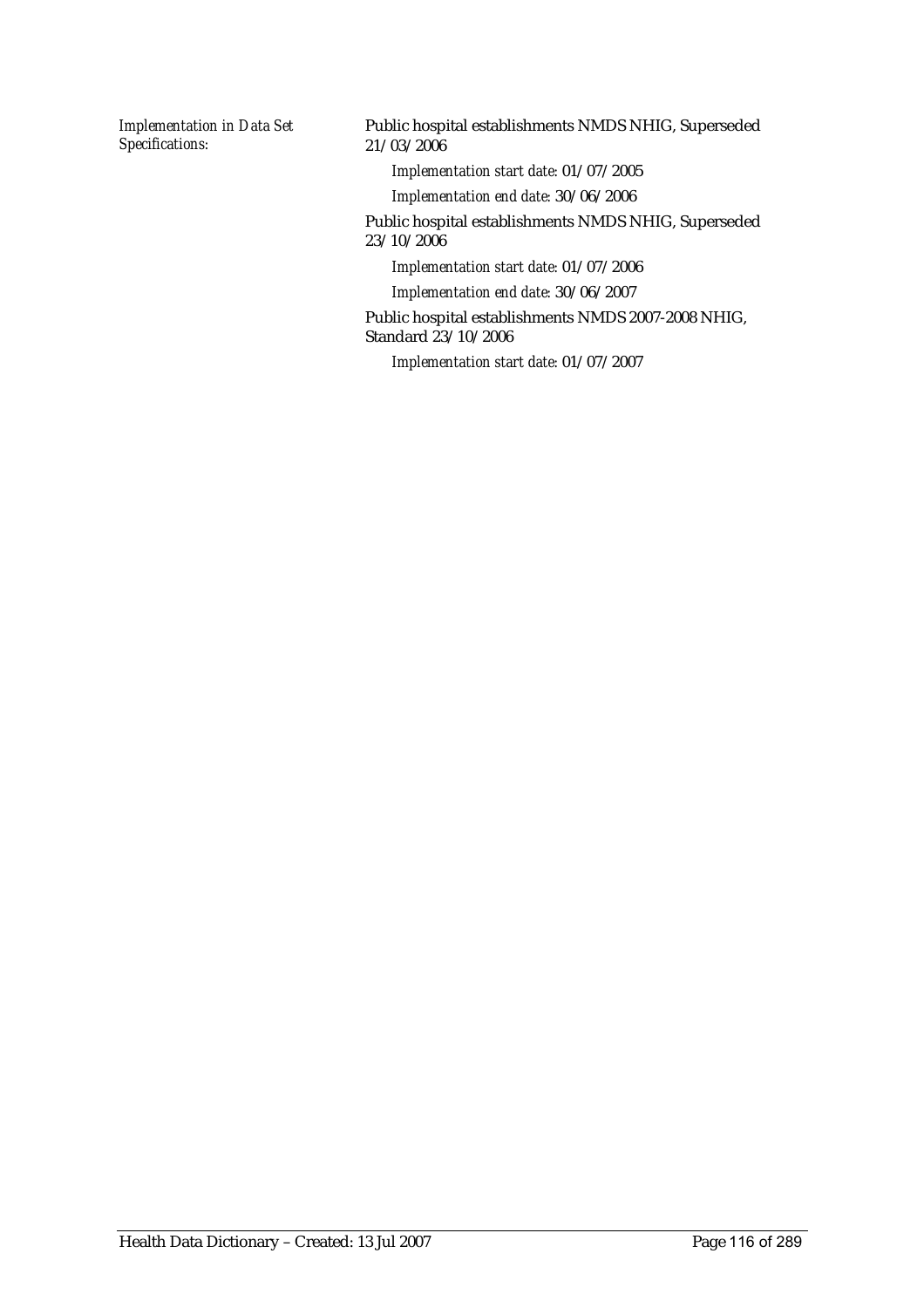# **Group sessions—other medical/surgical/diagnostic**

### **Identifying and definitional attributes**

| Metadata item type:         | Data Element                                                                                                                                                                                                                                        |
|-----------------------------|-----------------------------------------------------------------------------------------------------------------------------------------------------------------------------------------------------------------------------------------------------|
| Technical name:             | Establishment—number of group session occasions of service<br>for non-admitted patients (other medical/surgical/diagnostic),<br>total N[NNNNN]                                                                                                      |
| Synonymous names:           | Type of non-admitted patient care - other<br>medical/surgical/diagnostic group sessions                                                                                                                                                             |
| <b>METeOR</b> identifier:   | 270487                                                                                                                                                                                                                                              |
| <b>Registration status:</b> | NHIG, Standard 01/03/2005                                                                                                                                                                                                                           |
| Definition:                 | The total number of occasions of examination, consultation,<br>treatment or other services provided as group sessions to non-<br>admitted patients in the medical/surgical/diagnostic functional<br>unit of an establishment not defined elsewhere. |

# **Data element concept attributes**

| Data element concept: | Establishment—number of group session occasions of service<br>for non-admitted patients                                                                                                                                                                                                                     |
|-----------------------|-------------------------------------------------------------------------------------------------------------------------------------------------------------------------------------------------------------------------------------------------------------------------------------------------------------|
| Definition:           | The number of non-admitted group session occasions of service<br>provided by an establishment.                                                                                                                                                                                                              |
| Context:              | Required to adequately describe the services provided to non-<br>admitted patients.                                                                                                                                                                                                                         |
|                       | The resources required to provide services to groups of patients<br>are different from those required to provide services to an<br>equivalent number of individuals. Hence services to groups of<br>non-admitted patients or outreach clients should be counted<br>separately from services to individuals. |
| Object class:         | Establishment                                                                                                                                                                                                                                                                                               |
| <b>Property:</b>      | Number of group session occasions of service for non-admitted<br>patients.                                                                                                                                                                                                                                  |

#### **Collection and usage attributes**

| <i>Comments:</i> | A group is defined as two or more patients receiving a service<br>together where all individuals are not members of the same<br>family. Family services are to be treated as occasions of service<br>to an individual.                                                                           |
|------------------|--------------------------------------------------------------------------------------------------------------------------------------------------------------------------------------------------------------------------------------------------------------------------------------------------|
|                  | In general, establishments other than acute hospitals provide a<br>much more limited range of services for non-admitted patients<br>and outreach/community patients/clients. Therefore,<br>disaggregation by type of non-admitted patient care is not<br>relevant to alcohol and drug hospitals. |

# **Value domain attributes**

#### **Representational attributes**

| <b>Representation class:</b> | Total    |
|------------------------------|----------|
| Data type:                   | Number   |
| <i>Format:</i>               | N[NNNNN] |
| Maximum character length:    | 6        |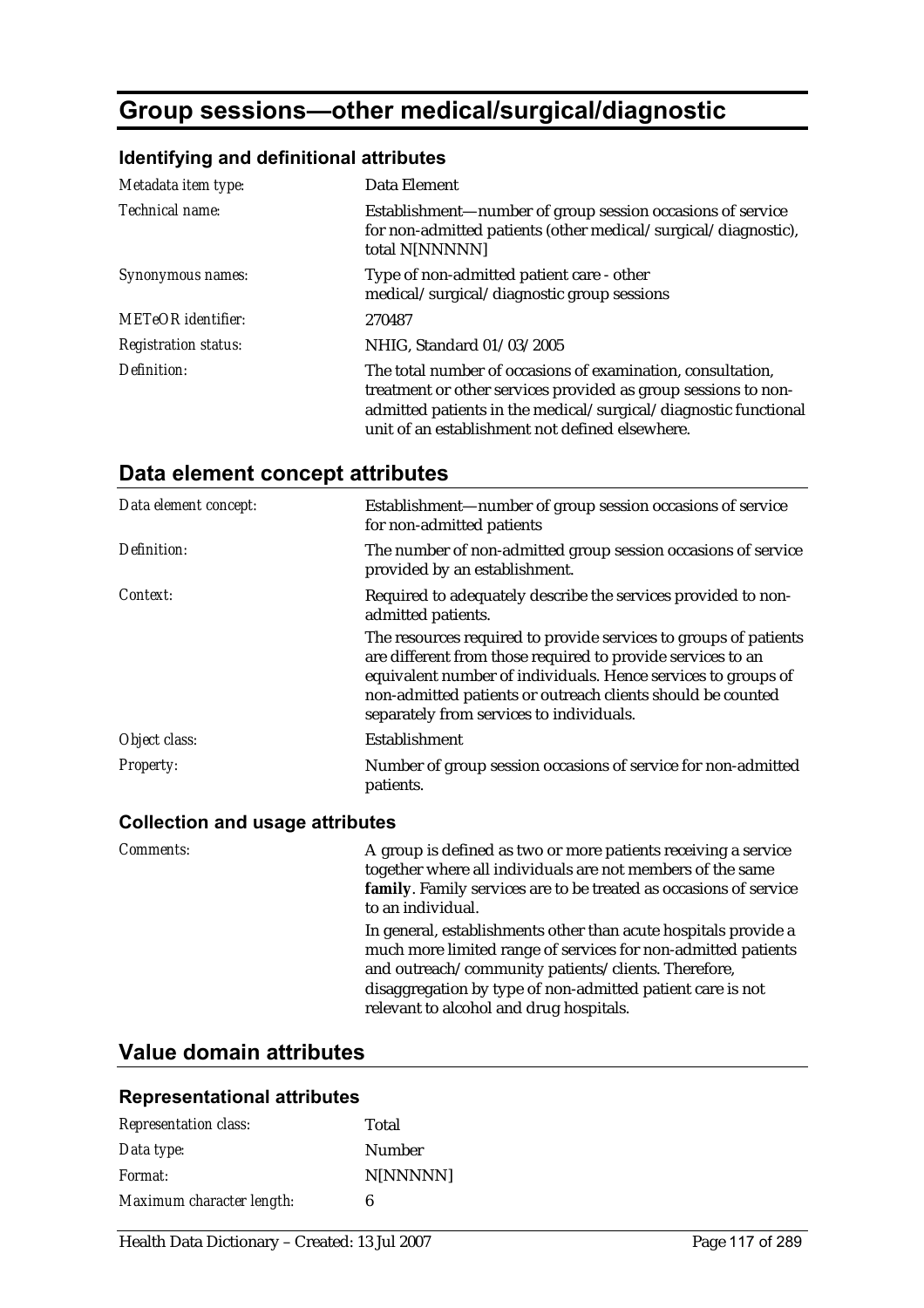### **Data element attributes**

### **Collection and usage attributes**

| Guide for use:             | Includes ECG, obstetrics, nuclear medicine, general surgery,<br>fertility, and so on.<br>Each group is to be counted once, irrespective of size or the                                                                                                                                                                                                                                                                                                                                                                                                                                                                                                                                                                    |
|----------------------------|---------------------------------------------------------------------------------------------------------------------------------------------------------------------------------------------------------------------------------------------------------------------------------------------------------------------------------------------------------------------------------------------------------------------------------------------------------------------------------------------------------------------------------------------------------------------------------------------------------------------------------------------------------------------------------------------------------------------------|
|                            | number of staff providing services.<br>A patient who first contacts the hospital and receives non-<br>admitted care, for example through emergency departments,<br>and is subsequently admitted, should have both components of<br>care enumerated separately. Where possible, non-admitted<br>occasions of service that are provided to patients who are<br>subsequently admitted should be identified as a subset of the<br>total occasions of service.                                                                                                                                                                                                                                                                 |
| <b>Collection methods:</b> | At present, occasions of service to groups are counted in an<br>inconsistent manner. The numbers of occasions of service<br>should be collected for both individual and group sessions for<br>public psychiatric hospitals and alcohol and drug hospitals.                                                                                                                                                                                                                                                                                                                                                                                                                                                                |
| <b>Comments:</b>           | This metadata item is derived from metadata items that are not<br>currently specified in METeOR, but which are recorded in<br>various ways by hospitals/outpatient departments. Examples<br>include identifiers of individual consultations/visits, and<br>diagnostic tests.                                                                                                                                                                                                                                                                                                                                                                                                                                              |
|                            | This metadata item identifies types of services provided to non-<br>admitted patients in different institutional ways in different<br>systems. It is not a summary casemix classification.                                                                                                                                                                                                                                                                                                                                                                                                                                                                                                                                |
|                            | The list of Type of non-admitted patient care categories was to<br>be developed using typical functional units or cost centres<br>within existing institutions. These would include designated<br>wards or departments and specialised clinics. Although the<br>current statistical/financial returns submitted to the various<br>health authorities by their hospitals do not provide a minimum<br>subset, an effort has been made to define the categories in<br>respect to those areas commonly collected. Many functional<br>units provide services to both admitted patients and non-<br>admitted patients, for example pathology. Only occasions of<br>service for non-admitted patients should be included in this |
|                            | section.                                                                                                                                                                                                                                                                                                                                                                                                                                                                                                                                                                                                                                                                                                                  |

| Submitting organisation:                             | National minimum data set working parties                                                                  |  |
|------------------------------------------------------|------------------------------------------------------------------------------------------------------------|--|
| <b>Relational attributes</b>                         |                                                                                                            |  |
| Related metadata references:                         | Supersedes Group sessions, version 1, Derived DE, NHDD,<br>NHIMG, Superseded 01/03/2005                    |  |
|                                                      | Supersedes Type of non-admitted patient care, version 1,<br>Derived DE, NHDD, NHIMG, Superseded 01/03/2005 |  |
| <b>Implementation in Data Set</b><br>Specifications: | Public hospital establishments NMDS NHIG, Superseded<br>21/03/2006                                         |  |
|                                                      | Implementation start date: 01/07/2005                                                                      |  |
|                                                      | Implementation end date: 30/06/2006                                                                        |  |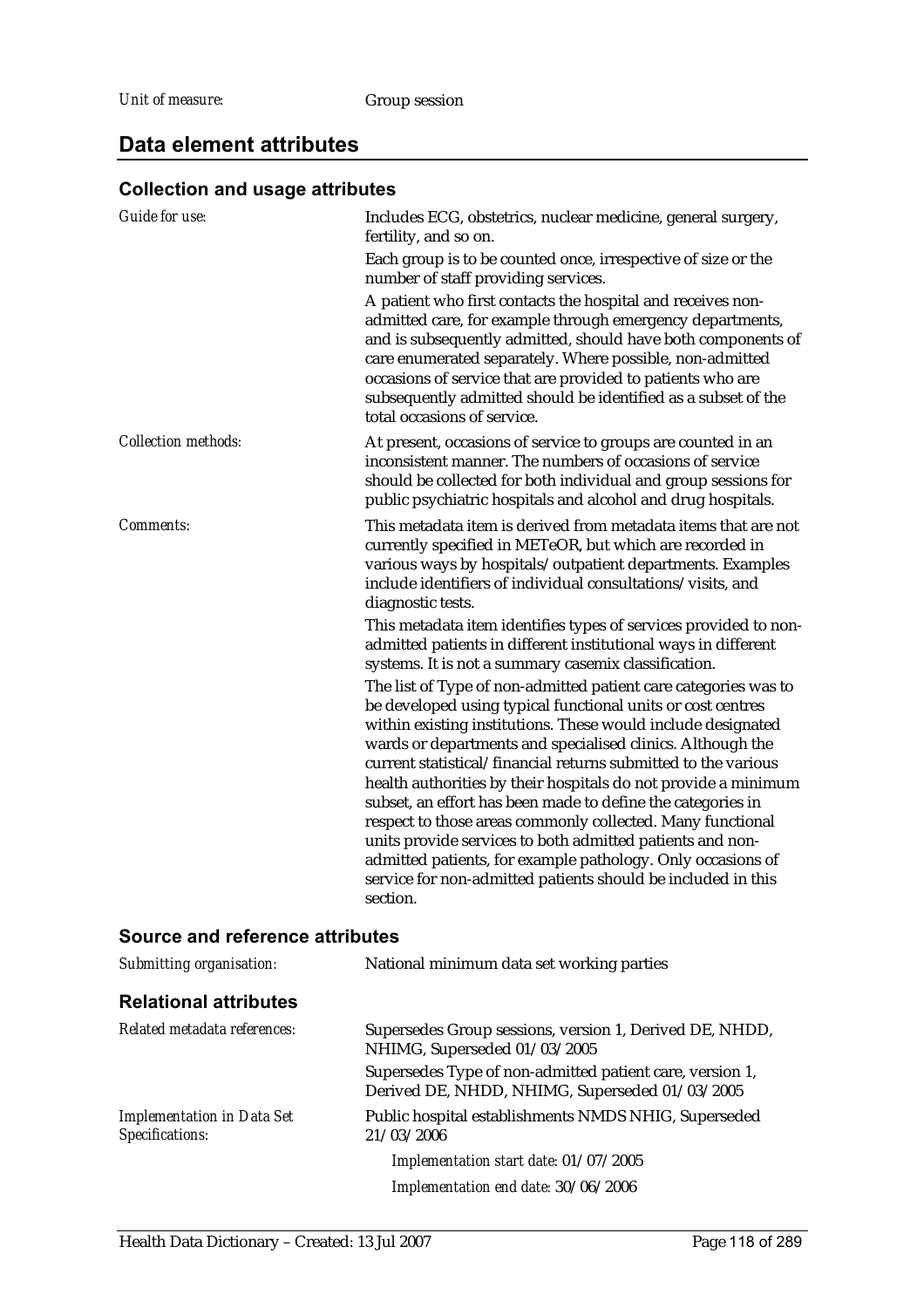Public hospital establishments NMDS NHIG, Superseded 23/10/2006

*Implementation start date:* 01/07/2006

*Implementation end date:* 30/06/2007

Public hospital establishments NMDS 2007-2008 NHIG, Standard 23/10/2006

*Implementation start date:* 01/07/2007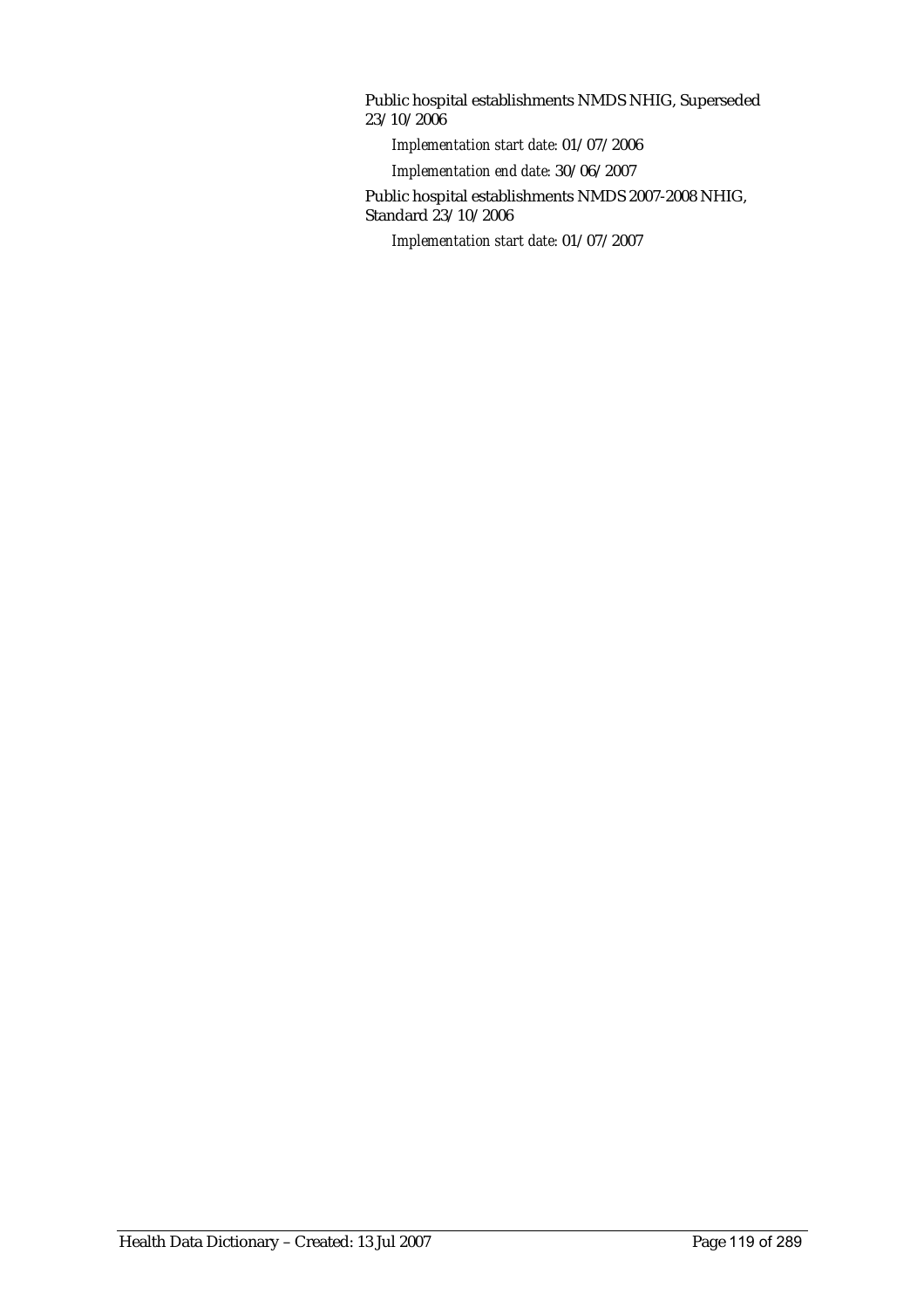# **Group sessions—other outreach services**

# **Identifying and definitional attributes**

| Metadata item type:         | Data Element                                                                                                                                                                                                                             |
|-----------------------------|------------------------------------------------------------------------------------------------------------------------------------------------------------------------------------------------------------------------------------------|
| Technical name:             | Establishment—number of group session occasions of service<br>for non-admitted patients (other outreach services), total<br>N[NNNNN]                                                                                                     |
| Synonymous names:           | Type of non-admitted patient care - other outreach services<br>group sessions                                                                                                                                                            |
| METeOR identifier:          | 270489                                                                                                                                                                                                                                   |
| <b>Registration status:</b> | NHIG, Standard 01/03/2005                                                                                                                                                                                                                |
| Definition:                 | The total number of occasions of examination, consultation,<br>treatment or other services provided as group sessions to non-<br>admitted patients as outreach services not classified in allied<br>health or community health services. |

# **Data element concept attributes**

| Data element concept: | Establishment—number of group session occasions of service<br>for non-admitted patients                                                                                                                                                                                                                     |
|-----------------------|-------------------------------------------------------------------------------------------------------------------------------------------------------------------------------------------------------------------------------------------------------------------------------------------------------------|
| Definition:           | The number of non-admitted group session occasions of service<br>provided by an establishment.                                                                                                                                                                                                              |
| Context:              | Required to adequately describe the services provided to non-<br>admitted patients.                                                                                                                                                                                                                         |
|                       | The resources required to provide services to groups of patients<br>are different from those required to provide services to an<br>equivalent number of individuals. Hence services to groups of<br>non-admitted patients or outreach clients should be counted<br>separately from services to individuals. |
| Object class:         | Establishment                                                                                                                                                                                                                                                                                               |
| <b>Property:</b>      | Number of group session occasions of service for non-admitted<br>patients.                                                                                                                                                                                                                                  |

#### **Collection and usage attributes**

| <i>Comments:</i> | A group is defined as two or more patients receiving a service<br>together where all individuals are not members of the same<br>family. Family services are to be treated as occasions of service<br>to an individual.                                                                           |
|------------------|--------------------------------------------------------------------------------------------------------------------------------------------------------------------------------------------------------------------------------------------------------------------------------------------------|
|                  | In general, establishments other than acute hospitals provide a<br>much more limited range of services for non-admitted patients<br>and outreach/community patients/clients. Therefore,<br>disaggregation by type of non-admitted patient care is not<br>relevant to alcohol and drug hospitals. |

# **Value domain attributes**

#### **Representational attributes**

| <b>Representation class:</b> | Total    |
|------------------------------|----------|
| Data type:                   | Number   |
| <i>Format:</i>               | N[NNNNN] |
| Maximum character length:    | 6        |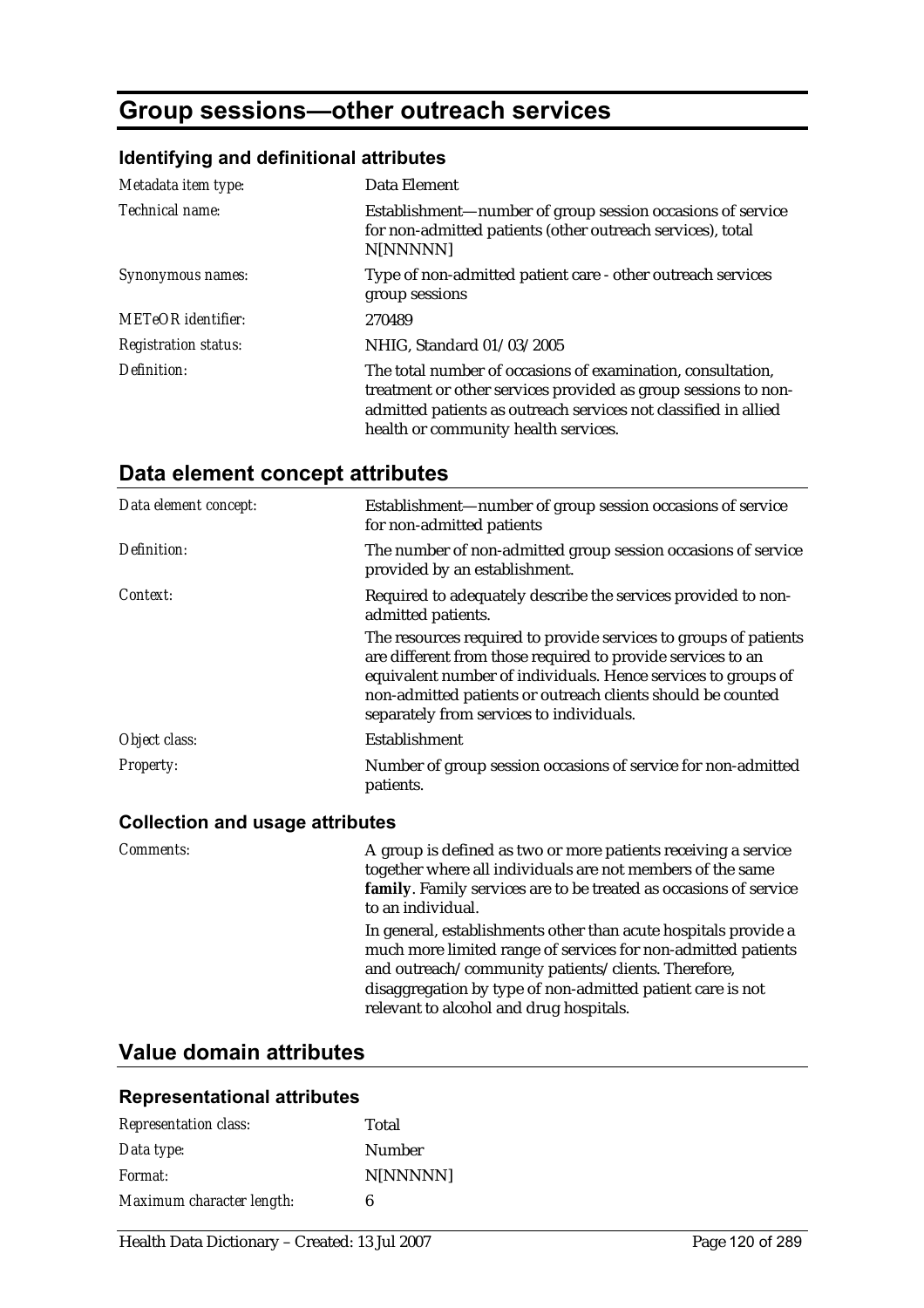# **Data element attributes**

# **Collection and usage attributes**

| Guide for use:             | Includes units primarily concerned with physiotherapy, speech<br>therapy, family planning, dietary advice, optometry,<br>occupational therapy, and so on.<br>Each group is to be counted once, irrespective of size or the<br>number of staff providing services.<br>A patient who first contacts the hospital and receives non-<br>admitted care, for example through emergency departments,<br>and is subsequently admitted, should have both components of<br>care enumerated separately. Where possible, non-admitted<br>occasions of service that are provided to patients who are<br>subsequently admitted should be identified as a subset of the<br>total occasions of service.                                                                                                                                                                                                                                                                                                                                                                                                                                                                                                                             |
|----------------------------|---------------------------------------------------------------------------------------------------------------------------------------------------------------------------------------------------------------------------------------------------------------------------------------------------------------------------------------------------------------------------------------------------------------------------------------------------------------------------------------------------------------------------------------------------------------------------------------------------------------------------------------------------------------------------------------------------------------------------------------------------------------------------------------------------------------------------------------------------------------------------------------------------------------------------------------------------------------------------------------------------------------------------------------------------------------------------------------------------------------------------------------------------------------------------------------------------------------------|
| <b>Collection methods:</b> | At present, occasions of service to groups are counted in an<br>inconsistent manner. The numbers of occasions of service<br>should be collected for both individual and group sessions for<br>public psychiatric hospitals and alcohol and drug hospitals.                                                                                                                                                                                                                                                                                                                                                                                                                                                                                                                                                                                                                                                                                                                                                                                                                                                                                                                                                          |
| <b>Comments:</b>           | This metadata item is derived from metadata items that are not<br>currently specified in METeOR, but which are recorded in<br>various ways by hospitals/outpatient departments. Examples<br>include identifiers of individual consultations/visits, and<br>diagnostic tests.<br>This metadata item identifies types of services provided to non-<br>admitted patients in different institutional ways in different<br>systems. It is not a summary casemix classification.<br>The list of Type of non-admitted patient care categories was to<br>be developed using typical functional units or cost centres<br>within existing institutions. These would include designated<br>wards or departments and specialised clinics. Although the<br>current statistical/financial returns submitted to the various<br>health authorities by their hospitals do not provide a minimum<br>subset, an effort has been made to define the categories in<br>respect to those areas commonly collected. Many functional<br>units provide services to both admitted patients and non-<br>admitted patients, for example pathology. Only occasions of<br>service for non-admitted patients should be included in this<br>section. |

| Submitting organisation:                             | National minimum data set working parties                                                                  |
|------------------------------------------------------|------------------------------------------------------------------------------------------------------------|
| <b>Relational attributes</b>                         |                                                                                                            |
| Related metadata references:                         | Supersedes Group sessions, version 1, Derived DE, NHDD,<br>NHIMG, Superseded 01/03/2005                    |
|                                                      | Supersedes Type of non-admitted patient care, version 1,<br>Derived DE, NHDD, NHIMG, Superseded 01/03/2005 |
| <b>Implementation in Data Set</b><br>Specifications: | Public hospital establishments NMDS NHIG, Superseded<br>21/03/2006                                         |
|                                                      | Implementation start date: 01/07/2005                                                                      |
|                                                      | Implementation end date: 30/06/2006                                                                        |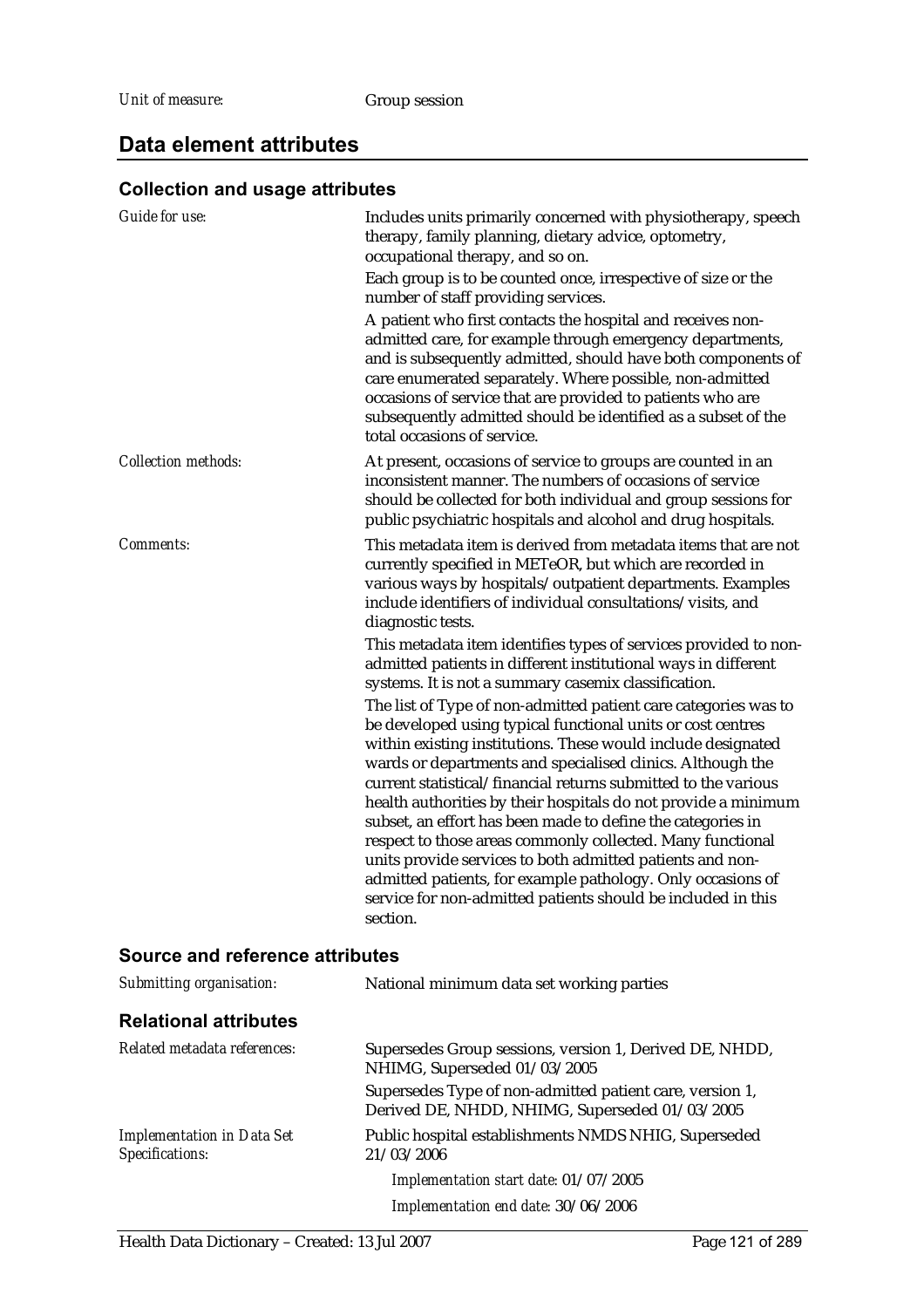Public hospital establishments NMDS NHIG, Superseded 23/10/2006

*Implementation start date:* 01/07/2006

*Implementation end date:* 30/06/2007

Public hospital establishments NMDS 2007-2008 NHIG, Standard 23/10/2006

*Implementation start date:* 01/07/2007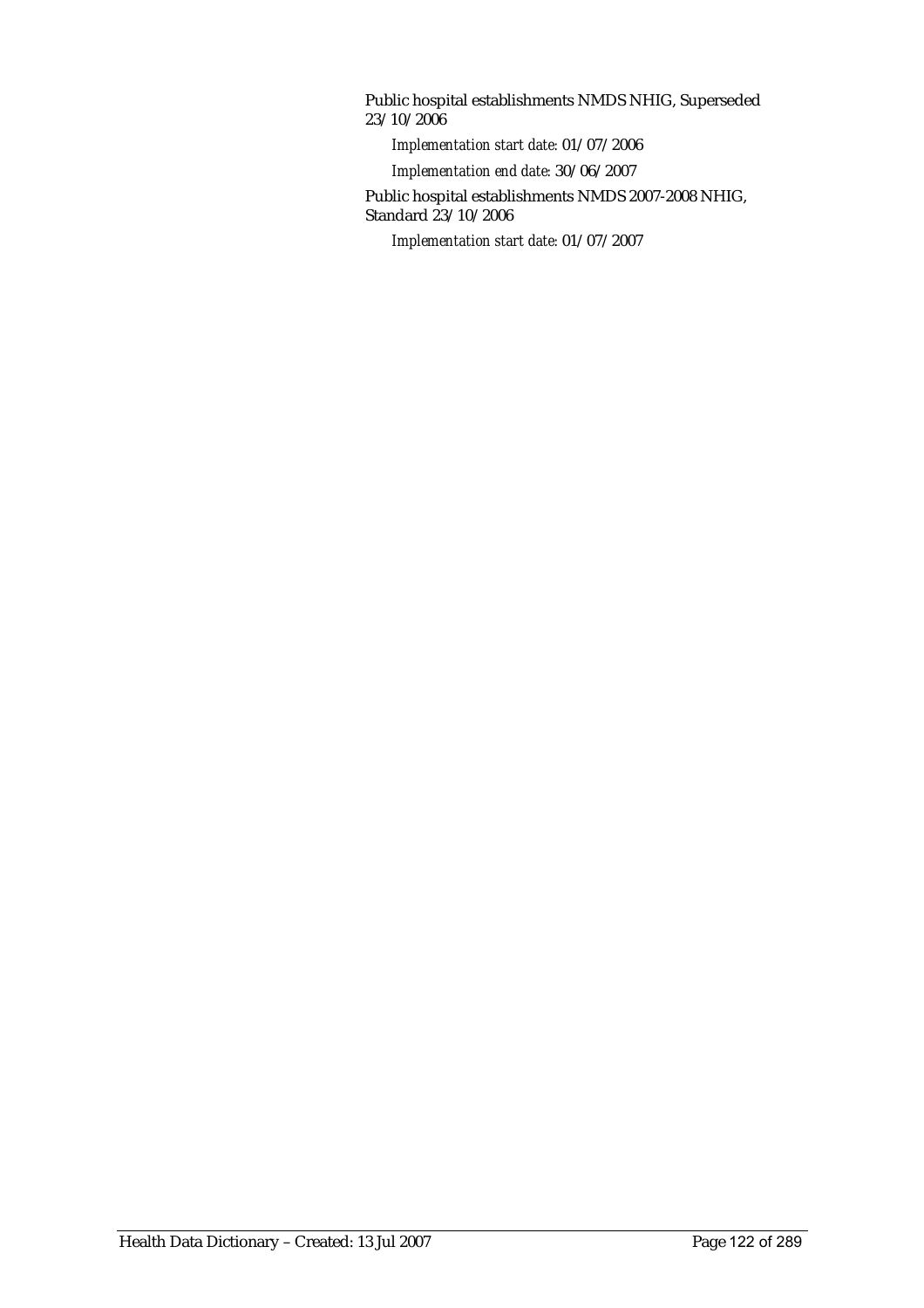# **Group sessions—pathology**

#### **Identifying and definitional attributes**

| Metadata item type:         | Data Element                                                                                                                                                                                                    |
|-----------------------------|-----------------------------------------------------------------------------------------------------------------------------------------------------------------------------------------------------------------|
| Technical name:             | Establishment—number of group session occasions of service<br>for non-admitted patients (pathology), total N[NNNNN]                                                                                             |
| Synonymous names:           | Type of non-admitted patient care - pathology group sessions                                                                                                                                                    |
| <b>METeOR</b> identifier:   | 270481                                                                                                                                                                                                          |
| <b>Registration status:</b> | NHIG, Standard 01/03/2005                                                                                                                                                                                       |
| Definition:                 | The total number of occasions of examination, consultation,<br>treatment or other services provided as group sessions to non-<br>admitted patients in designated pathology laboratories of an<br>establishment. |

## **Data element concept attributes**

| Data element concept: | Establishment—number of group session occasions of service<br>for non-admitted patients                                                                                                                                                                                                                     |
|-----------------------|-------------------------------------------------------------------------------------------------------------------------------------------------------------------------------------------------------------------------------------------------------------------------------------------------------------|
| Definition:           | The number of non-admitted group session occasions of service<br>provided by an establishment.                                                                                                                                                                                                              |
| Context:              | Required to adequately describe the services provided to non-<br>admitted patients.                                                                                                                                                                                                                         |
|                       | The resources required to provide services to groups of patients<br>are different from those required to provide services to an<br>equivalent number of individuals. Hence services to groups of<br>non-admitted patients or outreach clients should be counted<br>separately from services to individuals. |
| Object class:         | Establishment                                                                                                                                                                                                                                                                                               |
| <b>Property:</b>      | Number of group session occasions of service for non-admitted<br>patients.                                                                                                                                                                                                                                  |

#### **Collection and usage attributes**

*Comments:* A group is defined as two or more patients receiving a service together where all individuals are not members of the same **family**. Family services are to be treated as occasions of service to an individual.

> In general, establishments other than acute hospitals provide a much more limited range of services for non-admitted patients and outreach/community patients/clients. Therefore, disaggregation by type of non-admitted patient care is not relevant to alcohol and drug hospitals.

### **Value domain attributes**

#### **Representational attributes**

| <b>Representation class:</b> | Total         |
|------------------------------|---------------|
| Data type:                   | Number        |
| <i>Format:</i>               | N[NNNNN]      |
| Maximum character length:    | 6             |
| Unit of measure:             | Group session |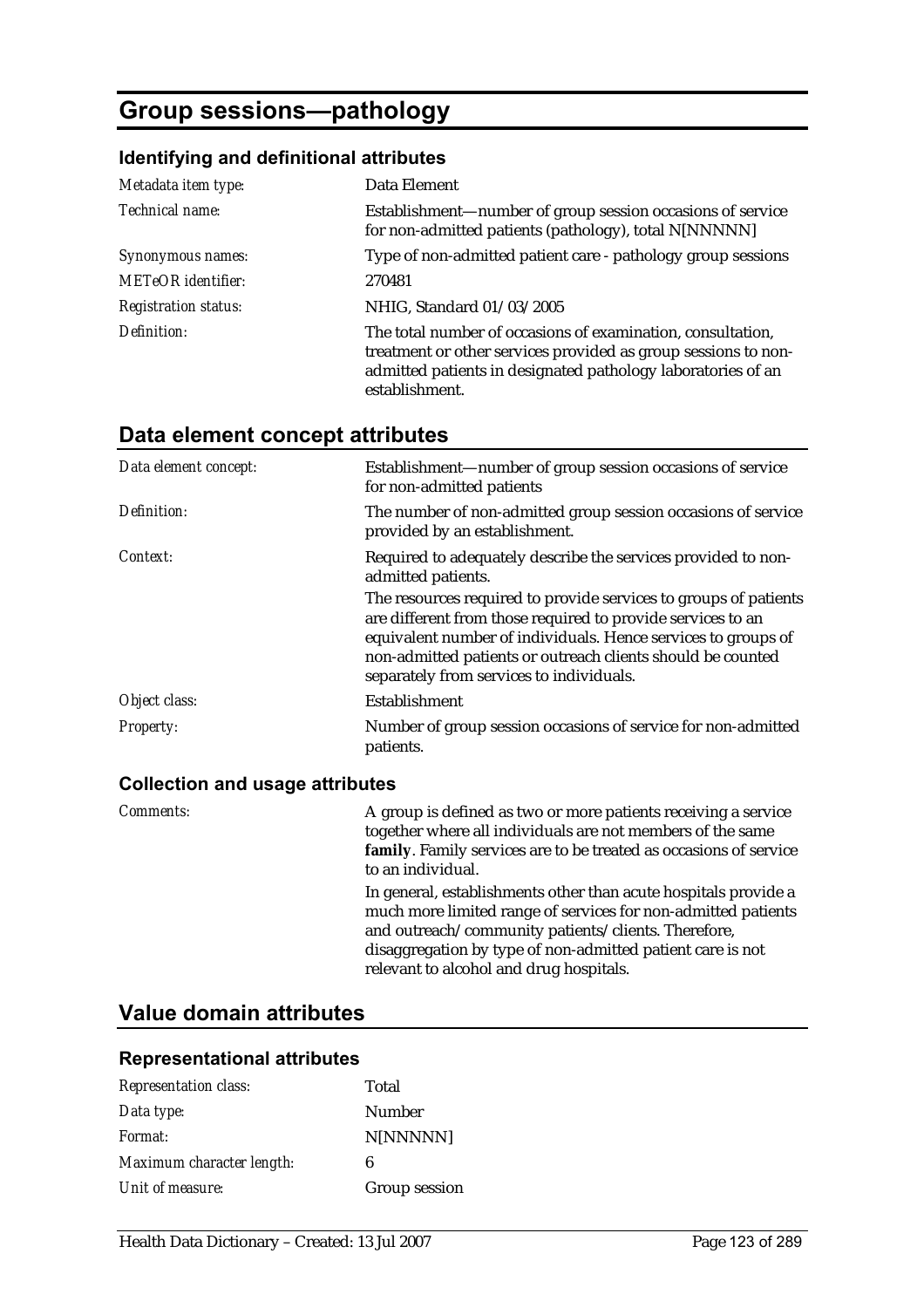### **Collection and usage attributes**

| Each group is to be counted once, irrespective of size or the<br>number of staff providing services.                                                                                                                                                                                                                                                                                                                                                                                                                                                                                                                                                                                                                                  |
|---------------------------------------------------------------------------------------------------------------------------------------------------------------------------------------------------------------------------------------------------------------------------------------------------------------------------------------------------------------------------------------------------------------------------------------------------------------------------------------------------------------------------------------------------------------------------------------------------------------------------------------------------------------------------------------------------------------------------------------|
| A patient who first contacts the hospital and receives non-<br>admitted care, for example through emergency departments,<br>and is subsequently admitted, should have both components of<br>care enumerated separately. Where possible, non-admitted<br>occasions of service that are provided to patients who are<br>subsequently admitted should be identified as a subset of the<br>total occasions of service.                                                                                                                                                                                                                                                                                                                    |
| At present, occasions of service to groups are counted in an<br>inconsistent manner. The numbers of occasions of service<br>should be collected for both individual and group sessions for<br>public psychiatric hospitals and alcohol and drug hospitals.                                                                                                                                                                                                                                                                                                                                                                                                                                                                            |
| This metadata item is derived from metadata items that are not<br>currently specified in METeOR, but which are recorded in<br>various ways by hospitals/outpatient departments. Examples<br>include identifiers of individual consultations/visits, and<br>diagnostic tests.                                                                                                                                                                                                                                                                                                                                                                                                                                                          |
| This metadata item identifies types of services provided to non-<br>admitted patients in different institutional ways in different<br>systems. It is not a summary casemix classification.                                                                                                                                                                                                                                                                                                                                                                                                                                                                                                                                            |
| The list of Type of non-admitted patient care categories was to<br>be developed using typical functional units or cost centres<br>within existing institutions. These would include designated<br>wards or departments and specialised clinics. Although the<br>current statistical/financial returns submitted to the various<br>health authorities by their hospitals do not provide a minimum<br>subset, an effort has been made to define the categories in<br>respect to those areas commonly collected. Many functional<br>units provide services to both admitted patients and non-<br>admitted patients, for example pathology. Only occasions of<br>service for non-admitted patients should be included in this<br>section. |
|                                                                                                                                                                                                                                                                                                                                                                                                                                                                                                                                                                                                                                                                                                                                       |

| Submitting organisation:                             | National minimum data set working parties                                                                  |
|------------------------------------------------------|------------------------------------------------------------------------------------------------------------|
| <b>Relational attributes</b>                         |                                                                                                            |
| Related metadata references:                         | Supersedes Group sessions, version 1, Derived DE, NHDD,<br>NHIMG, Superseded 01/03/2005                    |
|                                                      | Supersedes Type of non-admitted patient care, version 1,<br>Derived DE, NHDD, NHIMG, Superseded 01/03/2005 |
| <b>Implementation in Data Set</b><br>Specifications: | Public hospital establishments NMDS NHIG, Superseded<br>21/03/2006                                         |
|                                                      | Implementation start date: 01/07/2005                                                                      |
|                                                      | Implementation end date: 30/06/2006                                                                        |
|                                                      | Public hospital establishments NMDS NHIG, Superseded<br>23/10/2006                                         |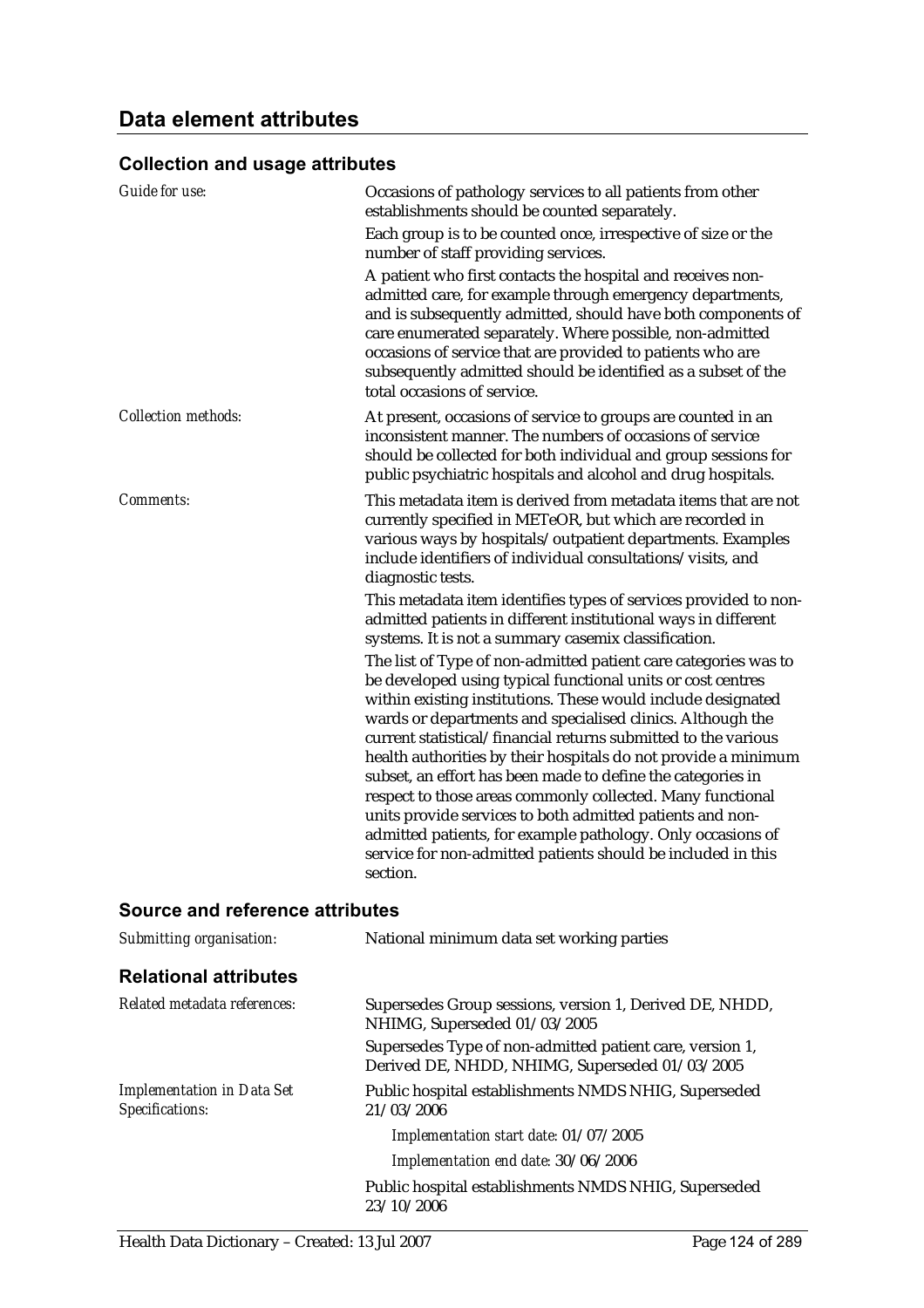*Implementation start date:* 01/07/2006 *Implementation end date:* 30/06/2007 Public hospital establishments NMDS 2007-2008 NHIG, Standard 23/10/2006 *Implementation start date:* 01/07/2007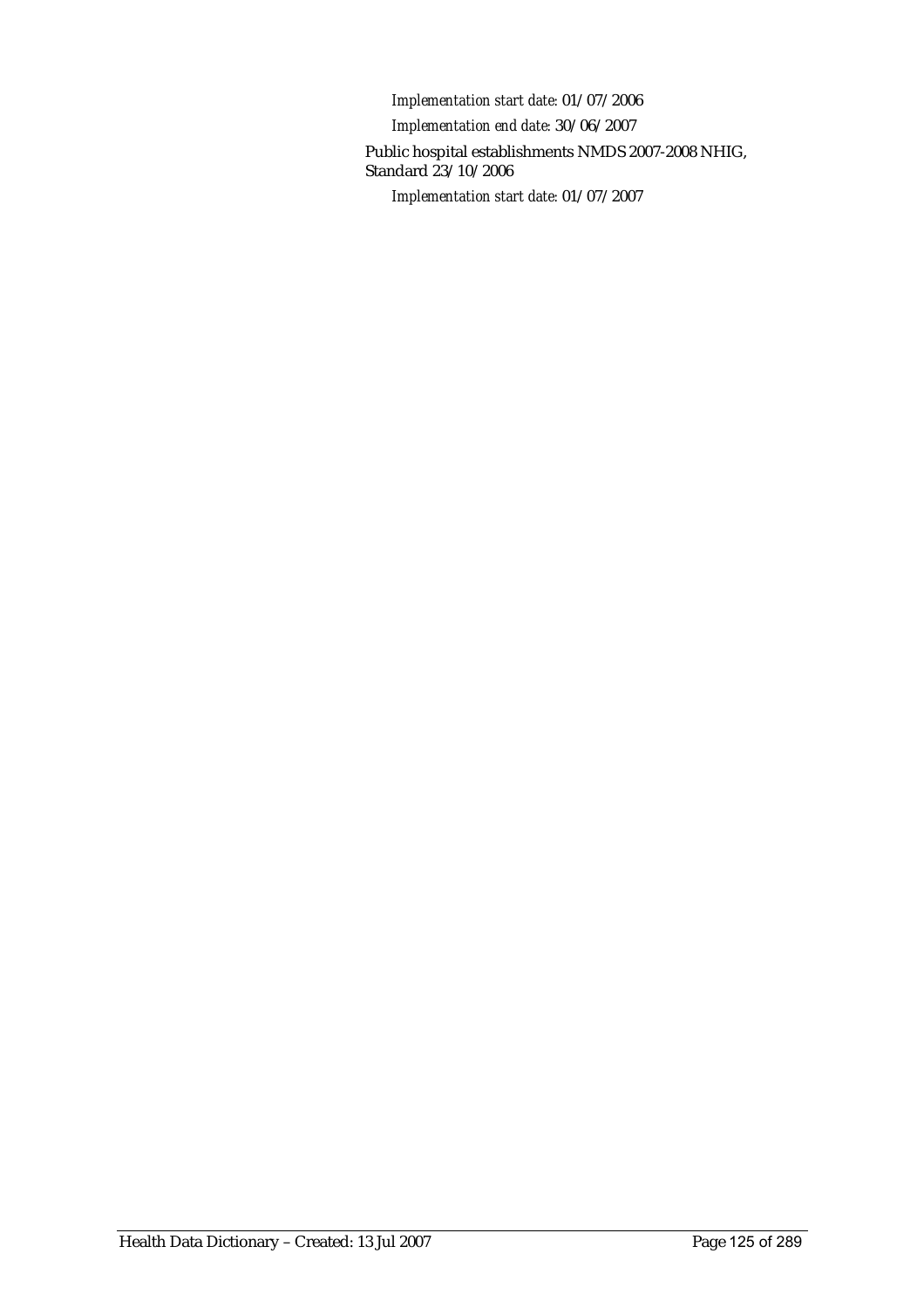# **Group sessions—pharmacy**

### **Identifying and definitional attributes**

| Metadata item type:         | Data Element                                                                                                                                                                                 |
|-----------------------------|----------------------------------------------------------------------------------------------------------------------------------------------------------------------------------------------|
| Technical name:             | Establishment—number of group session occasions of service<br>for non-admitted patients (pharmacy), total N[NNNNN]                                                                           |
| Synonymous names:           | Type of non-admitted patient care - pharmacy group sessions                                                                                                                                  |
| <b>METeOR</b> identifier:   | 270486                                                                                                                                                                                       |
| <b>Registration status:</b> | NHIG, Standard 01/03/2005                                                                                                                                                                    |
| Definition:                 | The total number of occasions of examination, consultation,<br>treatment or other services provided as group sessions to non-<br>admitted patients in the pharmacy unit of an establishment. |

## **Data element concept attributes**

| Data element concept: | Establishment—number of group session occasions of service<br>for non-admitted patients                                                                                                                                                                                                                     |
|-----------------------|-------------------------------------------------------------------------------------------------------------------------------------------------------------------------------------------------------------------------------------------------------------------------------------------------------------|
| Definition:           | The number of non-admitted group session occasions of service<br>provided by an establishment.                                                                                                                                                                                                              |
| Context:              | Required to adequately describe the services provided to non-<br>admitted patients.                                                                                                                                                                                                                         |
|                       | The resources required to provide services to groups of patients<br>are different from those required to provide services to an<br>equivalent number of individuals. Hence services to groups of<br>non-admitted patients or outreach clients should be counted<br>separately from services to individuals. |
| Object class:         | Establishment                                                                                                                                                                                                                                                                                               |
| <b>Property:</b>      | Number of group session occasions of service for non-admitted<br>patients.                                                                                                                                                                                                                                  |

### **Collection and usage attributes**

| Comments: | A group is defined as two or more patients receiving a service<br>together where all individuals are not members of the same<br>family. Family services are to be treated as occasions of service<br>to an individual.                                                                           |
|-----------|--------------------------------------------------------------------------------------------------------------------------------------------------------------------------------------------------------------------------------------------------------------------------------------------------|
|           | In general, establishments other than acute hospitals provide a<br>much more limited range of services for non-admitted patients<br>and outreach/community patients/clients. Therefore,<br>disaggregation by type of non-admitted patient care is not<br>relevant to alcohol and drug hospitals. |

## **Value domain attributes**

### **Representational attributes**

| <b>Representation class:</b> | Total         |
|------------------------------|---------------|
| Data type:                   | Number        |
| Format:                      | N[NNNNN]      |
| Maximum character length:    | 6             |
| Unit of measure:             | Group session |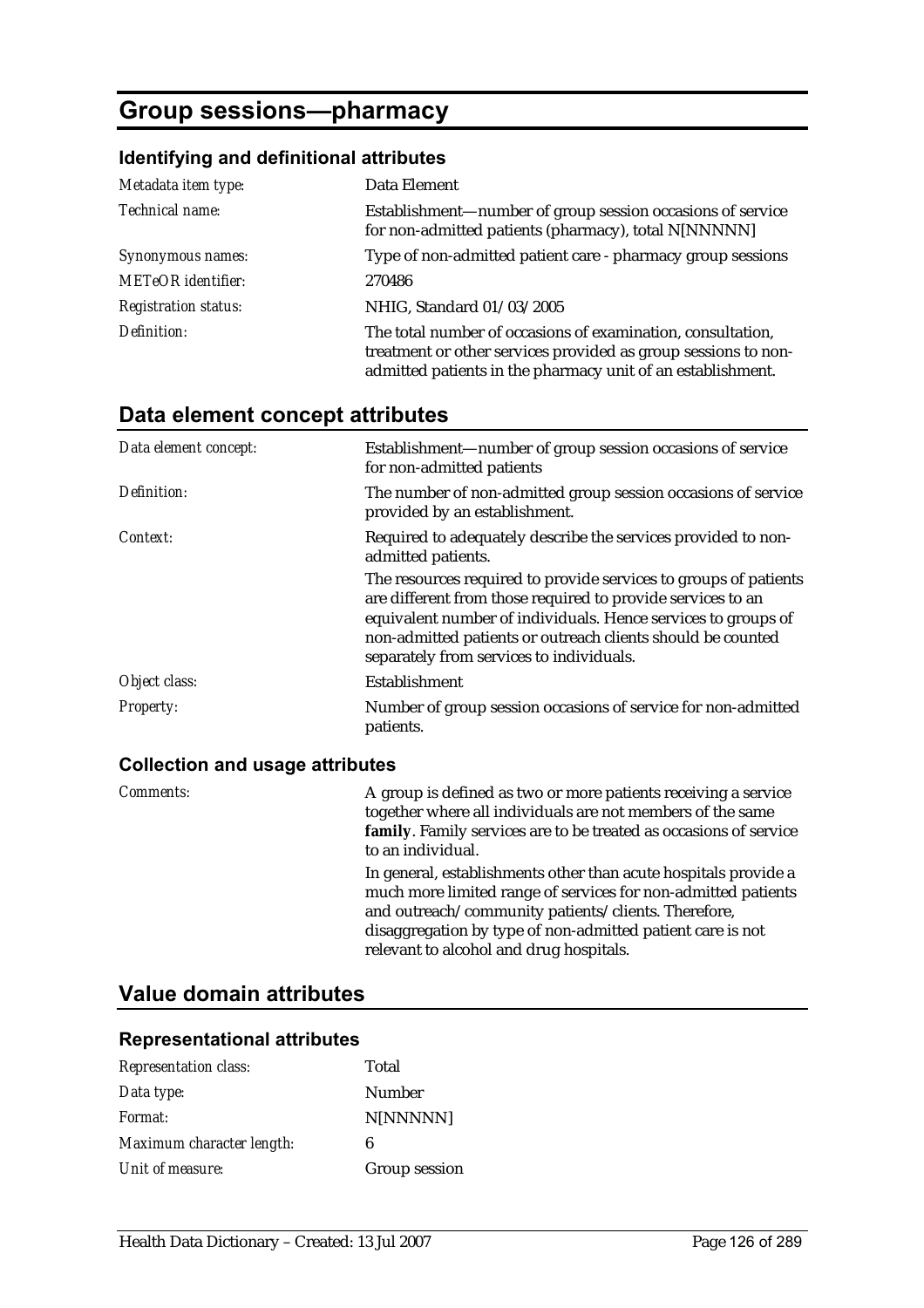### **Collection and usage attributes**

| <b>Guide for use:</b>      | Those drugs dispensed/administered in other departments<br>such as the emergency or outpatient are to be counted by the<br>respective department.<br>department Each group is to be counted once, irrespective of                                                                                                                                                                                                                                                                                                                                                                                                                                                                                                                     |
|----------------------------|---------------------------------------------------------------------------------------------------------------------------------------------------------------------------------------------------------------------------------------------------------------------------------------------------------------------------------------------------------------------------------------------------------------------------------------------------------------------------------------------------------------------------------------------------------------------------------------------------------------------------------------------------------------------------------------------------------------------------------------|
|                            | size or the number of staff providing services.                                                                                                                                                                                                                                                                                                                                                                                                                                                                                                                                                                                                                                                                                       |
|                            | A patient who first contacts the hospital and receives non-<br>admitted care, for example through emergency departments,<br>and is subsequently admitted, should have both components of<br>care enumerated separately. Where possible, non-admitted<br>occasions of service that are provided to patients who are<br>subsequently admitted should be identified as a subset of the<br>total occasions of service.                                                                                                                                                                                                                                                                                                                    |
| <b>Collection methods:</b> | At present, occasions of service to groups are counted in an<br>inconsistent manner. The numbers of occasions of service<br>should be collected for both individual and group sessions for<br>public psychiatric hospitals and alcohol and drug hospitals.                                                                                                                                                                                                                                                                                                                                                                                                                                                                            |
| Comments:                  | This metadata item is derived from metadata items that are not<br>currently specified in METeOR, but which are recorded in<br>various ways by hospitals/outpatient departments. Examples<br>include identifiers of individual consultations/visits, and<br>diagnostic tests.                                                                                                                                                                                                                                                                                                                                                                                                                                                          |
|                            | This metadata item identifies types of services provided to non-<br>admitted patients in different institutional ways in different<br>systems. It is not a summary casemix classification.                                                                                                                                                                                                                                                                                                                                                                                                                                                                                                                                            |
|                            | The list of Type of non-admitted patient care categories was to<br>be developed using typical functional units or cost centres<br>within existing institutions. These would include designated<br>wards or departments and specialised clinics. Although the<br>current statistical/financial returns submitted to the various<br>health authorities by their hospitals do not provide a minimum<br>subset, an effort has been made to define the categories in<br>respect to those areas commonly collected. Many functional<br>units provide services to both admitted patients and non-<br>admitted patients, for example pathology. Only occasions of<br>service for non-admitted patients should be included in this<br>section. |

| Submitting organisation:     | National minimum data set working parties                                                                                                                                                             |
|------------------------------|-------------------------------------------------------------------------------------------------------------------------------------------------------------------------------------------------------|
| <b>Relational attributes</b> |                                                                                                                                                                                                       |
| Related metadata references: | Supersedes Type of non-admitted patient care, version 1,<br>Derived DE, NHDD, NHIMG, Superseded 01/03/2005<br>Supersedes Group sessions, version 1, Derived DE, NHDD,<br>NHIMG, Superseded 01/03/2005 |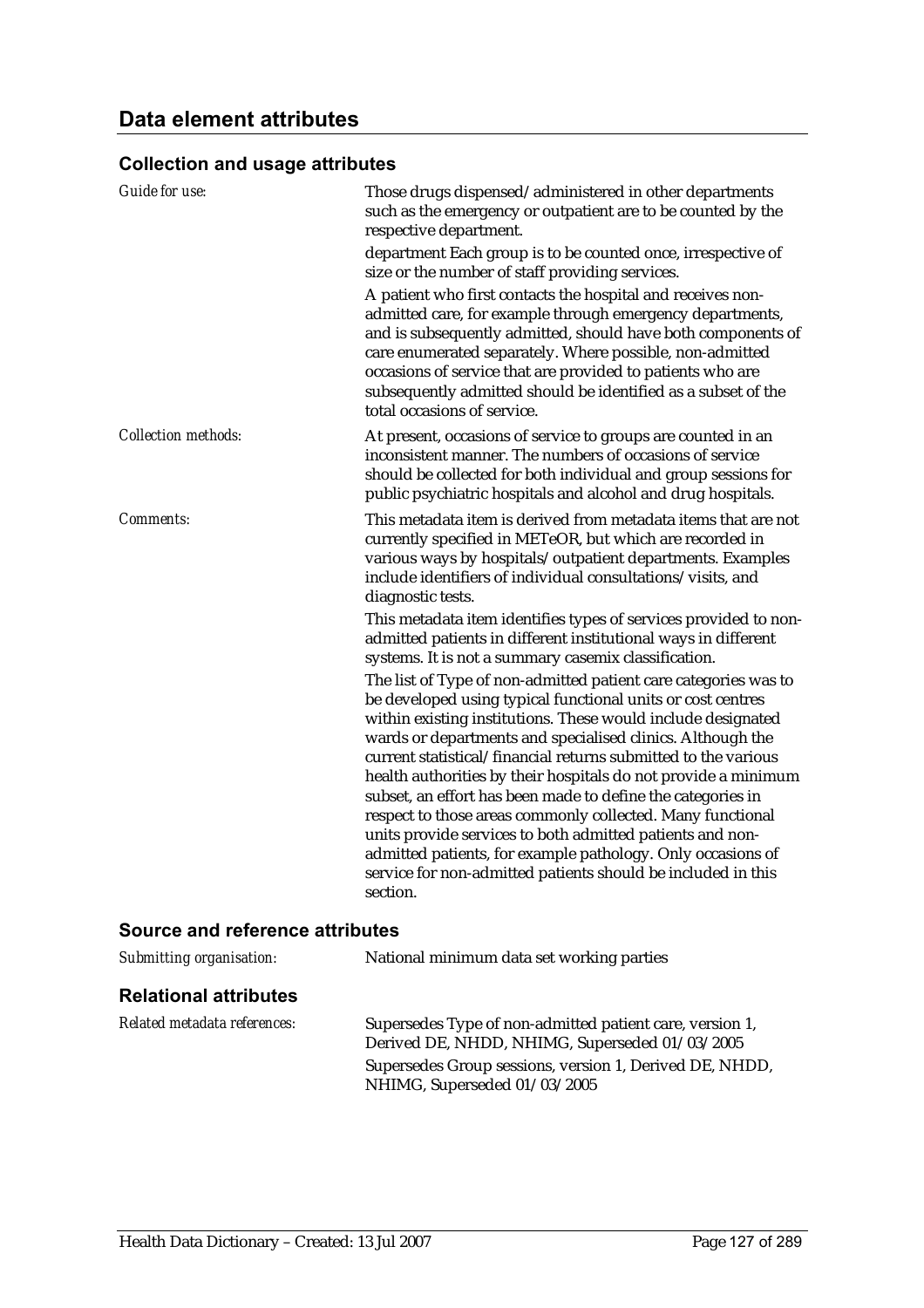*Implementation in Data Set Specifications:*

Public hospital establishments NMDS NHIG, Superseded 21/03/2006

*Implementation start date:* 01/07/2005

*Implementation end date:* 30/06/2006

Public hospital establishments NMDS NHIG, Superseded 23/10/2006

*Implementation start date:* 01/07/2006

*Implementation end date:* 30/06/2007

Public hospital establishments NMDS 2007-2008 NHIG, Standard 23/10/2006

*Implementation start date:* 01/07/2007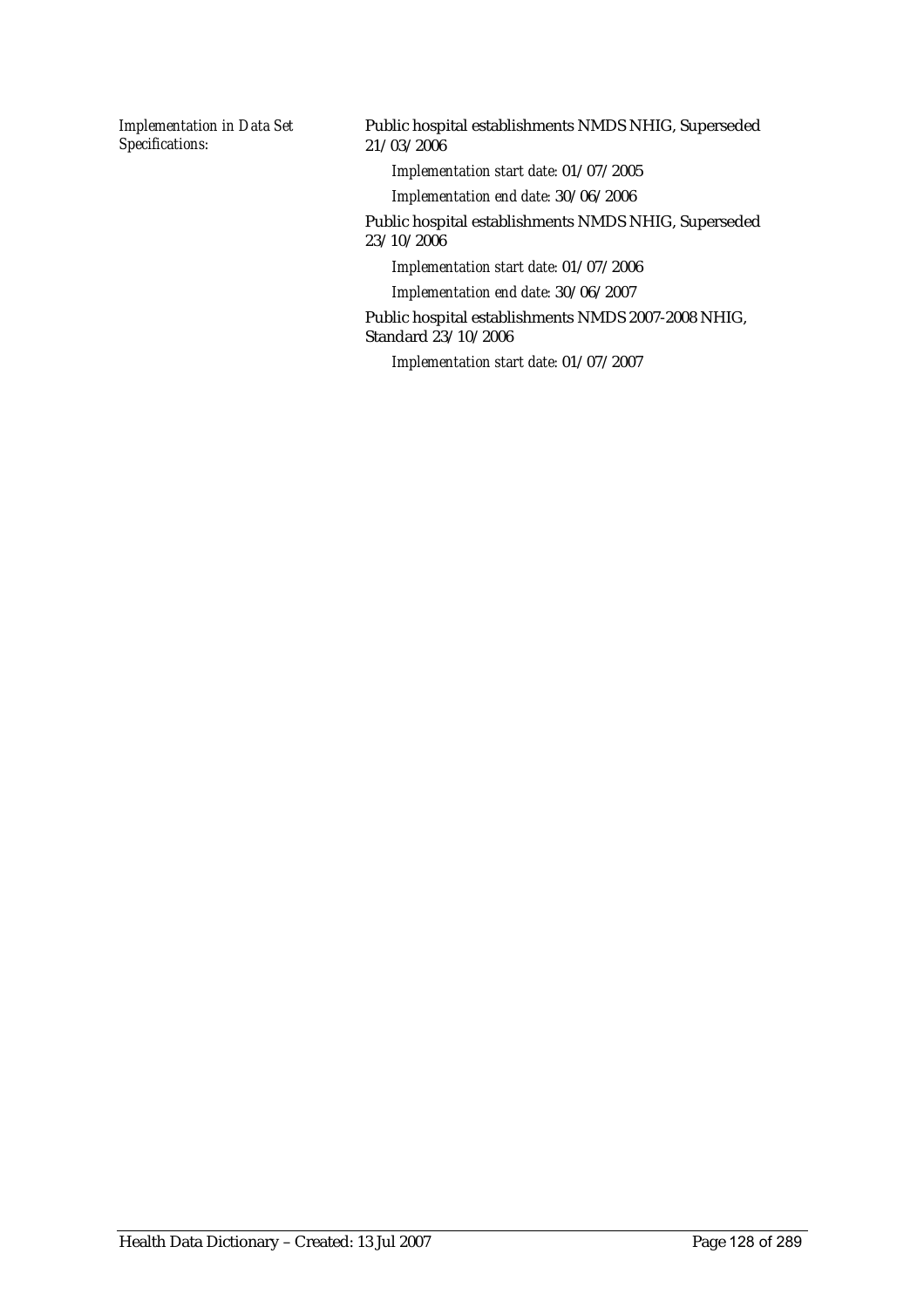# **Group sessions—radiology and organ imaging**

#### **Identifying and definitional attributes**

| Metadata item type:         | Data Element                                                                                                                             |
|-----------------------------|------------------------------------------------------------------------------------------------------------------------------------------|
| Technical name:             | Establishment—number of group session occasions of service<br>for non-admitted patients (radiology and organ imaging), total<br>N[NNNNN] |
| Synonymous names:           | Type of non-admitted patient care - radiology and organ<br>imaging group sessions                                                        |
| <b>METeOR</b> identifier:   | 270483                                                                                                                                   |
| <b>Registration status:</b> | NHIG, Standard 01/03/2005                                                                                                                |
| Definition:                 | A count of groups of patients/clients receiving radiology and<br>organ imaging services in a health service establishment.               |

### **Data element concept attributes**

| Data element concept: | Establishment—number of group session occasions of service<br>for non-admitted patients                                                                                                                                                                                                                     |
|-----------------------|-------------------------------------------------------------------------------------------------------------------------------------------------------------------------------------------------------------------------------------------------------------------------------------------------------------|
| Definition:           | The number of non-admitted group session occasions of service<br>provided by an establishment.                                                                                                                                                                                                              |
| Context:              | Required to adequately describe the services provided to non-<br>admitted patients.                                                                                                                                                                                                                         |
|                       | The resources required to provide services to groups of patients<br>are different from those required to provide services to an<br>equivalent number of individuals. Hence services to groups of<br>non-admitted patients or outreach clients should be counted<br>separately from services to individuals. |
| Object class:         | Establishment                                                                                                                                                                                                                                                                                               |
| <b>Property:</b>      | Number of group session occasions of service for non-admitted<br>patients.                                                                                                                                                                                                                                  |

#### **Collection and usage attributes**

*Comments:* A group is defined as two or more patients receiving a service together where all individuals are not members of the same **family**. Family services are to be treated as occasions of service to an individual.

> In general, establishments other than acute hospitals provide a much more limited range of services for non-admitted patients and outreach/community patients/clients. Therefore, disaggregation by type of non-admitted patient care is not relevant to alcohol and drug hospitals.

## **Value domain attributes**

#### **Representational attributes**

| <b>Representation class:</b> | Total         |
|------------------------------|---------------|
| Data type:                   | <b>Number</b> |
| Format:                      | N[NNNNN]      |
| Maximum character length:    | 6             |
| Unit of measure:             | Group session |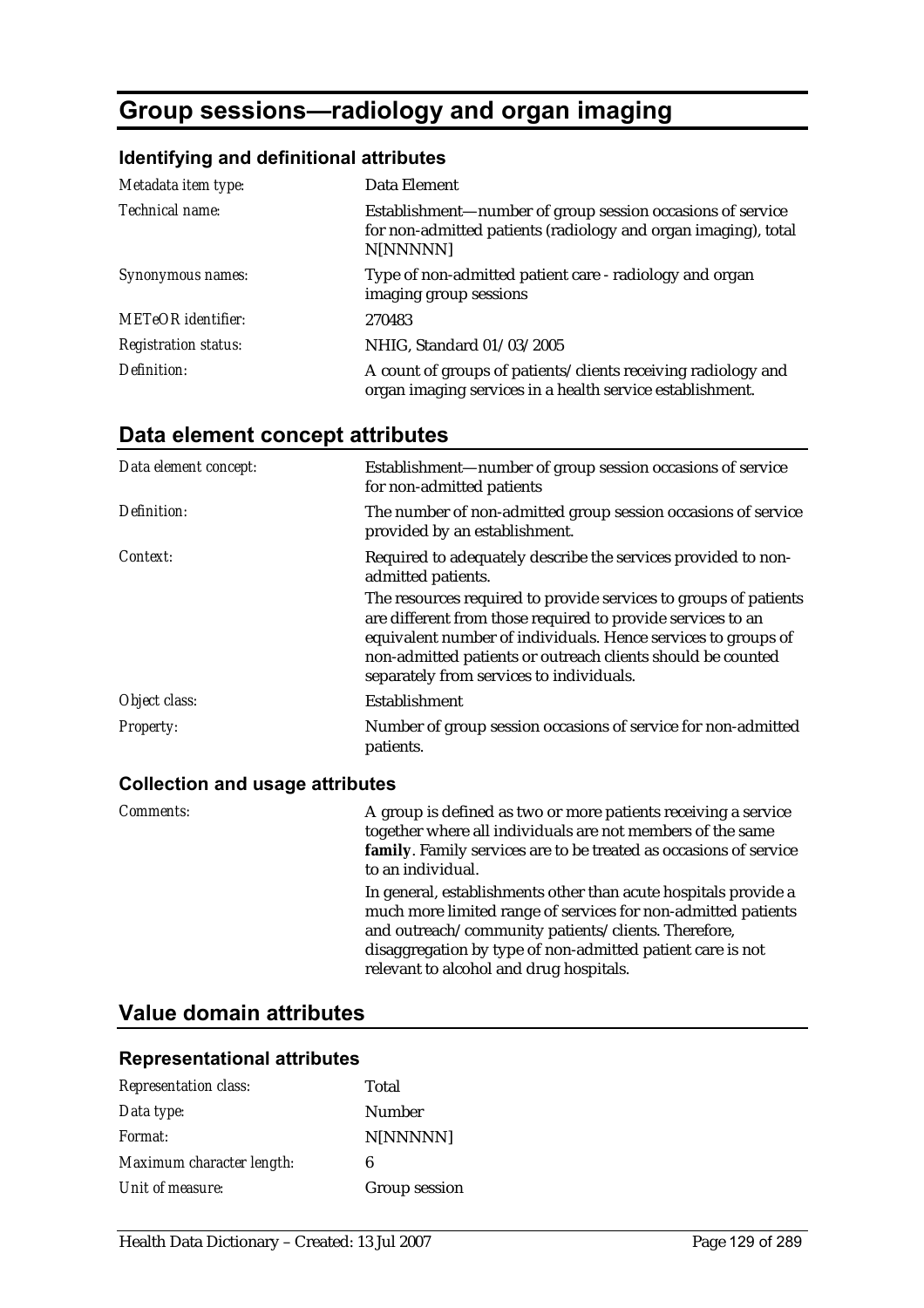### **Collection and usage attributes**

| <b>Guide for use:</b>      | Includes x-ray department as well as specialised organ imaging<br>clinics carrying out ultrasound, computerised tomography and<br>magnetic resonance imaging.                                                                                                                                                                                                                                                                                                                                                                                                                                                                                                                                                                         |
|----------------------------|---------------------------------------------------------------------------------------------------------------------------------------------------------------------------------------------------------------------------------------------------------------------------------------------------------------------------------------------------------------------------------------------------------------------------------------------------------------------------------------------------------------------------------------------------------------------------------------------------------------------------------------------------------------------------------------------------------------------------------------|
|                            | Each group is to be counted once, irrespective of size or the<br>number of staff providing services.                                                                                                                                                                                                                                                                                                                                                                                                                                                                                                                                                                                                                                  |
|                            | A patient who first contacts the hospital and receives non-<br>admitted care, for example through emergency departments,<br>and is subsequently admitted, should have both components of<br>care enumerated separately. Where possible, non-admitted<br>occasions of service that are provided to patients who are<br>subsequently admitted should be identified as a subset of the<br>total occasions of service.                                                                                                                                                                                                                                                                                                                    |
| <b>Collection methods:</b> | At present, occasions of service to groups are counted in an<br>inconsistent manner. The numbers of occasions of service<br>should be collected for both individual and group sessions for<br>public psychiatric hospitals and alcohol and drug hospitals.                                                                                                                                                                                                                                                                                                                                                                                                                                                                            |
| <b>Comments:</b>           | This metadata item is derived from metadata items that are not<br>currently specified in METeOR, but which are recorded in<br>various ways by hospitals/outpatient departments. Examples<br>include identifiers of individual consultations/visits, and<br>diagnostic tests.                                                                                                                                                                                                                                                                                                                                                                                                                                                          |
|                            | This metadata item identifies types of services provided to non-<br>admitted patients in different institutional ways in different<br>systems. It is not a summary casemix classification.                                                                                                                                                                                                                                                                                                                                                                                                                                                                                                                                            |
|                            | The list of Type of non-admitted patient care categories was to<br>be developed using typical functional units or cost centres<br>within existing institutions. These would include designated<br>wards or departments and specialised clinics. Although the<br>current statistical/financial returns submitted to the various<br>health authorities by their hospitals do not provide a minimum<br>subset, an effort has been made to define the categories in<br>respect to those areas commonly collected. Many functional<br>units provide services to both admitted patients and non-<br>admitted patients, for example pathology. Only occasions of<br>service for non-admitted patients should be included in this<br>section. |

| Submitting organisation:                             | National minimum data set working parties                                                                  |
|------------------------------------------------------|------------------------------------------------------------------------------------------------------------|
| <b>Relational attributes</b>                         |                                                                                                            |
| Related metadata references:                         | Supersedes Group sessions, version 1, Derived DE, NHDD,<br>NHIMG, Superseded 01/03/2005                    |
|                                                      | Supersedes Type of non-admitted patient care, version 1,<br>Derived DE, NHDD, NHIMG, Superseded 01/03/2005 |
| <b>Implementation in Data Set</b><br>Specifications: | Public hospital establishments NMDS NHIG, Superseded<br>21/03/2006                                         |
|                                                      | Implementation start date: 01/07/2005                                                                      |
|                                                      | Implementation end date: 30/06/2006                                                                        |
|                                                      | Public hospital establishments NMDS NHIG, Superseded                                                       |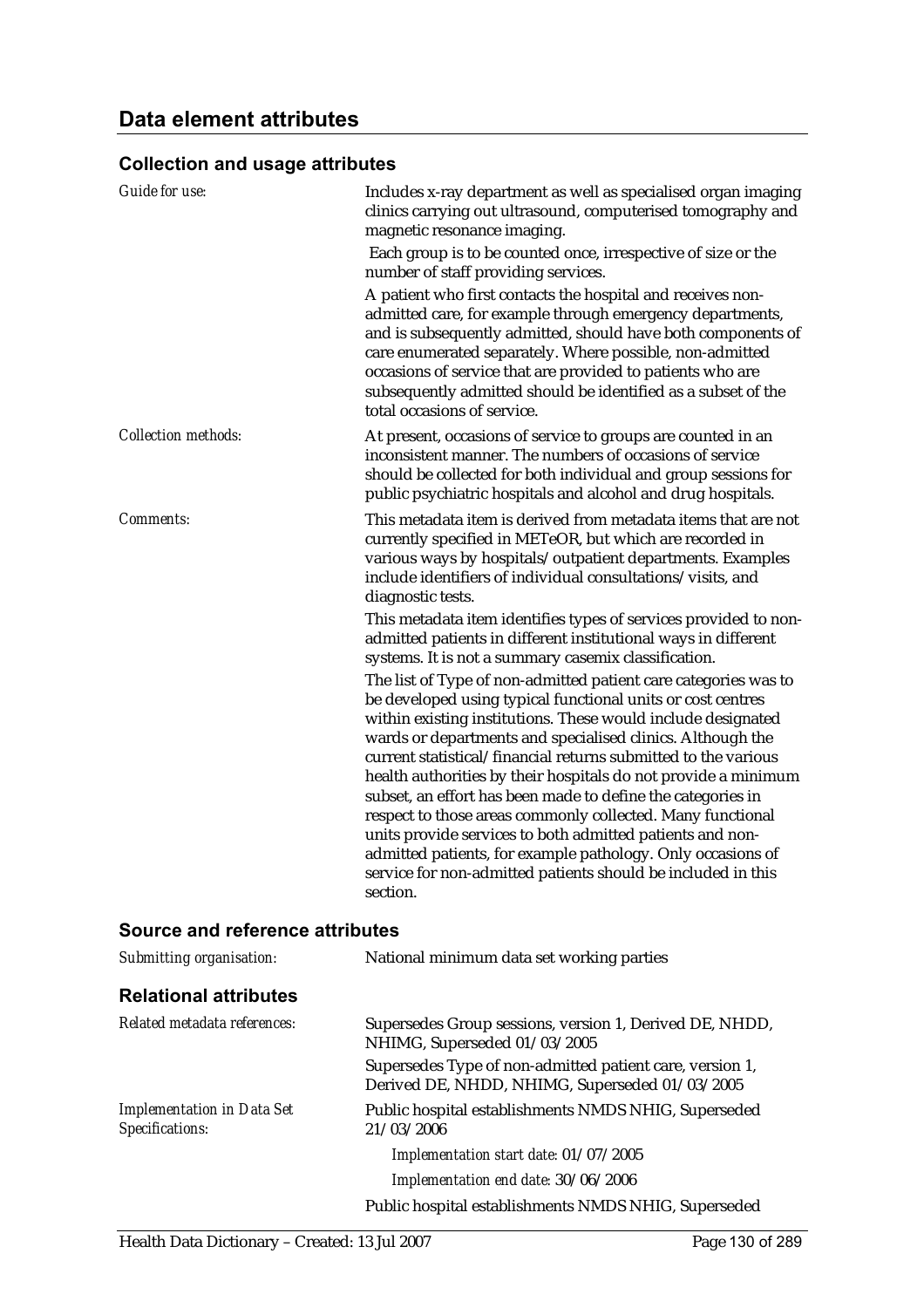#### 23/10/2006

*Implementation start date:* 01/07/2006 *Implementation end date:* 30/06/2007 Public hospital establishments NMDS 2007-2008 NHIG, Standard 23/10/2006 *Implementation start date:* 01/07/2007

Health Data Dictionary – Created: 13 Jul 2007 Page 131 of 289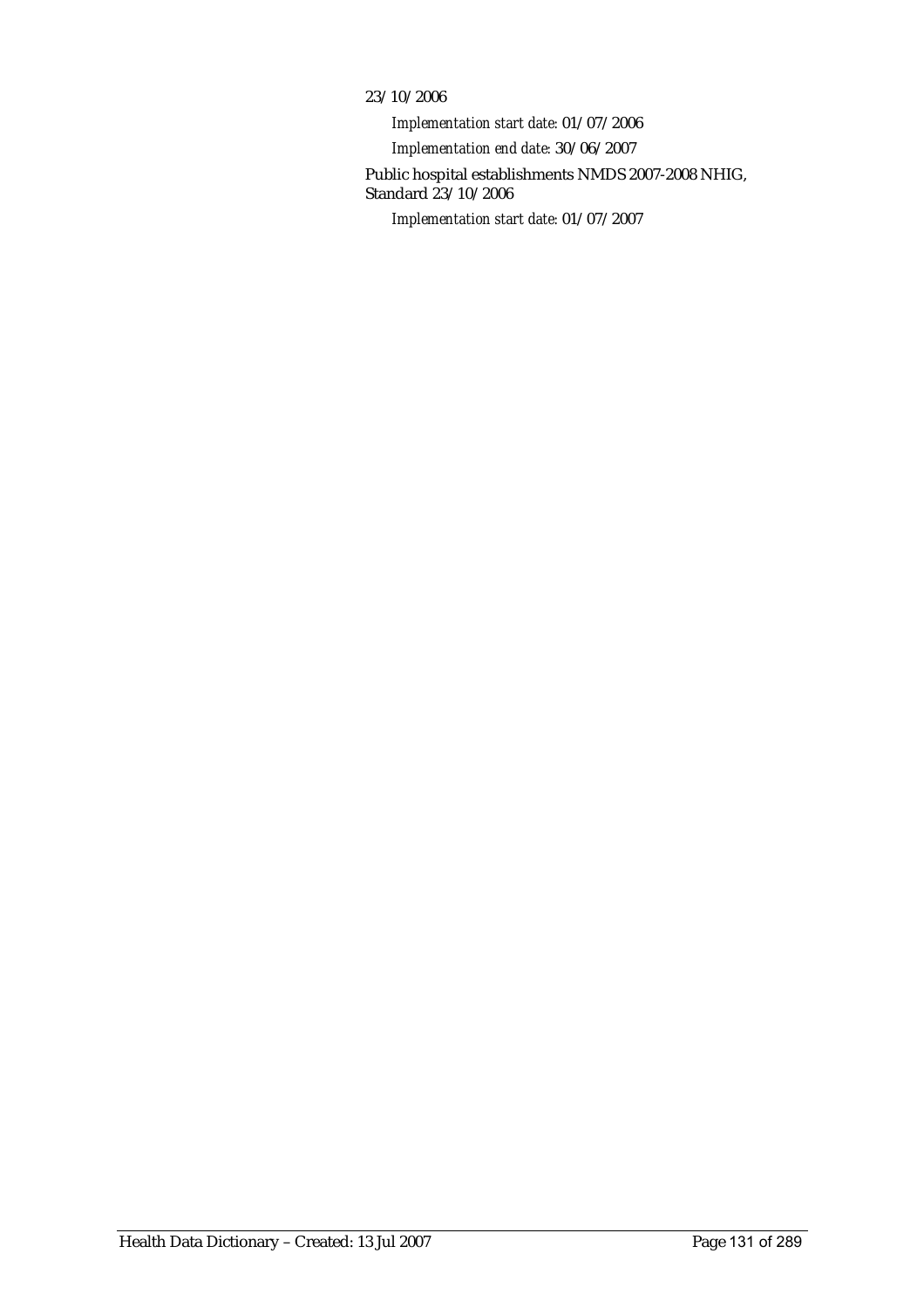# **Health professionals attended (diabetes mellitus)**

## **Identifying and definitional attributes**

| Metadata item type:         | Data Element                                                                                                                                                    |
|-----------------------------|-----------------------------------------------------------------------------------------------------------------------------------------------------------------|
| Technical name:             | Person-health professionals attended for diabetes mellitus<br>(last 12 months), code N                                                                          |
| <b>METeOR</b> identifier:   | 270287                                                                                                                                                          |
| <b>Registration status:</b> | NHIG, Standard 01/03/2005                                                                                                                                       |
| Definition:                 | The health professionals that a person has attended in the last<br>12 months in relation to issues arising from diabetes mellitus, as<br>represented by a code. |

# **Data element concept attributes**

| Data element concept: | Person-health professionals attended for diabetes mellitus                                                   |
|-----------------------|--------------------------------------------------------------------------------------------------------------|
| Definition:           | The health professionals that a person has attended in relation<br>to issues arising from diabetes mellitus. |
| Context:              | Diabetes (clinical) specific metadata item.                                                                  |
| Object class:         | Person                                                                                                       |
| <b>Property:</b>      | Health professionals attended for diabetes mellitus                                                          |

# **Value domain attributes**

#### **Representational attributes**

| <b>Representation class:</b> | Code   |                                   |
|------------------------------|--------|-----------------------------------|
| Data type:                   | Number |                                   |
| Format:                      | N      |                                   |
| Maximum character length:    | 1      |                                   |
| Permissible values:          | Value  | Meaning                           |
|                              | 1      | Diabetes educator                 |
|                              | 2      | Dietician                         |
|                              | 3      | Ophthalmologist                   |
|                              | 4      | Optometrist                       |
|                              | 5      | Podiatrist                        |
|                              | 8      | None of the above                 |
| Supplementary values:        | 9      | Not stated/inadequately described |

### **Data element attributes**

### **Collection and usage attributes**

| <i>Guide for use:</i> | Record a code sequentially for each health professional<br>attended.                                                                             |
|-----------------------|--------------------------------------------------------------------------------------------------------------------------------------------------|
|                       | A person may have attended several health professionals in the<br>last 12 months, therefore, more than one code can be recorded<br>sequentially. |
|                       | Example 1: If a person has attended a diabetes educator and a<br>podiatrist in the last twelve months, the code recorded would<br>be 15.         |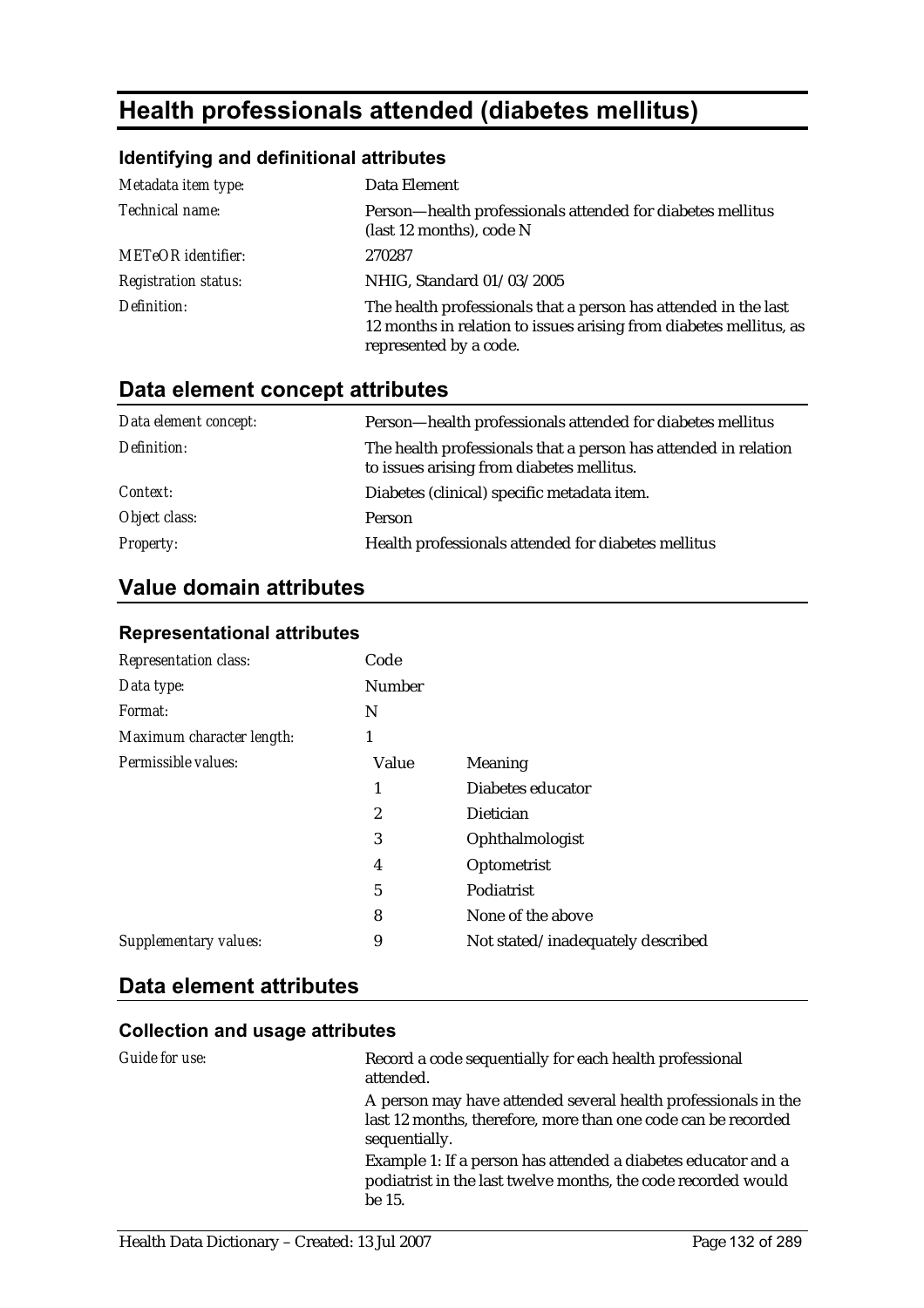|                            | Example 2: If all have been seen, the code recorded would be<br>12345<br>If the person answers 'NO' to all the health professionals<br>specified, then code 8 should be applied.<br>CODE 9 should only be used in situations where it is not<br>practicable to ask the questions.                                        |
|----------------------------|--------------------------------------------------------------------------------------------------------------------------------------------------------------------------------------------------------------------------------------------------------------------------------------------------------------------------|
| <b>Collection methods:</b> | The person should be asked about each type of health<br>professional in successive questions, as follows:                                                                                                                                                                                                                |
|                            | Have you attended any of the following health professionals in<br>relation to diabetes mellitus in the last 12 months?                                                                                                                                                                                                   |
|                            | Diabetes educator ___Yes ___ No                                                                                                                                                                                                                                                                                          |
|                            |                                                                                                                                                                                                                                                                                                                          |
|                            | Ophthalmologist __Yes __ No                                                                                                                                                                                                                                                                                              |
|                            | Optometrist ___Yes ___ No                                                                                                                                                                                                                                                                                                |
|                            |                                                                                                                                                                                                                                                                                                                          |
|                            | The appropriate code should be recorded for each health<br>professional attended.                                                                                                                                                                                                                                        |
| Comments:                  | The health professional occupations are assigned the following<br>codes at the occupation level of the Australian Standard<br>Classification of Occupations, Second Edition, Australian<br>Bureau of Statistics, 1997, Catalogue No. 1220.0<br>Diabetic educator 2512-13<br>Dietician 2393-11<br>Ophthalmologist 2312-19 |
|                            | Optometrist 2384-11                                                                                                                                                                                                                                                                                                      |
|                            | Podiatrist 2388-11                                                                                                                                                                                                                                                                                                       |

| Submitting organisation:                             | <b>National Diabetes Data Working Group</b>                                                                                                                                                                                                                                                                                                                                                                                                                                                                                                                                                                                                                                                                                                                                                                                                                                                                 |
|------------------------------------------------------|-------------------------------------------------------------------------------------------------------------------------------------------------------------------------------------------------------------------------------------------------------------------------------------------------------------------------------------------------------------------------------------------------------------------------------------------------------------------------------------------------------------------------------------------------------------------------------------------------------------------------------------------------------------------------------------------------------------------------------------------------------------------------------------------------------------------------------------------------------------------------------------------------------------|
| Origin:                                              | National Diabetes Outcomes Quality Review Initiative<br>(NDOQRIN) data dictionary.                                                                                                                                                                                                                                                                                                                                                                                                                                                                                                                                                                                                                                                                                                                                                                                                                          |
| <b>Relational attributes</b>                         |                                                                                                                                                                                                                                                                                                                                                                                                                                                                                                                                                                                                                                                                                                                                                                                                                                                                                                             |
| Related metadata references:                         | Supersedes Health professionals attended - diabetes mellitus,<br>version 1, DE, NHDD, NHIMG, Superseded 01/03/2005                                                                                                                                                                                                                                                                                                                                                                                                                                                                                                                                                                                                                                                                                                                                                                                          |
| <b>Implementation in Data Set</b><br>Specifications: | Diabetes (clinical) DSS NHIG, Superseded 21/09/2005<br>Diabetes (clinical) DSS NHIG, Standard 21/09/2005                                                                                                                                                                                                                                                                                                                                                                                                                                                                                                                                                                                                                                                                                                                                                                                                    |
|                                                      | Information specific to this data set:<br>Management of diabetes requires a team approach,<br>comprising selected health professionals, to provide<br>services specific to the individual with diabetes.<br>All patients with diabetes require diet therapy in<br>conjunction with exercise and/or medication to achieve<br>optimal control of blood glucose, body weight and blood<br>lipids. In insulin treated diabetics, diet management aims<br>to restrict variations in the timing, size or composition of<br>meals that could result in hypoglycaemia or postprandial<br>hyperglycaemia. Based on the Healthy Eating Pyramid,<br>meals should be low in saturated fat, and rich in high-fibre<br>carbohydrates with low glycaemic index (GI). Saturated<br>fats have to be replaced with monounsaturated and<br>polyunsaturated fats.<br>According to the Principles of Care and Guidelines for the |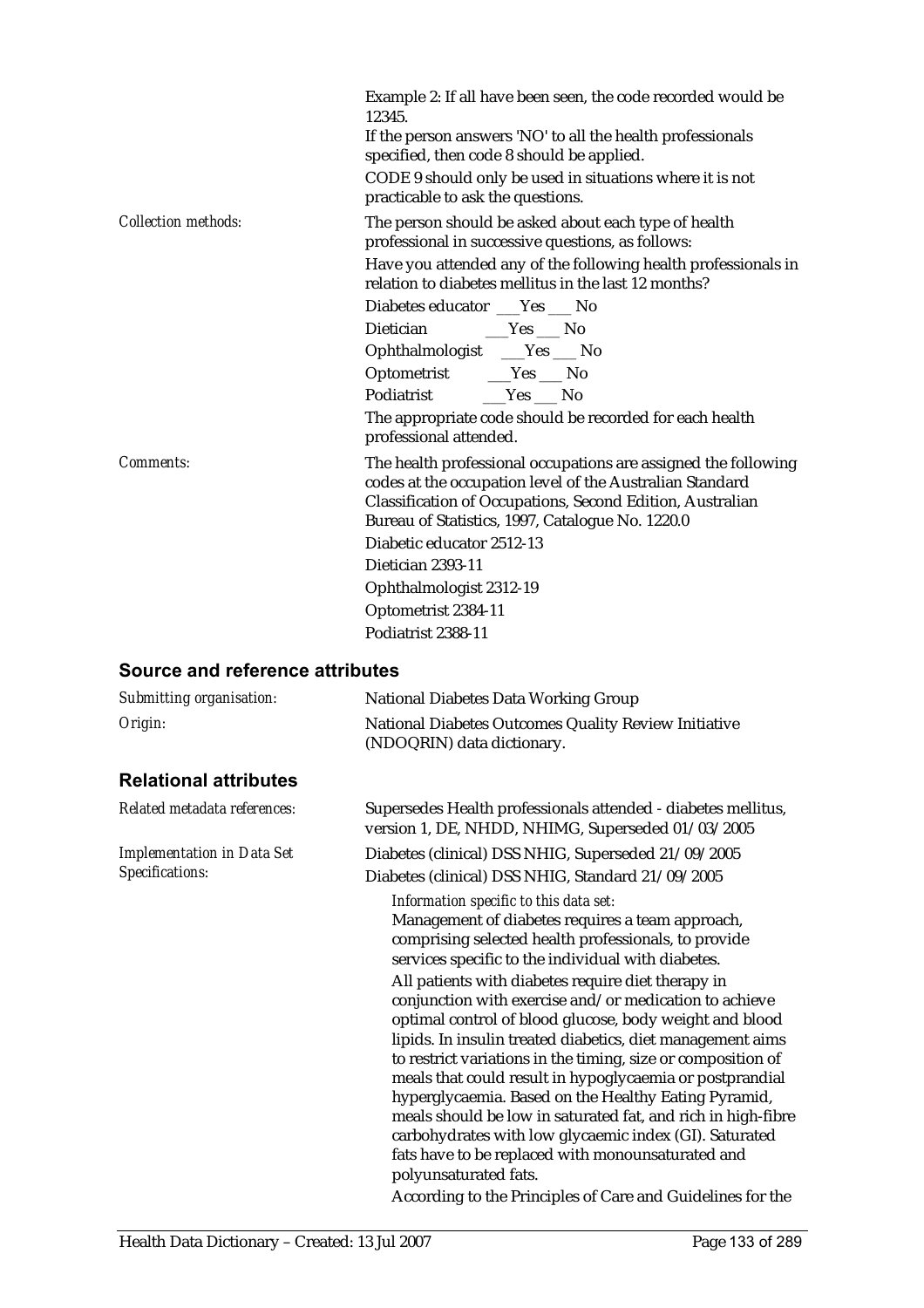Clinical Management of Diabetes Mellitus, a comprehensive ophthalmological examination should be carried out:

- At diagnosis and then every 1-2 years for patients whose diabetes onset was at age 30 years or more
- Within five years of diagnosis and then every 1-2 years for patients whose diabetes onset was at age less than 30 years.

Principles of Care and Guidelines for the Clinical Management of Diabetes Mellitus recommendations include:

- Foot examination to be performed every 6 months or at every visit if high risk foot or active foot problem
- Refer to specialists experienced in the care of the diabetic foot if infection or ulceration is present
- To identify the 'high risk foot' as indicated by a past history of foot problems, especially ulceration, and/or the presence of peripheral neuropathy, peripheral vascular disease, or foot deformity and history of previous ulceration
- Ensure that patients with 'high risk foot' or an active foot problem receive appropriate care from specialists and podiatrists expert in the treatment of diabetic foot problems.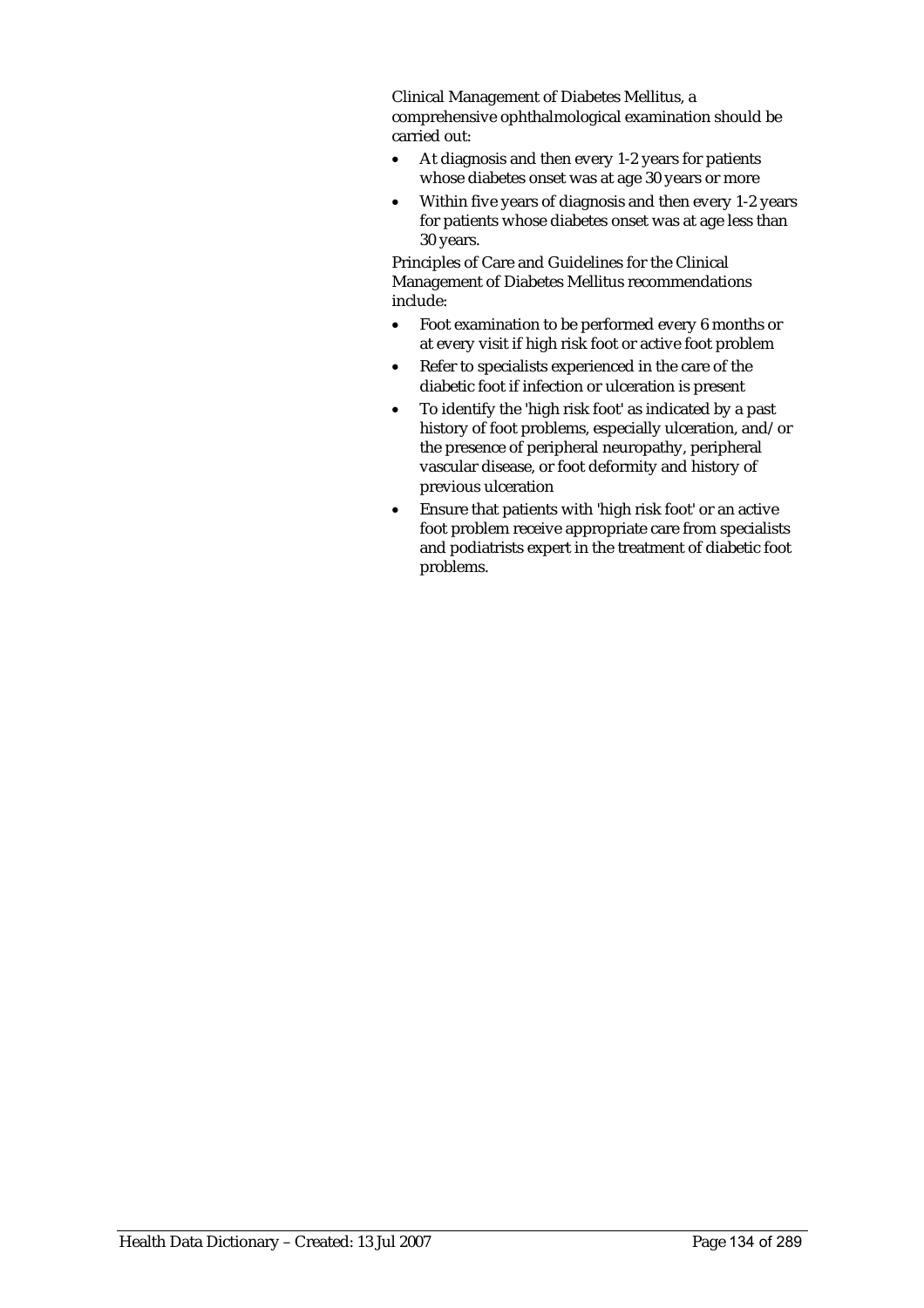# **Heart rate**

# **Identifying and definitional attributes**

| Metadata item type:         | Data Element                                          |
|-----------------------------|-------------------------------------------------------|
| Technical name:             | Person-heart rate, total beats per minute N[NN]       |
| <b>METeOR</b> identifier:   | 285123                                                |
| <b>Registration status:</b> | NHIG, Standard 04/06/2004                             |
| Definition:                 | The person's heart rate measured in beats per minute. |

# **Data element concept attributes**

| Data element concept: | Person—heart rate                            |
|-----------------------|----------------------------------------------|
| Definition:           | The person's heart rate in beats per minute. |
| Context:              | Health care and clinical settings.           |
| Object class:         | <b>Person</b>                                |
| <b>Property:</b>      | Heart rate                                   |

# **Value domain attributes**

## **Representational attributes**

| <b>Representation class:</b> | Total         |                                   |
|------------------------------|---------------|-----------------------------------|
| Data type:                   | <b>Number</b> |                                   |
| Format:                      | N[NN]         |                                   |
| Maximum character length:    | 3             |                                   |
| Supplementary values:        | Value         | <b>Meaning</b>                    |
|                              | 997           | Cardiac arrest                    |
|                              | 998           | Not recorded                      |
|                              | 999           | Not stated/inadequately described |
| Unit of measure:             |               | Heart beats per minute            |

# **Data element attributes**

| Submitting organisation:                             | Acute coronary syndrome data working group                                                                                                                                                                                                                                    |
|------------------------------------------------------|-------------------------------------------------------------------------------------------------------------------------------------------------------------------------------------------------------------------------------------------------------------------------------|
| Steward:                                             | The National Heart Foundation of Australia and The Cardiac<br>Society of Australia and New Zealand                                                                                                                                                                            |
| <b>Relational attributes</b>                         |                                                                                                                                                                                                                                                                               |
| Related metadata references:                         | Supersedes Heart rate, version 1, DE, NHDD, NHIMG,<br>Superseded 01/03/2005                                                                                                                                                                                                   |
| <b>Implementation in Data Set</b><br>Specifications: | Acute coronary syndrome (clinical) DSS NHIG, Standard<br>07/12/2005                                                                                                                                                                                                           |
|                                                      | Information specific to this data set:<br>For Acute coronary syndrome (ACS) reporting, collected<br>at time of presentation. If heart rate is not recorded at the<br>exact time of presentation, record the first heart rate<br>measured closest to the time of presentation. |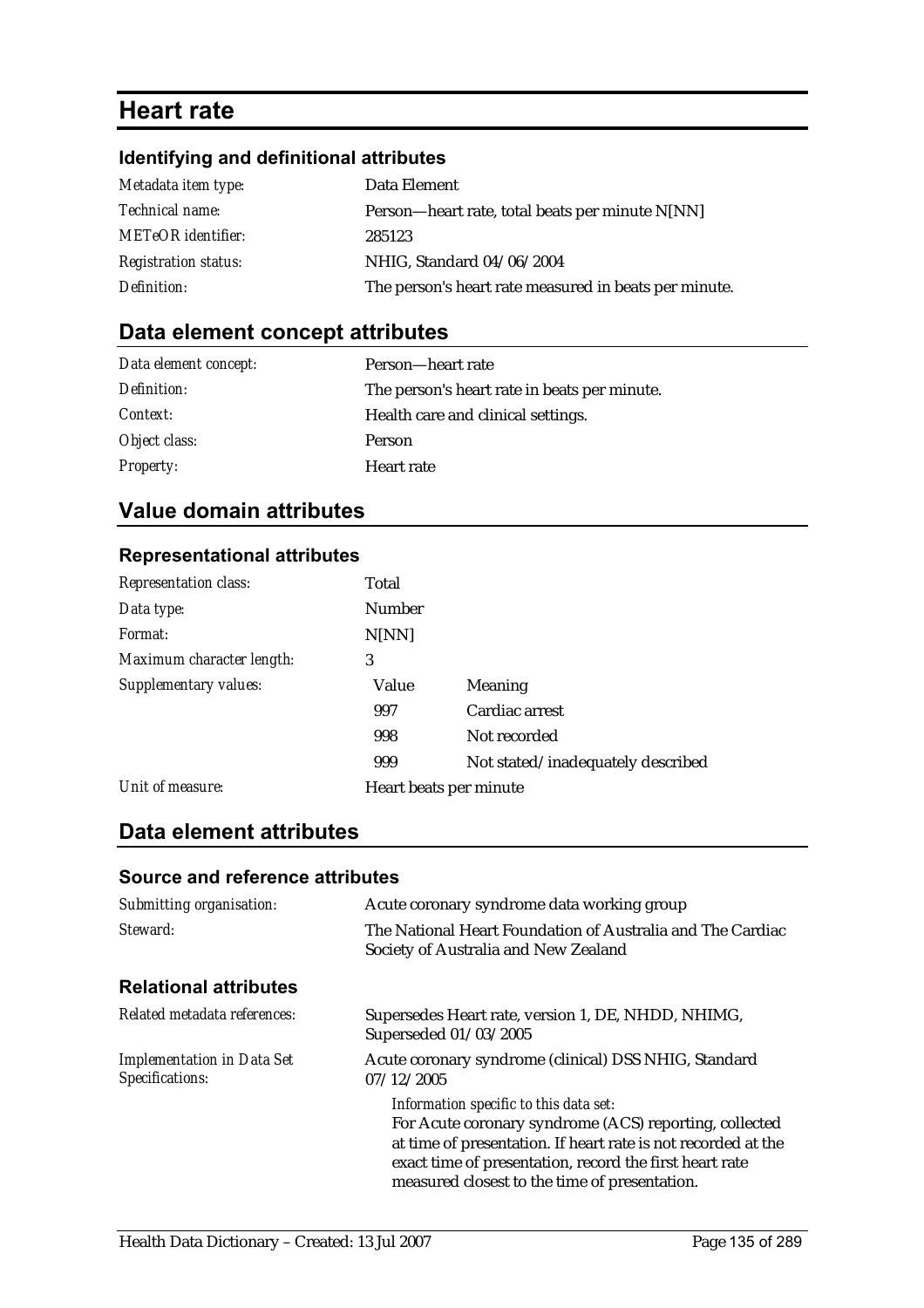# **Heart rhythm type**

## **Identifying and definitional attributes**

| Metadata item type:         | Data Element                                                                                                                                |
|-----------------------------|---------------------------------------------------------------------------------------------------------------------------------------------|
| Technical name:             | Person—heart rhythm type, code $N[N]$                                                                                                       |
| <b>METeOR</b> identifier:   | 285137                                                                                                                                      |
| <b>Registration status:</b> | NHIG, Standard 04/06/2004                                                                                                                   |
| Definition:                 | The type of rhythm associated with the beating of the heart as<br>determined from the electrocardiogram (ECG), as represented<br>by a code. |

# **Data element concept attributes**

| Data element concept: | Person—heart rhythm type                                                                                       |
|-----------------------|----------------------------------------------------------------------------------------------------------------|
| Definition:           | The type of rhythm associated with the beating of the heart as<br>determined from the electrocardiogram (ECG). |
| Object class:         | Person                                                                                                         |
| <b>Property:</b>      | Heart rhythm type                                                                                              |

# **Value domain attributes**

#### **Representational attributes**

| <b>Representation class:</b> | Code          |                                   |
|------------------------------|---------------|-----------------------------------|
| Data type:                   | <b>String</b> |                                   |
| Format:                      | N[N]          |                                   |
| Maximum character length:    | 2             |                                   |
| Permissible values:          | Value         | Meaning                           |
|                              | 1             | Sinus rhythm                      |
|                              | 2             | <b>Atrial fibrillation</b>        |
|                              | 3             | <b>Atrial flutter</b>             |
|                              | 4             | Second degree heart block         |
|                              | 5             | Complete heart block              |
|                              | 6             | Supraventricular tachycardia      |
|                              | 7             | Idioventricular rhythm            |
|                              | 8             | Ventricular tachycardia           |
|                              | 9             | Ventricular fibrillation          |
|                              | 10            | Paced                             |
|                              | 11            | Other rhythm                      |
| Supplementary values:        | 99            | Not stated/inadequately described |

#### **Source and reference attributes**

*Submitting organisation:* Australian Institute of Health and Welfare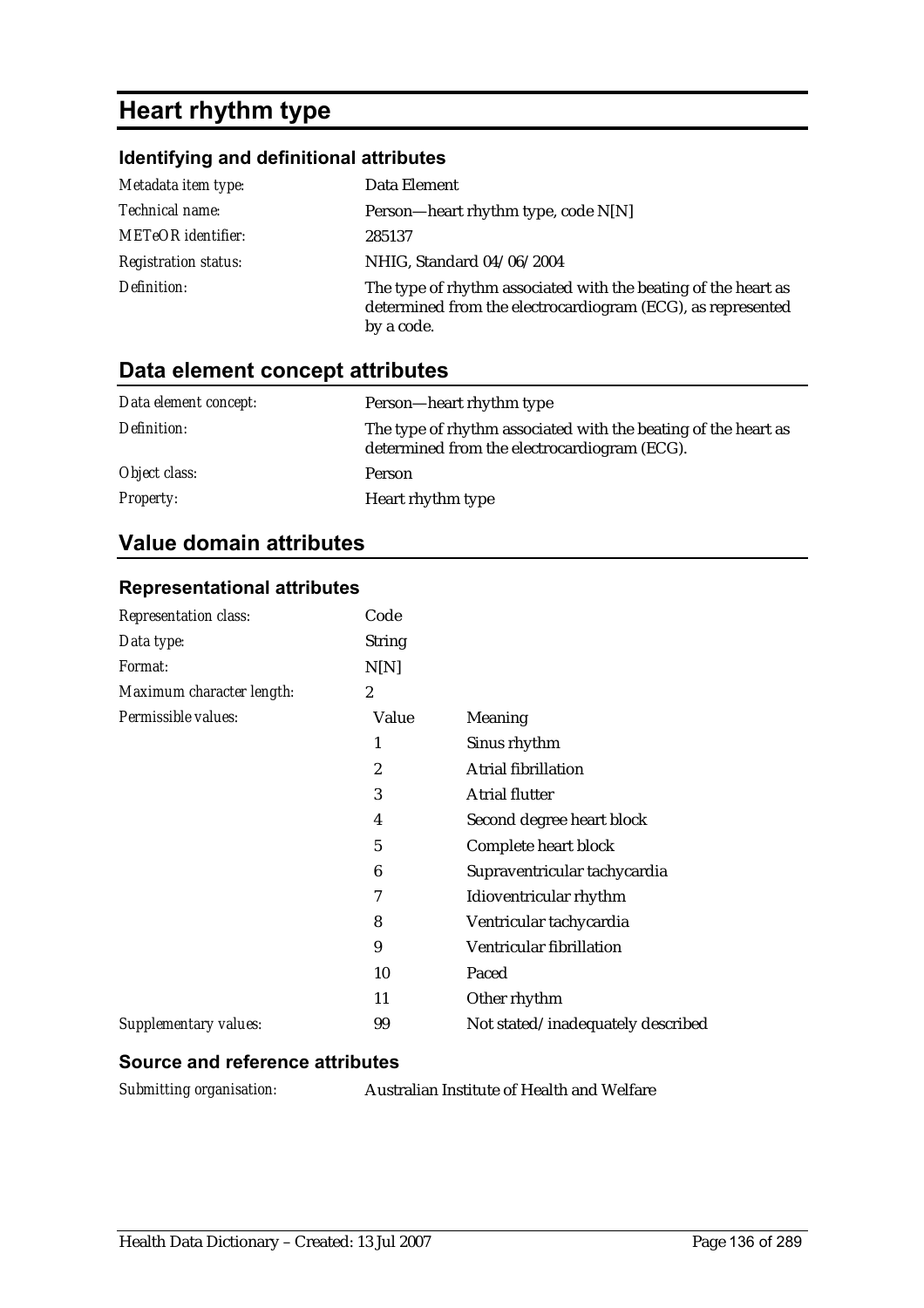# **Data element attributes**

| Submitting organisation:                             | Acute coronary syndrome data working group                                                                                             |
|------------------------------------------------------|----------------------------------------------------------------------------------------------------------------------------------------|
| Steward:                                             | The National Heart Foundation of Australia and The Cardiac<br>Society of Australia and New Zealand                                     |
| <b>Relational attributes</b>                         |                                                                                                                                        |
| Related metadata references:                         | Supersedes Heart rhythm type, version 1, DE, NHDD, NHIMG,<br>Superseded 01/03/2005                                                     |
| <b>Implementation in Data Set</b><br>Specifications: | Acute coronary syndrome (clinical) DSS NHIG, Standard<br>07/12/2005                                                                    |
|                                                      | Information specific to this data set:<br>For Acute coronary syndrome (ACS) reporting, the ECG<br>used for assessment on presentation. |
|                                                      | Acute coronary syndrome (clinical) DSS NHIG, Superseded<br>07/12/2005                                                                  |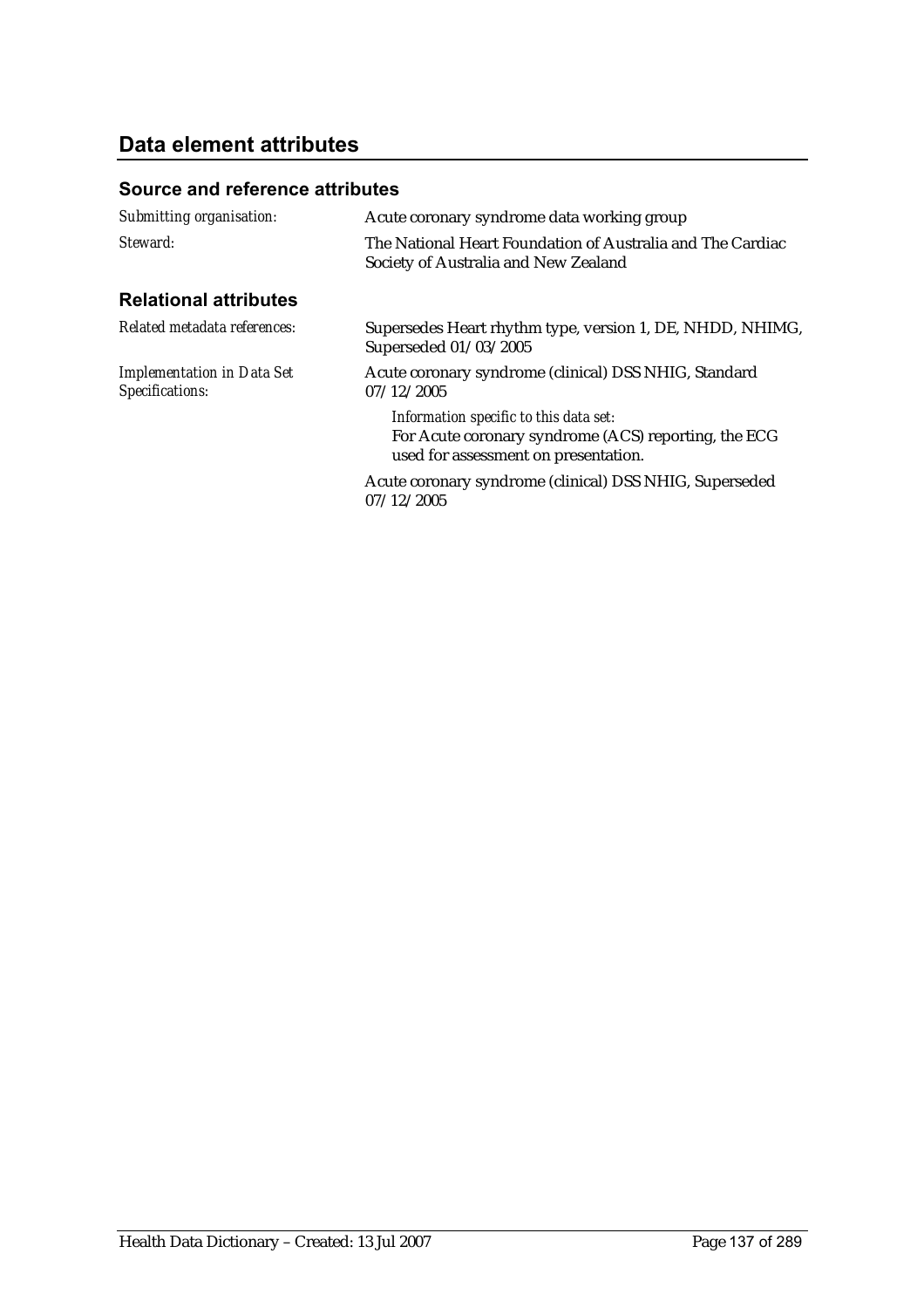# **Height (measured)**

# **Identifying and definitional attributes**

| Metadata item type:         | Data Element                                        |
|-----------------------------|-----------------------------------------------------|
| Technical name:             | Person-height (measured), total centimetres NN[N].N |
| <b>METeOR</b> identifier:   | 270361                                              |
| <b>Registration status:</b> | NHIG, Standard 01/03/2005                           |
| Definition:                 | The height of a person measured in centimetres.     |
| Context:                    | Public health and health care                       |

# **Data element concept attributes**

| Data element concept: | Person-height                                                                                                                                                                                                                                                                                                                                                                                                                                                                                                                                                                                                                                                                                                                                                     |
|-----------------------|-------------------------------------------------------------------------------------------------------------------------------------------------------------------------------------------------------------------------------------------------------------------------------------------------------------------------------------------------------------------------------------------------------------------------------------------------------------------------------------------------------------------------------------------------------------------------------------------------------------------------------------------------------------------------------------------------------------------------------------------------------------------|
| Definition:           | The height of a person.                                                                                                                                                                                                                                                                                                                                                                                                                                                                                                                                                                                                                                                                                                                                           |
| Context:              | Public health and health care:                                                                                                                                                                                                                                                                                                                                                                                                                                                                                                                                                                                                                                                                                                                                    |
|                       | Stature is a major indicator of general body size and of bone<br>length and of nutritional and health status of the individual and<br>the community at large. It is important in screening for disease<br>or malnutrition, and in the interpretation of weight (Lohman et<br>al. 1988). Shortness is known to be a predictor of all cause<br>mortality and coronary heart disease mortality in middle aged<br>men (Marmot et al. 1984) and of less favourable gestational<br>outcomes in women (Kramer 1988). Self-reported or parentally<br>reported height for children and adolescents should be used<br>cautiously if at all. It enables the calculation of body mass index<br>which requires the measurement of height and weight (body<br>mass) for adults. |
| Object class:         | Person                                                                                                                                                                                                                                                                                                                                                                                                                                                                                                                                                                                                                                                                                                                                                            |
| <b>Property:</b>      | Height                                                                                                                                                                                                                                                                                                                                                                                                                                                                                                                                                                                                                                                                                                                                                            |

# **Value domain attributes**

### **Representational attributes**

| Format:                   | NN[N].N         |              |
|---------------------------|-----------------|--------------|
| Maximum character length: | 4               |              |
| Supplementary values:     | Value           | Meaning      |
|                           | 999.9           | Not measured |
| Unit of measure:          | Centimetre (cm) |              |

# **Data element attributes**

### **Collection and usage attributes**

| <i>Guide for use:</i> | In order to ensure consistency in measurement, the                                                             |
|-----------------------|----------------------------------------------------------------------------------------------------------------|
|                       | measurement protocol described under Collection methods                                                        |
|                       | should be used.                                                                                                |
|                       | Measurements of height should be assessed in relation to<br>children and adolescents' age and pubertal status. |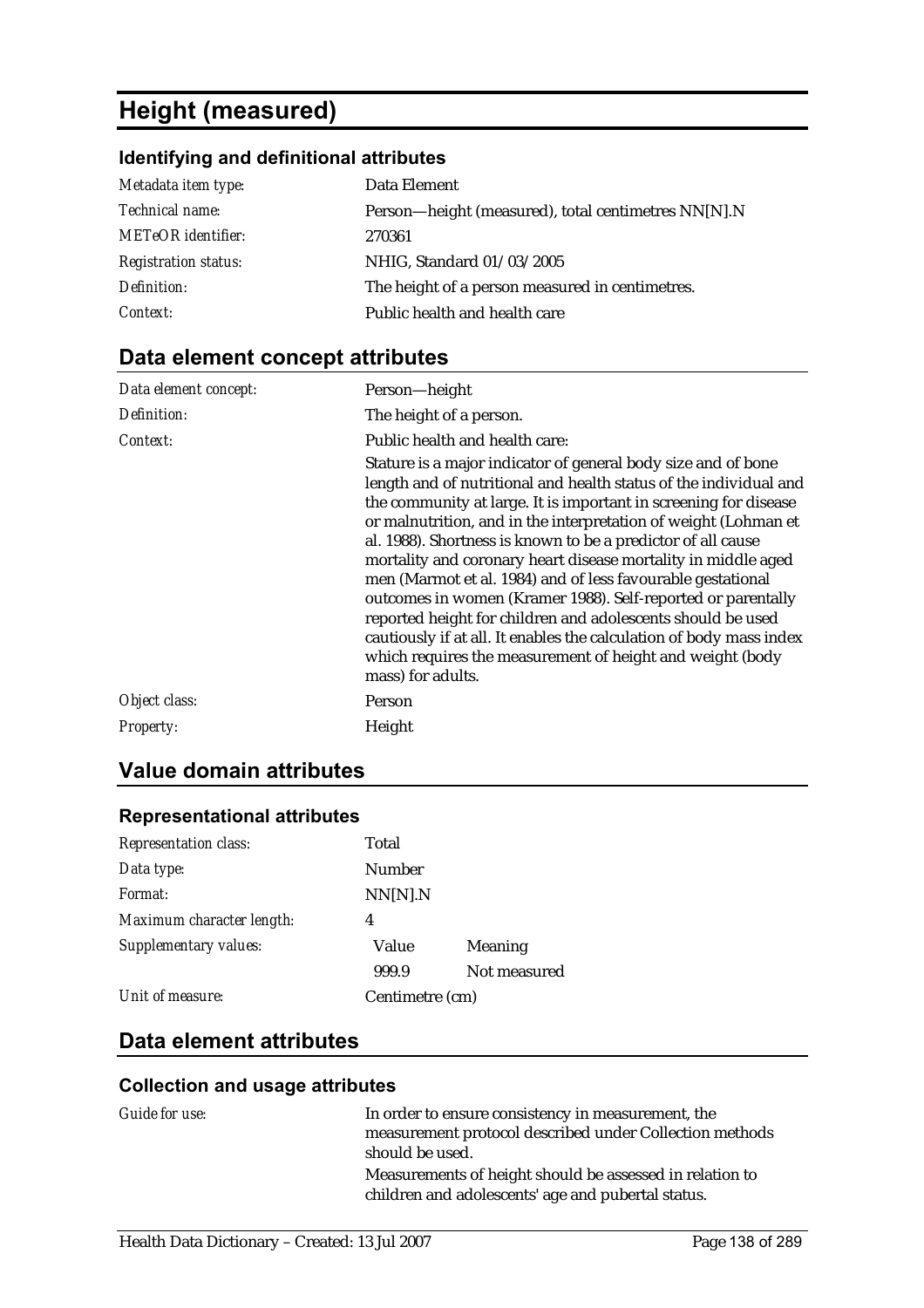*Collection methods:* The measurement protocol described below are those recommended by the *International Society for the Advancement of Kinanthropometry as described by Norton et al. (1996), and the World Health Organization (WHO Expert Committee 1995), which was adapted from Lohman et al. (1988).*

Measurement protocol:

Height measurements can be based on recumbent length or standing height. In general, length measurements are recommended for children under 2 years of age and height measurements for others.

The measurement of height requires a vertical metric rule, a horizontal headboard, and a non-compressible flat even surface on which the subject stands. The equipment may be fixed or portable, and should be described and reported.

The graduations on the metric rule should be at 0.1 cm intervals, and the metric rule should have the capacity to measure up to at least 210 cm.

Measurement intervals and labels should be clearly readable under all conditions of use of the instrument.

Apparatus that allows height to be measured while the subject stands on a platform scale is not recommended.

Adults and children who can stand:

The subject should be measured without shoes (i.e. is barefoot or wears thin socks) and wears little clothing so that the positioning of the body can be seen. Anything that may affect or interfere with the measurement should be noted on the data collection form (e.g. hairstyles and accessories, or physical problems). The subject stands with weight distributed evenly on both feet, heels together, and the head positioned so that the line of vision is at right angles to the body. The correct position for the head is in the Frankfort horizontal plan (Norton et al. 1996). The arms hang freely by the sides. The head, back, buttocks and heels are positioned vertically so that the buttocks and the heels are in contact with the vertical board. To obtain a consistent measure, the subject is asked to inhale deeply and stretch to their fullest height. The measurer applies gentle upward pressure through the mastoid processes to maintain a fully erect position when the measurement is taken. Ensure that the head remains positioned so that the line of vision is at right angles to the body, and the heels remain in contact with the base board.

The movable headboard is brought onto the top of the head with sufficient pressure to compress the hair.

The measurement is recorded to the nearest 0.1 cm. Take a repeat measurement. If the two measurements disagree by more than 0.5 cm, then take a third measurement. All raw measurements should be recorded on the data collection form. If practical, it is preferable to enter the raw data into the database as this enables intra-observer and, where relevant, inter-observer errors to be assessed. The subject's measured height is subsequently calculated as the mean of the two observations, or the mean of the two closest measurements if a third is taken, and recorded on the form. If only a mean value is entered into the database then the data collection forms should be retained.

It may be necessary to round the mean value to the nearest 0.1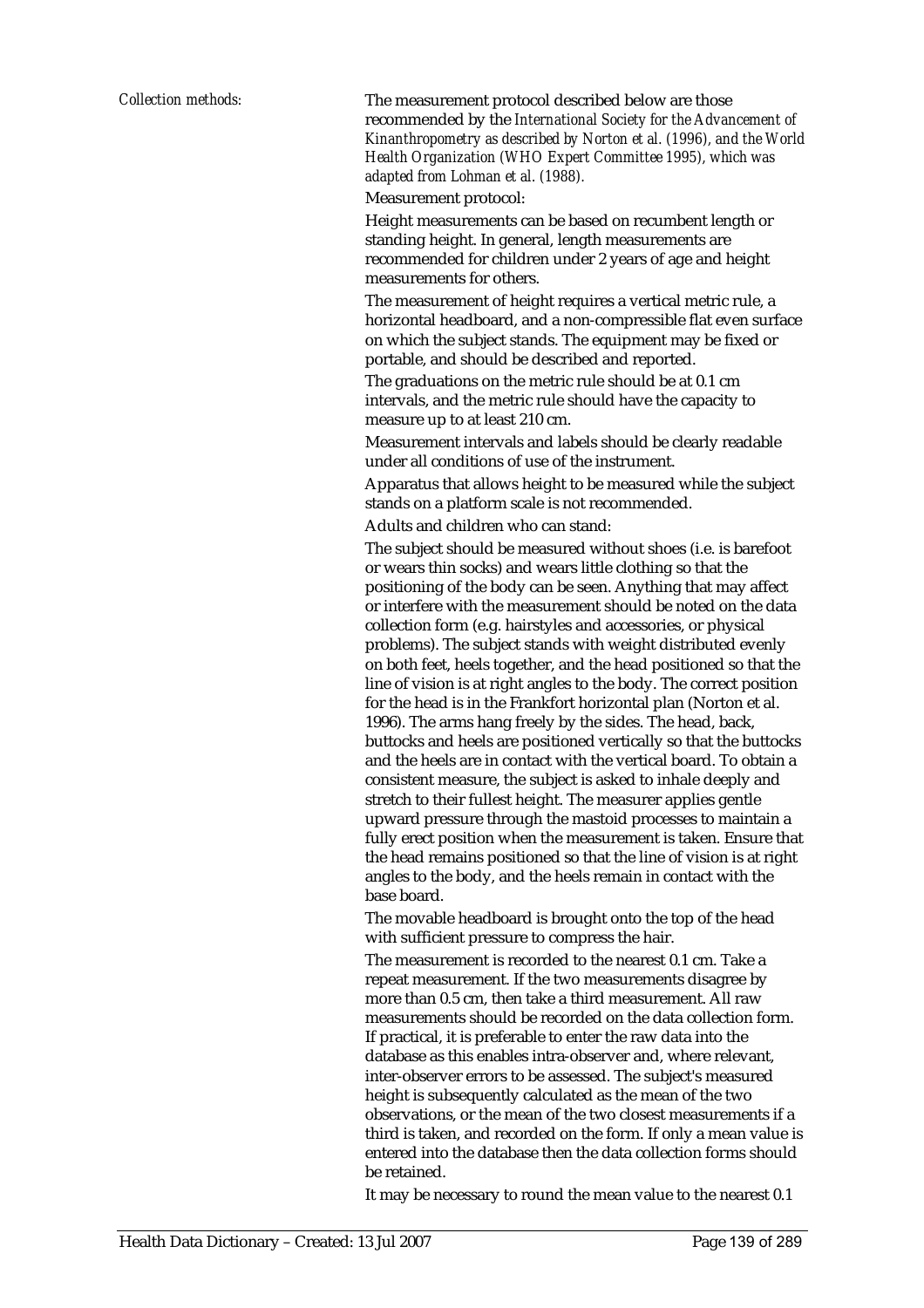cm. If so, rounding should be to the nearest even digit to reduce systematic over reporting (Armitage & Berry 1994). For example, a mean value of 172.25 cm would be rounded to 172.2 cm, while a mean value of 172.35 cm would be rounded to 172.4 cm.

#### Infants:

For the measurement of supine length of children up to and including 2 years of age, two observers are required. One observer positions the head correctly while the other ensures the remaining position is correct and brings the measuring board in contact with the feet. The subject lies in a supine position on a recumbent length table or measuring board. The crown of the head must touch the stationary, vertical headboard. The subject's head is held with the line of vision aligned perpendicular to the plane of the measuring surface. The shoulders and buttocks must be flat against the table top, with the shoulders and hips aligned at right angles to the long axis of the body. The legs must be extended at the hips and knees and lie flat against the table top and the arms rest against the sides of the trunk. The measurer must ensure that the legs remain flat on the table and must shift the movable board against the heels. In infants care has to be taken to extend the legs gently. In some older children two observers may also be required.

In general, length or height is measured and reported to the nearest 0.1 cm. For any child, the length measurement is approximately 0.5 - 1.5 cm greater than the height measurement. It is therefore recommended that when a length measurement is applied to a height-based reference for children over 24 months of age (or over 85 cm if age is not known), 1.0 cm be subtracted before the length measurement is compared with the reference. It is also recommended that as a matter of procedure and data recording accuracy, the date be recorded when the change is made from supine to standing height measure.

Validation and quality control measures:

All equipment, whether fixed or portable should be checked prior to each measurement session to ensure that both the headboard and floor (or footboard) are at 90 degrees to the vertical rule. With some types of portable anthropometer it is necessary to check the correct alignment of the headboard, during each measurement, by means of a spirit level. Withinand, if relevant, between-observer variability should be reported. They can be assessed by the same (within-) or different (between-) observers repeating the measurement of height, on the same subjects, under standard conditions after a short time interval. The standard deviation of replicate measurements (technical error of measurement (Pederson & Gore 1996)) between observers should not exceed 5 mm and be less than 5 mm within observers.

Extreme values at the lower and upper end of the distribution of measured height should be checked both during data collection and after data entry. Individuals should not be excluded on the basis of true biological difference. Last digit preference, and preference or avoidance of certain values, should be analysed in the total sample and (if relevant) by observer, survey site and over time if the survey period is long.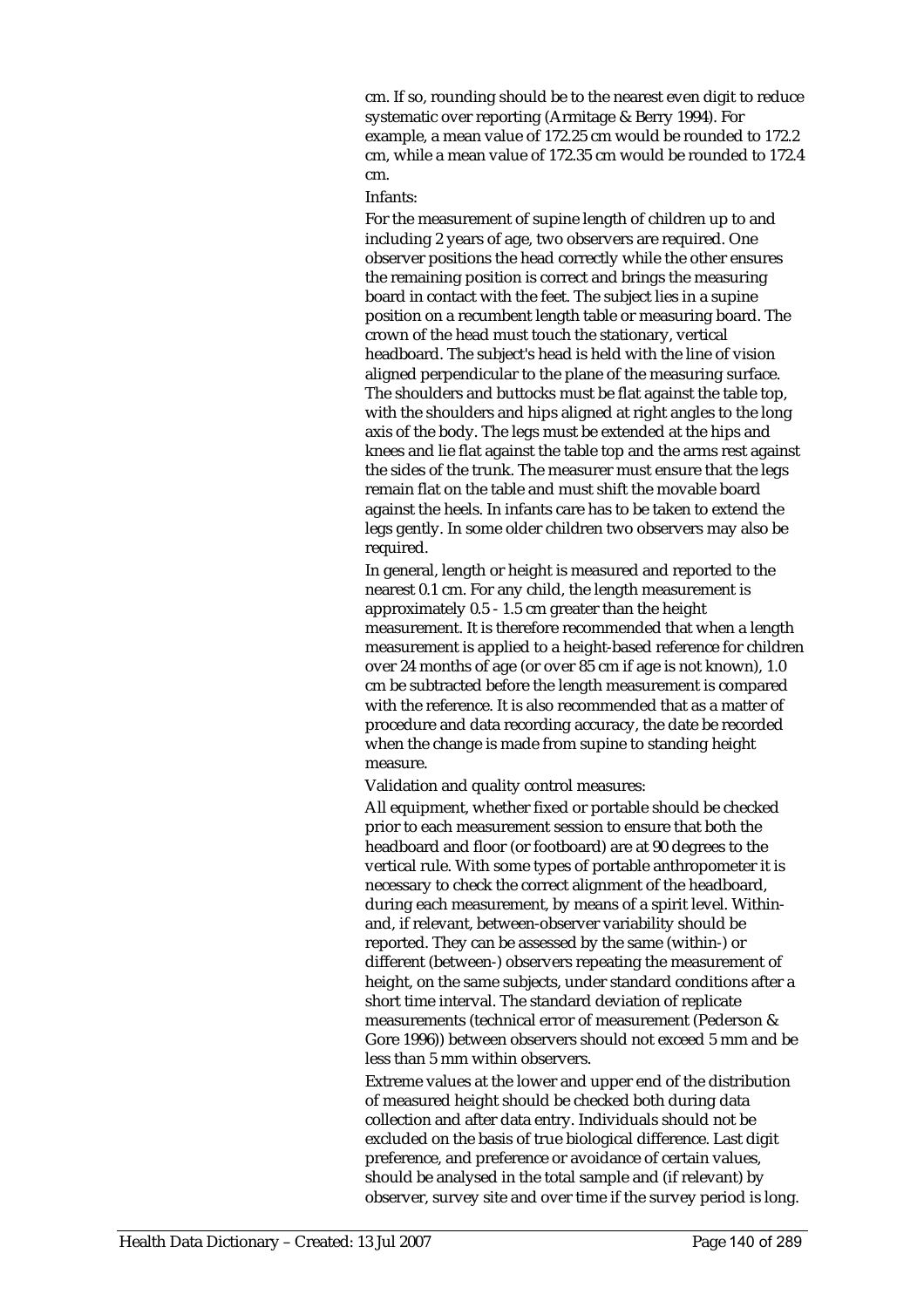*Comments:* This metadata item applies to persons of all ages. It is recommended for use in population surveys and health care settings.

> It is recommended that in population surveys, sociodemographic data including ethnicity should be collected, as well as other risk factors including physiological status (e.g. pregnancy), physical activity, smoking and alcohol consumption. Summary statistics may need to be adjusted for these variables.

Metadata items currently exist for sex, date of birth, country of birth, Indigenous status and smoking. Metadata items are being developed for physical activity.

Presentation of data:

Means, 95% confidence intervals, medians and centiles should be reported to one decimal place. Where the sample permits, population estimates should be presented by sex and 5-year age groups. However 5-year age groups are not generally suitable for children and adolescents. Estimates based on sample surveys may need to take into account sampling weights. For consistency with conventional practice, and for current comparability with international data sets, recommended centiles are 5, 10, 15, 25, 50, 75, 85, 90 and 95. To estimate the 5th and 95th centiles, a sample size of at least 200 is recommended for each group for which the centiles are being specified. For some reporting purposes, it may be desirable to present height data in categories. It is recommended that 5 cm groupings are used for this purpose. Height data should not be rounded before categorisation. The following categories may be appropriate for describing the heights of Australian men, women, children and adolescents although the range will depend on the population:

Height

 $70 \text{ cm} = \text{Height}$ 75 cm = Height ... in 5 cm categories 185 cm = Height Height  $\approx$  190 cm

#### **Relational attributes**

*Related metadata references:* Supersedes Height - measured, version 2, DE, NHDD, NHIMG, Superseded 01/03/2005 Is used in the formation of Child—body mass index (selfreported), ratio NN[N].N[N] NHIG, Standard 01/03/2005 Is used in the formation of Child—body mass index (measured), ratio NN[N].N[N] NHIG, Standard 01/03/2005 Is used in the formation of Adult—body mass index (selfreported), ratio NN[N].N[N] NHIG, Standard 01/03/2005 Is used in the formation of Adult—body mass index (measured), ratio NN[N].N[N] NHIG, Standard 01/03/2005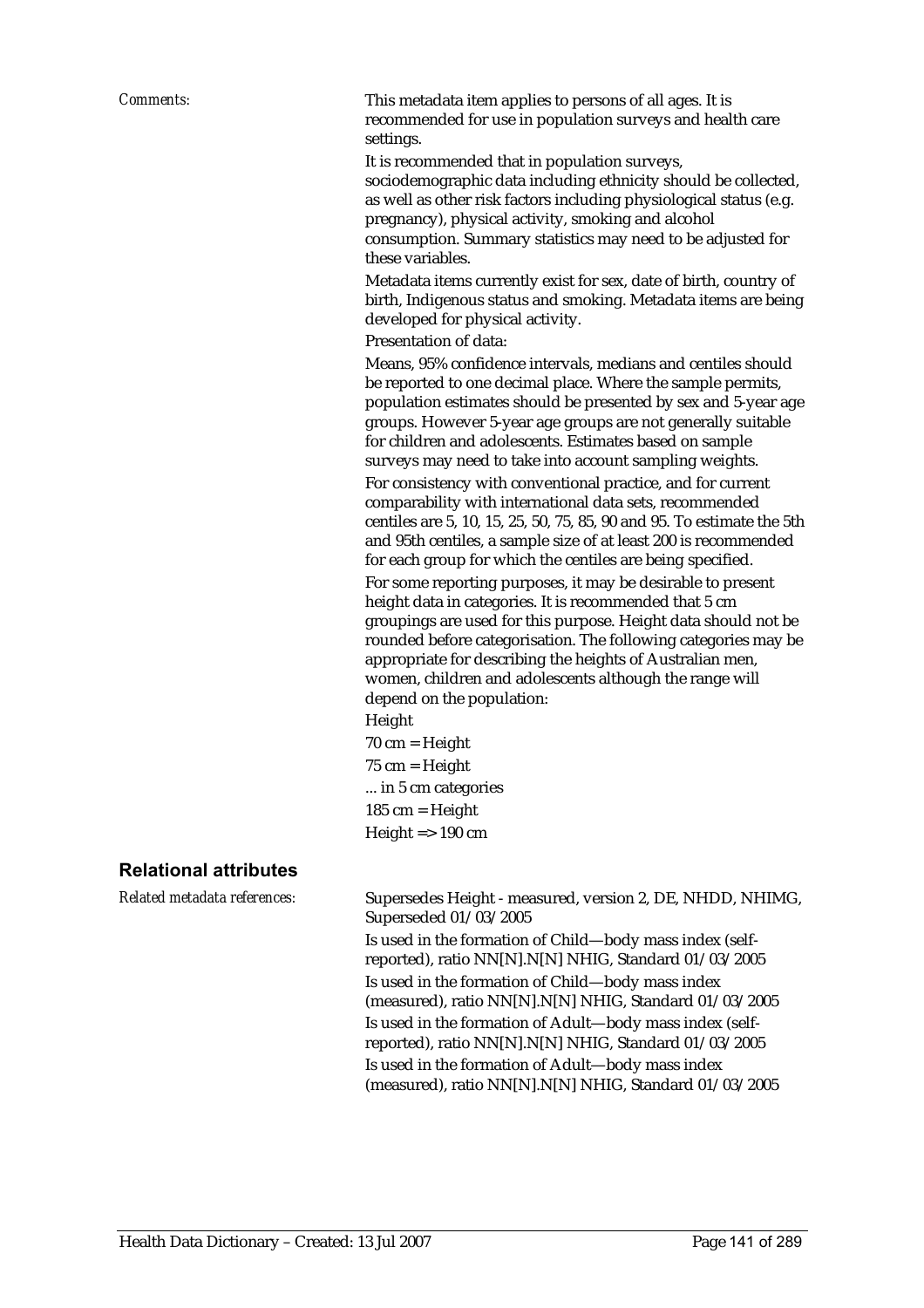*Implementation in Data Set Specifications:*

Cardiovascular disease (clinical) DSS NHIG, Superseded 15/02/2006

Cardiovascular disease (clinical) DSS NHIG, Superseded 04/07/2007

Cardiovascular disease (clinical) DSS NHIG, Standard 04/07/2007

Diabetes (clinical) DSS NHIG, Superseded 21/09/2005 Diabetes (clinical) DSS NHIG, Standard 21/09/2005

*Information specific to this data set:*

Disease, nutritional, genetic and environmental factors all exert an influence on the height of an individual, hence this variable, together with its related variable weight, is of unique value in health surveillance. It enables the calculation of body mass index which requires the measurement of height and weight (body mass) for adults as well as sex and date of birth for children and adolescents.

Stature is a major indicator of general body size and of bone length and of nutritional and health status of the individual and the community at large. It is important in screening for disease or malnutrition, and in the interpretation of weight (Lohman et al. 1988). Shortness is known to be a predictor of all-cause mortality, coronary heart disease mortality in middle-aged men, and of less favourable gestational outcomes in women (Marmot et al. 1984, Kramer 1988).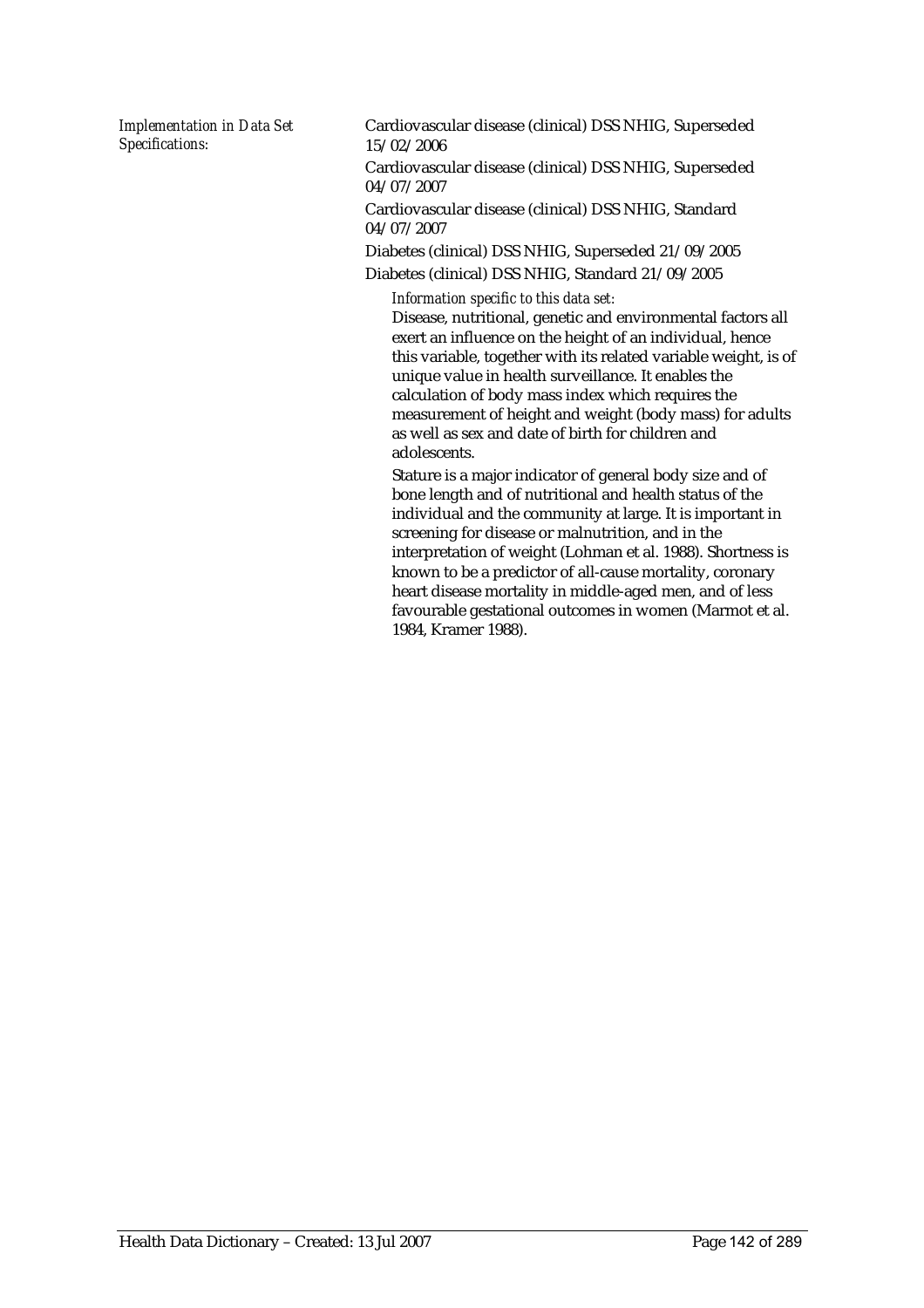# **Height (self-reported)**

# **Identifying and definitional attributes**

| Metadata item type:         | Data Element                                              |
|-----------------------------|-----------------------------------------------------------|
| Technical name:             | Person—height (self-reported), total centimetres NN[N]    |
| <b>METeOR</b> identifier:   | 270365                                                    |
| <b>Registration status:</b> | NHIG, Standard 01/03/2005                                 |
| Definition:                 | A person's self-reported height, measured in centimetres. |

# **Data element concept attributes**

| Data element concept: | Person-height                                                                                                                                                                                                                                                                                                                                                                                                                                                                                                                                                                                                                              |
|-----------------------|--------------------------------------------------------------------------------------------------------------------------------------------------------------------------------------------------------------------------------------------------------------------------------------------------------------------------------------------------------------------------------------------------------------------------------------------------------------------------------------------------------------------------------------------------------------------------------------------------------------------------------------------|
| Definition:           | The height of a person.                                                                                                                                                                                                                                                                                                                                                                                                                                                                                                                                                                                                                    |
| Context:              | Public health and health care:<br>Stature is a major indicator of general body size and of bone<br>length and of nutritional and health status of the individual and<br>the community at large. It is important in screening for disease<br>or malnutrition, and in the interpretation of weight (Lohman et<br>al. 1988). Shortness is known to be a predictor of all cause<br>mortality and coronary heart disease mortality in middle aged<br>men (Marmot et al. 1984) and of less favourable gestational<br>outcomes in women (Kramer 1988). Self-reported or parentally<br>reported height for children and adolescents should be used |
|                       | cautiously if at all. It enables the calculation of body mass index<br>which requires the measurement of height and weight (body<br>mass) for adults.                                                                                                                                                                                                                                                                                                                                                                                                                                                                                      |
| Object class:         | Person                                                                                                                                                                                                                                                                                                                                                                                                                                                                                                                                                                                                                                     |
| <b>Property:</b>      | Height                                                                                                                                                                                                                                                                                                                                                                                                                                                                                                                                                                                                                                     |

# **Value domain attributes**

### **Representational attributes**

| <b>Representation class:</b> | Total           |                                   |
|------------------------------|-----------------|-----------------------------------|
| Data type:                   | <b>Number</b>   |                                   |
| Format:                      | NN[N]           |                                   |
| Maximum character length:    | 3               |                                   |
| <b>Supplementary values:</b> | Value           | <b>Meaning</b>                    |
|                              | 888             | Unknown                           |
|                              | 999             | Not stated/inadequately described |
| Unit of measure:             | Centimetre (cm) |                                   |

## **Data element attributes**

### **Collection and usage attributes**

| <i>Collection methods:</i> | The method of data collection, e.g. face to face interview,                                                                   |
|----------------------------|-------------------------------------------------------------------------------------------------------------------------------|
|                            | telephone interview or self-completion questionnaire, can affect                                                              |
|                            | survey estimates and should be reported.                                                                                      |
|                            | The data collection form should include a question asking the<br>respondent what their height is. For example, the Australian |
|                            |                                                                                                                               |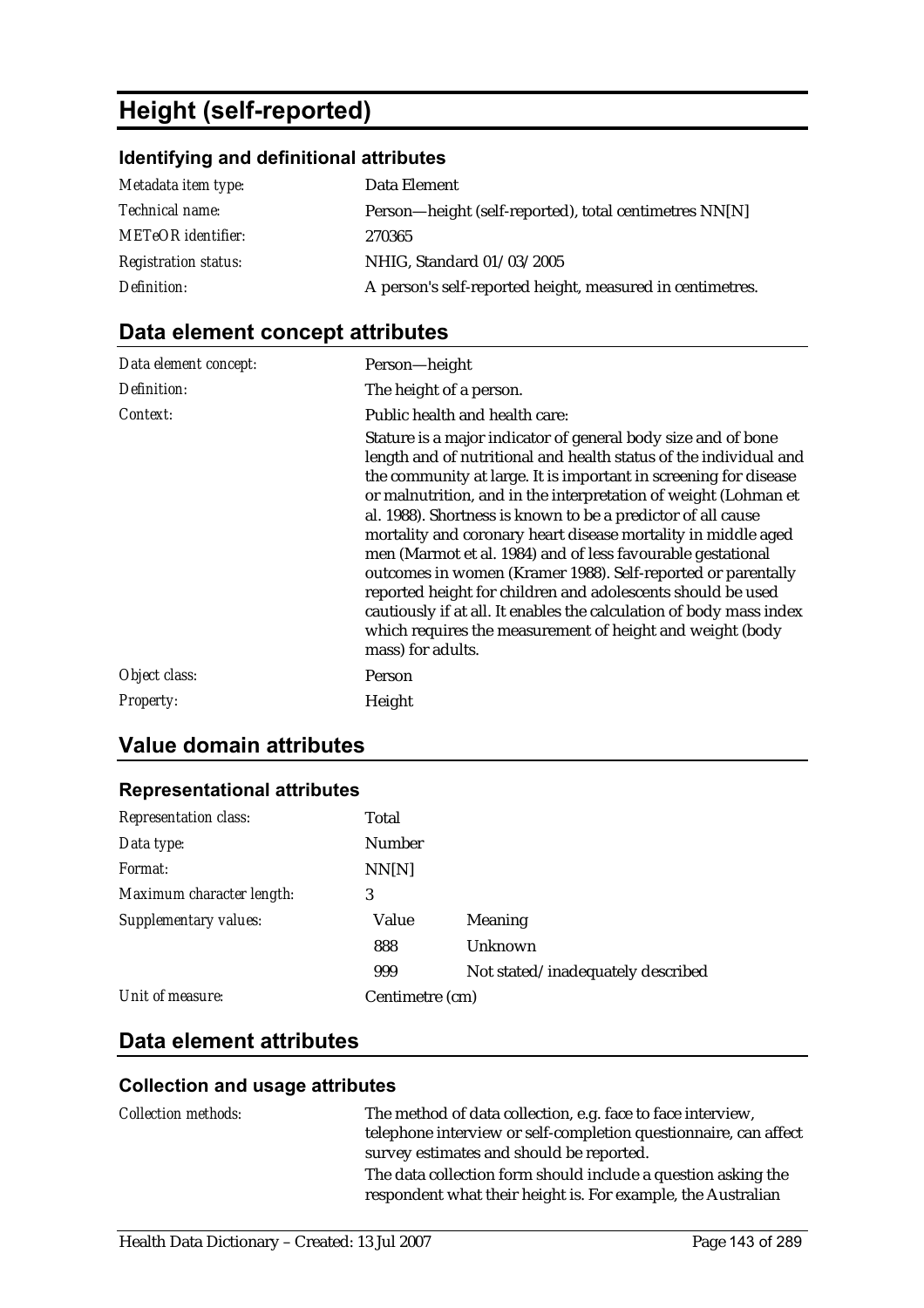Bureau of Statistics National Health Survey 1995 included the question 'How tall are you without shoes?'. The data collection form should allow for both metric (to the nearest 1 cm) and imperial (to the nearest 0.5 inch) units to be recorded.

If practical, it is preferable to enter the raw data into the database before conversion of measures in imperial units to metric. However if this is not possible, height reported in imperial units can be converted to metric prior to data entry using a conversion factor of 2.54 cm to the inch.

Rounding to the nearest 1 cm will be required for measures converted to metric prior to data entry, and may be required for data reported in metric units to a greater level of precision than the nearest 1 cm. The following rounding conventions are desirable to reduce systematic over-reporting (Armitage & Berry 1994):

NNN.x where x

NNN.x where  $x > 5$  - round up, e.g. 172.7 cm would be rounded to 173 cm.

NNN.x where  $x = 5$  - round to the nearest even number, e.g. 172.5 cm would be rounded to 172 cm, while 173.5 cm would be rounded to 174 cm.

*Comments:* This metadata item is recommended for persons aged 18 years or older. It is recommended for use in population surveys when it is not possible to measure height.

> It is recommended that in population surveys, sociodemographic data including ethnicity should be collected, as well as other risk factors including physiological status (e.g. pregnancy), physical activity, smoking and alcohol consumption. Summary statistics may need to be adjusted for these variables.

Metadata items currently exist for sex, date of birth, country of birth, Indigenous status and smoking. Metadata items are being developed for physical activity.

Presentation of data:

Means, 95% confidence intervals, medians and centiles should be reported to one decimal place. Where the sample permits, population estimates should be presented by sex and 5-year age groups. Estimates based on sample surveys may need to take into account sampling weights.

For consistency with conventional practice, and for current comparability with international data sets, recommended centiles are 5, 10, 15, 25, 50, 75, 85, 90 and 95. To estimate the 5th and 95th centiles, a sample size of at least 200 is recommended for each group for which the centiles are being specified.

For some reporting purposes, it may be desirable to present height data in categories. It is recommended that 5 cm groupings are used for this purpose. Height data should not be rounded before categorisation. The following categories may be appropriate for describing the heights of Australian men and women, although the range will depend on the population. The World Health Organization's range for height is 140-190 cm.

Height

- $140$  cm = Height
- $145$  cm = Height
- ... in 5 cm categories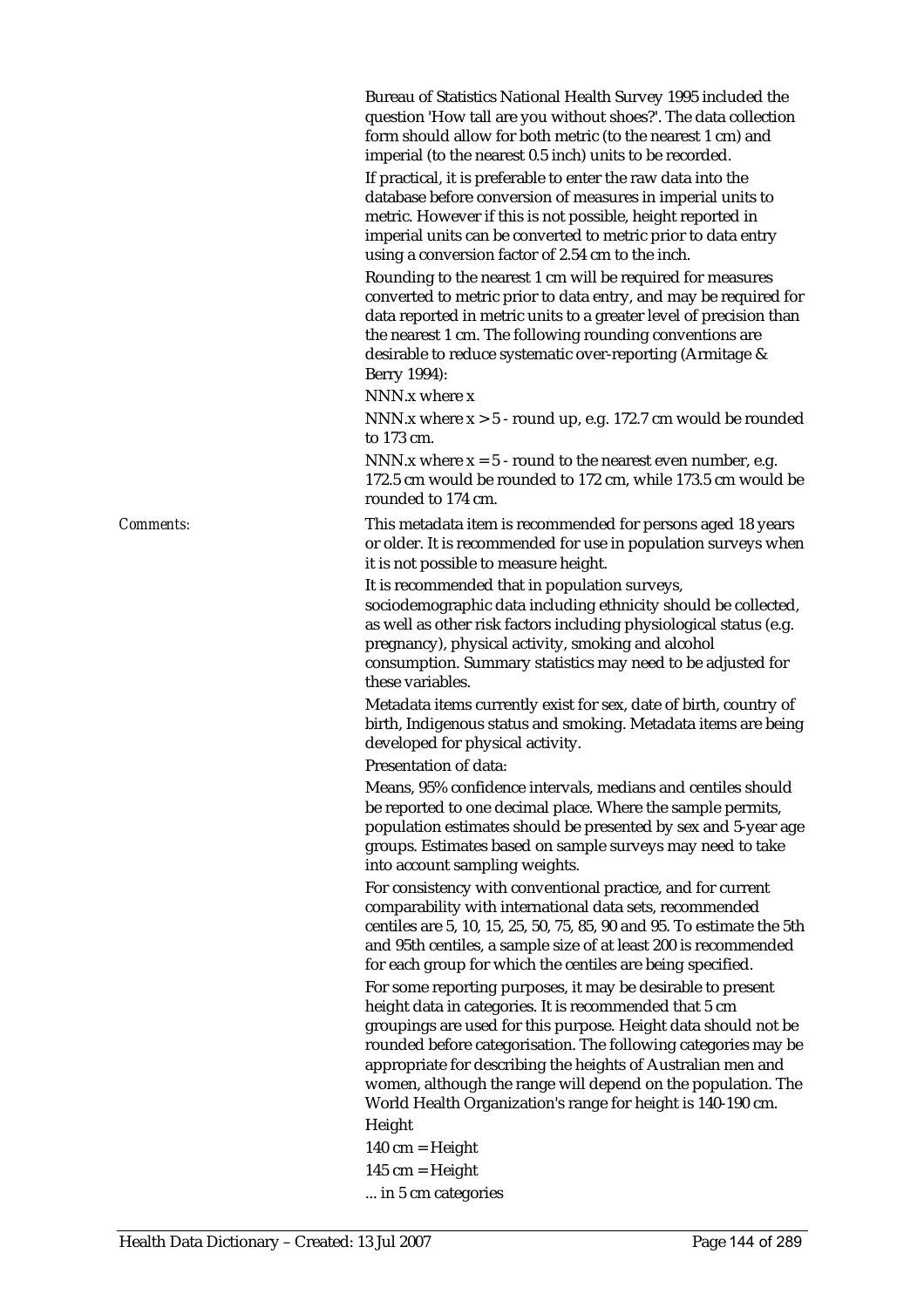185 cm = Height

Height  $\approx$  190 cm

On average, height tends to be overestimated when selfreported by respondents. Data for Australian men and women aged 20-69 years in 1989 indicated that men overestimated by an average of 1.1 cm (sem of 0.04 cm) and women by an average of 0.5 cm (sem of 0.05 cm) (Waters 1993). The extent of overestimation varied with age.

#### **Relational attributes**

| Related metadata references:                         | Supersedes Height - self-reported, version 2, DE, NHDD,<br>NHIMG, Superseded 01/03/2005                           |
|------------------------------------------------------|-------------------------------------------------------------------------------------------------------------------|
|                                                      | Is used in the formation of Child—body mass index (self-<br>reported), ratio NN[N].N[N] NHIG, Standard 01/03/2005 |
|                                                      | Is used in the formation of Adult-body mass index (self-<br>reported), ratio NN[N].N[N] NHIG, Standard 01/03/2005 |
| <b>Implementation in Data Set</b><br>Specifications: | Acute coronary syndrome (clinical) DSS NHIG, Standard<br>07/12/2005                                               |
|                                                      | Acute coronary syndrome (clinical) DSS NHIG, Superseded<br>07/12/2005                                             |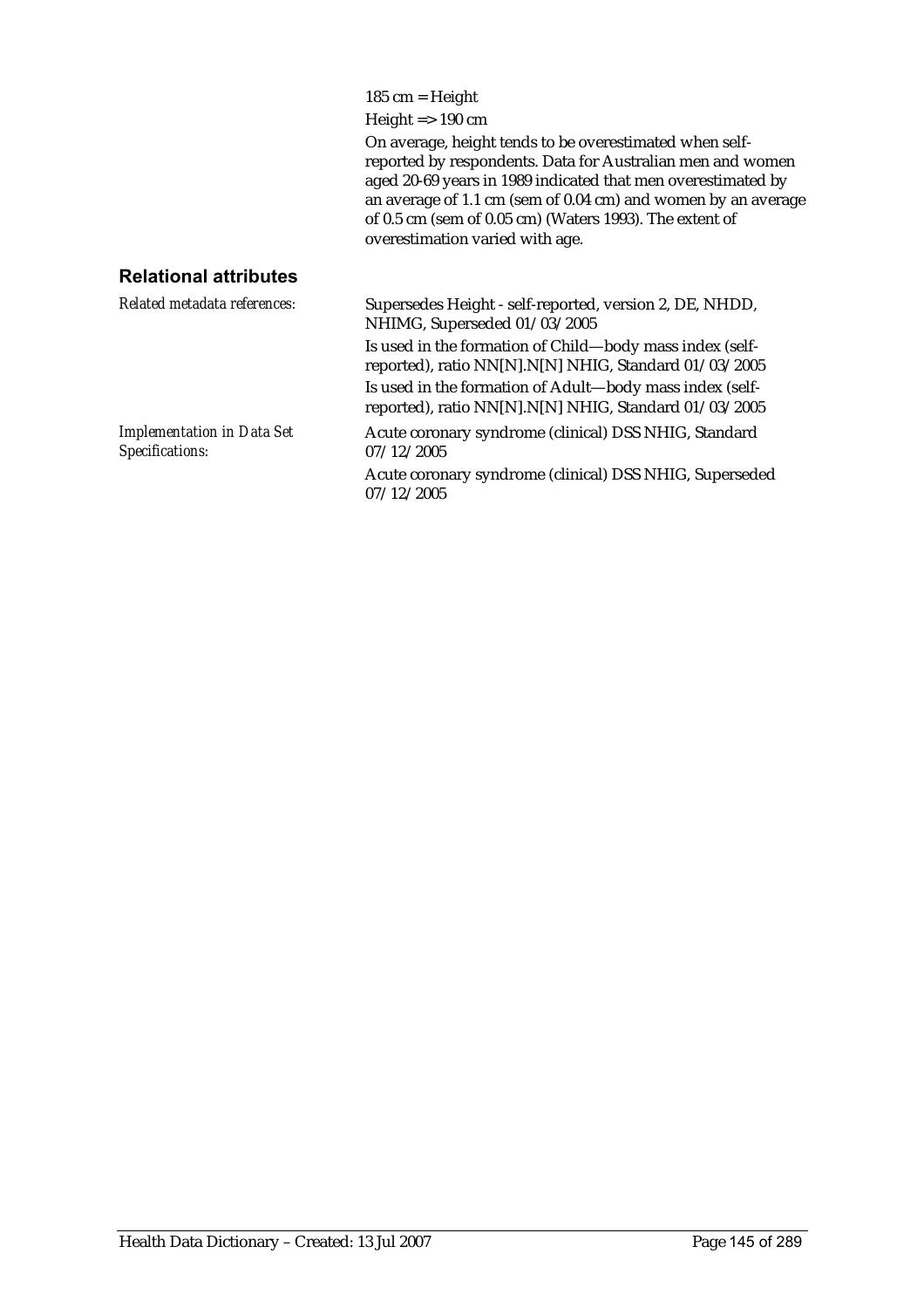# **Hip circumference (measured)**

## **Identifying and definitional attributes**

| Metadata item type:         | Data Element                                                                                                         |
|-----------------------------|----------------------------------------------------------------------------------------------------------------------|
| Technical name:             | Person—hip circumference (measured), total centimetres<br>NN[N].N                                                    |
| <b>METeOR</b> identifier:   | 270366                                                                                                               |
| <b>Registration status:</b> | NHIG, Standard 01/03/2005                                                                                            |
| Definition:                 | An adult's hip circumference at the level of maximum posterior<br>extension of the buttocks measured in centimetres. |

# **Data element concept attributes**

| Data element concept: | Person-hip circumference                                                                                                                                                                                                                    |
|-----------------------|---------------------------------------------------------------------------------------------------------------------------------------------------------------------------------------------------------------------------------------------|
| Definition:           | A person's hip circumference measured at the level of<br>maximum posterior extension of the buttocks. In order to<br>ensure consistency in measurement, the measurement protocol<br>described under Data Collection Methods should be used. |
| Context:              | Public health and health care                                                                                                                                                                                                               |
| Object class:         | Person                                                                                                                                                                                                                                      |
| Property:             | Hip circumference                                                                                                                                                                                                                           |

# **Value domain attributes**

### **Representational attributes**

| <b>Representation class:</b> | Total           |              |
|------------------------------|-----------------|--------------|
| Data type:                   | <b>Number</b>   |              |
| Format:                      | NN[N].N         |              |
| Maximum character length:    | 4               |              |
| Supplementary values:        | Value           | Meaning      |
|                              | 999.9           | Not measured |
| Unit of measure:             | Centimetre (cm) |              |

## **Data element attributes**

### **Collection and usage attributes**

| Guide for use:             | As there are no cut-off points for waist-to-hip ratio for children<br>and adolescents, it is not necessary to collect this metadata item<br>for those aged under 18 years.                                                                                                            |
|----------------------------|---------------------------------------------------------------------------------------------------------------------------------------------------------------------------------------------------------------------------------------------------------------------------------------|
| <b>Collection methods:</b> | The measurement protocol described below is that<br>recommended by the World Health Organization (WHO Expert<br>Committee 1995).                                                                                                                                                      |
|                            | Measurement protocol:                                                                                                                                                                                                                                                                 |
|                            | The data collection form should allow for up to three<br>measurements of hip circumference to be recorded in<br>centimetres to 1 decimal place. The data collection form should<br>also have the capacity to record any reasons for the non-<br>collection of hip circumference data. |
|                            | The measurement of hip circumference requires a narrow (                                                                                                                                                                                                                              |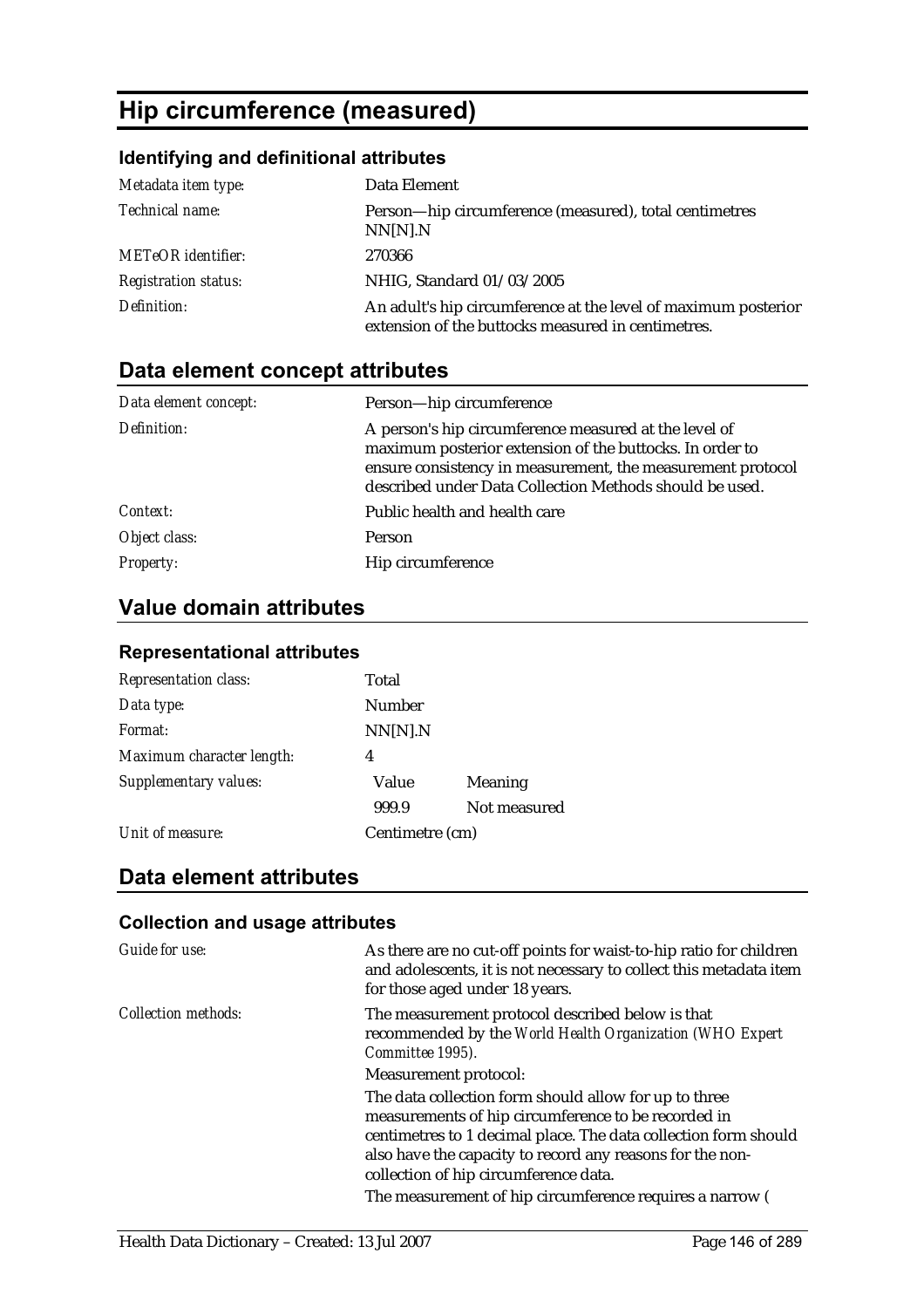The subject should wear only non-restrictive briefs or underwear, a light smock over underwear or light clothing. Belts and heavy outer clothing should be removed. Hip measurement should be taken over one layer of light clothing only.

The subject stands erect with arms at the sides, feet together and the gluteal muscles relaxed. The measurer sits at the side of the subject so that the level of maximum posterior extension of the buttocks can be seen. An inelastic tape is placed around the buttocks in a horizontal plane. To ensure contiguity of the two parts of the tape from which the circumference is to be determined, the cross-handed technique of measurement, as described by Norton et al. (1996), should be used. Ideally an assistant will check the position of the tape on the opposite side of the subject's body. The tape is in contact with the skin but does not compress the soft tissues. Fatty aprons should be excluded from the hip circumference measurement.

The measurement is recorded to the nearest 0.1 cm. Take a repeat measurement and record it to the nearest 0.1 cm. If the two measurements disagree by more than 1 cm, then take a third measurement.

All raw measurements should be recorded on the data collection form. If practical, it is preferable to enter the raw data into the database as this enables intra-observer and, where relevant, inter-observer errors to be assessed. The subject's measured hip circumference is subsequently calculated as the mean of the two observations, or the mean of the two closest measurements if a third is taken, and recorded on the form. If only a mean value is entered into the database then the data collection forms should be retained.

It may be necessary to round the mean value to the nearest 0.1 cm. If so, rounding should be to the nearest even digit to reduce systematic over reporting. For example, a mean value of 102.25 cm would be rounded to 102.2 cm, while a mean value of 102.35 cm would be rounded to 102.4 cm.

Validation and quality control measures:

Steel tapes should be checked against a 1-metre engineer's rule every 12 months. If tapes other than steel are used they should be checked daily against a steel rule.

Within- and, if relevant, between-observer variability should be reported. They can be assessed by the same (within-) or different (between-) observers repeating the measurement, on the same subjects, under standard conditions after a short time interval. The standard deviation of replicate measurements (technical error of measurement (Pederson & Gore 1996)) between observers should not exceed 2% and be less than 1.5% within observers.

Extreme values at the lower and upper end of the distribution of measured hip circumference should be checked both during data collection and after data entry. Individuals should not be excluded on the basis of true biological difference.

Last digit preference, and preference or avoidance of certain values, should be analysed in the total sample and (if relevant) by observer, survey site and over time if the survey period is long.

*Comments:* This metadata item applies to persons aged 18 years or older. It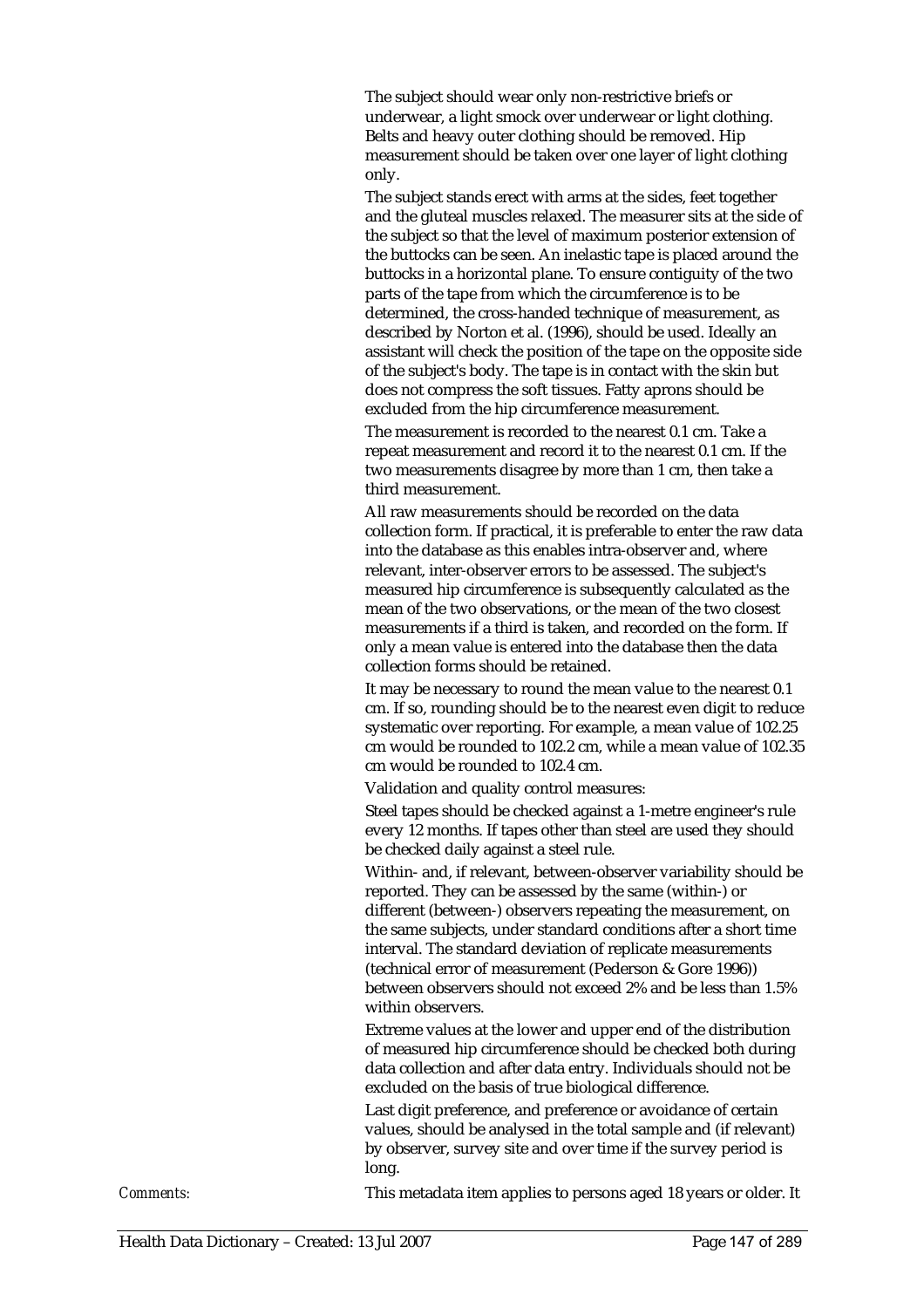is recommended for use in population surveys and health care settings.

Its main use is to enable the calculation of adult waist-to-hip ratio which requires the measurement of hip circumference and waist circumference.

More recently it has emerged that waist circumference alone, or in combination with other metabolic measures, is a better indicator of risk and reduces the errors in waist-to-hip ratio measurements.

Waist-to-hip ratio is therefore no longer a commonly used measure.

It is recommended that in population surveys, sociodemographic data including ethnicity should be collected, as well as other risk factors including physiological status (e.g. pregnancy), physical activity, smoking and alcohol consumption. Summary statistics may need to be adjusted for these variables.

Presentation of data:

Means, 95% confidence intervals, medians and centiles should be reported to one decimal place. Where the sample permits, population estimates should be presented by sex and 5-year age groups. However 5-year age groups are not generally suitable for children and adolescents. Estimates based on sample surveys may need to take into account sampling weights. For consistency with conventional practice, and for current comparability with international data sets, recommended centiles are 5, 10, 15, 25, 50, 75, 85, 90 and 95. To estimate the 5th and 95th centiles, a sample size of at least 200 is recommended for each group for which the centiles are being specified. For some reporting purposes, it may be desirable to present hip circumference data in categories. It is recommended that 5 cm groupings be used for this purpose. Hip circumference data should not be rounded before categorisation.

#### **Relational attributes**

*Related metadata references:* Supersedes Hip circumference - measured, version 2, DE, NHDD, NHIMG, Superseded 01/03/2005 Is used in the formation of Adult—waist-to-hip ratio, N.NN NHIG, Standard 01/03/2005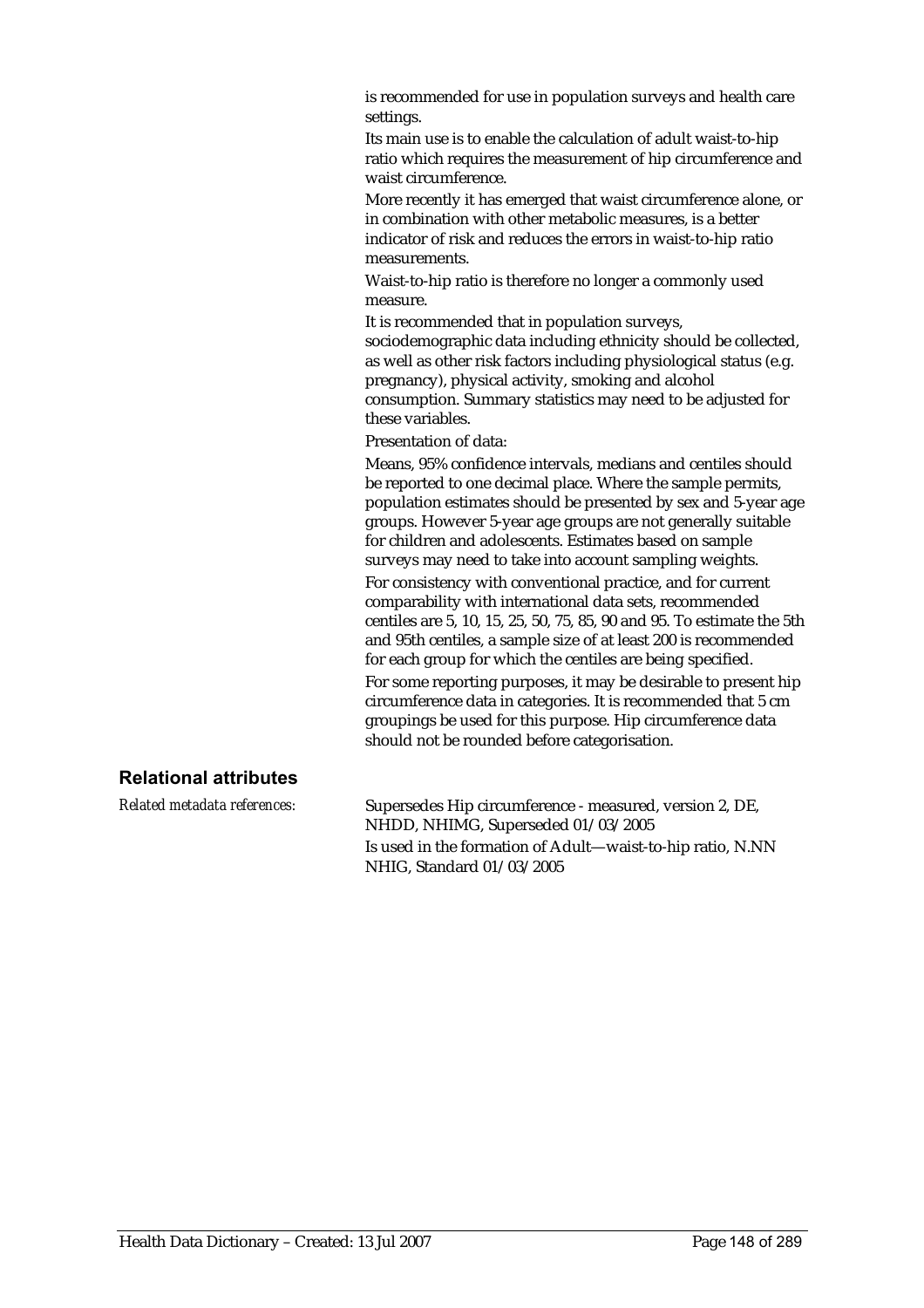# **Histopathological grade**

## **Identifying and definitional attributes**

| Metadata item type:         | Data Element                                                                                                                                                               |
|-----------------------------|----------------------------------------------------------------------------------------------------------------------------------------------------------------------------|
| Technical name:             | Person with cancer—histopathological grade, code N                                                                                                                         |
| <b>METeOR</b> identifier:   | 288663                                                                                                                                                                     |
| <b>Registration status:</b> | NHIG, Standard 04/06/2004                                                                                                                                                  |
| Definition:                 | The histopathological grade, differentiation or phenotype<br>describes how little the tumour resembles the normal tissue<br>from which it arose, as represented by a code. |

# **Data element concept attributes**

| Data element concept: | Person with cancer—histopathological grade                                                                                                       |
|-----------------------|--------------------------------------------------------------------------------------------------------------------------------------------------|
| Definition:           | The histopathological grade, differentiation or phenotype<br>describes how little the tumour resembles the normal tissue<br>from which it arose. |
| Object class:         | Person with cancer                                                                                                                               |
| <b>Property:</b>      | Histopathological grade                                                                                                                          |

# **Value domain attributes**

### **Representational attributes**

| <b>Representation class:</b> | Code          |                                                                                                     |
|------------------------------|---------------|-----------------------------------------------------------------------------------------------------|
| Data type:                   | <b>Number</b> |                                                                                                     |
| Format:                      | N             |                                                                                                     |
| Maximum character length:    | 1             |                                                                                                     |
| Permissible values:          | Value         | Meaning                                                                                             |
|                              | 1             | Grade 1: Well differentiated, differentiated,<br><b>NOS</b>                                         |
|                              | 2             | Grade 2: Moderately differentiated, moderately<br>well differentiated, intermediate differentiation |
|                              | 3             | Grade 3: Poorly differentiated                                                                      |
|                              | 4             | Grade 4: Undifferentiated, anaplastic                                                               |
|                              | 5             | T-cell: T-cell                                                                                      |
|                              | 6             | B-cell: B-cell, Pre-B, B-Precursor                                                                  |
|                              | 7             | Null-cell: Null cell, Non T- non B                                                                  |
|                              | 8             | NK: Natural killer cell                                                                             |
| Supplementary values:        | 9             | Grade/differentiation unknown: Grade/cell<br>type not determined, not stated or not<br>applicable   |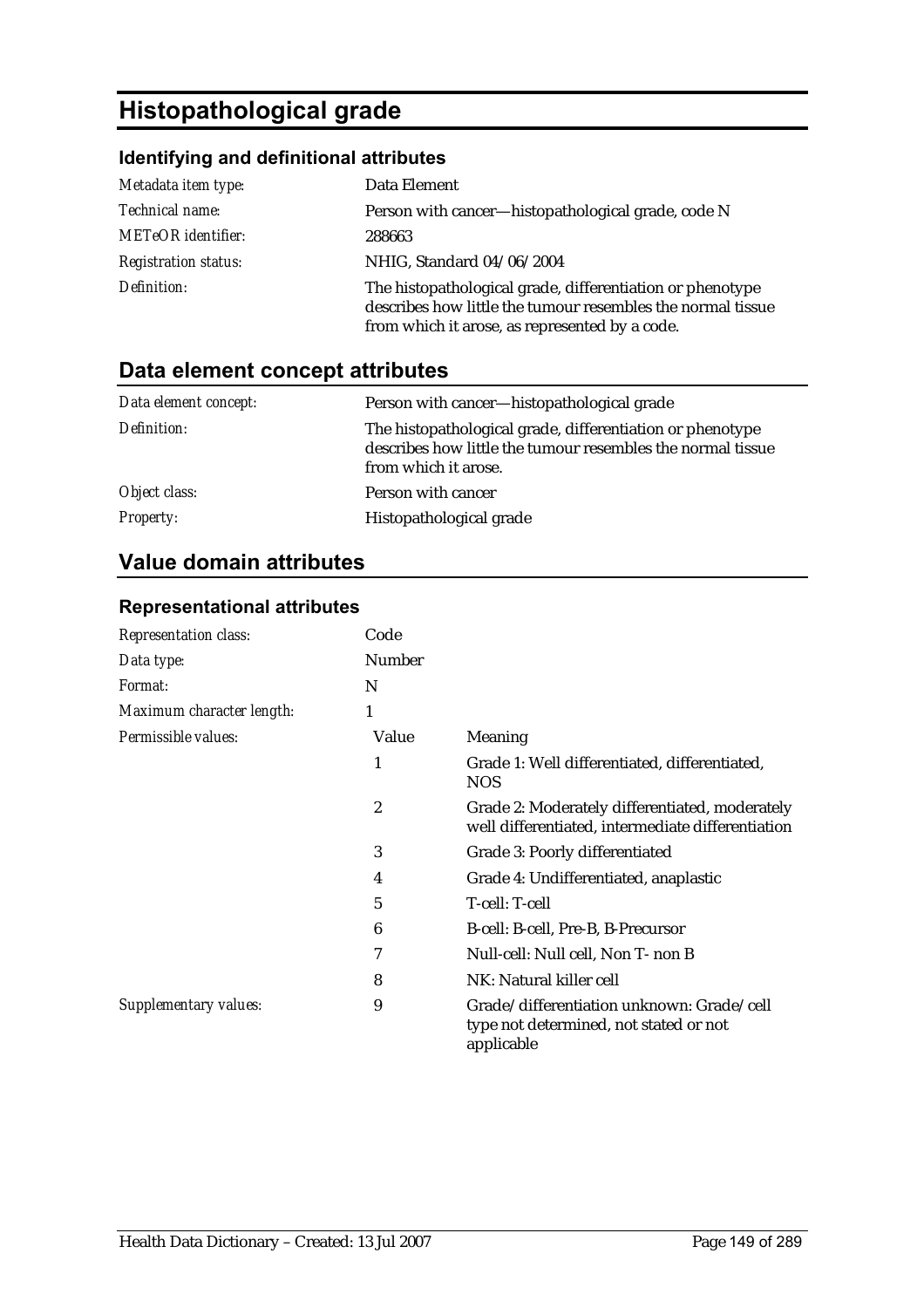## **Data element attributes**

### **Collection and usage attributes**

| Guide for use: |  |
|----------------|--|
|----------------|--|

*Implementation in Data Set* 

*Specifications:*

Only one code can be recorded.

#### **Source and reference attributes**

| Origin:                      | World Health Organisation<br><b>Commission on Cancer American College of Surgeons</b>                                                                                                                                                               |
|------------------------------|-----------------------------------------------------------------------------------------------------------------------------------------------------------------------------------------------------------------------------------------------------|
| Reference documents:         | World Health Organisation International Classification of<br>Diseases Oncology, Third edition (ICD-O-3) (2000)<br>Commission on Cancer, Standards of the Commission on<br>Cancer Registry Operations and Data Standards (ROADS)<br>Volume II (1998) |
| <b>Relational attributes</b> |                                                                                                                                                                                                                                                     |
| Related metadata references: | Supersedes Histopathological grade, version 1, DE, NHDD,<br>NHIMG, Superseded 01/03/2005                                                                                                                                                            |

Cancer (clinical) DSS NHIG, Superseded 07/12/2005 Cancer (clinical) DSS NHIG, Standard 07/12/2005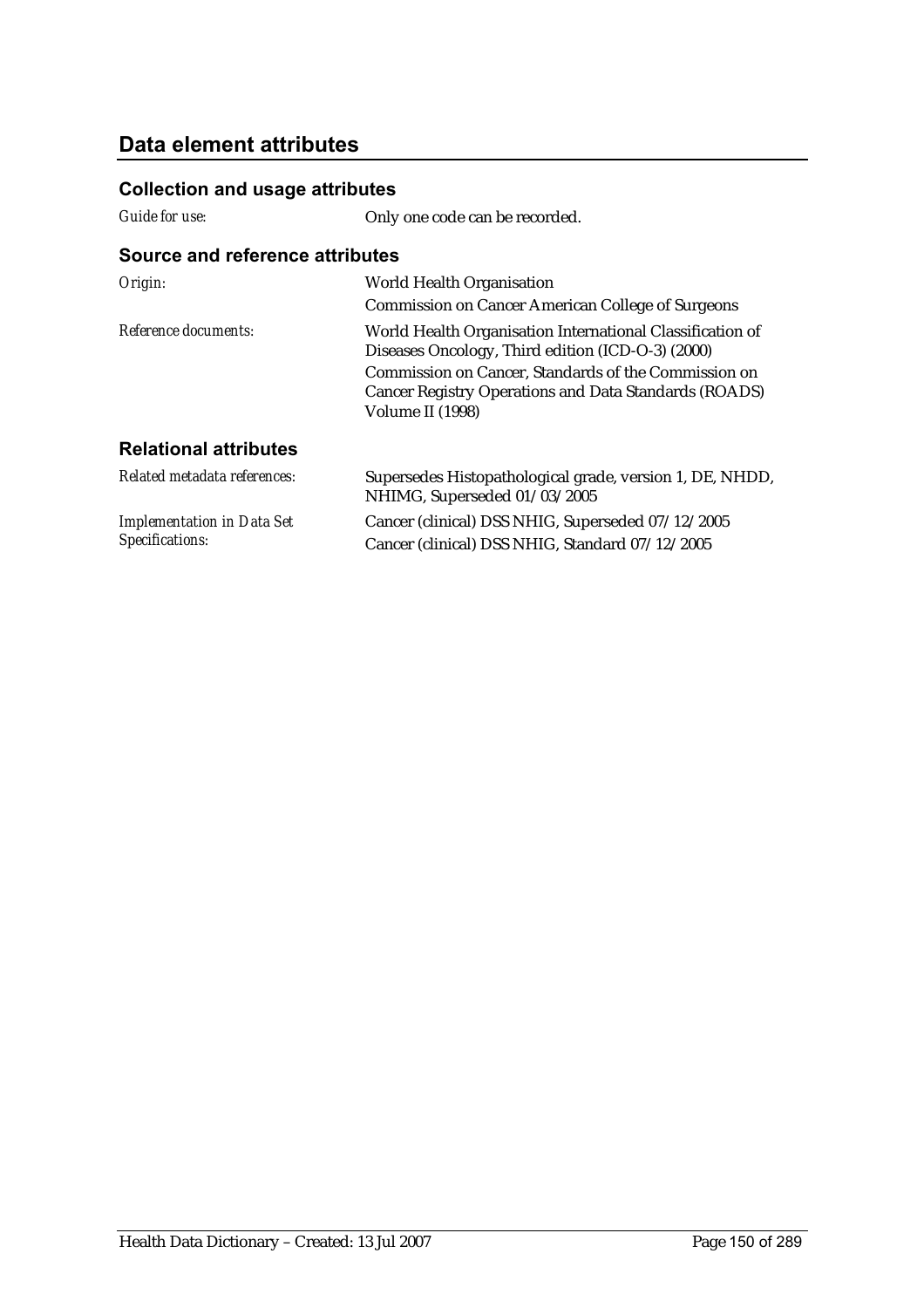# **Hospital insurance status**

## **Identifying and definitional attributes**

| Metadata item type:         | Data Element                                                                                                                                                                                    |
|-----------------------------|-------------------------------------------------------------------------------------------------------------------------------------------------------------------------------------------------|
| Technical name:             | Patient-hospital insurance status, code N                                                                                                                                                       |
| METeOR identifier:          | 270253                                                                                                                                                                                          |
| <b>Registration status:</b> | NHIG, Standard 01/03/2005                                                                                                                                                                       |
| Definition:                 | Hospital insurance as represented by a code under one of the<br>following categories:                                                                                                           |
|                             | Registered insurance - hospital insurance with a health<br>insurance fund registered under the National Health Act<br>1953 (Cwlth)                                                              |
|                             | • General insurance - hospital insurance with a general<br>insurance company under a guaranteed renewable policy<br>providing benefits similar to those available under<br>registered insurance |

• No hospital insurance or benefits coverage under the above.

## **Data element concept attributes**

| Data element concept: | Patient-hospital insurance status                                                                                                                                                               |
|-----------------------|-------------------------------------------------------------------------------------------------------------------------------------------------------------------------------------------------|
| Definition:           | Hospital insurance under one of the following categories:                                                                                                                                       |
|                       | Registered insurance - hospital insurance with a health<br>insurance fund registered under the National Health Act<br>1953 (Cwlth)                                                              |
|                       | • General insurance - hospital insurance with a general<br>insurance company under a guaranteed renewable policy<br>providing benefits similar to those available under<br>registered insurance |
|                       | No hospital insurance or benefits coverage under the above.<br>$\bullet$                                                                                                                        |
| Context:              | To assist in analysis of utilisation and health care financing.                                                                                                                                 |
| Object class:         | Patient                                                                                                                                                                                         |
| <b>Property:</b>      | Hospital insurance status                                                                                                                                                                       |

## **Value domain attributes**

#### **Representational attributes**

| <b>Representation class:</b> | Code   |                       |
|------------------------------|--------|-----------------------|
| Data type:                   | Number |                       |
| Format:                      | N      |                       |
| Maximum character length:    |        |                       |
| Permissible values:          | Value  | Meaning               |
|                              | 1      | Hospital insurance    |
|                              | 2      | No hospital insurance |
| Supplementary values:        | 9      | Unknown               |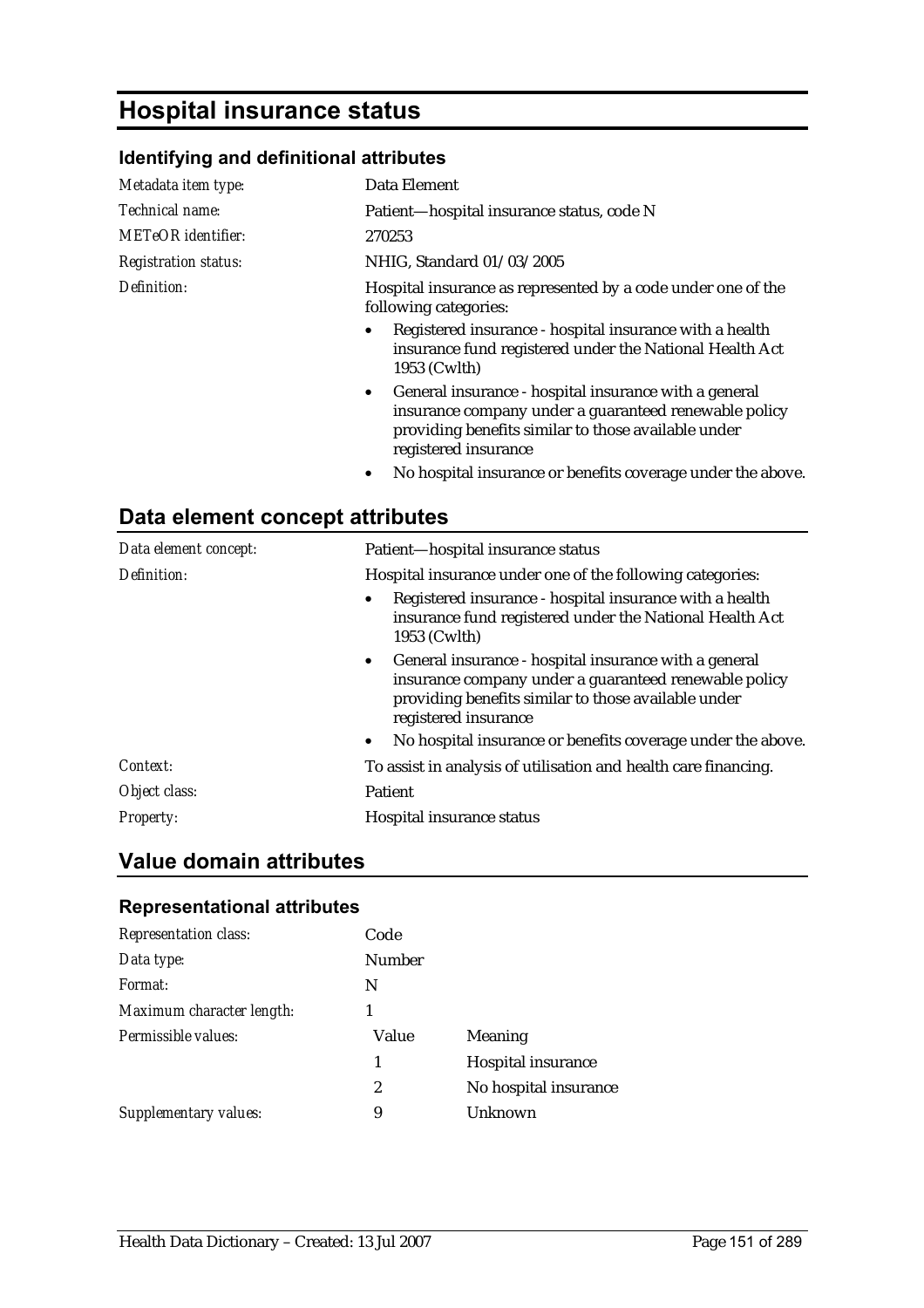## **Data element attributes**

## **Collection and usage attributes**

| Guide for use: | Persons covered by insurance for benefits of ancillary services<br>only are included in 2 - no hospital insurance.                                                                                                                                                                                                                                                                                        |
|----------------|-----------------------------------------------------------------------------------------------------------------------------------------------------------------------------------------------------------------------------------------------------------------------------------------------------------------------------------------------------------------------------------------------------------|
|                | The 'unknown' category should not be used in primary<br>collections but can be used to record unknown insurance status<br>in databases.                                                                                                                                                                                                                                                                   |
|                | This metadata item is to determine whether the patient has<br>hospital insurance, not their method of payment for the episode<br>of care.                                                                                                                                                                                                                                                                 |
| Comments:      | Insurance status was reviewed and modified to reflect changes<br>to new private health insurance arrangements under the Health<br>Legislation (Private Health Insurance Reform) Amendment Act<br>1995.                                                                                                                                                                                                    |
|                | Employee health benefits schemes became illegal with the<br>implementation of Schedule 2 of the private health insurance<br>reforms, effective on 1 October 1995.                                                                                                                                                                                                                                         |
|                | Under Schedule 4 of the private health insurance reforms, on 1<br>July 1997, the definition of the 'basic private table' or 'basic<br>table', and 'supplementary hospital table' and any references to<br>these definitions was omitted from the National Health Act<br>1953. All hospital tables offered by registered private health<br>insurers since 29 May 1995 have been referred to as 'Applicable |
|                | Benefits Arrangements' and marketed under the insurer's own<br>product name.                                                                                                                                                                                                                                                                                                                              |

| Origin:                                              | National Health Data Committee                                                             |
|------------------------------------------------------|--------------------------------------------------------------------------------------------|
| <b>Relational attributes</b>                         |                                                                                            |
| Related metadata references:                         | Supersedes Hospital insurance status, version 3, DE, NHDD,<br>NHIMG, Superseded 01/03/2005 |
| <b>Implementation in Data Set</b><br>Specifications: | Admitted patient care NMDS NHIG, Superseded 07/12/2005                                     |
|                                                      | Implementation start date: 01/07/2005                                                      |
|                                                      | Implementation end date: 30/06/2006                                                        |
|                                                      | Admitted patient care NMDS 2006-2007 NHIG, Superseded<br>23/10/2006                        |
|                                                      | Implementation start date: 01/07/2006                                                      |
|                                                      | Implementation end date: 30/06/2007                                                        |
|                                                      | Admitted patient care NMDS 2007-2008 NHIG, Standard<br>23/10/2006                          |
|                                                      | Implementation start date: 01/07/2007                                                      |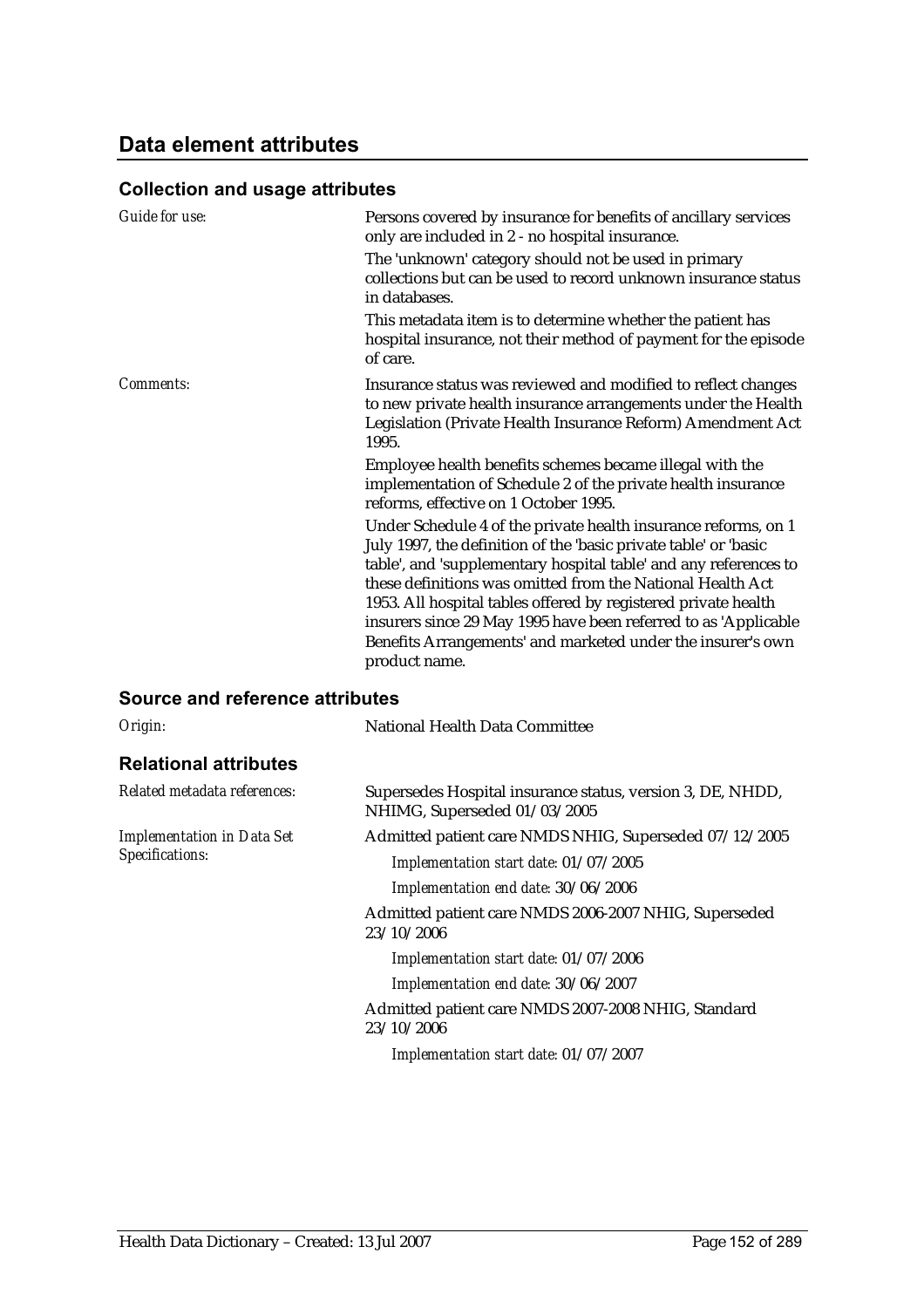# **Hours on-call (not worked) by medical practitioner**

### **Identifying and definitional attributes**

| Metadata item type:         | Data Element                                                                                                                                   |
|-----------------------------|------------------------------------------------------------------------------------------------------------------------------------------------|
| Technical name:             | Medical practitioner-hours on-call, total NNN                                                                                                  |
| <b>METeOR</b> identifier:   | 270138                                                                                                                                         |
| <b>Registration status:</b> | NHIG, Standard 01/03/2005                                                                                                                      |
| Definition:                 | The number of hours in a week that a medical practitioner is<br>required to be available to provide advice, respond to any<br>emergencies etc. |

## **Data element concept attributes**

| Data element concept: | Medical practitioner-hours on-call                                                                                                |
|-----------------------|-----------------------------------------------------------------------------------------------------------------------------------|
| Definition:           | The number of hours that a medical practitioner is required to<br>be available to provide advice, respond to any emergencies etc. |
| Context:              | Health labour force                                                                                                               |
| Object class:         | <b>Medical practitioner</b>                                                                                                       |
| <b>Property:</b>      | Hours on-call                                                                                                                     |

## **Value domain attributes**

#### **Representational attributes**

| <b>Representation class:</b> | Total         |                                   |
|------------------------------|---------------|-----------------------------------|
| Data type:                   | <b>String</b> |                                   |
| Format:                      | <b>NNN</b>    |                                   |
| Maximum character length:    | 3             |                                   |
| Supplementary values:        | Value         | Meaning                           |
|                              | 999           | Not stated/inadequately described |
| Unit of measure:             | Hour (h)      |                                   |

#### **Collection and usage attributes**

*Guide for use:* Total hours expressed as 000, 001 etc.

## **Data element attributes**

#### **Collection and usage attributes**

| Guide for use:             | This metadata item relates to each position (job) held by a<br>medical practitioner.                                                                                                                                                                                                                                                                                                                                              |
|----------------------------|-----------------------------------------------------------------------------------------------------------------------------------------------------------------------------------------------------------------------------------------------------------------------------------------------------------------------------------------------------------------------------------------------------------------------------------|
| <b>Collection methods:</b> | There are inherent problems in asking for information on<br>number of hours on-call not worked per week, for example,<br>reaching a satisfactory definition and communicating this<br>definition to the respondents in a self-administered survey.<br>Whether hours on-call not worked are collected for main job<br>only, or main job and one or more additional jobs, it is<br>important that a total for all jobs is included. |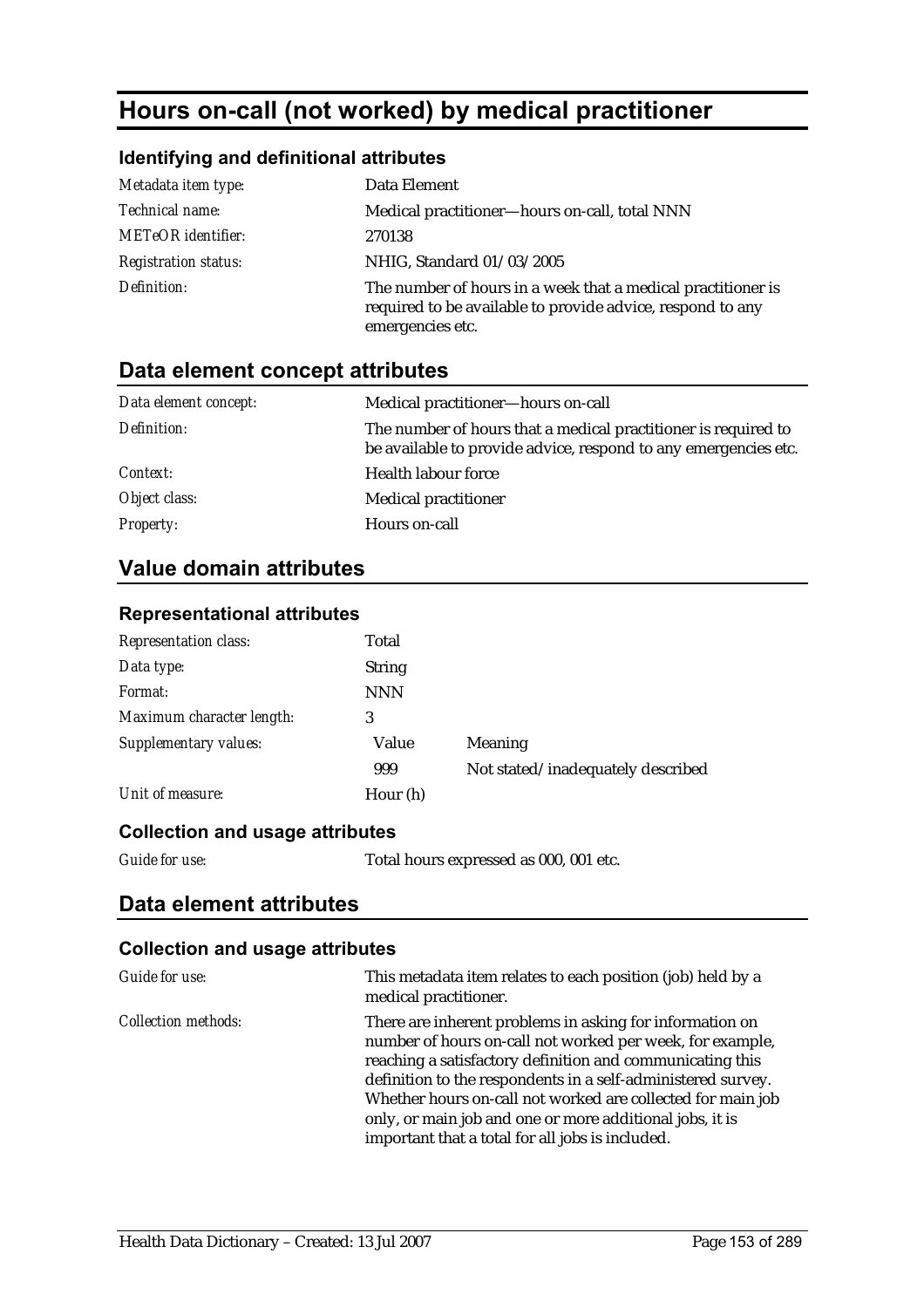## **Relational attributes**

*Implementation in Data Set Specifications:*

*Related metadata references:* Supersedes Hours on-call (not worked) by medical practitioner, version 2, DE, NHDD, NHIMG, Superseded 01/03/2005

Health labour force NMDS NHIG, Standard 01/03/2005

*Implementation start date:* 01/07/2005

*Information specific to this data set:*

Value must be less than 169 (except for 999).

Used in relation to issues of economic activity, productivity, wage rates, working conditions etc.

Used to develop capacity measures relating to total time available.

Assists in analysis of human resource requirements and labour force modelling.

Used to determine full-time and part-time work status and to compute full-time equivalents (FTE) (see entry for FTE). Often the definition for full-time or FTE differs (35, 37.5 and 40 hours) and knowing total hours and numbers of individuals allows for variances in FTE.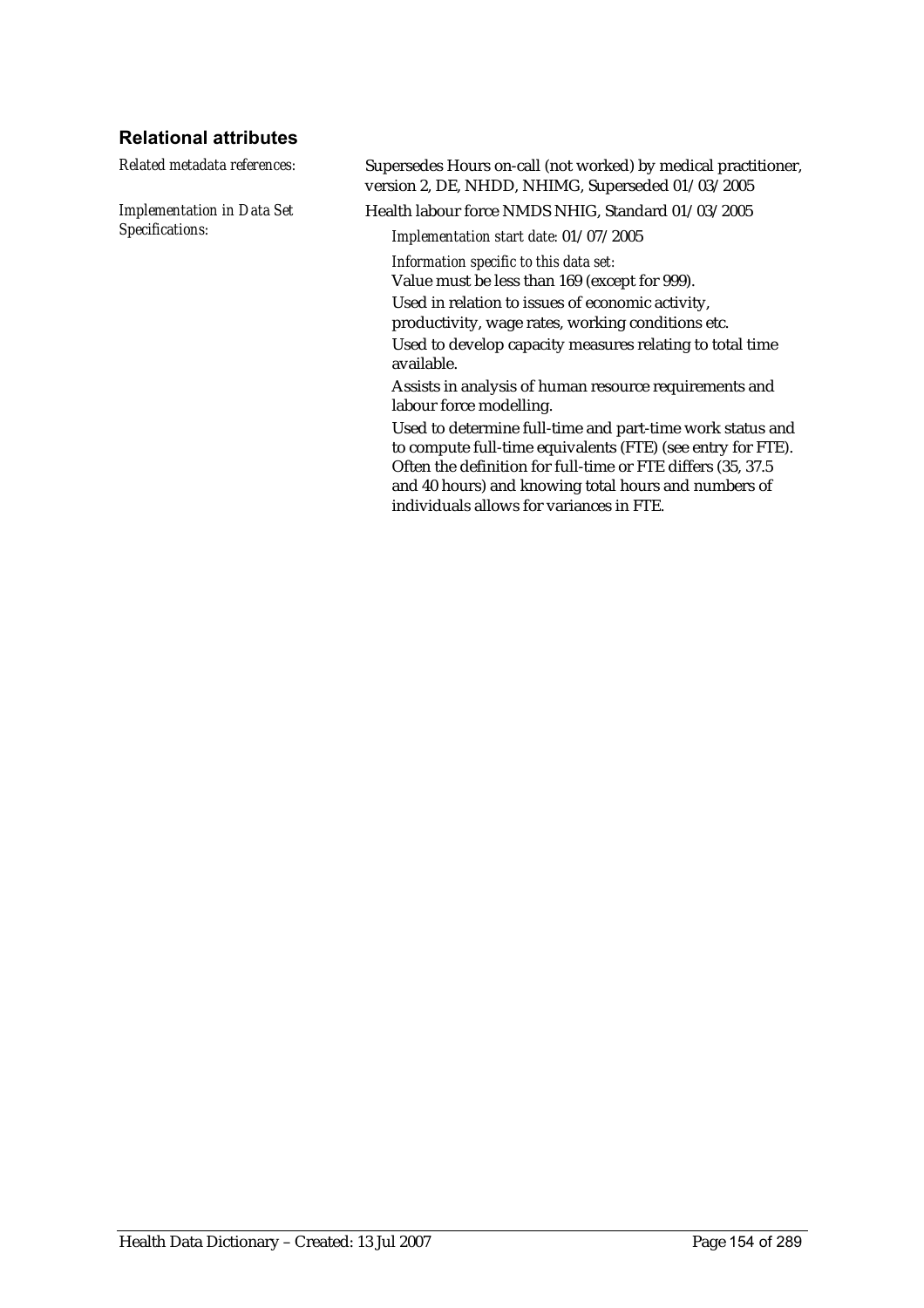# **Hours worked by health professional**

## **Identifying and definitional attributes**

| Metadata item type:         | Data Element                                                                                                                                                                                                                                                                                                                                                                                                                                                                      |
|-----------------------------|-----------------------------------------------------------------------------------------------------------------------------------------------------------------------------------------------------------------------------------------------------------------------------------------------------------------------------------------------------------------------------------------------------------------------------------------------------------------------------------|
| Technical name:             | Health professional—hours worked (in all jobs), total NNN                                                                                                                                                                                                                                                                                                                                                                                                                         |
| <b>METeOR</b> identifier:   | 270134                                                                                                                                                                                                                                                                                                                                                                                                                                                                            |
| <b>Registration status:</b> | NHIG, Standard 01/03/2005                                                                                                                                                                                                                                                                                                                                                                                                                                                         |
| Definition:                 | Hours worked is the amount of time a person spends at work in<br>a week in employment/self-employment. It may apply to hours<br>actually worked in a week or hours usually worked per week,<br>and the National Health Labour Force Collection collects hours<br>usually worked. It includes all paid and unpaid overtime less<br>any time off.<br>It also:                                                                                                                       |
|                             | includes travel to home visits or calls out                                                                                                                                                                                                                                                                                                                                                                                                                                       |
|                             | excludes other time travelling between work locations<br>$\bullet$<br>excludes unpaid professional and/or voluntary activities.<br>Total hours worked is the amount of time spent at work in all<br>jobs.<br>As well as total hours worked, for some professions the<br>National Health Labour Force Collection asks for hours worked<br>in each of the main job, second job and third job. Hours worked<br>for each of these is the amount of time spent at work in each<br>job. |
| Context:                    | Health labour force                                                                                                                                                                                                                                                                                                                                                                                                                                                               |

## **Data element concept attributes**

| Data element concept: | Health professional-hours worked                                                |
|-----------------------|---------------------------------------------------------------------------------|
| Definition:           | The number of hours worked by a health professional over a<br>specified period. |
| Object class:         | Health professional                                                             |
| <b>Property:</b>      | Hours worked                                                                    |

## **Value domain attributes**

### **Representational attributes**

| <b>Representation class:</b> | Total         |                                   |
|------------------------------|---------------|-----------------------------------|
| Data type:                   | <b>String</b> |                                   |
| Format:                      | <b>NNN</b>    |                                   |
| Maximum character length:    | 3             |                                   |
| Supplementary values:        | Value         | Meaning                           |
|                              | 999           | Not stated/inadequately described |
| Unit of measure:             | Hour (h)      |                                   |

#### **Collection and usage attributes**

*Guide for use:* Total hours expressed as 000, 001 etc.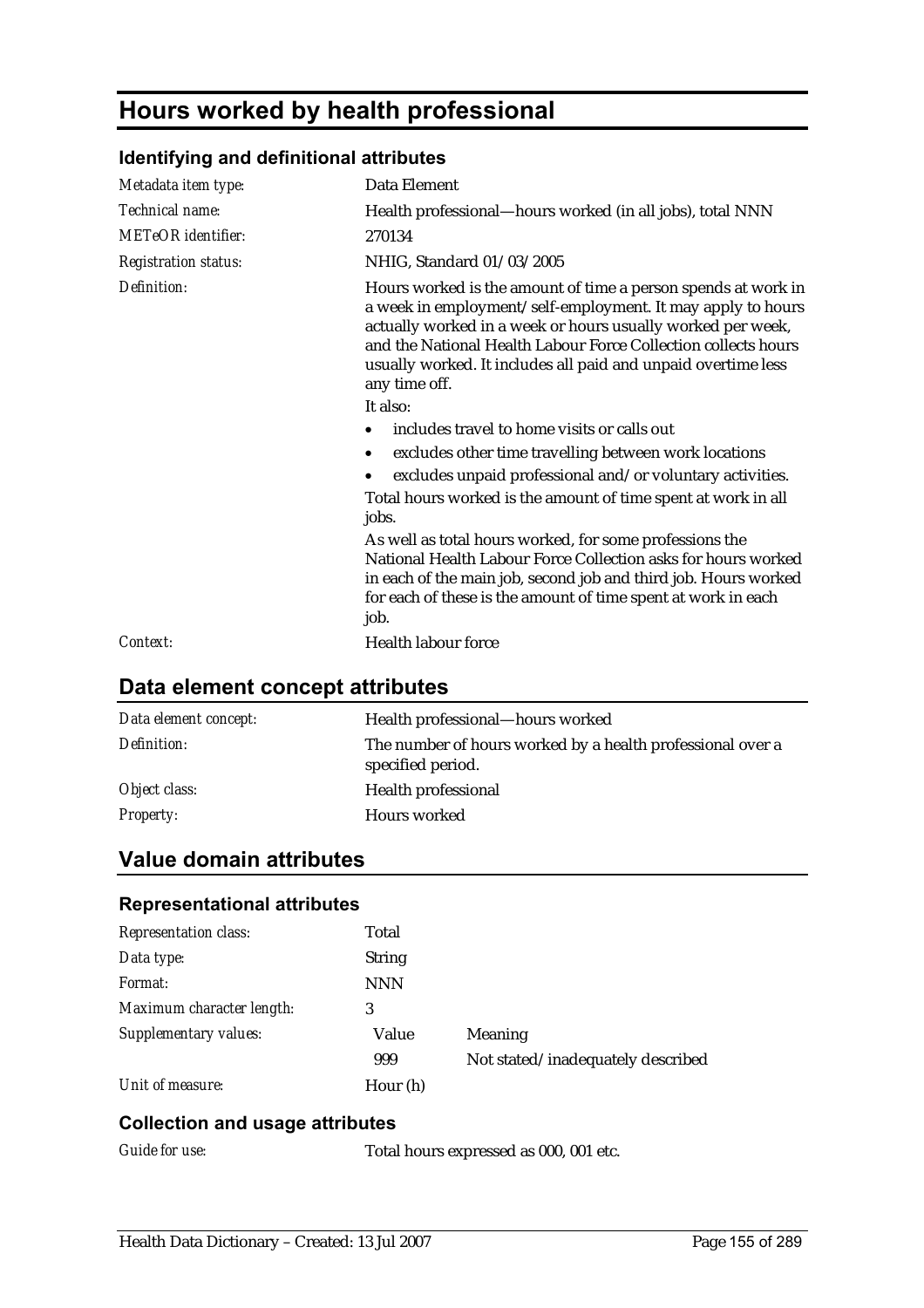## **Data element attributes**

## **Collection and usage attributes**

| <b>Collection methods:</b> | There are inherent problems in asking for information on<br>number of hours usually worked per week, for example,<br>reaching a satisfactory definition and communicating this<br>definition to the respondents in a self-administered survey.<br>Whether hours worked are collected for main job only, or main<br>job and one or more additional jobs, it is important that a total<br>for all jobs is included. |
|----------------------------|-------------------------------------------------------------------------------------------------------------------------------------------------------------------------------------------------------------------------------------------------------------------------------------------------------------------------------------------------------------------------------------------------------------------|
| <i>Comments:</i>           | It is often argued that health professionals contribute a<br>considerable amount of time to voluntary professional work<br>and that this component needs to be identified. This should be<br>considered as an additional item, and kept segregated from<br>data on paid hours worked.                                                                                                                             |

| Submitting organisation:                             | National Health Labour Force Data Working Group                                                                                                                                                                                                                                                                                                                                                                                                                                                                                                                                 |
|------------------------------------------------------|---------------------------------------------------------------------------------------------------------------------------------------------------------------------------------------------------------------------------------------------------------------------------------------------------------------------------------------------------------------------------------------------------------------------------------------------------------------------------------------------------------------------------------------------------------------------------------|
| <b>Relational attributes</b>                         |                                                                                                                                                                                                                                                                                                                                                                                                                                                                                                                                                                                 |
| Related metadata references:                         | Supersedes Hours worked by health professional, version 2,<br>DE, NHDD, NHIMG, Superseded 01/03/2005                                                                                                                                                                                                                                                                                                                                                                                                                                                                            |
| <b>Implementation in Data Set</b><br>Specifications: | Health labour force NMDS NHIG, Standard 01/03/2005                                                                                                                                                                                                                                                                                                                                                                                                                                                                                                                              |
|                                                      | Implementation start date: 01/07/2005                                                                                                                                                                                                                                                                                                                                                                                                                                                                                                                                           |
|                                                      | Information specific to this data set:<br>Value must be less than 127 (except for 999).                                                                                                                                                                                                                                                                                                                                                                                                                                                                                         |
|                                                      | Important variable in relation to issues of economic<br>activity, productivity, wage rates, working conditions etc.<br>Used to develop capacity measures relating to total time<br>available. Assists in analysis of human resource<br>requirements and labour force modelling. Used to<br>determine full-time and part-time work status and to<br>compute full-time equivalents (FTE) (see entry for FTE).<br>Often the definition for full-time or FTE differs (35, 37.5)<br>and 40 hours) and knowing total hours and numbers of<br>individuals allows for variances in FTE. |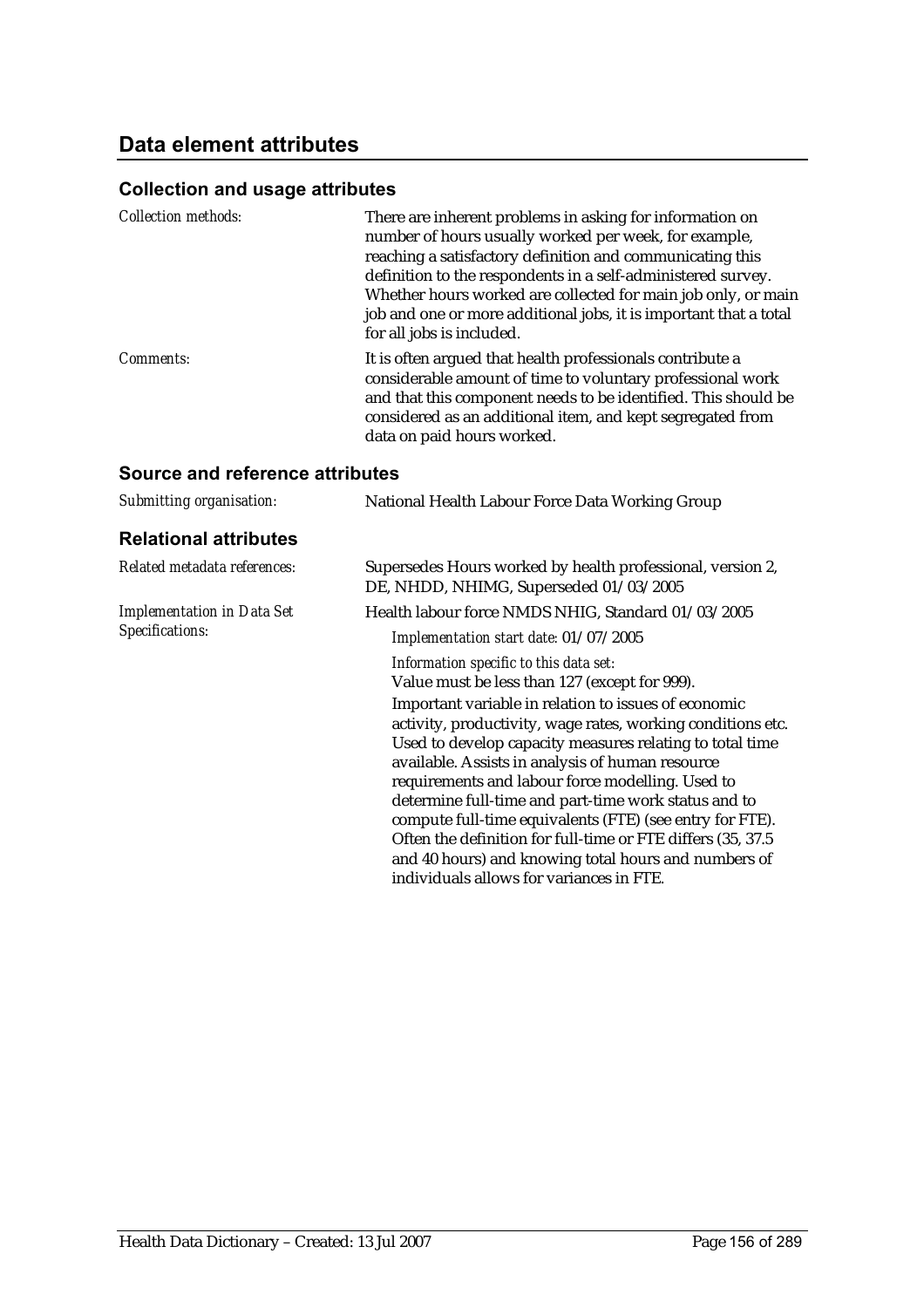# **Hours worked by medical practitioner in direct patient care**

#### **Identifying and definitional attributes**

| Metadata item type:         | Data Element                                                                                                                                                                                                                                                                                     |
|-----------------------------|--------------------------------------------------------------------------------------------------------------------------------------------------------------------------------------------------------------------------------------------------------------------------------------------------|
| Technical name:             | Medical practitioner-hours worked (in direct patient care),<br>total NNN                                                                                                                                                                                                                         |
| METeOR identifier:          | 270137                                                                                                                                                                                                                                                                                           |
| <b>Registration status:</b> | NHIG, Standard 01/03/2005                                                                                                                                                                                                                                                                        |
| Definition:                 | The number of hours worked in a week by a medical<br>practitioner on service provision to patients including direct<br>contact with patients, providing care, instructions and<br>counselling, and providing other related services such as<br>writing referrals, prescriptions and phone calls. |
| Context:                    | Health labour force                                                                                                                                                                                                                                                                              |

## **Data element concept attributes**

| Data element concept: | Medical practitioner-hours worked                     |
|-----------------------|-------------------------------------------------------|
| Definition:           | The number of hours worked by a medical practitioner. |
| Object class:         | Medical practitioner                                  |
| <i>Property:</i>      | <b>Hours</b> worked                                   |

### **Value domain attributes**

#### **Representational attributes**

| <b>Representation class:</b> | Total         |                                   |
|------------------------------|---------------|-----------------------------------|
| Data type:                   | <b>String</b> |                                   |
| Format:                      | <b>NNN</b>    |                                   |
| Maximum character length:    | 3             |                                   |
| Supplementary values:        | Value         | Meaning                           |
|                              | 999           | Not stated/inadequately described |
| Unit of measure:             | Hour (h)      |                                   |

#### **Collection and usage attributes**

*Guide for use:* Total hours expressed as 000, 001 etc.

### **Data element attributes**

#### **Collection and usage attributes**

*Guide for use:* This metadata item relates to each position (job) held by a medical practitioner, not the aggregate of hours worked for all jobs.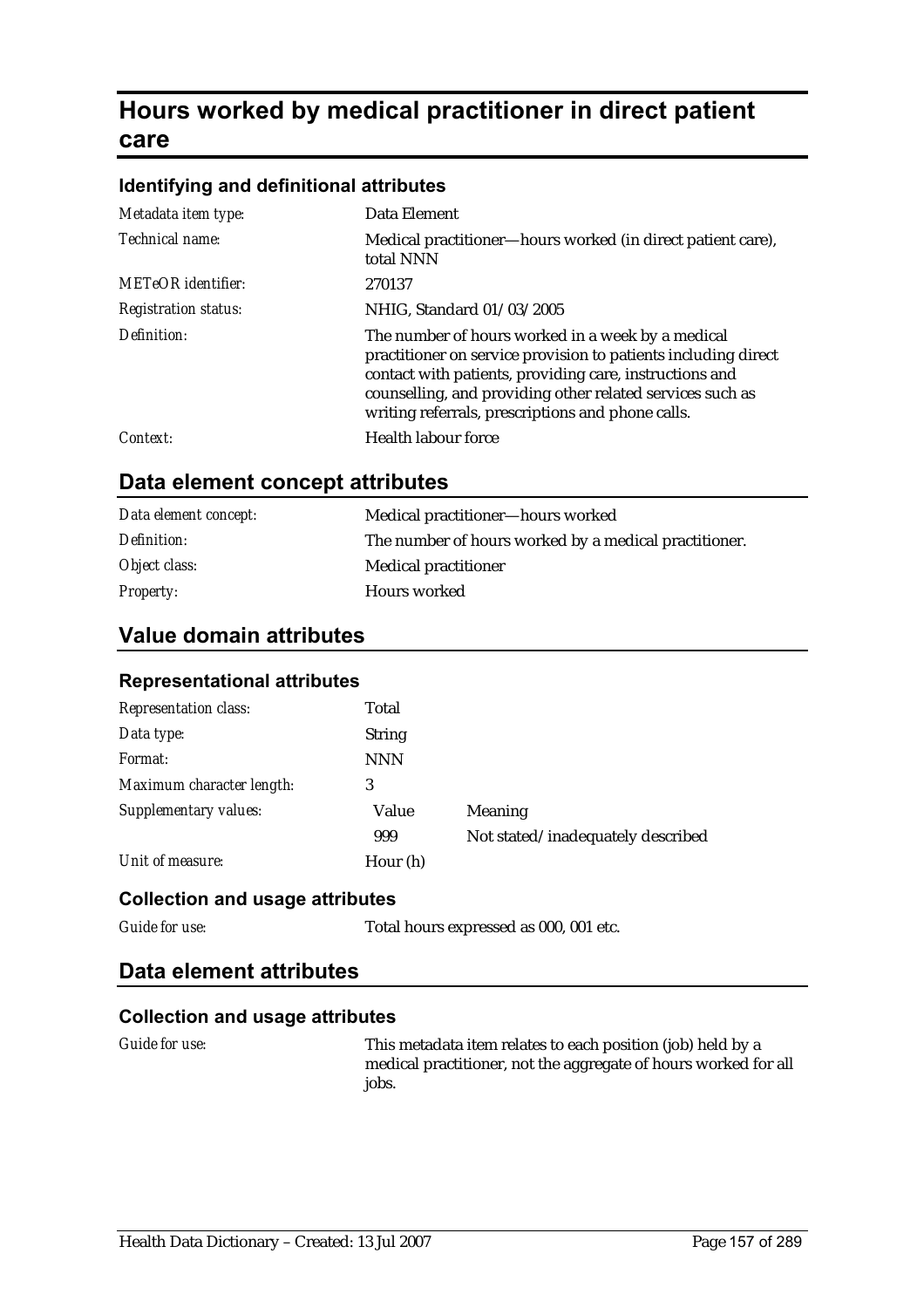| <b>Collection methods:</b> | There are inherent problems in asking for information on<br>number of hours usually worked per week in direct patient<br>care, for example, reaching a satisfactory definition and<br>communicating this definition to the respondents in a self-<br>administered survey. Whether hours worked in direct patient<br>care are collected for main job only, or main job and one or<br>more additional jobs, it is important that a total for all jobs is<br>included. |
|----------------------------|---------------------------------------------------------------------------------------------------------------------------------------------------------------------------------------------------------------------------------------------------------------------------------------------------------------------------------------------------------------------------------------------------------------------------------------------------------------------|
| Comments:                  | It is often argued that health professionals contribute a<br>considerable amount of time to voluntary professional work<br>and that this component needs to be identified. This should be<br>considered as an additional item, and kept segregated from<br>data on paid hours worked.                                                                                                                                                                               |

| National Health Labour Force Data Working Group                                                                                                                                                                                                                   |
|-------------------------------------------------------------------------------------------------------------------------------------------------------------------------------------------------------------------------------------------------------------------|
|                                                                                                                                                                                                                                                                   |
| Supersedes Hours worked by medical practitioner in direct<br>patient care, version 2, DE, NHDD, NHIMG, Superseded<br>01/03/2005                                                                                                                                   |
| Health labour force NMDS NHIG, Standard 01/03/2005<br>Implementation start date: 01/07/2005                                                                                                                                                                       |
| Information specific to this data set:<br>Value must be less than 127 (except for 999).                                                                                                                                                                           |
| Used in relation to issues of economic activity,<br>productivity, wage rates, working conditions etc. Used to<br>develop capacity measures relating to total time available.<br>Assists in analysis of human resource requirements and<br>labour force modelling. |
|                                                                                                                                                                                                                                                                   |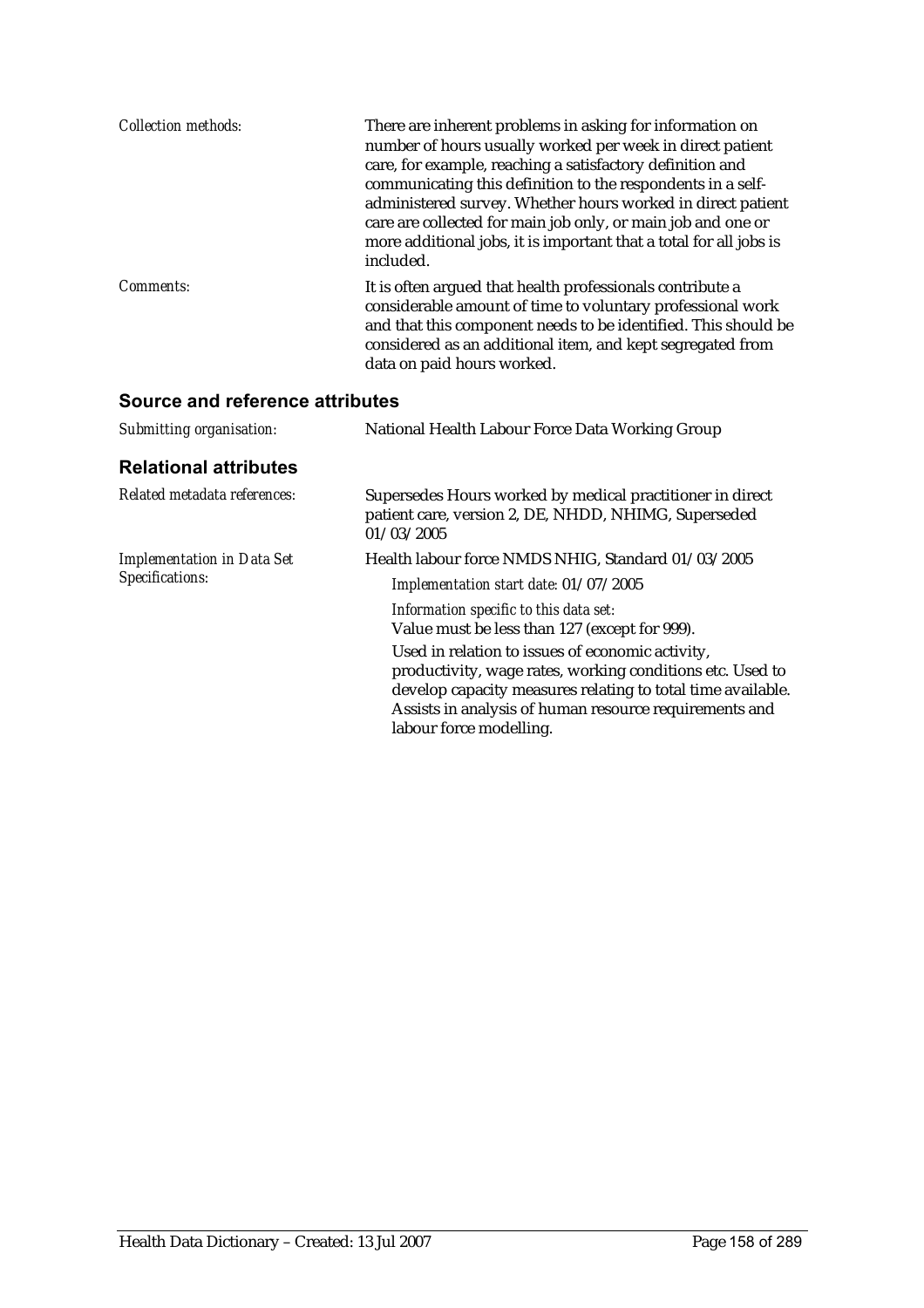# **House/property number (person)**

## **Identifying and definitional attributes**

| Metadata item type:         | Data Element                                                                             |
|-----------------------------|------------------------------------------------------------------------------------------|
| Technical name:             | Person (address)—house/property identifier, text $[X(12)]$                               |
| <b>METeOR</b> identifier:   | 270030                                                                                   |
| <b>Registration status:</b> | NHIG, Standard 01/03/2005<br>NCSIMG, Standard 30/09/2005                                 |
| Definition:                 | The identifier of a house or property where a person resides, as<br>represented by text. |

# **Data element concept attributes**

| Data element concept: | Person (address)—house/property identifier                    |
|-----------------------|---------------------------------------------------------------|
| Definition:           | The identifier of a house or property where a person resides. |
| <i>Context:</i>       | Australian addresses.                                         |
| Object class:         | <b>Person</b>                                                 |
| <b>Property:</b>      | House/property identifier                                     |

# **Value domain attributes**

#### **Representational attributes**

| <b>Representation class:</b> | <b>Text</b>   |
|------------------------------|---------------|
| Data type:                   | <b>String</b> |
| Format:                      | [X(12)]       |
| Maximum character length:    | 12            |

# **Data element attributes**

### **Collection and usage attributes**

| Guide for use: | Generally, only one house/property number is used. However,<br>if the house/property number includes a number range, the<br>range of applicable numbers should be included, separated by a<br>hyphen (-), with no spaces between numerals, i.e. 17-19 |
|----------------|-------------------------------------------------------------------------------------------------------------------------------------------------------------------------------------------------------------------------------------------------------|
|                | House/property number 1 - refers to physical<br>House/property number and for ranges is the starting<br>number (5 numeric characters)                                                                                                                 |
|                | House/property number Suffix 1 - a single character<br>$\bullet$<br>identifying the House/property number suffix (1<br>alphanumeric character)                                                                                                        |
|                | House/property number 2 - refers to a physical<br>$\bullet$<br>House/property number and for ranges is the finishing<br>number (5 numeric characters)                                                                                                 |
|                | House/property number suffix 2 - a single character<br>$\bullet$<br>identifying the House/property number suffix (1<br>alphanumeric character) with no space between the<br>numeric and the alpha characters.                                         |
|                | For example; '401A 403B'                                                                                                                                                                                                                              |
|                | '401' is House/property number first in range                                                                                                                                                                                                         |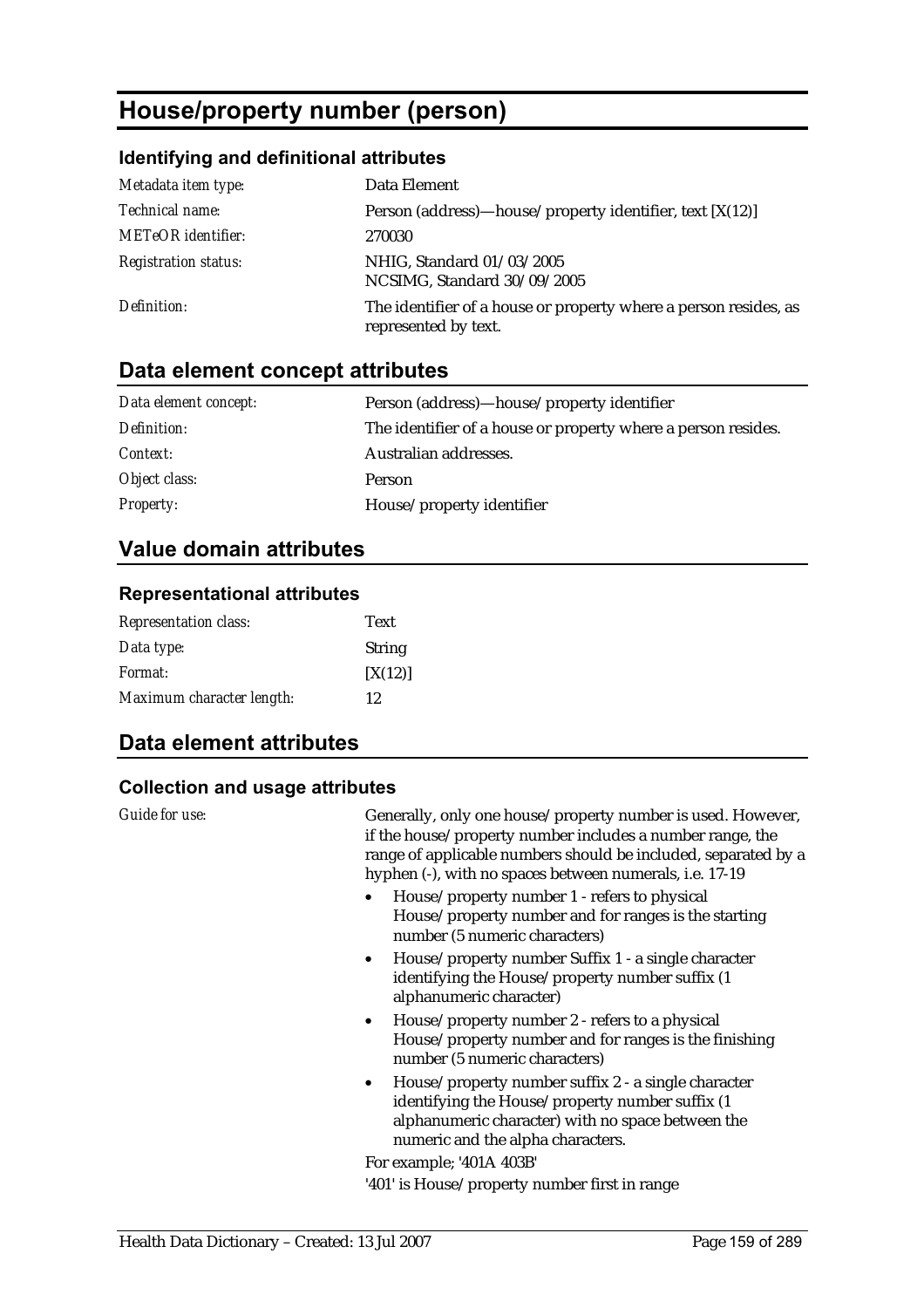'A' is the House/Property suffix 1 '403' is House/property number last in range 'B' is House/Property suffix 2

| Submitting organisation:                             | Australian Institute of Health and Welfare                                                                                              |
|------------------------------------------------------|-----------------------------------------------------------------------------------------------------------------------------------------|
| Origin:                                              | Australia Post Address Presentation Standard                                                                                            |
| <b>Relational attributes</b>                         |                                                                                                                                         |
| Related metadata references:                         | Supersedes House/property number, version 1, DE, NHDD,<br>NHIMG, Superseded 01/03/2005                                                  |
|                                                      | Is used in the formation of Person (address)—address line, text<br>$[X(180)]$ NHIG, Standard 04/05/2005, NCSIMG, Standard<br>30/09/2005 |
|                                                      | Is used in the formation of Person (address)—health address<br>line, text $[X(180)]$ NHIG, Superseded $04/05/2005$                      |
| <b>Implementation in Data Set</b><br>Specifications: | Health care client identification DSS NHIG, Standard<br>04/05/2005                                                                      |
|                                                      | Health care provider identification DSS NHIG, Superseded<br>04/07/2007                                                                  |
|                                                      | Health care provider identification DSS NHIG, Standard<br>04/07/2007                                                                    |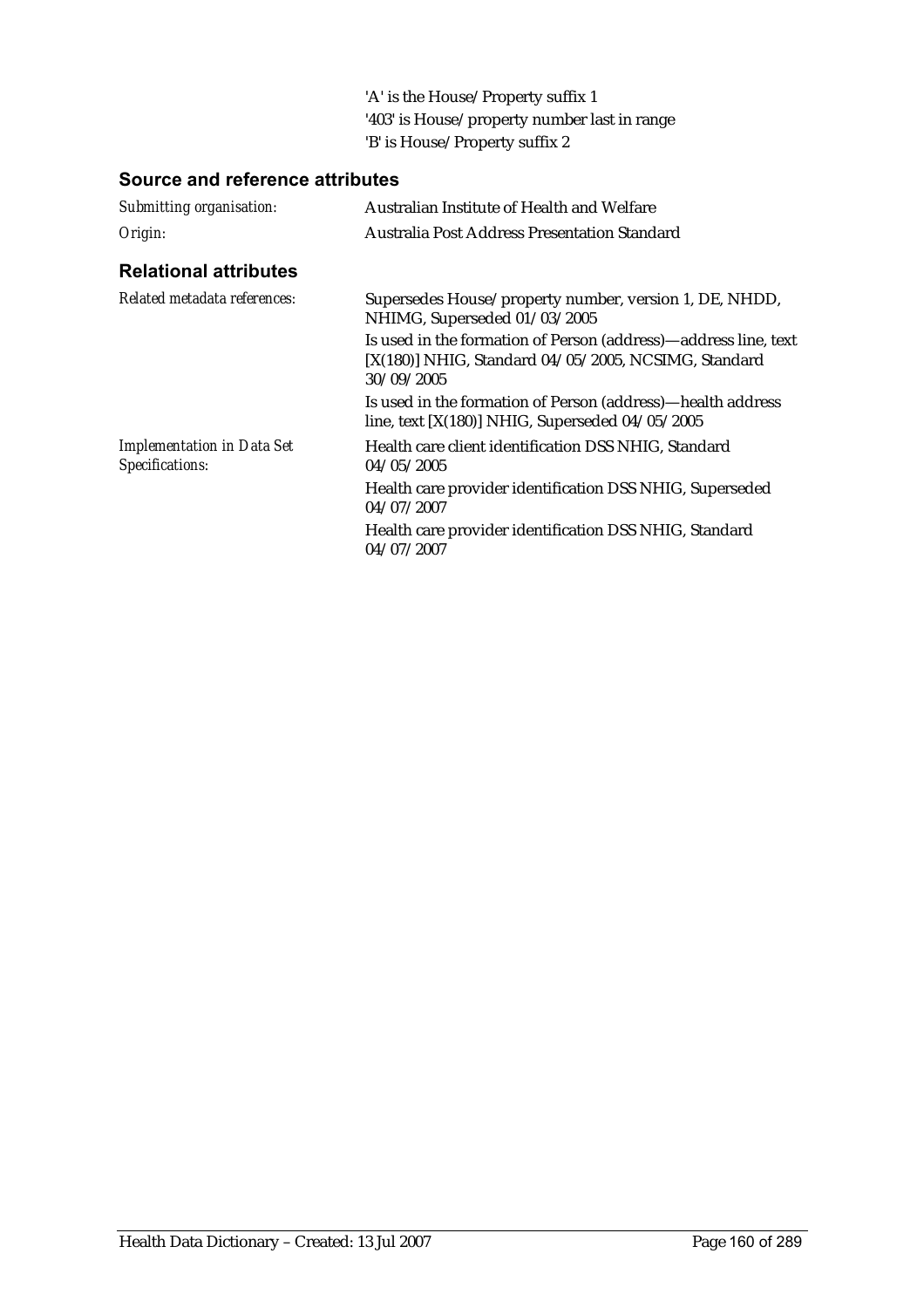# **House/property number (service provider organisation)**

#### **Identifying and definitional attributes**

| Metadata item type:         | Data Element                                                                         |
|-----------------------------|--------------------------------------------------------------------------------------|
| Technical name:             | Service provider organisation (address)—house/property<br>identifier, text $[X(12)]$ |
| <b>METeOR</b> identifier:   | 290241                                                                               |
| <b>Registration status:</b> | NHIG, Standard 04/05/2005<br>NCSIMG, Standard 30/09/2005                             |
| Definition:                 | The unique identifier of a house or property where an<br>organisation is located.    |

## **Data element concept attributes**

| Data element concept: | Service provider organisation (address)—house/property<br>identifier       |
|-----------------------|----------------------------------------------------------------------------|
| Definition:           | The identifier of a house or property where an organisation is<br>located. |
| Context:              | Australian addresses.                                                      |
| Object class:         | Service provider organisation                                              |
| <b>Property:</b>      | House/property identifier                                                  |

#### **Source and reference attributes**

| Submitting organisation: | Australian Institute of Health and Welfare |
|--------------------------|--------------------------------------------|
|                          |                                            |

### **Value domain attributes**

#### **Representational attributes**

| <b>Representation class:</b> | <b>Text</b>   |
|------------------------------|---------------|
| Data type:                   | <b>String</b> |
| Format:                      | [X(12)]       |
| Maximum character length:    | 12            |

## **Data element attributes**

#### **Collection and usage attributes**

Guide for use: Generally, only one house/property number is used. However, if the house/property number includes a number range, the range of applicable numbers should be included, separated by a hyphen (-), with no spaces between numerals, i.e. 17-19

- House/property number 1 refers to physical House/property number and for ranges is the starting number (5 numeric characters)
- House/property number Suffix 1 a single character identifying the House/property number suffix (1 alphanumeric character)
- House/property number 2 refers to a physical House/property number and for ranges is the finishing number (5 numeric characters)
- House/property number suffix 2 a single character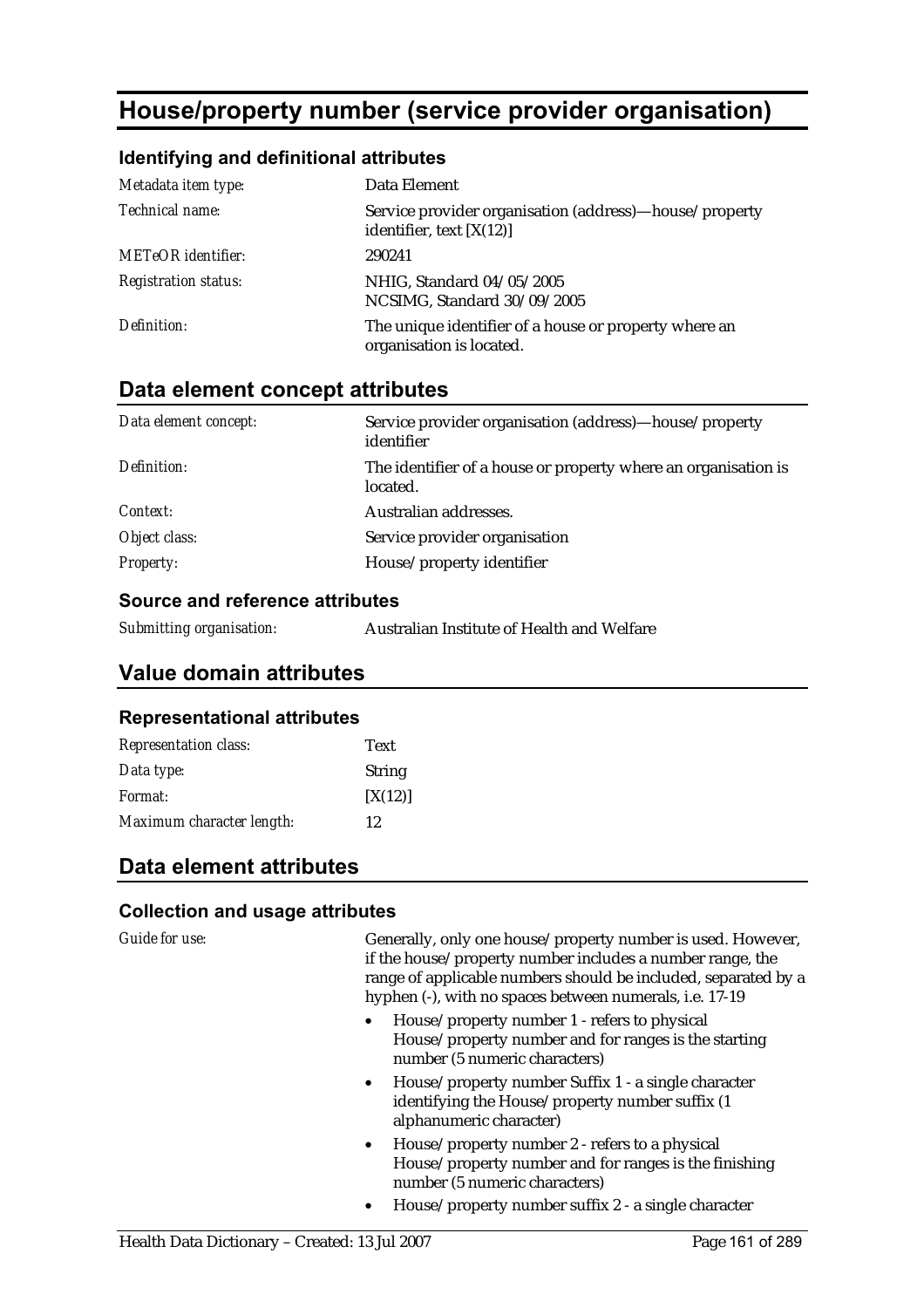|                               | identifying the House/property number suffix (1)  |
|-------------------------------|---------------------------------------------------|
|                               | alphanumeric character) with no space between the |
|                               | numeric and the alpha characters.                 |
|                               | For example; '401A 403B'                          |
|                               | '401' is House/property number first in range     |
|                               | 'A' is the House/Property suffix 1                |
|                               | '403' is House/property number last in range      |
|                               | 'B' is House/Property suffix 2                    |
| xaa and xafaxanaa affxibuttaa |                                                   |
|                               |                                                   |

| Submitting organisation:                             | Australian Institute of Health and Welfare                                                                                                                   |  |
|------------------------------------------------------|--------------------------------------------------------------------------------------------------------------------------------------------------------------|--|
| Origin:                                              | Australia Post Address Presentation Standard                                                                                                                 |  |
| <b>Relational attributes</b>                         |                                                                                                                                                              |  |
| Related metadata references:                         | Is used in the formation of Service provider organisation<br>(address)—address line, text [X(180)] NHIG, Standard<br>04/05/2005, NCSIMG, Standard 30/09/2005 |  |
| <b>Implementation in Data Set</b><br>Specifications: | Health care provider identification DSS NHIG, Superseded<br>04/07/2007                                                                                       |  |
|                                                      | Health care provider identification DSS NHIG, Standard<br>04/07/2007                                                                                         |  |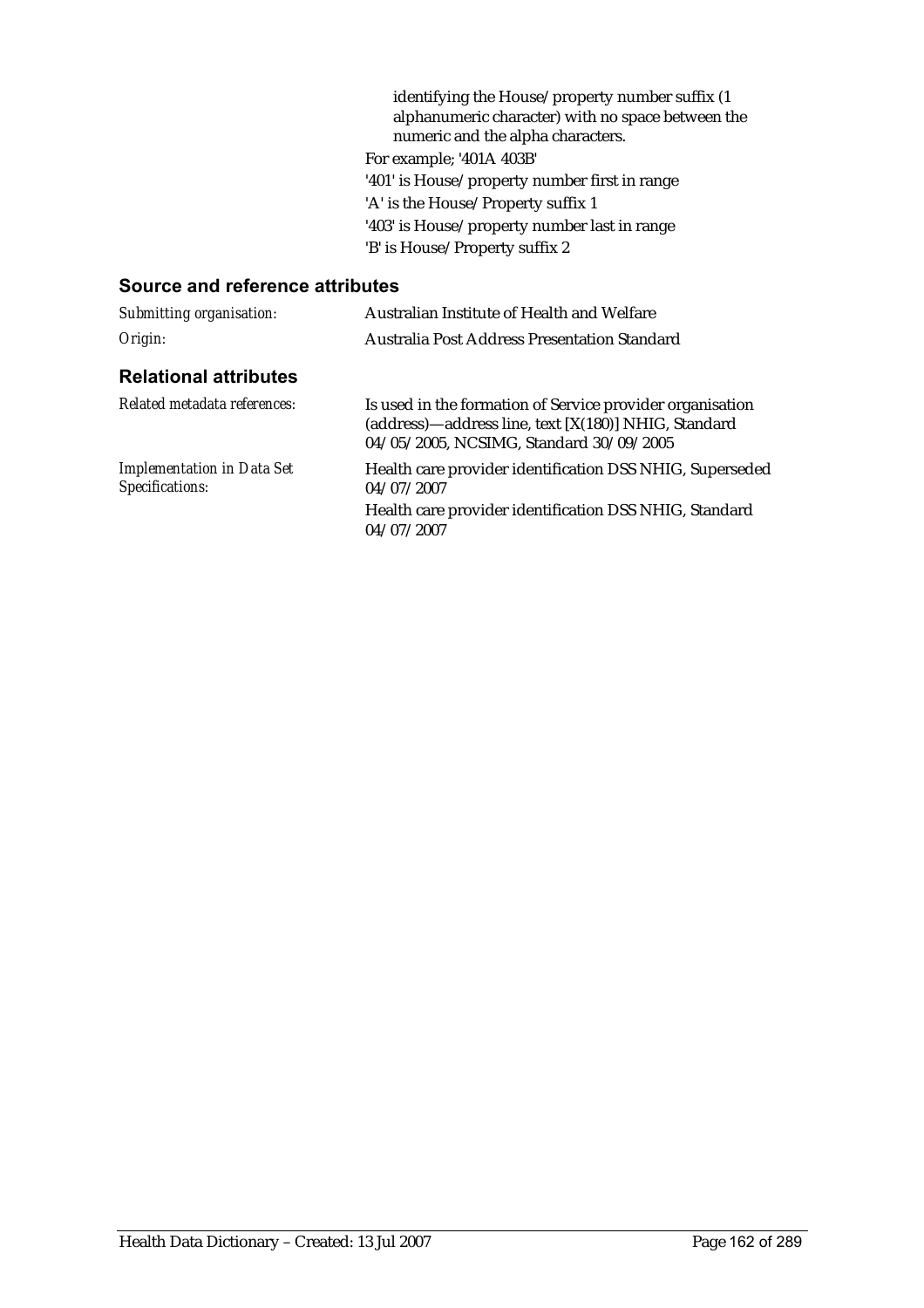# **Household annual gross income range**

### **Identifying and definitional attributes**

| Metadata item type:         | Data Element                                                                                                                                                                      |
|-----------------------------|-----------------------------------------------------------------------------------------------------------------------------------------------------------------------------------|
| Technical name:             | Household—gross income (annual), dollar range code N                                                                                                                              |
| <b>METeOR</b> identifier:   | 290737                                                                                                                                                                            |
| <b>Registration status:</b> | NHIG, Standard 04/05/2005                                                                                                                                                         |
| Definition:                 | The value of gross annual income from all sources (before<br>deductions for income tax, superannuation, etc.) for all<br>household members as represented by a dollar range code. |
| Context:                    | Gross household income ranges are used as an indicator of the<br>economic status of the household.                                                                                |

## **Data element concept attributes**

| Data element concept: | Household—gross income                                                                                                               |
|-----------------------|--------------------------------------------------------------------------------------------------------------------------------------|
| Definition:           | The value of gross income from all sources (before deductions<br>for income tax, superannuation, etc.) for all household<br>members. |
| Context:              | A gross personal income of each household member is<br>combined to determine gross household income.                                 |
| Object class:         | Household                                                                                                                            |
| <b>Property:</b>      | Gross income                                                                                                                         |

## **Value domain attributes**

#### **Representational attributes**

| <b>Representation class:</b> | Code   |                      |
|------------------------------|--------|----------------------|
| Data type:                   | Number |                      |
| Format:                      | N      |                      |
| Maximum character length:    | 1      |                      |
| Permissible values:          | Value  | Meaning              |
|                              | 1      | Less than $$20,000$  |
|                              | 2      | \$20,001-\$30,000    |
|                              | 3      | \$30,001-\$50,000    |
|                              | 4      | $$50,001 - $100,000$ |
|                              | 5      | More than \$100,000  |
|                              |        |                      |
| Supplementary values:        | 6      | Don't know/not sure  |
|                              | 7      | Not stated           |
|                              |        |                      |

### **Data element attributes**

#### **Collection and usage attributes**

*Guide for use:* The main components of gross income are:

- current usual wages and salary;
- income derived from self-employment;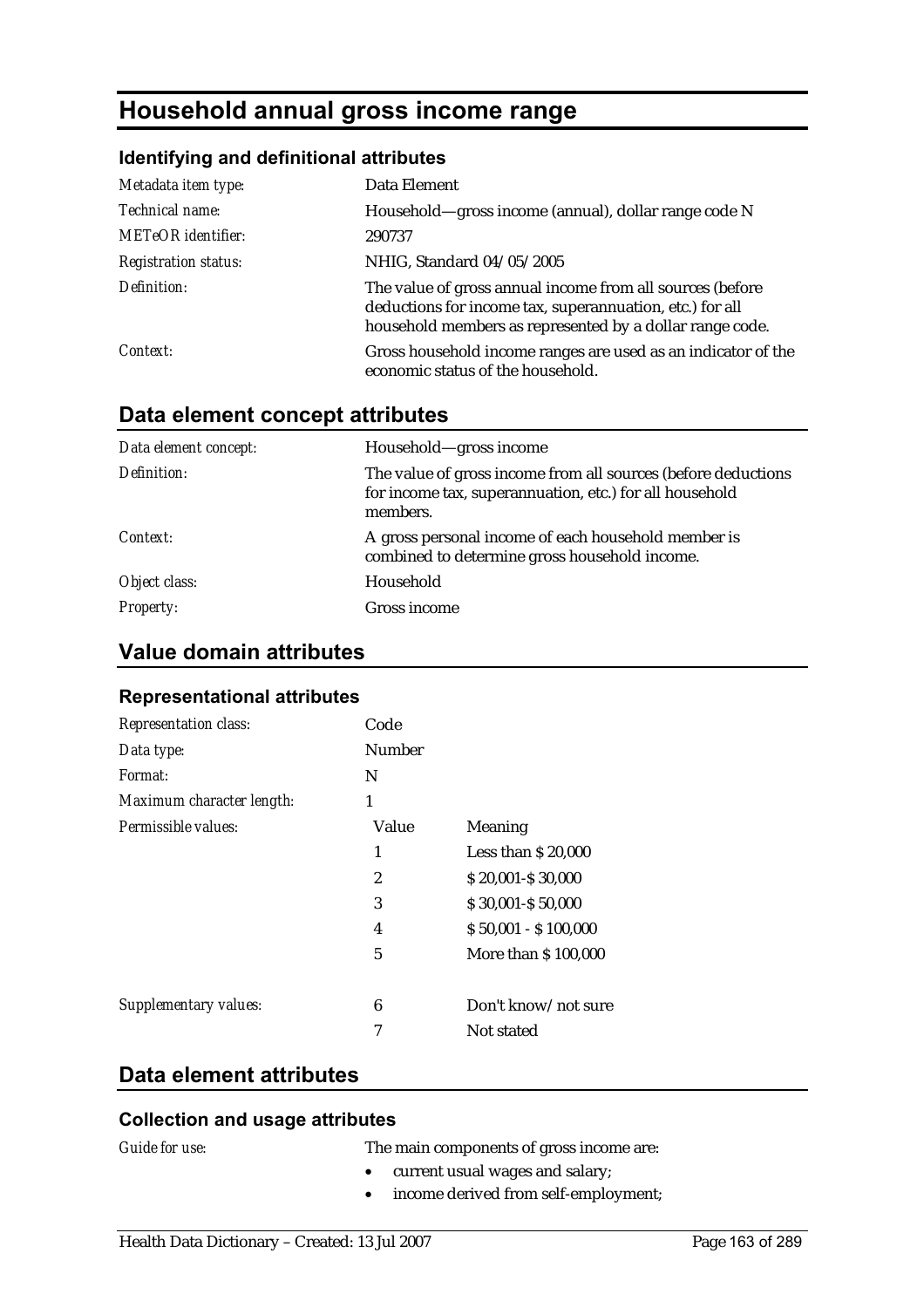- government pensions, benefits and allowances; and
- other income comprising investments (including interest, dividends, royalties and rent) and other regular income (including superannuation, private scholarships received in cash, workers' compensation, accident compensation, maintenance or alimony, and any other allowances regularly received).

Gross income is regarded as all receipts which are received regularly and are of a recurring nature. Certain receipts such as lump sum receipts, windfall gains and withdrawals from savings are not considered to conform to these criteria and are not included as income.

Please note that this data element is not consistent with the ABS standards for cash income.

#### **Source and reference attributes**

| Submitting organisation: | National Public Health Information Working Group                                                                                                                                                             |
|--------------------------|--------------------------------------------------------------------------------------------------------------------------------------------------------------------------------------------------------------|
| Reference documents:     | Refer to the ABS website<br>http://www.abs.gov.au/Ausstats/abs@.nsf/StatsLibrary<br>Select: Other ABS Statistical Standards/Standards for Social,<br>Labour and Demographic Variables/Cash Income Variables. |
|                          |                                                                                                                                                                                                              |

#### **Relational attributes**

| <b>Implementation in Data Set</b><br>Specifications: | Computer Assisted Telephone Interview demographic module<br>DSS NHIG, Standard 04/05/2005                                                                                                     |
|------------------------------------------------------|-----------------------------------------------------------------------------------------------------------------------------------------------------------------------------------------------|
|                                                      | Information specific to this data set:<br>For data collection using Computer Assisted Telephone<br>Interviewing (CATI), the suggested question is:                                            |
|                                                      | I would now like to ask you about your household's<br>income. We are interested in how income relates to health,<br>lifestyle and access to health services.                                  |
|                                                      | Before tax is taken out, which of the following ranges best<br>describes your household's income, from all sources, over<br>the last 12 months?                                               |
|                                                      | (Read options: Single response)                                                                                                                                                               |
|                                                      | Less than \$ 20,000                                                                                                                                                                           |
|                                                      | \$20,000-\$30,000                                                                                                                                                                             |
|                                                      | \$30,001-\$50,000                                                                                                                                                                             |
|                                                      | \$50,001-\$100,000                                                                                                                                                                            |
|                                                      | More than \$100,000                                                                                                                                                                           |
|                                                      | Don't know/not sure                                                                                                                                                                           |
|                                                      | Refused                                                                                                                                                                                       |
|                                                      | Where narrower ranges are required, household annual<br>gross income may be collected in \$10,000 ranges using the<br>data element Household annual gross income range (\$)<br>10,000 range). |
|                                                      |                                                                                                                                                                                               |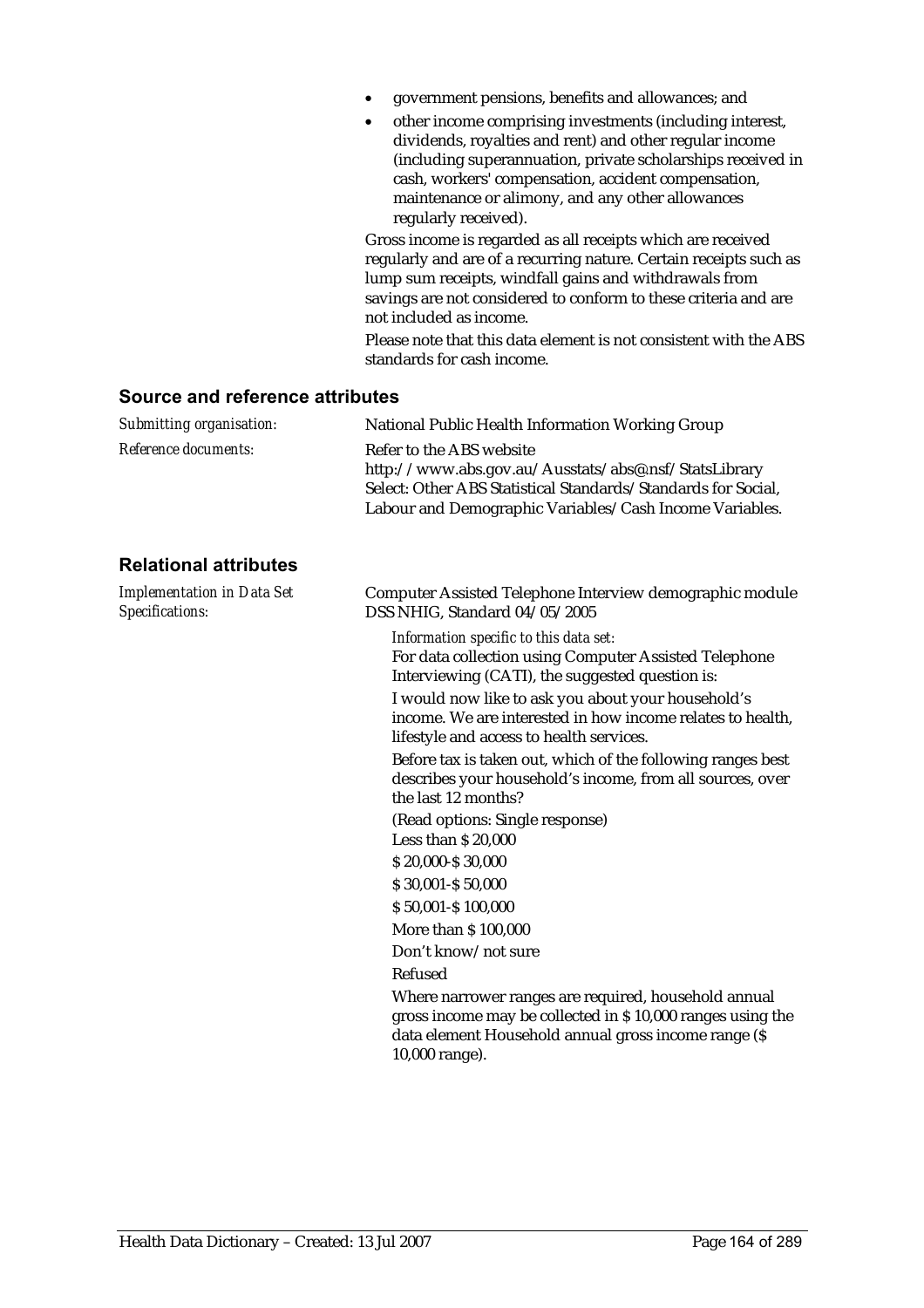# **Household annual gross income range (\$ 10,000 range)**

## **Identifying and definitional attributes**

| Metadata item type:         | Data Element                                                                                                                                                                                      |
|-----------------------------|---------------------------------------------------------------------------------------------------------------------------------------------------------------------------------------------------|
| Technical name:             | Household—gross income (annual), ten thousand dollar range<br>code N[N]                                                                                                                           |
| <b>METeOR</b> identifier:   | 290742                                                                                                                                                                                            |
| <b>Registration status:</b> | NHIG, Standard 04/05/2005                                                                                                                                                                         |
| Definition:                 | The value of gross annual income from all sources (before<br>deductions for income tax, superannuation, etc.) for all<br>household members as represented by a ten thousand dollar<br>range code. |
| Context:                    | Gross household income (\$10,000 ranges) is used as an<br>indicator of the economic status of the household.                                                                                      |

# **Data element concept attributes**

| Data element concept: | Household—gross income                                                                                                               |
|-----------------------|--------------------------------------------------------------------------------------------------------------------------------------|
| Definition:           | The value of gross income from all sources (before deductions<br>for income tax, superannuation, etc.) for all household<br>members. |
| Context:              | A gross personal income of each household member is<br>combined to determine gross household income.                                 |
| Object class:         | Household                                                                                                                            |
| <b>Property:</b>      | Gross income                                                                                                                         |

# **Value domain attributes**

### **Representational attributes**

| Representation class:        | Code           |                       |
|------------------------------|----------------|-----------------------|
| Data type:                   | <b>Number</b>  |                       |
| Format:                      | N[N]           |                       |
| Maximum character length:    | $\overline{2}$ |                       |
| Permissible values:          | Value          | Meaning               |
|                              | 1              | Less than \$10,000    |
|                              | $\overline{2}$ | $$10,000 - $20,000$   |
|                              | 3              | $$20,001 - $30,000$   |
|                              | 4              | $$30,001 - $40,000$   |
|                              | 5              | $$40,001 - $50,000$   |
|                              | 6              | $$50,001 - $60,000$   |
|                              | 7              | $$60,001 - $70,000$   |
|                              | 8              | $$70,001 - $80,000$   |
|                              | 9              | $$80,001 - $90,000$   |
|                              | 10             | $$90,001 - $100,000$  |
|                              | 11             | More than \$100,000   |
| <b>Supplementary values:</b> | 12             | Don't know / not sure |
|                              | 13             | Not stated            |
|                              |                |                       |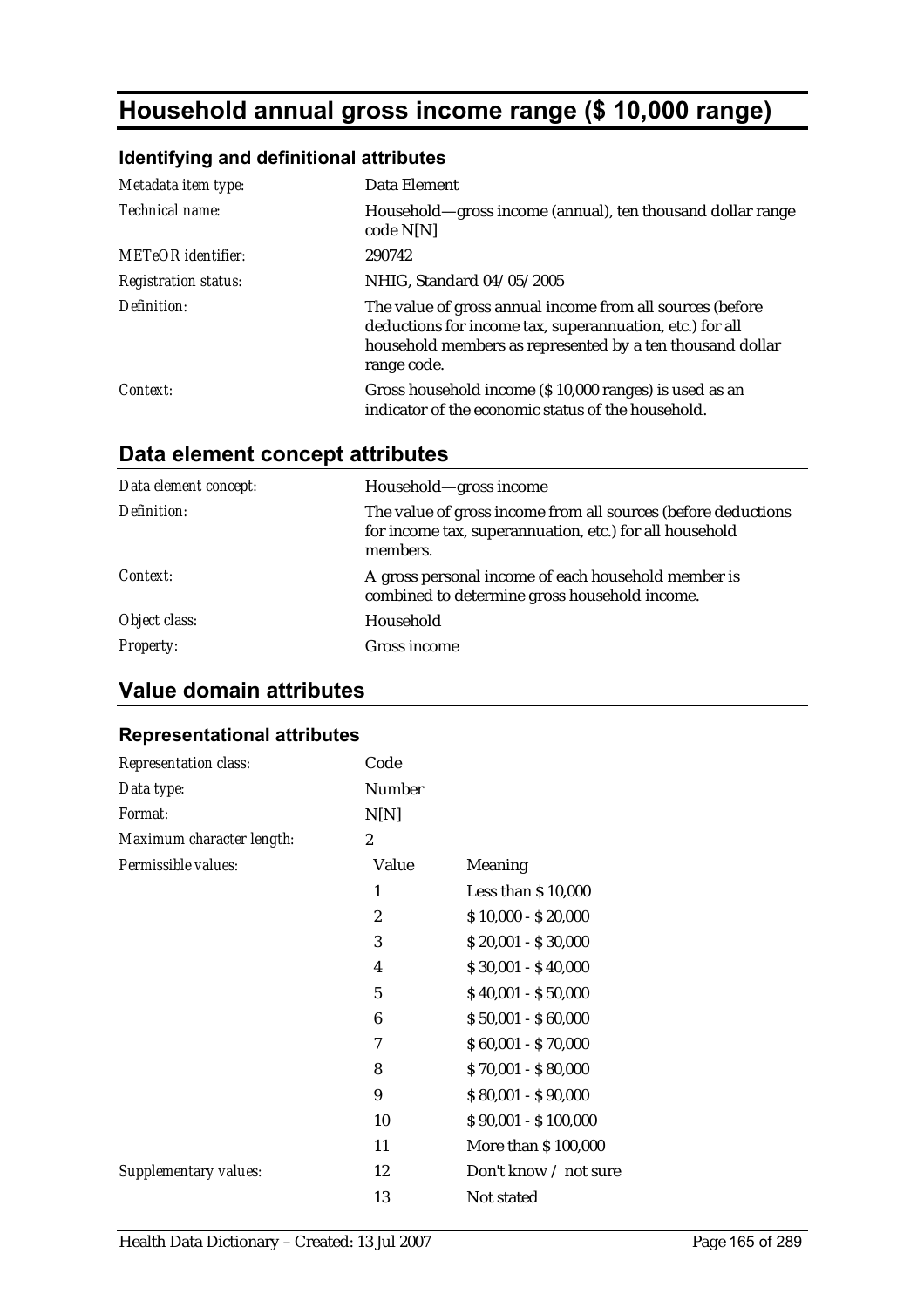#### **Collection and usage attributes**

*Guide for use:* The main components of gross income are:

- current usual wages and salary;
- income derived from self-employment;
- government pensions, benefits and allowances; and
- other income comprising investments (including interest, dividends, royalties and rent) and other regular income (including superannuation, private scholarships received in cash, workers' compensation, accident compensation, maintenance or alimony, and any other allowances regularly received).

Gross income is regarded as all receipts which are received regularly and are of a recurring nature. Certain receipts such as lump sum receipts, windfall gains and withdrawals from savings are not considered to conform to these criteria and are not included as income.

Please note that this data element is not consistent with the ABS standards for cash income. Refer to the ABS website http://www.abs.gov.au/Ausstats/abs@.nsf/StatsLibrary Select: Other ABS Statistical Standards/Standards for Social, Labour and Demographic Variables/Cash Income Variables.

| Submitting organisation:                             | National Public Health Information Working Group                                                                                                             |
|------------------------------------------------------|--------------------------------------------------------------------------------------------------------------------------------------------------------------|
| <b>Relational attributes</b>                         |                                                                                                                                                              |
| <b>Implementation in Data Set</b><br>Specifications: | Computer Assisted Telephone Interview demographic module<br>DSS NHIG, Standard 04/05/2005                                                                    |
|                                                      | Information specific to this data set:<br>For data collection using Computer Assisted Telephone<br>Interviewing (CATI), the suggested question is:           |
|                                                      | I would now like to ask you about your household's<br>income. We are interested in how income relates to health,<br>lifestyle and access to health services. |
|                                                      | Before tax is taken out, which of the following ranges best<br>describes your household's income, from all sources, over<br>the last 12 months?              |
|                                                      | (Read options: Single response)                                                                                                                              |
|                                                      | Less than \$10,000                                                                                                                                           |
|                                                      | $$10,000 - $20,000$                                                                                                                                          |
|                                                      | $$20,001 - $30,000$                                                                                                                                          |
|                                                      | $$30,001 - $40,000$                                                                                                                                          |
|                                                      | $$40,001 - $50,000$                                                                                                                                          |
|                                                      | $$50,001 - $60,000$                                                                                                                                          |
|                                                      | $$60,001 - $70,000$                                                                                                                                          |
|                                                      | $$70,001 - $80,000$                                                                                                                                          |
|                                                      | $$80,001 - $90,000$                                                                                                                                          |
|                                                      | $$90,001 - $100,000$                                                                                                                                         |
|                                                      | Over \$100,000                                                                                                                                               |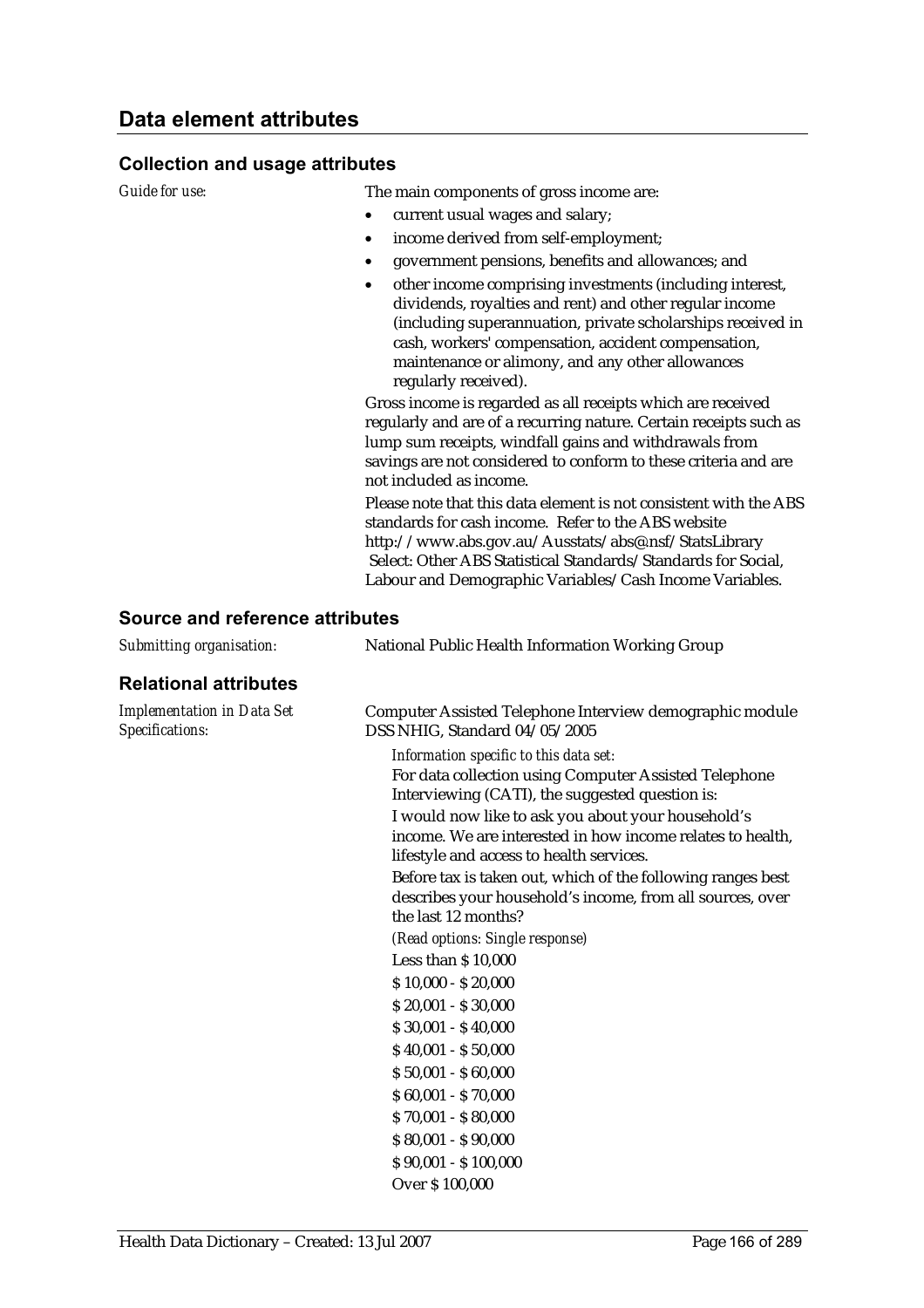Don't know/not sure Refused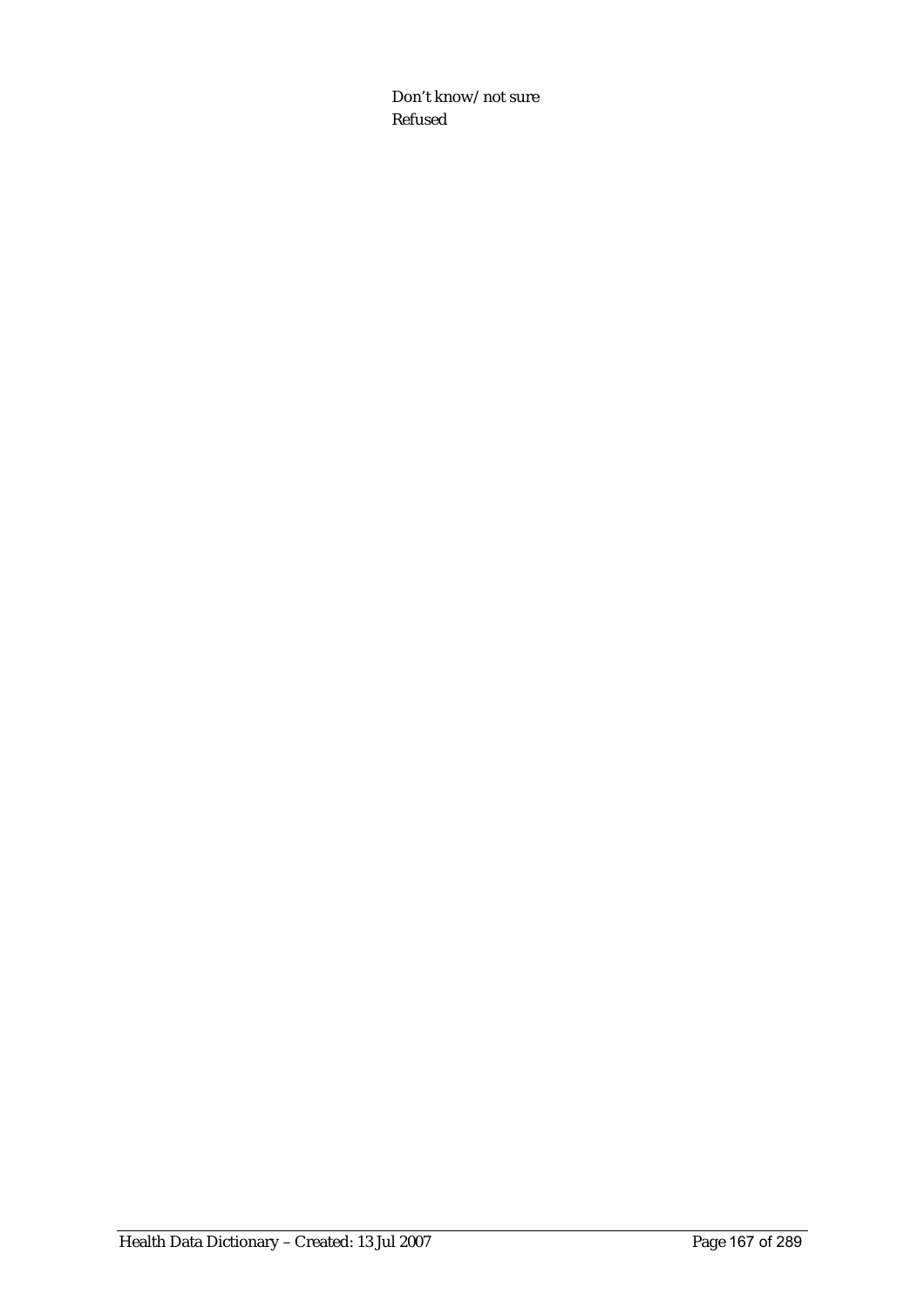# **Hypertension - treatment**

### **Identifying and definitional attributes**

| Metadata item type:         | Data Element                                                                                                                                          |
|-----------------------------|-------------------------------------------------------------------------------------------------------------------------------------------------------|
| Technical name:             | Person—hypertension treatment with antihypertensive<br>medication indicator (current), code N                                                         |
| <b>METeOR</b> identifier:   | 302442                                                                                                                                                |
| <b>Registration status:</b> | NHIG, Standard 21/09/2005                                                                                                                             |
| Definition:                 | Whether a person is currently being treated for hypertension<br>(high blood pressure) using antihypertensive medication, as<br>represented by a code. |

# **Data element concept attributes**

| Data element concept: | Person—hypertension treatment with antihypertensive<br>medication indicator                                         |
|-----------------------|---------------------------------------------------------------------------------------------------------------------|
| Definition:           | Whether an individual is being treated for hypertension (high<br>blood pressure) using antihypertensive medication. |
| Object class:         | <b>Person</b>                                                                                                       |
| <b>Property:</b>      | Hypertension treatment with antihypertensive medication<br>indicator                                                |

#### **Source and reference attributes**

*Submitting organisation:* National diabetes data working group

## **Value domain attributes**

#### **Representational attributes**

| <b>Representation class:</b> | Code           |                                   |
|------------------------------|----------------|-----------------------------------|
| Data type:                   | Number         |                                   |
| Format:                      | N              |                                   |
| Maximum character length:    |                |                                   |
| Permissible values:          | Value          | <b>Meaning</b>                    |
|                              |                | <b>Yes</b>                        |
|                              | $\overline{2}$ | N <sub>0</sub>                    |
| Supplementary values:        | 9              | Not stated/inadequately described |

#### **Collection and usage attributes**

| <b>Guide for use:</b> | CODE 9 Not stated/inadequately described              |
|-----------------------|-------------------------------------------------------|
|                       | This code is not for use in primary data collections. |

## **Data element attributes**

#### **Collection and usage attributes**

| Guide for use: | CODE <sub>1</sub> Yes                                          |
|----------------|----------------------------------------------------------------|
|                | Record if a person is currently being treated for hypertension |
|                | using antihypertensive medication.                             |
|                | CODE 2 No                                                      |
|                | Record if a person is not currently being treated for          |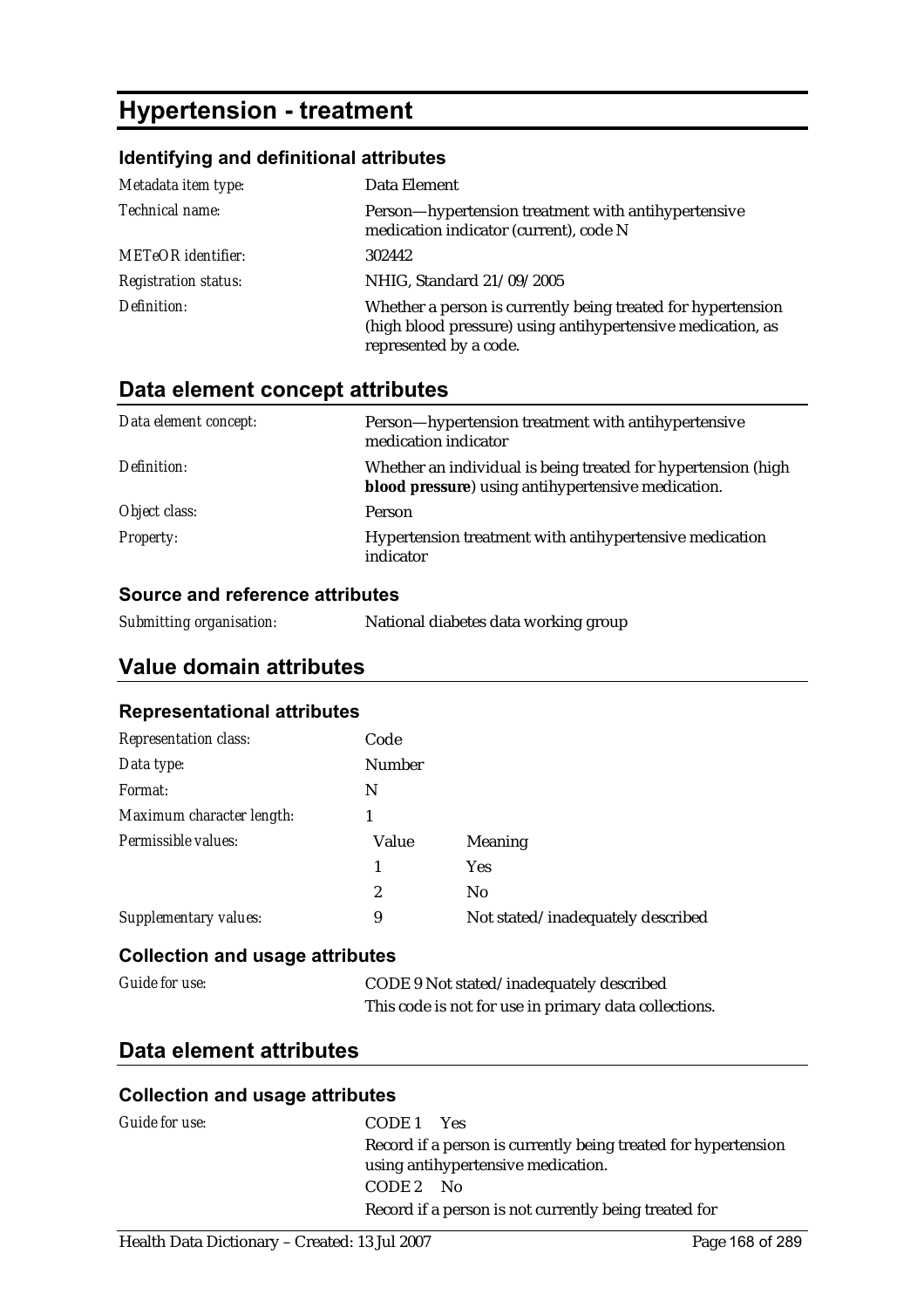|                            | hypertension using antihypertensive medication.              |
|----------------------------|--------------------------------------------------------------|
| <i>Collection methods:</i> | Ask the individual if he/she is currently treated with anti- |
|                            | hypertensive medications. Alternatively obtain the relevant  |
|                            | information from appropriate documentation.                  |

| Submitting organisation:          | National diabetes data working group                                                                                                                                                                                                                                                                                                                                                                                                                                                                                                                                                                                                                                                                                                                                                |
|-----------------------------------|-------------------------------------------------------------------------------------------------------------------------------------------------------------------------------------------------------------------------------------------------------------------------------------------------------------------------------------------------------------------------------------------------------------------------------------------------------------------------------------------------------------------------------------------------------------------------------------------------------------------------------------------------------------------------------------------------------------------------------------------------------------------------------------|
| Origin:                           | National Diabetes Outcomes Quality Review Initiative<br>(NDOQRIN) data dictionary.                                                                                                                                                                                                                                                                                                                                                                                                                                                                                                                                                                                                                                                                                                  |
| Reference documents:              | Pahor M, Psaty BM, Furberg CD. Treatment of hypertensive<br>patients with diabetes. Lancet 1998; 351:689-90. Tight blood<br>pressure control and risk of macrovascular and microvascular<br>complications in type 2 diabetes: UKPDS 38. UK Prospective<br>Diabetes Study Group [erratum appears in Br Med J 1999;<br>318:29]. Br Med J 1998; 317:703-13.                                                                                                                                                                                                                                                                                                                                                                                                                            |
|                                   | Grossman E, Messerli FH, Goldbourt U, Curb JD, Pressel SL,<br>Cutler JA, Savage PJ, Applegate WB, Black H, et al. Effect of<br>diuretic-based antihypertensive treatment on cardiovascular<br>disease risk in older diabetic patients with isolated systolic<br>hypertension. Systolic Hypertension in the Elderly Program<br>Cooperative Research Group. JAMA 1996; 276:1886-92.<br>Hypertension in diabetes[Australian Prescriber Feb 2002].                                                                                                                                                                                                                                                                                                                                      |
|                                   | American Journal of Preventive Medicine 2002;21.                                                                                                                                                                                                                                                                                                                                                                                                                                                                                                                                                                                                                                                                                                                                    |
| <b>Relational attributes</b>      |                                                                                                                                                                                                                                                                                                                                                                                                                                                                                                                                                                                                                                                                                                                                                                                     |
| Related metadata references:      | Supersedes Person-hypertension treatment status<br>(antihypertensive medication), code N NHIG, Superseded<br>21/09/2005                                                                                                                                                                                                                                                                                                                                                                                                                                                                                                                                                                                                                                                             |
| <b>Implementation in Data Set</b> | Diabetes (clinical) DSS NHIG, Standard 21/09/2005                                                                                                                                                                                                                                                                                                                                                                                                                                                                                                                                                                                                                                                                                                                                   |
| Specifications:                   | Information specific to this data set:<br>Hypertension is probably the most important public<br>health problem in developed countries. It is common,<br>asymptomatic, readily detectable, usually easily treatable,<br>and often leads to lethal complications if left untreated.<br>Elevated blood pressure (Hypertension) is a recognised<br>risk for microvascular and macro vascular complications<br>of diabetes (coronary, cerebral and peripheral).<br>Hypertension is elevated arterial blood pressure above the<br>normal range (130 to 139/85 to 89 mm Hg) and values<br>above these are defined as hypertension. Lower levels of<br>target blood pressure should be aimed for in specific<br>groups, e.g. in diabetics aim for blood pressure less than<br>135/80 mm Hg. |
|                                   | Many diabetics fail to control high blood pressure. Among<br>all the diabetics with high blood pressure, 29% were<br>unaware that they had high blood pressure and only<br>slightly more than half were receiving hypertensive<br>medications as treatment.<br>Numbers of studies have shown that good management of<br>blood pressure is at least as important as good control of<br>blood glucose and the reduction of cholesterol in<br>preventing the complications of diabetes.<br>Antihypertensives - Australian Medicines Handbook:<br>February, 2001. Tight blood control in diabetes usually<br>requires combination therapy as stated by (Australian                                                                                                                      |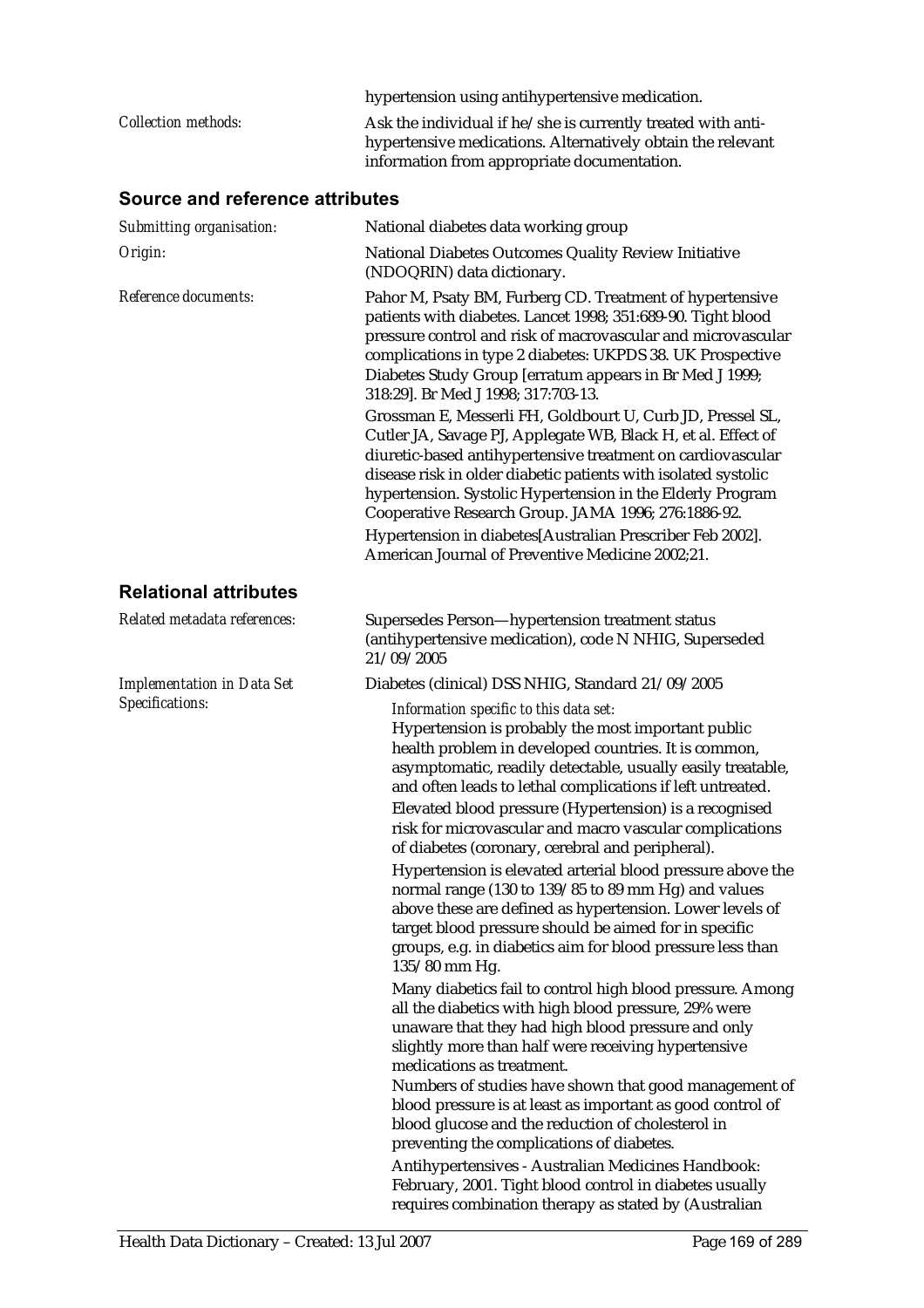Diabetes society) Therapeutic Guidelines Limited (05.04.2002).

People taking antihypertensives are also encouraged to make healthy lifestyle changes, such as quit smoking, lose weight and have regular physical activity. The level of blood pressure should generally be established on at least two to four occasions prior to initiating antihypertensive medication.

Systematic reviews of studies that have reported outcomes in patients with diabetes and hypertension indicate that combination therapy is frequently required and may be more beneficial than monotherapy. In the past multi-drug therapy to control hypertension has not been advocated much, but according to the special report published in the American Journal of Kidney Diseases, if ACE inhibitor therapy alone doesn't achieve good blood pressure control, multi-drug therapy should be implemented. (Heart Center Online)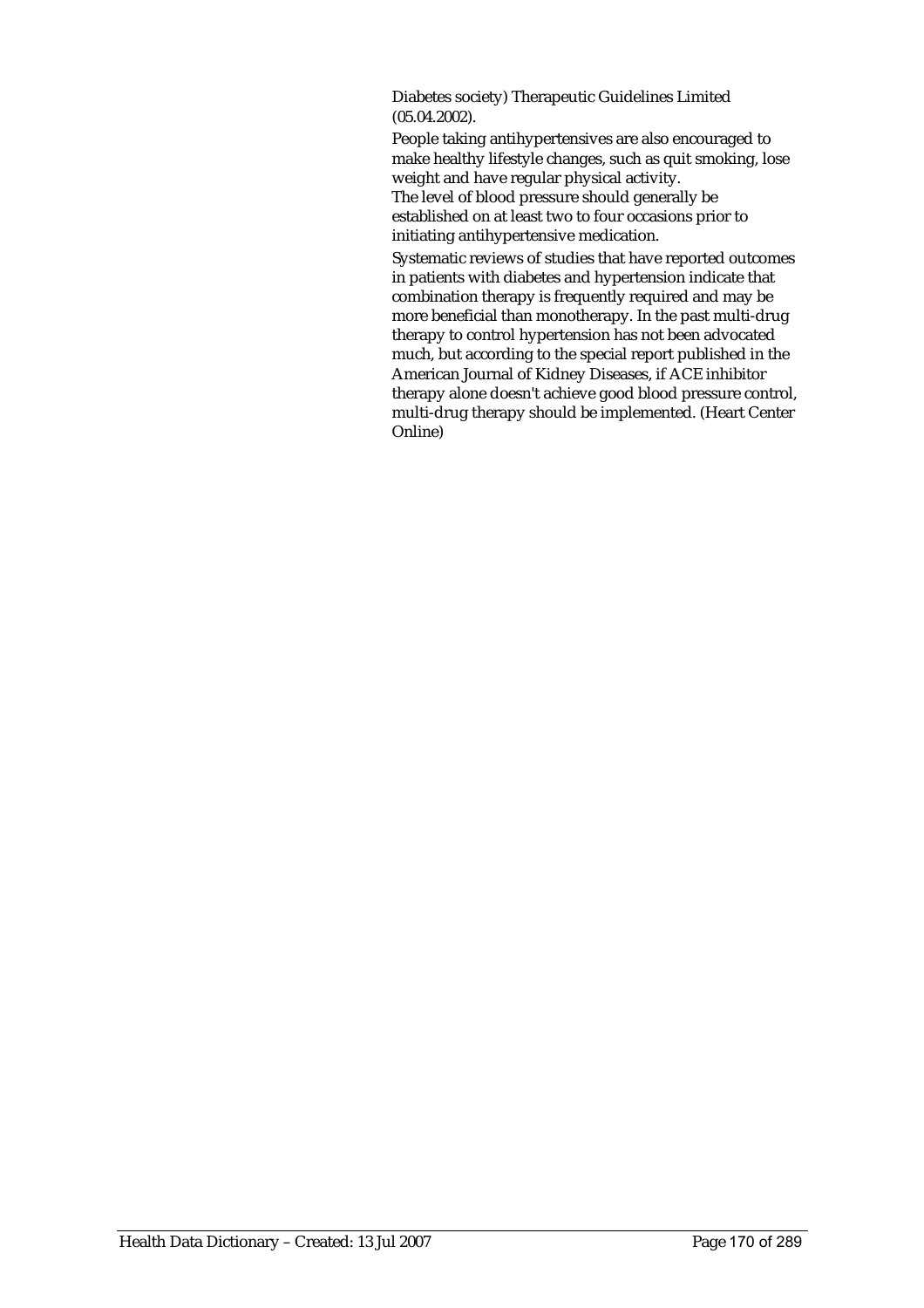# **Hypoglycaemia - severe**

## **Identifying and definitional attributes**

| Metadata item type:         | Data Element                                                                |
|-----------------------------|-----------------------------------------------------------------------------|
| <i>Technical name:</i>      | Person—severe hypoglycaemia indicator, code N                               |
| <b>METeOR</b> identifier:   | 302825                                                                      |
| <b>Registration status:</b> | NHIG, Standard 21/09/2005                                                   |
| Definition:                 | Whether a person has had severe hypoglycaemia, as<br>represented by a code. |

# **Data element concept attributes**

| Data element concept: | Person—severe hypoglycaemia indicator                |
|-----------------------|------------------------------------------------------|
| Definition:           | Whether the individual has had severe hypoglycaemia. |
| Context:              | Public health, health care and clinical settings     |
| Object class:         | Person                                               |
| <b>Property:</b>      | Severe hypoglycaemia indicator                       |

# **Value domain attributes**

#### **Representational attributes**

| <b>Representation class:</b>           | Code          |                                   |
|----------------------------------------|---------------|-----------------------------------|
| Data type:                             | <b>Number</b> |                                   |
| Format:                                | N             |                                   |
| Maximum character length:              |               |                                   |
| Permissible values:                    | Value         | Meaning                           |
|                                        | 1             | <b>Yes</b>                        |
|                                        | 2             | N <sub>0</sub>                    |
| Supplementary values:                  | 9             | Not stated/inadequately described |
| <b>Collection and usage attributes</b> |               |                                   |

| Guide for use: | CODE 9 Not stated/inadequately described              |
|----------------|-------------------------------------------------------|
|                | This code is not for use in primary data collections. |

## **Data element attributes**

### **Collection and usage attributes**

| Guide for use:             | CODE 1 Yes: Record if the person has a history of severe<br>hypoglycaemia.                                                                                            |
|----------------------------|-----------------------------------------------------------------------------------------------------------------------------------------------------------------------|
|                            | CODE 2 No: Record if the person has no history of severe<br>hypoglycaemia.                                                                                            |
| <b>Collection methods:</b> | Ask the individual if he/she has had a severe hypoglycaemia<br>requiring assistance. Alternatively obtain the relevant<br>information from appropriate documentation. |
| <i>Comments:</i>           | The medications used in the treatment of diabetes may cause<br>the blood glucose value to fall below the normal range and this<br>is called hypoglycaemia.            |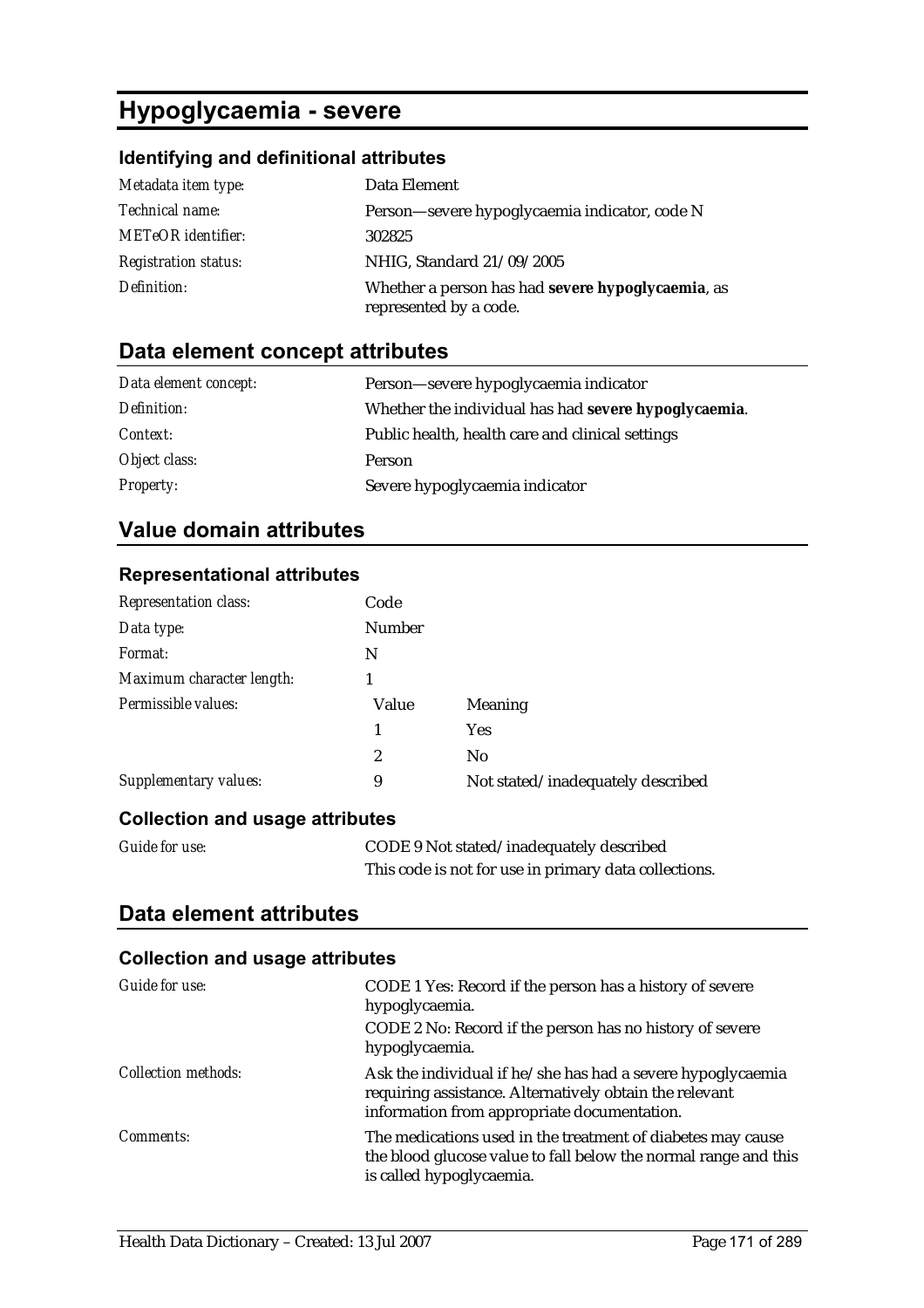| Submitting organisation:          | National diabetes data working group                                                                                                                                                                                                                                                                                                                                                                                                                                                                                                                                                                                                                                                                                                                                                                                                                                                                                                                                                                                                                                                                                                                                                                                                                                                                                                                  |
|-----------------------------------|-------------------------------------------------------------------------------------------------------------------------------------------------------------------------------------------------------------------------------------------------------------------------------------------------------------------------------------------------------------------------------------------------------------------------------------------------------------------------------------------------------------------------------------------------------------------------------------------------------------------------------------------------------------------------------------------------------------------------------------------------------------------------------------------------------------------------------------------------------------------------------------------------------------------------------------------------------------------------------------------------------------------------------------------------------------------------------------------------------------------------------------------------------------------------------------------------------------------------------------------------------------------------------------------------------------------------------------------------------|
| Origin:                           | National Diabetes Outcomes Quality Review Initiative<br>(NDOQRIN) data dictionary.                                                                                                                                                                                                                                                                                                                                                                                                                                                                                                                                                                                                                                                                                                                                                                                                                                                                                                                                                                                                                                                                                                                                                                                                                                                                    |
| Reference documents:              | Definition corresponds with the Diabetes Control and<br>Complications Trial (DCCT): DCCT New England Journal of<br>Medicine, 329(14), September 30, 1993. Report of the Health<br>Care Committee Expert Panel on Diabetes; Commonwealth of<br>Australia 1991; ISBN 0644143207.                                                                                                                                                                                                                                                                                                                                                                                                                                                                                                                                                                                                                                                                                                                                                                                                                                                                                                                                                                                                                                                                        |
| <b>Relational attributes</b>      |                                                                                                                                                                                                                                                                                                                                                                                                                                                                                                                                                                                                                                                                                                                                                                                                                                                                                                                                                                                                                                                                                                                                                                                                                                                                                                                                                       |
| Related metadata references:      | Supersedes Person-severe hypoglycaemia history, status code<br>N NHIG, Superseded 21/09/2005                                                                                                                                                                                                                                                                                                                                                                                                                                                                                                                                                                                                                                                                                                                                                                                                                                                                                                                                                                                                                                                                                                                                                                                                                                                          |
| <b>Implementation in Data Set</b> | Diabetes (clinical) DSS NHIG, Standard 21/09/2005                                                                                                                                                                                                                                                                                                                                                                                                                                                                                                                                                                                                                                                                                                                                                                                                                                                                                                                                                                                                                                                                                                                                                                                                                                                                                                     |
| Specifications:                   | Information specific to this data set:<br>Most hypoglycaemic reactions, however, do not cause<br>long term problems, but the risks of permanent injury to<br>the brain are greater in children under the age of 5 years,<br>the elderly with associated cerebrovascular disease and<br>patients with other medical conditions such as cirrhosis<br>and coeliac disease. The serious consequences of<br>hypoglycaemia relate to its effects on the brain. Rarely<br>hypoglycaemia may cause death.<br>It is important to know how to recognise and react when<br>someone is unconscious from hypoglycaemia. These<br>people should be placed on their side and the airway<br>checked so that breathing is unhampered and nothing<br>should be given by mouth as food may enter the breathing<br>passages. Treatment needs to be given by injection - either<br>glucagon (a hormone which raises the blood glucose by<br>mobilising liver stores) or glucose itself. Glucagon should<br>be given by injection (usually intramuscular) at a dose of<br>0.5 units (or mg) in children under the age of 5 years and<br>1.0 units (mg) for all older age groups.<br>All diabetic patients at risk of developing hypoglycaemia<br>should have glucagon at home. Their families need to be<br>shown how to administer it in times of severe<br>hypoglycaemia. |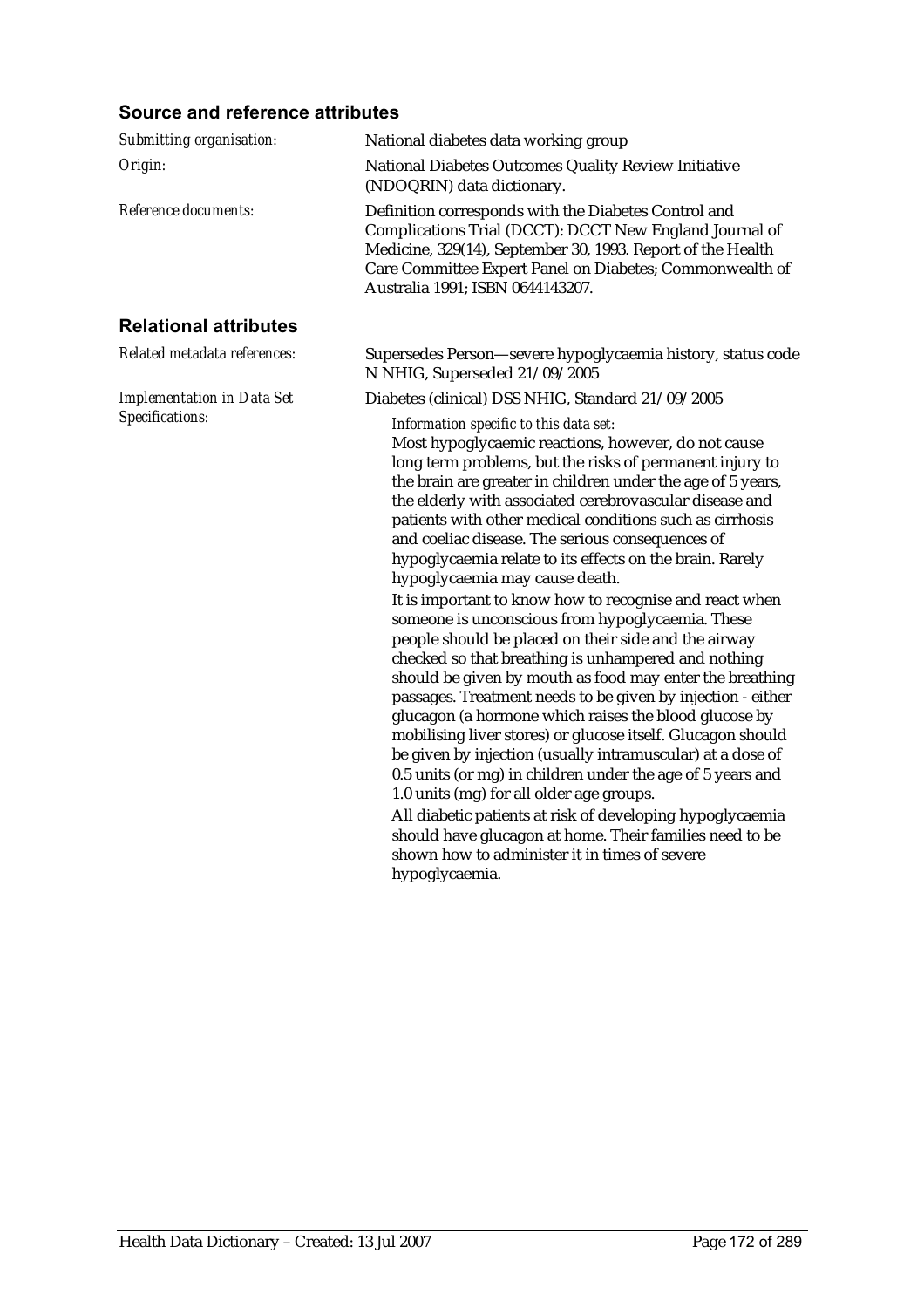# **Impairment of body function**

## **Identifying and definitional attributes**

| Metadata item type:         | Data Element                                                                               |
|-----------------------------|--------------------------------------------------------------------------------------------|
| Technical name:             | Person—extent of impairment of body function, code (ICF 2001)<br>N                         |
| <b>METeOR</b> identifier:   | 320138                                                                                     |
| <b>Registration status:</b> | NHIG, Standard 29/11/2006<br>NCSIMG, Standard 16/10/2006                                   |
| Definition:                 | A person's degree of impairment in a specified body function,<br>as represented by a code. |
| Context:                    | Human functioning and disability                                                           |

# **Data element concept attributes**

| Data element concept: | Person—extent of impairment of body function                  |
|-----------------------|---------------------------------------------------------------|
| Definition:           | A person's degree of impairment in a specified body function. |
| Object class:         | Person                                                        |
| <i>Property:</i>      | Extent of impairment of body function                         |

## **Value domain attributes**

#### **Representational attributes**

| <b>Classification scheme:</b> | Health 2001   | International Classification of Functioning, Disability and |
|-------------------------------|---------------|-------------------------------------------------------------|
| <b>Representation class:</b>  | Code          |                                                             |
| Data type:                    | <b>String</b> |                                                             |
| Format:                       | N             |                                                             |
| Maximum character length:     | 1             |                                                             |
| Permissible values:           | Value         | Meaning                                                     |
|                               | $\bf{0}$      | No impairment                                               |
|                               | 1             | Mild impairment                                             |
|                               | 2             | Moderate impairment                                         |
|                               | 3             | Severe impairment                                           |
|                               | 4             | Complete impairment                                         |
| Supplementary values:         | 8             | Not specified                                               |
|                               | 9             | Not applicable                                              |

## **Collection and usage attributes**

| Guide for use: | This metadata item contributes to the definition of the concept<br>'Disability' and gives an indication of the experience of<br>disability for a person.                       |
|----------------|--------------------------------------------------------------------------------------------------------------------------------------------------------------------------------|
|                | Impairments of body structure or body function are problems<br>in body structure or function such as a loss or significant<br>departure from population standards or averages. |
|                | No impairment<br>CODE 0                                                                                                                                                        |
|                | Used when there is no significant variation from accepted<br>population standards in the biomedical status of the body                                                         |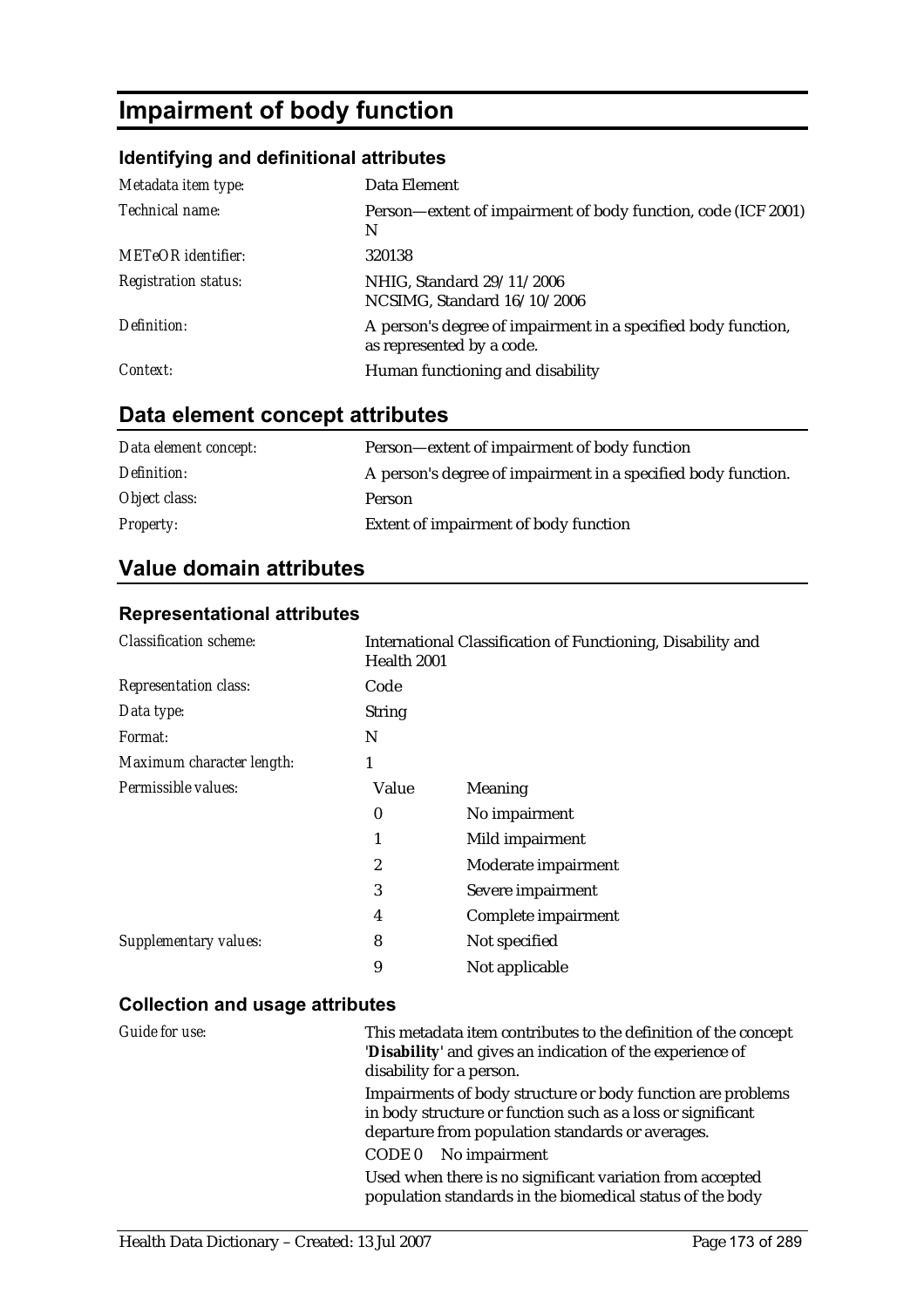structure or its functions [0-4%].

CODE 1 Mild impairment

Used when there is a slight or low variation from accepted population standards in the biomedical status of the body structure or its functions [5-24%].

CODE 2 Moderate impairment

Used when there is a medium (significant but not severe) variation from accepted population standards in the biomedical status of the body structure or its functions [25-49%].

CODE 3 Severe impairment

Used when there is an extreme variation from accepted population standards in the biomedical status of the body structure or its functions [50-95%].

CODE 4 Complete impairment

Used when there is a total variation from accepted population standards in the biomedical status of the body structure or its functions [96-100%].

#### **Source and reference attributes**

| Submitting organisation: | Australian Institute of Health and Welfare which is the<br>Australian Collaborating Centre for the World Health<br>Organization Family of International Classifications.     |
|--------------------------|------------------------------------------------------------------------------------------------------------------------------------------------------------------------------|
| Origin:                  | World Health Organization (WHO) 2001. ICF: International<br>Classification of Functioning, Disability and Health. Geneva:<br>WHO                                             |
|                          | Australian Institute of Health and Welfare (AIHW) 2003. ICF<br>Australian User Guide Version 1.0. Canberra: AIHW                                                             |
| Reference documents:     | Further information on the ICF including more detailed codes,<br>can be found in the ICF itself and the ICF Australian User<br>Guide (AIHW 2003), at the following websites: |
|                          | WHO ICF website<br>$\bullet$<br>http://www.who.int/classifications/icf/en/                                                                                                   |
|                          | <b>Australian Collaborating Centre ICF website</b><br>$\bullet$<br>http://www.aihw.gov.au/disability/icf/index.html                                                          |

## **Data element attributes**

#### **Collection and usage attributes**

*Guide for use:* This coding is to be used in conjunction with specified Body Functions domains. For example, 'a mild impairment of functions related to the brain' to indicate the area of impairment and, potentially, the sorts of interventions that may result in improved functioning. The body function in which an individual experiences an impairment is indicated using the metadata item Person—body function, code (ICF 2001) AN[NNNN].

#### **Source and reference attributes**

*Submitting organisation:* Australian Institute of Health and Welfare (AIHW) which is the Australian Collaborating Centre for the World Health Organization Family of International Classifications.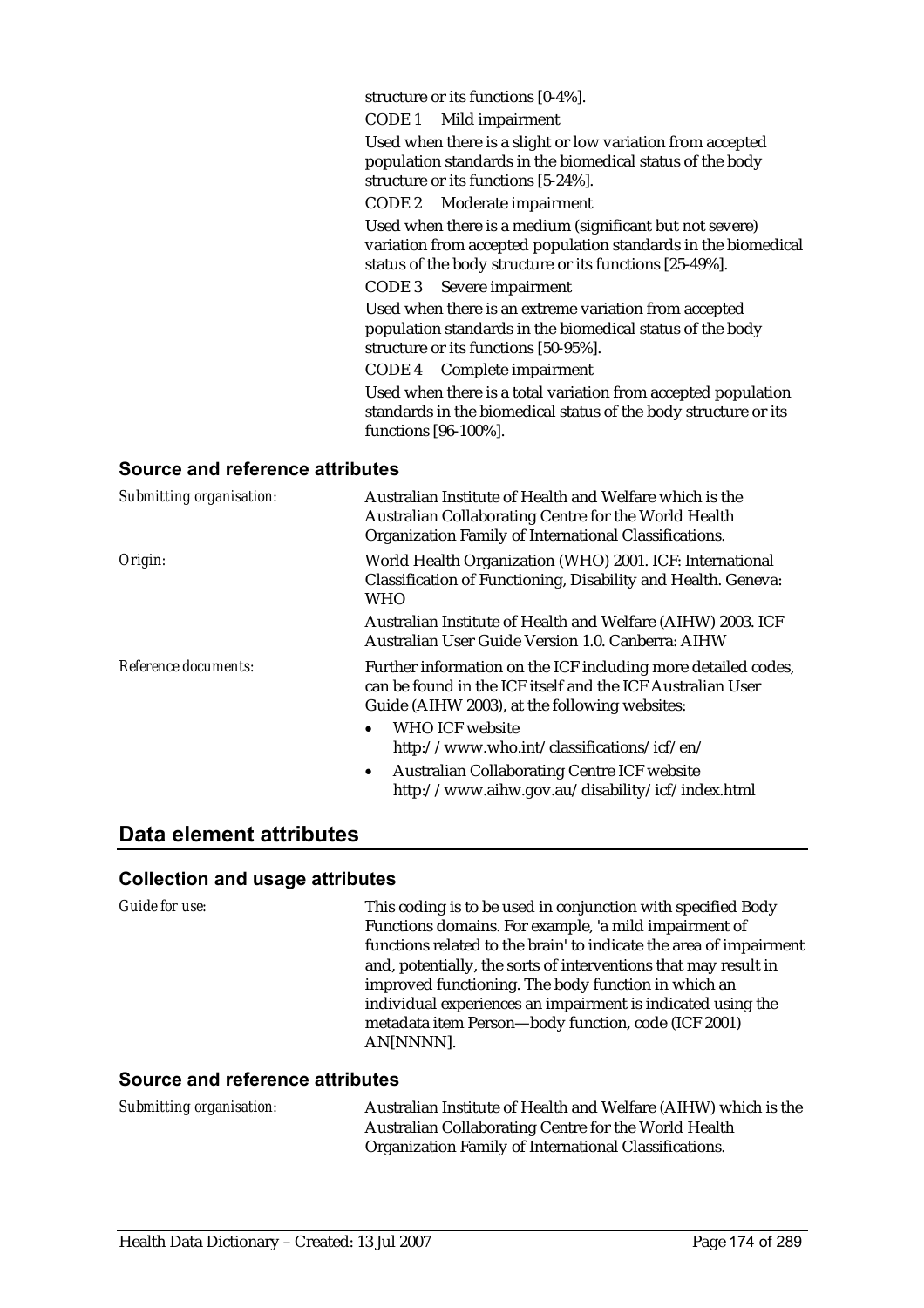### **Relational attributes**

*Implementation in Data Set Specifications:*

Body functions cluster NHIG, Standard 29/11/2006 NCSIMG, Standard 16/10/2006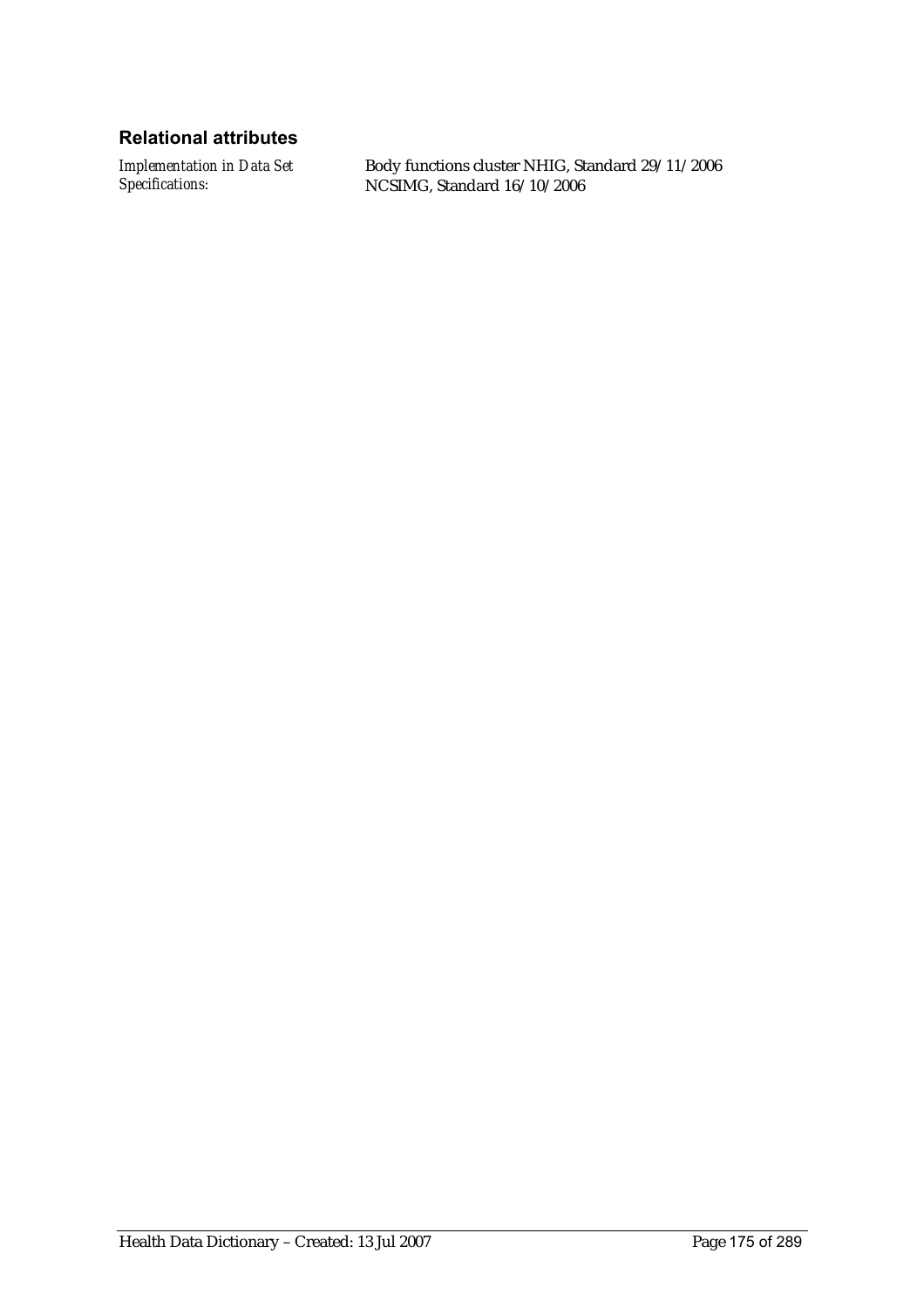# **Impairment of body structure**

#### **Identifying and definitional attributes**

| Metadata item type:         | Data Element                                                                                |
|-----------------------------|---------------------------------------------------------------------------------------------|
| Technical name:             | Person—extent of impairment of body structure, code (ICF)<br>2001) N                        |
| <b>METeOR</b> identifier:   | 320165                                                                                      |
| <b>Registration status:</b> | NHIG, Standard 29/11/2006<br>NCSIMG, Standard 16/10/2006                                    |
| Definition:                 | A person's degree of impairment in a specified body structure,<br>as represented by a code. |

### **Data element concept attributes**

| Data element concept: | Person—extent of impairment of body structure                  |
|-----------------------|----------------------------------------------------------------|
| Definition:           | A person's degree of impairment in a specified body structure. |
| Object class:         | Person                                                         |
| <b>Property:</b>      | Extent of impairment of body structure                         |

### **Value domain attributes**

#### **Representational attributes**

| <b>Classification scheme:</b> | Health 2001   | International Classification of Functioning, Disability and |
|-------------------------------|---------------|-------------------------------------------------------------|
| <b>Representation class:</b>  | Code          |                                                             |
| Data type:                    | <b>String</b> |                                                             |
| Format:                       | N             |                                                             |
| Maximum character length:     | 1             |                                                             |
| Permissible values:           | Value         | Meaning                                                     |
|                               | $\bf{0}$      | No impairment                                               |
|                               | 1             | Mild impairment                                             |
|                               | 2             | Moderate impairment                                         |
|                               | 3             | Severe impairment                                           |
|                               | 4             | Complete impairment                                         |
| Supplementary values:         | 8             | Not specified                                               |
|                               | 9             | Not applicable                                              |
|                               |               |                                                             |

#### **Collection and usage attributes**

*Guide for use:* This metadata item contributes to the definition of the concept '**Disability**' and gives an indication of the experience of disability for a person. Impairments of body structure or body function are problems in body structure or function such as a loss or significant departure from population standards or averages. CODE 0 No impairment Used when there is no significant variation from accepted population standards in the biomedical status of the body structure or its functions [0-4%].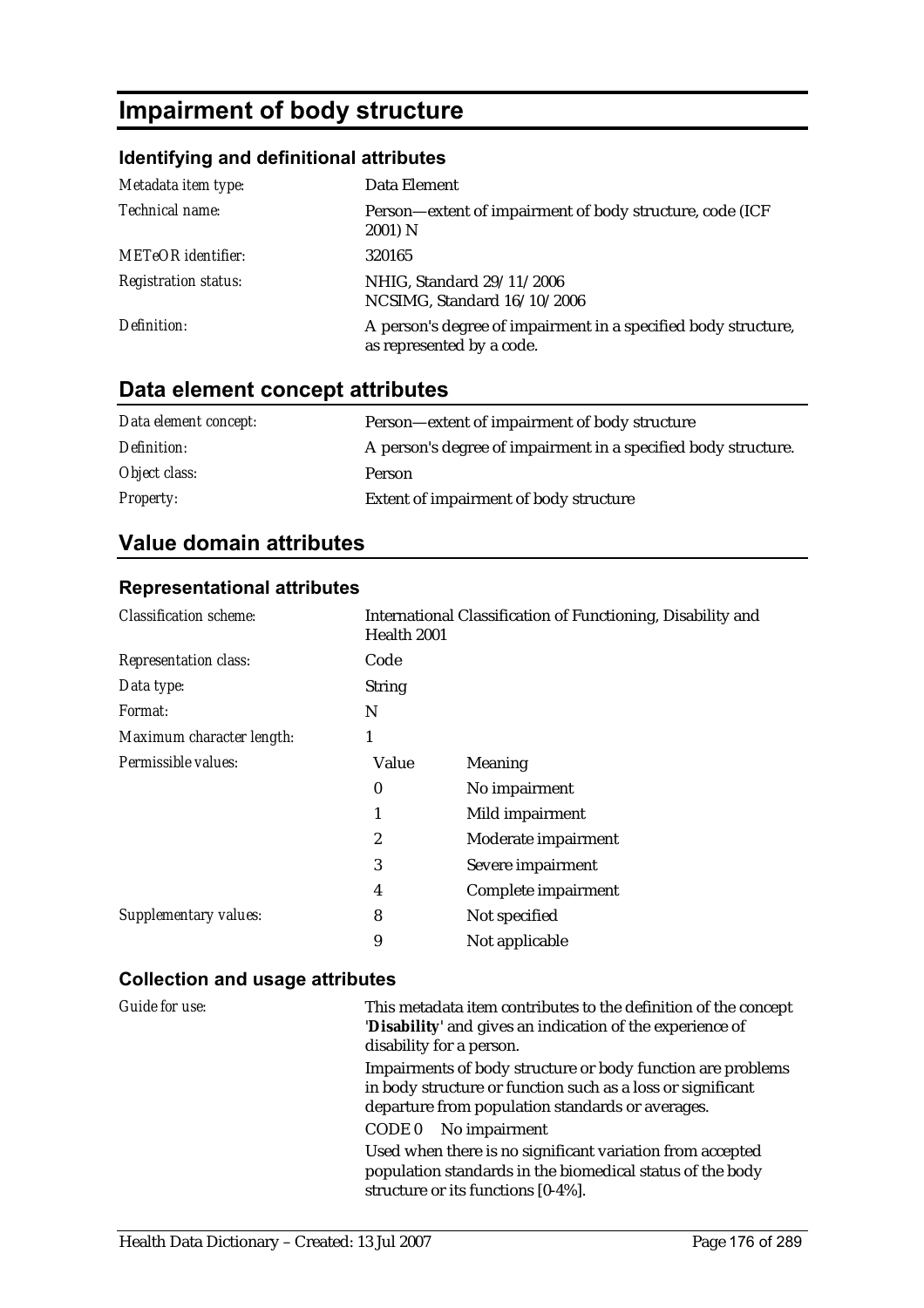CODE 1 Mild impairment

Used when there is a slight or low variation from accepted population standards in the biomedical status of the body structure or its functions [5-24%].

CODE 2 Moderate impairment

Used when there is a medium (significant but not severe) variation from accepted population standards in the biomedical status of the body structure or its functions [25-49%].

CODE 3 Severe impairment

Used when there is an extreme variation from accepted population standards in the biomedical status of the body structure or its functions [50-95%].

CODE 4 Complete impairment

Used when there is a total variation from accepted population standards in the biomedical status of the body structure or its functions [96-100%].

#### **Source and reference attributes**

| Submitting organisation: | Australian Institute of Health and Welfare which is the<br>Australian Collaborating Centre for the World Health<br>Organization Family of International Classifications.     |
|--------------------------|------------------------------------------------------------------------------------------------------------------------------------------------------------------------------|
| Origin:                  | World Health Organization (WHO) 2001. ICF: International<br>Classification of Functioning, Disability and Health. Geneva:<br><b>WHO</b>                                      |
|                          | Australian Institute of Health and Welfare (AIHW) 2003. ICF<br>Australian User Guide Version 1.0. Canberra: AIHW                                                             |
| Reference documents:     | Further information on the ICF including more detailed codes,<br>can be found in the ICF itself and the ICF Australian User<br>Guide (AIHW 2003), at the following websites: |
|                          | <b>WHO ICF website</b><br>$\bullet$<br>http://www.who.int/classifications/icf/en/                                                                                            |
|                          | <b>Australian Collaborating Centre ICF website</b><br>$\bullet$<br>http://www.aihw.gov.au/disability/icf/index.html                                                          |

### **Data element attributes**

#### **Collection and usage attributes**

*Guide for use:* This data element is used in conjunction with specified body structures, for example 'mild impairment of structures related to movement'. This data element may also be used in conjunction with Person—nature of impairment of body structure, code (ICF 2001) N and Person—location of impairment of body structure, code (ICF 2001) N.

#### **Source and reference attributes**

| Submitting organisation: | Australian Institute of Health and Welfare (AIHW) which is the |
|--------------------------|----------------------------------------------------------------|
|                          | Australian Collaborating Centre for the World Health           |
|                          | Organization Family of International Classifications.          |

#### **Relational attributes**

| <b>Implementation in Data Set</b> | Body structures cluster NHIG, Standard 29/11/2006 |
|-----------------------------------|---------------------------------------------------|
| Specifications:                   | NCSIMG, Standard 16/10/2006                       |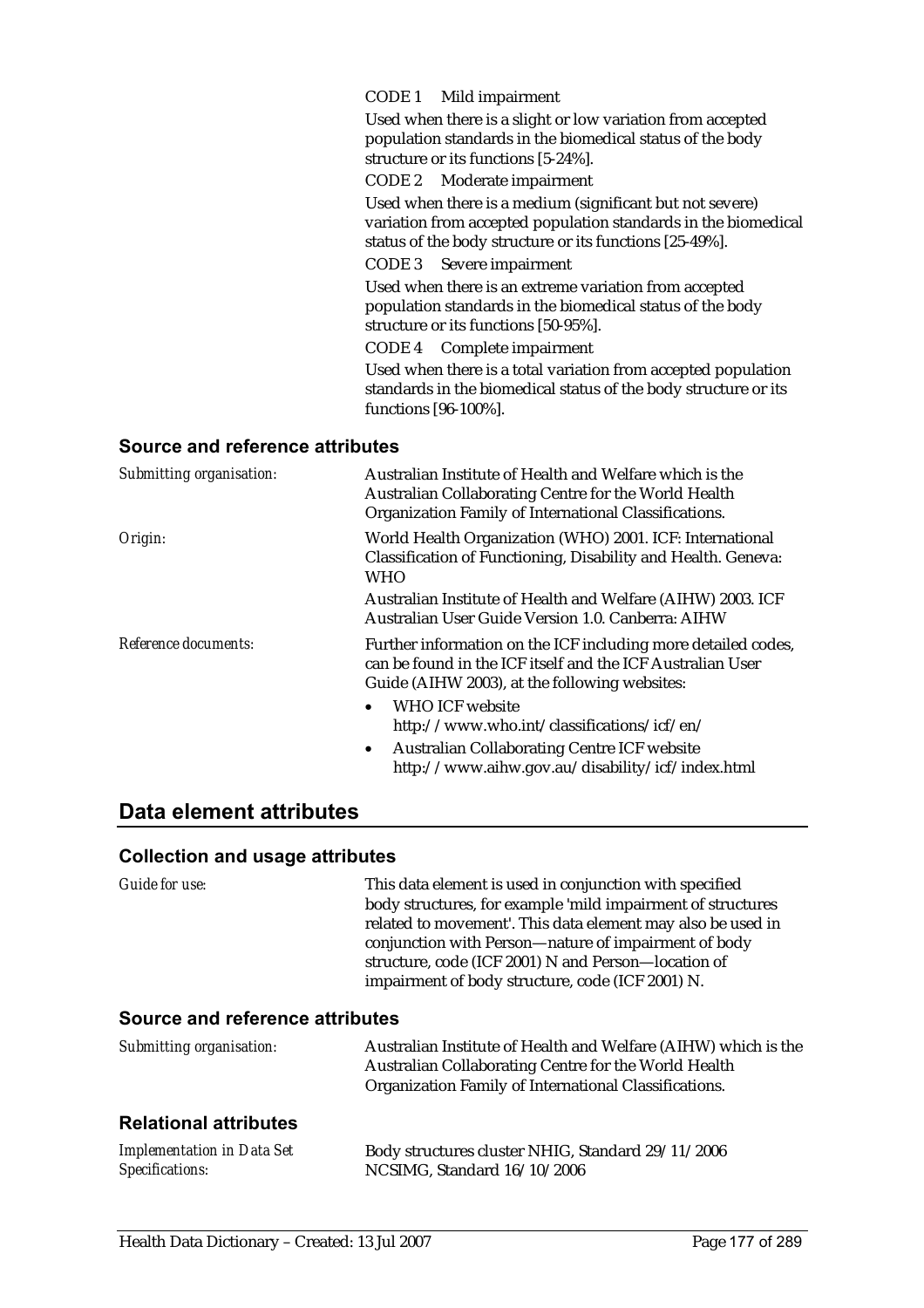# **Indicator procedure**

## **Identifying and definitional attributes**

| Metadata item type:         | Data Element                                                                                       |
|-----------------------------|----------------------------------------------------------------------------------------------------|
| Technical name:             | Elective surgery waiting list episode—indicator procedure,<br>code NN                              |
| <b>METeOR</b> identifier:   | 334976                                                                                             |
| <b>Registration status:</b> | NHIG, Standard 07/12/2005                                                                          |
| Definition:                 | Indicator procedure for which an elective surgery patient is<br>waiting, as represented by a code. |

# **Data element concept attributes**

| Data element concept: | Elective surgery waiting list episode-indicator procedure                                                            |
|-----------------------|----------------------------------------------------------------------------------------------------------------------|
| Definition:           | An indicator procedure is a procedure which is of high volume,<br>and is often associated with long waiting periods. |
| Object class:         | Elective surgery waiting list episode                                                                                |
| <b>Property:</b>      | Indicator procedure                                                                                                  |

# **Value domain attributes**

#### **Representational attributes**

| Representation class:     | Code             |                                       |
|---------------------------|------------------|---------------------------------------|
| Data type:                | <b>String</b>    |                                       |
| Format:                   | <b>NN</b>        |                                       |
| Maximum character length: | $\boldsymbol{2}$ |                                       |
| Permissible values:       | Value            | Meaning                               |
|                           | 01               | <b>Cataract extraction</b>            |
|                           | 02               | Cholecystectomy                       |
|                           | 03               | Coronary artery bypass graft          |
|                           | 04               | Cystoscopy                            |
|                           | 05               | Haemorrhoidectomy                     |
|                           | 06               | Hysterectomy                          |
|                           | 07               | Inguinal herniorrhaphy                |
|                           | 08               | Myringoplasty                         |
|                           | 09               | Myringotomy                           |
|                           | 10               | Prostatectomy                         |
|                           | 11               | Septoplasty                           |
|                           | 12               | Tonsillectomy                         |
|                           | 13               | Total hip replacement                 |
|                           | 14               | Total knee replacement                |
|                           | 15               | Varicose veins stripping and ligation |
| Supplementary values:     | 16               | Not applicable                        |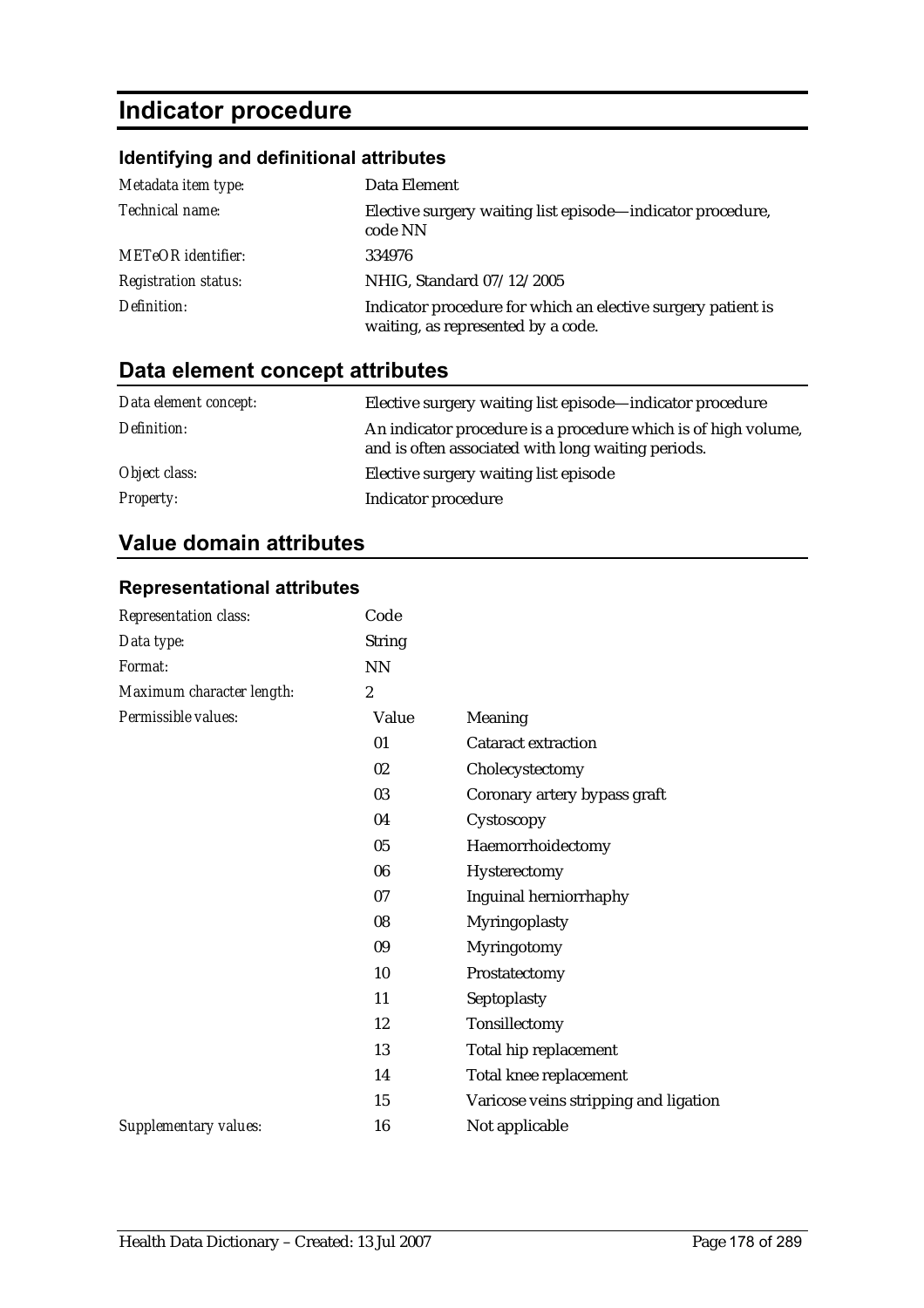# **Data element attributes**

# **Collection and usage attributes**

| Guide for use: | The procedure terms are defined by the Australian<br>Classification of Health Interventions (ACHI) codes which are<br>listed in comments below. Where a patient is awaiting more<br>than one indicator procedure, all codes should be listed. This is<br>because the intention is to count procedures rather than<br>patients in this instance.<br>These are planned procedures for the waiting list, not what is<br>actually performed during hospitalisation.                                                                                                                                                                                                                                                                                                                                                                                                                                                                                                                                                                                                                                                           |
|----------------|---------------------------------------------------------------------------------------------------------------------------------------------------------------------------------------------------------------------------------------------------------------------------------------------------------------------------------------------------------------------------------------------------------------------------------------------------------------------------------------------------------------------------------------------------------------------------------------------------------------------------------------------------------------------------------------------------------------------------------------------------------------------------------------------------------------------------------------------------------------------------------------------------------------------------------------------------------------------------------------------------------------------------------------------------------------------------------------------------------------------------|
| Comments:      | The list of indicator procedures may be reviewed from time to<br>time. Some health authorities already code a larger number of                                                                                                                                                                                                                                                                                                                                                                                                                                                                                                                                                                                                                                                                                                                                                                                                                                                                                                                                                                                            |
|                | waiting list procedures.<br>Waiting list statistics for indicator procedures give a specific<br>indication of performance in particular areas of elective care<br>provision. It is not always possible to code all elective surgery<br>procedures at the time of addition to the waiting list. Reasons<br>for this include that the surgeon may be uncertain of the exact<br>procedure to be performed, and that the large number of<br>procedures possible and lack of consistent nomenclature would<br>make coding errors likely. Furthermore, the increase in<br>workload for clerical staff may not be acceptable. However, a<br>relatively small number of procedures account for the bulk of<br>the elective surgery workload. Therefore, a list of common<br>procedures with a tendency to long waiting times is useful.<br>Waiting time statistics by procedure are useful to patients and<br>referring doctors. In addition, waiting time data by procedure<br>assists in planning and resource allocation, audit and<br>performance monitoring.<br>The following is a list of ACHI (5th edition) codes, for the |
|                | indicator procedures:                                                                                                                                                                                                                                                                                                                                                                                                                                                                                                                                                                                                                                                                                                                                                                                                                                                                                                                                                                                                                                                                                                     |
|                | <b>Cataract extraction:</b>                                                                                                                                                                                                                                                                                                                                                                                                                                                                                                                                                                                                                                                                                                                                                                                                                                                                                                                                                                                                                                                                                               |
|                | 42698-00 [195] 42702-00 [195] 42702-01 [195] 42698-01 [196]<br>42702-02 [196]<br>42702-03 [196] 42698-02 [197] 42702-04 [197] 42702-05 [197]                                                                                                                                                                                                                                                                                                                                                                                                                                                                                                                                                                                                                                                                                                                                                                                                                                                                                                                                                                              |
|                | 42698-03 [198]<br>42702-06 [198] 42702-07 [198] 42698-04 [199] 42702-08 [199]                                                                                                                                                                                                                                                                                                                                                                                                                                                                                                                                                                                                                                                                                                                                                                                                                                                                                                                                                                                                                                             |
|                | 42702-09 [199]<br>42731-01 [200] 42698-05 [200] 42702-10 [200] 42734-00 [201]<br>42788-00 [201]                                                                                                                                                                                                                                                                                                                                                                                                                                                                                                                                                                                                                                                                                                                                                                                                                                                                                                                                                                                                                           |
|                | 42719-00 [201] 42731-00 [201] 42719-02 [201] 42791-02 [201]<br>42716-00 [202]<br>42702-11 [200] 42719-00 [201] 42722-00 [201]                                                                                                                                                                                                                                                                                                                                                                                                                                                                                                                                                                                                                                                                                                                                                                                                                                                                                                                                                                                             |
|                | Cholecystectomy:                                                                                                                                                                                                                                                                                                                                                                                                                                                                                                                                                                                                                                                                                                                                                                                                                                                                                                                                                                                                                                                                                                          |
|                | 30443-00 [965] 30454-01 [965] 30455-00 [965] 30445-00 [965]<br>30446-00 [965]<br>30448-00 [965] 30449-00 [965]                                                                                                                                                                                                                                                                                                                                                                                                                                                                                                                                                                                                                                                                                                                                                                                                                                                                                                                                                                                                            |
|                | Coronary Artery bypass graft:                                                                                                                                                                                                                                                                                                                                                                                                                                                                                                                                                                                                                                                                                                                                                                                                                                                                                                                                                                                                                                                                                             |
|                | 38497-00 [672] 38497-01 [672] 39497-02 [672] 38497-03 [672]<br>38497-04 [673]                                                                                                                                                                                                                                                                                                                                                                                                                                                                                                                                                                                                                                                                                                                                                                                                                                                                                                                                                                                                                                             |
|                | 38497-05 [673] 38497-06 [673] 39497-07 [673] 38500-00 [674]<br>38503-00 [674]                                                                                                                                                                                                                                                                                                                                                                                                                                                                                                                                                                                                                                                                                                                                                                                                                                                                                                                                                                                                                                             |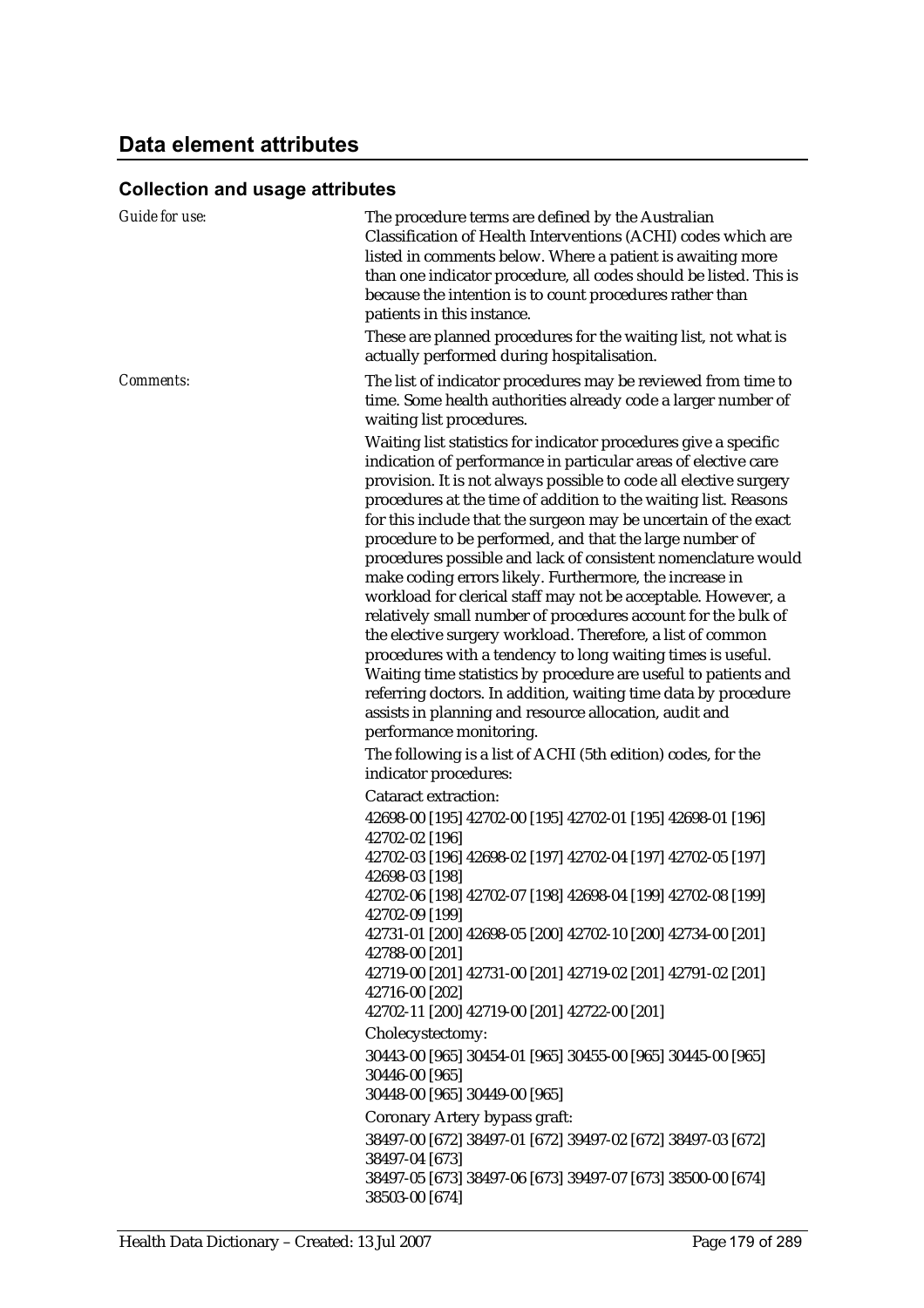38500-01 [675] 38503-01 [675] 38500-02 [676] 38503-02 [676] 38500-03 [677] 38503-03 [677] 38500-04 [678] 38503-04 [678] 90201-00 [679] 90201-01 [679] 90201-02 [679] 90201-03 [679] Cystoscopy: 36812-00 [1089] 36812-01 [1089] 36836-00 [1098] Haemorrhoidectomy: 32138-00 [941] 32132-00 [941] 32135-00 [941] 32135-01 [941] Hysterectomy: 35653-00 [1268] 35653-01 [1268] 35653-02 [1268] 35653-03 [1268] 35661-00 [1268] 35670-00 [1268] 35667-00 [1268] 35664-00 [1268] 35657-00 [1269] 35750-00 [1269] 35756-00 [1269] 35673-00 [1269] 35673-01 [1269] 35753-00 [1269] 35753-01 [1269] 35756-01 [1269] 35756-02 [1269] 35667-01 [1269] 35664-01 [1269] 90450-00 [989] 90450-01 [989] 90450-02 [989] Inguinal herniorrhaphy: 30614-03 [990] 30615-00 [997] 30609-03 [990] 30614-02 [990 30609-02 [990] Myringoplasty: 41527-00 [313] 41530-00 [313] 41533-01 [313] 41542-00 [315] 41635-01 [313] Myringotomy: 41626-00 [309] 31626-01 [309] 41632-00 [309] 41632-01 [309] Prostatectomy: 37203-00 [1165] 37203-02 [1165] 37207-00 [1166] 37207-01[1166] 37200-00 [1166] 37203-05 [1166] 37203-06 [1166] 37200-03[ 1167] 37200-04 [1167] 37209-00 [1167] 37200-05 [1167] 90407-00 [1168] 37201-00 [1165] 37203-03 [1166] 37203-04 [1166] 37224-00 [1162] 37224-01 [1162] Septoplasty: 41671-02 [379] 41671-01 [379] 41671-02 [379] 41671-03 [379] Tonsillectomy: 41789-00 [412] 41789-01 [412] Total hip replacement: 49318-00 [1489] 49319-00 [1489] 49324-00 [1492] 49327-00 [1492] 49330-00 [1492] 49333-00 [1492] 49345-00 [1492] Total knee replacement: 49518-00 [1518] 49519-00 [1518] 49521-00 [1519] 49521-01 [1519] 49521-02 [1519] 49521-03 [1519] 49524-00 [1519] 49524-01 [1519] 49527-00 [1524] 49530-00 [1523] 49530-01 [1523] 49533-00 [1523] 49554-00 [1523] 49534-00 [1519] Varicose veins stripping and ligation: 32508-00 [727] 32508-01 [727] 32511-00 [727] 32504-01 [728] 32505-00 [728] 32514-00 [737]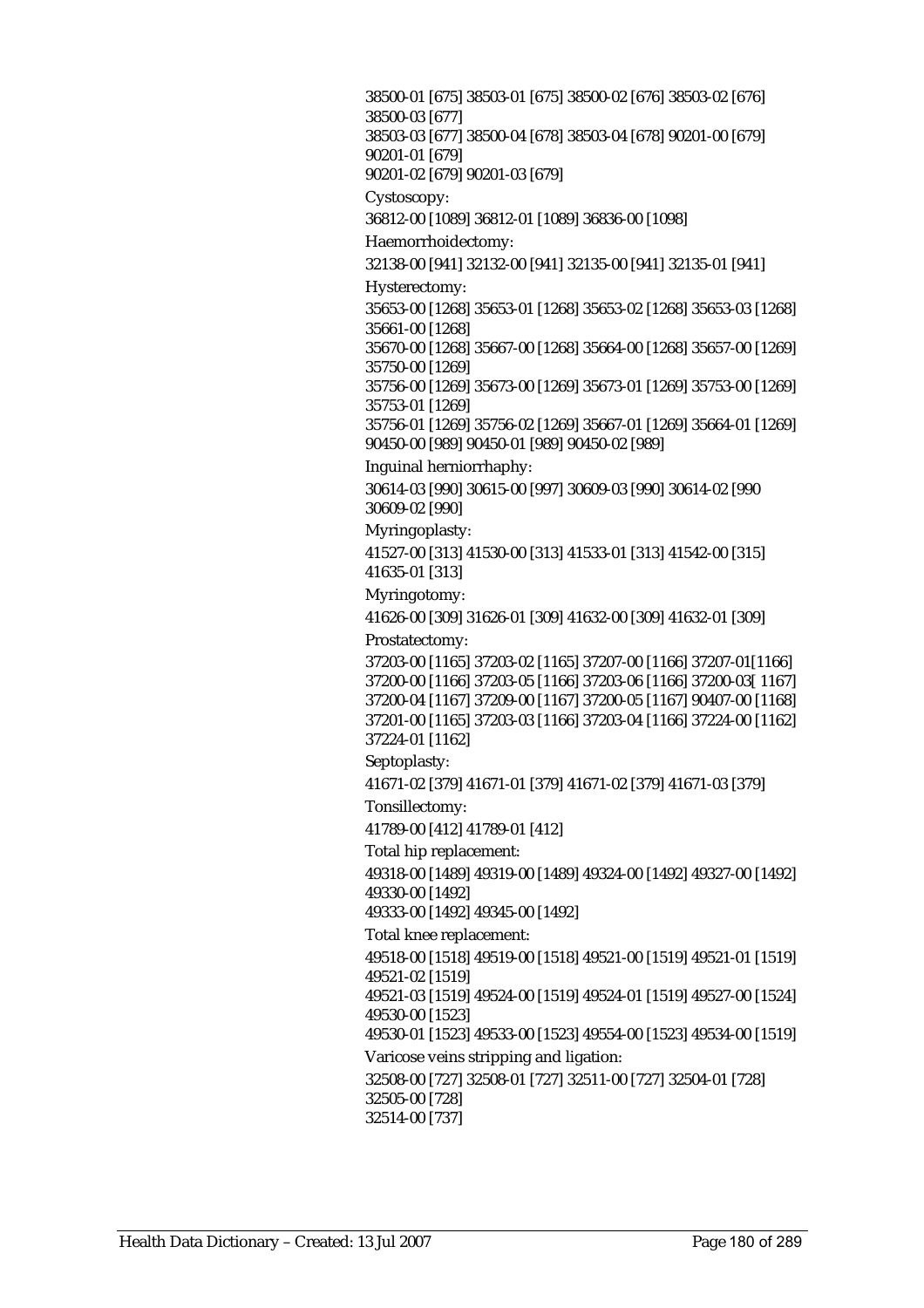| Origin:                                              | National Health Data Committee                                                                                                                                                                                                                                                                |
|------------------------------------------------------|-----------------------------------------------------------------------------------------------------------------------------------------------------------------------------------------------------------------------------------------------------------------------------------------------|
| Reference documents:                                 | National Centre for Classification in Health (NCCH) 2006. The<br>Australian Classification of Health Interventions (ACHI) - Fifth<br>Edition - Tabular list of interventions and Alphabetic index of<br>interventions. Sydney: NCCH, Faculty of Health Sciences, The<br>University of Sydney. |
| <b>Relational attributes</b>                         |                                                                                                                                                                                                                                                                                               |
| Related metadata references:                         | Supersedes Elective surgery waiting list episode—indicator<br>procedure, code NN NHIG, Superseded 07/12/2005                                                                                                                                                                                  |
| <b>Implementation in Data Set</b><br>Specifications: | Elective surgery waiting times (census data) NMDS NHIG,<br>Standard 07/12/2005                                                                                                                                                                                                                |
|                                                      | Implementation start date: 30/09/2006                                                                                                                                                                                                                                                         |
|                                                      | Elective surgery waiting times (removals data) NMDS NHIG,<br>Standard 07/12/2005                                                                                                                                                                                                              |
|                                                      | Implementation start date: 01/07/2006                                                                                                                                                                                                                                                         |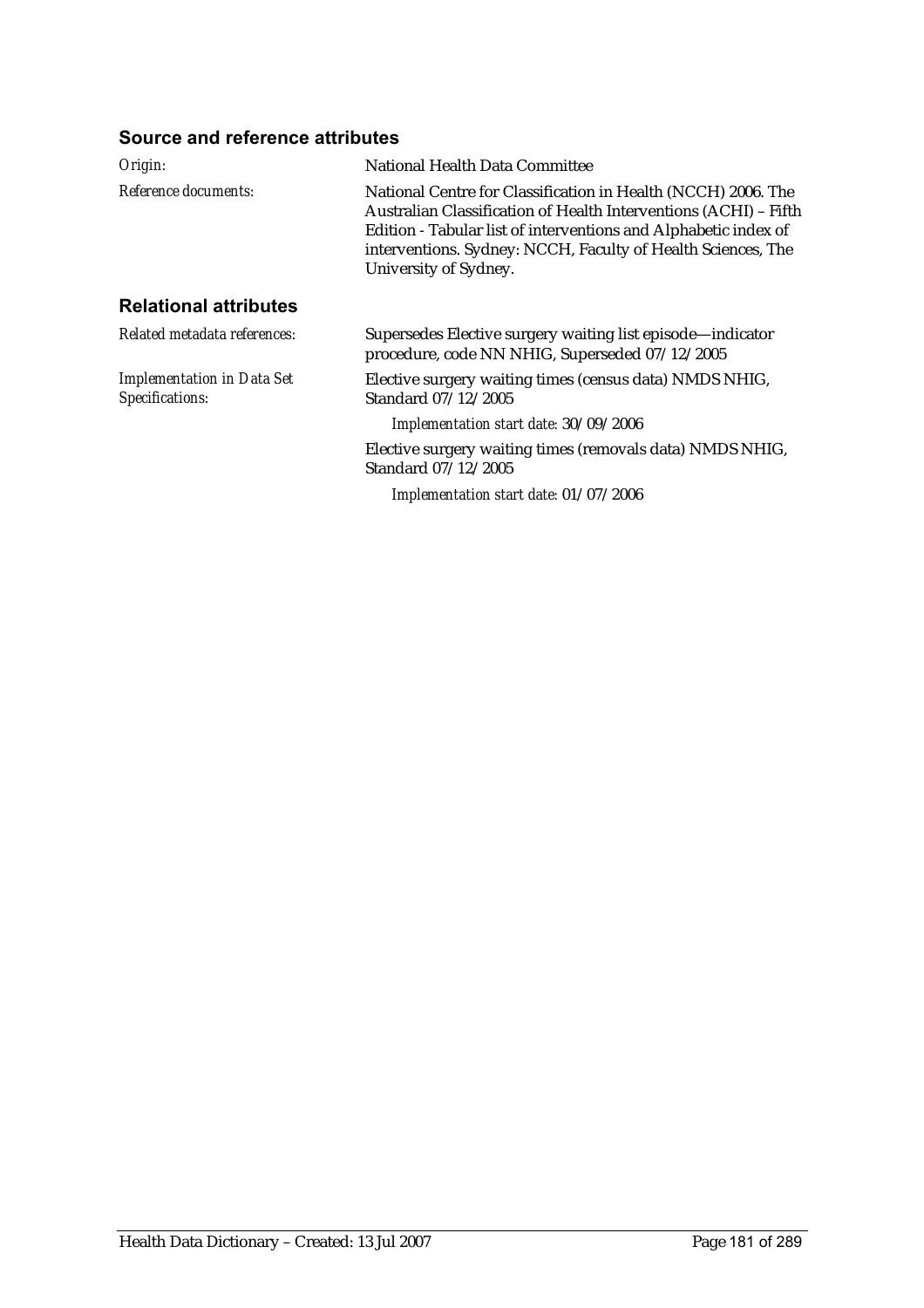# **Indigenous status**

# **Identifying and definitional attributes**

| Metadata item type:         | Data Element                                                                                                                                                                                                     |
|-----------------------------|------------------------------------------------------------------------------------------------------------------------------------------------------------------------------------------------------------------|
| Technical name:             | Person-Indigenous status, code N                                                                                                                                                                                 |
| <b>METeOR</b> identifier:   | 291036                                                                                                                                                                                                           |
| <b>Registration status:</b> | NHIG, Standard 04/05/2005<br>NCSIMG, Standard 25/08/2005                                                                                                                                                         |
| Definition:                 | Whether a person identifies as being of Aboriginal or Torres<br>Strait Islander origin, as represented by a code. This is in accord<br>with the first two of three components of the Commonwealth<br>definition. |

# **Data element concept attributes**

| Data element concept: | Person-Indigenous status                                                                                                                                                                                                                                                                                                                                                                                                                                                                                                                                                                                                                                                                                                                                                                                                                                                                                                |
|-----------------------|-------------------------------------------------------------------------------------------------------------------------------------------------------------------------------------------------------------------------------------------------------------------------------------------------------------------------------------------------------------------------------------------------------------------------------------------------------------------------------------------------------------------------------------------------------------------------------------------------------------------------------------------------------------------------------------------------------------------------------------------------------------------------------------------------------------------------------------------------------------------------------------------------------------------------|
| Definition:           | Indigenous Status is a measure of whether a person identifies as<br>being of Aboriginal or Torres Strait Islander origin. This is in<br>accord with the first two of three components of the<br>Commonwealth definition.                                                                                                                                                                                                                                                                                                                                                                                                                                                                                                                                                                                                                                                                                                |
| Context:              | Australia's Aboriginal and Torres Strait Islander peoples<br>occupy a unique place in Australian society and culture. In the<br>current climate of reconciliation, accurate and consistent<br>statistics about Aboriginal and Torres Strait Islander peoples<br>are needed in order to plan, promote and deliver essential<br>services, to monitor changes in wellbeing and to account for<br>government expenditure in this area. The purpose of this<br>metadata item is to provide information about people who<br>identify as being of Aboriginal or Torres Strait Islander origin.<br>Agencies or establishments wishing to determine the eligibility<br>of individuals for particular benefits, services or rights will<br>need to make their own judgments about the suitability of the<br>standard measure for these purposes, having regard to the<br>specific eligibility criteria for the program concerned. |
| Object class:         | Person                                                                                                                                                                                                                                                                                                                                                                                                                                                                                                                                                                                                                                                                                                                                                                                                                                                                                                                  |
| Property:             | Indigenous status                                                                                                                                                                                                                                                                                                                                                                                                                                                                                                                                                                                                                                                                                                                                                                                                                                                                                                       |

# **Value domain attributes**

| <b>Representation class:</b> | Code             |                                                             |
|------------------------------|------------------|-------------------------------------------------------------|
| Data type:                   | Number           |                                                             |
| Format:                      | N                |                                                             |
| Maximum character length:    |                  |                                                             |
| Permissible values:          | Value            | Meaning                                                     |
|                              | 1                | Aboriginal but not Torres Strait Islander origin            |
|                              | $\boldsymbol{2}$ | Torres Strait Islander but not Aboriginal origin            |
|                              | 3                | <b>Both Aboriginal and Torres Strait Islander</b><br>origin |
|                              | 4                | Neither Aboriginal nor Torres Strait Islander               |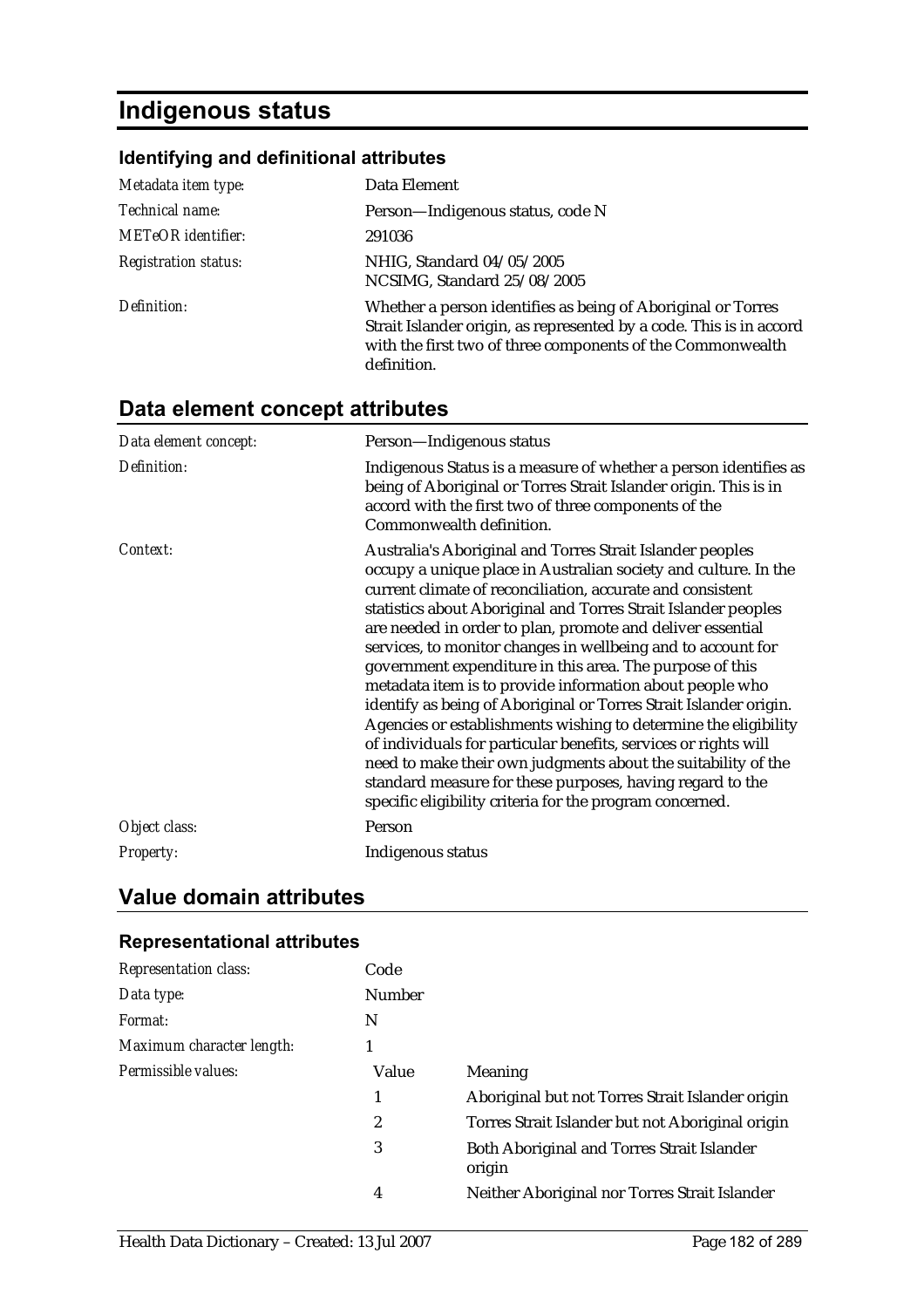origin

*Supplementary values:* 9 Not stated/inadequately described

### **Collection and usage attributes**

*Guide for use:* This metadata item is based on the Australian Bureau of Statistics (ABS) standard for Indigenous status. For detailed advice on its use and application please refer to the ABS Website as indicated in the Reference documents.

> The classification for Indigenous status has a hierarchical structure comprising two levels. There are four categories at the detailed level of the classification which are grouped into two categories at the broad level. There is one supplementary category for 'not stated' responses. The classification is as follows:

Indigenous:

- Aboriginal but not Torres Strait Islander origin.
- Torres Strait Islander but not Aboriginal origin.
- Both Aboriginal and Torres Strait Islander origin. Non-indigenous:
- Neither Aboriginal nor Torres Strait Islander origin. Not stated/ inadequately described:

This category is not to be available as a valid answer to the questions but is intended for use:

- Primarily when importing data from other data collections that do not contain mappable data.
- Where an answer was refused.
- Where the question was not able to be asked prior to completion of assistance because the client was unable to communicate or a person who knows the client was not available.

Only in the last two situations may the tick boxes on the questionnaire be left blank.

# **Data element attributes**

#### **Collection and usage attributes**

| <b>Collection methods:</b> | The standard question for Indigenous Status is as follows:<br>[Are you] [Is the person] [Is (name)] of Aboriginal or Torres<br>Strait Islander origin?                                                                                                                                                                            |
|----------------------------|-----------------------------------------------------------------------------------------------------------------------------------------------------------------------------------------------------------------------------------------------------------------------------------------------------------------------------------|
|                            | (For persons of both Aboriginal and Torres Strait Islander)<br>origin, mark both 'Yes' boxes.)                                                                                                                                                                                                                                    |
|                            |                                                                                                                                                                                                                                                                                                                                   |
|                            |                                                                                                                                                                                                                                                                                                                                   |
|                            | Yes, Torres Strait Islander                                                                                                                                                                                                                                                                                                       |
|                            | This question is recommended for self-enumerated or<br>interview-based collections. It can also be used in circumstances<br>where a close relative, friend, or another member of the<br>household is answering on behalf of the subject. It is strongly<br>recommended that this question be asked directly wherever<br>possible. |
|                            | When someone is not present, the person answering for them<br>should be in a position to do so, i.e. this person must know well<br>the person about whom the question is being asked and feel                                                                                                                                     |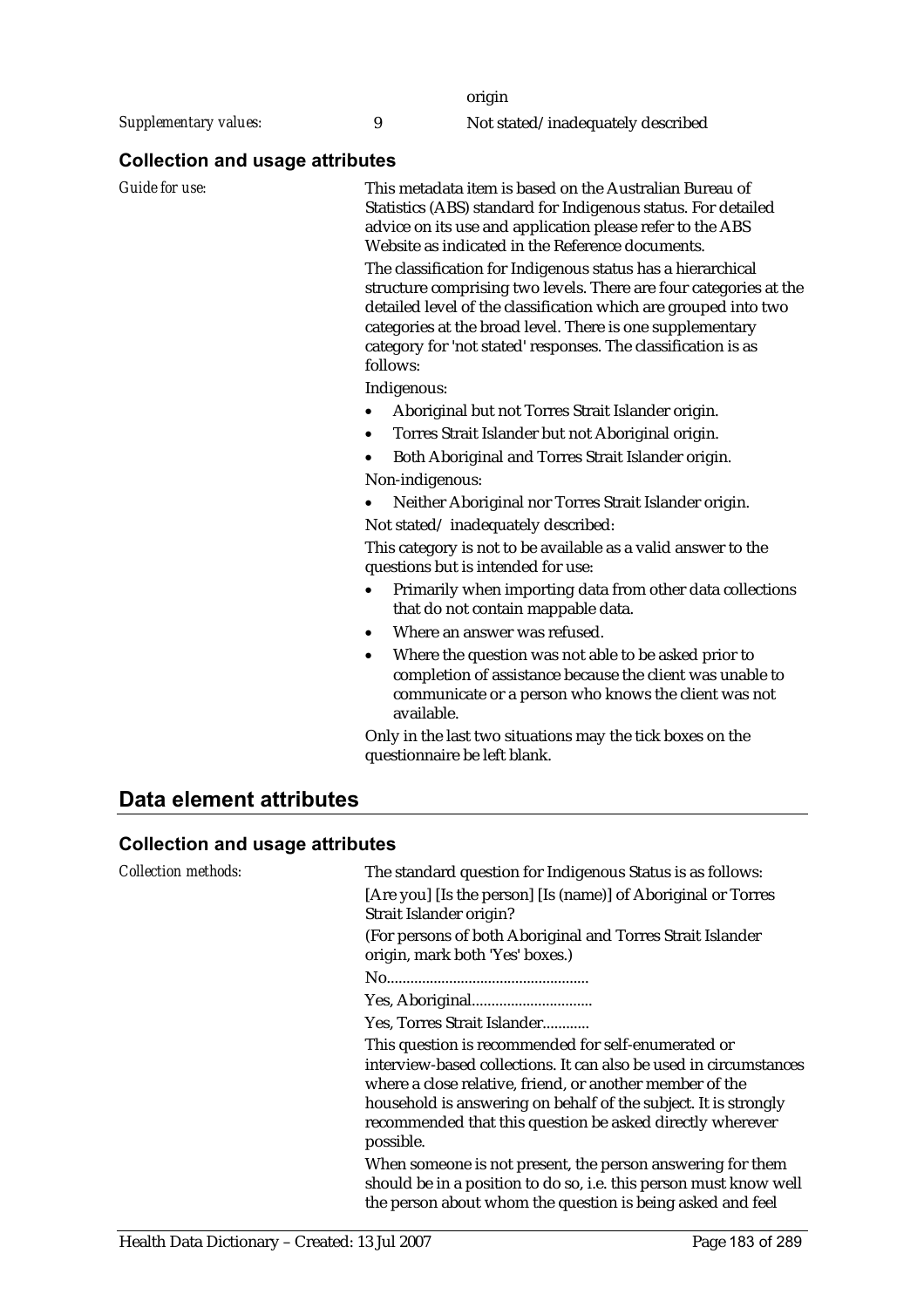|                                        | This question must always be asked regardless of data<br>collectors' perceptions based on appearance or other factors.<br>The Indigenous status question allows for more than one<br>response. The procedure for coding multiple responses is as<br>follows:                               |
|----------------------------------------|--------------------------------------------------------------------------------------------------------------------------------------------------------------------------------------------------------------------------------------------------------------------------------------------|
|                                        | If the respondent marks 'No' and either 'Aboriginal' or 'Torres<br>Strait Islander', then the response should be coded to either<br>Aboriginal or Torres Strait Islander as indicated (i.e. disregard<br>the 'No' response).                                                               |
|                                        | If the respondent marks both the 'Aboriginal' and 'Torres Strait<br>Islander' boxes, then their response should be coded to 'Both<br>Aboriginal and Torres Strait Islander Origin'.                                                                                                        |
|                                        | If the respondent marks all three boxes ('No', 'Aboriginal' and<br>'Torres Strait Islander'), then the response should be coded to<br>'Both Aboriginal and Torres Strait Islander Origin' (i.e.<br>disregard the 'No' response).                                                           |
|                                        | This approach may be problematical in some data collections,<br>for example when data are collected by interview or using<br>screen based data capture systems. An additional response<br>category                                                                                         |
|                                        | Yes, both Aboriginal and Torres Strait Islander                                                                                                                                                                                                                                            |
|                                        | may be included if this better suits the data collection practices<br>of the agency or establishment concerned.                                                                                                                                                                            |
| Comments:                              | The following definition, commonly known as 'The<br>Commonwealth Definition', was given in a High Court<br>judgement in the case of Commonwealth v Tasmania (1983) 46<br>ALR 625.                                                                                                          |
|                                        | 'An Aboriginal or Torres Strait Islander is a person of<br>Aboriginal or Torres Strait Islander descent who identifies as an<br>Aboriginal or Torres Strait Islander and is accepted as such by<br>the community in which he or she lives'.                                                |
|                                        | There are three components to the Commonwealth definition:                                                                                                                                                                                                                                 |
|                                        | descent;<br>٠                                                                                                                                                                                                                                                                              |
|                                        | self-identification; and                                                                                                                                                                                                                                                                   |
|                                        | community acceptance.                                                                                                                                                                                                                                                                      |
|                                        | In practice, it is not feasible to collect information on the<br>community acceptance part of this definition in general<br>purpose statistical and administrative collections and therefore<br>standard questions on Indigenous status relate to descent and<br>self-identification only. |
| <b>Source and reference attributes</b> |                                                                                                                                                                                                                                                                                            |
| Origin:                                | National Health Data Committee                                                                                                                                                                                                                                                             |
|                                        | <b>National Community Services Data Committee</b>                                                                                                                                                                                                                                          |
| Reference documents:                   | Australian Bureau of Statistics 1999. Standards for Social,<br>Labour and Demographic Variables. Cultural Diversity                                                                                                                                                                        |

confident to provide accurate information about them.

### **Relational attributes**

| Related metadata references:      | Supersedes Person—Indigenous status, code N NHIG,<br>Superseded 04/05/2005, NCSIMG, Superseded 25/08/2005 |
|-----------------------------------|-----------------------------------------------------------------------------------------------------------|
| <b>Implementation in Data Set</b> | Acute coronary syndrome (clinical) DSS NHIG, Standard                                                     |
| <i>Specifications:</i>            | 07/12/2005                                                                                                |

Variables, Canberra. Viewed 3 August 2005.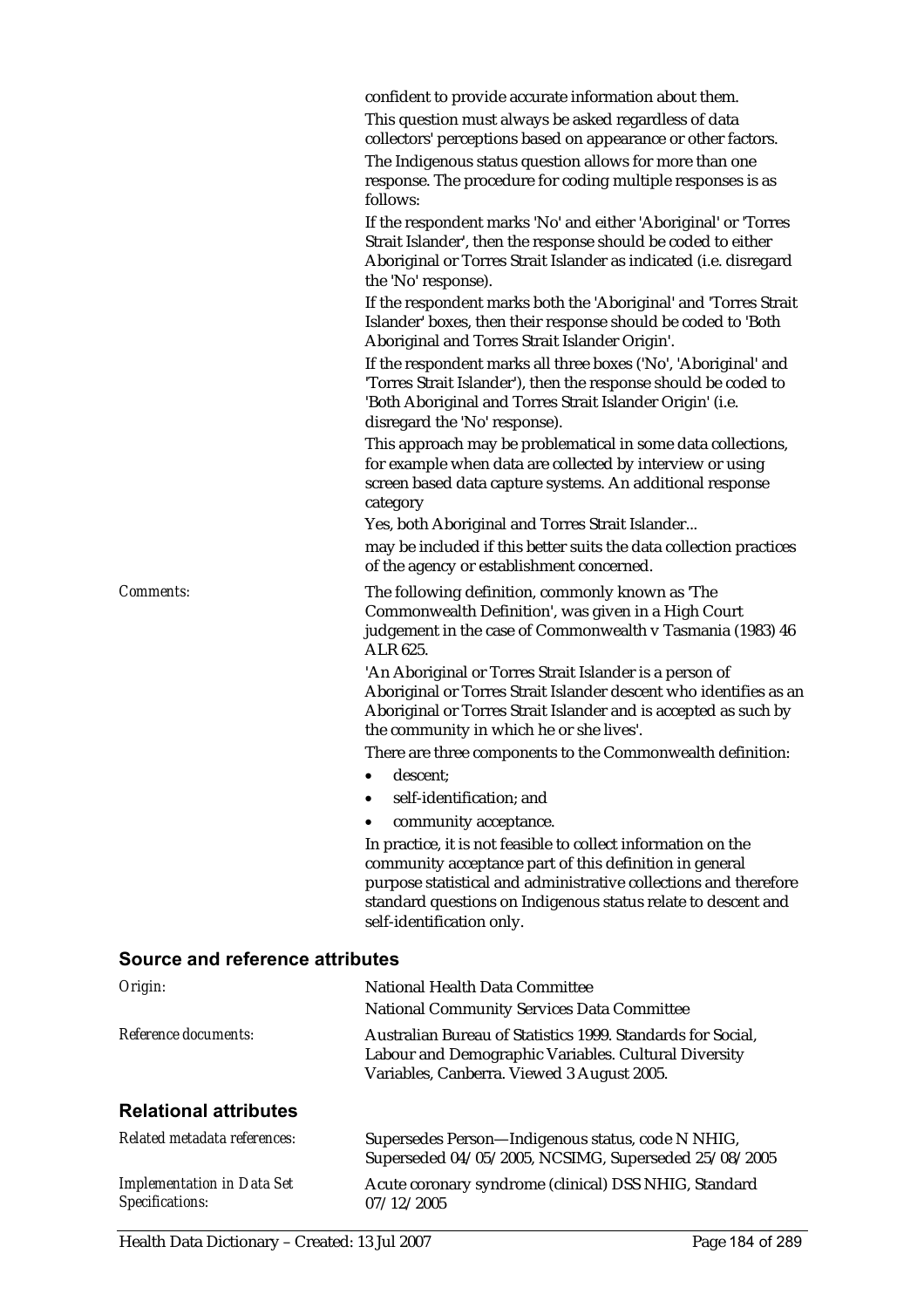*Implementation start date:* 07/12/2005

Acute coronary syndrome (clinical) DSS NHIG, Superseded 07/12/2005

Admitted patient care NMDS NHIG, Superseded 07/12/2005

*Implementation start date:* 01/07/2005

*Implementation end date:* 30/06/2006

Admitted patient care NMDS 2006-2007 NHIG, Superseded 23/10/2006

*Implementation start date:* 01/07/2006

*Implementation end date:* 30/06/2007

Admitted patient care NMDS 2007-2008 NHIG, Standard 23/10/2006

*Implementation start date:* 01/07/2007

Admitted patient mental health care NMDS NHIG, Superseded 07/12/2005

*Implementation start date:* 01/07/2005

*Implementation end date:* 30/06/2006

Admitted patient mental health care NMDS NHIG, Superseded 23/10/2006

*Implementation start date:* 01/07/2006

*Implementation end date:* 30/06/2007

Admitted patient mental health care NMDS 2007-2008 NHIG, Standard 23/10/2006

*Implementation start date:* 01/07/2007

Admitted patient palliative care NMDS NHIG, Superseded 07/12/2005

*Implementation start date:* 01/07/2005

*Implementation end date:* 30/06/2006

Admitted patient palliative care NMDS 2006-2007 NHIG, Superseded 23/10/2006

*Implementation start date:* 01/07/2006

*Implementation end date:* 30/06/2007

Admitted patient palliative care NMDS 2007-08 NHIG, Standard 23/10/2006

*Implementation start date:* 01/07/2007

Alcohol and other drug treatment services NMDS NHIG, Superseded 21/03/2006

*Implementation start date:* 01/07/2005

*Implementation end date:* 30/06/2006

Alcohol and other drug treatment services NMDS NHIG, Superseded 23/10/2006

*Implementation start date:* 01/07/2006

*Implementation end date:* 30/06/2007

Alcohol and other drug treatment services NMDS 2007-2008 NHIG, Standard 23/10/2006

*Implementation start date:* 01/07/2007

Cardiovascular disease (clinical) DSS NHIG, Superseded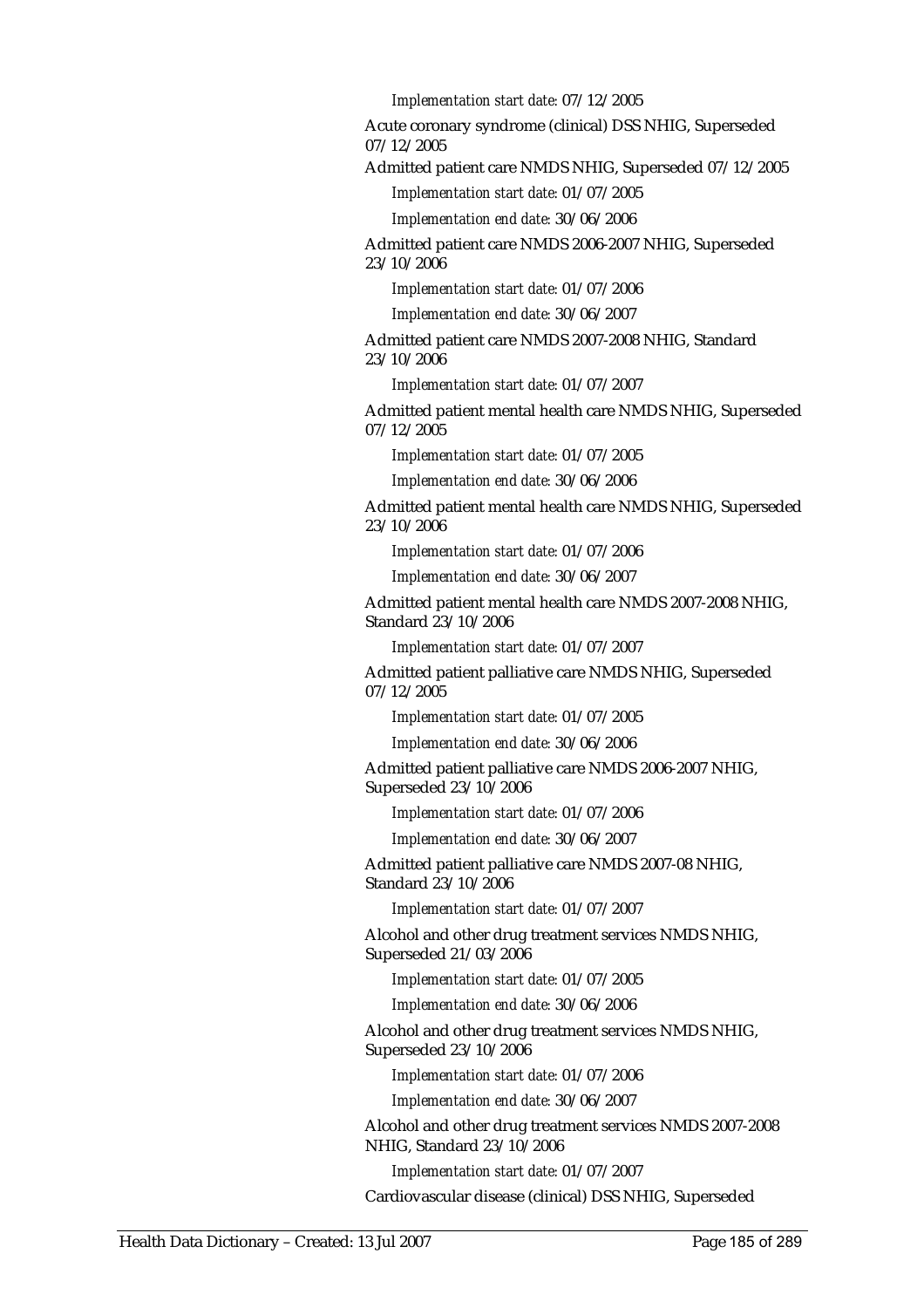15/02/2006

Cardiovascular disease (clinical) DSS NHIG, Superseded 04/07/2007

Cardiovascular disease (clinical) DSS NHIG, Standard 04/07/2007

Community mental health care 2004-2005 NHIG, Superseded 08/12/2004

*Implementation start date:* 01/07/2004

*Implementation end date:* 30/06/2005

Community mental health care NMDS 2005-2006 NHIG, Superseded 07/12/2005

*Implementation start date:* 01/07/2005

*Implementation end date:* 30/06/2006

Community mental health care NMDS 2006-2007 NHIG, Superseded 23/10/2006

*Implementation start date:* 01/07/2006

*Implementation end date:* 30/06/2007

Community mental health care NMDS 2007-2008 NHIG, Standard 23/10/2006

*Implementation start date:* 01/07/2007

Computer Assisted Telephone Interview demographic module DSS NHIG, Standard 04/05/2005

*Information specific to this data set:* For data collection using Computer Assisted Telephone Interviewing (CATI) the suggested questions are:

Q.1 Are you of Aboriginal or Torres Strait Islander origin? Yes - go to Q.2

No – no more questions

Q.2 Are you of Aboriginal origin, Torres Strait Islander origin, or both?

Aboriginal

Torres Strait Islander

Both Aboriginal and Torres Strait Islander

Diabetes (clinical) DSS NHIG, Superseded 21/09/2005

Diabetes (clinical) DSS NHIG, Standard 21/09/2005 Health care client identification DSS NHIG, Standard 04/05/2005

Non-admitted patient emergency department care NMDS NHIG, Superseded 07/12/2005

Non-admitted patient emergency department care NMDS NHIG, Superseded 24/03/2006

*Implementation start date:* 01/07/2005

*Implementation end date:* 30/06/2006

Non-admitted patient emergency department care NMDS NHIG, Superseded 23/10/2006

*Implementation start date:* 01/07/2006

*Implementation end date:* 30/06/2007

Non-admitted patient emergency department care NMDS 2007- 2008 NHIG, Standard 23/10/2006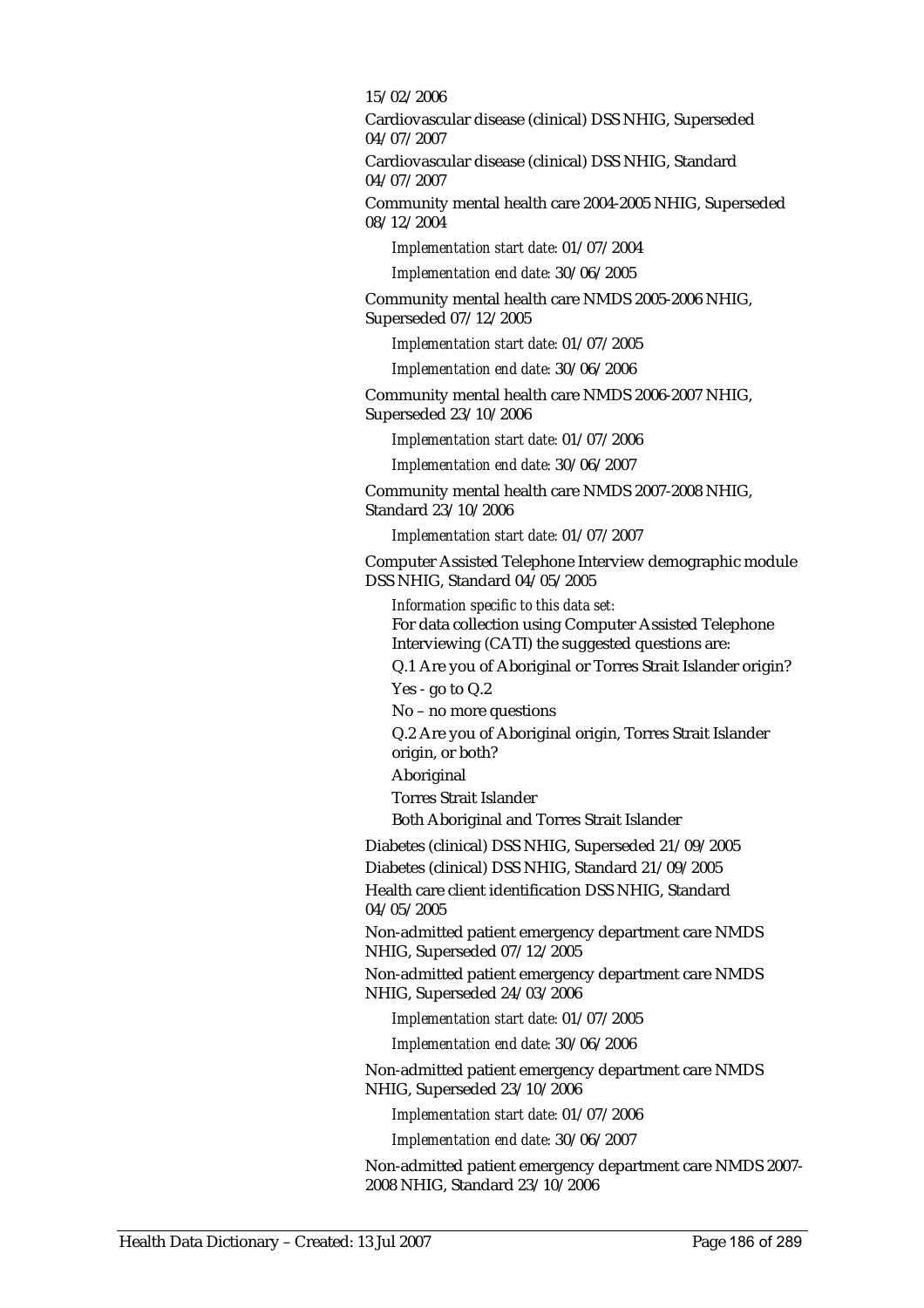*Implementation start date:* 01/07/2007

Perinatal NMDS NHIG, Superseded 07/12/2005

*Implementation start date:* 01/07/2005

*Implementation end date:* 30/06/2006

Perinatal NMDS NHIG, Superseded 06/09/2006 *Implementation start date:* 01/07/2006 *Implementation end date:* 30/06/2007

Perinatal NMDS 2007-2008 NHIG, Standard 06/09/2006

*Implementation start date:* 01/07/2007

Residential mental health care NMDS 2005-2006 NHIG, Superseded 07/12/2005

*Implementation start date:* 01/07/2005

*Implementation end date:* 30/06/2006

Residential mental health care NMDS 2006-2007 NHIG, Superseded 23/10/2006

*Implementation start date:* 01/07/2006

*Implementation end date:* 30/06/2007

Residential mental health care NMDS 2007-2008 NHIG, Standard 23/10/2006

*Implementation start date:* 01/07/2007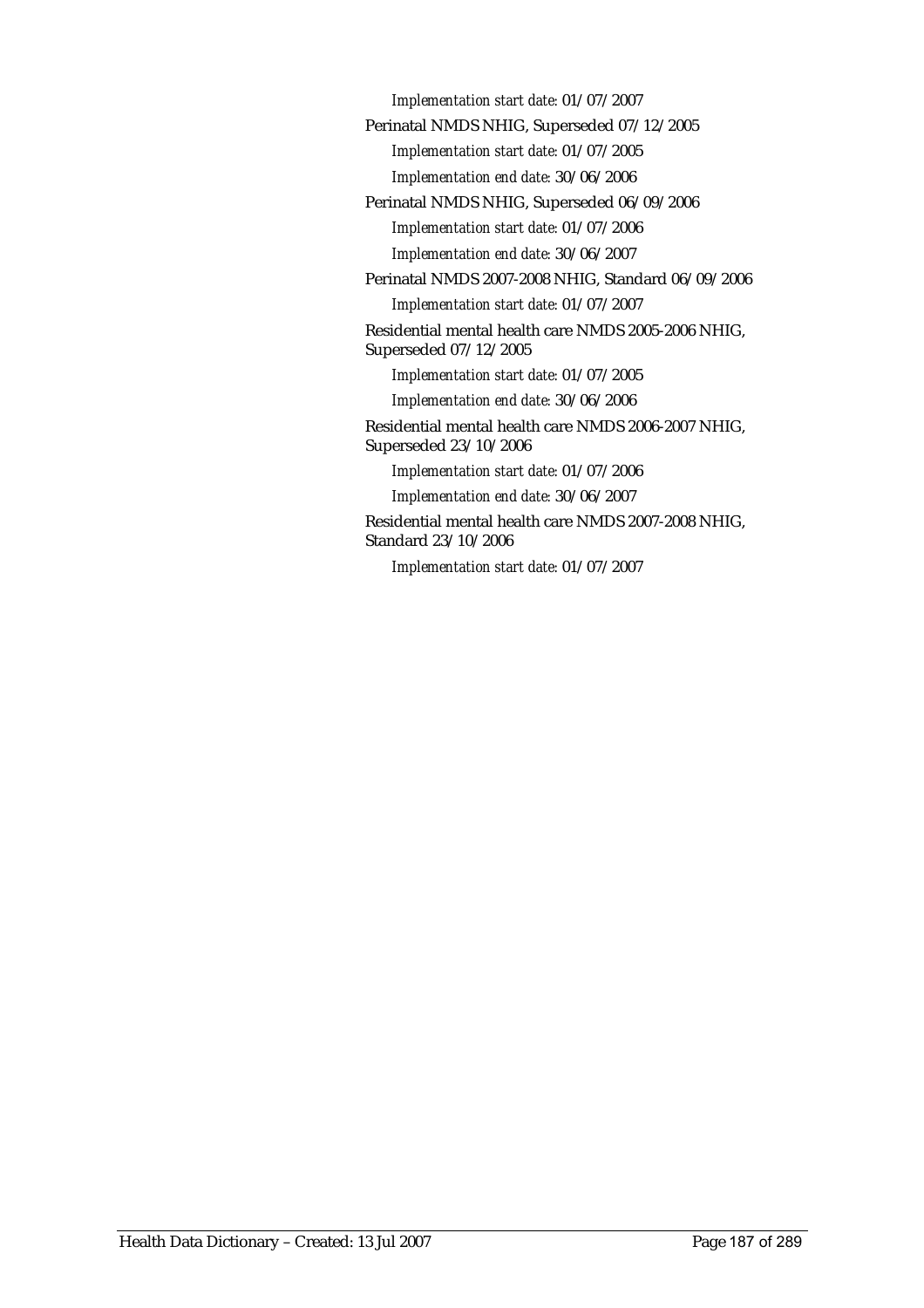# **Individual sessions (public psychiatric, alcohol and drug hospital) - emergency and outpatient**

# **Identifying and definitional attributes**

| Metadata item type:         | Data Element                                                                                                                                                                                                                                                       |
|-----------------------------|--------------------------------------------------------------------------------------------------------------------------------------------------------------------------------------------------------------------------------------------------------------------|
| Technical name:             | Establishment (public psychiatric or alcohol and drug<br>hospital)—number of individual session occasions of service for<br>non-admitted patients (emergency and outpatient), total<br>N[NNNNNN]                                                                   |
| Synonymous names:           | Type of non-admitted patient care (public psychiatric, alcohol &<br>drug) - emergency and outpatient individual sessions                                                                                                                                           |
| METeOR identifier:          | 270216                                                                                                                                                                                                                                                             |
| <b>Registration status:</b> | NHIG, Standard 01/03/2005                                                                                                                                                                                                                                          |
| Definition:                 | The total number of occasions of examination, consultation,<br>treatment or other services provided as individual sessions to<br>non-admitted patients in the emergency and outpatient<br>functional unit of a public psychiatric or alcohol and drug<br>hospital. |

# **Data element concept attributes**

| Data element concept: | Establishment—number of individual session occasions of<br>service for non-admitted patients                                 |
|-----------------------|------------------------------------------------------------------------------------------------------------------------------|
| Definition:           | The number of non-admitted occasions of service for<br>those treated as individual patients provided by an<br>establishment. |
| Context:              | Required to adequately describe the services provided to non-<br>admitted patients.                                          |
| Object class:         | Establishment                                                                                                                |
| <i>Property:</i>      | Number of individual session occasions of service for non-<br>admitted patients                                              |

#### **Collection and usage attributes**

| <i>Comments:</i> | Family services are to be treated as occasions of service to an<br>individual. A group is defined as two or more patients<br>receiving a service together where all individuals are not<br>members of the same family.                                                                           |
|------------------|--------------------------------------------------------------------------------------------------------------------------------------------------------------------------------------------------------------------------------------------------------------------------------------------------|
|                  | In general, establishments other than acute hospitals provide a<br>much more limited range of services for non-admitted patients<br>and outreach/community patients/clients. Therefore,<br>disaggregation by type of non-admitted patient care is not<br>relevant to alcohol and drug hospitals. |

# **Value domain attributes**

| <b>Representation class:</b> | Total     |
|------------------------------|-----------|
| Data type:                   | Number    |
| Format:                      | N[NNNNNN] |
| Maximum character length:    | 7         |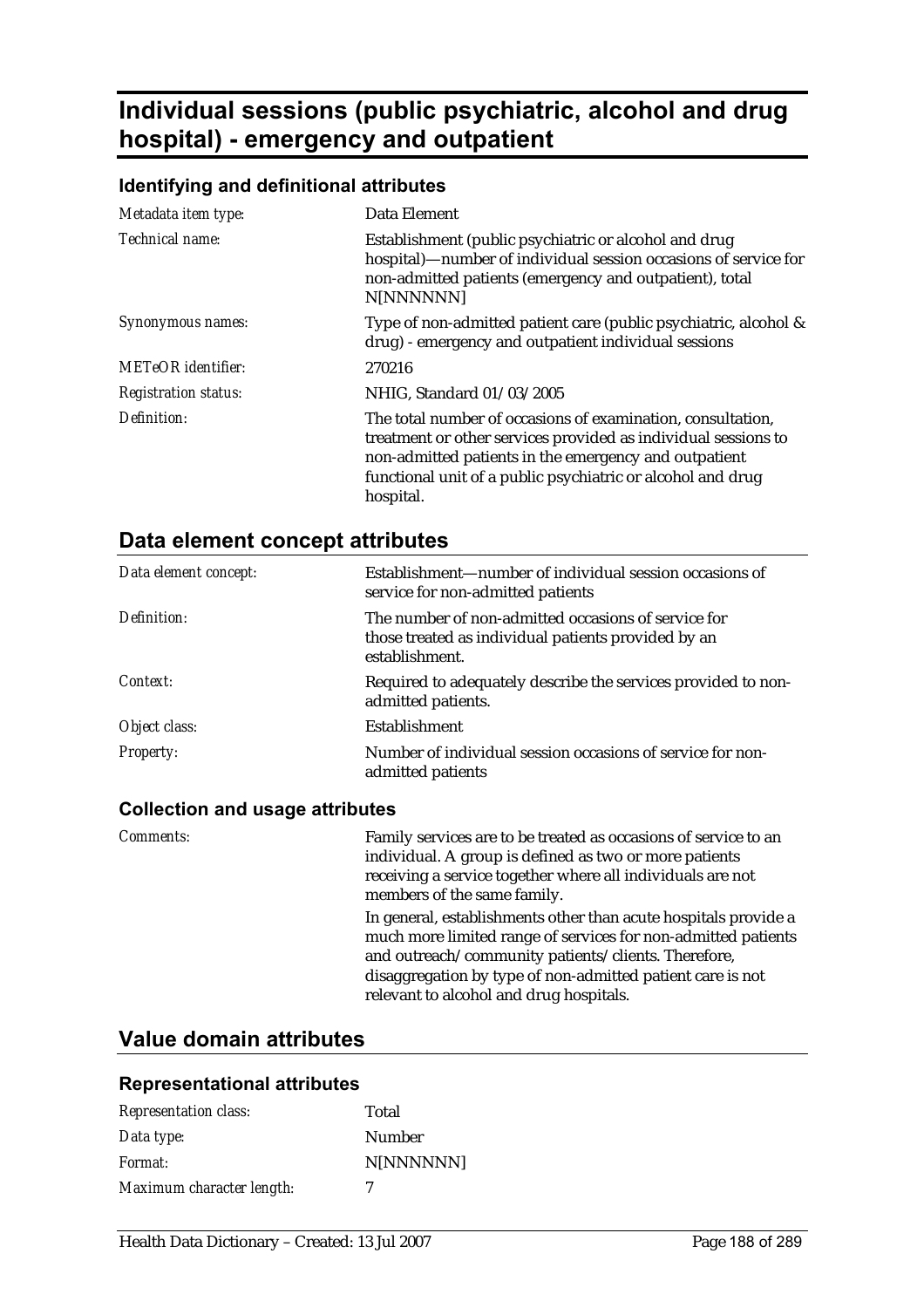# **Data element attributes**

## **Collection and usage attributes**

| Guide for use:   | Emergency patients and outpatients are persons who receive<br>non-admitted care. Individual non-admitted care is care<br>provided to a person who receives direct care within the<br>emergency department or other designated clinics within the<br>hospital and who is not formally admitted at the time when the<br>care is provided. A person who first contacts the hospital and<br>receives non-admitted care, for example through the emergency<br>department, and is subsequently admitted should have both<br>components of care enumerated separately. |
|------------------|-----------------------------------------------------------------------------------------------------------------------------------------------------------------------------------------------------------------------------------------------------------------------------------------------------------------------------------------------------------------------------------------------------------------------------------------------------------------------------------------------------------------------------------------------------------------|
| <i>Comments:</i> | A group is defined as two or more patients receiving a service<br>together where all individuals are not members of the same<br>family. Family services are to be treated as occasions of service<br>to an individual.                                                                                                                                                                                                                                                                                                                                          |
|                  |                                                                                                                                                                                                                                                                                                                                                                                                                                                                                                                                                                 |

| Submitting organisation:                             | National minimum data set working parties                                                                         |
|------------------------------------------------------|-------------------------------------------------------------------------------------------------------------------|
| <b>Relational attributes</b>                         |                                                                                                                   |
| Related metadata references:                         | Supersedes Type of non-admitted patient care (public<br>psychiatric, alcohol & drug), DE, NHIMG, Super 01/03/2005 |
| <b>Implementation in Data Set</b><br>Specifications: | Public hospital establishments NMDS NHIG, Superseded<br>21/03/2006                                                |
|                                                      | Implementation start date: 01/07/2005                                                                             |
|                                                      | Implementation end date: 30/06/2006                                                                               |
|                                                      | Public hospital establishments NMDS NHIG, Superseded<br>23/10/2006                                                |
|                                                      | Implementation start date: 01/07/2006                                                                             |
|                                                      | Implementation end date: 30/06/2007                                                                               |
|                                                      | Public hospital establishments NMDS 2007-2008 NHIG,<br>Standard 23/10/2006                                        |
|                                                      | Implementation start date: 01/07/2007                                                                             |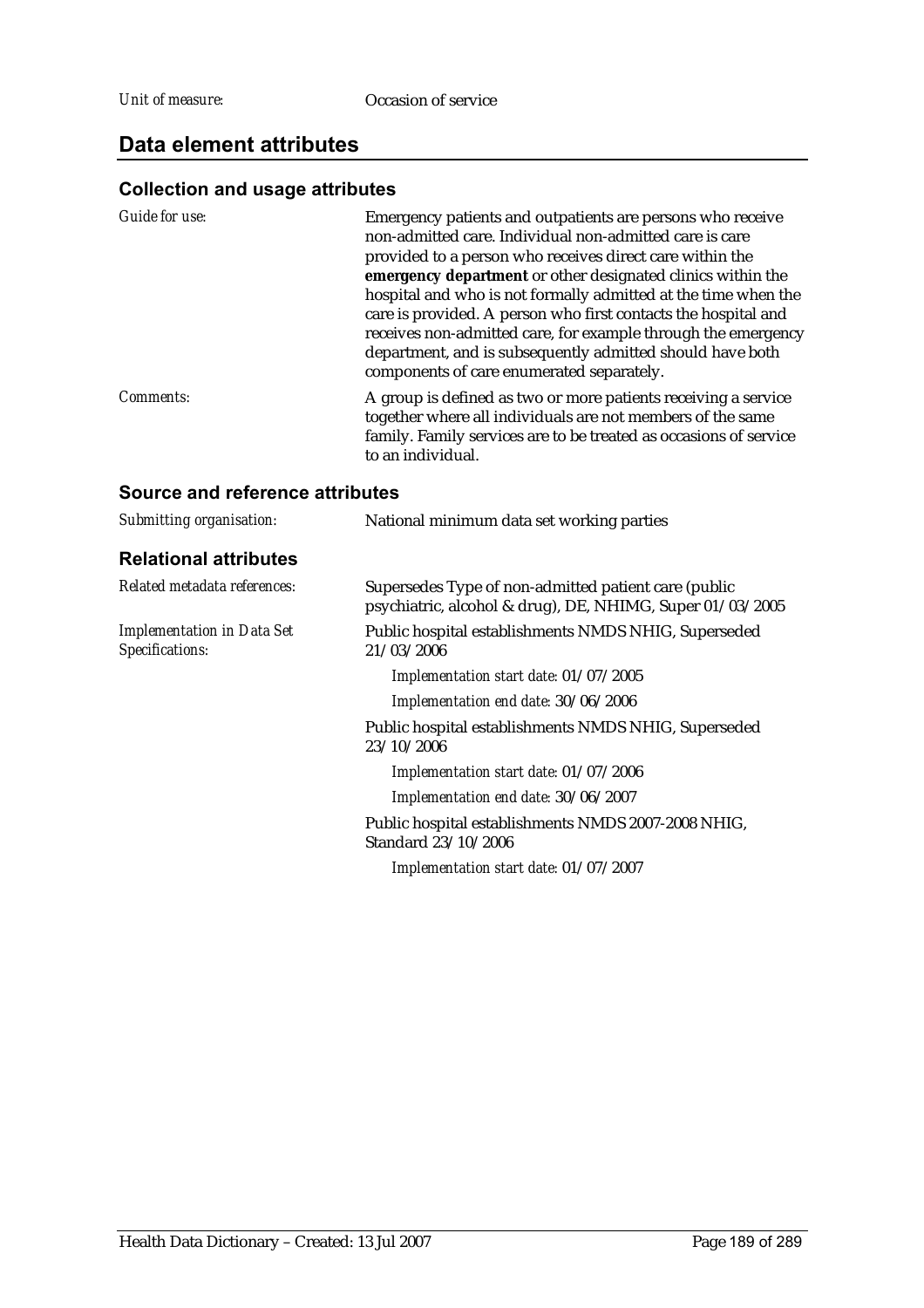# **Individual sessions (public psychiatric, alcohol and drug hospital)—outreach and community**

## **Identifying and definitional attributes**

| Metadata item type:         | Data Element                                                                                                                                                                                                                                             |
|-----------------------------|----------------------------------------------------------------------------------------------------------------------------------------------------------------------------------------------------------------------------------------------------------|
| Technical name:             | Establishment (public psychiatric or alcohol and drug<br>hospital)—number of individual session occasions of service for<br>non-admitted patients (outreach and community), total<br>N[NNNNNN]                                                           |
| Synonymous names:           | Type of non-admitted patient care (public psychiatric, alcohol &<br>drug) - outreach and community individual sessions                                                                                                                                   |
| <b>METeOR</b> identifier:   | 270218                                                                                                                                                                                                                                                   |
| <b>Registration status:</b> | NHIG, Standard 01/03/2005                                                                                                                                                                                                                                |
| Definition:                 | The total number of occasions of examination, consultation,<br>treatment or other services provided as individual sessions to<br>non-admitted patients by outreach and community services<br>units of a public psychiatric or alcohol and drug hospital. |

# **Data element concept attributes**

| Data element concept: | Establishment—number of individual session occasions of<br>service for non-admitted patients                                 |
|-----------------------|------------------------------------------------------------------------------------------------------------------------------|
| Definition:           | The number of non-admitted occasions of service for<br>those treated as individual patients provided by an<br>establishment. |
| Context:              | Required to adequately describe the services provided to non-<br>admitted patients.                                          |
| Object class:         | Establishment                                                                                                                |
| <i>Property:</i>      | Number of individual session occasions of service for non-<br>admitted patients                                              |

#### **Collection and usage attributes**

| Comments: | Family services are to be treated as occasions of service to an<br>individual. A group is defined as two or more patients<br>receiving a service together where all individuals are not<br>members of the same family.                                                                           |
|-----------|--------------------------------------------------------------------------------------------------------------------------------------------------------------------------------------------------------------------------------------------------------------------------------------------------|
|           | In general, establishments other than acute hospitals provide a<br>much more limited range of services for non-admitted patients<br>and outreach/community patients/clients. Therefore,<br>disaggregation by type of non-admitted patient care is not<br>relevant to alcohol and drug hospitals. |

# **Value domain attributes**

| <b>Representation class:</b> | Total               |
|------------------------------|---------------------|
| Data type:                   | Number              |
| Format:                      | N[NNNNNN]           |
| Maximum character length:    | 7                   |
| Unit of measure:             | Occasion of service |
|                              |                     |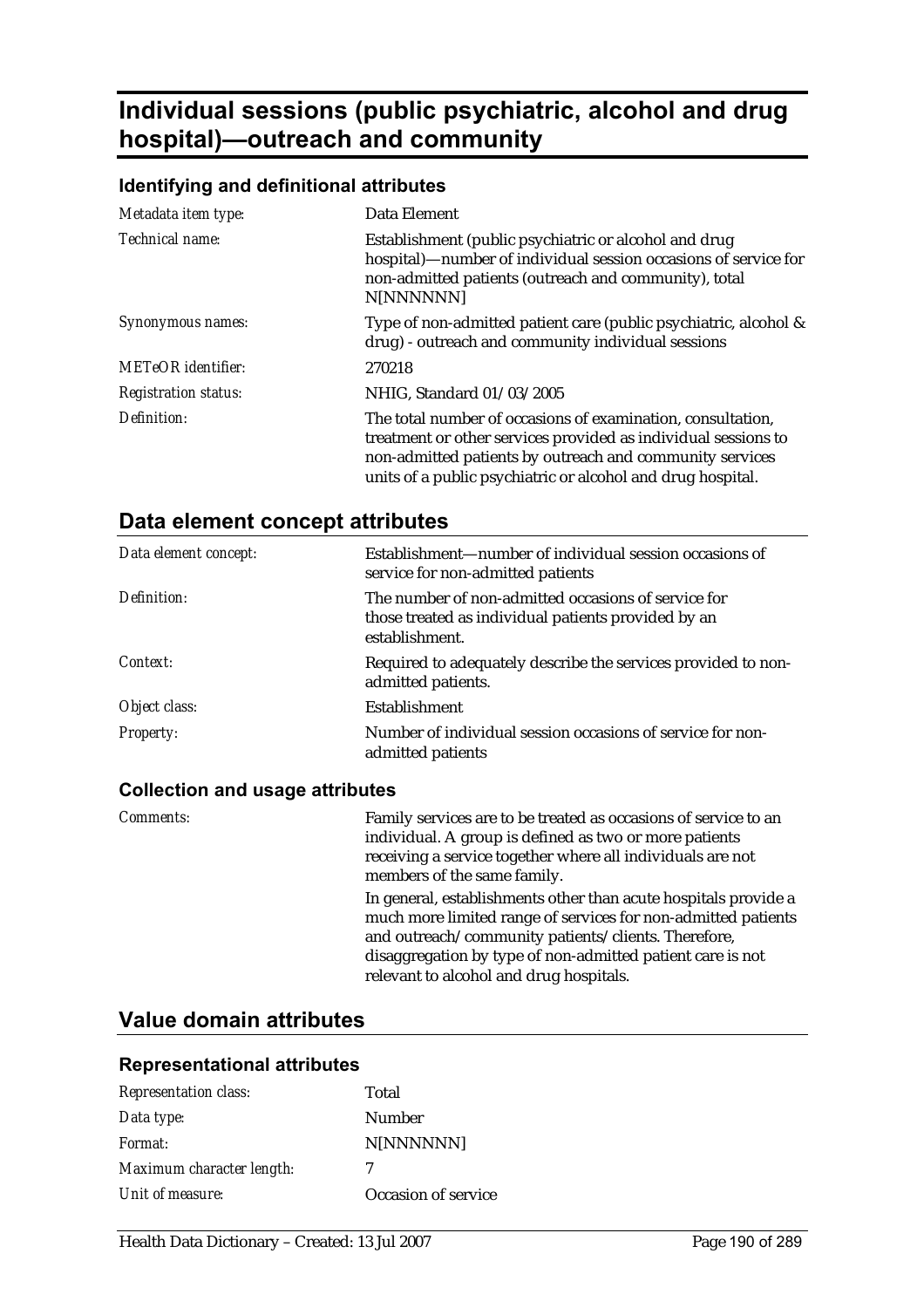| <i>Guide for use:</i> | For outreach/community patients, care is delivered by hospital<br>employees to the patient in the home, place of work or other<br>non-hospital site.                                                                   |
|-----------------------|------------------------------------------------------------------------------------------------------------------------------------------------------------------------------------------------------------------------|
| <i>Comments:</i>      | A group is defined as two or more patients receiving a service<br>together where all individuals are not members of the same<br>family. Family services are to be treated as occasions of service<br>to an individual. |

| Submitting organisation:                             | National minimum data set working parities                                                                        |
|------------------------------------------------------|-------------------------------------------------------------------------------------------------------------------|
| <b>Relational attributes</b>                         |                                                                                                                   |
| Related metadata references:                         | Supersedes Type of non-admitted patient care (public<br>psychiatric, alcohol & drug), DE, NHIMG, Super 01/03/2005 |
| <b>Implementation in Data Set</b><br>Specifications: | Public hospital establishments NMDS NHIG, Superseded<br>21/03/2006                                                |
|                                                      | Implementation start date: 01/07/2005                                                                             |
|                                                      | Implementation end date: 30/06/2006                                                                               |
|                                                      | Public hospital establishments NMDS NHIG, Superseded<br>23/10/2006                                                |
|                                                      | Implementation start date: 01/07/2006                                                                             |
|                                                      | Implementation end date: 30/06/2007                                                                               |
|                                                      | Public hospital establishments NMDS 2007-2008 NHIG,<br>Standard 23/10/2006                                        |
|                                                      | Implementation start date: 01/07/2007                                                                             |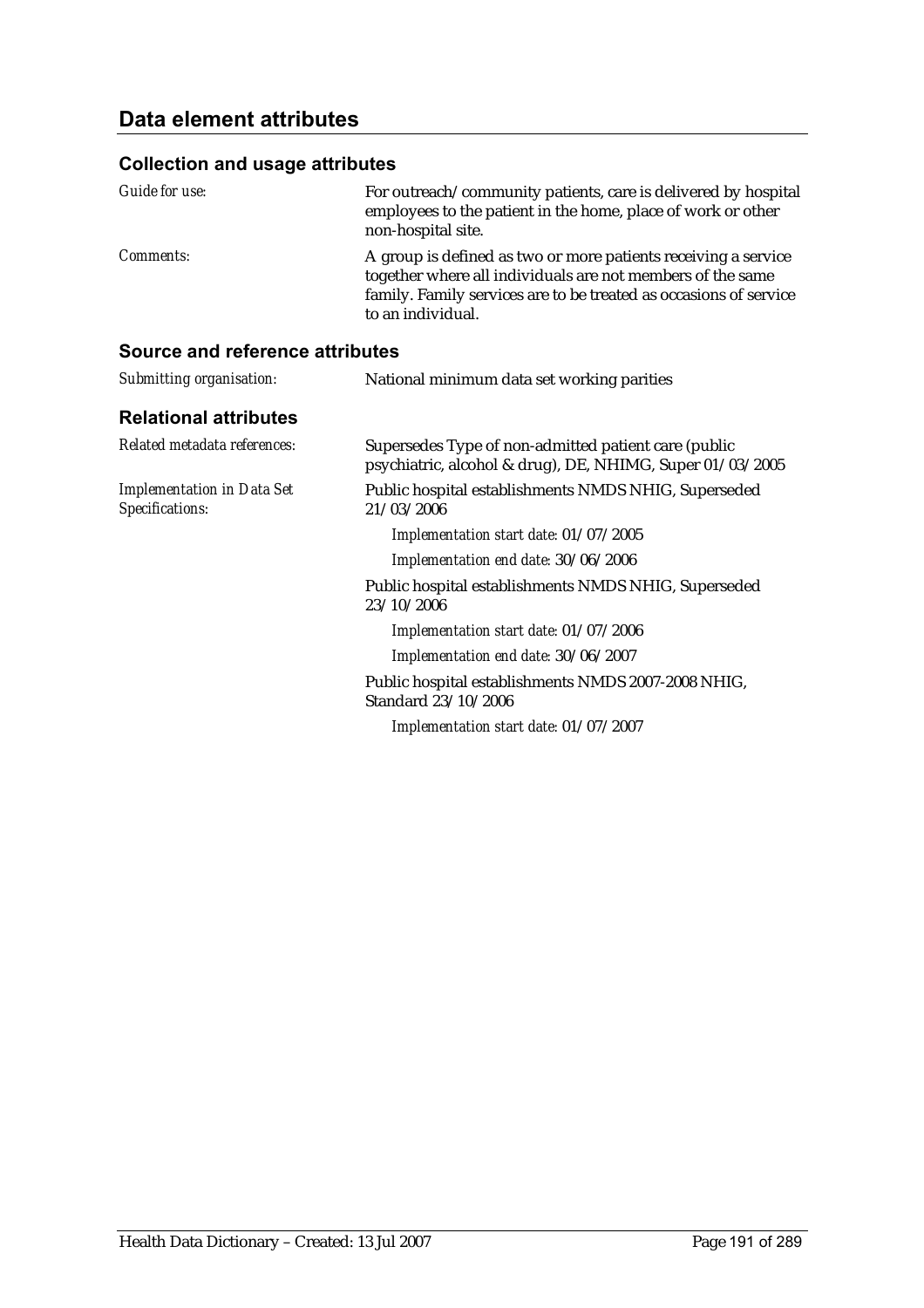# **Individual sessions—alcohol and drug**

# **Identifying and definitional attributes**

| Metadata item type:         | Data Element                                                                                                                                                                                                           |
|-----------------------------|------------------------------------------------------------------------------------------------------------------------------------------------------------------------------------------------------------------------|
| Technical name:             | Establishment—number of individual session occasions of<br>service for non-admitted patients (alcohol and drug), total<br>N[NNNNNN]                                                                                    |
| Synonymous names:           | Type of non-admitted patient care - alcohol and drug<br>individual sessions                                                                                                                                            |
| <b>METeOR</b> identifier:   | 270508                                                                                                                                                                                                                 |
| <b>Registration status:</b> | NHIG, Standard 01/03/2005                                                                                                                                                                                              |
| Definition:                 | The total number of occasions of examination, consultation,<br>treatment or other services provided as individual sessions to<br>non-admitted patients in the alcohol and drug functional unit of<br>an establishment. |

# **Data element concept attributes**

| Data element concept: | Establishment—number of individual session occasions of<br>service for non-admitted patients                                 |
|-----------------------|------------------------------------------------------------------------------------------------------------------------------|
| Definition:           | The number of non-admitted occasions of service for<br>those treated as individual patients provided by an<br>establishment. |
| Context:              | Required to adequately describe the services provided to non-<br>admitted patients.                                          |
| Object class:         | <b>Establishment</b>                                                                                                         |
| <b>Property:</b>      | Number of individual session occasions of service for non-<br>admitted patients                                              |

## **Collection and usage attributes**

| <b>Comments:</b> | Family services are to be treated as occasions of service to an<br>individual. A group is defined as two or more patients<br>receiving a service together where all individuals are not<br>members of the same family.                                                                           |
|------------------|--------------------------------------------------------------------------------------------------------------------------------------------------------------------------------------------------------------------------------------------------------------------------------------------------|
|                  | In general, establishments other than acute hospitals provide a<br>much more limited range of services for non-admitted patients<br>and outreach/community patients/clients. Therefore,<br>disaggregation by type of non-admitted patient care is not<br>relevant to alcohol and drug hospitals. |

# **Value domain attributes**

| <b>Representation class:</b> | Total               |
|------------------------------|---------------------|
| Data type:                   | Number              |
| Format:                      | N[NNNNNN]           |
| Maximum character length:    | 7                   |
| Unit of measure:             | Occasion of service |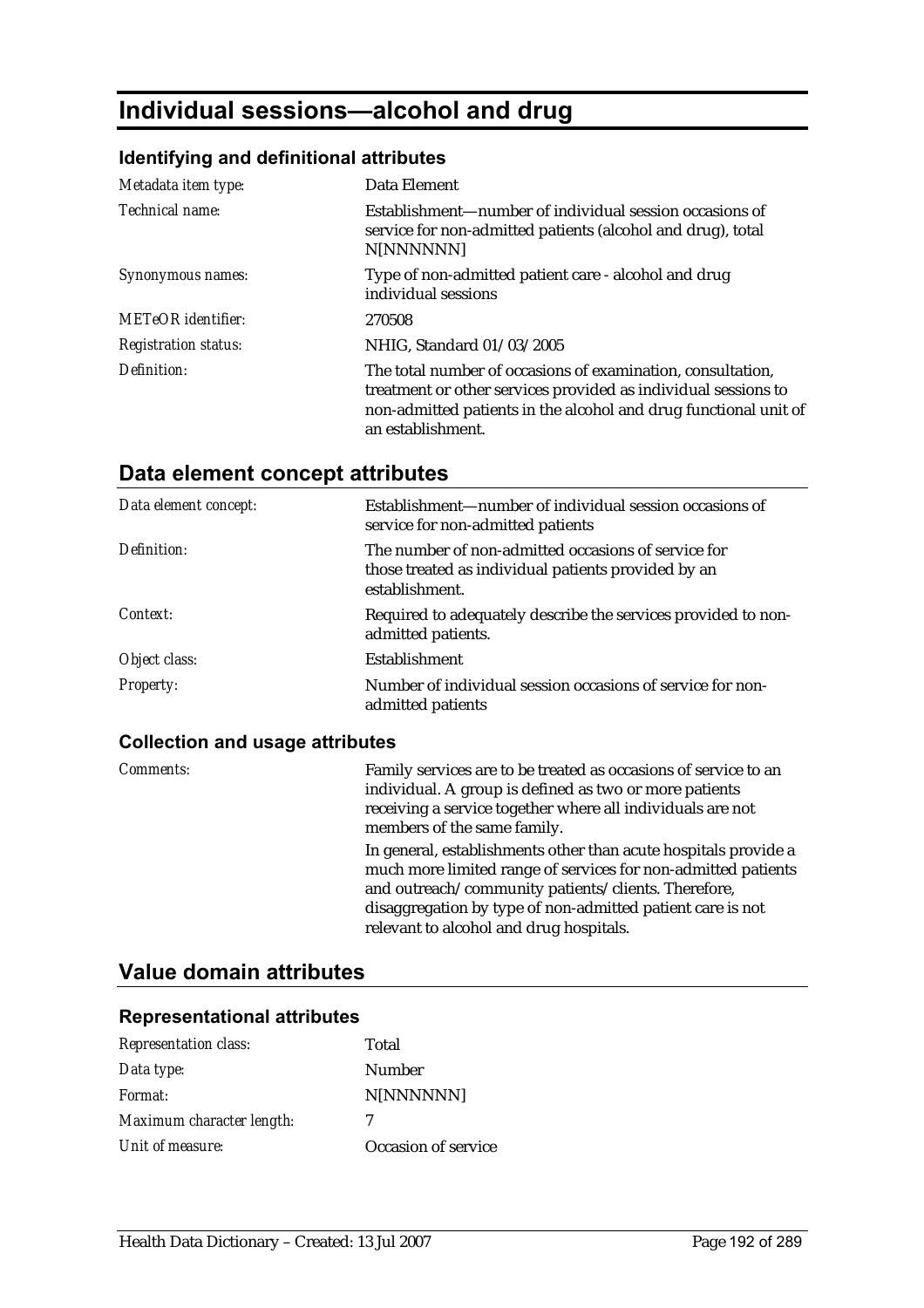| Guide for use:             | For occasions of service as individual sessions to non-admitted<br>patients attending designated drug and alcohol units within                                                                                                                                                                                                                                                                                                                                                                                                                                                                                                                                                                                                        |
|----------------------------|---------------------------------------------------------------------------------------------------------------------------------------------------------------------------------------------------------------------------------------------------------------------------------------------------------------------------------------------------------------------------------------------------------------------------------------------------------------------------------------------------------------------------------------------------------------------------------------------------------------------------------------------------------------------------------------------------------------------------------------|
|                            | hospitals.                                                                                                                                                                                                                                                                                                                                                                                                                                                                                                                                                                                                                                                                                                                            |
|                            | This metadata item identifies types of services provided to non-<br>admitted patients in different institutional ways in different<br>systems. It is not a summary casemix classification.                                                                                                                                                                                                                                                                                                                                                                                                                                                                                                                                            |
|                            | A patient who first contacts the hospital and receives non-<br>admitted care, for example through emergency departments,<br>and is subsequently admitted, should have both components of<br>care enumerated separately. Where possible, non-admitted<br>occasions of service that are provided to patients who are<br>subsequently admitted should be identified as a subset of the<br>total occasions of service.                                                                                                                                                                                                                                                                                                                    |
|                            | The list of Type of non-admitted patient care categories was to<br>be developed using typical functional units or cost centres<br>within existing institutions. These would include designated<br>wards or departments and specialised clinics. Although the<br>current statistical/financial returns submitted to the various<br>health authorities by their hospitals do not provide a minimum<br>subset, an effort has been made to define the categories in<br>respect to those areas commonly collected. Many functional<br>units provide services to both admitted patients and non-<br>admitted patients, for example pathology. Only occasions of<br>service for non-admitted patients should be included in this<br>section. |
| <b>Collection methods:</b> | The definition does not distinguish case complexity for non-<br>admitted patients.                                                                                                                                                                                                                                                                                                                                                                                                                                                                                                                                                                                                                                                    |
|                            | For example, an occasion of service could vary in complexity<br>from a simple urine glucose test to a complete biochemical<br>analysis of all body fluids. Ideally, average case complexity<br>values would be available for the various categories of non-<br>admitted patients in the same way that average diagnosis<br>related group weighted separations are becoming available for<br>acute admitted patients. However, such measures would<br>require the development of patient record databases for non-<br>admitted patients. This does not imply an inadequacy in<br>definition.                                                                                                                                           |
|                            | For admitted patients the concept of a separation is widely<br>accepted. Separations can vary between admission for<br>overnight observation to open heart surgery. The issue of case<br>complexity for both admitted and non-admitted patients is a<br>separate issue and beyond the scope of the proposed summary<br>establishment-level activity data.                                                                                                                                                                                                                                                                                                                                                                             |
|                            | Each diagnostic test or simultaneous set of related diagnostic<br>tests for the one patient referred to a hospital pathology<br>department consists of one occasion of service.                                                                                                                                                                                                                                                                                                                                                                                                                                                                                                                                                       |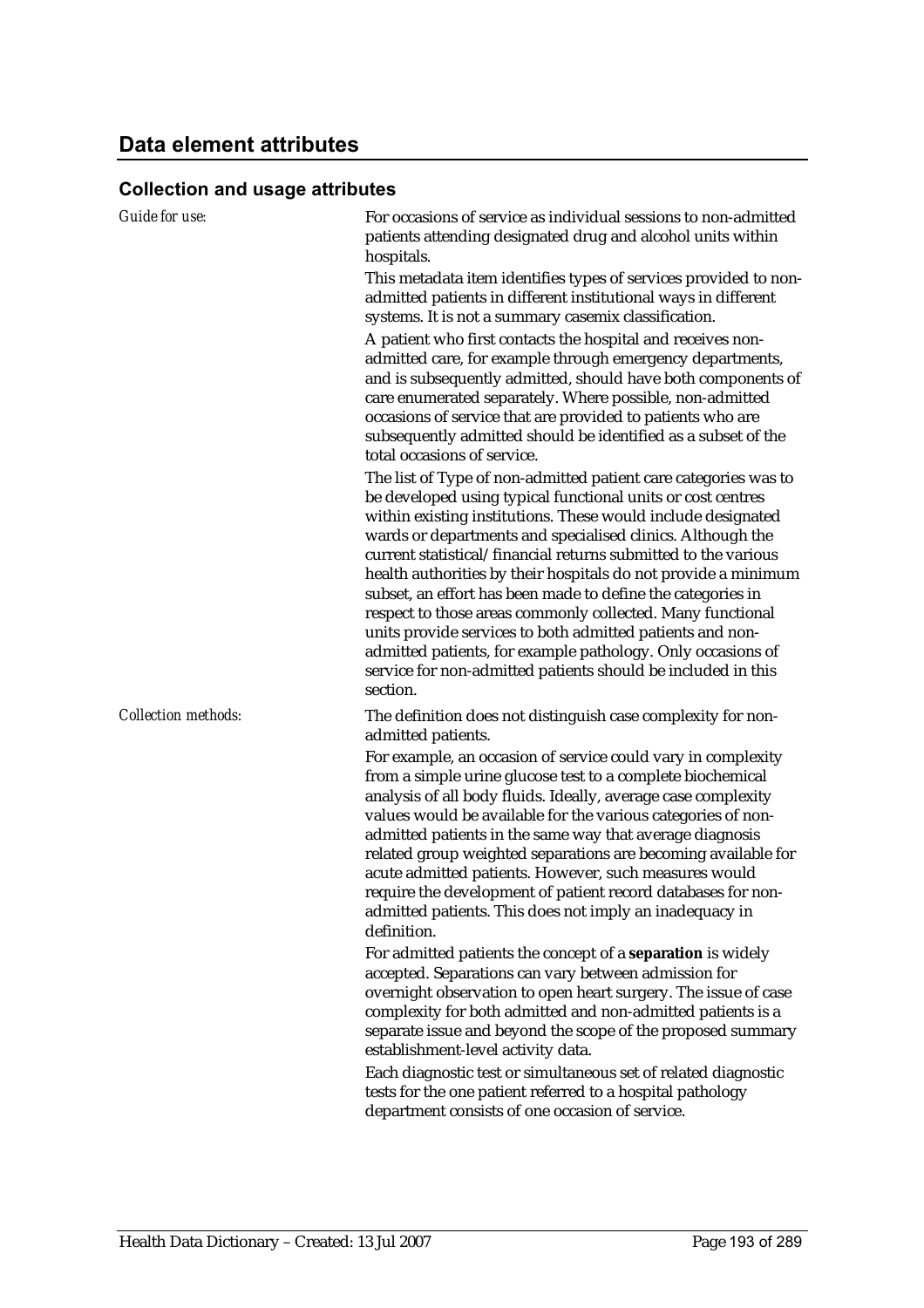| <b>Relational attributes</b><br>Related metadata references:<br>Supersedes Type of non-admitted patient care, version 1,<br>Derived DE, NHDD, NHIMG, Superseded 01/03/2005<br>Supersedes Occasions of service, version 1, Derived DE,<br>NHDD, NHIMG, Superseded 01/03/2005<br><b>Implementation in Data Set</b><br>Public hospital establishments NMDS NHIG, Superseded |  |
|--------------------------------------------------------------------------------------------------------------------------------------------------------------------------------------------------------------------------------------------------------------------------------------------------------------------------------------------------------------------------|--|
|                                                                                                                                                                                                                                                                                                                                                                          |  |
|                                                                                                                                                                                                                                                                                                                                                                          |  |
|                                                                                                                                                                                                                                                                                                                                                                          |  |
| Specifications:<br>21/03/2006                                                                                                                                                                                                                                                                                                                                            |  |
| Implementation start date: 01/07/2005                                                                                                                                                                                                                                                                                                                                    |  |
| Implementation end date: 30/06/2006                                                                                                                                                                                                                                                                                                                                      |  |
| Public hospital establishments NMDS NHIG, Superseded<br>23/10/2006                                                                                                                                                                                                                                                                                                       |  |
| Implementation start date: 01/07/2006                                                                                                                                                                                                                                                                                                                                    |  |
| Implementation end date: 30/06/2007                                                                                                                                                                                                                                                                                                                                      |  |
| Public hospital establishments NMDS 2007-2008 NHIG,<br>Standard 23/10/2006                                                                                                                                                                                                                                                                                               |  |
| Implementation start date: 01/07/2007                                                                                                                                                                                                                                                                                                                                    |  |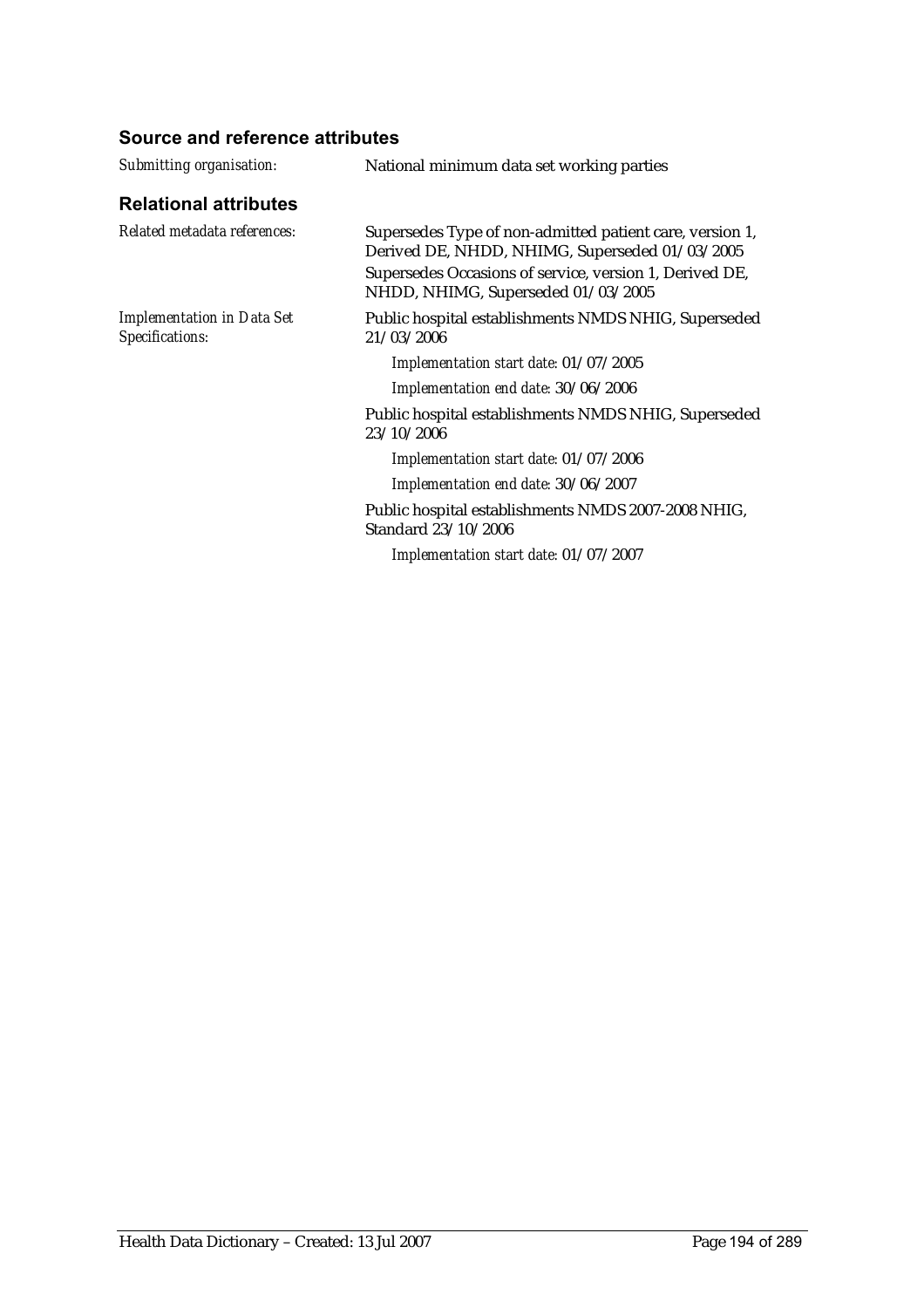# **Individual sessions—allied health services**

## **Identifying and definitional attributes**

| Metadata item type:         | Data Element                                                                                                                                                                                                              |
|-----------------------------|---------------------------------------------------------------------------------------------------------------------------------------------------------------------------------------------------------------------------|
| Technical name:             | Establishment—number of individual session occasions of<br>service for non-admitted patients (allied health services), total<br>N[NNNNNN]                                                                                 |
| Synonymous names:           | Type of non-admitted patient care - allied health services<br>individual sessions                                                                                                                                         |
| <b>METeOR</b> identifier:   | 270502                                                                                                                                                                                                                    |
| <i>Registration status:</i> | NHIG, Standard 01/03/2005                                                                                                                                                                                                 |
| Definition:                 | The total number of occasions of examination, consultation,<br>treatment or other services provided as individual sessions to<br>non-admitted patients by allied health services units or clinics<br>of an establishment. |

# **Data element concept attributes**

| Data element concept: | Establishment—number of individual session occasions of<br>service for non-admitted patients                                 |
|-----------------------|------------------------------------------------------------------------------------------------------------------------------|
| Definition:           | The number of non-admitted occasions of service for<br>those treated as individual patients provided by an<br>establishment. |
| Context:              | Required to adequately describe the services provided to non-<br>admitted patients.                                          |
| Object class:         | <b>Establishment</b>                                                                                                         |
| Property:             | Number of individual session occasions of service for non-<br>admitted patients                                              |

## **Collection and usage attributes**

| <b>Comments:</b> | Family services are to be treated as occasions of service to an<br>individual. A group is defined as two or more patients<br>receiving a service together where all individuals are not<br>members of the same family.                                                                           |
|------------------|--------------------------------------------------------------------------------------------------------------------------------------------------------------------------------------------------------------------------------------------------------------------------------------------------|
|                  | In general, establishments other than acute hospitals provide a<br>much more limited range of services for non-admitted patients<br>and outreach/community patients/clients. Therefore,<br>disaggregation by type of non-admitted patient care is not<br>relevant to alcohol and drug hospitals. |

# **Value domain attributes**

| <b>Representation class:</b> | Total               |
|------------------------------|---------------------|
| Data type:                   | Number              |
| Format:                      | N[NNNNNN]           |
| Maximum character length:    | 7                   |
| Unit of measure:             | Occasion of service |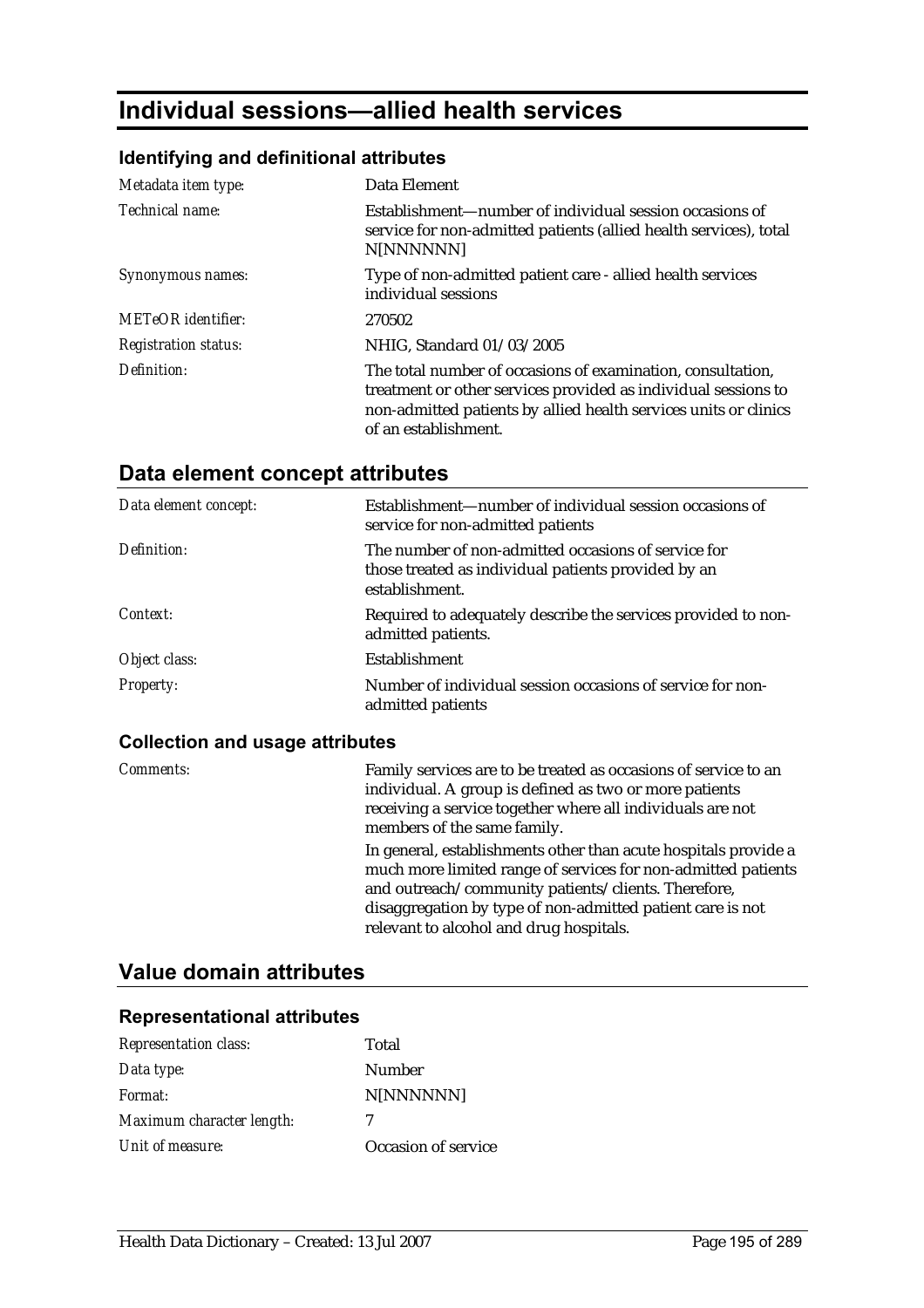| $\sim$ - $\sim$ - $\sim$ - $\sim$ - $\sim$           |                                                                                                                                                                                                                                                                                                                                                                                                                                                                                                                                                                                                                                                                                                                                                                                                                                                                                                                                                                                                                                                                                                                                                                                                                                                                                                                                                                                                                                                                                                                                                            |
|------------------------------------------------------|------------------------------------------------------------------------------------------------------------------------------------------------------------------------------------------------------------------------------------------------------------------------------------------------------------------------------------------------------------------------------------------------------------------------------------------------------------------------------------------------------------------------------------------------------------------------------------------------------------------------------------------------------------------------------------------------------------------------------------------------------------------------------------------------------------------------------------------------------------------------------------------------------------------------------------------------------------------------------------------------------------------------------------------------------------------------------------------------------------------------------------------------------------------------------------------------------------------------------------------------------------------------------------------------------------------------------------------------------------------------------------------------------------------------------------------------------------------------------------------------------------------------------------------------------------|
| Guide for use:                                       | Allied health service units include those units primarily<br>concerned with physiotherapy, speech therapy, family<br>planning, dietary advice, optometry, occupational therapy, and<br>so on.<br>This metadata item identifies types of services provided to non-<br>admitted patients in different institutional ways in different<br>systems. It is not a summary casemix classification.<br>A patient who first contacts the hospital and receives non-<br>admitted care, for example through emergency departments,<br>and is subsequently admitted, should have both components of<br>care enumerated separately. Where possible, non-admitted<br>occasions of service that are provided to patients who are<br>subsequently admitted should be identified as a subset of the<br>total occasions of service.<br>The list of Type of non-admitted patient care categories was to<br>be developed using typical functional units or cost centres<br>within existing institutions. These would include designated<br>wards or departments and specialised clinics. Although the<br>current statistical/financial returns submitted to the various<br>health authorities by their hospitals do not provide a minimum<br>subset, an effort has been made to define the categories in<br>respect to those areas commonly collected. Many functional<br>units provide services to both admitted patients and non-<br>admitted patients, for example pathology. Only occasions of<br>service for non-admitted patients should be included in this<br>section. |
| <b>Source and reference attributes</b>               |                                                                                                                                                                                                                                                                                                                                                                                                                                                                                                                                                                                                                                                                                                                                                                                                                                                                                                                                                                                                                                                                                                                                                                                                                                                                                                                                                                                                                                                                                                                                                            |
| Submitting organisation:                             | National minimum data set working parties                                                                                                                                                                                                                                                                                                                                                                                                                                                                                                                                                                                                                                                                                                                                                                                                                                                                                                                                                                                                                                                                                                                                                                                                                                                                                                                                                                                                                                                                                                                  |
| <b>Relational attributes</b>                         |                                                                                                                                                                                                                                                                                                                                                                                                                                                                                                                                                                                                                                                                                                                                                                                                                                                                                                                                                                                                                                                                                                                                                                                                                                                                                                                                                                                                                                                                                                                                                            |
| Related metadata references:                         | Supersedes Type of non-admitted patient care, version 1,<br>Derived DE, NHDD, NHIMG, Superseded 01/03/2005                                                                                                                                                                                                                                                                                                                                                                                                                                                                                                                                                                                                                                                                                                                                                                                                                                                                                                                                                                                                                                                                                                                                                                                                                                                                                                                                                                                                                                                 |
|                                                      | Supersedes Occasions of service, version 1, Derived DE,<br>NHDD, NHIMG, Superseded 01/03/2005                                                                                                                                                                                                                                                                                                                                                                                                                                                                                                                                                                                                                                                                                                                                                                                                                                                                                                                                                                                                                                                                                                                                                                                                                                                                                                                                                                                                                                                              |
| <b>Implementation in Data Set</b><br>Specifications: | Public hospital establishments NMDS NHIG, Superseded<br>21/03/2006                                                                                                                                                                                                                                                                                                                                                                                                                                                                                                                                                                                                                                                                                                                                                                                                                                                                                                                                                                                                                                                                                                                                                                                                                                                                                                                                                                                                                                                                                         |
|                                                      | Implementation start date: 01/07/2005                                                                                                                                                                                                                                                                                                                                                                                                                                                                                                                                                                                                                                                                                                                                                                                                                                                                                                                                                                                                                                                                                                                                                                                                                                                                                                                                                                                                                                                                                                                      |
|                                                      | Implementation end date: 30/06/2006                                                                                                                                                                                                                                                                                                                                                                                                                                                                                                                                                                                                                                                                                                                                                                                                                                                                                                                                                                                                                                                                                                                                                                                                                                                                                                                                                                                                                                                                                                                        |

Public hospital establishments NMDS NHIG, Superseded 23/10/2006

*Implementation start date:* 01/07/2006 *Implementation end date:* 30/06/2007

Public hospital establishments NMDS 2007-2008 NHIG, Standard 23/10/2006

*Implementation start date:* 01/07/2007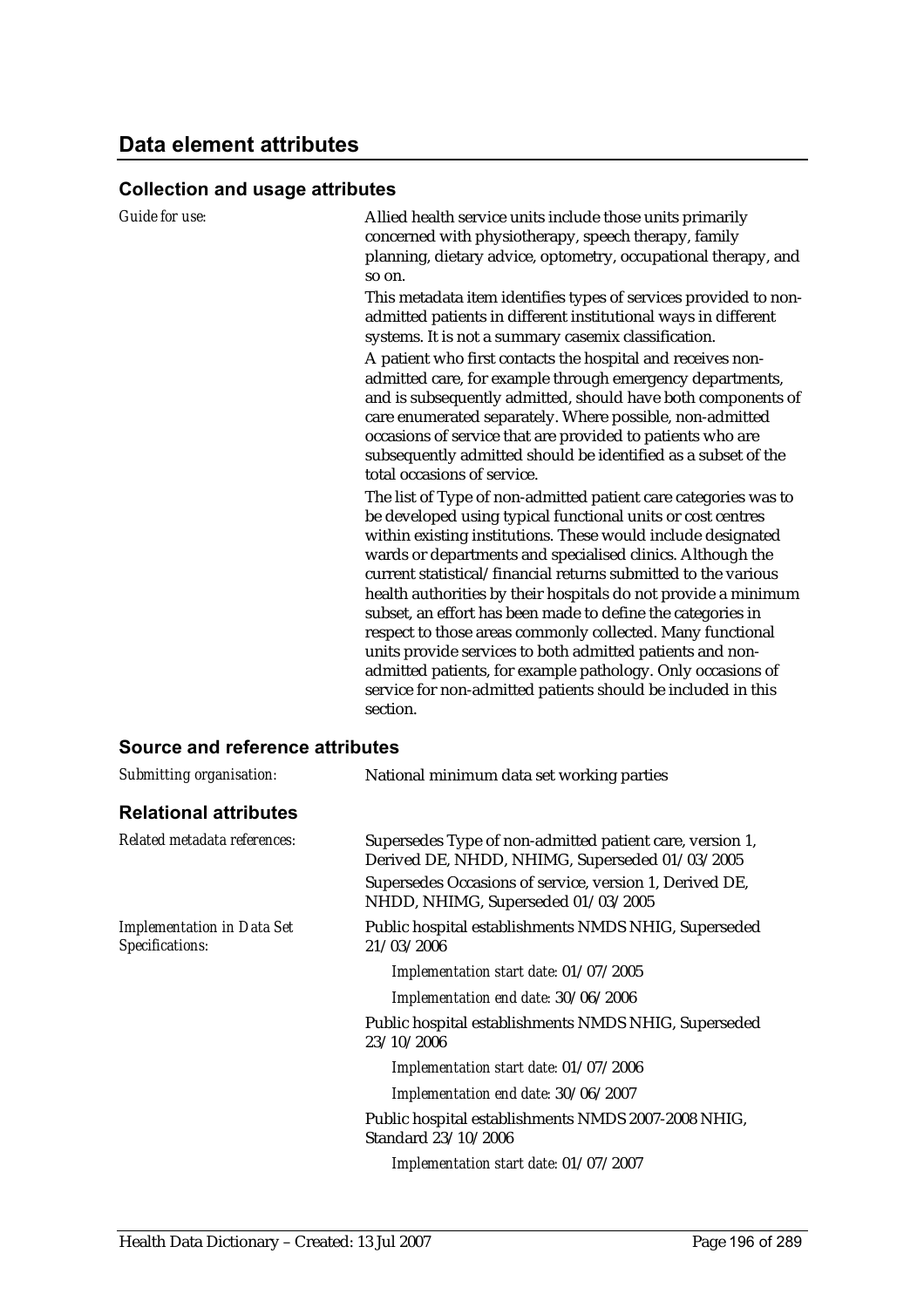# **Individual sessions—community health services**

# **Identifying and definitional attributes**

| Metadata item type:         | Data Element                                                                                                                                                                                                                 |
|-----------------------------|------------------------------------------------------------------------------------------------------------------------------------------------------------------------------------------------------------------------------|
| Technical name:             | Establishment—number of individual session occasions of<br>service for non-admitted patients (community health services),<br>total N[NNNNNN]                                                                                 |
| Synonymous names:           | Type of non-admitted patient care - community health services<br>individual sessions                                                                                                                                         |
| <b>METeOR</b> identifier:   | 270395                                                                                                                                                                                                                       |
| <b>Registration status:</b> | NHIG, Standard 01/03/2005                                                                                                                                                                                                    |
| Definition:                 | The total number of occasions of examination, consultation,<br>treatment or other services provided as individual sessions to<br>non-admitted patients in designated community health services<br>units of an establishment. |

# **Data element concept attributes**

| Data element concept: | Establishment—number of individual session occasions of<br>service for non-admitted patients                                 |
|-----------------------|------------------------------------------------------------------------------------------------------------------------------|
| Definition:           | The number of non-admitted occasions of service for<br>those treated as individual patients provided by an<br>establishment. |
| Context:              | Required to adequately describe the services provided to non-<br>admitted patients.                                          |
| Object class:         | Establishment                                                                                                                |
| <b>Property:</b>      | Number of individual session occasions of service for non-<br>admitted patients                                              |

## **Collection and usage attributes**

| Comments: | Family services are to be treated as occasions of service to an<br>individual. A group is defined as two or more patients<br>receiving a service together where all individuals are not<br>members of the same family.                                                                           |
|-----------|--------------------------------------------------------------------------------------------------------------------------------------------------------------------------------------------------------------------------------------------------------------------------------------------------|
|           | In general, establishments other than acute hospitals provide a<br>much more limited range of services for non-admitted patients<br>and outreach/community patients/clients. Therefore,<br>disaggregation by type of non-admitted patient care is not<br>relevant to alcohol and drug hospitals. |

# **Value domain attributes**

| <b>Representation class:</b> | Total               |
|------------------------------|---------------------|
| Data type:                   | Number              |
| Format:                      | N[NNNNNN]           |
| Maximum character length:    | 7                   |
| Unit of measure:             | Occasion of service |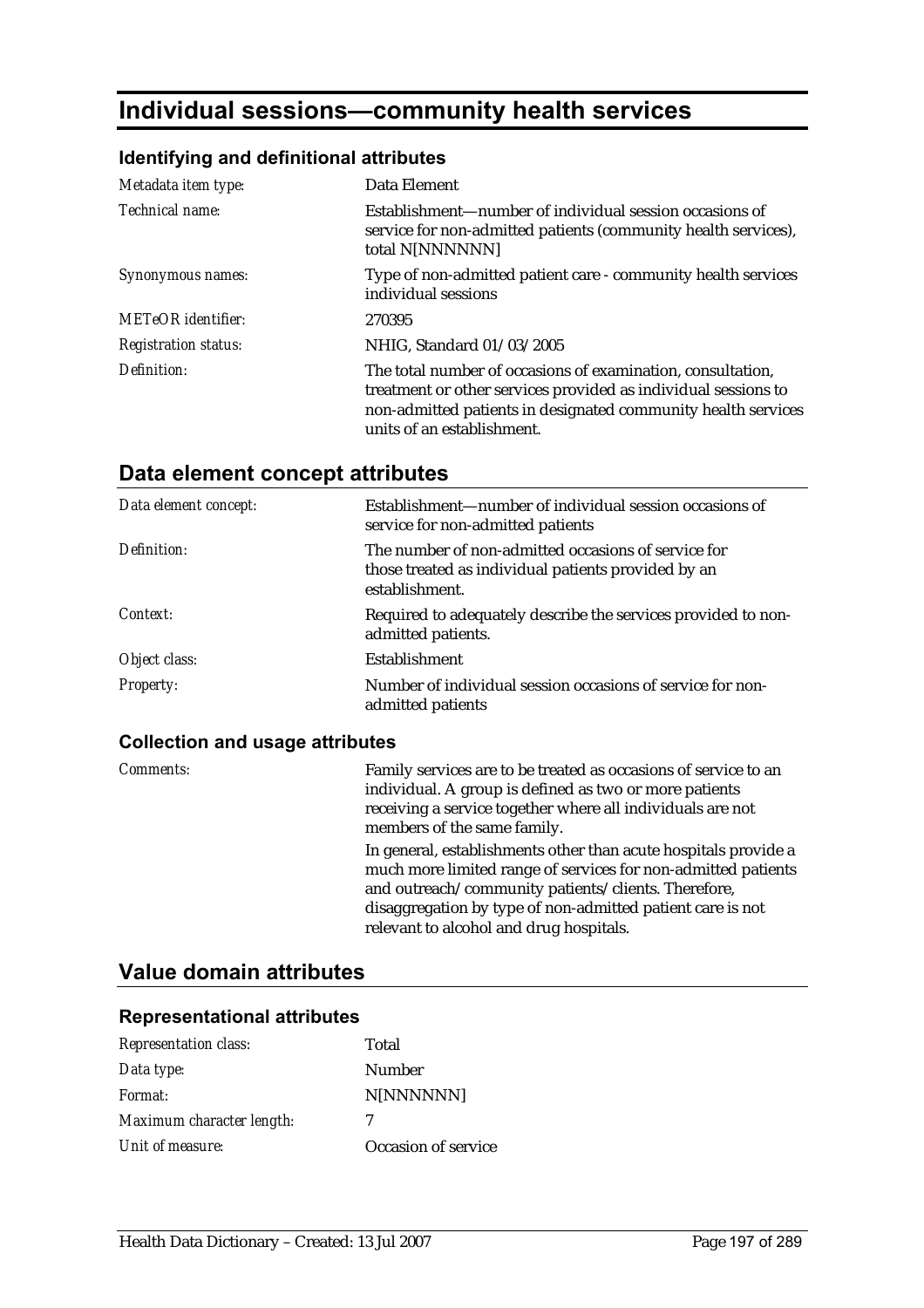*Guide for use:* For occasions of service to non-admitted patients provided by designated community health units within the establishment. Community health units include:

- baby clinics
- immunisation units
- aged care assessment teams
- other

This metadata item identifies types of services provided to nonadmitted patients in different institutional ways in different systems. It is not a summary casemix classification.

A patient who first contacts the hospital and receives nonadmitted care, for example through emergency departments, and is subsequently admitted, should have both components of care enumerated separately. Where possible, non-admitted occasions of service that are provided to patients who are subsequently admitted should be identified as a subset of the total occasions of service.

The list of Type of non-admitted patient care categories was to be developed using typical functional units or cost centres within existing institutions. These would include designated wards or departments and specialised clinics. Although the current statistical/financial returns submitted to the various health authorities by their hospitals do not provide a minimum subset, an effort has been made to define the categories in respect to those areas commonly collected. Many functional units provide services to both admitted patients and nonadmitted patients, for example pathology. Only occasions of service for non-admitted patients should be included in this section.

*Collection methods:* The definition does not distinguish case complexity for nonadmitted patients.

> For example, an occasion of service could vary in complexity from a simple urine glucose test to a complete biochemical analysis of all body fluids. Ideally, average case complexity values would be available for the various categories of nonadmitted patients in the same way that average diagnosis related group weighted separations are becoming available for acute admitted patients. However, such measures would require the development of patient record databases for nonadmitted patients. This does not imply an inadequacy in definition.

> For admitted patients the concept of a **separation** is widely accepted. Separations can vary between admission for overnight observation to open heart surgery. The issue of case complexity for both admitted and non-admitted patients is a separate issue and beyond the scope of the proposed summary establishment-level activity data.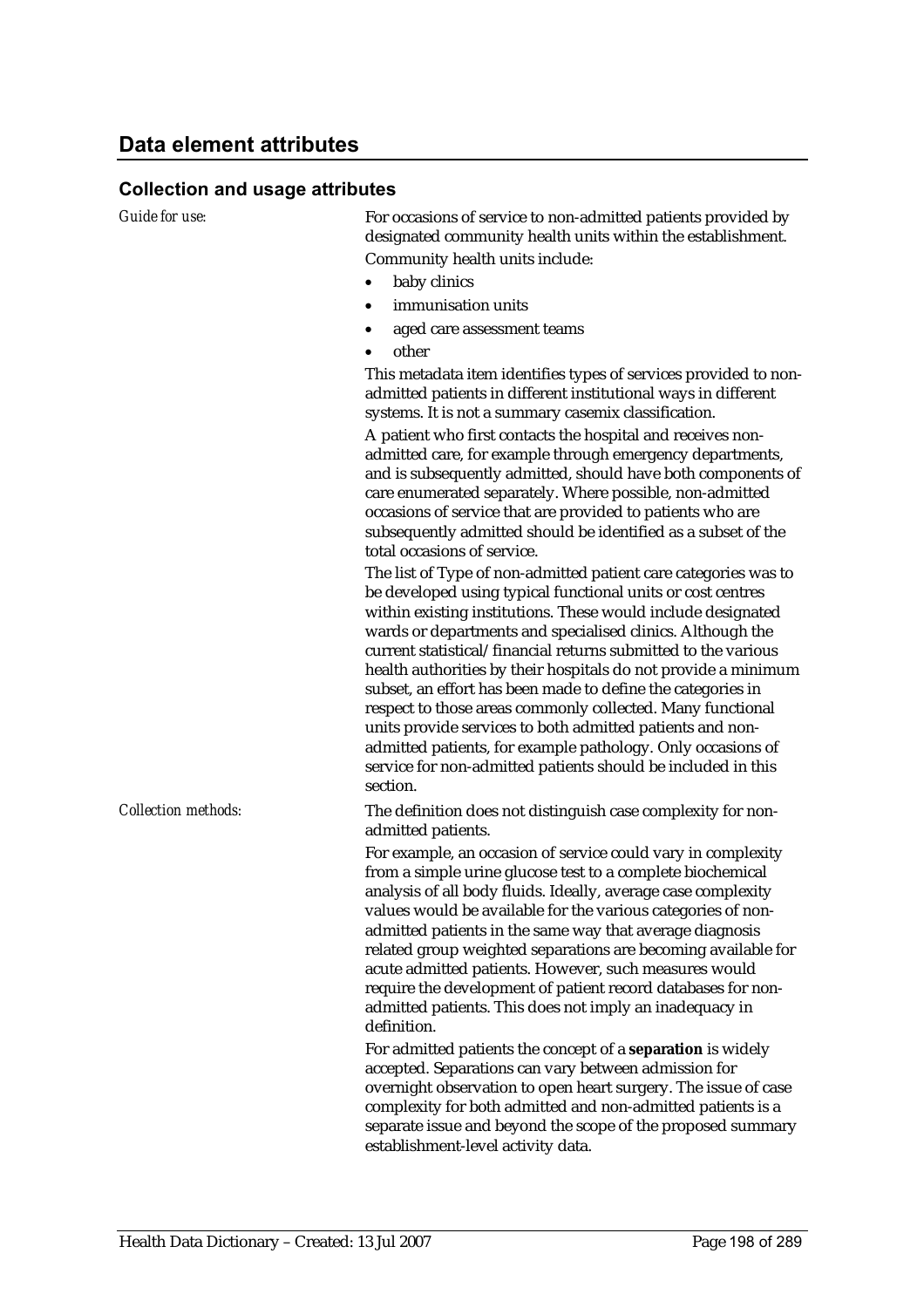| Comments:                       | Outreach/community care is care delivered by hospital<br>employees to the patient in the home, place of work or other<br>non-hospital site. The distinction between non-admitted patient<br>care and outreach care is that for non-admitted patient care the<br>patients travel to the health care providers while for outreach<br>care the health care providers travel to the patients.                                                                                                                                                                                                                                           |
|---------------------------------|-------------------------------------------------------------------------------------------------------------------------------------------------------------------------------------------------------------------------------------------------------------------------------------------------------------------------------------------------------------------------------------------------------------------------------------------------------------------------------------------------------------------------------------------------------------------------------------------------------------------------------------|
|                                 | This distinction creates difficulties for community health<br>centres. These centres are to be included in the national<br>minimum data set where they are funded as sections within<br>establishments that fall within the scope of the National Health<br>Data Dictionary. For example, baby clinics, immunisation<br>groups or aged care assessment teams, which are funded<br>through acute hospitals, may provide care to some clients<br>within the hospital grounds or externally. It is intended that all<br>community health activity be measured under community<br>health regardless of where the services are provided. |
| Source and reference attributes |                                                                                                                                                                                                                                                                                                                                                                                                                                                                                                                                                                                                                                     |

# *Submitting organisation:* National minimum data set working parties

| <b>Relational attributes</b>                         |                                                                                                            |
|------------------------------------------------------|------------------------------------------------------------------------------------------------------------|
| Related metadata references:                         | Supersedes Occasions of service, version 1, Derived DE,<br>NHDD, NHIMG, Superseded 01/03/2005              |
|                                                      | Supersedes Type of non-admitted patient care, version 1,<br>Derived DE, NHDD, NHIMG, Superseded 01/03/2005 |
| <b>Implementation in Data Set</b><br>Specifications: | Public hospital establishments NMDS NHIG, Superseded<br>21/03/2006                                         |
|                                                      | Implementation start date: 01/07/2005                                                                      |
|                                                      | Implementation end date: 30/06/2006                                                                        |
|                                                      | Public hospital establishments NMDS NHIG, Superseded<br>23/10/2006                                         |
|                                                      | Implementation start date: 01/07/2006                                                                      |
|                                                      | Implementation end date: 30/06/2007                                                                        |
|                                                      | Public hospital establishments NMDS 2007-2008 NHIG,<br>Standard 23/10/2006                                 |
|                                                      | Implementation start date: 01/07/2007                                                                      |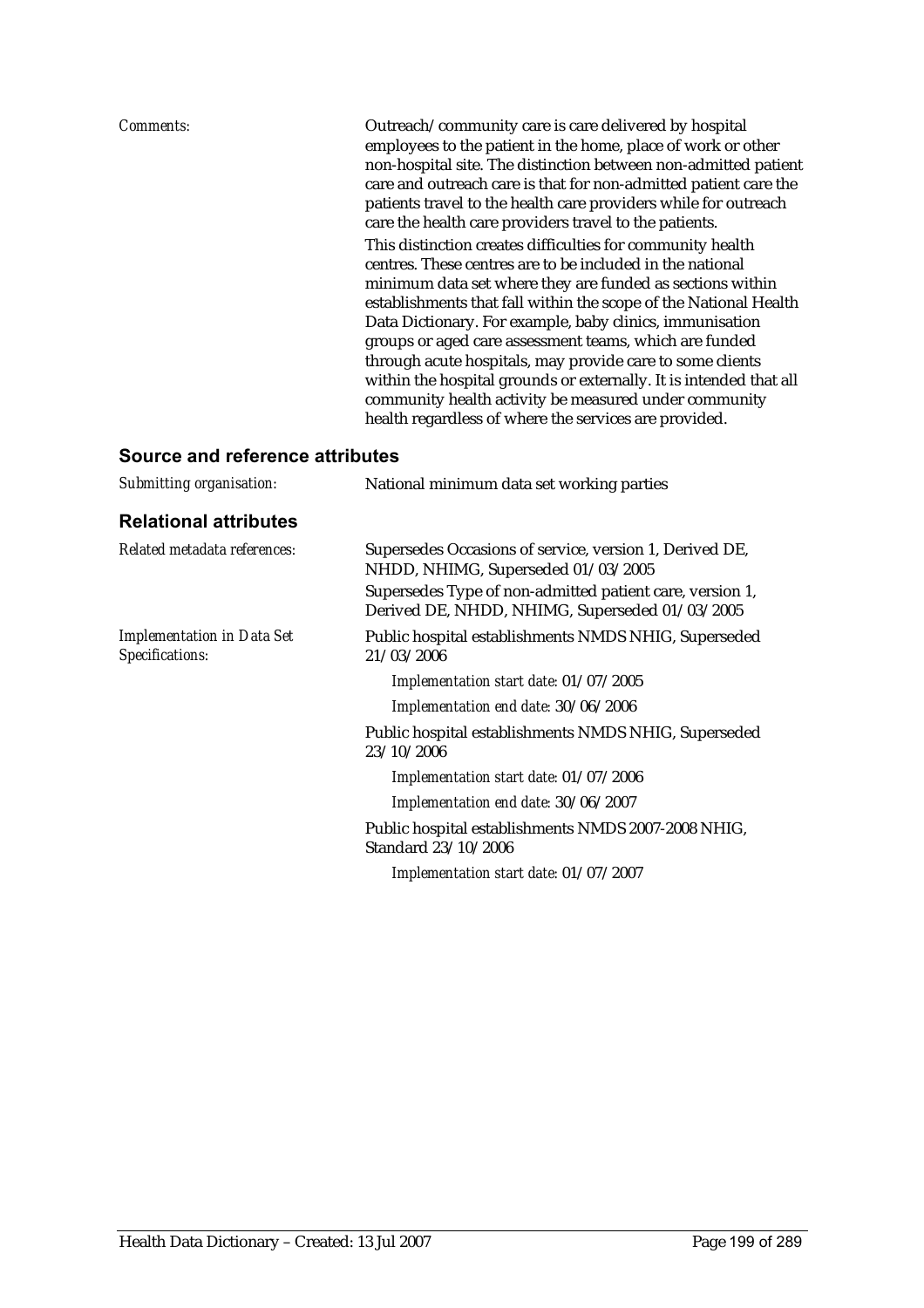# **Individual sessions—dental**

#### **Identifying and definitional attributes**

| Metadata item type:         | Data Element                                                                                                                                                                                              |
|-----------------------------|-----------------------------------------------------------------------------------------------------------------------------------------------------------------------------------------------------------|
| Technical name:             | Establishment—number of individual session occasions of<br>service for non-admitted patients (dental), total N[NNNNNN]                                                                                    |
| Synonymous names:           | Type of non-admitted patient care - dental individual sessions                                                                                                                                            |
| <b>METeOR</b> identifier:   | 270513                                                                                                                                                                                                    |
| <b>Registration status:</b> | NHIG, Standard 01/03/2005                                                                                                                                                                                 |
| Definition:                 | The total number of occasions of examination, consultation,<br>treatment or other services provided as individual sessions to<br>non-admitted patients in designated dental units of an<br>establishment. |

# **Data element concept attributes**

| Data element concept: | Establishment—number of individual session occasions of<br>service for non-admitted patients                                 |
|-----------------------|------------------------------------------------------------------------------------------------------------------------------|
| Definition:           | The number of non-admitted occasions of service for<br>those treated as individual patients provided by an<br>establishment. |
| Context:              | Required to adequately describe the services provided to non-<br>admitted patients.                                          |
| Object class:         | Establishment                                                                                                                |
| <b>Property:</b>      | Number of individual session occasions of service for non-<br>admitted patients                                              |

#### **Collection and usage attributes**

*Comments:* Family services are to be treated as occasions of service to an individual. A group is defined as two or more patients receiving a service together where all individuals are not members of the same family. In general, establishments other than acute hospitals provide a much more limited range of services for non-admitted patients and outreach/community patients/clients. Therefore, disaggregation by type of non-admitted patient care is not relevant to alcohol and drug hospitals.

# **Value domain attributes**

| <b>Representation class:</b> | Total               |
|------------------------------|---------------------|
| Data type:                   | Number              |
| Format:                      | N[NNNNNN]           |
| Maximum character length:    | 7                   |
| Unit of measure:             | Occasion of service |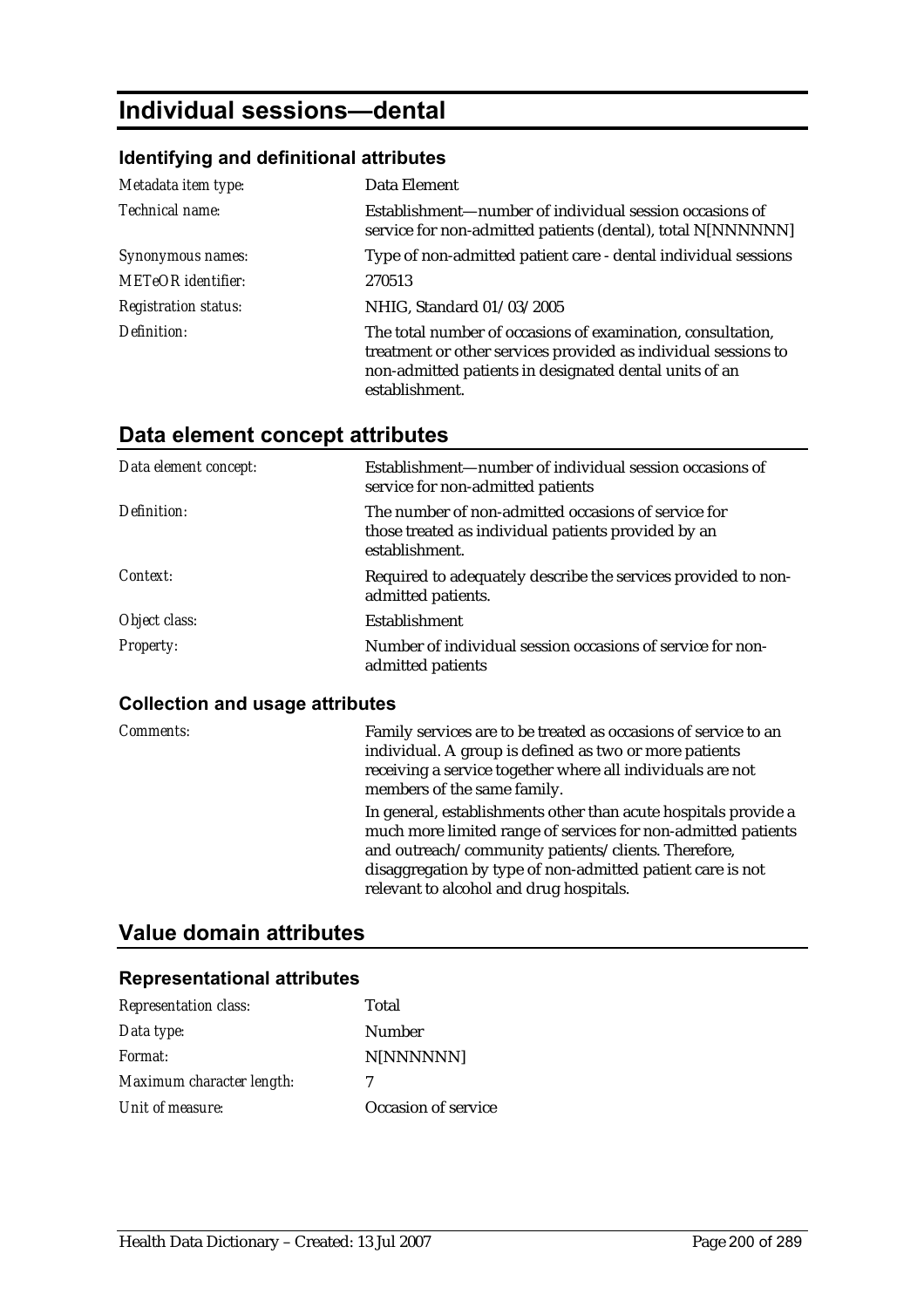| <b>Guide for use:</b>      | For all occasions of service as individual sessions to non-<br>admitted patients attending designated dental units within<br>hospitals.<br>This metadata item identifies types of services provided to non-<br>admitted patients in different institutional ways in different<br>systems. It is not a summary casemix classification.<br>A patient who first contacts the hospital and receives non-<br>admitted care, for example through emergency departments,<br>and is subsequently admitted, should have both components of<br>care enumerated separately. Where possible, non-admitted<br>occasions of service that are provided to patients who are<br>subsequently admitted should be identified as a subset of the<br>total occasions of service.                                                                                                                                                                                                                                                                                    |
|----------------------------|------------------------------------------------------------------------------------------------------------------------------------------------------------------------------------------------------------------------------------------------------------------------------------------------------------------------------------------------------------------------------------------------------------------------------------------------------------------------------------------------------------------------------------------------------------------------------------------------------------------------------------------------------------------------------------------------------------------------------------------------------------------------------------------------------------------------------------------------------------------------------------------------------------------------------------------------------------------------------------------------------------------------------------------------|
|                            | The list of Type of non-admitted patient care categories was to<br>be developed using typical functional units or cost centres<br>within existing institutions. These would include designated<br>wards or departments and specialised clinics. Although the<br>current statistical/financial returns submitted to the various<br>health authorities by their hospitals do not provide a minimum<br>subset, an effort has been made to define the categories in<br>respect to those areas commonly collected. Many functional<br>units provide services to both admitted patients and non-<br>admitted patients, for example pathology. Only occasions of<br>service for non-admitted patients should be included in this<br>section.                                                                                                                                                                                                                                                                                                          |
| <b>Collection methods:</b> | The definition does not distinguish case complexity for non-<br>admitted patients.<br>For example, an occasion of service could vary in complexity<br>from a simple urine glucose test to a complete biochemical<br>analysis of all body fluids. Ideally, average case complexity<br>values would be available for the various categories of non-<br>admitted patients in the same way that average diagnosis<br>related group weighted separations are becoming available for<br>acute admitted patients. However, such measures would<br>require the development of patient record databases for non-<br>admitted patients. This does not imply an inadequacy in<br>definition.<br>For admitted patients the concept of a separation is widely<br>accepted. Separations can vary between admission for<br>overnight observation to open heart surgery. The issue of case<br>complexity for both admitted and non-admitted patients is a<br>separate issue and beyond the scope of the proposed summary<br>establishment-level activity data. |

## **Source and reference attributes**

*Submitting organisation:* National minimum data set working parties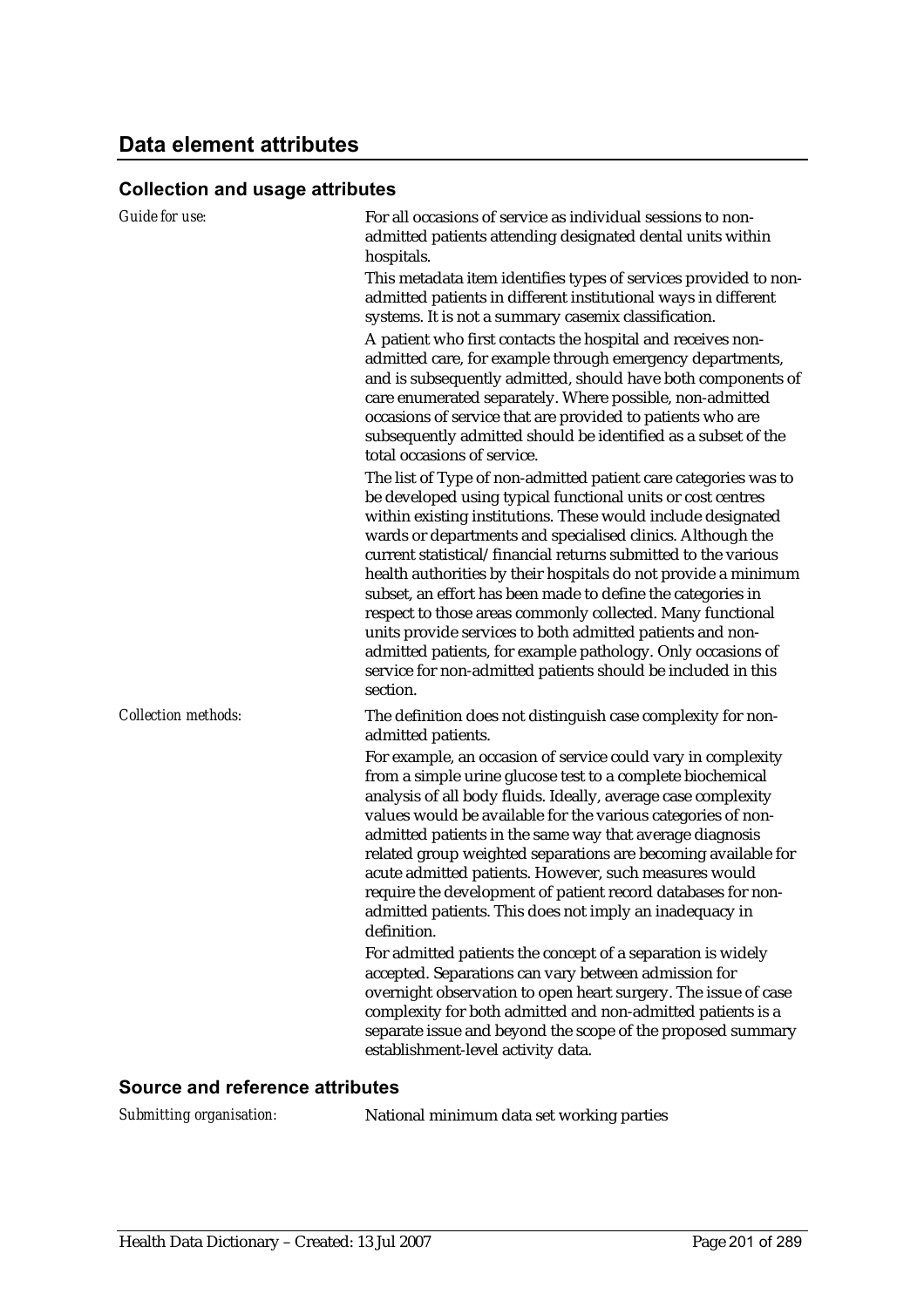# **Relational attributes**

| Supersedes Type of non-admitted patient care, version 1,<br>Derived DE, NHDD, NHIMG, Superseded 01/03/2005<br>Supersedes Occasions of service, version 1, Derived DE,<br>NHDD, NHIMG, Superseded 01/03/2005 |
|-------------------------------------------------------------------------------------------------------------------------------------------------------------------------------------------------------------|
| Public hospital establishments NMDS NHIG, Superseded<br>21/03/2006                                                                                                                                          |
| Implementation start date: 01/07/2005                                                                                                                                                                       |
| Implementation end date: 30/06/2006                                                                                                                                                                         |
| Public hospital establishments NMDS NHIG, Superseded<br>23/10/2006                                                                                                                                          |
| Implementation start date: 01/07/2006                                                                                                                                                                       |
| Implementation end date: 30/06/2007                                                                                                                                                                         |
| Public hospital establishments NMDS 2007-2008 NHIG,<br>Standard 23/10/2006                                                                                                                                  |
| Implementation start date: 01/07/2007                                                                                                                                                                       |
|                                                                                                                                                                                                             |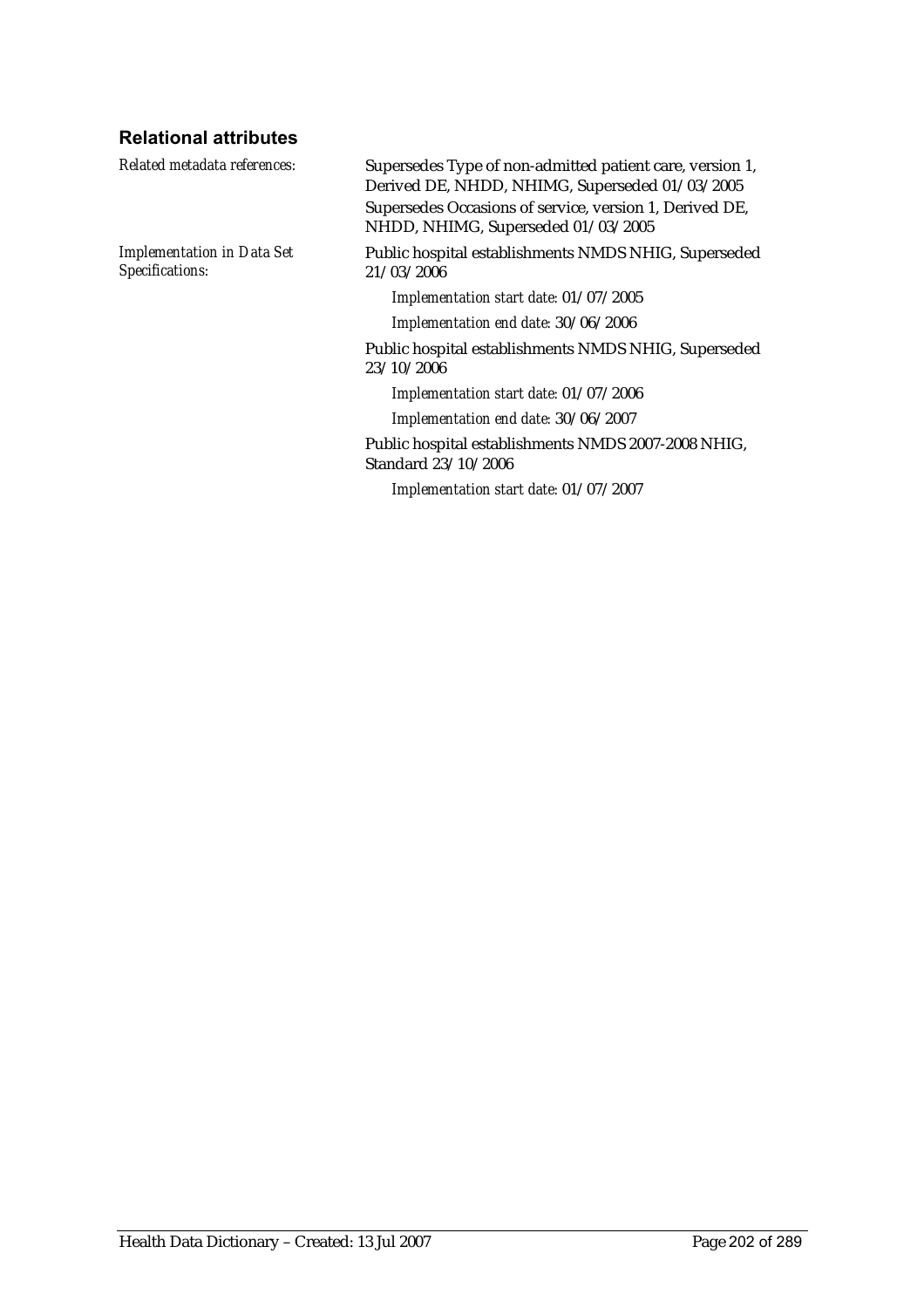# **Individual sessions—dialysis**

#### **Identifying and definitional attributes**

| Metadata item type:         | Data Element                                                                                                                                                                                                   |
|-----------------------------|----------------------------------------------------------------------------------------------------------------------------------------------------------------------------------------------------------------|
| Technical name:             | Establishment—number of individual session occasions of<br>service for non-admitted patients (dialysis), total N[NNNNNN]                                                                                       |
| Synonymous names:           | Type of non-admitted patient care - dialysis individual sessions                                                                                                                                               |
| <b>METeOR</b> identifier:   | 270503                                                                                                                                                                                                         |
| <b>Registration status:</b> | NHIG, Standard 01/03/2005                                                                                                                                                                                      |
| Definition:                 | The total number of occasions of examination, consultation,<br>treatment or other services provided as individual sessions to<br>non-admitted patients in the dialysis functional unit of an<br>establishment. |

# **Data element concept attributes**

| Data element concept: | Establishment—number of individual session occasions of<br>service for non-admitted patients                                 |
|-----------------------|------------------------------------------------------------------------------------------------------------------------------|
| Definition:           | The number of non-admitted occasions of service for<br>those treated as individual patients provided by an<br>establishment. |
| Context:              | Required to adequately describe the services provided to non-<br>admitted patients.                                          |
| Object class:         | <b>Establishment</b>                                                                                                         |
| <b>Property:</b>      | Number of individual session occasions of service for non-<br>admitted patients                                              |

#### **Collection and usage attributes**

*Comments:* Family services are to be treated as occasions of service to an individual. A group is defined as two or more patients receiving a service together where all individuals are not members of the same family. In general, establishments other than acute hospitals provide a much more limited range of services for non-admitted patients and outreach/community patients/clients. Therefore, disaggregation by type of non-admitted patient care is not relevant to alcohol and drug hospitals.

# **Value domain attributes**

| <b>Representation class:</b> | Total               |
|------------------------------|---------------------|
| Data type:                   | Number              |
| Format:                      | N[NNNNNN]           |
| Maximum character length:    | 7                   |
| Unit of measure:             | Occasion of service |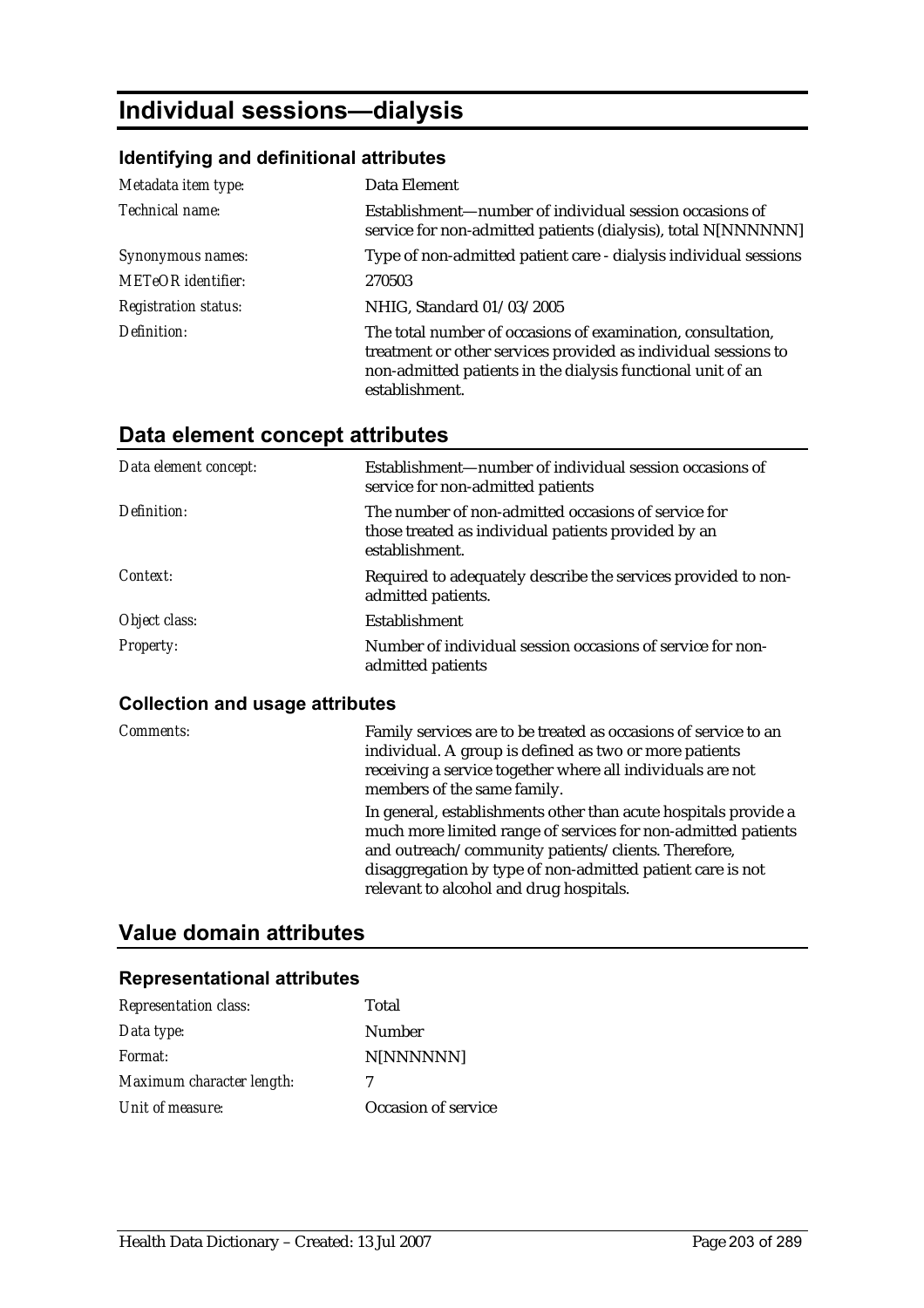| Guide for use:             | Dialysis:                                                                                                                                                                                                                                                                                                                                                                                                                                                                                                                                                                                                                                                                                                                             |
|----------------------------|---------------------------------------------------------------------------------------------------------------------------------------------------------------------------------------------------------------------------------------------------------------------------------------------------------------------------------------------------------------------------------------------------------------------------------------------------------------------------------------------------------------------------------------------------------------------------------------------------------------------------------------------------------------------------------------------------------------------------------------|
|                            | This represents all non-admitted patients receiving dialysis<br>within the establishment. Where patients receive treatment in a<br>ward or clinic classified elsewhere (for example, an emergency<br>department), those patients are to be counted as dialysis<br>patients and to be excluded from the other category. All forms<br>of dialysis which are undertaken as a treatment necessary for<br>renal failure are to be included.                                                                                                                                                                                                                                                                                                |
|                            | This metadata item identifies types of services provided to non-<br>admitted patients in different institutional ways in different<br>systems. It is not a summary casemix classification.                                                                                                                                                                                                                                                                                                                                                                                                                                                                                                                                            |
|                            | A patient who first contacts the hospital and receives non-<br>admitted care, for example through emergency departments,<br>and is subsequently admitted, should have both components of<br>care enumerated separately. Where possible, non-admitted<br>occasions of service that are provided to patients who are<br>subsequently admitted should be identified as a subset of the<br>total occasions of service.                                                                                                                                                                                                                                                                                                                    |
|                            | The list of Type of non-admitted patient care categories was to<br>be developed using typical functional units or cost centres<br>within existing institutions. These would include designated<br>wards or departments and specialised clinics. Although the<br>current statistical/financial returns submitted to the various<br>health authorities by their hospitals do not provide a minimum<br>subset, an effort has been made to define the categories in<br>respect to those areas commonly collected. Many functional<br>units provide services to both admitted patients and non-<br>admitted patients, for example pathology. Only occasions of<br>service for non-admitted patients should be included in this<br>section. |
| <b>Collection methods:</b> | The definition does not distinguish case complexity for non-<br>admitted patients.                                                                                                                                                                                                                                                                                                                                                                                                                                                                                                                                                                                                                                                    |
|                            | For example, an occasion of service could vary in complexity<br>from a simple urine glucose test to a complete biochemical<br>analysis of all body fluids. Ideally, average case complexity<br>values would be available for the various categories of non-<br>admitted patients in the same way that average diagnosis<br>related group weighted separations are becoming available for<br>acute admitted patients. However, such measures would<br>require the development of patient record databases for non-<br>admitted patients. This does not imply an inadequacy in<br>definition.                                                                                                                                           |
|                            | For admitted patients the concept of a separation is widely<br>accepted. Separations can vary between admission for<br>overnight observation to open heart surgery. The issue of case<br>complexity for both admitted and non-admitted patients is a<br>separate issue and beyond the scope of the proposed summary<br>establishment-level activity data.                                                                                                                                                                                                                                                                                                                                                                             |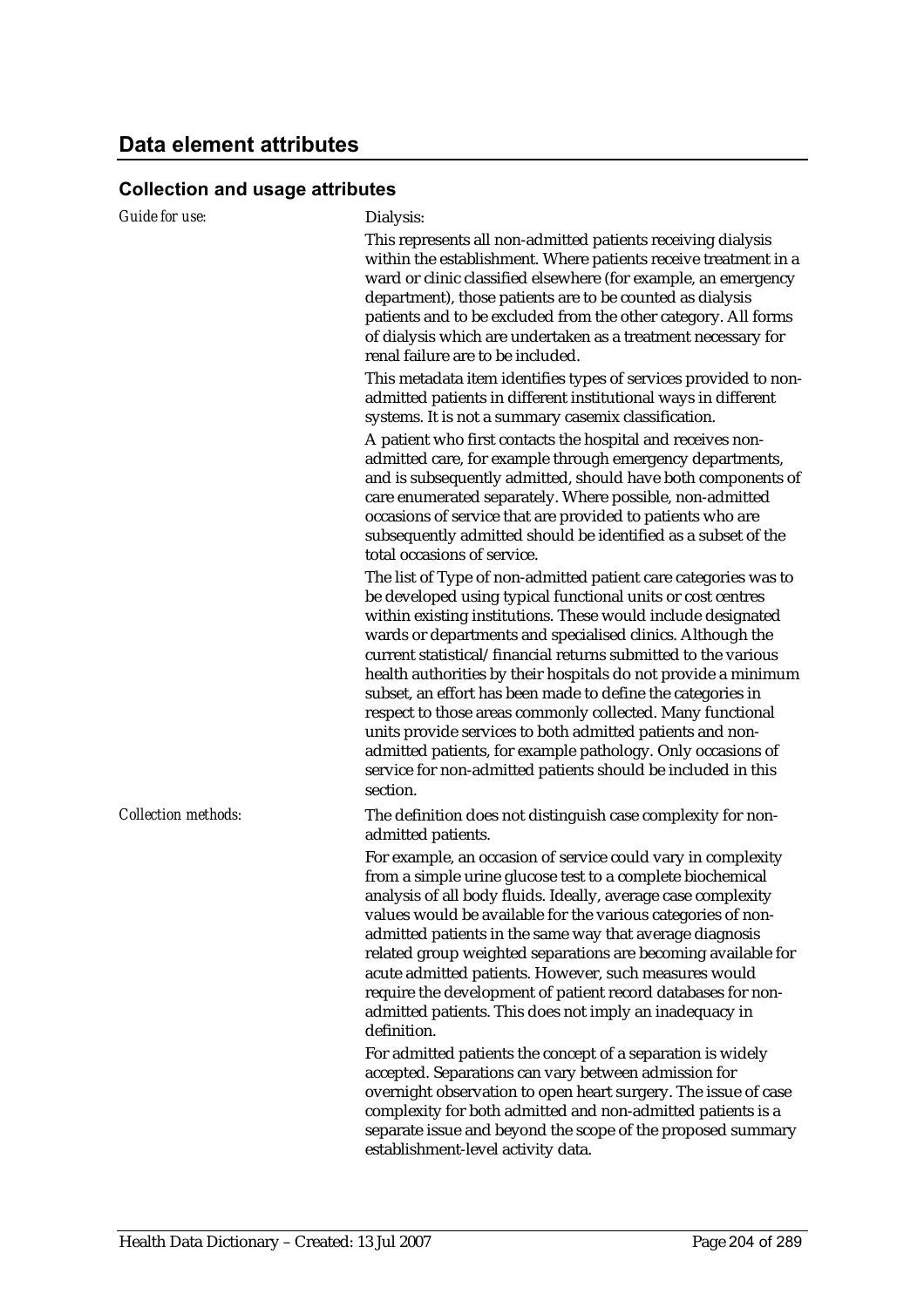| Submitting organisation:                             | National minimum data set working parties                                                                  |
|------------------------------------------------------|------------------------------------------------------------------------------------------------------------|
| <b>Relational attributes</b>                         |                                                                                                            |
| Related metadata references:                         | Supersedes Type of non-admitted patient care, version 1,<br>Derived DE, NHDD, NHIMG, Superseded 01/03/2005 |
|                                                      | Supersedes Occasions of service, version 1, Derived DE,<br>NHDD, NHIMG, Superseded 01/03/2005              |
| <b>Implementation in Data Set</b><br>Specifications: | Public hospital establishments NMDS NHIG, Superseded<br>21/03/2006                                         |
|                                                      | Implementation start date: 01/07/2005                                                                      |
|                                                      | Implementation end date: 30/06/2006                                                                        |
|                                                      | Public hospital establishments NMDS NHIG, Superseded<br>23/10/2006                                         |
|                                                      | Implementation start date: 01/07/2006                                                                      |
|                                                      | Implementation end date: 30/06/2007                                                                        |
|                                                      | Public hospital establishments NMDS 2007-2008 NHIG,<br>Standard 23/10/2006                                 |
|                                                      | Implementation start date: 01/07/2007                                                                      |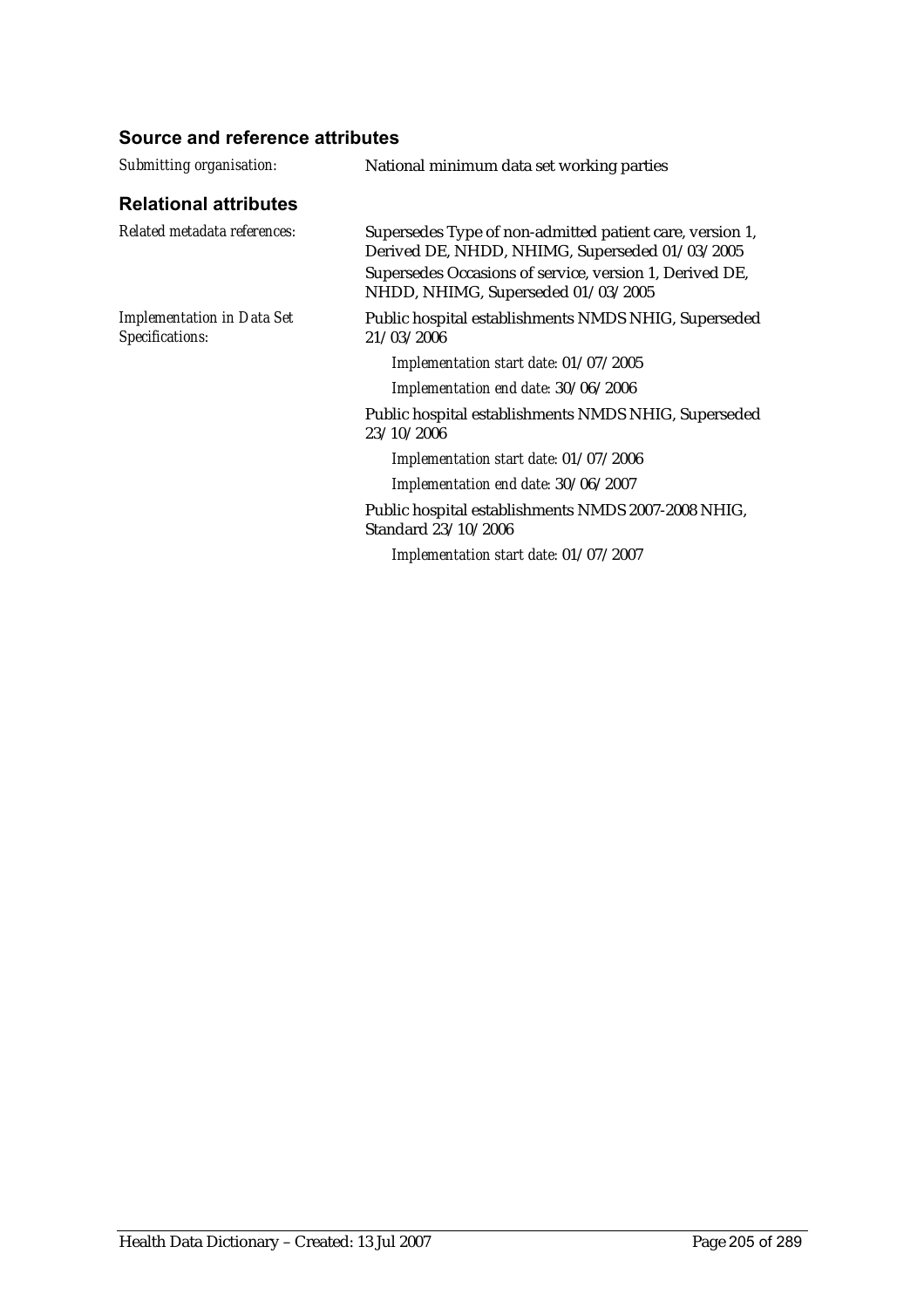# **Individual sessions—district nursing services**

## **Identifying and definitional attributes**

| Metadata item type:         | Data Element                                                                                                                                                                                                                    |
|-----------------------------|---------------------------------------------------------------------------------------------------------------------------------------------------------------------------------------------------------------------------------|
| Technical name:             | Establishment—number of individual session occasions of<br>service for non-admitted patients (district nursing services),<br>total N[NNNNNN]                                                                                    |
| Synonymous names:           | Type of non-admitted patient care - district nursing services<br>individual sessions                                                                                                                                            |
| <b>METeOR</b> identifier:   | 270512                                                                                                                                                                                                                          |
| <b>Registration status:</b> | NHIG, Standard 01/03/2005                                                                                                                                                                                                       |
| Definition:                 | The total number of occasions of examination, consultation,<br>treatment or other services provided as individual sessions to<br>non-admitted patients by the district nursing services<br>functional unit of an establishment. |

# **Data element concept attributes**

| Data element concept: | Establishment—number of individual session occasions of<br>service for non-admitted patients                                 |
|-----------------------|------------------------------------------------------------------------------------------------------------------------------|
| Definition:           | The number of non-admitted occasions of service for<br>those treated as individual patients provided by an<br>establishment. |
| Context:              | Required to adequately describe the services provided to non-<br>admitted patients.                                          |
| Object class:         | <b>Establishment</b>                                                                                                         |
| Property:             | Number of individual session occasions of service for non-<br>admitted patients                                              |

## **Collection and usage attributes**

| Comments: | Family services are to be treated as occasions of service to an<br>individual. A group is defined as two or more patients<br>receiving a service together where all individuals are not<br>members of the same family.                                                                           |
|-----------|--------------------------------------------------------------------------------------------------------------------------------------------------------------------------------------------------------------------------------------------------------------------------------------------------|
|           | In general, establishments other than acute hospitals provide a<br>much more limited range of services for non-admitted patients<br>and outreach/community patients/clients. Therefore,<br>disaggregation by type of non-admitted patient care is not<br>relevant to alcohol and drug hospitals. |

# **Value domain attributes**

| <b>Representation class:</b> | Total               |
|------------------------------|---------------------|
| Data type:                   | Number              |
| Format:                      | N[NNNNNN]           |
| Maximum character length:    | 7                   |
| Unit of measure:             | Occasion of service |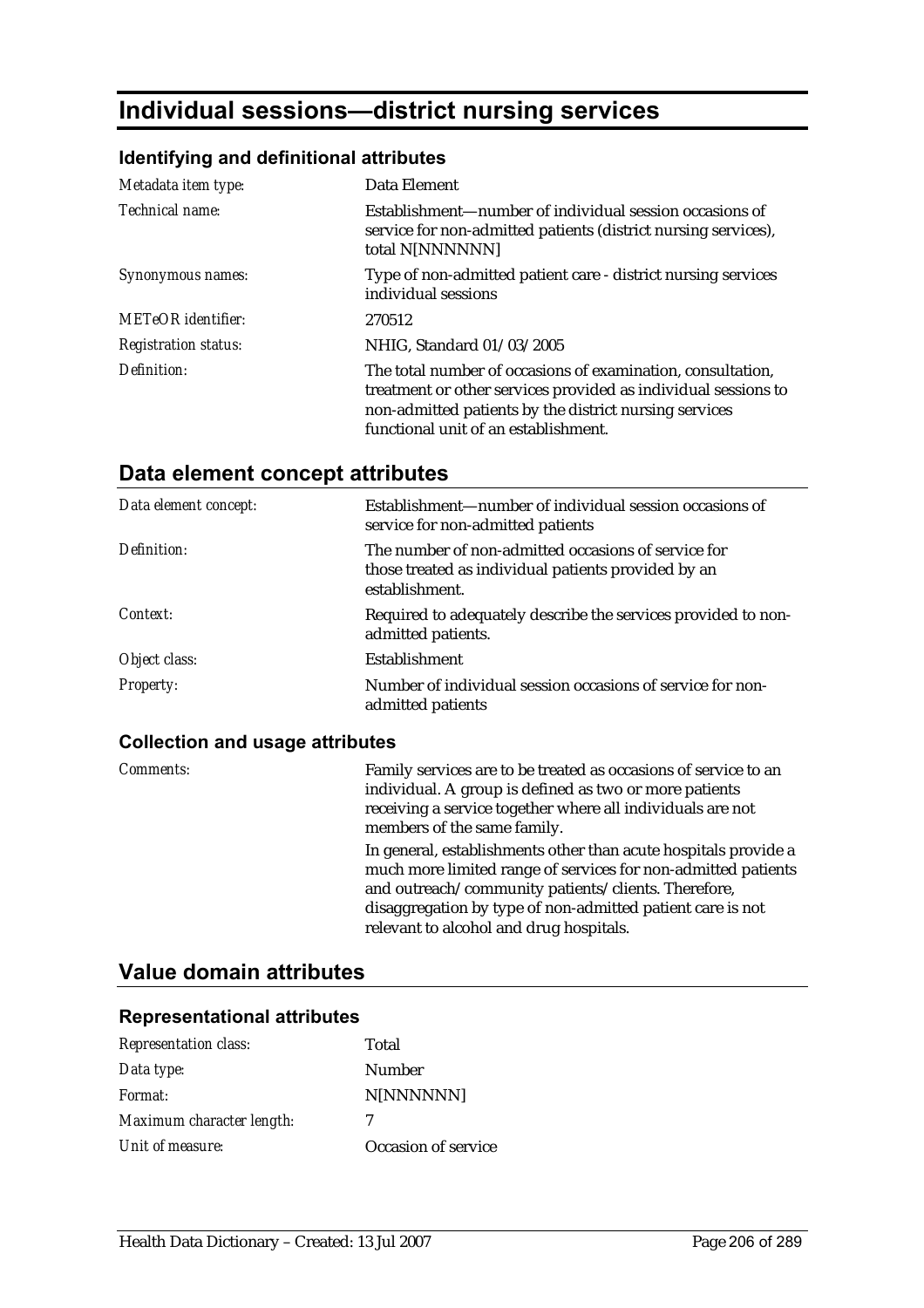*Guide for use:* For occasions of service as individual sessions by district nursing services to non-admitted patients. District nursing services:

- are for medical/surgical/psychiatric care
- are provided by a nurse, paramedic or medical officer
- involve travel by the service provider\*
- are not provided by staff from a unit classified in the community health category above.

\*Travel does not include movement within an establishment, movement between sites in a multi-campus establishment or between establishments. Such cases should be classified under the appropriate non-admitted patient category. This metadata item identifies types of services provided to nonadmitted patients in different institutional ways in different systems. It is not a summary casemix classification.

A patient who first contacts the hospital and receives nonadmitted care, for example through emergency departments, and is subsequently admitted, should have both components of care enumerated separately. Where possible, non-admitted occasions of service that are provided to patients who are subsequently admitted should be identified as a subset of the total occasions of service.

The list of Type of non-admitted patient care categories was to be developed using typical functional units or cost centres within existing institutions. These would include designated wards or departments and specialised clinics. Although the current statistical/financial returns submitted to the various health authorities by their hospitals do not provide a minimum subset, an effort has been made to define the categories in respect to those areas commonly collected. Many functional units provide services to both admitted patients and nonadmitted patients, for example pathology. Only occasions of service for non-admitted patients should be included in this section.

*Collection methods:* The definition does not distinguish case complexity for nonadmitted patients.

> For example, an occasion of service could vary in complexity from a simple urine glucose test to a complete biochemical analysis of all body fluids. Ideally, average case complexity values would be available for the various categories of nonadmitted patients in the same way that average diagnosis related group weighted separations are becoming available for acute admitted patients. However, such measures would require the development of patient record databases for nonadmitted patients. This does not imply an inadequacy in definition.

For admitted patients the concept of a **separation** is widely accepted. Separations can vary between admission for overnight observation to open heart surgery. The issue of case complexity for both admitted and non-admitted patients is a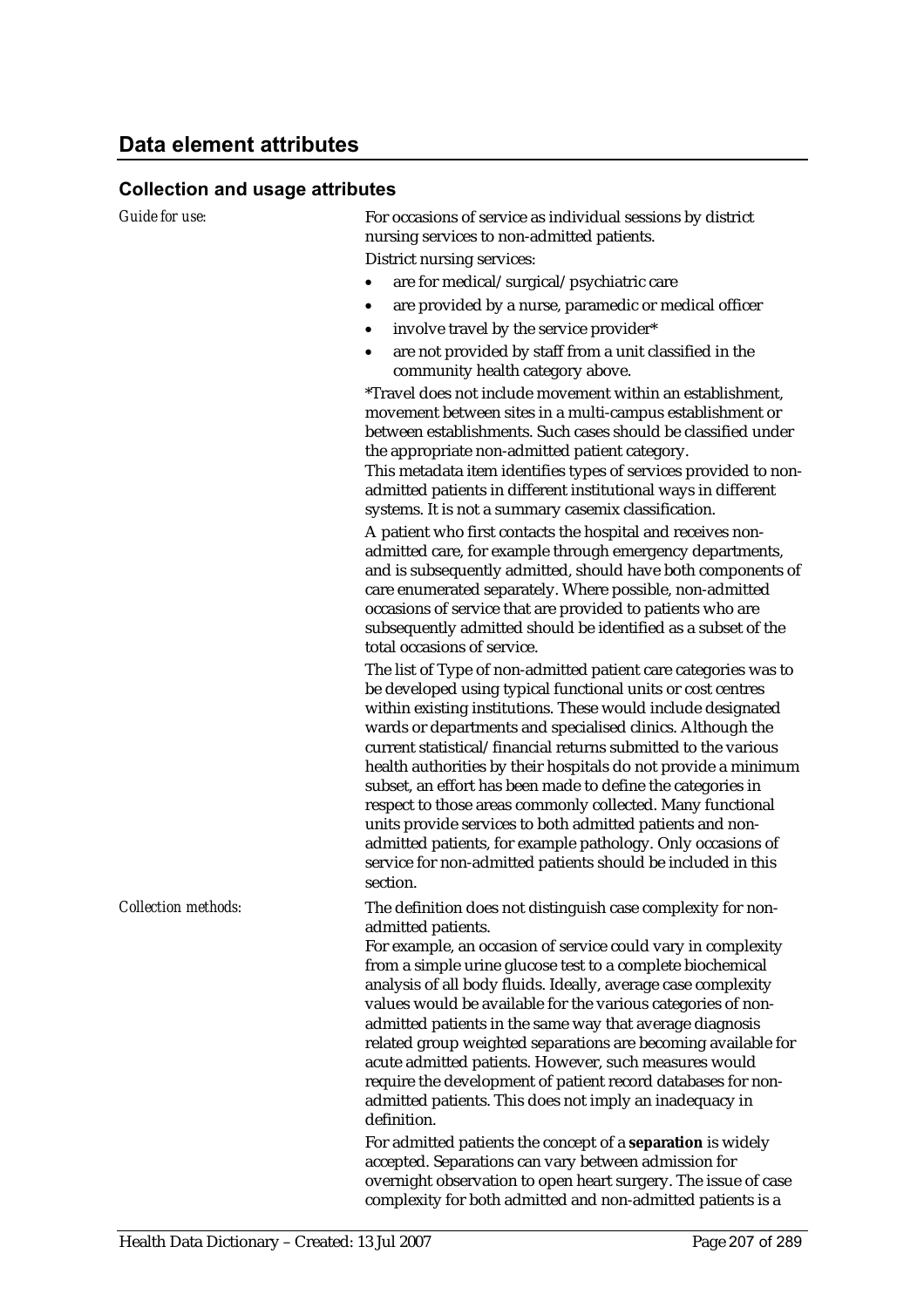|                                 | separate issue and beyond the scope of the proposed summary<br>establishment-level activity data.                                                                                                                                                                                                                                                                                         |
|---------------------------------|-------------------------------------------------------------------------------------------------------------------------------------------------------------------------------------------------------------------------------------------------------------------------------------------------------------------------------------------------------------------------------------------|
| <i>Comments:</i>                | Outreach/community care is care delivered by hospital<br>employees to the patient in the home, place of work or other<br>non-hospital site. The distinction between non-admitted patient<br>care and outreach care is that for non-admitted patient care the<br>patients travel to the health care providers while for outreach<br>care the health care providers travel to the patients. |
|                                 | This distinction creates difficulties for community health<br>centres. These centres are to be included in the national<br>minimum data set where they are funded as sections within<br>establishments that fall within the scope of the National Health<br>Data Dictionary. For example, baby clinics, immunisation<br>groups or aged care assessment teams, which are funded            |
|                                 | through acute hospitals, may provide care to some clients<br>within the hospital grounds or externally. It is intended that all<br>community health activity be measured under community<br>health regardless of where the services are provided.                                                                                                                                         |
| Source and reference attributes |                                                                                                                                                                                                                                                                                                                                                                                           |

| Submitting organisation:                             | National minimum data set working parties                                                                  |
|------------------------------------------------------|------------------------------------------------------------------------------------------------------------|
| <b>Relational attributes</b>                         |                                                                                                            |
| Related metadata references:                         | Supersedes Type of non-admitted patient care, version 1,<br>Derived DE, NHDD, NHIMG, Superseded 01/03/2005 |
|                                                      | Supersedes Occasions of service, version 1, Derived DE,<br>NHDD, NHIMG, Superseded 01/03/2005              |
| <b>Implementation in Data Set</b><br>Specifications: | Public hospital establishments NMDS NHIG, Superseded<br>21/03/2006                                         |
|                                                      | Implementation start date: 01/07/2005                                                                      |
|                                                      | Implementation end date: 30/06/2006                                                                        |
|                                                      | Public hospital establishments NMDS NHIG, Superseded<br>23/10/2006                                         |
|                                                      | Implementation start date: 01/07/2006                                                                      |
|                                                      | Implementation end date: 30/06/2007                                                                        |
|                                                      | Public hospital establishments NMDS 2007-2008 NHIG,<br>Standard 23/10/2006                                 |
|                                                      | Implementation start date: 01/07/2007                                                                      |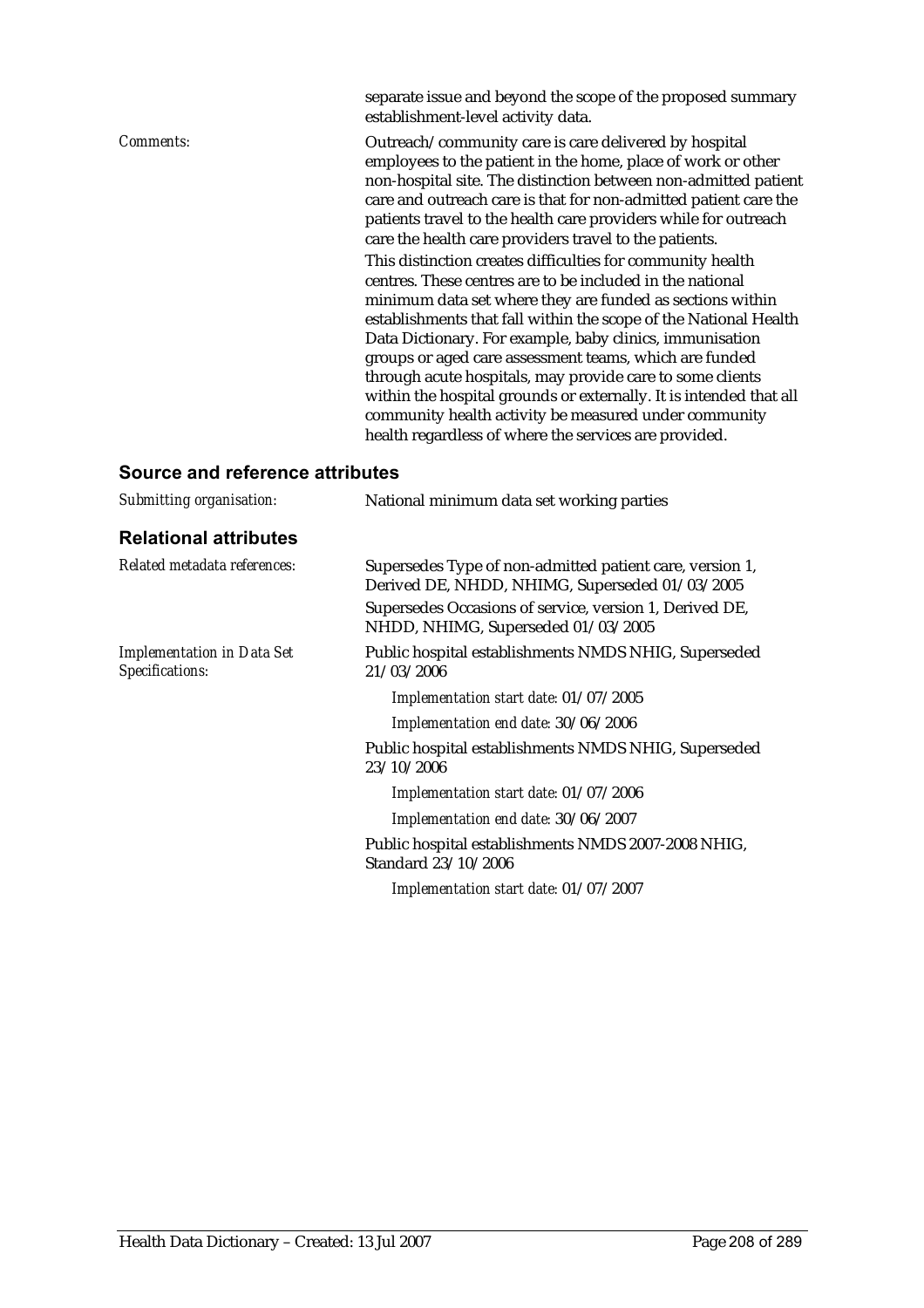# **Individual sessions—emergency services**

# **Identifying and definitional attributes**

| Metadata item type:         | Data Element                                                                                                                                                                                                             |
|-----------------------------|--------------------------------------------------------------------------------------------------------------------------------------------------------------------------------------------------------------------------|
| Technical name:             | Establishment—number of individual session occasions of<br>service for non-admitted patients (emergency services), total<br>N[NNNNNN]                                                                                    |
| Synonymous names:           | Type of non-admitted patient care                                                                                                                                                                                        |
| <b>METeOR</b> identifier:   | 270506                                                                                                                                                                                                                   |
| <b>Registration status:</b> | NHIG, Standard 01/03/2005                                                                                                                                                                                                |
| Definition:                 | The total number of occasions of examination, consultation,<br>treatment or other services provided as individual sessions to<br>non-admitted patients in the emergency services functional unit<br>of an establishment. |

# **Data element concept attributes**

| Data element concept: | Establishment—number of individual session occasions of<br>service for non-admitted patients                                 |
|-----------------------|------------------------------------------------------------------------------------------------------------------------------|
| Definition:           | The number of non-admitted occasions of service for<br>those treated as individual patients provided by an<br>establishment. |
| Context:              | Required to adequately describe the services provided to non-<br>admitted patients.                                          |
| Object class:         | <b>Establishment</b>                                                                                                         |
| <b>Property:</b>      | Number of individual session occasions of service for non-<br>admitted patients                                              |

#### **Collection and usage attributes**

| Comments: | Family services are to be treated as occasions of service to an<br>individual. A group is defined as two or more patients<br>receiving a service together where all individuals are not<br>members of the same family.                                                                           |
|-----------|--------------------------------------------------------------------------------------------------------------------------------------------------------------------------------------------------------------------------------------------------------------------------------------------------|
|           | In general, establishments other than acute hospitals provide a<br>much more limited range of services for non-admitted patients<br>and outreach/community patients/clients. Therefore,<br>disaggregation by type of non-admitted patient care is not<br>relevant to alcohol and drug hospitals. |

# **Value domain attributes**

| <b>Representation class:</b> | Total               |
|------------------------------|---------------------|
| Data type:                   | Number              |
| Format:                      | N[NNNNNN]           |
| Maximum character length:    |                     |
| Unit of measure:             | Occasion of service |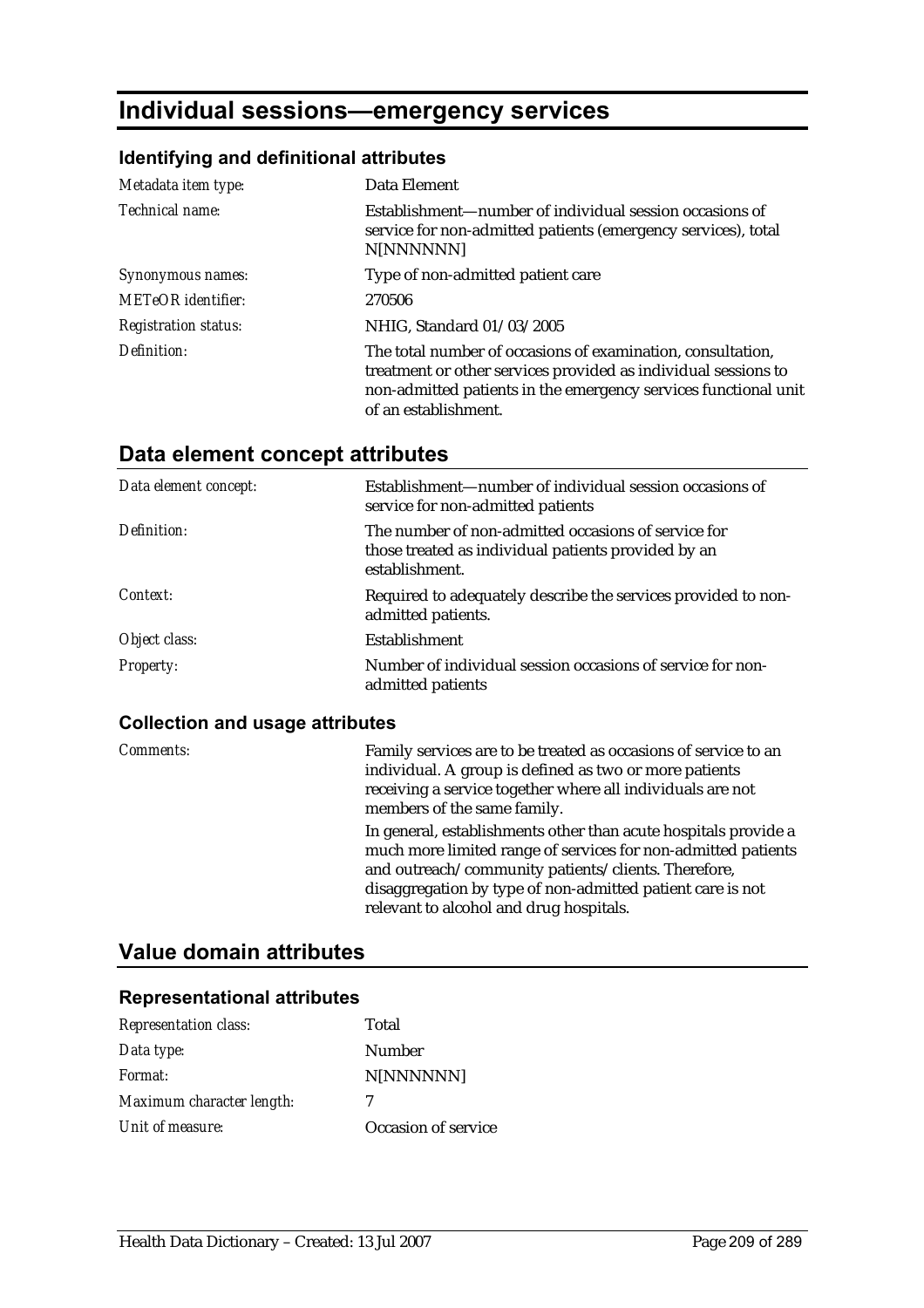| onaanan ana adag           |                                                                                                                                                                                                                                                                                                                                                                                                                                                                                                                                                                                                                                                                                                                                                                                                                                                                                                                                                                                                                                                                                                                                                         |
|----------------------------|---------------------------------------------------------------------------------------------------------------------------------------------------------------------------------------------------------------------------------------------------------------------------------------------------------------------------------------------------------------------------------------------------------------------------------------------------------------------------------------------------------------------------------------------------------------------------------------------------------------------------------------------------------------------------------------------------------------------------------------------------------------------------------------------------------------------------------------------------------------------------------------------------------------------------------------------------------------------------------------------------------------------------------------------------------------------------------------------------------------------------------------------------------|
| <b>Guide for use:</b>      | <b>Emergency services:</b>                                                                                                                                                                                                                                                                                                                                                                                                                                                                                                                                                                                                                                                                                                                                                                                                                                                                                                                                                                                                                                                                                                                              |
|                            | Services to patients who are not admitted and who receive<br>treatment that was either unplanned or carried out in<br>designated emergency departments within a hospital.<br>Unplanned patients are patients who have not been booked into<br>the hospital before receiving treatment. In general it would be<br>expected that most patients would receive surgical or medical<br>treatment. However, where patients receive other types of<br>treatment that are provided in emergency departments these<br>are to be included. The exceptions are for dialysis and<br>endoscopy and related procedures which have been                                                                                                                                                                                                                                                                                                                                                                                                                                                                                                                                |
|                            | recommended for separate counting.                                                                                                                                                                                                                                                                                                                                                                                                                                                                                                                                                                                                                                                                                                                                                                                                                                                                                                                                                                                                                                                                                                                      |
|                            | This metadata item identifies types of services provided to non-<br>admitted patients in different institutional ways in different<br>systems. It is not a summary casemix classification.                                                                                                                                                                                                                                                                                                                                                                                                                                                                                                                                                                                                                                                                                                                                                                                                                                                                                                                                                              |
|                            | A patient who first contacts the hospital and receives non-<br>admitted care, for example through emergency departments,<br>and is subsequently admitted, should have both components of<br>care enumerated separately. Where possible, non-admitted<br>occasions of service that are provided to patients who are<br>subsequently admitted should be identified as a subset of the<br>total occasions of service. The list of Type of non-admitted<br>patient care categories was to be developed using typical<br>functional units or cost centres within existing institutions.<br>These would include designated wards or departments and<br>specialised clinics. Although the current statistical/financial<br>returns submitted to the various health authorities by their<br>hospitals do not provide a minimum subset, an effort has been<br>made to define the categories in respect to those areas<br>commonly collected. Many functional units provide services to<br>both admitted patients and non-admitted patients, for example<br>pathology. Only occasions of service for non-admitted patients<br>should be included in this section. |
| <b>Collection methods:</b> | The definition does not distinguish case complexity for non-<br>admitted patients.                                                                                                                                                                                                                                                                                                                                                                                                                                                                                                                                                                                                                                                                                                                                                                                                                                                                                                                                                                                                                                                                      |
|                            | For example, an occasion of service could vary in complexity<br>from a simple urine glucose test to a complete biochemical<br>analysis of all body fluids. Ideally, average case complexity<br>values would be available for the various categories of non-<br>admitted patients in the same way that average diagnosis<br>related group weighted separations are becoming available for<br>acute admitted patients. However, such measures would<br>require the development of patient record databases for non-<br>admitted patients. This does not imply an inadequacy in<br>definition.<br>For admitted patients the concept of a separation is widely                                                                                                                                                                                                                                                                                                                                                                                                                                                                                              |
|                            | accepted. Separations can vary between admission for<br>overnight observation to open heart surgery. The issue of case<br>complexity for both admitted and non-admitted patients is a<br>separate issue and beyond the scope of the proposed summary<br>establishment-level activity data.                                                                                                                                                                                                                                                                                                                                                                                                                                                                                                                                                                                                                                                                                                                                                                                                                                                              |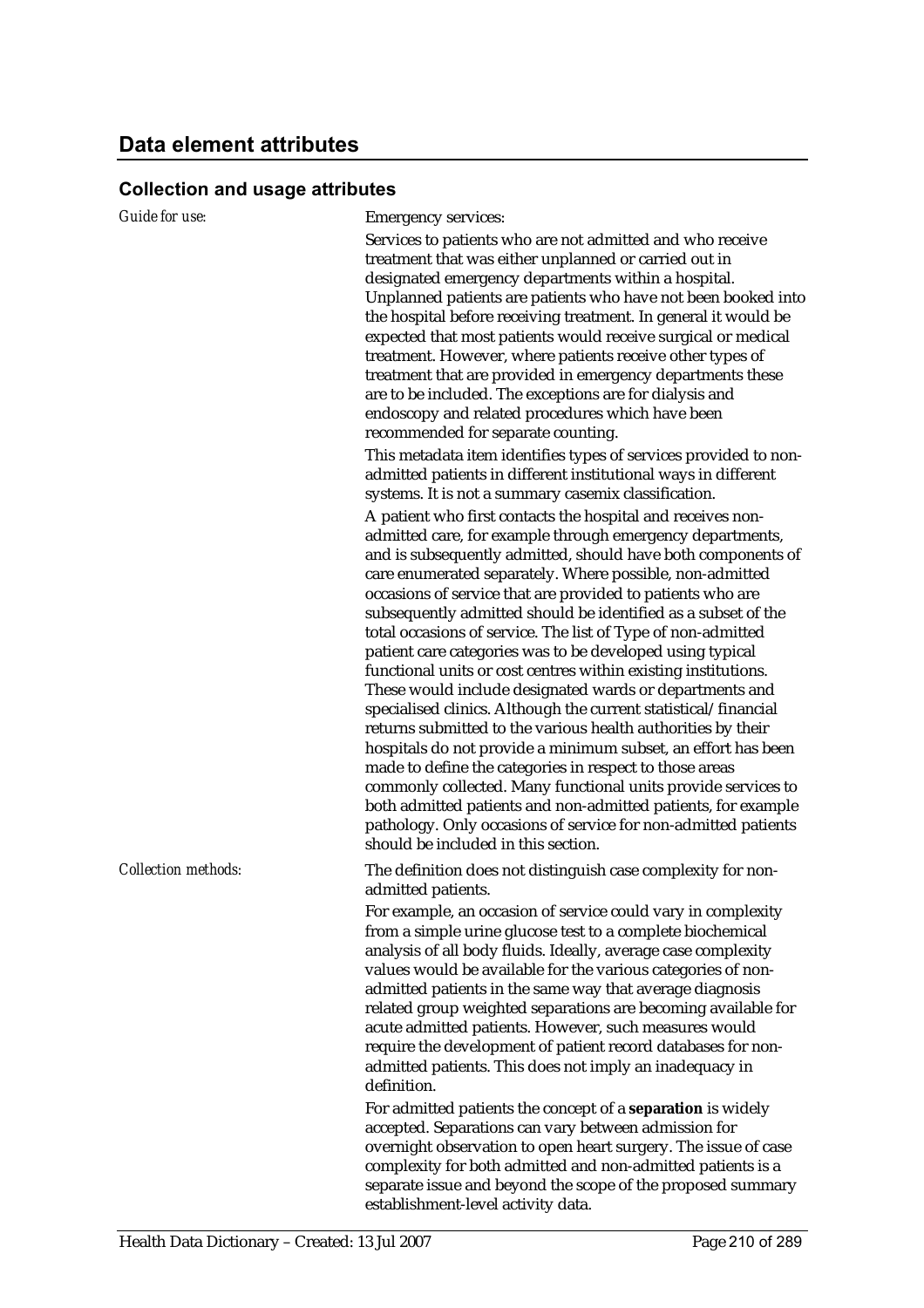| Submitting organisation:                             | National minimum data set working parties                                                                                                                                                                   |
|------------------------------------------------------|-------------------------------------------------------------------------------------------------------------------------------------------------------------------------------------------------------------|
| <b>Relational attributes</b>                         |                                                                                                                                                                                                             |
| Related metadata references:                         | Supersedes Type of non-admitted patient care, version 1,<br>Derived DE, NHDD, NHIMG, Superseded 01/03/2005<br>Supersedes Occasions of service, version 1, Derived DE,<br>NHDD, NHIMG, Superseded 01/03/2005 |
| <b>Implementation in Data Set</b><br>Specifications: | Public hospital establishments NMDS NHIG, Superseded<br>21/03/2006                                                                                                                                          |
|                                                      | Implementation start date: 01/07/2005                                                                                                                                                                       |
|                                                      | Implementation end date: 30/06/2006                                                                                                                                                                         |
|                                                      | Public hospital establishments NMDS NHIG, Superseded<br>23/10/2006                                                                                                                                          |
|                                                      | Implementation start date: 01/07/2006                                                                                                                                                                       |
|                                                      | Implementation end date: 30/06/2007                                                                                                                                                                         |
|                                                      | Public hospital establishments NMDS 2007-2008 NHIG,<br>Standard 23/10/2006                                                                                                                                  |
|                                                      | Implementation start date: 01/07/2007                                                                                                                                                                       |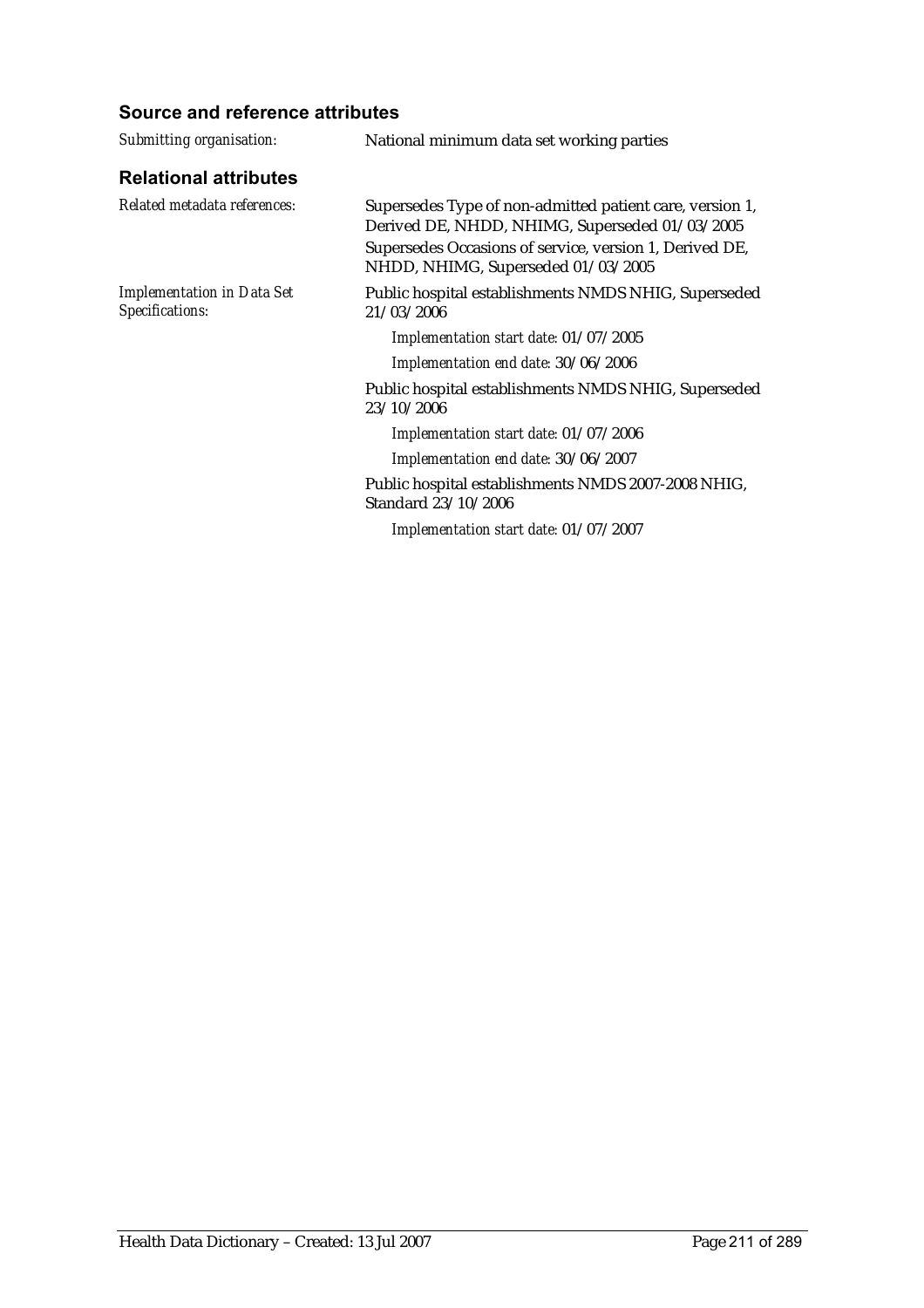# **Individual sessions—endoscopy and related procedures**

# **Identifying and definitional attributes**

| Metadata item type:         | Data Element                                                                                                                                                                                                                           |
|-----------------------------|----------------------------------------------------------------------------------------------------------------------------------------------------------------------------------------------------------------------------------------|
| Technical name:             | Establishment—number of individual session occasions of<br>service for non-admitted patients (endoscopy and related<br>procedures), total N[NNNNNN]                                                                                    |
| Synonymous names:           | Type of non-admitted patient care - endoscopy and related<br>procedures individual sessions                                                                                                                                            |
| <b>METeOR</b> identifier:   | 270507                                                                                                                                                                                                                                 |
| <b>Registration status:</b> | NHIG, Standard 01/03/2005                                                                                                                                                                                                              |
| Definition:                 | The total number of occasions of examination, consultation,<br>treatment or other services provided as individual sessions to<br>non-admitted patients in the endoscopy and related procedures<br>functional unit of an establishment. |

# **Data element concept attributes**

| Data element concept: | Establishment—number of individual session occasions of<br>service for non-admitted patients                                 |
|-----------------------|------------------------------------------------------------------------------------------------------------------------------|
| Definition:           | The number of non-admitted occasions of service for<br>those treated as individual patients provided by an<br>establishment. |
| Context:              | Required to adequately describe the services provided to non-<br>admitted patients.                                          |
| Object class:         | <b>Establishment</b>                                                                                                         |
| <b>Property:</b>      | Number of individual session occasions of service for non-<br>admitted patients                                              |

## **Collection and usage attributes**

| Comments: | Family services are to be treated as occasions of service to an<br>individual. A group is defined as two or more patients<br>receiving a service together where all individuals are not<br>members of the same family.                                                                           |
|-----------|--------------------------------------------------------------------------------------------------------------------------------------------------------------------------------------------------------------------------------------------------------------------------------------------------|
|           | In general, establishments other than acute hospitals provide a<br>much more limited range of services for non-admitted patients<br>and outreach/community patients/clients. Therefore,<br>disaggregation by type of non-admitted patient care is not<br>relevant to alcohol and drug hospitals. |

# **Value domain attributes**

| <b>Representation class:</b> | Total               |
|------------------------------|---------------------|
| Data type:                   | Number              |
| Format:                      | N[NNNNNN]           |
| Maximum character length:    | 7                   |
| Unit of measure:             | Occasion of service |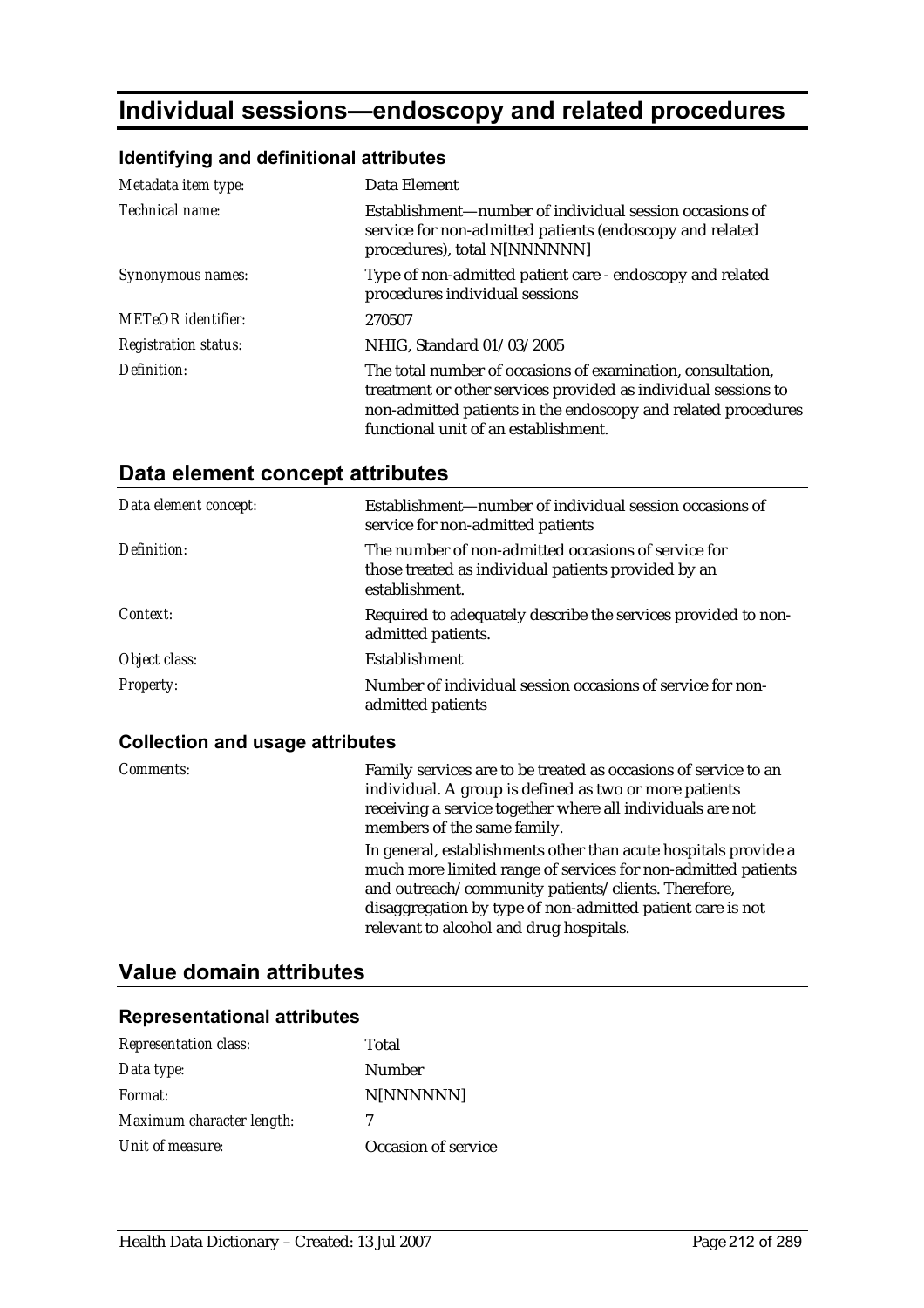*Guide for use:* For all occasions of endoscopy and related procedures provided as individual sessions to non-admitted patients. Endoscopy and related procedures include:

- cystoscopy
- gastroscopy
- oesophagoscopy
- duodenoscopy
- colonoscopy
- bronchoscopy
- laryngoscopy.

Where one of these procedures is carried out in a ward or clinic classified elsewhere, for example in the emergency department, the occasion is to be included under endoscopy and related procedures, and to be excluded from the other category. Care must be taken to ensure procedures for admitted patients are excluded from this category.

This metadata item identifies types of services provided to nonadmitted patients in different institutional ways in different systems. It is not a summary casemix classification.

A patient who first contacts the hospital and receives nonadmitted care, for example through emergency departments, and is subsequently admitted, should have both components of care enumerated separately. Where possible, non-admitted occasions of service that are provided to patients who are subsequently admitted should be identified as a subset of the total occasions of service.

The list of Type of non-admitted patient care categories was to be developed using typical functional units or cost centres within existing institutions. These would include designated wards or departments and specialised clinics. Although the current statistical/financial returns submitted to the various health authorities by their hospitals do not provide a minimum subset, an effort has been made to define the categories in respect to those areas commonly collected. Many functional units provide services to both admitted patients and nonadmitted patients, for example pathology. Only occasions of service for non-admitted patients should be included in this section.

*Collection methods:* The definition does not distinguish case complexity for nonadmitted patients.

> For example, an occasion of service could vary in complexity from a simple urine glucose test to a complete biochemical analysis of all body fluids. Ideally, average case complexity values would be available for the various categories of nonadmitted patients in the same way that average diagnosis related group weighted separations are becoming available for acute admitted patients. However, such measures would require the development of patient record databases for nonadmitted patients. This does not imply an inadequacy in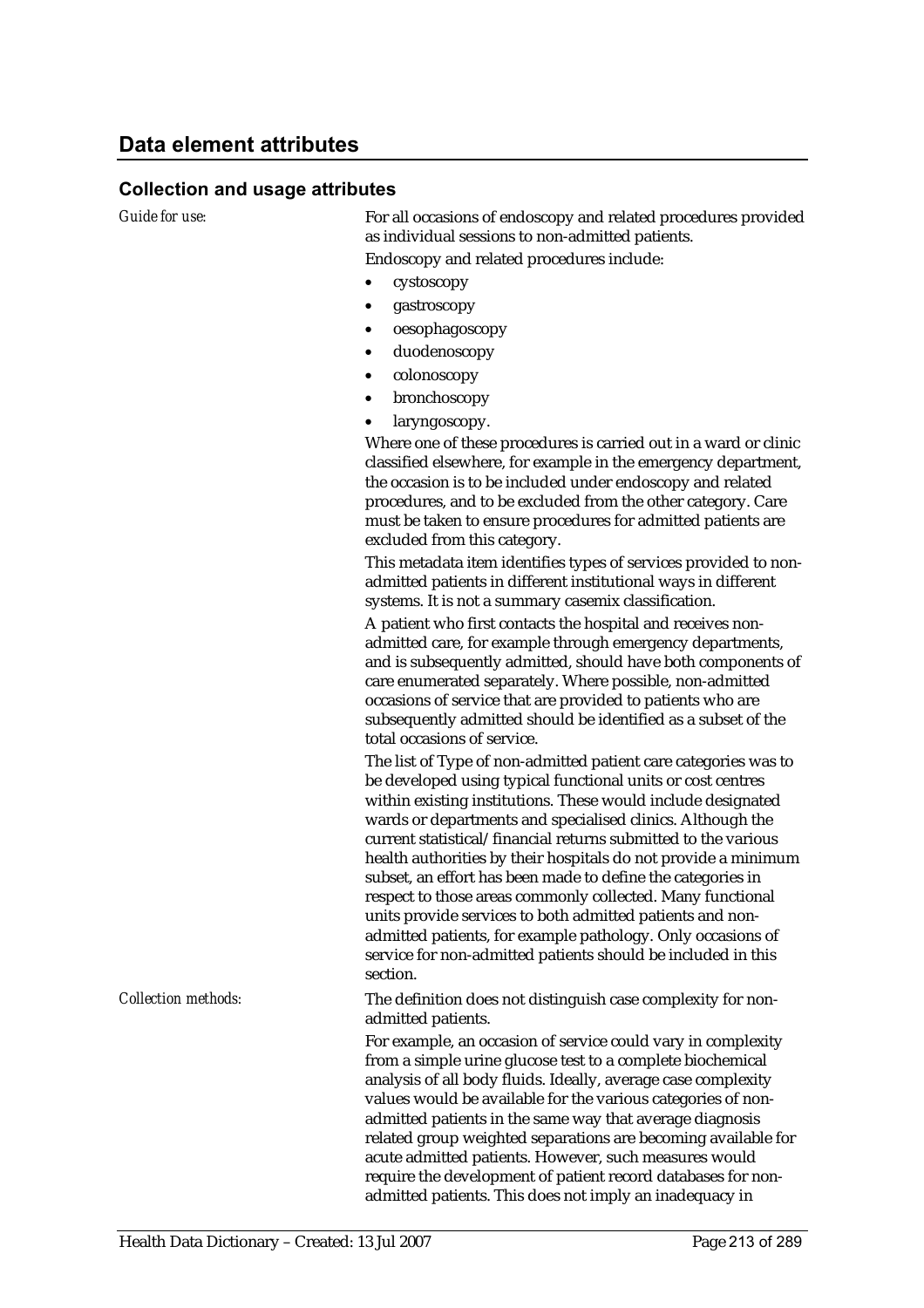#### definition.

For admitted patients the concept of a **separation** is widely accepted. Separations can vary between admission for overnight observation to open heart surgery. The issue of case complexity for both admitted and non-admitted patients is a separate issue and beyond the scope of the proposed summary establishment-level activity data.

| Submitting organisation:                             | National minimum data set working parties                                                                  |
|------------------------------------------------------|------------------------------------------------------------------------------------------------------------|
| <b>Relational attributes</b>                         |                                                                                                            |
| Related metadata references:                         | Supersedes Occasions of service, version 1, Derived DE,<br>NHDD, NHIMG, Superseded 01/03/2005              |
|                                                      | Supersedes Type of non-admitted patient care, version 1,<br>Derived DE, NHDD, NHIMG, Superseded 01/03/2005 |
| <b>Implementation in Data Set</b><br>Specifications: | Public hospital establishments NMDS NHIG, Superseded<br>21/03/2006                                         |
|                                                      | Implementation start date: 01/07/2005                                                                      |
|                                                      | Implementation end date: 30/06/2006                                                                        |
|                                                      | Public hospital establishments NMDS NHIG, Superseded<br>23/10/2006                                         |
|                                                      | Implementation start date: 01/07/2006                                                                      |
|                                                      | Implementation end date: 30/06/2007                                                                        |
|                                                      | Public hospital establishments NMDS 2007-2008 NHIG,<br>Standard 23/10/2006                                 |
|                                                      | Implementation start date: 01/07/2007                                                                      |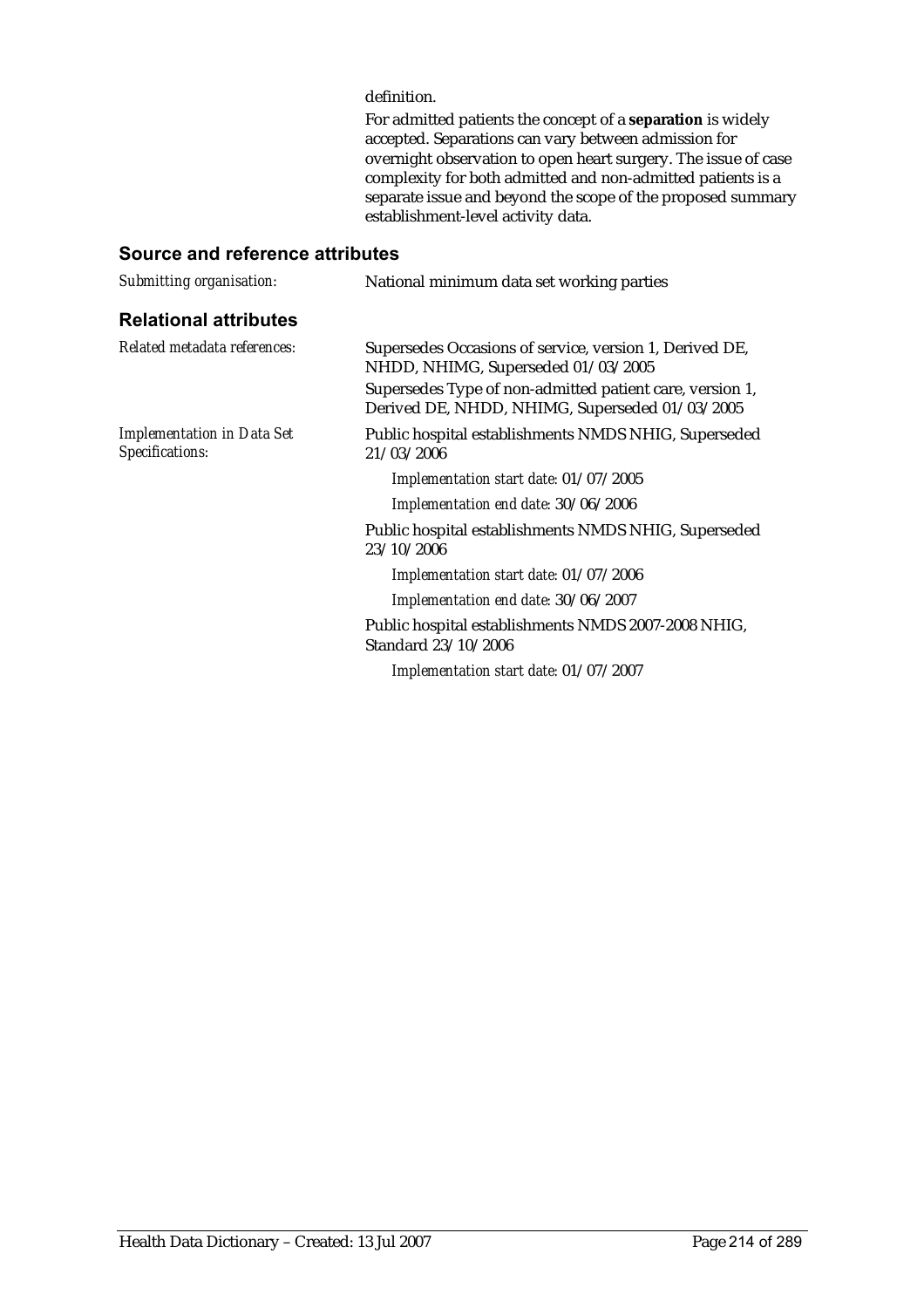# **Individual sessions—mental health**

## **Identifying and definitional attributes**

| Metadata item type:         | Data Element                                                                                                                                                                                                        |
|-----------------------------|---------------------------------------------------------------------------------------------------------------------------------------------------------------------------------------------------------------------|
| Technical name:             | Establishment—number of individual session occasions of<br>service for non-admitted patients (mental health), total<br>N[NNNNNN]                                                                                    |
| Synonymous names:           | Type of non-admitted patient care - mental health individual<br>sessions                                                                                                                                            |
| <b>METeOR</b> identifier:   | 270504                                                                                                                                                                                                              |
| <b>Registration status:</b> | NHIG, Standard 01/03/2005                                                                                                                                                                                           |
| Definition:                 | The total number of occasions of examination, consultation,<br>treatment or other services provided as individual sessions to<br>non-admitted patients in the mental health functional unit of an<br>establishment. |

# **Data element concept attributes**

| Data element concept: | Establishment—number of individual session occasions of<br>service for non-admitted patients                                 |
|-----------------------|------------------------------------------------------------------------------------------------------------------------------|
| Definition:           | The number of non-admitted occasions of service for<br>those treated as individual patients provided by an<br>establishment. |
| Context:              | Required to adequately describe the services provided to non-<br>admitted patients.                                          |
| Object class:         | Establishment                                                                                                                |
| <b>Property:</b>      | Number of individual session occasions of service for non-<br>admitted patients                                              |

## **Collection and usage attributes**

| Comments: | Family services are to be treated as occasions of service to an<br>individual. A group is defined as two or more patients<br>receiving a service together where all individuals are not<br>members of the same family.                                                                           |
|-----------|--------------------------------------------------------------------------------------------------------------------------------------------------------------------------------------------------------------------------------------------------------------------------------------------------|
|           | In general, establishments other than acute hospitals provide a<br>much more limited range of services for non-admitted patients<br>and outreach/community patients/clients. Therefore,<br>disaggregation by type of non-admitted patient care is not<br>relevant to alcohol and drug hospitals. |

# **Value domain attributes**

| <b>Representation class:</b> | Total               |
|------------------------------|---------------------|
| Data type:                   | Number              |
| Format:                      | N[NNNNNN]           |
| Maximum character length:    | 7                   |
| Unit of measure:             | Occasion of service |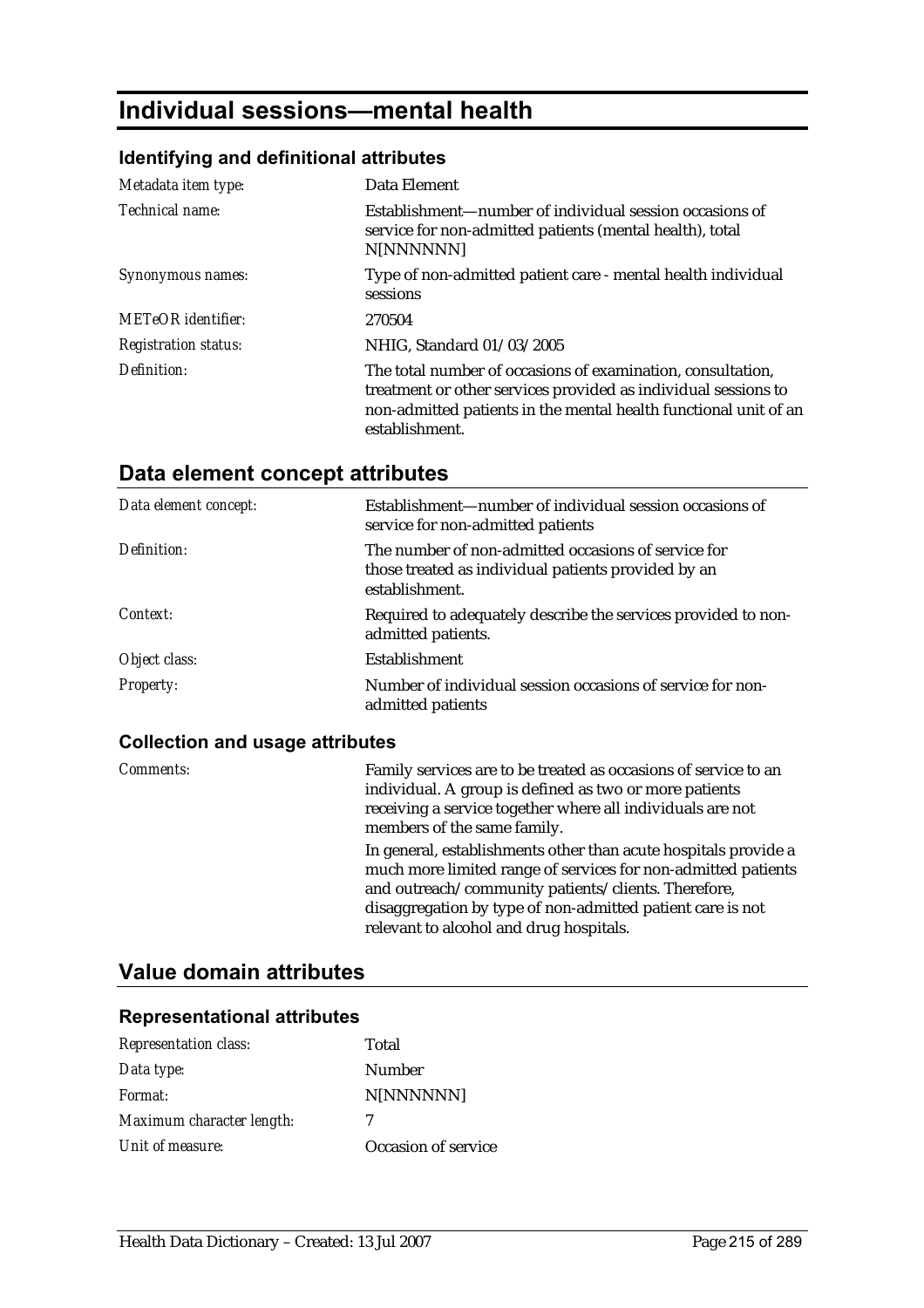| Guide for use:             | For all occasions of service as individual sessions to non-<br>admitted patients attending designated psychiatric or mental<br>health units within hospitals.<br>This metadata item identifies types of services provided to non-<br>admitted patients in different institutional ways in different<br>systems. It is not a summary casemix classification.<br>A patient who first contacts the hospital and receives non-<br>admitted care, for example through emergency departments,<br>and is subsequently admitted, should have both components of<br>care enumerated separately. Where possible, non-admitted<br>occasions of service that are provided to patients who are<br>subsequently admitted should be identified as a subset of the<br>total occasions of service.                                                                                                                                                                                                                                                              |
|----------------------------|------------------------------------------------------------------------------------------------------------------------------------------------------------------------------------------------------------------------------------------------------------------------------------------------------------------------------------------------------------------------------------------------------------------------------------------------------------------------------------------------------------------------------------------------------------------------------------------------------------------------------------------------------------------------------------------------------------------------------------------------------------------------------------------------------------------------------------------------------------------------------------------------------------------------------------------------------------------------------------------------------------------------------------------------|
|                            | The list of Type of non-admitted patient care categories was to<br>be developed using typical functional units or cost centres<br>within existing institutions. These would include designated<br>wards or departments and specialised clinics. Although the<br>current statistical/financial returns submitted to the various<br>health authorities by their hospitals do not provide a minimum<br>subset, an effort has been made to define the categories in<br>respect to those areas commonly collected. Many functional<br>units provide services to both admitted patients and non-<br>admitted patients, for example pathology. Only occasions of<br>service for non-admitted patients should be included in this<br>section.                                                                                                                                                                                                                                                                                                          |
| <b>Collection methods:</b> | The definition does not distinguish case complexity for non-<br>admitted patients.<br>For example, an occasion of service could vary in complexity<br>from a simple urine glucose test to a complete biochemical<br>analysis of all body fluids. Ideally, average case complexity<br>values would be available for the various categories of non-<br>admitted patients in the same way that average diagnosis<br>related group weighted separations are becoming available for<br>acute admitted patients. However, such measures would<br>require the development of patient record databases for non-<br>admitted patients. This does not imply an inadequacy in<br>definition.<br>For admitted patients the concept of a separation is widely<br>accepted. Separations can vary between admission for<br>overnight observation to open heart surgery. The issue of case<br>complexity for both admitted and non-admitted patients is a<br>separate issue and beyond the scope of the proposed summary<br>establishment-level activity data. |

## **Source and reference attributes**

*Submitting organisation:* National minimum data set working parties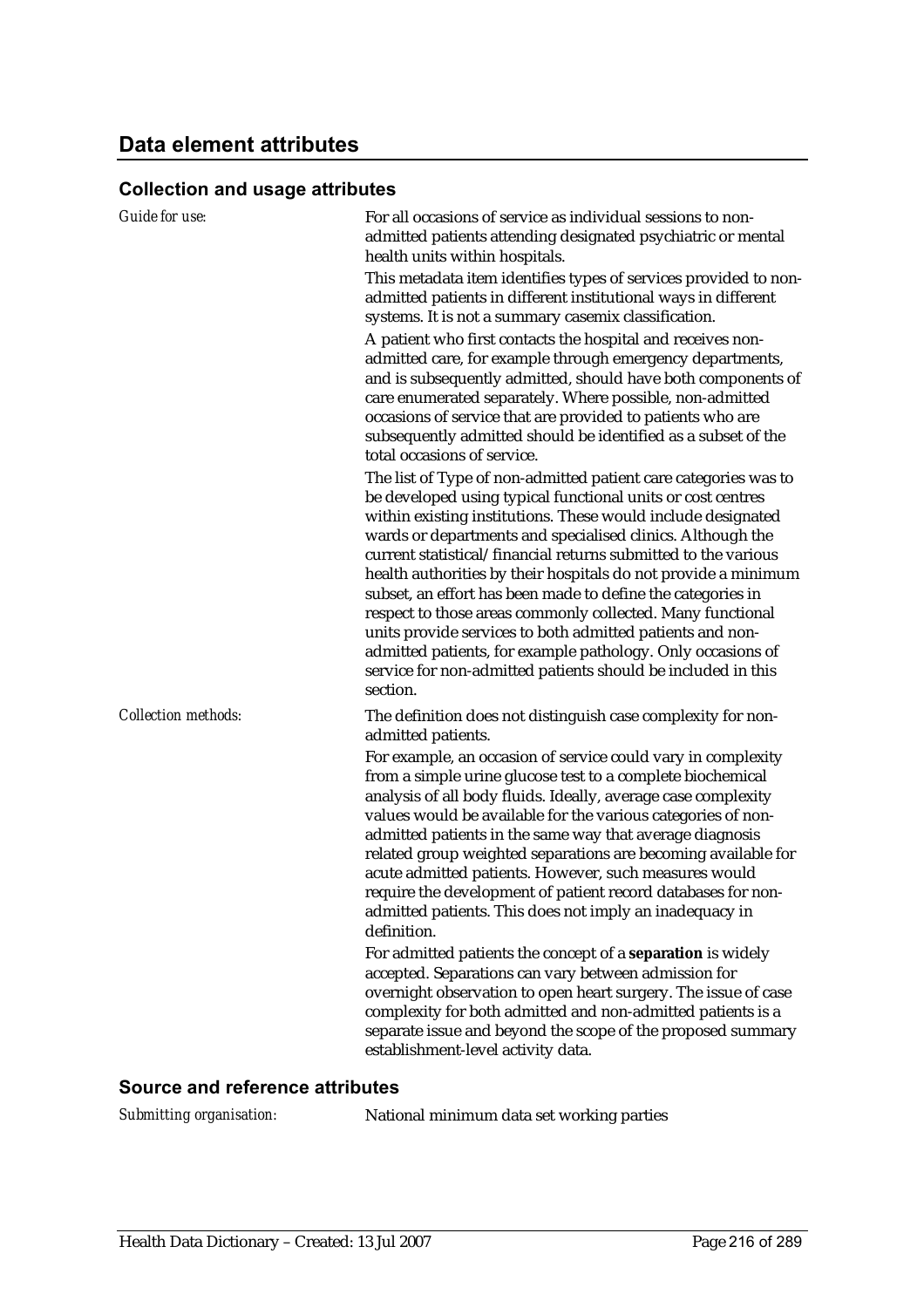## **Relational attributes**

| Related metadata references:                         | Supersedes Type of non-admitted patient care, version 1,<br>Derived DE, NHDD, NHIMG, Superseded 01/03/2005 |
|------------------------------------------------------|------------------------------------------------------------------------------------------------------------|
|                                                      | Supersedes Occasions of service, version 1, Derived DE,<br>NHDD, NHIMG, Superseded 01/03/2005              |
| <b>Implementation in Data Set</b><br>Specifications: | Public hospital establishments NMDS NHIG, Superseded<br>21/03/2006                                         |
|                                                      | Implementation start date: 01/07/2005                                                                      |
|                                                      | Implementation end date: 30/06/2006                                                                        |
|                                                      | Public hospital establishments NMDS NHIG, Superseded<br>23/10/2006                                         |
|                                                      | Implementation start date: 01/07/2006                                                                      |
|                                                      | Implementation end date: 30/06/2007                                                                        |
|                                                      | Public hospital establishments NMDS 2007-2008 NHIG,<br>Standard 23/10/2006                                 |
|                                                      | Implementation start date: 01/07/2007                                                                      |
|                                                      |                                                                                                            |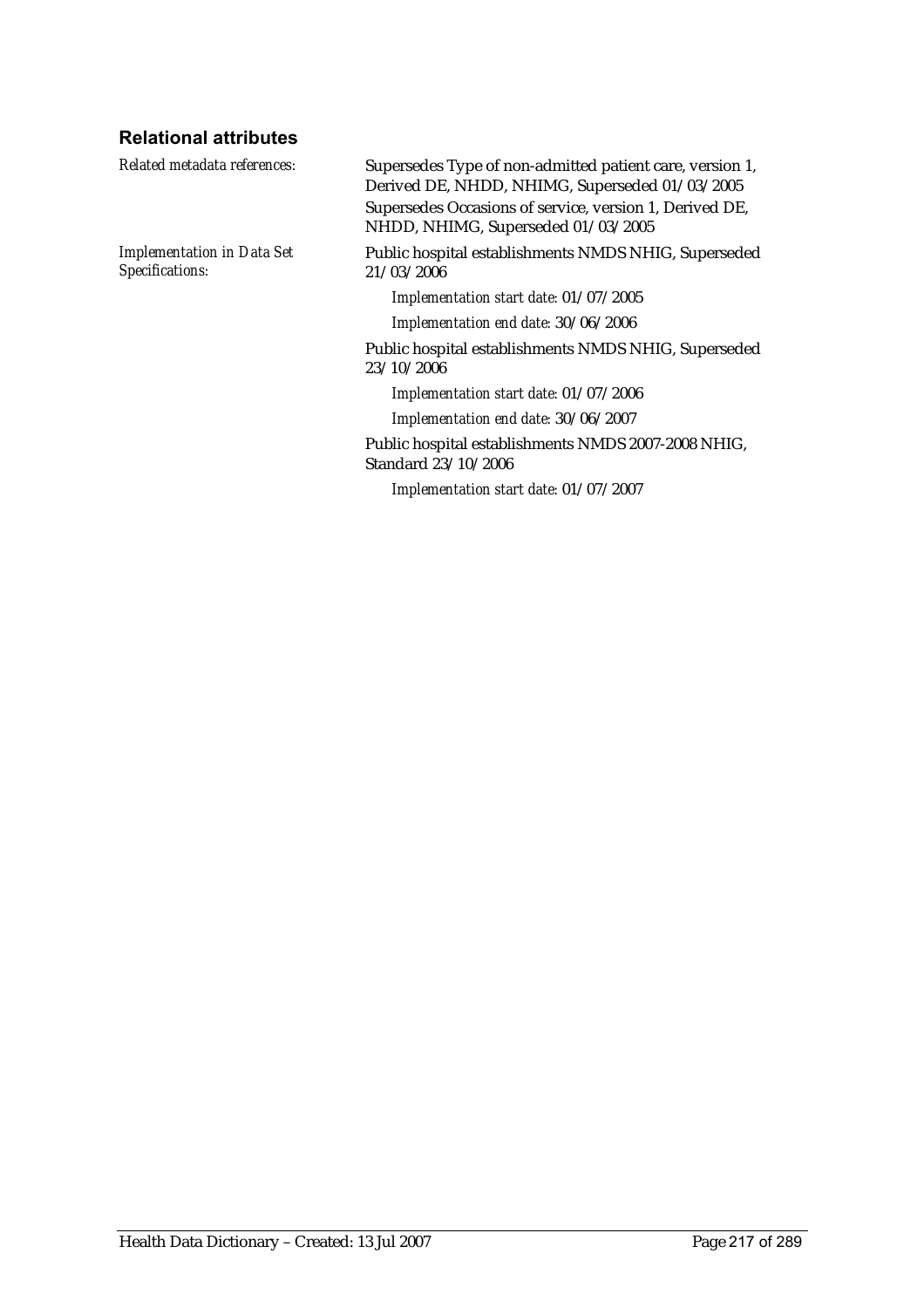# **Individual sessions—other medical/surgical/diagnostic**

#### **Identifying and definitional attributes**

| Metadata item type:         | Data Element                                                                                                                                                                                                                                                                                                                                                                    |
|-----------------------------|---------------------------------------------------------------------------------------------------------------------------------------------------------------------------------------------------------------------------------------------------------------------------------------------------------------------------------------------------------------------------------|
| Technical name:             | Establishment—number of individual session occasions of<br>service for non-admitted patients (other<br>medical/surgical/diagnostic), total N[NNNNNN]                                                                                                                                                                                                                            |
| Synonymous names:           | Type of non-admitted patient care - other<br>medical/surgical/diagnostic individual sessions                                                                                                                                                                                                                                                                                    |
| <b>METeOR</b> identifier:   | 270511                                                                                                                                                                                                                                                                                                                                                                          |
| <b>Registration status:</b> | NHIG, Standard 01/03/2005                                                                                                                                                                                                                                                                                                                                                       |
| Definition:                 | The total number of occasions of examination, consultation,<br>treatment or other service provided to a patient in a<br>medical/surgical/diagnostic unit of a health service<br>establishment not defined elsewhere. Each diagnostic test or<br>simultaneous set of related diagnostic tests for the one patient<br>referred to a hospital pathology department consists of one |

occasion of service.

| Data element concept: | Establishment—number of individual session occasions of<br>service for non-admitted patients                                 |
|-----------------------|------------------------------------------------------------------------------------------------------------------------------|
| Definition:           | The number of non-admitted occasions of service for<br>those treated as individual patients provided by an<br>establishment. |
| Context:              | Required to adequately describe the services provided to non-<br>admitted patients.                                          |
| Object class:         | Establishment                                                                                                                |
| <b>Property:</b>      | Number of individual session occasions of service for non-<br>admitted patients                                              |

#### **Collection and usage attributes**

*Comments:* Family services are to be treated as occasions of service to an individual. A group is defined as two or more patients receiving a service together where all individuals are not members of the same family. In general, establishments other than acute hospitals provide a much more limited range of services for non-admitted patients and outreach/community patients/clients. Therefore, disaggregation by type of non-admitted patient care is not relevant to alcohol and drug hospitals.

### **Value domain attributes**

| <b>Representation class:</b> | Total               |
|------------------------------|---------------------|
| Data type:                   | <b>Number</b>       |
| Format:                      | N[NNNNNN]           |
| Maximum character length:    | 7                   |
| Unit of measure:             | Occasion of service |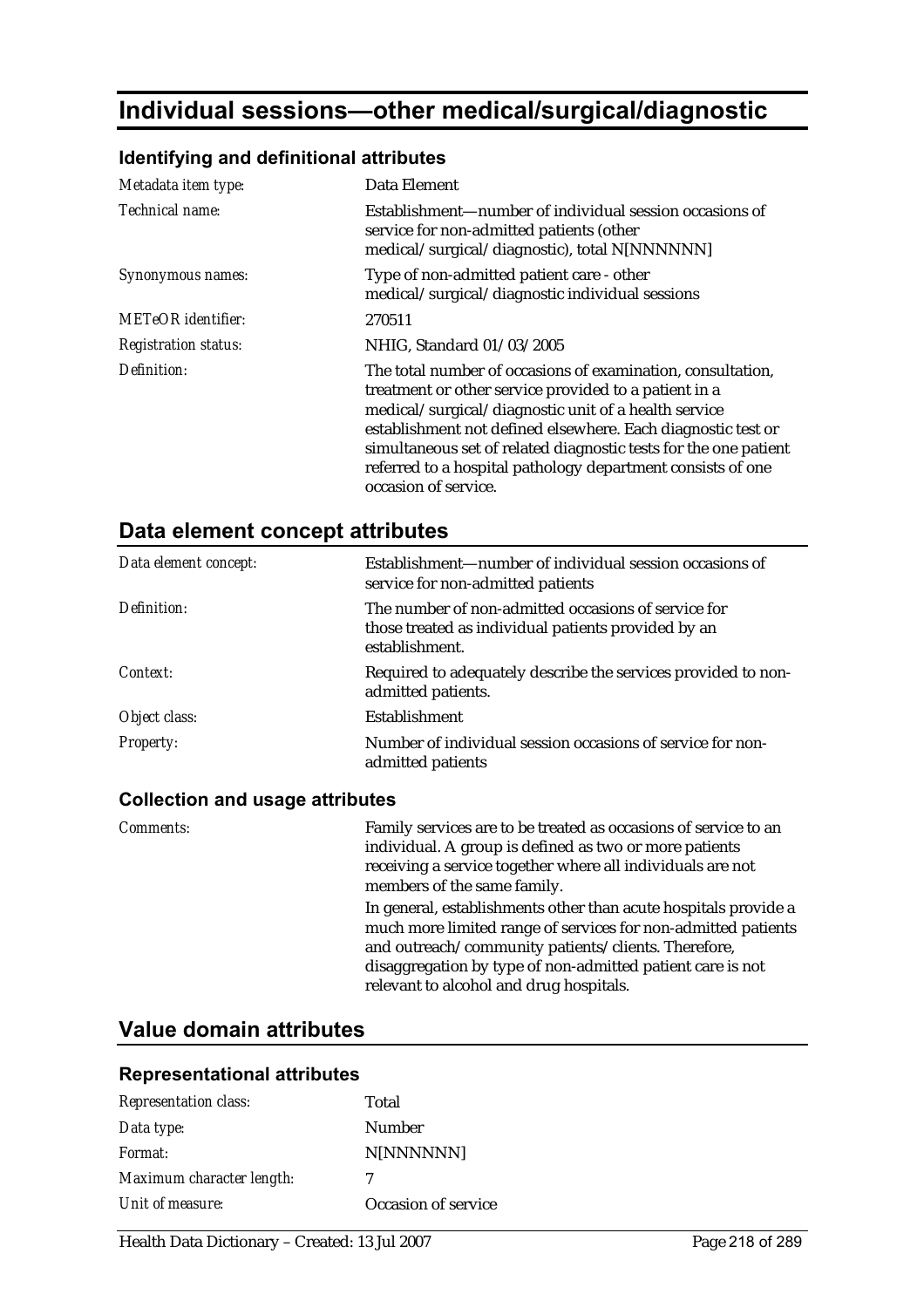#### **Collection and usage attributes**

*Guide for use:* For any occasion of service to a non-admitted patient given at a designated unit primarily responsible for the provision of medical/surgical or diagnostic services which have not already been covered in other data elements.

Other medical/surgical/diagnostic services include:

- electrocardiogram (ECG)
- obstetrics
- nuclear medicine
- general medicine
- general surgery
- fertility and so on.

This metadata item identifies types of services provided to nonadmitted patients in different institutional ways in different systems. It is not a summary casemix classification.

A patient who first contacts the hospital and receives nonadmitted care, for example through emergency departments, and is subsequently admitted, should have both components of care enumerated separately. Where possible, non-admitted occasions of service that are provided to patients who are subsequently admitted should be identified as a subset of the total occasions of service.

The list of Type of non-admitted patient care categories was to be developed using typical functional units or cost centres within existing institutions. These would include designated wards or departments and specialised clinics. Although the current statistical/financial returns submitted to the various health authorities by their hospitals do not provide a minimum subset, an effort has been made to define the categories in respect to those areas commonly collected. Many functional units provide services to both admitted patients and nonadmitted patients, for example pathology. Only occasions of service for non-admitted patients should be included in this section.

*Collection methods:* The definition does not distinguish case complexity for nonadmitted patients.

> For example, an occasion of service could vary in complexity from a simple urine glucose test to a complete biochemical analysis of all body fluids. Ideally, average case complexity values would be available for the various categories of nonadmitted patients in the same way that average diagnosis related group weighted separations are becoming available for acute admitted patients. However, such measures would require the development of patient record databases for nonadmitted patients. This does not imply an inadequacy in definition.

> For admitted patients the concept of a **separation** is widely accepted. Separations can vary between admission for overnight observation to open heart surgery. The issue of case complexity for both admitted and non-admitted patients is a separate issue and beyond the scope of the proposed summary establishment-level activity data.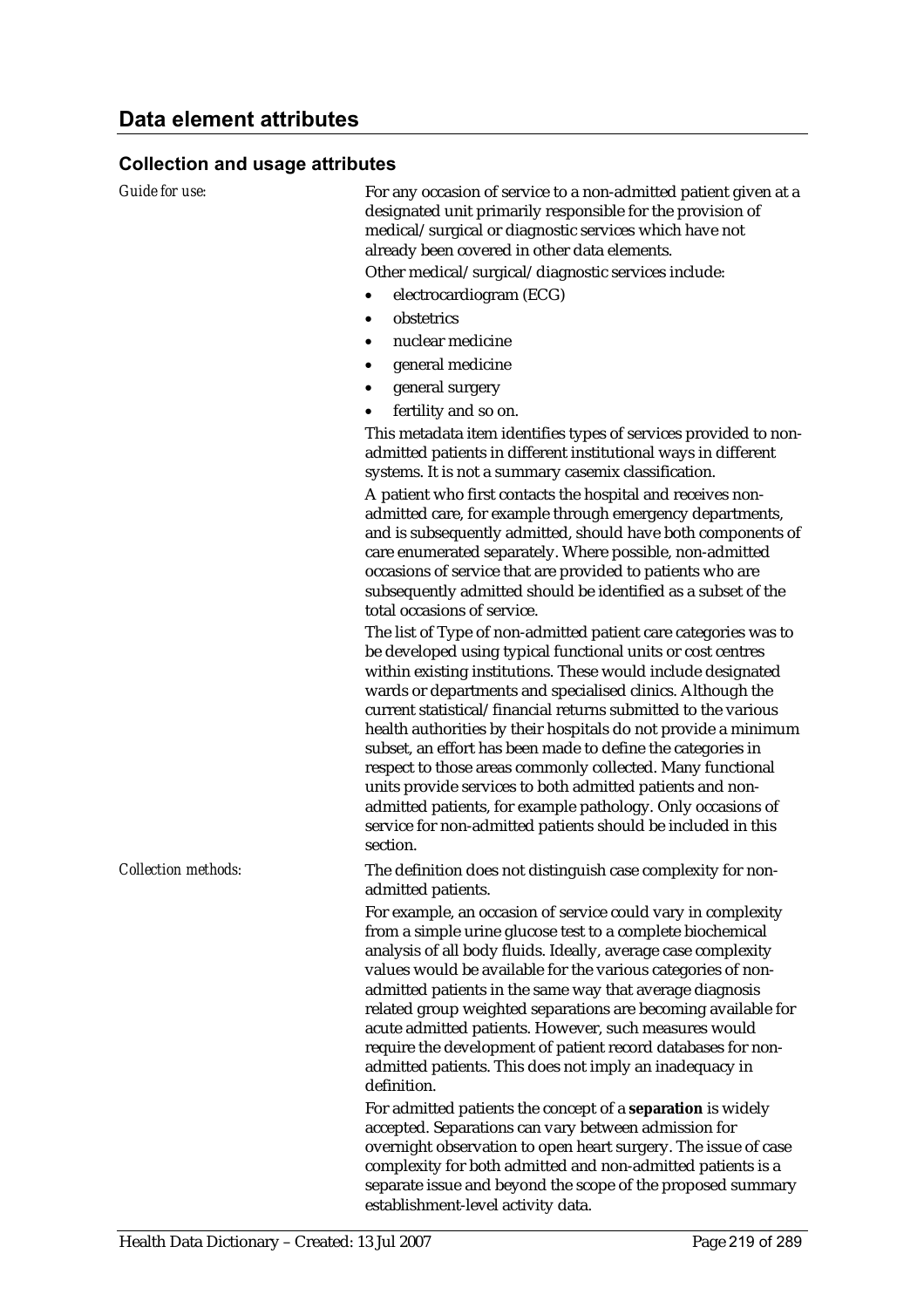| Submitting organisation:                             | National minimum data set working parties                                                                                                                                                                   |
|------------------------------------------------------|-------------------------------------------------------------------------------------------------------------------------------------------------------------------------------------------------------------|
| <b>Relational attributes</b>                         |                                                                                                                                                                                                             |
| Related metadata references:                         | Supersedes Type of non-admitted patient care, version 1,<br>Derived DE, NHDD, NHIMG, Superseded 01/03/2005<br>Supersedes Occasions of service, version 1, Derived DE,<br>NHDD, NHIMG, Superseded 01/03/2005 |
| <b>Implementation in Data Set</b><br>Specifications: | Public hospital establishments NMDS NHIG, Superseded<br>21/03/2006                                                                                                                                          |
|                                                      | Implementation start date: 01/07/2005                                                                                                                                                                       |
|                                                      | Implementation end date: 30/06/2006                                                                                                                                                                         |
|                                                      | Public hospital establishments NMDS NHIG, Superseded<br>23/10/2006                                                                                                                                          |
|                                                      | Implementation start date: 01/07/2006                                                                                                                                                                       |
|                                                      | Implementation end date: 30/06/2007                                                                                                                                                                         |
|                                                      | Public hospital establishments NMDS 2007-2008 NHIG,<br>Standard 23/10/2006                                                                                                                                  |
|                                                      | Implementation start date: 01/07/2007                                                                                                                                                                       |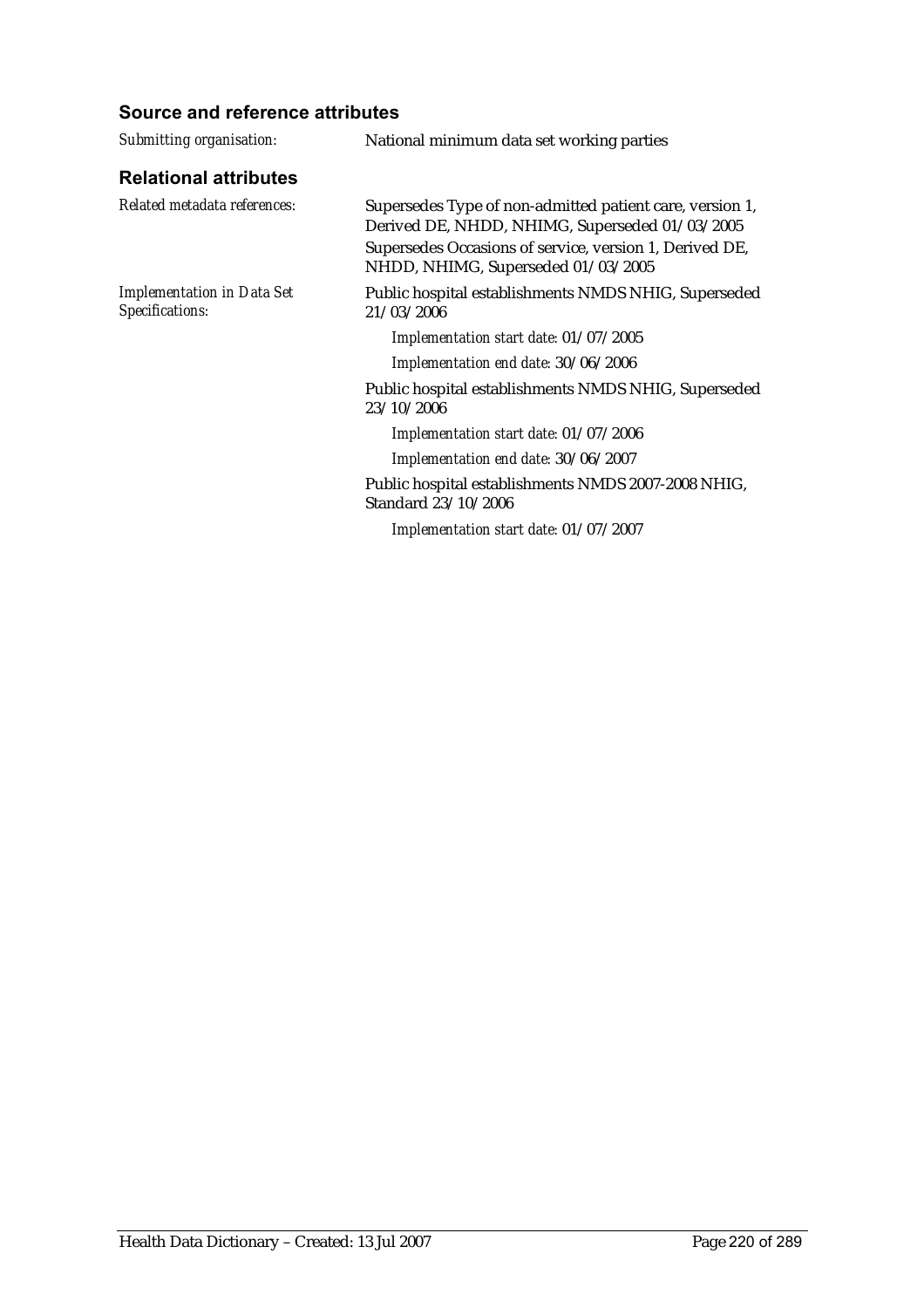# **Individual sessions—other outreach services**

### **Identifying and definitional attributes**

| Metadata item type:         | Data Element                                                                                                                                                                                                                       |
|-----------------------------|------------------------------------------------------------------------------------------------------------------------------------------------------------------------------------------------------------------------------------|
| Technical name:             | Establishment—number of individual session occasions of<br>service for non-admitted patients (other outreach services), total<br>N[NNNNNN]                                                                                         |
| Synonymous names:           | Type of non-admitted patient care                                                                                                                                                                                                  |
| <b>METeOR</b> identifier:   | 270514                                                                                                                                                                                                                             |
| <b>Registration status:</b> | NHIG, Standard 01/03/2005                                                                                                                                                                                                          |
| Definition:                 | The total number of occasions of examination, consultation,<br>treatment or other services provided as individual sessions to<br>non-admitted patients through the outreach services of an<br>establishment not defined elsewhere. |

# **Data element concept attributes**

| Data element concept: | Establishment—number of individual session occasions of<br>service for non-admitted patients                                 |
|-----------------------|------------------------------------------------------------------------------------------------------------------------------|
| Definition:           | The number of non-admitted occasions of service for<br>those treated as individual patients provided by an<br>establishment. |
| Context:              | Required to adequately describe the services provided to non-<br>admitted patients.                                          |
| Object class:         | <b>Establishment</b>                                                                                                         |
| <b>Property:</b>      | Number of individual session occasions of service for non-<br>admitted patients                                              |

#### **Collection and usage attributes**

| Comments: | Family services are to be treated as occasions of service to an<br>individual. A group is defined as two or more patients<br>receiving a service together where all individuals are not<br>members of the same family.                                                                           |
|-----------|--------------------------------------------------------------------------------------------------------------------------------------------------------------------------------------------------------------------------------------------------------------------------------------------------|
|           | In general, establishments other than acute hospitals provide a<br>much more limited range of services for non-admitted patients<br>and outreach/community patients/clients. Therefore,<br>disaggregation by type of non-admitted patient care is not<br>relevant to alcohol and drug hospitals. |

# **Value domain attributes**

| <b>Representation class:</b> | Total               |
|------------------------------|---------------------|
| Data type:                   | Number              |
| Format:                      | N[NNNNNN]           |
| Maximum character length:    |                     |
| Unit of measure:             | Occasion of service |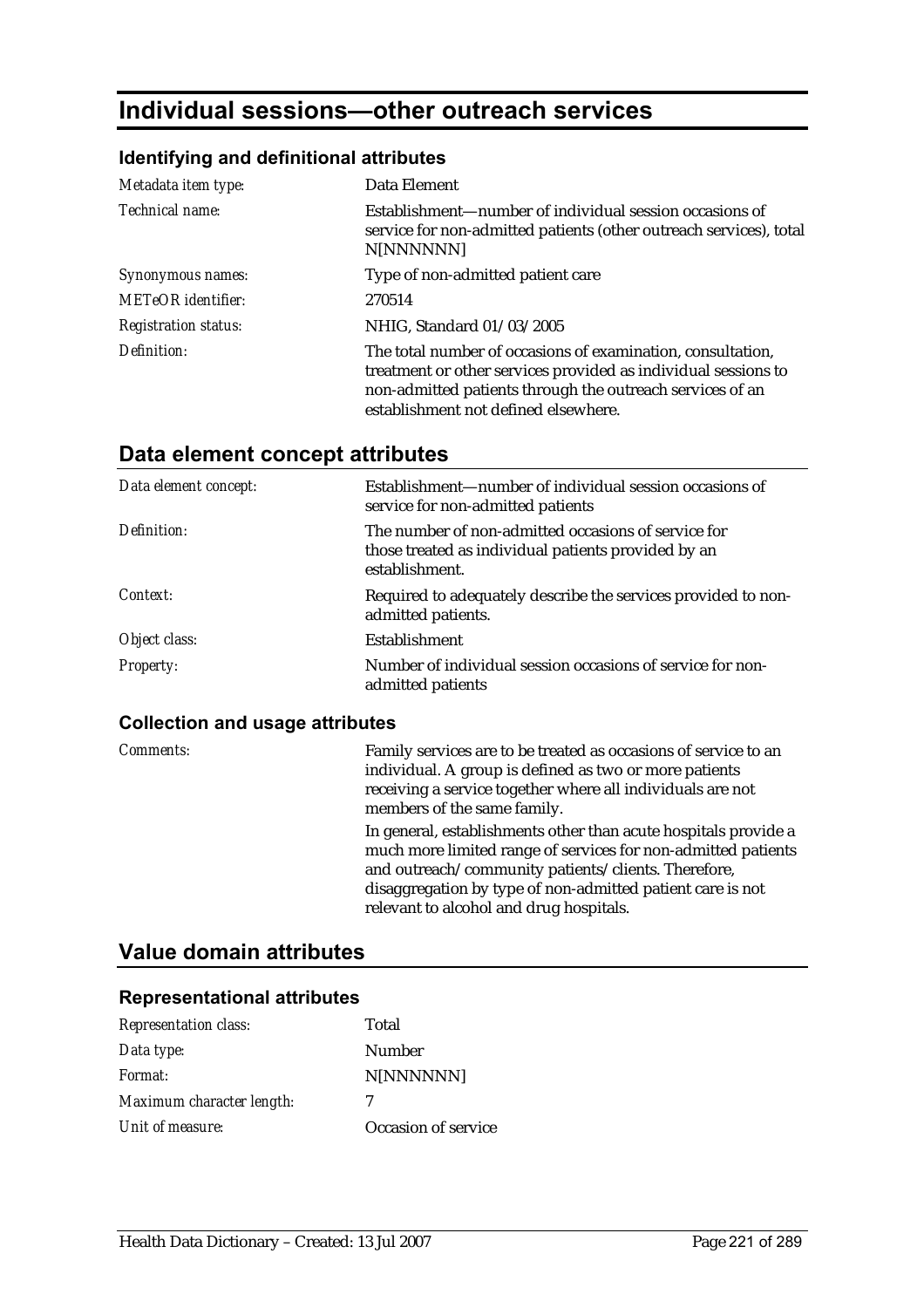#### **Collection and usage attributes**

*Guide for use:* For occasions of outreach services as individual sessions to nonadmitted patients.

Other outreach services:

- involve travel by the service provider\*
- are not classified in allied health or community health services above.

\*Travel does not include movement within an establishment, movement between sites in a multi-campus establishment or between establishments. Such cases should be classified under the appropriate non-admitted patient category.

It is intended that these activities should represent nonmedical/surgical/psychiatric services. Activities such as home cleaning, meals on wheels, home maintenance and so on should be included.

This metadata item identifies types of services provided to nonadmitted patients in different institutional ways in different systems. It is not a summary casemix classification.

A patient who first contacts the hospital and receives nonadmitted care, for example through emergency departments, and is subsequently admitted, should have both components of care enumerated separately. Where possible, non-admitted occasions of service that are provided to patients who are subsequently admitted should be identified as a subset of the total occasions of service.

The list of Type of non-admitted patient care categories was to be developed using typical functional units or cost centres within existing institutions. These would include designated wards or departments and specialised clinics. Although the current statistical/financial returns submitted to the various health authorities by their hospitals do not provide a minimum subset, an effort has been made to define the categories in respect to those areas commonly collected. Many functional units provide services to both admitted patients and nonadmitted patients, for example pathology. Only occasions of service for non-admitted patients should be included in this section.

*Collection methods:* The definition does not distinguish case complexity for nonadmitted patients.

> For example, an occasion of service could vary in complexity from a simple urine glucose test to a complete biochemical analysis of all body fluids. Ideally, average case complexity values would be available for the various categories of nonadmitted patients in the same way that average diagnosis related group weighted separations are becoming available for acute admitted patients. However, such measures would require the development of patient record databases for nonadmitted patients. This does not imply an inadequacy in definition.

For admitted patients the concept of a **separation** is widely accepted. Separations can vary between admission for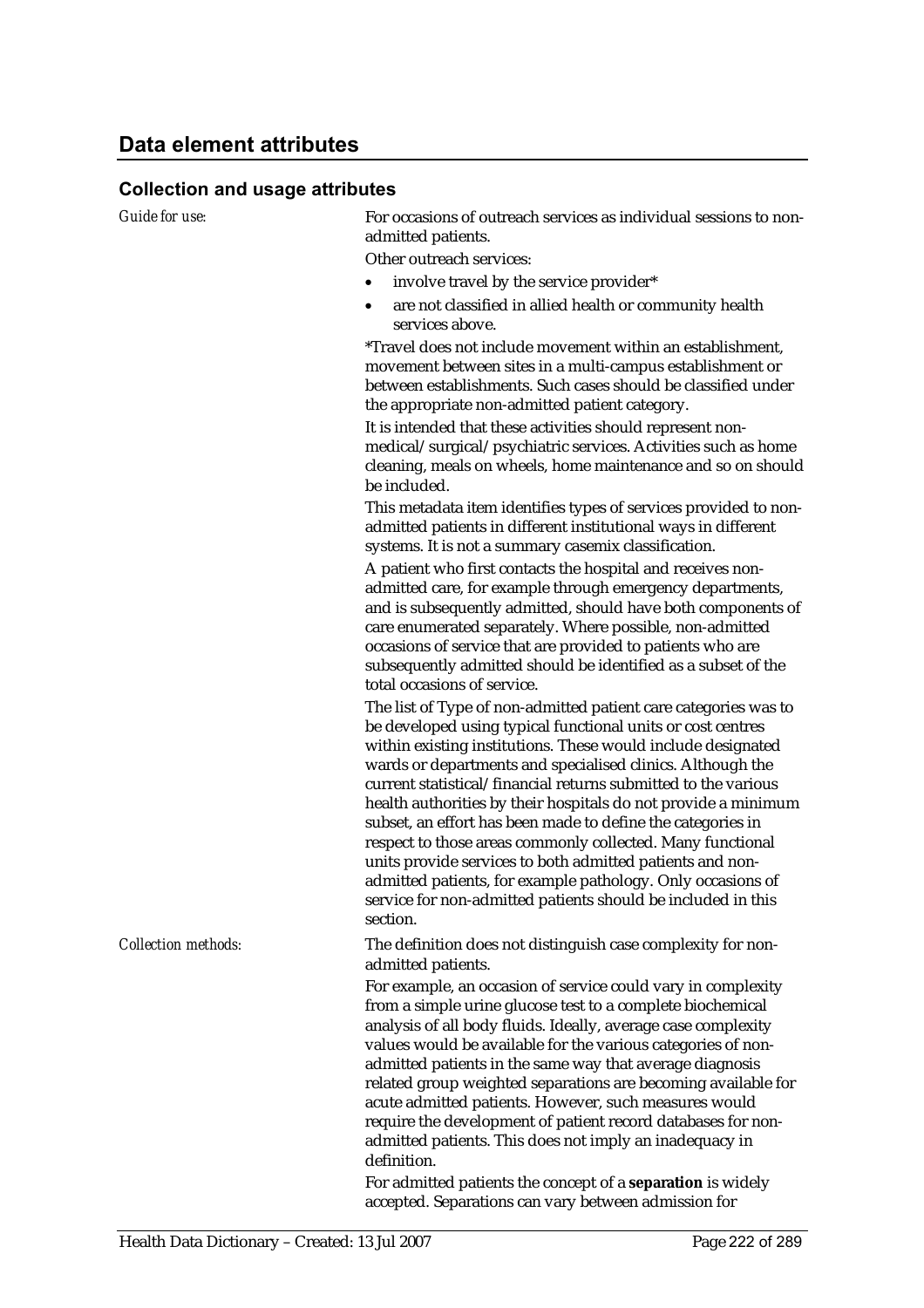complexity for both admitted and non-admitted patients is a separate issue and beyond the scope of the proposed summary establishment-level activity data. *Comments:* Outreach/community care is care delivered by hospital employees to the patient in the home, place of work or other non-hospital site. The distinction between non-admitted patient care and outreach care is that for non-admitted patient care the patients travel to the health care providers while for outreach care the health care providers travel to the patients. This distinction creates difficulties for community health centres. These centres are to be included in the national minimum data set where they are funded as sections within establishments that fall within the scope of the National Health Data Dictionary. For example, baby clinics, immunisation groups or aged care assessment teams, which are funded through acute hospitals, may provide care to some clients within the hospital grounds or externally. It is intended that all community health activity be measured under community health regardless of where the services are provided.

overnight observation to open heart surgery. The issue of case

| Submitting organisation:                             | National minimum data set working parties                                                                  |
|------------------------------------------------------|------------------------------------------------------------------------------------------------------------|
| <b>Relational attributes</b>                         |                                                                                                            |
| Related metadata references:                         | Supersedes Occasions of service, version 1, Derived DE,<br>NHDD, NHIMG, Superseded 01/03/2005              |
|                                                      | Supersedes Type of non-admitted patient care, version 1,<br>Derived DE, NHDD, NHIMG, Superseded 01/03/2005 |
| <b>Implementation in Data Set</b><br>Specifications: | Public hospital establishments NMDS NHIG, Superseded<br>21/03/2006                                         |
|                                                      | Implementation start date: 01/07/2005                                                                      |
|                                                      | Implementation end date: 30/06/2006                                                                        |
|                                                      | Public hospital establishments NMDS NHIG, Superseded<br>23/10/2006                                         |
|                                                      | Implementation start date: 01/07/2006                                                                      |
|                                                      | Implementation end date: 30/06/2007                                                                        |
|                                                      | Public hospital establishments NMDS 2007-2008 NHIG,<br>Standard 23/10/2006                                 |
|                                                      | Implementation start date: 01/07/2007                                                                      |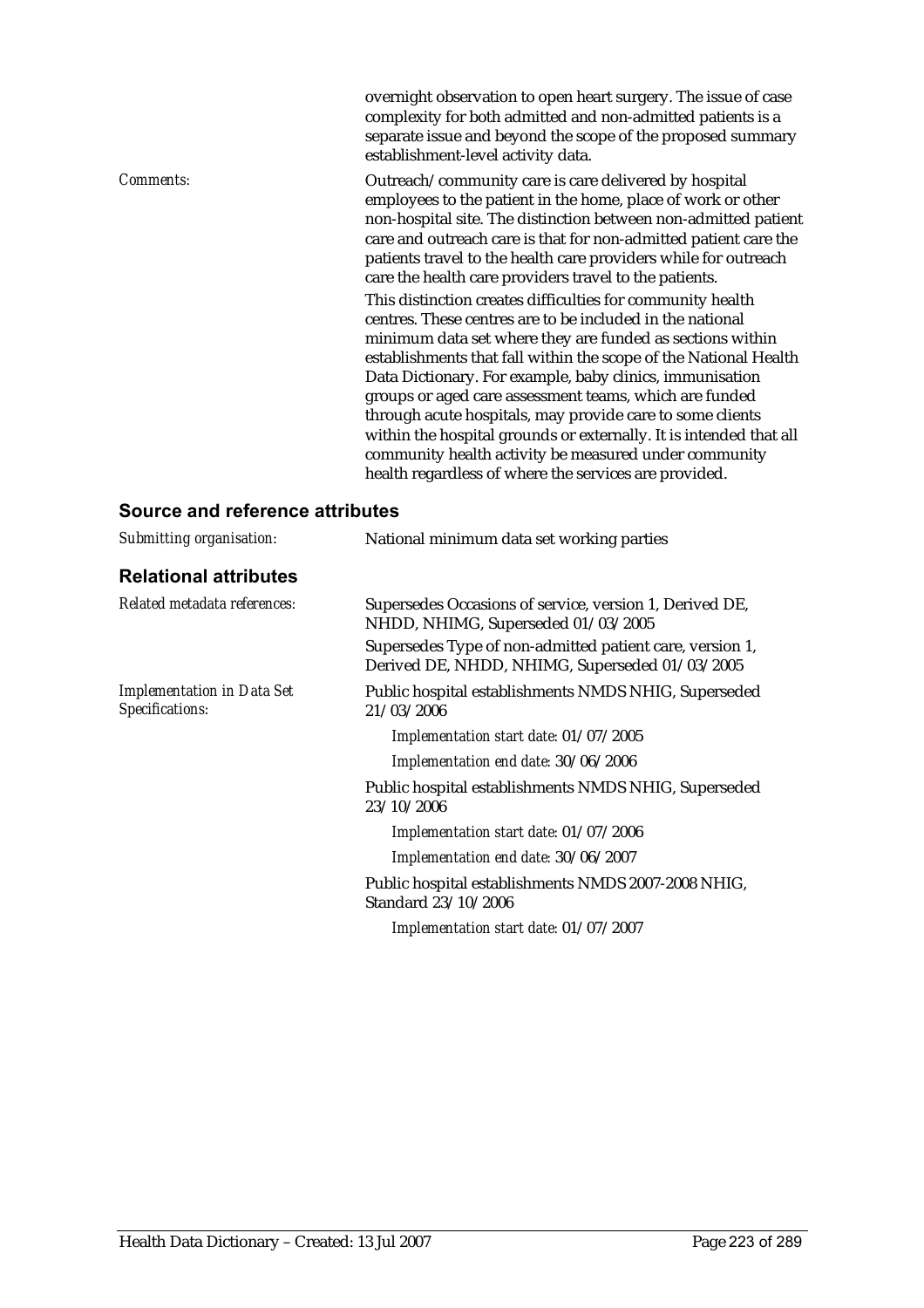# **Individual sessions—pathology**

#### **Identifying and definitional attributes**

| Metadata item type:         | Data Element                                                                                                                                                                                                                                                                                                                                                                                    |
|-----------------------------|-------------------------------------------------------------------------------------------------------------------------------------------------------------------------------------------------------------------------------------------------------------------------------------------------------------------------------------------------------------------------------------------------|
| Technical name:             | Establishment—number of individual session occasions of<br>service for non-admitted patients (pathology), total<br>N[NNNNNN]                                                                                                                                                                                                                                                                    |
| Synonymous names:           | Type of non-admitted patient care                                                                                                                                                                                                                                                                                                                                                               |
| <b>METeOR</b> identifier:   | 270505                                                                                                                                                                                                                                                                                                                                                                                          |
| <b>Registration status:</b> | NHIG, Standard 01/03/2005                                                                                                                                                                                                                                                                                                                                                                       |
| Definition:                 | The total number of occasions of examination, consultation,<br>treatment or other services provided as individual sessions to<br>non-admitted patients in the pathology functional unit of an<br>establishment. Each diagnostic test or simultaneous set of<br>related diagnostic tests for the one patient referred to a hospital<br>pathology department consists of one occasion of service. |

## **Data element concept attributes**

| Data element concept: | Establishment—number of individual session occasions of<br>service for non-admitted patients                                 |
|-----------------------|------------------------------------------------------------------------------------------------------------------------------|
| Definition:           | The number of non-admitted occasions of service for<br>those treated as individual patients provided by an<br>establishment. |
| Context:              | Required to adequately describe the services provided to non-<br>admitted patients.                                          |
| Object class:         | <b>Establishment</b>                                                                                                         |
| <b>Property:</b>      | Number of individual session occasions of service for non-<br>admitted patients                                              |

## **Collection and usage attributes**

| Comments: | Family services are to be treated as occasions of service to an<br>individual. A group is defined as two or more patients<br>receiving a service together where all individuals are not<br>members of the same family.                                                                           |
|-----------|--------------------------------------------------------------------------------------------------------------------------------------------------------------------------------------------------------------------------------------------------------------------------------------------------|
|           | In general, establishments other than acute hospitals provide a<br>much more limited range of services for non-admitted patients<br>and outreach/community patients/clients. Therefore,<br>disaggregation by type of non-admitted patient care is not<br>relevant to alcohol and drug hospitals. |

# **Value domain attributes**

| <b>Representation class:</b> | Total               |
|------------------------------|---------------------|
| Data type:                   | Number              |
| <i>Format:</i>               | N[NNNNNN]           |
| Maximum character length:    | 7                   |
| Unit of measure:             | Occasion of service |
|                              |                     |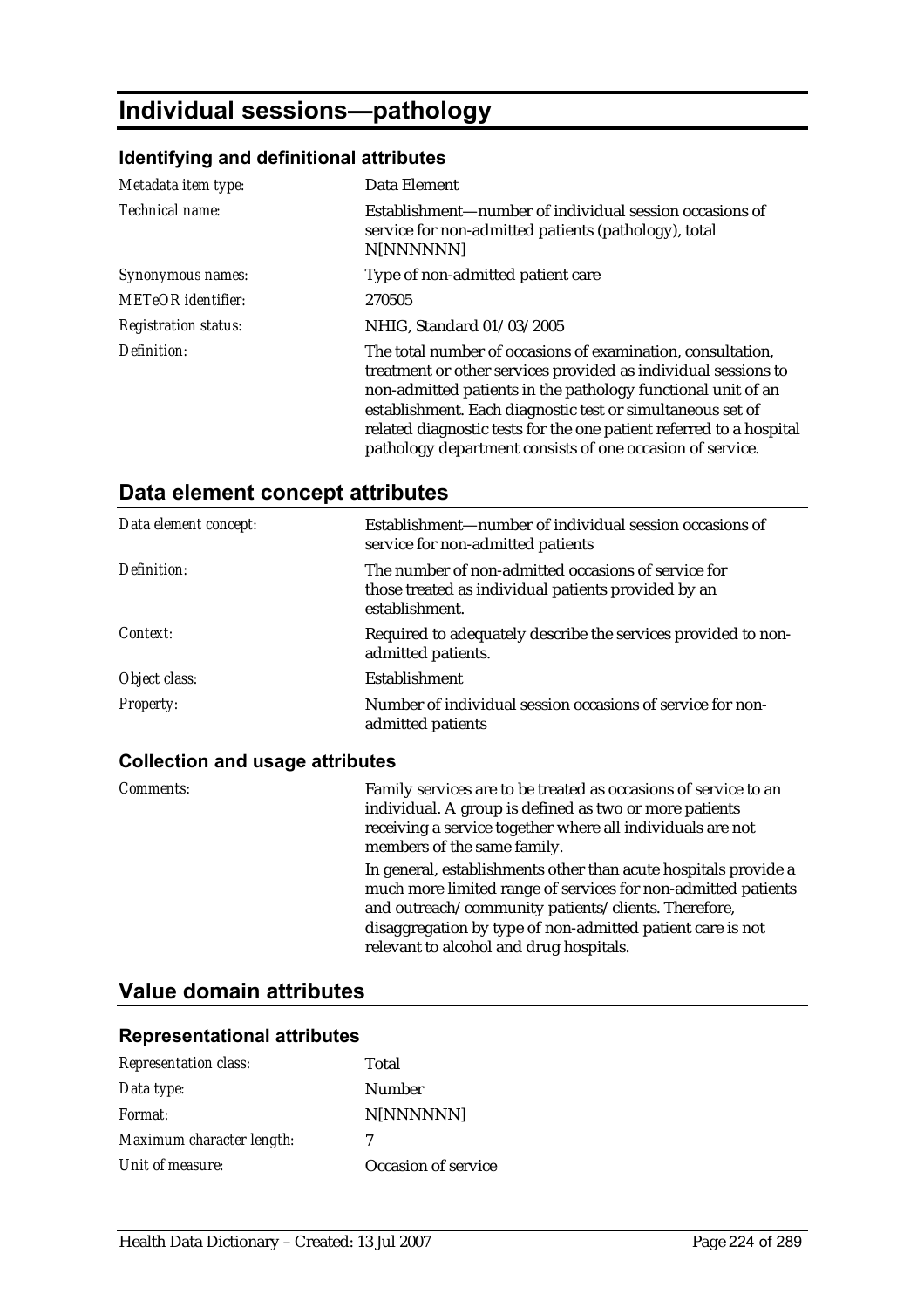#### **Collection and usage attributes**

| <b>Guide for use:</b>      | For all occasions of service as individual sessions to non-<br>admitted patients from designated pathology laboratories.                                                                                                                                                                                                                                                                                                                                                                                                                                                                                                                                                                                                                                                                                                                                                                                                                                 |
|----------------------------|----------------------------------------------------------------------------------------------------------------------------------------------------------------------------------------------------------------------------------------------------------------------------------------------------------------------------------------------------------------------------------------------------------------------------------------------------------------------------------------------------------------------------------------------------------------------------------------------------------------------------------------------------------------------------------------------------------------------------------------------------------------------------------------------------------------------------------------------------------------------------------------------------------------------------------------------------------|
|                            | Occasions of service to all patients from other establishments<br>should be counted separately.                                                                                                                                                                                                                                                                                                                                                                                                                                                                                                                                                                                                                                                                                                                                                                                                                                                          |
|                            | This metadata item identifies types of services provided to non-<br>admitted patients in different institutional ways in different<br>systems. It is not a summary casemix classification.                                                                                                                                                                                                                                                                                                                                                                                                                                                                                                                                                                                                                                                                                                                                                               |
|                            | A patient who first contacts the hospital and receives non-<br>admitted care, for example through emergency departments,<br>and is subsequently admitted, should have both components of<br>care enumerated separately. Where possible, non-admitted<br>occasions of service that are provided to patients who are<br>subsequently admitted should be identified as a subset of the<br>total occasions of service.                                                                                                                                                                                                                                                                                                                                                                                                                                                                                                                                       |
|                            | The list of Type of non-admitted patient care categories was to<br>be developed using typical functional units or cost centres<br>within existing institutions. These would include designated<br>wards or departments and specialised clinics. Although the<br>current statistical/financial returns submitted to the various<br>health authorities by their hospitals do not provide a minimum<br>subset, an effort has been made to define the categories in<br>respect to those areas commonly collected. Many functional<br>units provide services to both admitted patients and non-<br>admitted patients, for example pathology. Only occasions of<br>service for non-admitted patients should be included in this<br>section.                                                                                                                                                                                                                    |
| <b>Collection methods:</b> | The definition does not distinguish case complexity for non-<br>admitted patients.                                                                                                                                                                                                                                                                                                                                                                                                                                                                                                                                                                                                                                                                                                                                                                                                                                                                       |
|                            | For example, an occasion of service could vary in complexity<br>from a simple urine glucose test to a complete biochemical<br>analysis of all body fluids. Ideally, average case complexity<br>values would be available for the various categories of non-<br>admitted patients in the same way that average diagnosis<br>related group weighted separations are becoming available for<br>acute admitted patients. However, such measures would<br>require the development of patient record databases for non-<br>admitted patients. This does not imply an inadequacy in<br>definition.<br>For admitted patients the concept of a separation is widely<br>accepted. Separations can vary between admission for<br>overnight observation to open heart surgery. The issue of case<br>complexity for both admitted and non-admitted patients is a<br>separate issue and beyond the scope of the proposed summary<br>establishment-level activity data. |

#### **Source and reference attributes**

*Submitting organisation:* National minimum data set working parties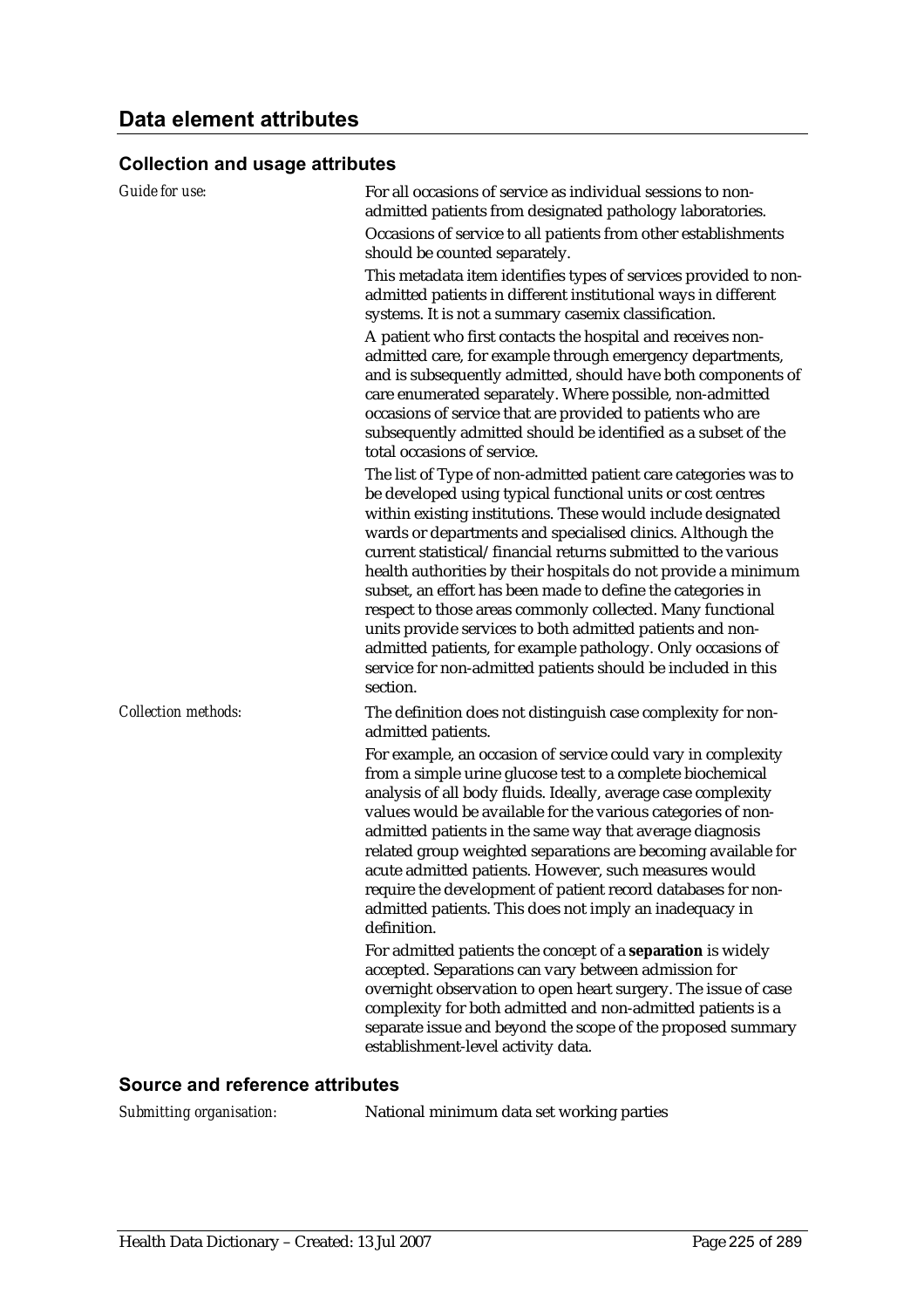## **Relational attributes**

| Related metadata references:                         | Supersedes Occasions of service, version 1, Derived DE,<br>NHDD, NHIMG, Superseded 01/03/2005              |
|------------------------------------------------------|------------------------------------------------------------------------------------------------------------|
|                                                      | Supersedes Type of non-admitted patient care, version 1,<br>Derived DE, NHDD, NHIMG, Superseded 01/03/2005 |
| <b>Implementation in Data Set</b><br>Specifications: | Public hospital establishments NMDS NHIG, Superseded<br>21/03/2006                                         |
|                                                      | Implementation start date: 01/07/2005                                                                      |
|                                                      | Implementation end date: 30/06/2006                                                                        |
|                                                      | Public hospital establishments NMDS NHIG, Superseded<br>23/10/2006                                         |
|                                                      | Implementation start date: 01/07/2006                                                                      |
|                                                      | Implementation end date: 30/06/2007                                                                        |
|                                                      | Public hospital establishments NMDS 2007-2008 NHIG,<br>Standard 23/10/2006                                 |
|                                                      | Implementation start date: 01/07/2007                                                                      |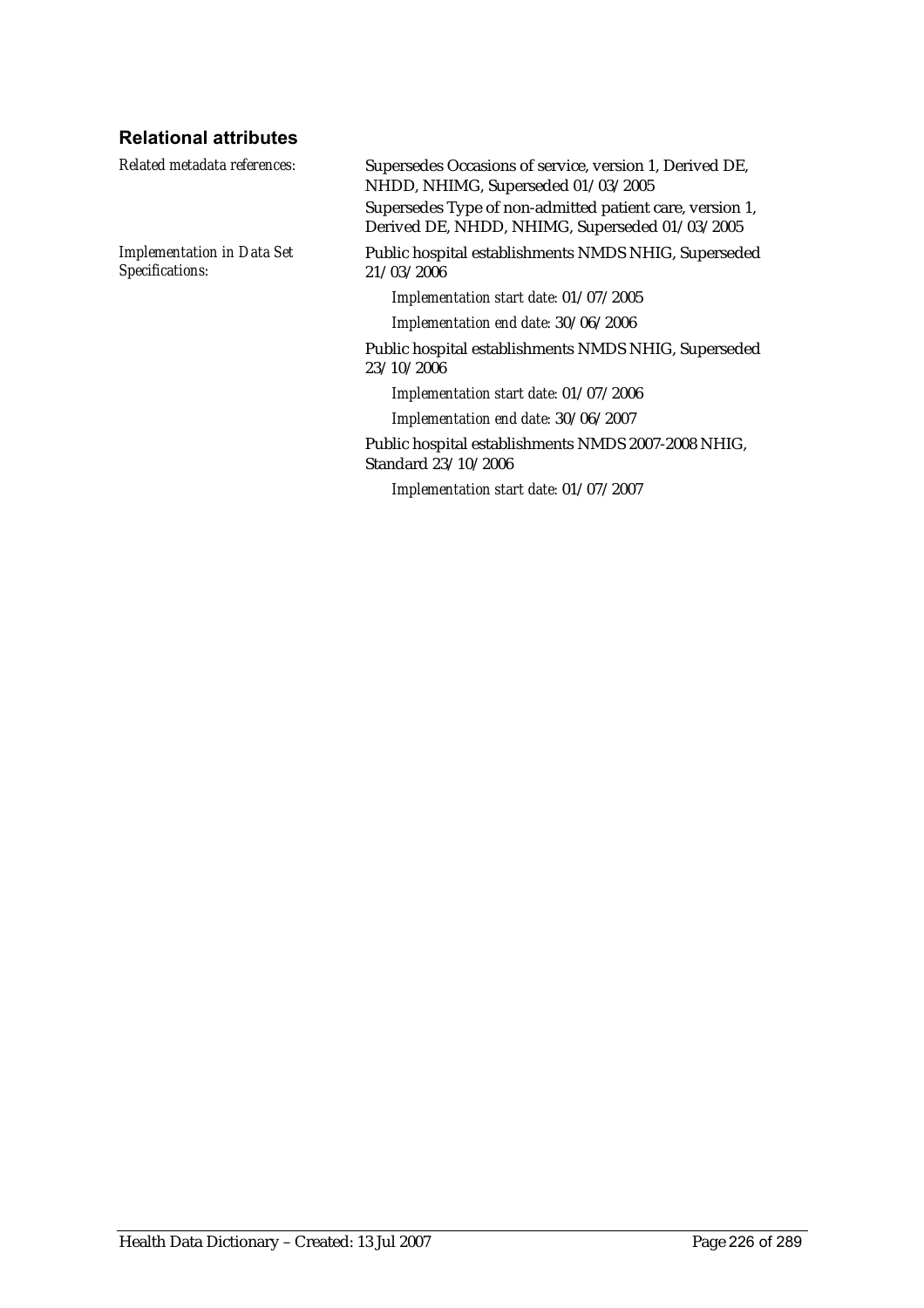# **Individual sessions—pharmacy**

## **Identifying and definitional attributes**

| Metadata item type:         | Data Element                                                                                                                                                                                                   |
|-----------------------------|----------------------------------------------------------------------------------------------------------------------------------------------------------------------------------------------------------------|
| Technical name:             | Establishment—number of individual session occasions of<br>service for non-admitted patients (pharmacy), total<br>N[NNNNNN]                                                                                    |
| Synonymous names:           | Type of non-admitted patient care                                                                                                                                                                              |
| <b>METeOR</b> identifier:   | 270509                                                                                                                                                                                                         |
| <b>Registration status:</b> | NHIG, Standard 01/03/2005                                                                                                                                                                                      |
| Definition:                 | The total number of occasions of examination, consultation,<br>treatment or other services provided as individual sessions to<br>non-admitted patients in the pharmacy functional unit of an<br>establishment. |

# **Data element concept attributes**

| Data element concept: | Establishment—number of individual session occasions of<br>service for non-admitted patients                                 |
|-----------------------|------------------------------------------------------------------------------------------------------------------------------|
| Definition:           | The number of non-admitted occasions of service for<br>those treated as individual patients provided by an<br>establishment. |
| Context:              | Required to adequately describe the services provided to non-<br>admitted patients.                                          |
| Object class:         | <b>Establishment</b>                                                                                                         |
| <b>Property:</b>      | Number of individual session occasions of service for non-<br>admitted patients                                              |

#### **Collection and usage attributes**

| Comments: | Family services are to be treated as occasions of service to an<br>individual. A group is defined as two or more patients<br>receiving a service together where all individuals are not<br>members of the same family.                                                                           |
|-----------|--------------------------------------------------------------------------------------------------------------------------------------------------------------------------------------------------------------------------------------------------------------------------------------------------|
|           | In general, establishments other than acute hospitals provide a<br>much more limited range of services for non-admitted patients<br>and outreach/community patients/clients. Therefore,<br>disaggregation by type of non-admitted patient care is not<br>relevant to alcohol and drug hospitals. |

# **Value domain attributes**

| Representation class:     | Total               |
|---------------------------|---------------------|
| Data type:                | Number              |
| Format:                   | N[NNNNNN]           |
| Maximum character length: | 7                   |
| Unit of measure:          | Occasion of service |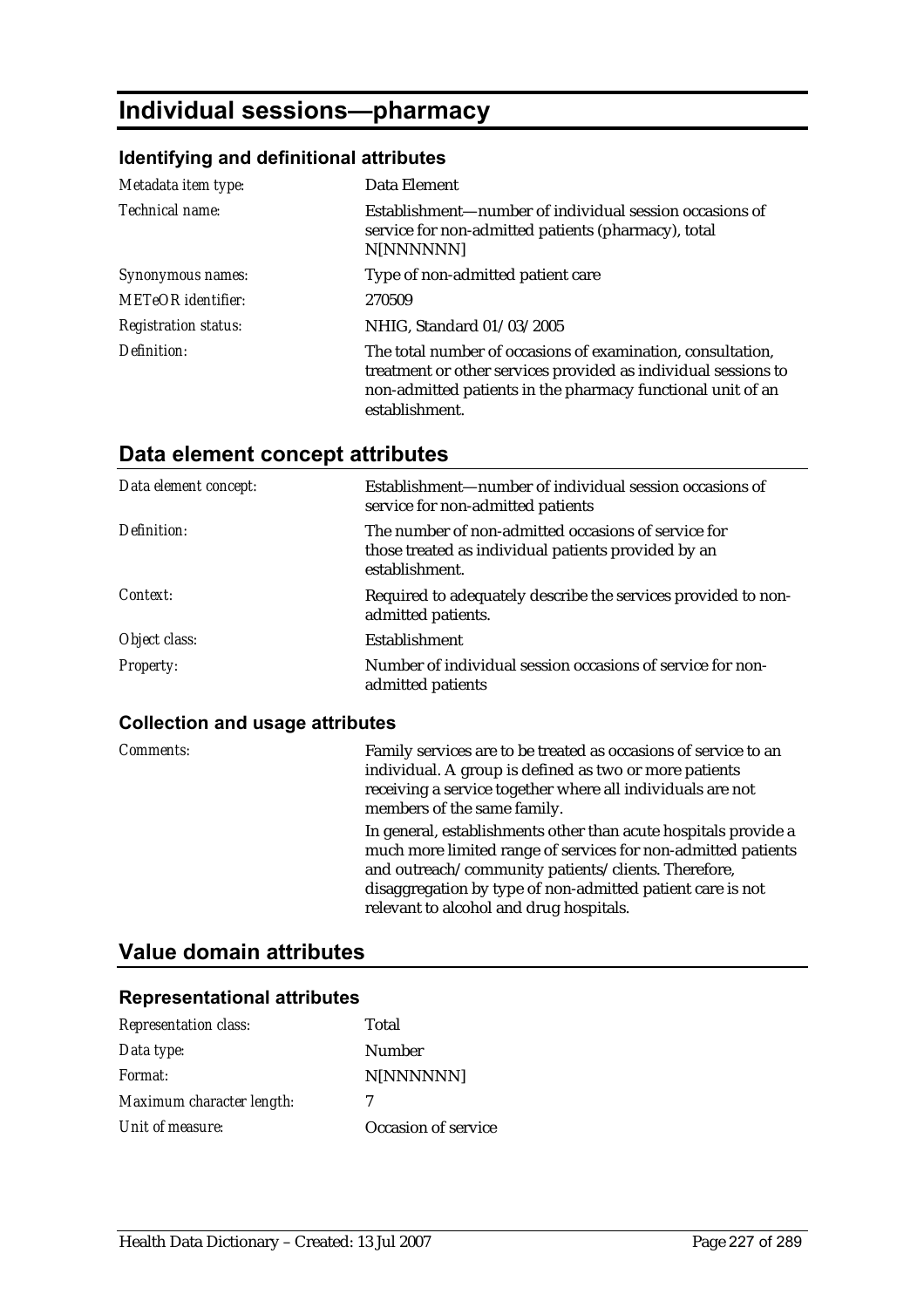### **Collection and usage attributes**

| <b>Guide for use:</b>      | For all occasions of service as individual sessions to non-<br>admitted patients from pharmacy departments.<br>Those drugs dispensed/administered in other departments<br>such as the emergency department, or outpatient departments,<br>are to be counted by the respective departments.<br>This metadata item identifies types of services provided to non-<br>admitted patients in different institutional ways in different<br>systems. It is not a summary casemix classification.<br>A patient who first contacts the hospital and receives non-<br>admitted care, for example through emergency departments,<br>and is subsequently admitted, should have both components of<br>care enumerated separately. Where possible, non-admitted<br>occasions of service that are provided to patients who are<br>subsequently admitted should be identified as a subset of the<br>total occasions of service.                                                                                                                                 |
|----------------------------|------------------------------------------------------------------------------------------------------------------------------------------------------------------------------------------------------------------------------------------------------------------------------------------------------------------------------------------------------------------------------------------------------------------------------------------------------------------------------------------------------------------------------------------------------------------------------------------------------------------------------------------------------------------------------------------------------------------------------------------------------------------------------------------------------------------------------------------------------------------------------------------------------------------------------------------------------------------------------------------------------------------------------------------------|
|                            | The list of Type of non-admitted patient care categories was to<br>be developed using typical functional units or cost centres<br>within existing institutions. These would include designated<br>wards or departments and specialised clinics. Although the<br>current statistical/financial returns submitted to the various<br>health authorities by their hospitals do not provide a minimum<br>subset, an effort has been made to define the categories in<br>respect to those areas commonly collected. Many functional<br>units provide services to both admitted patients and non-<br>admitted patients, for example pathology. Only occasions of<br>service for non-admitted patients should be included in this<br>section.                                                                                                                                                                                                                                                                                                          |
| <b>Collection methods:</b> | The definition does not distinguish case complexity for non-<br>admitted patients.<br>For example, an occasion of service could vary in complexity<br>from a simple urine glucose test to a complete biochemical<br>analysis of all body fluids. Ideally, average case complexity<br>values would be available for the various categories of non-<br>admitted patients in the same way that average diagnosis<br>related group weighted separations are becoming available for<br>acute admitted patients. However, such measures would<br>require the development of patient record databases for non-<br>admitted patients. This does not imply an inadequacy in<br>definition.<br>For admitted patients the concept of a separation is widely<br>accepted. Separations can vary between admission for<br>overnight observation to open heart surgery. The issue of case<br>complexity for both admitted and non-admitted patients is a<br>separate issue and beyond the scope of the proposed summary<br>establishment-level activity data. |

#### **Source and reference attributes**

*Submitting organisation:* National minimum data set working parties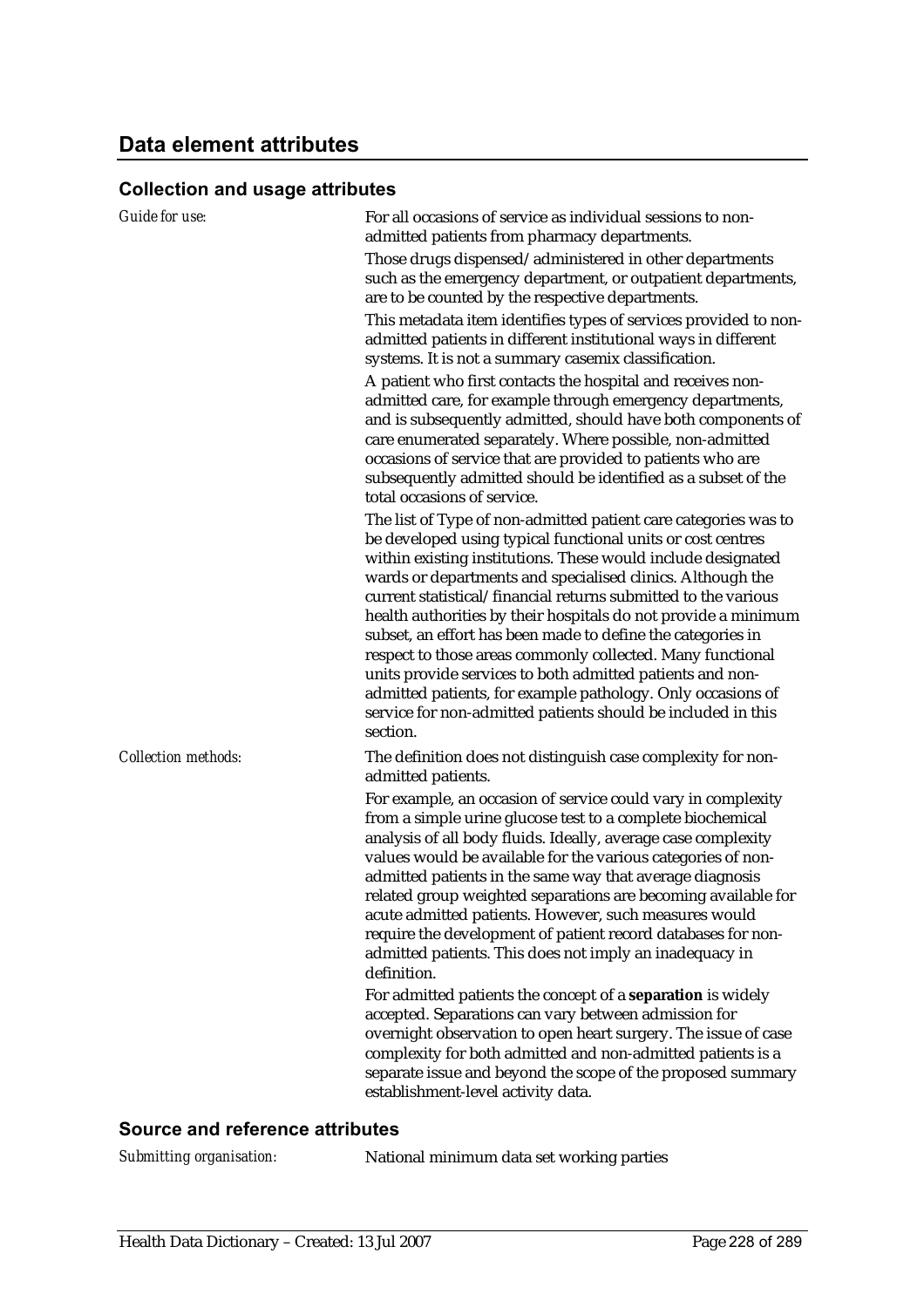## **Relational attributes**

| Related metadata references:                         | Supersedes Occasions of service, version 1, Derived DE,<br>NHDD, NHIMG, Superseded 01/03/2005              |
|------------------------------------------------------|------------------------------------------------------------------------------------------------------------|
|                                                      | Supersedes Type of non-admitted patient care, version 1,<br>Derived DE, NHDD, NHIMG, Superseded 01/03/2005 |
| <b>Implementation in Data Set</b><br>Specifications: | Public hospital establishments NMDS NHIG, Superseded<br>21/03/2006                                         |
|                                                      | Implementation start date: 01/07/2005                                                                      |
|                                                      | Implementation end date: 30/06/2006                                                                        |
|                                                      | Public hospital establishments NMDS NHIG, Superseded<br>23/10/2006                                         |
|                                                      | Implementation start date: 01/07/2006                                                                      |
|                                                      | Implementation end date: 30/06/2007                                                                        |
|                                                      | Public hospital establishments NMDS 2007-2008 NHIG,<br>Standard 23/10/2006                                 |
|                                                      | Implementation start date: 01/07/2007                                                                      |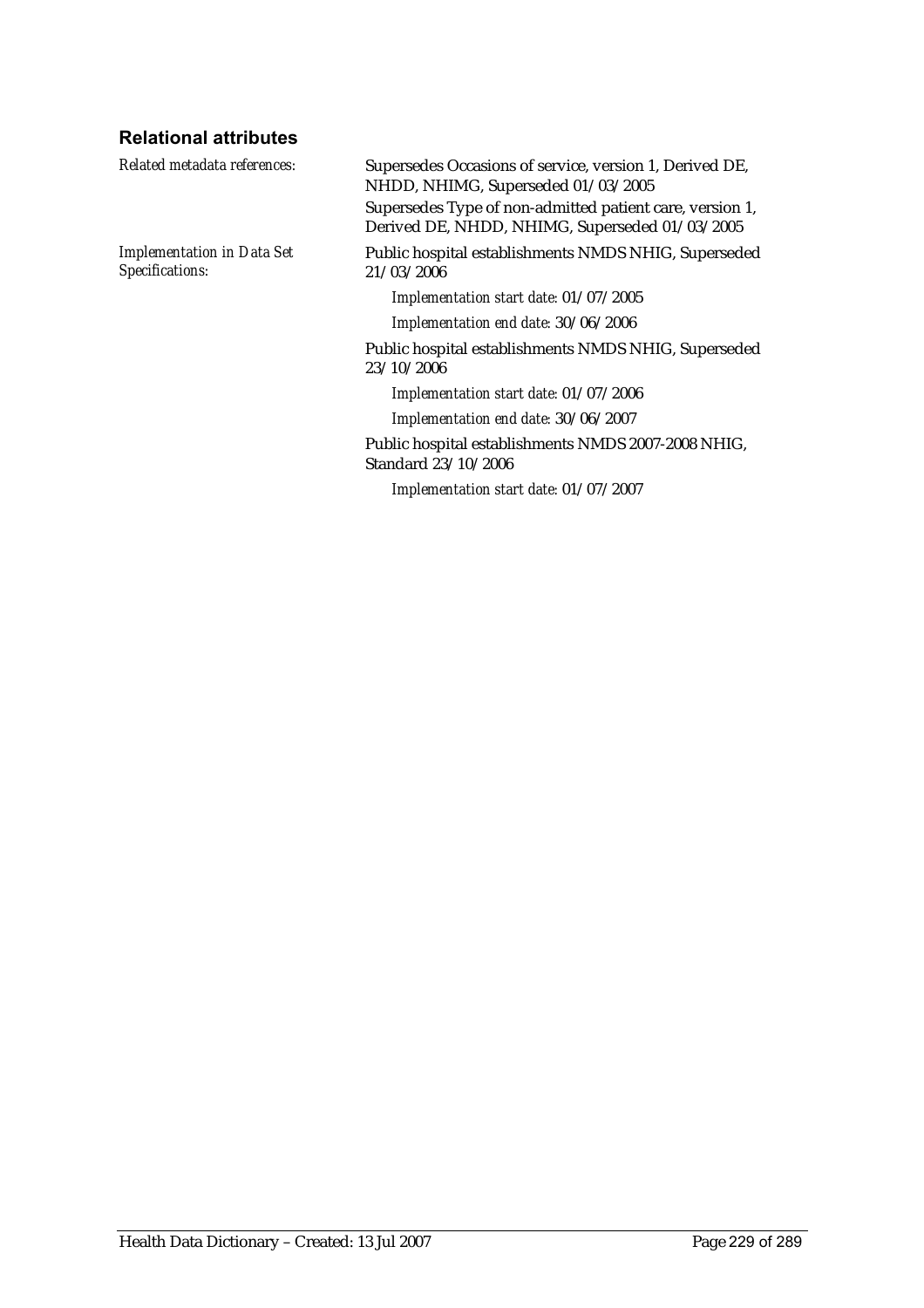# **Individual sessions—radiology and organ imaging**

### **Identifying and definitional attributes**

| Metadata item type:         | Data Element                                                                                                                                                                                                                      |
|-----------------------------|-----------------------------------------------------------------------------------------------------------------------------------------------------------------------------------------------------------------------------------|
| Technical name:             | Establishment—number of individual session occasions of<br>service for non-admitted patients (radiology and organ<br>imaging), total N[NNNNNN]                                                                                    |
| Synonymous names:           | Type of non-admitted patient care                                                                                                                                                                                                 |
| <b>METeOR</b> identifier:   | 270510                                                                                                                                                                                                                            |
| <b>Registration status:</b> | NHIG, Standard 01/03/2005                                                                                                                                                                                                         |
| Definition:                 | The total number of occasions of examination, consultation,<br>treatment or other services provided as individual sessions to<br>non-admitted patients in the radiology and organ imaging<br>functional unit of an establishment. |

# **Data element concept attributes**

| Data element concept: | Establishment—number of individual session occasions of<br>service for non-admitted patients                                 |
|-----------------------|------------------------------------------------------------------------------------------------------------------------------|
| Definition:           | The number of non-admitted occasions of service for<br>those treated as individual patients provided by an<br>establishment. |
| Context:              | Required to adequately describe the services provided to non-<br>admitted patients.                                          |
| Object class:         | <b>Establishment</b>                                                                                                         |
| <b>Property:</b>      | Number of individual session occasions of service for non-<br>admitted patients                                              |

#### **Collection and usage attributes**

| Comments: | Family services are to be treated as occasions of service to an<br>individual. A group is defined as two or more patients<br>receiving a service together where all individuals are not<br>members of the same family.<br>In general, establishments other than acute hospitals provide a |
|-----------|-------------------------------------------------------------------------------------------------------------------------------------------------------------------------------------------------------------------------------------------------------------------------------------------|
|           | much more limited range of services for non-admitted patients<br>and outreach/community patients/clients. Therefore,<br>disaggregation by type of non-admitted patient care is not<br>relevant to alcohol and drug hospitals.                                                             |

## **Value domain attributes**

| <b>Representation class:</b> | Total               |
|------------------------------|---------------------|
| Data type:                   | Number              |
| Format:                      | N[NNNNNN]           |
| Maximum character length:    | 7                   |
| Unit of measure:             | Occasion of service |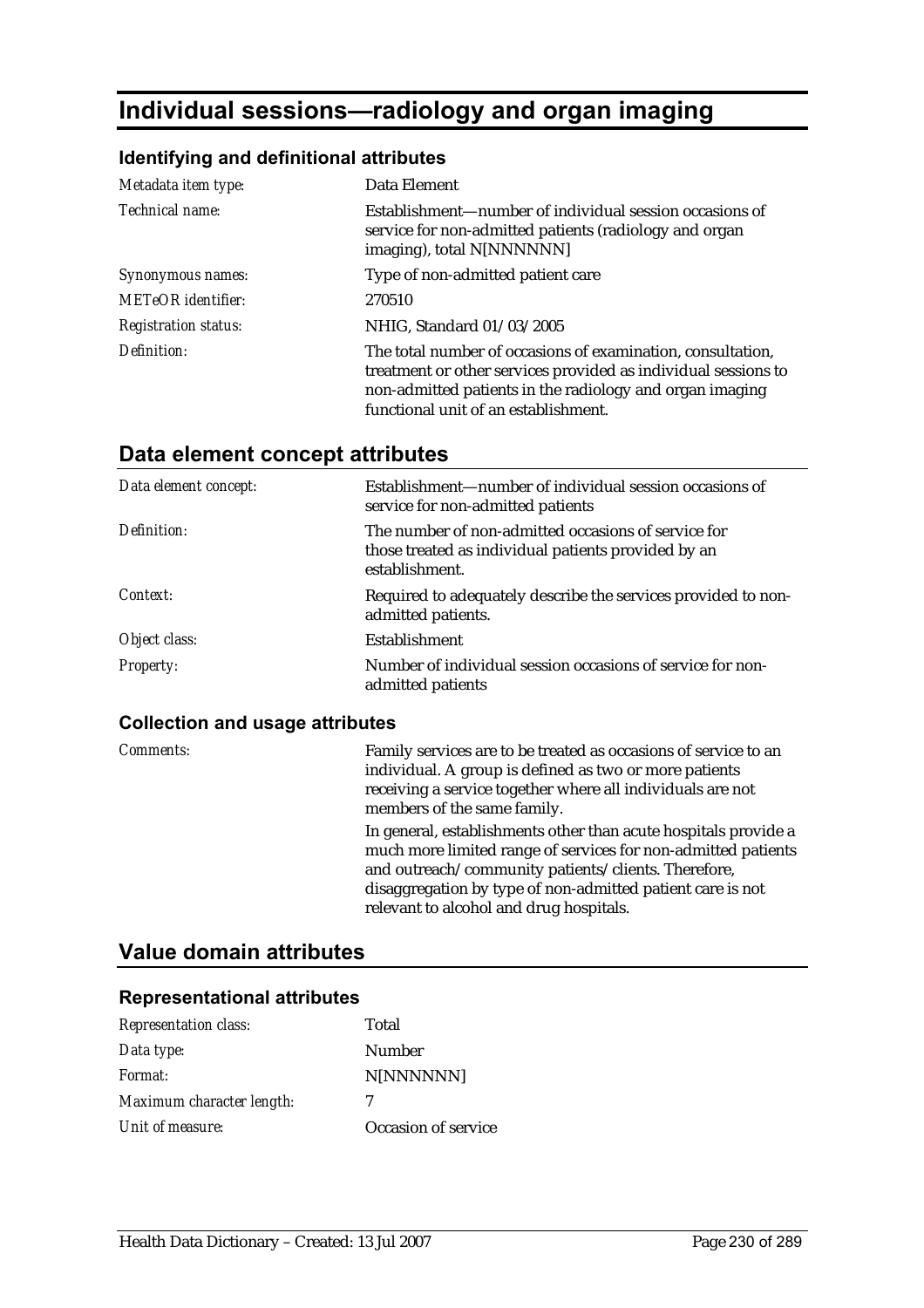#### **Collection and usage attributes**

| Guide for use:                                       | For all occasions of radiology and organ imaging services as<br>individual sessions to non-admitted patients.<br>Radiology and organ imaging includes services undertaken in<br>radiology (X-ray) departments as well as in specialised organ<br>imaging clinics carrying out ultrasound, computerised<br>tomography (CT) and magnetic resonance imaging (MRI).<br>This metadata item identifies types of services provided to non-<br>admitted patients in different institutional ways in different<br>systems. It is not a summary casemix classification.<br>A patient who first contacts the hospital and receives non-<br>admitted care, for example through emergency departments,<br>and is subsequently admitted, should have both components of<br>care enumerated separately. Where possible, non-admitted<br>occasions of service that are provided to patients who are<br>subsequently admitted should be identified as a subset of the<br>total occasions of service. |
|------------------------------------------------------|-------------------------------------------------------------------------------------------------------------------------------------------------------------------------------------------------------------------------------------------------------------------------------------------------------------------------------------------------------------------------------------------------------------------------------------------------------------------------------------------------------------------------------------------------------------------------------------------------------------------------------------------------------------------------------------------------------------------------------------------------------------------------------------------------------------------------------------------------------------------------------------------------------------------------------------------------------------------------------------|
|                                                      | The list of Type of non-admitted patient care categories was to<br>be developed using typical functional units or cost centres<br>within existing institutions. These would include designated<br>wards or departments and specialised clinics. Although the<br>current statistical/financial returns submitted to the various<br>health authorities by their hospitals do not provide a minimum<br>subset, an effort has been made to define the categories in<br>respect to those areas commonly collected. Many functional<br>units provide services to both admitted patients and non-<br>admitted patients, for example pathology. Only occasions of<br>service for non-admitted patients should be included in this<br>section.                                                                                                                                                                                                                                               |
| Source and reference attributes                      |                                                                                                                                                                                                                                                                                                                                                                                                                                                                                                                                                                                                                                                                                                                                                                                                                                                                                                                                                                                     |
| Submitting organisation:                             | National minimum data set working parties                                                                                                                                                                                                                                                                                                                                                                                                                                                                                                                                                                                                                                                                                                                                                                                                                                                                                                                                           |
| <b>Relational attributes</b>                         |                                                                                                                                                                                                                                                                                                                                                                                                                                                                                                                                                                                                                                                                                                                                                                                                                                                                                                                                                                                     |
| Related metadata references:                         | Supersedes Type of non-admitted patient care, version 1,<br>Derived DE, NHDD, NHIMG, Superseded 01/03/2005<br>Supersedes Occasions of service, version 1, Derived DE,<br>NHDD, NHIMG, Superseded 01/03/2005                                                                                                                                                                                                                                                                                                                                                                                                                                                                                                                                                                                                                                                                                                                                                                         |
| <b>Implementation in Data Set</b><br>Specifications: | Public hospital establishments NMDS NHIG, Superseded<br>21/03/2006                                                                                                                                                                                                                                                                                                                                                                                                                                                                                                                                                                                                                                                                                                                                                                                                                                                                                                                  |
|                                                      | Implementation start date: 01/07/2005                                                                                                                                                                                                                                                                                                                                                                                                                                                                                                                                                                                                                                                                                                                                                                                                                                                                                                                                               |
|                                                      | Implementation end date: 30/06/2006                                                                                                                                                                                                                                                                                                                                                                                                                                                                                                                                                                                                                                                                                                                                                                                                                                                                                                                                                 |
|                                                      | Public hospital establishments NMDS NHIG, Superseded<br>23/10/2006                                                                                                                                                                                                                                                                                                                                                                                                                                                                                                                                                                                                                                                                                                                                                                                                                                                                                                                  |
|                                                      | Implementation start date: 01/07/2006                                                                                                                                                                                                                                                                                                                                                                                                                                                                                                                                                                                                                                                                                                                                                                                                                                                                                                                                               |

*Implementation end date:* 30/06/2007

Public hospital establishments NMDS 2007-2008 NHIG, Standard 23/10/2006

*Implementation start date:* 01/07/2007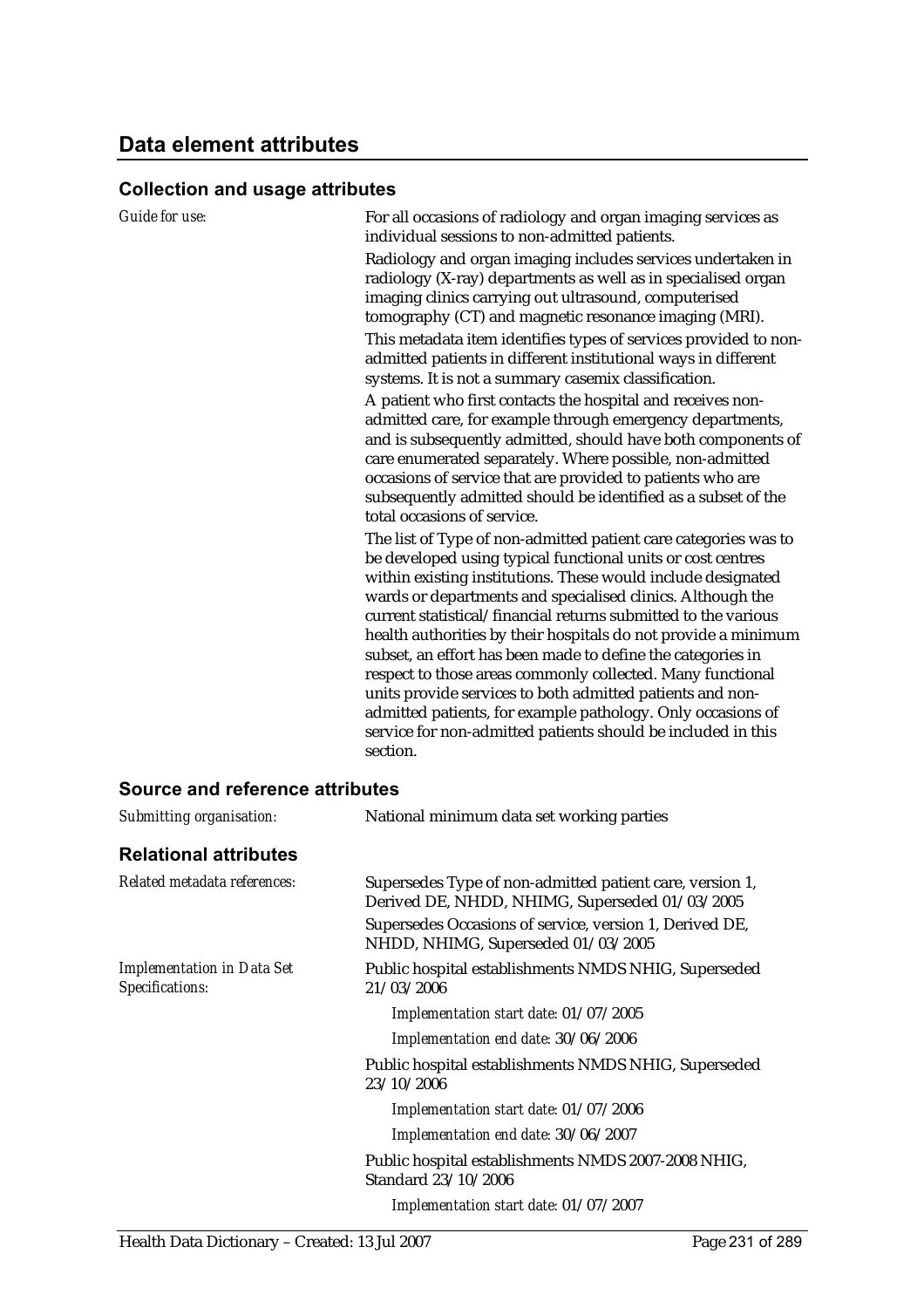# **Individual/group session indicator**

## **Identifying and definitional attributes**

| Metadata item type:         | Data Element                                                                                                               |
|-----------------------------|----------------------------------------------------------------------------------------------------------------------------|
| Technical name:             | Service contact—group session status, individual/group<br>session indicator code ANN.N                                     |
| <b>METeOR</b> identifier:   | 291057                                                                                                                     |
| <b>Registration status:</b> | NHIG, Standard 04/05/2005                                                                                                  |
| Definition:                 | Whether two or more patients received services at the same<br>time from the same hospital staff, as represented by a code. |

## **Data element concept attributes**

| Data element concept: | Service contact—group session status                                                                                                                                                |
|-----------------------|-------------------------------------------------------------------------------------------------------------------------------------------------------------------------------------|
| Definition:           | A group is defined as two or more patients receiving services at<br>the same time from the same hospital staff.                                                                     |
| Context:              | Required to distinguish between those occasions of service on<br>an individual patient basis and those servicing groups of<br>patients. This distinction has resource implications. |
| Object class:         | Service contact                                                                                                                                                                     |
| <b>Property:</b>      | Group session status                                                                                                                                                                |

# **Value domain attributes**

#### **Representational attributes**

| <b>Representation class:</b> | Code          |                     |
|------------------------------|---------------|---------------------|
| Data type:                   | <b>String</b> |                     |
| Format:                      | ANN.N         |                     |
| Maximum character length:    | 5             |                     |
| Permissible values:          | Value         | Meaning             |
|                              | A12.1         | Individual sessions |
|                              | A12.2         | Group sessions      |

## **Data element attributes**

| Guide for use:               | This excludes the situation where individuals all belong to the<br>same family. In such cases, the service is being provided to the<br>family unit and as a result the session should be counted as a<br>single occasion of service to an individual. |
|------------------------------|-------------------------------------------------------------------------------------------------------------------------------------------------------------------------------------------------------------------------------------------------------|
| <b>Relational attributes</b> |                                                                                                                                                                                                                                                       |
| Related metadata references: | Supersedes Individual/group session, version 1, DE, NHDD,<br>NHIMG, Superseded 01/03/2005                                                                                                                                                             |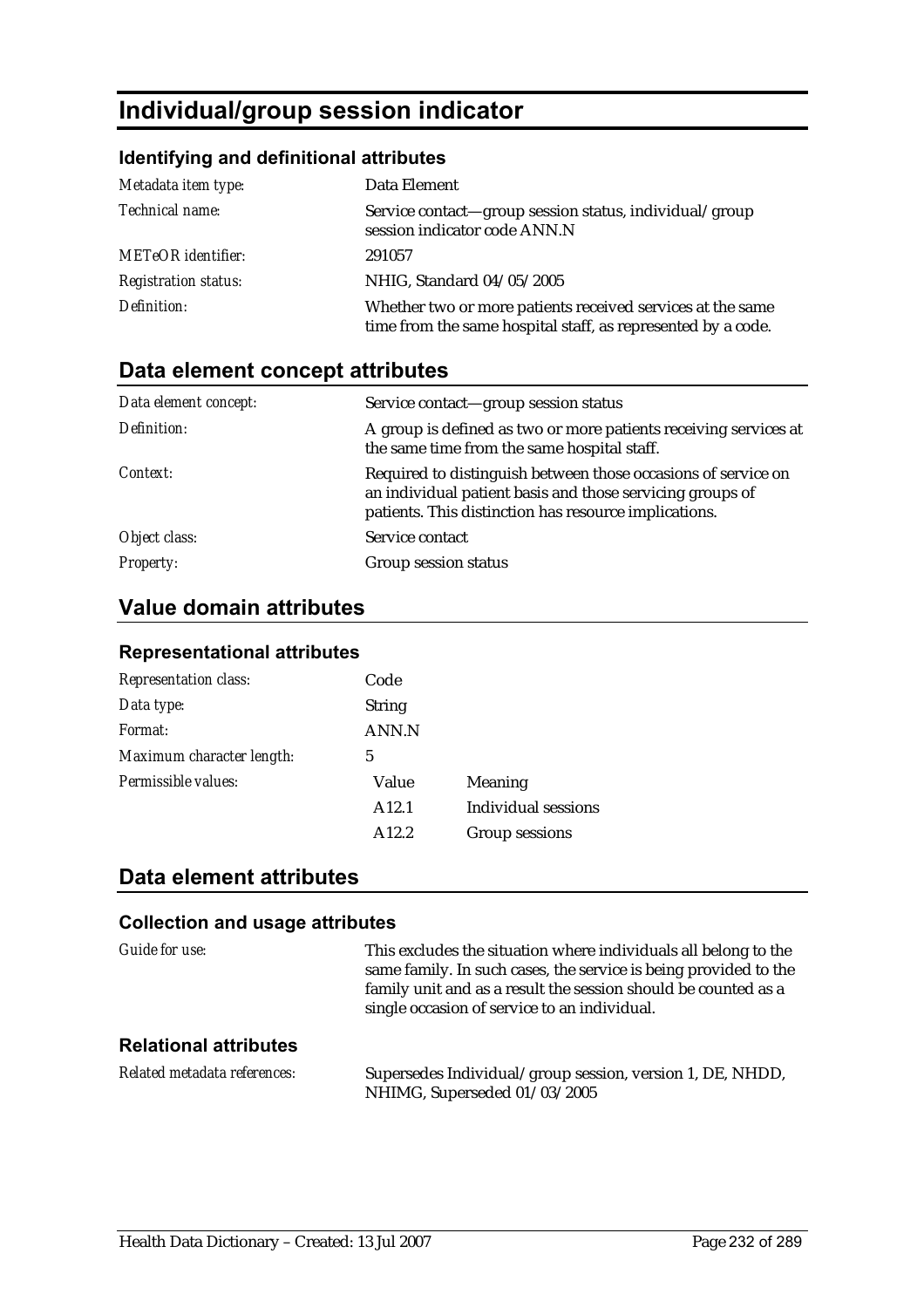# **Infant weight, neonate, stillborn**

### **Identifying and definitional attributes**

| Metadata item type:         | Data Element                                                                                                                                                                                        |
|-----------------------------|-----------------------------------------------------------------------------------------------------------------------------------------------------------------------------------------------------|
| Technical name:             | Birth—birth weight, total grams NNNN                                                                                                                                                                |
| <b>METeOR</b> identifier:   | 269938                                                                                                                                                                                              |
| <b>Registration status:</b> | NHIG, Standard 01/03/2005                                                                                                                                                                           |
| Definition:                 | The first weight, in grams, of the live-born or stillborn baby<br>obtained after birth, or the weight of the neonate or infant on<br>the date admitted if this is different from the date of birth. |

# **Data element concept attributes**

| Data element concept: | Birth-birth weight                                                                                                                                                                       |
|-----------------------|------------------------------------------------------------------------------------------------------------------------------------------------------------------------------------------|
| Definition:           | The first weight of the live-born or stillborn baby obtained after<br>birth, or the weight of the neonate or infant on the date<br>admitted if this is different from the date of birth. |
| Object class:         | Birth                                                                                                                                                                                    |
| <b>Property:</b>      | Birth weight                                                                                                                                                                             |

## **Value domain attributes**

### **Representational attributes**

| <b>Representation class:</b> | Total       |
|------------------------------|-------------|
| Data type:                   | Number      |
| Format:                      | <b>NNNN</b> |
| Maximum character length:    | 4           |
| Unit of measure:             | Gram $(g)$  |

## **Data element attributes**

#### **Collection and usage attributes**

| Guide for use:                   | For live births, birthweight should preferably be measured<br>within the first hour of life before significant postnatal weight<br>loss has occurred. While statistical tabulations include 500 g<br>groupings for birthweight, weights should not be recorded in<br>those groupings. The actual weight should be recorded to the<br>degree of accuracy to which it is measured. |
|----------------------------------|----------------------------------------------------------------------------------------------------------------------------------------------------------------------------------------------------------------------------------------------------------------------------------------------------------------------------------------------------------------------------------|
|                                  | In perinatal collections the birthweight is to be provided for<br>liveborn and stillborn babies.                                                                                                                                                                                                                                                                                 |
|                                  | Weight on the date the infant is admitted should be recorded if<br>the weight is less than or equal to 9000g and age is less than 365<br>days.                                                                                                                                                                                                                                   |
| Oarrea and esfavoras atteikritas |                                                                                                                                                                                                                                                                                                                                                                                  |

#### **Source and reference attributes**

**National Health Data Committee**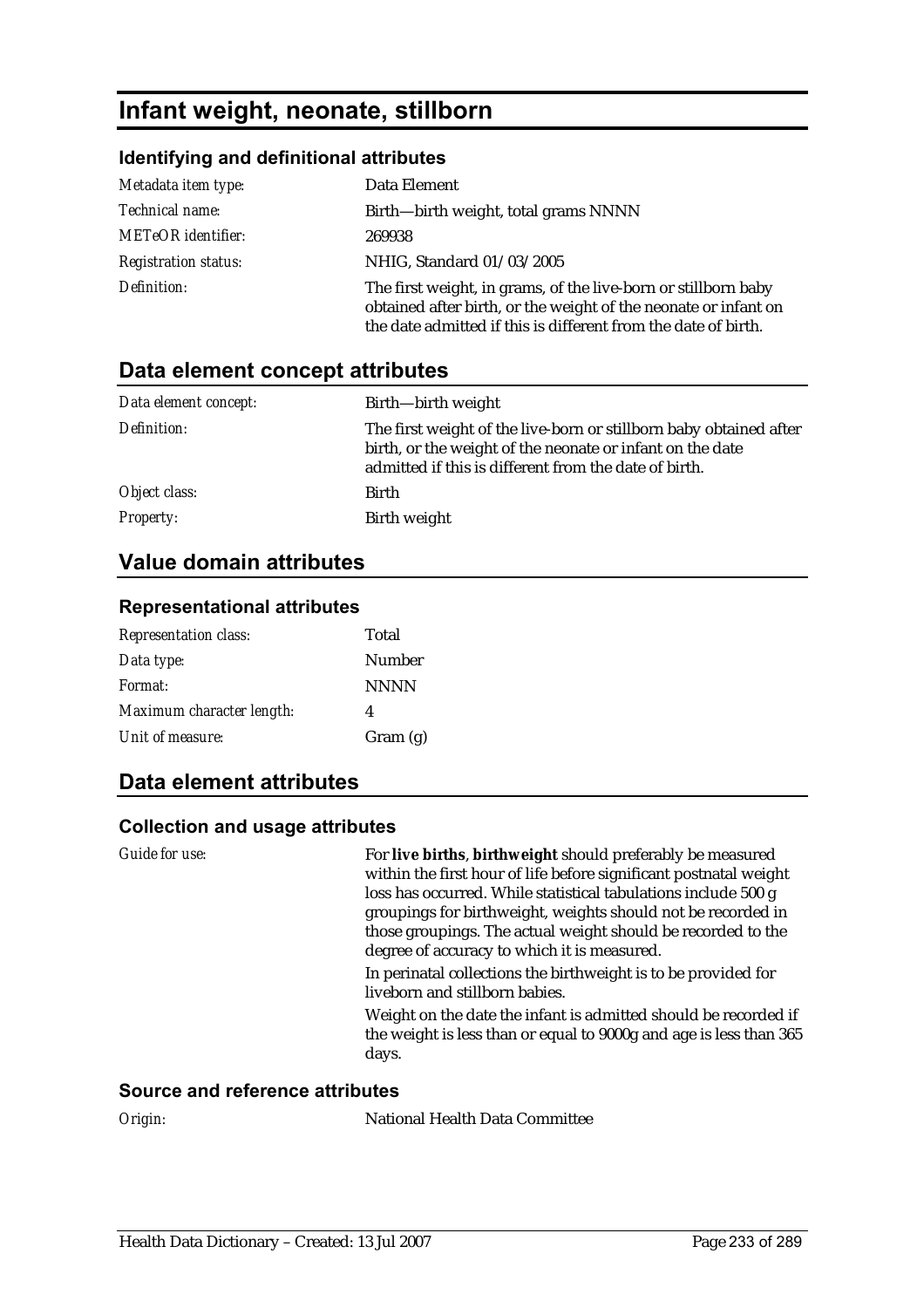## **Relational attributes**

*Implementation in Data Set Specifications:*

*Related metadata references:* Supersedes Infant weight, neonate, stillborn, version 3, DE, NHDD, NHIMG, Superseded 01/03/2005

Perinatal NMDS NHIG, Superseded 07/12/2005

*Implementation start date:* 01/07/2005

*Implementation end date:* 30/06/2006

Perinatal NMDS NHIG, Superseded 06/09/2006

*Implementation start date:* 01/07/2006

*Implementation end date:* 30/06/2007

Perinatal NMDS 2007-2008 NHIG, Standard 06/09/2006

*Implementation start date:* 01/07/2007

*Information specific to this data set:* For the provision of state and territory hospital data to Commonwealth agencies this metadata item must be consistent with diagnoses and procedure codes for valid grouping.

Weight is an important indicator of pregnancy outcome, is a major risk factor for neonatal morbidity and mortality and is required to analyse perinatal services for high-risk infants.

This metadata item is required to generate Australian National Diagnosis Related Groups.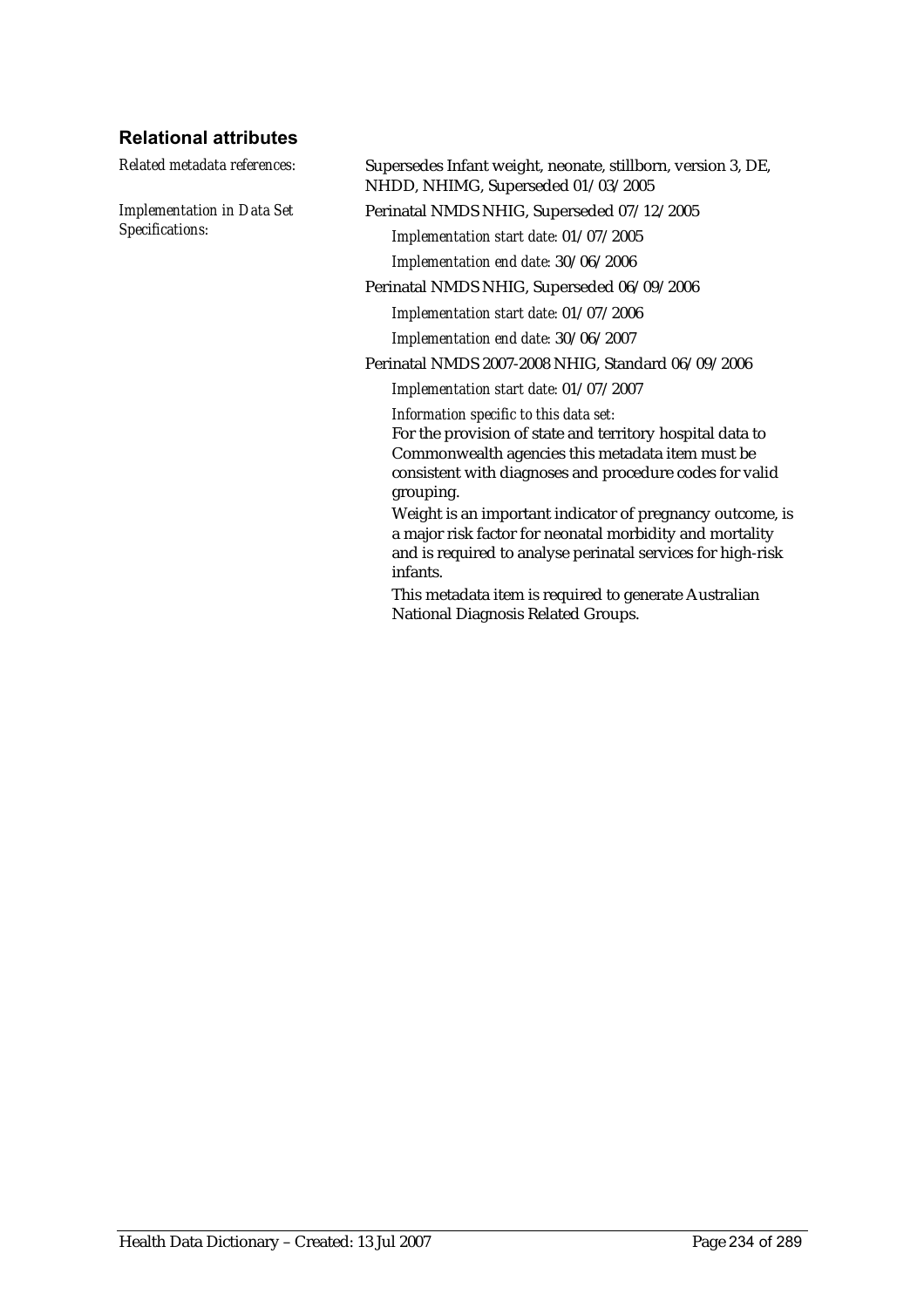# **Influence of environmental factor**

## **Identifying and definitional attributes**

| Metadata item type:         | Data Element                                                                                                                                                               |
|-----------------------------|----------------------------------------------------------------------------------------------------------------------------------------------------------------------------|
| Technical name:             | Person-extent of environmental factor influence, code (ICF<br>2001) [X]N                                                                                                   |
| <b>METeOR</b> identifier:   | 320198                                                                                                                                                                     |
| <b>Registration status:</b> | NHIG, Standard 29/11/2006<br>NCSIMG, Standard 16/10/2006                                                                                                                   |
| Definition:                 | The degree to which a specified environmental factor influences<br>the body function or structure, the activity or participation of a<br>person, as represented by a code. |
| Context:                    | The environment in which a person functions or experiences<br>disability.                                                                                                  |

# **Data element concept attributes**

| Data element concept: | Person—extent of environmental factor influence                                                                                                |
|-----------------------|------------------------------------------------------------------------------------------------------------------------------------------------|
| Definition:           | The degree to which specified environmental factors influence<br>the body function or structure, the activity or participation of a<br>person. |
| Object class:         | <b>Person</b>                                                                                                                                  |
| <b>Property:</b>      | Extent of environmental factor influence                                                                                                       |

# **Value domain attributes**

| <b>Classification scheme:</b> | International Classification of Functioning, Disability and<br>Health 2001 |                           |
|-------------------------------|----------------------------------------------------------------------------|---------------------------|
| <b>Representation class:</b>  | Code                                                                       |                           |
| Data type:                    | <b>String</b>                                                              |                           |
| Format:                       | [X]N                                                                       |                           |
| Maximum character length:     | $\overline{c}$                                                             |                           |
| Permissible values:           | Value                                                                      | Meaning                   |
|                               | $\bf{0}$                                                                   | No barrier                |
|                               | 1                                                                          | Mild barrier              |
|                               | $\overline{2}$                                                             | Moderate barrier          |
|                               | 3                                                                          | Severe barrier            |
|                               | $\overline{4}$                                                             | Complete barrier          |
|                               | $+0$                                                                       | No facilitator            |
|                               | $+1$                                                                       | Mild facilitator          |
|                               | $+2$                                                                       | Moderate facilitator      |
|                               | $+3$                                                                       | Substantial facilitator   |
|                               | $+4$                                                                       | Complete facilitator      |
| <b>Supplementary values:</b>  | 8                                                                          | Barrier not specified     |
|                               | $+8$                                                                       | Facilitator not specified |
|                               | 9                                                                          | Not applicable            |
|                               |                                                                            |                           |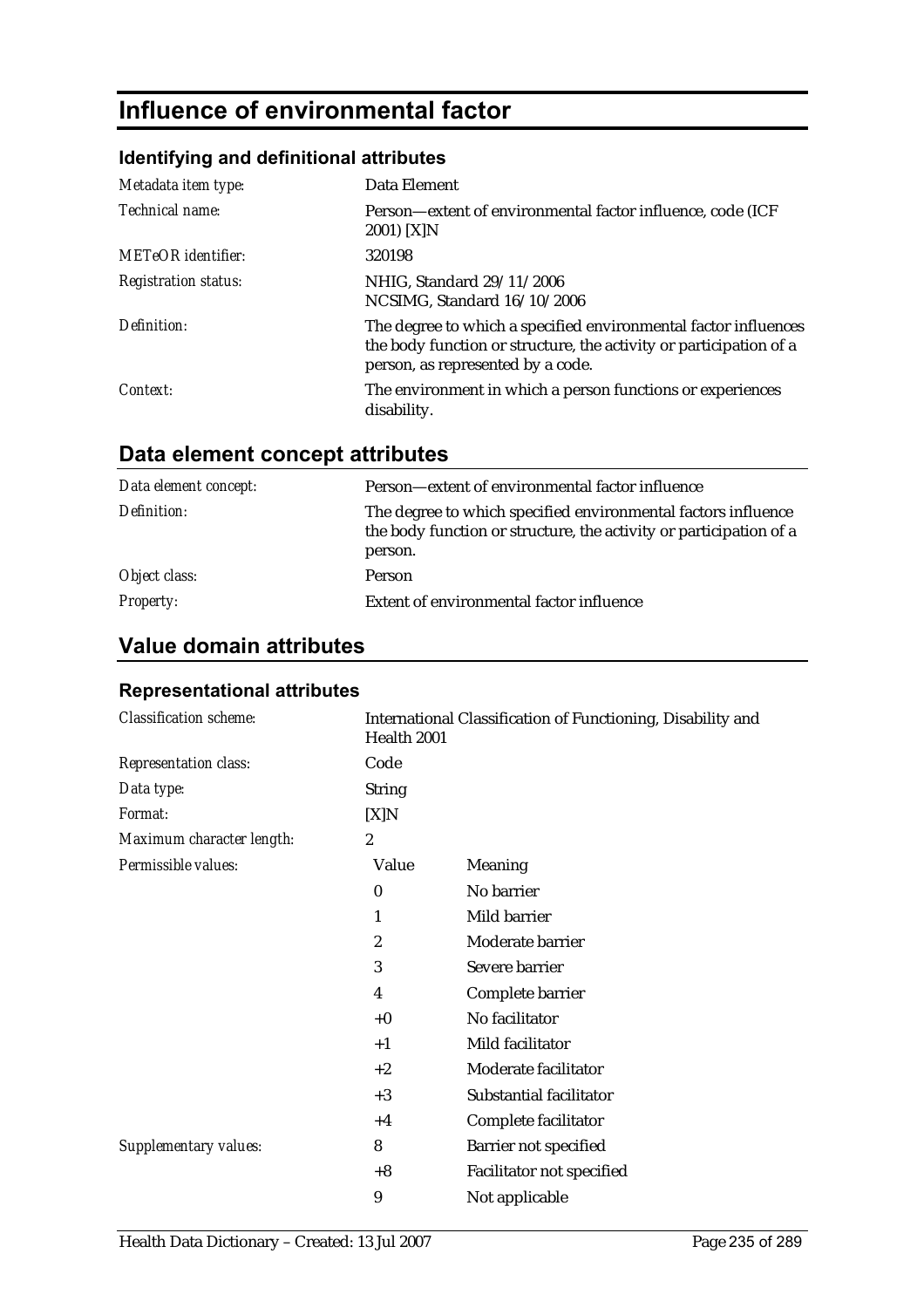#### **Collection and usage attributes**

*Guide for use:* This metadata item contributes to the definition of the concept '**Disability**' and gives an indication of the experience of disability for a person.

> Extent of influence of environmental factors corresponds to the degree or strength or magnitude of the influence and the amount of time the influence is experienced by the person. It is essentially a summary measure, in which are embedded the concepts of availability, quality and importance,that indicates the effect the specified environmental factor has on the person. Whether, and by how much, environmental factors are influencing an individual's level of functioning, and whether the influence is a facilitator or barrier, may indicate the sorts of interventions that will optimise the individual's functioning. This information may be for policy development, service provision, or advocacy purposes. Preventative strategies could be indicated by this information.

This value domain can be used to collect information across the whole spectrum of influence, for example, tactile flooring may be a facilitator to a person with visual impairment and a barrier to a person with mobility impairments. In line with the ICF approach to functioning and disability, this value domain recognises, and gives the means to record, the positive influence of environmental factors as well as those factors that limit the level of functioning of a person.

The codes are mutually exclusive. The choice of codes depends on the context of the data collection. For example; if collecting information about the positive influence of an environmental factor such as a community service it would be appropriate to use Code 0 No facilitator if the service was not influencing the person's level of functioning (even if the service were not a barrier to the person's functioning).

Code +0 No facilitator:

Used when the environment factor does not impact in a positive way on the body structure or function, activity or participation of a person.

Code +1 Mild facilitator:

Used when the environmental factor impacts in a positive way on the body structure or function, activity or participation of a person between 5-24% of the time the person participates in the specified domain of functioning or has a low level of impact on the person's functioning.

Code +2 Moderate facilitators:

Used when the environmental factor impacts in a positive way on the body structure or function, activity or participation of a person between 25-49% of the time the person participates in the specified domain of functioning or has a significant, but moderate impact on the person's functioning.

Code +3 Substantial facilitators:

Used when the environmental factor impacts in a positive way on the body structure or function, activity or participation of a person between 50-95% of the time the person participates in the specified domain of functioning or has an extreme effect on the person's functioning.

Code +4 Complete facilitators: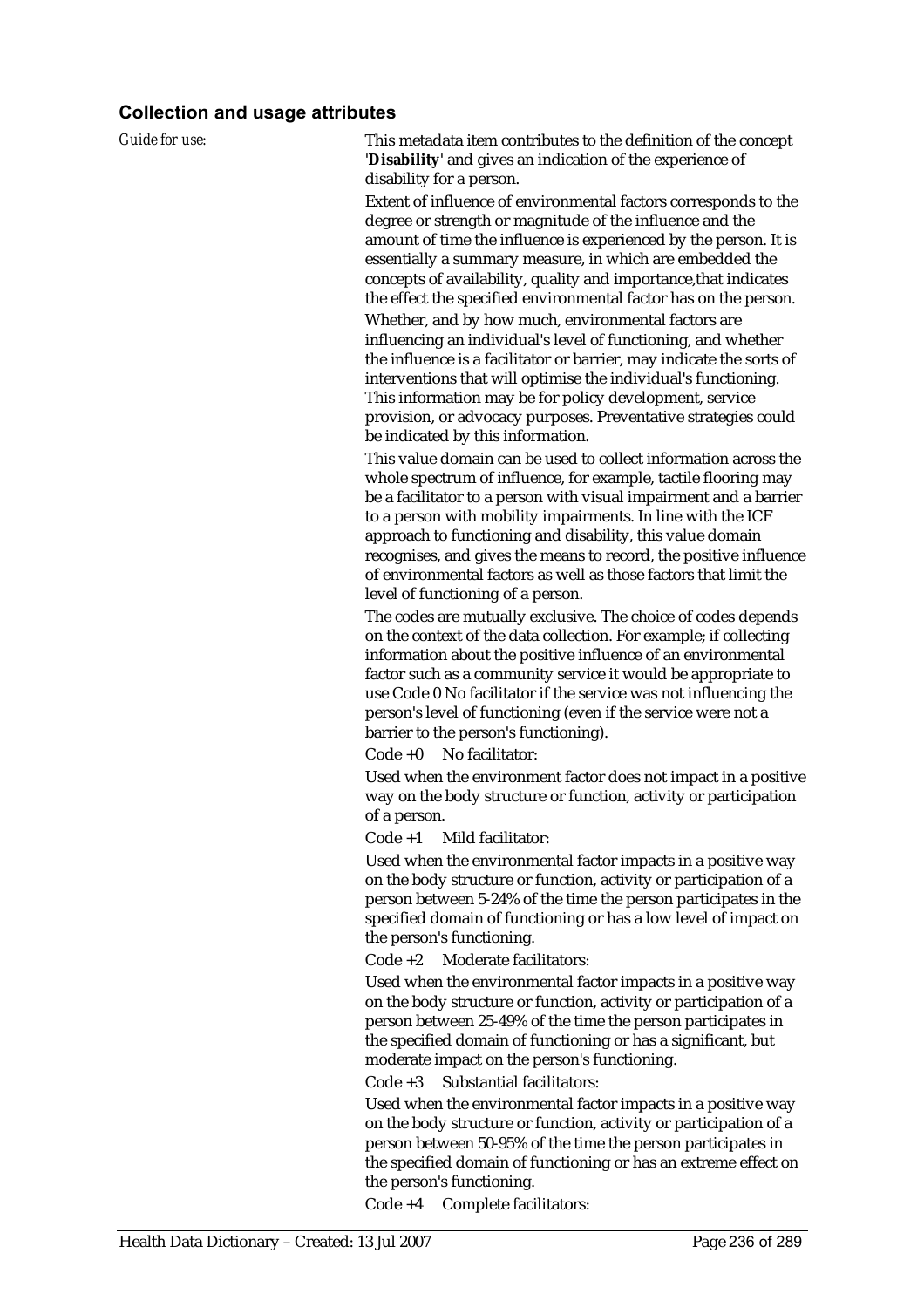Used when the environmental factor impacts in a positive way on the body structure or function, activity or participation of a person between 96-100% of the time the person participates in the specified domain of functioning or the person functions optimally with this environmental factor.

Code +8 Facilitator not specified:

Used when there is insufficient information to record the Extent of environmental influence code (ICF 2001) N in classes +1 to  $+4.$ 

Code 0 No barrier:

Used when the environment factor does not impact in a negative way on the body structure or function, activity or participation of a person.

Code 1 Mild barriers:

Used when the environmental factor impacts in a negative way on the body structure or function, activity or participation of a person between 5-24% of the time the person participates in the specified domain of functioning or has a low level of impact on the person's functioning.

Code 2 Moderate barriers:

Used when the environmental factor impacts in a negative way on the body structure or function, activity or participation of a person between 25-49% of the time the person participates in that specified domain of functioning or has a significant, but moderate impact on the person's functioning.

Code 3 Severe barriers:

Used when the environmental factor impacts in a negative way on the body structure or function, activity or participation of a person between 50-95% of the time the person participates in that specified domain of functioning or has an extreme effect on the person's functioning.

Code 4 Complete barriers:

Used when the environmental factor impacts in a negative way on the body structure or function, activity or participation of a person between 96-100% of the time the person participates in the specified domain of functioning or is of such magnitude that the person is unable to function.

Code 8 Barrier not specified:

Used when there is insufficient information to record the Extent of environmental influence code (ICF 2001) N in classes 1 to 4.

Code 9 Not applicable:

Used when environmental factors impacts in neither a positive or negative way on the body structure or function, activity or participation of a person or for between 0-4% of the time the person participates in that specified area and has minimal impact on the person's level of functioning in the specified domain.

| Submitting organisation: | Australian Institute of Health and Welfare (AIHW) which is the<br>Australian Collaborating Centre for the World Health<br>Organization Family of International Classifications. |
|--------------------------|---------------------------------------------------------------------------------------------------------------------------------------------------------------------------------|
| Origin:                  | WHO 2001. ICF: International Classification of Functioning,<br>Disability and Health. Geneva: WHO AIHW 2003. ICF<br>Australian User Guide Version 1.0. Canberra: AIHW           |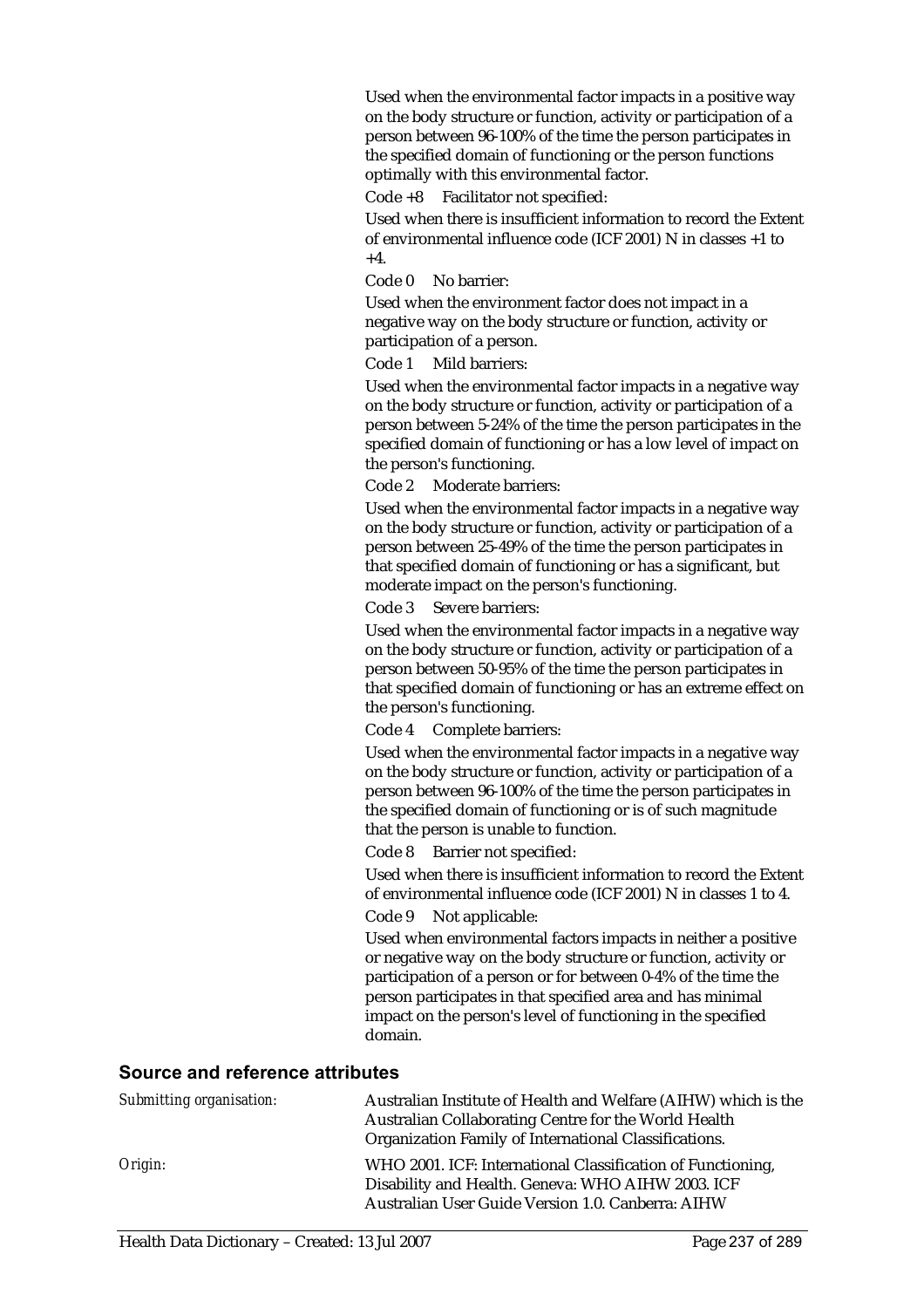*Reference documents:* Further information on the ICF, including more detailed codes, can be found in the ICF itself and the ICF Australian User Guide (AIHW 2003), at the following websites:

- WHO ICF website http://www.who.int/classifications/icf/en/
- Australian Collaborating Centre ICF website http://www.aihw.gov.au/disability/icf/index.html

## **Data element attributes**

#### **Collection and usage attributes**

*Guide for use:* Environmental factors represent the circumstances in which the individual lives. These factors are conceived as immediate (e.g. physical features of the environment, social environment) and societal (formal and informal social structures, services and systems). Different environments may have a very different impact on the same individual with a given health condition. The influence of environmental factors may be positive,

increasing the level of functioning (a facilitator), or negative, decreasing the level of functioning (a barrier).

The extent of influence of the **Environmental factors** is affected both by the degree or strength of influence, and the amount of time the influence is experienced by the person.

This metadata item is recorded in conjunction with *Environmental factor code N* to indicate the extent to which specified environmental factors influence the body function or structure, the activity or participation of a person.

| Submitting organisation:     | Australian Institute of Health and Welfare which is the<br>Australian Collaborating Centre for the World Health<br>Organization Family of International Classifications. |  |  |
|------------------------------|--------------------------------------------------------------------------------------------------------------------------------------------------------------------------|--|--|
| <b>Relational attributes</b> |                                                                                                                                                                          |  |  |
|                              |                                                                                                                                                                          |  |  |

| Implementation in Data Set | Environmental factors cluster NHIG, Standard 29/11/2006 |
|----------------------------|---------------------------------------------------------|
| Specifications:            | NCSIMG, Standard 16/10/2006                             |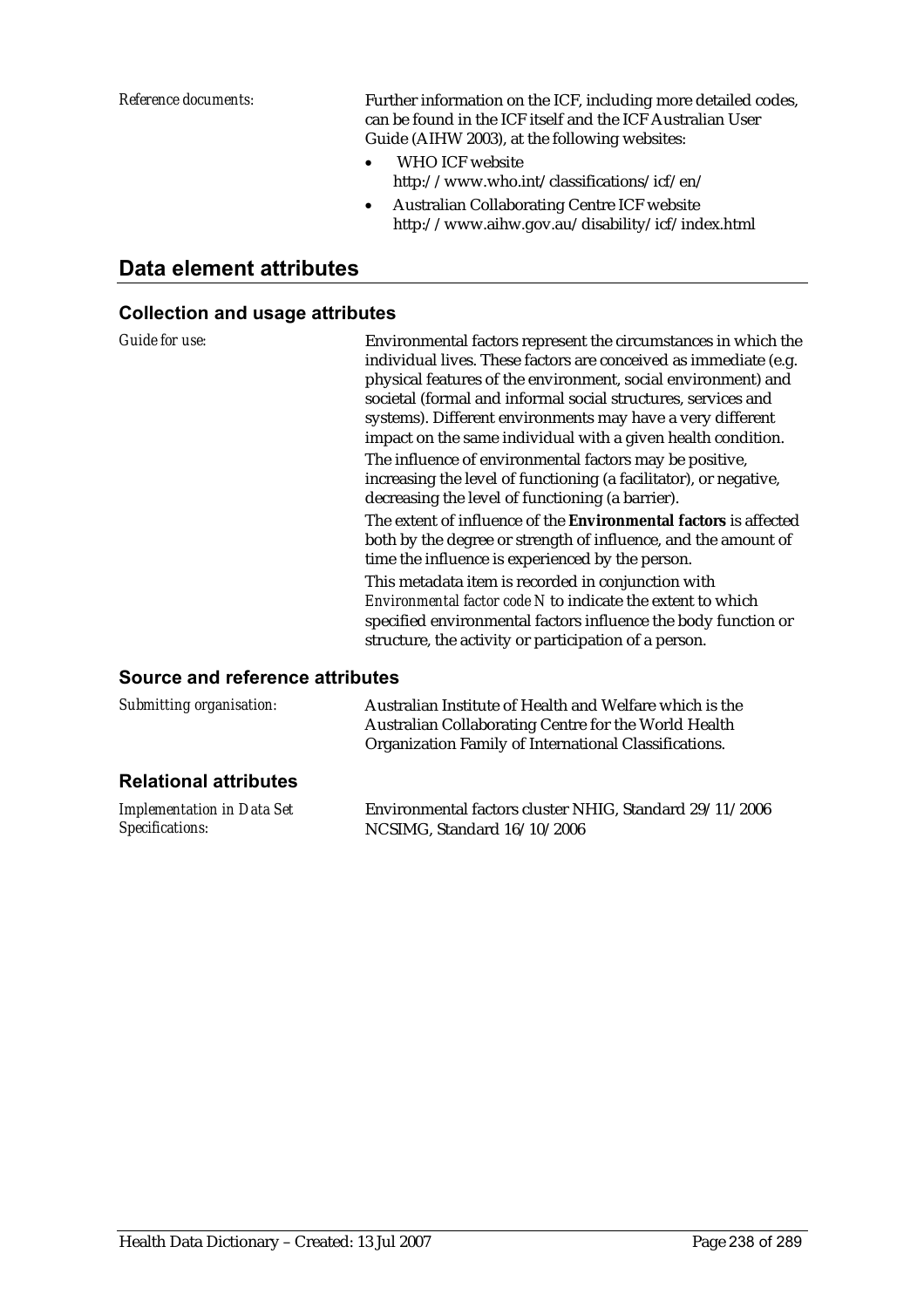# **Informal carer existence indicator**

## **Identifying and definitional attributes**

| Metadata item type:         | Data Element                                                                                 |
|-----------------------------|----------------------------------------------------------------------------------------------|
| Technical name:             | Person-informal carer existence indicator, code N                                            |
| Synonymous names:           | Informal carer availability, Informal carer existence flag, Carer<br>arrangements (informal) |
| <b>METeOR</b> identifier:   | 320939                                                                                       |
| <b>Registration status:</b> | NHIG, Standard 04/07/2007<br>NCSIMG, Standard 29/04/2006                                     |
| Definition:                 | Whether a person has an informal carer, as represented by a<br>code.                         |

## **Data element concept attributes**

| Data element concept: | Person-informal carer existence indicator       |
|-----------------------|-------------------------------------------------|
| Definition:           | Whether a person has an <b>informal carer</b> . |
| Object class:         | Person                                          |
| <i>Property:</i>      | Informal carer existence indicator              |

## **Value domain attributes**

| <b>Representation class:</b> | Code          |                                   |
|------------------------------|---------------|-----------------------------------|
| Data type:                   | <b>Number</b> |                                   |
| Format:                      | N             |                                   |
| Maximum character length:    |               |                                   |
| Permissible values:          | Value         | Meaning                           |
|                              | 1             | <b>Yes</b>                        |
|                              | 2             | N <sub>0</sub>                    |
| <b>Supplementary values:</b> | 9             | Not stated/inadequately described |

## **Representational attributes**

## **Collection and usage attributes**

| <b>Guide for use:</b> | CODE 9 Not stated/inadequately described              |
|-----------------------|-------------------------------------------------------|
|                       | This code is not for use in primary data collections. |

## **Data element attributes**

| Guide for use: | Informal carers may include those people who receive a<br>pension or benefit for their caring role and people providing<br>care under family care agreements. Excluded from the<br>definition of informal carers are volunteers organised by formal<br>services and paid workers.                                               |
|----------------|---------------------------------------------------------------------------------------------------------------------------------------------------------------------------------------------------------------------------------------------------------------------------------------------------------------------------------|
|                | This metadata item is purely descriptive of a client's<br>circumstances. It is not intended to reflect whether the informal<br>carer is considered by the service provider to be capable of<br>undertaking the caring role. The expressed views of the client<br>and/or their carer should be used as the basis for determining |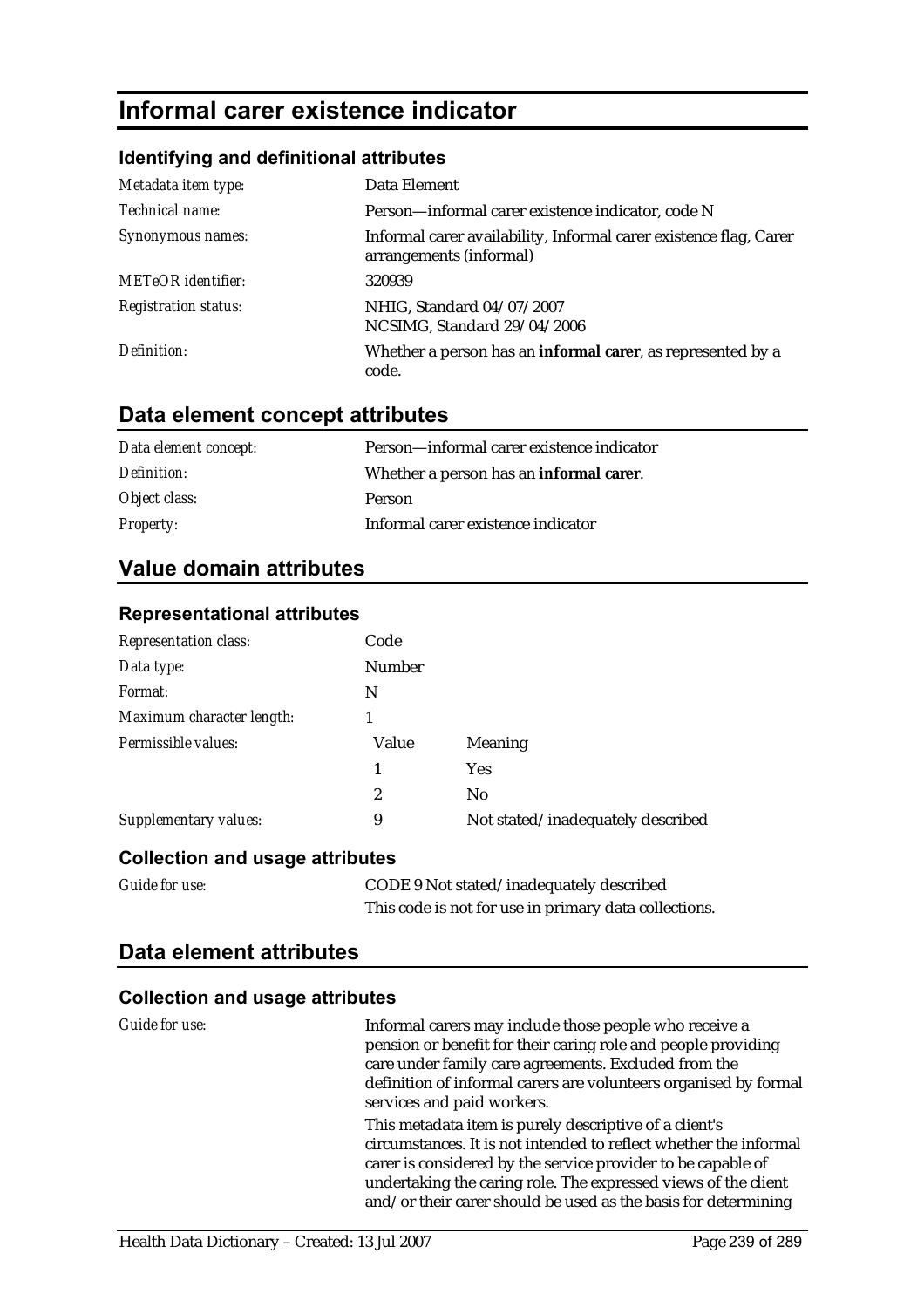whether the client is recorded as having an informal carer or not.

When asking a client whether they have an informal carer, it is important for agencies or establishments to recognise that a carer does not always live with the person for whom they care. That is, a person providing significant care and assistance to the client does not have to live with the client in order to be called an informal carer.

*Collection methods:* Agencies or establishments and service providers may collect this item at the beginning of each service episode and /or assess this information at subsequent assessments.

> Some agencies, establishments/providers may record this information historically so that they can track changes over time. Historical recording refers to the practice of maintaining a record of changes over time where each change is accompanied by the appropriate date.

Examples of questions used for data collection include: Home and Community Care NMDS

*'Do you have someone who helps look after you?'* 

Commonwealth State/Territory Disability Agreement NMDS *'Does the service user have an informal carer, such as family member, friend or neighbour, who provides care and assistance on a regular and sustained basis?* 

*Comments:* Recent years have witnessed a growing recognition of the critical role that informal support networks play in caring for frail older people and people with disabilities within the community. Not only are informal carers responsible for maintaining people with often high levels of functional dependence within the community, but the absence of an informal carer is a significant risk factor contributing to institutionalisation. Increasing interest in the needs of carers and the role they play has prompted greater interest in collecting more reliable and detailed information about carers and the relationship between informal care and the provision of and need for formal services.

> This definition of informal carer is not the same as the Australian Bureau of Statistics (ABS) definition of principal carer, 1993 Disability, Ageing and Carers Survey and primary carer used in the 1998 survey. The ABS definitions require that the carer has or will provide care for a certain amount of time and that they provide certain types of care.

The ABS defines a primary carer as a person of any age who provides the most informal assistance, in terms of help or supervision, to a person with one or more disabilities. The assistance has to be ongoing, or likely to be ongoing, for at least six months and be provided for one or more of the core activities (communication, mobility and self care). This may not be appropriate for community services agencies wishing to obtain information about a person's carer regardless of the amount of time that care is for, or the types of care provided. Information such as the amount of time for which care is provided can of course be collected separately but, if it were not needed, it would place a burden on service providers.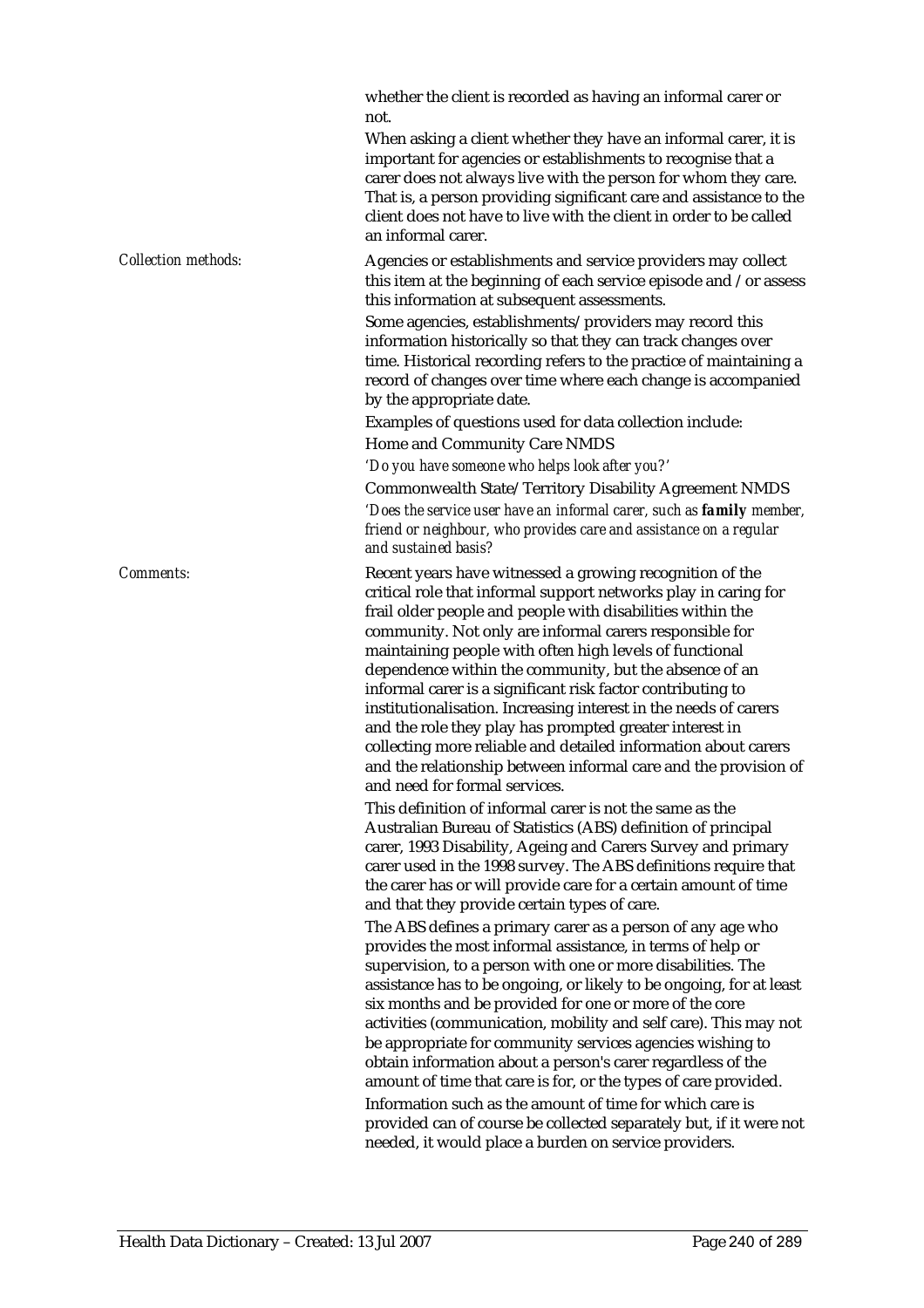| Origin:                                              | Australian Institute of Health and Welfare<br>National Health Data Committee<br><b>National Community Services Data Committee</b>                                                                                                                                                                                                                                                                                                                                                                                                                                                                                                                                                                                                                                                          |
|------------------------------------------------------|--------------------------------------------------------------------------------------------------------------------------------------------------------------------------------------------------------------------------------------------------------------------------------------------------------------------------------------------------------------------------------------------------------------------------------------------------------------------------------------------------------------------------------------------------------------------------------------------------------------------------------------------------------------------------------------------------------------------------------------------------------------------------------------------|
| Reference documents:                                 | Australian Bureau of Statistics (ABS) 1993 Disability, Ageing<br>and Carers Survey and 1998 survey.<br>Australian Institute of Health and Welfare (2005)<br>Commonwealth State/Territory Disability Agreement National<br>Minimum Data Set collection (CSTDA NMDS) Data Guide:<br>2005-06.<br>National HACC Minimum Data Set User Guide Version 2 July<br>2005. Home and Community Care (HACC) Program.                                                                                                                                                                                                                                                                                                                                                                                    |
| <b>Relational attributes</b>                         |                                                                                                                                                                                                                                                                                                                                                                                                                                                                                                                                                                                                                                                                                                                                                                                            |
| Related metadata references:                         | Supersedes Person (requiring care)-carer availability status,<br>code N NHIG, Superseded 04/07/2007, NCSIMG, Superseded<br>02/05/2006                                                                                                                                                                                                                                                                                                                                                                                                                                                                                                                                                                                                                                                      |
| <b>Implementation in Data Set</b><br>Specifications: | Cardiovascular disease (clinical) DSS NHIG, Standard<br>04/07/2007                                                                                                                                                                                                                                                                                                                                                                                                                                                                                                                                                                                                                                                                                                                         |
|                                                      | Information specific to this data set:<br>Informal carers are now present in 1 in 20 households in<br>Australia (Schofield HL. Herrman HE, Bloch S, Howe A<br>and Singh B. ANZ J PubH. 1997) and are acknowledged as<br>having a very important role in the care of stroke<br>survivors (Stroke Australia Task Force. National Stroke<br>Strategy. NSF; 1997) and in those with end-stage renal<br>disease.<br>Absence of a carer may also preclude certain treatment<br>approaches (for example, home dialysis for end-stage<br>renal disease). Social isolation has also been shown to have<br>a negative impact on prognosis in males with known<br>coronary artery disease with several studies suggesting<br>increased mortality rates in those living alone or with no<br>confidant. |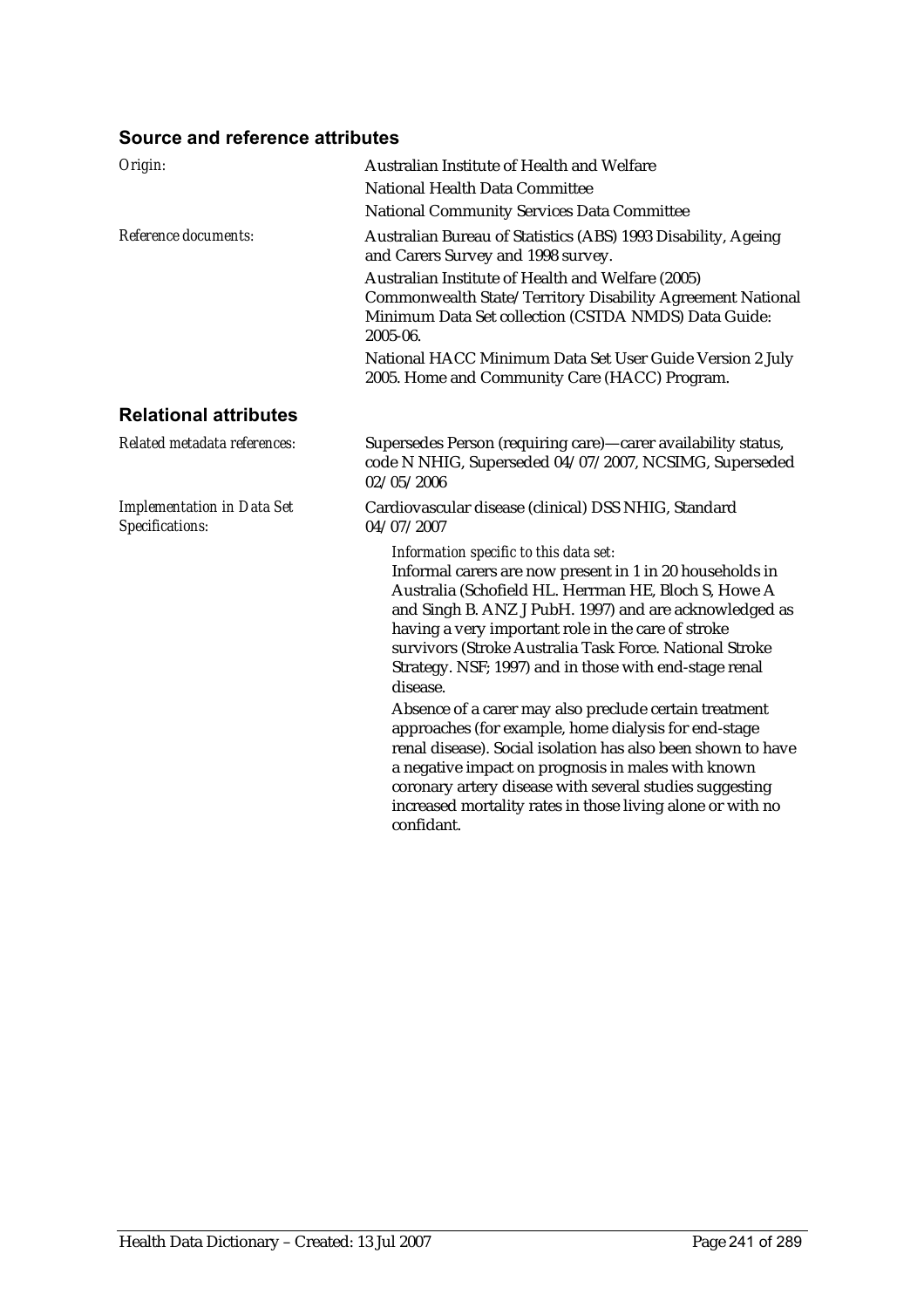# **Initial visit indicator—diabetes mellitus**

### **Identifying and definitional attributes**

| Metadata item type:         | Data Element                                                                                                                                                            |
|-----------------------------|-------------------------------------------------------------------------------------------------------------------------------------------------------------------------|
| Technical name:             | Patient—initial visit since diagnosis indicator (diabetes<br>mellitus), code N                                                                                          |
| <b>METeOR</b> identifier:   | 302470                                                                                                                                                                  |
| <b>Registration status:</b> | NHIG, Standard 21/09/2005                                                                                                                                               |
| Definition:                 | Whether the visit to a health professional is an initial visit for<br>diabetes, or other related condition, after a diagnosis of<br>diabetes, as represented by a code. |

## **Data element concept attributes**

| Data element concept: | Patient-initial visit since diagnosis indicator (diabetes<br>mellitus)                                                                                    |
|-----------------------|-----------------------------------------------------------------------------------------------------------------------------------------------------------|
| Definition:           | Whether this is the initial visit of the patient to a health<br>professional for diabetes or a related condition after diagnosis<br>has been established. |
| Context:              | Public health, health care and clinical settings.                                                                                                         |
|                       | Diabetes mellitus specific metadata item.                                                                                                                 |
| Object class:         | Patient                                                                                                                                                   |
| <b>Property:</b>      | Initial visit since diagnosis indicator                                                                                                                   |

#### **Collection and usage attributes**

| <i>Comments:</i> | Used to compare findings or parameters (e.g. blood glucose |
|------------------|------------------------------------------------------------|
|                  | control) of newly referred individuals with that of those  |
|                  | previously seen.                                           |

#### **Source and reference attributes**

| Submitting organisation: | National Diabetes Data Working Group |  |
|--------------------------|--------------------------------------|--|
|                          |                                      |  |

## **Value domain attributes**

#### **Representational attributes**

| <b>Representation class:</b> | Code          |                                   |
|------------------------------|---------------|-----------------------------------|
| Data type:                   | <b>Number</b> |                                   |
| Format:                      | N             |                                   |
| Maximum character length:    |               |                                   |
| Permissible values:          | Value         | Meaning                           |
|                              |               | <b>Yes</b>                        |
|                              | 2             | No                                |
| Supplementary values:        | 9             | Not stated/inadequately described |

| Guide for use: | CODE 9 Not stated/inadequately described              |
|----------------|-------------------------------------------------------|
|                | This code is not for use in primary data collections. |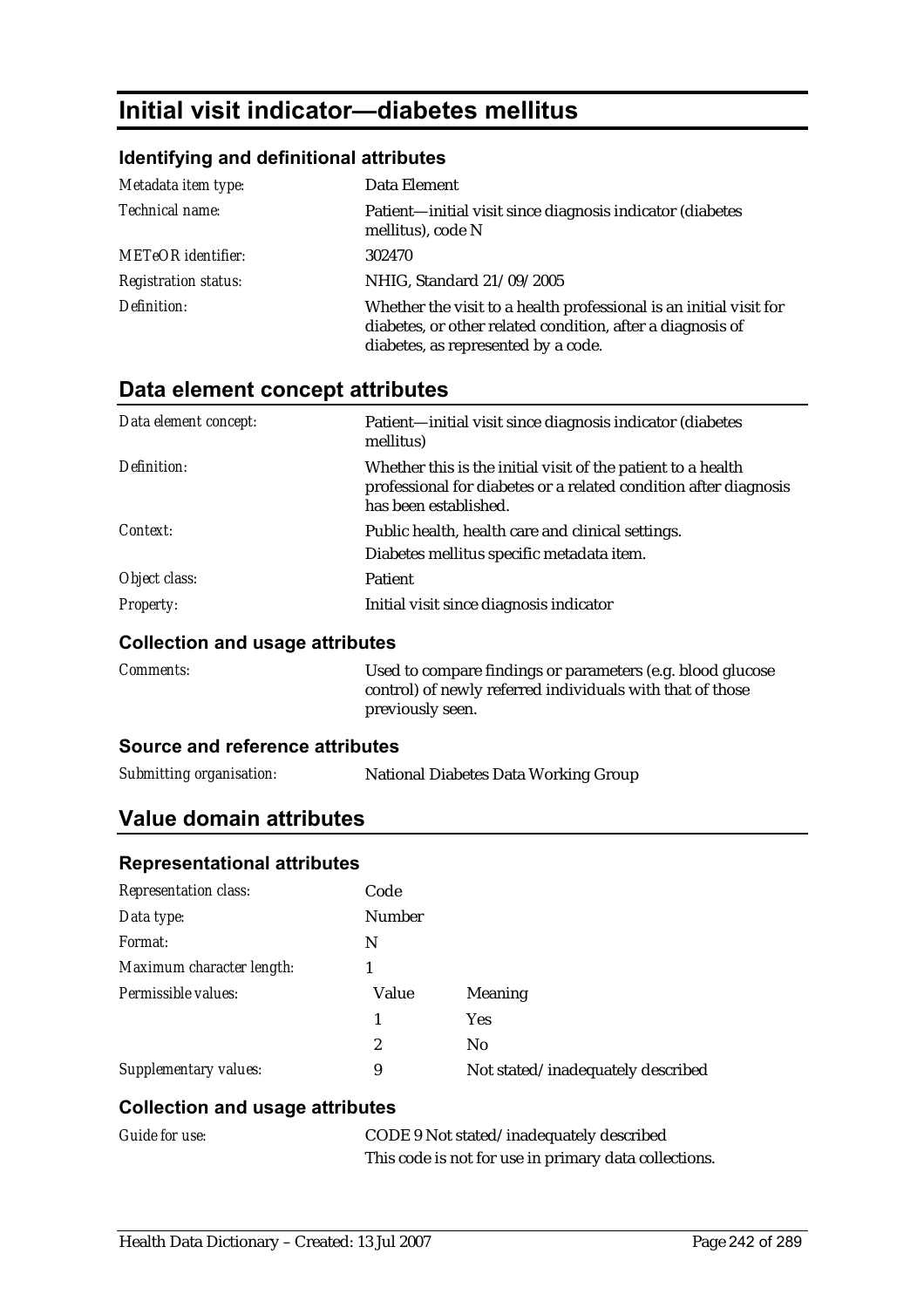# **Data element attributes**

### **Collection and usage attributes**

| Guide for use: | CODE 1 Yes: Record if this is the initial visit of the patient for |
|----------------|--------------------------------------------------------------------|
|                | diabetes, or a related condition, after diagnosis.                 |
|                | CODE 2 No: Record if this is not the initial visit of the patient  |
|                | for diabetes, or a related condition, after diagnosis.             |
|                |                                                                    |

| Submitting organisation:                             | National diabetes data working group                                                                               |
|------------------------------------------------------|--------------------------------------------------------------------------------------------------------------------|
| Origin:                                              | National Diabetes Outcomes Quality Review Initiative<br>(NDOQRIN) data dictionary.                                 |
| <b>Relational attributes</b>                         |                                                                                                                    |
| Related metadata references:                         | Supersedes Patient-initial visit since diagnosis status (diabetes<br>mellitus), code N NHIG, Superseded 21/09/2005 |
| <b>Implementation in Data Set</b><br>Specifications: | Diabetes (clinical) DSS NHIG, Standard 21/09/2005                                                                  |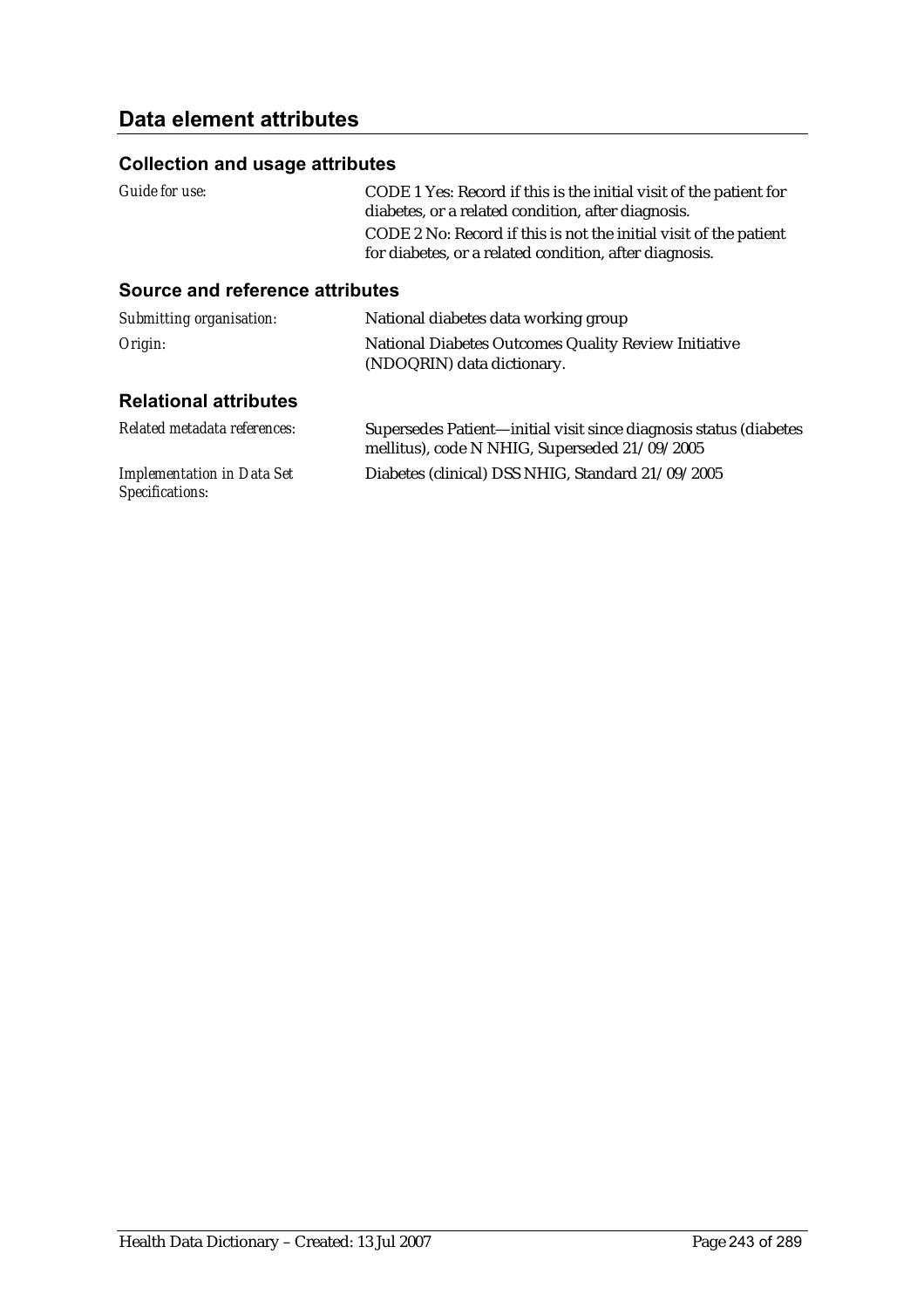# **Injecting drug use status**

# **Identifying and definitional attributes**

| Metadata item type:         | Data Element                                                                                   |
|-----------------------------|------------------------------------------------------------------------------------------------|
| <i>Technical name:</i>      | Client-injecting drug use status, code N                                                       |
| <b>METeOR</b> identifier:   | 270113                                                                                         |
| <b>Registration status:</b> | NHIG, Standard 01/03/2005                                                                      |
| Definition:                 | The client's use of injection as a method of administering drugs,<br>as represented by a code. |

# **Data element concept attributes**

| Data element concept: | Client—injecting drug use status                                                                                                                 |
|-----------------------|--------------------------------------------------------------------------------------------------------------------------------------------------|
| Definition:           | The client's use of injection as a method of administering drugs.<br>Includes intravenous, intramuscular and subcutaneous forms of<br>injection. |
| Context:              | Alcohol and other drug treatment services                                                                                                        |
| Object class:         | <b>Client</b>                                                                                                                                    |
| <b>Property:</b>      | Injecting drug use status                                                                                                                        |

## **Value domain attributes**

| <b>Representation class:</b> | Code   |                                                                                         |
|------------------------------|--------|-----------------------------------------------------------------------------------------|
| Data type:                   | Number |                                                                                         |
| Format:                      | N      |                                                                                         |
| Maximum character length:    |        |                                                                                         |
| Permissible values:          | Value  | Meaning                                                                                 |
|                              | 1      | Last injected three months ago or less                                                  |
|                              | 2      | Last injected more than three months ago but<br>less than or equal to twelve months ago |
|                              | 3      | Last injected more than twelve months ago                                               |
|                              | 4      | Never injected                                                                          |
| Supplementary values:        | 9      | Not stated/inadequately described                                                       |

## **Representational attributes**

# **Data element attributes**

| <b>Collection methods:</b> | To be collected on commencement of treatment with a service.                                                                                                                                                        |
|----------------------------|---------------------------------------------------------------------------------------------------------------------------------------------------------------------------------------------------------------------|
|                            | For clients whose treatment episode is related to the alcohol<br>and other drug use of another person, this metadata item<br>should not be collected.                                                               |
| <i>Comments:</i>           | This metadata item has been developed for use in clinical<br>settings. A code that refers to a three-month period to define<br>'current' injecting drug use is required as a clinically relevant<br>period of time. |
|                            | The metadata item may also be used in population surveys that<br>require a longer timeframe, for example to generate 12-month                                                                                       |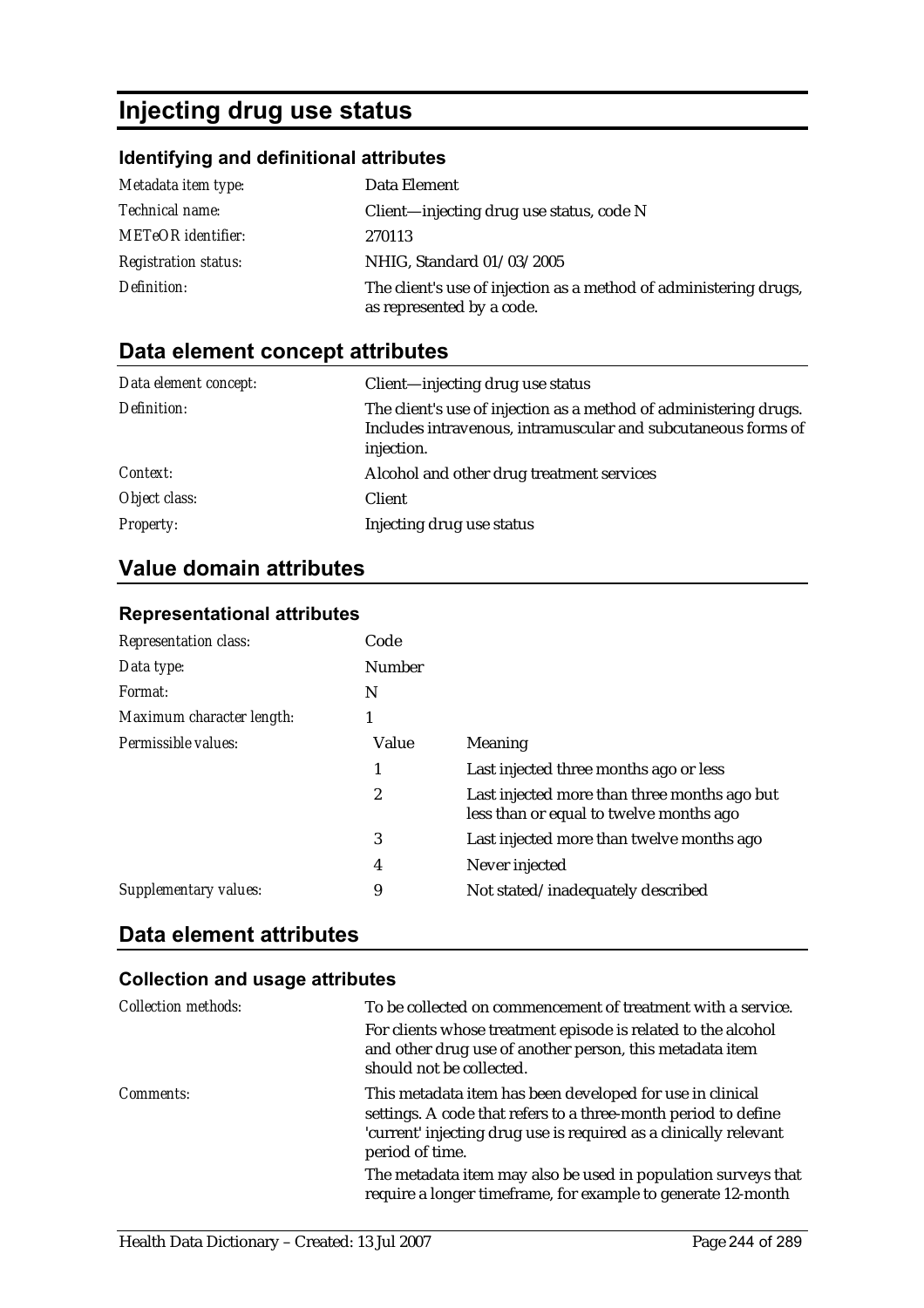prevalence rates, by aggregating Codes 1 and 2. However, caution must be exercised when comparing clinical samples with population samples. This metadata item is important for identifying patterns of drug use and harms associated with injecting drug use.

| Submitting organisation:                             | Intergovernmental Committee on Drugs National Minimum<br>Data Set Working Group            |
|------------------------------------------------------|--------------------------------------------------------------------------------------------|
| <b>Relational attributes</b>                         |                                                                                            |
| Related metadata references:                         | Supersedes Injecting drug use status, version 2, DE, NHDD,<br>NHIMG, Superseded 01/03/2005 |
| <b>Implementation in Data Set</b><br>Specifications: | Alcohol and other drug treatment services NMDS NHIG,<br>Superseded 21/03/2006              |
|                                                      | Implementation start date: 01/07/2005                                                      |
|                                                      | Implementation end date: 30/06/2006                                                        |
|                                                      | Alcohol and other drug treatment services NMDS NHIG,<br>Superseded 23/10/2006              |
|                                                      | Implementation start date: 01/07/2006                                                      |
|                                                      | Implementation end date: 30/06/2007                                                        |
|                                                      | Alcohol and other drug treatment services NMDS 2007-2008<br>NHIG, Standard 23/10/2006      |
|                                                      | Implementation start date: 01/07/2007                                                      |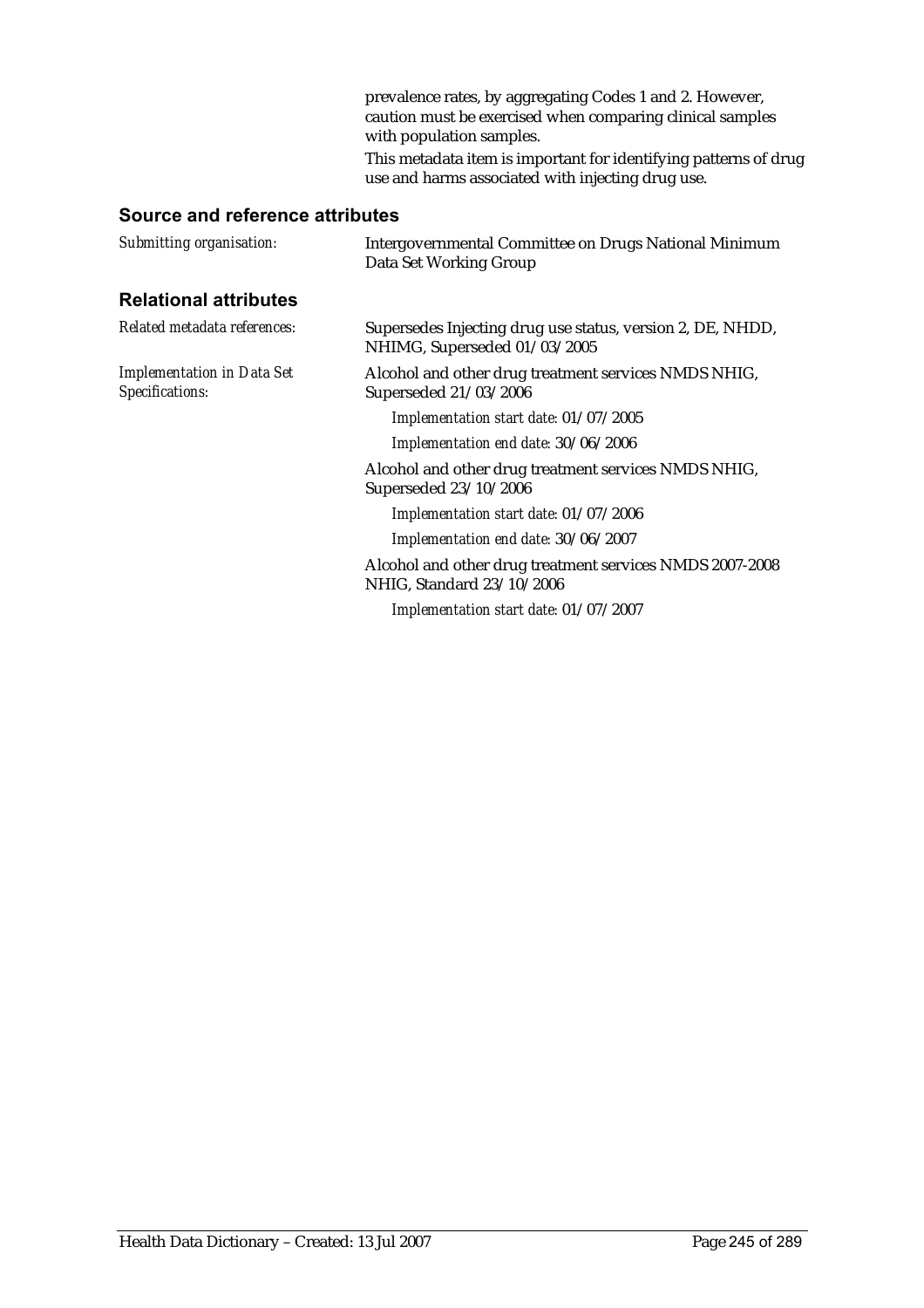# **Intended length of hospital stay**

#### **Identifying and definitional attributes**

| Metadata item type:         | Data Element                                                                                                                                                                                                                                                                                |
|-----------------------------|---------------------------------------------------------------------------------------------------------------------------------------------------------------------------------------------------------------------------------------------------------------------------------------------|
| Technical name:             | Episode of admitted patient care—intended length of hospital<br>stay, code N                                                                                                                                                                                                                |
| <b>METeOR</b> identifier:   | 270399                                                                                                                                                                                                                                                                                      |
| <b>Registration status:</b> | NHIG, Standard 01/03/2005                                                                                                                                                                                                                                                                   |
| Definition:                 | The intention of the responsible clinician at the time of the<br>patient's admission to hospital or at the time the patient is<br>placed on an elective surgery waiting list, to discharge the<br>patient either on the day of admission or a subsequent date, as<br>represented by a code. |

# **Data element concept attributes**

| Data element concept:           | Episode of admitted patient care—intended length of hospital<br>stay                                                                                                                                                                                           |
|---------------------------------|----------------------------------------------------------------------------------------------------------------------------------------------------------------------------------------------------------------------------------------------------------------|
| Definition:                     | The intention of the responsible clinician at the time of the<br>patient's admission to hospital or at the time the patient is<br>placed on an elective surgery waiting list, to discharge the<br>patient either on the day of admission or a subsequent date. |
| Context:                        | Admitted patient care:                                                                                                                                                                                                                                         |
|                                 | To assist in the identification and casemix analysis of planned<br>same-day patients, that is those patients who are admitted with<br>the intention of discharge on the same day. This is also a key<br>indicator for quality assurance activities.            |
| Object class:                   | Episode of admitted patient care                                                                                                                                                                                                                               |
| Property:                       | Intended length of hospital stay                                                                                                                                                                                                                               |
| Colloction and usage attributes |                                                                                                                                                                                                                                                                |

#### **Collection and usage attributes**

*Comments:* Information comparing the intended length of the episode of care and the actual length of the episode of care is considered useful for quality assurance and utilisation review purposes.

## **Value domain attributes**

| <b>Representation class:</b> | Code          |                    |
|------------------------------|---------------|--------------------|
| Data type:                   | <b>Number</b> |                    |
| Format:                      | N             |                    |
| Maximum character length:    |               |                    |
| Permissible values:          | Value         | Meaning            |
|                              | 1             | Intended same-day  |
|                              | 2             | Intended overnight |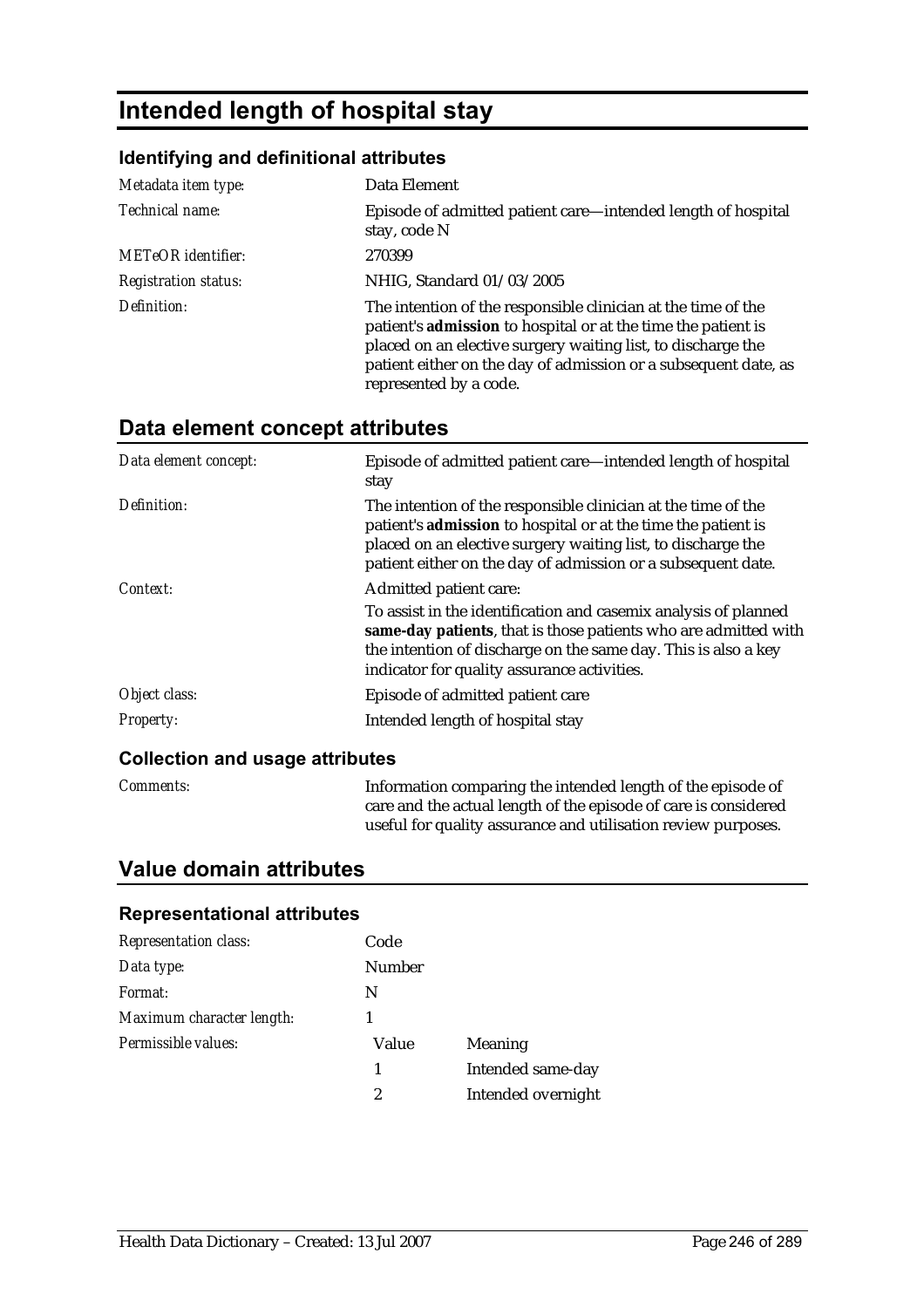# **Data element attributes**

| <b>Collection methods:</b>        | The intended length of stay should be ascertained for all<br>admitted patients at the time the patient is admitted to hospital.                |
|-----------------------------------|------------------------------------------------------------------------------------------------------------------------------------------------|
| Source and reference attributes   |                                                                                                                                                |
| Origin:                           | National Health Data Committee                                                                                                                 |
| <b>Relational attributes</b>      |                                                                                                                                                |
| Related metadata references:      | Supersedes Intended length of hospital stay, version 2, DE,<br>NHDD, NHIMG, Superseded 01/03/2005                                              |
|                                   | Is used in the formation of Episode of admitted patient care-<br>major diagnostic category, code (AR-DRG v5.1) NN NHIG,<br>Standard 01/03/2005 |
|                                   | Is used in the formation of Episode of admitted patient care-<br>diagnosis related group, code (AR-DRG v5.1) ANNA NHIG,<br>Standard 01/03/2005 |
| <b>Implementation in Data Set</b> | Admitted patient care NMDS NHIG, Superseded 07/12/2005                                                                                         |
| Specifications:                   | Implementation start date: 01/07/2005                                                                                                          |
|                                   | Implementation end date: 30/06/2006                                                                                                            |
|                                   | Admitted patient care NMDS 2006-2007 NHIG, Superseded<br>23/10/2006                                                                            |
|                                   | Implementation start date: 01/07/2006                                                                                                          |
|                                   | Implementation end date: 30/06/2007                                                                                                            |
|                                   | Admitted patient care NMDS 2007-2008 NHIG, Standard<br>23/10/2006                                                                              |
|                                   | Implementation start date: 01/07/2007                                                                                                          |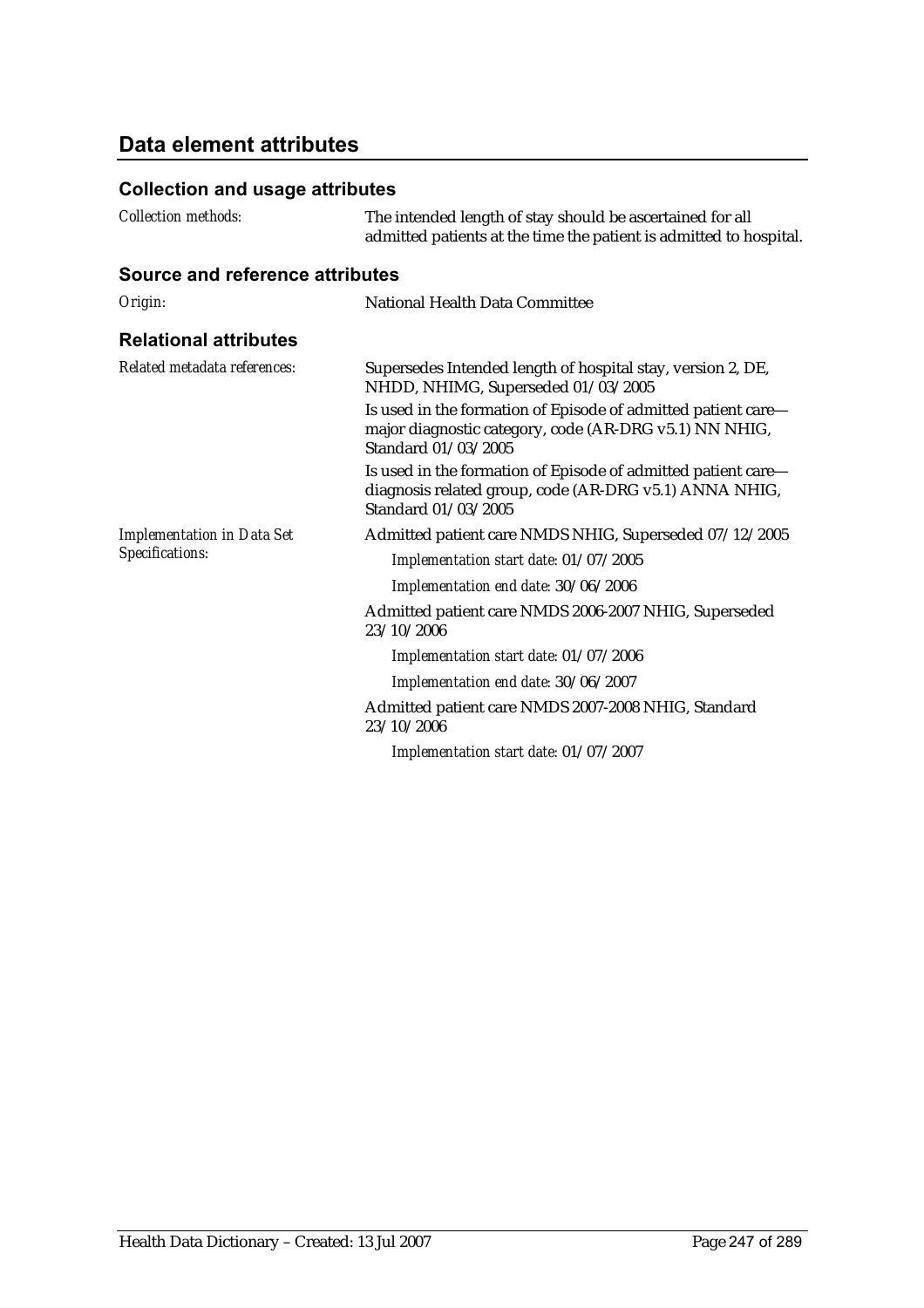# **Intended place of birth**

#### **Identifying and definitional attributes**

| Metadata item type:         | Data Element                                                                     |
|-----------------------------|----------------------------------------------------------------------------------|
| Technical name:             | Birth event—setting of birth (intended), code N                                  |
| METeOR identifier:          | 269980                                                                           |
| <b>Registration status:</b> | NHIG, Standard 01/03/2005                                                        |
| Definition:                 | The intended place of birth at the onset of labour, as<br>represented by a code. |
| Context:                    | Perinatal care                                                                   |

## **Data element concept attributes**

| Data element concept: | Birth event—setting of birth        |
|-----------------------|-------------------------------------|
| Definition:           | The place where the birth occurred. |
| Object class:         | Birth event                         |
| <b>Property:</b>      | Setting of birth                    |

### **Value domain attributes**

#### **Representational attributes**

| <b>Representation class:</b> | Code          |                                    |
|------------------------------|---------------|------------------------------------|
| Data type:                   | <b>Number</b> |                                    |
| Format:                      | N             |                                    |
| Maximum character length:    | 1             |                                    |
| Permissible values:          | Value         | Meaning                            |
|                              | 1             | Hospital, excluding birth centre   |
|                              | 2             | Birth centre, attached to hospital |
|                              | 3             | Birth centre, free standing        |
|                              | 4             | Home                               |
|                              | 8             | Other                              |
| Supplementary values:        | 9             | Not stated                         |

#### **Collection and usage attributes**

*Comments:* The development of a definition of a birth centre is currently under consideration by the Commonwealth in conjunction with the states and territories.

### **Data element attributes**

| Guide for use: | Code 1 Hospital, excluding birth centre                                         |
|----------------|---------------------------------------------------------------------------------|
|                | Hospital, excluding birth centre, includes for women who have                   |
|                | elective caesarean sections                                                     |
|                | Code 4 Home                                                                     |
|                | Home, should be restricted to the home of the woman or a<br>relative or friend. |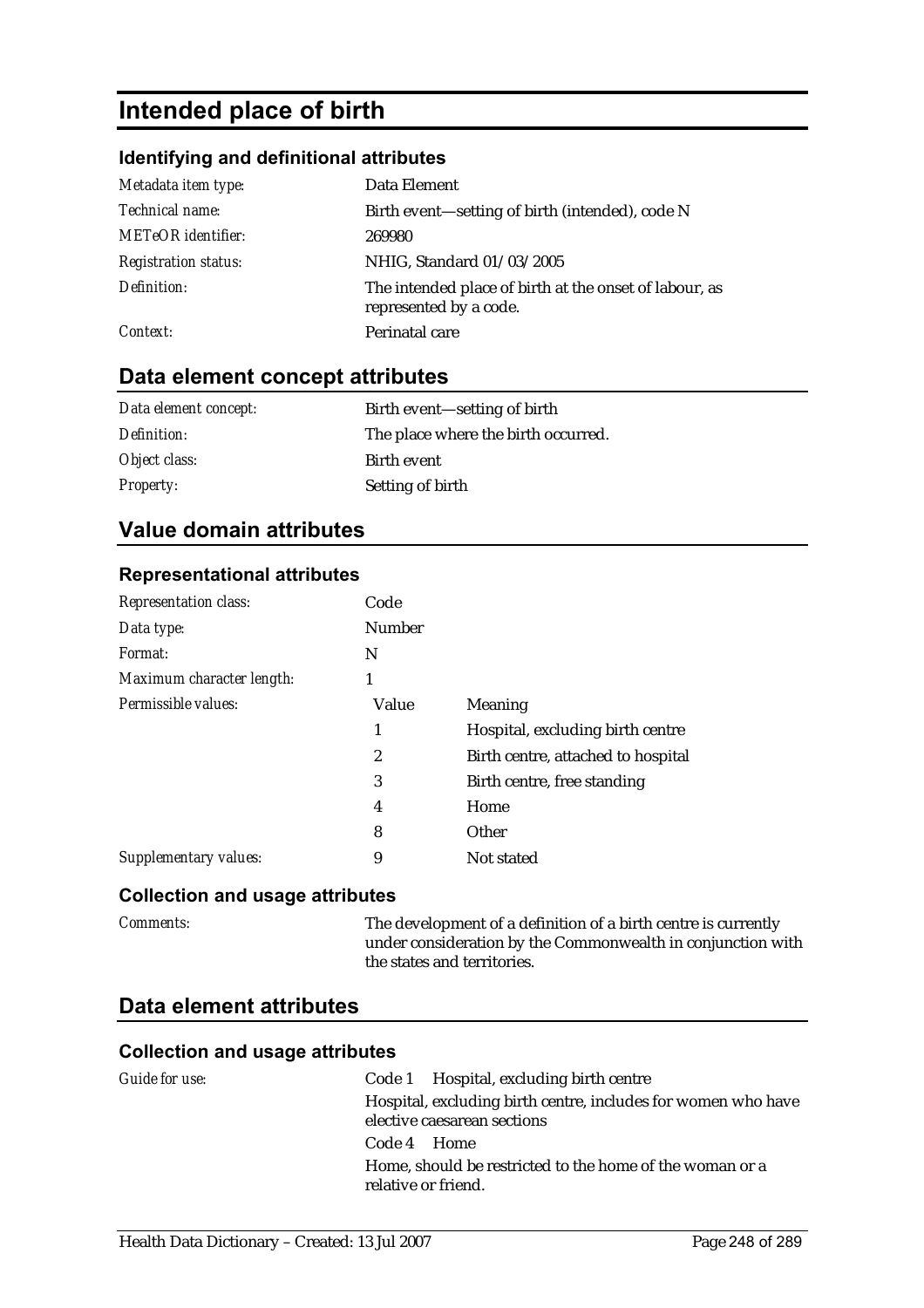|                  | Code 8 Other                                                                                                                                                                                                                                                                                           |
|------------------|--------------------------------------------------------------------------------------------------------------------------------------------------------------------------------------------------------------------------------------------------------------------------------------------------------|
|                  | Other, includes community (health) centres.                                                                                                                                                                                                                                                            |
| <i>Comments:</i> | Women who plan to give birth in birth centres or at home<br>usually have different risk factors for outcome compared to<br>those who plan to give birth in hospitals. Women who are<br>transferred to hospital after the onset of labour have increased<br>risks of intervention and adverse outcomes. |

| Submitting organisation:     | <b>National Perinatal Data Development Committee</b>                                     |  |
|------------------------------|------------------------------------------------------------------------------------------|--|
| <b>Relational attributes</b> |                                                                                          |  |
| Related metadata references: | Supersedes Intended place of birth, version 2, DE, NHDD,<br>NHIMG, Superseded 01/03/2005 |  |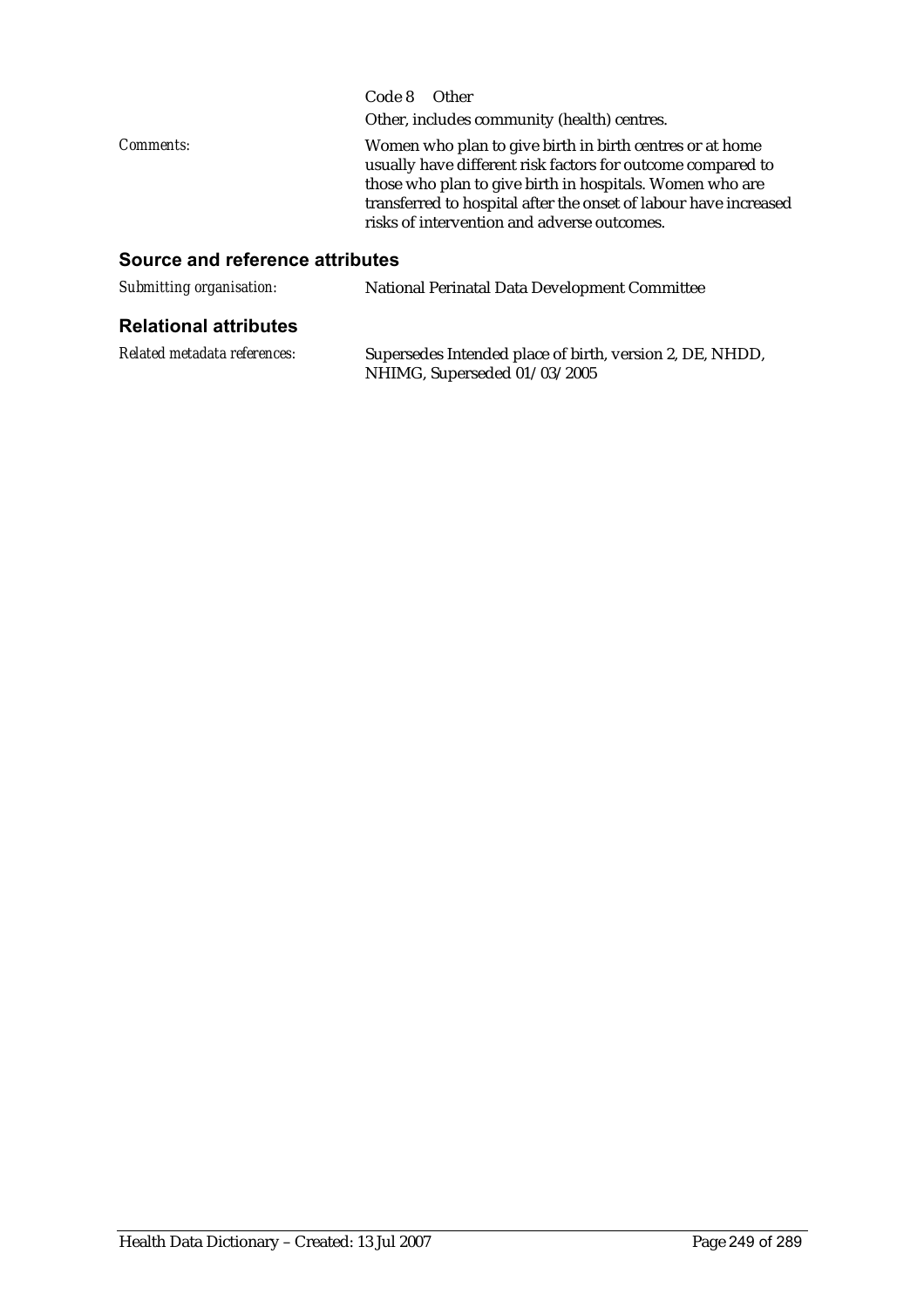# **Intention of treatment for cancer**

## **Identifying and definitional attributes**

| Metadata item type:         | Data Element                                                                                               |  |
|-----------------------------|------------------------------------------------------------------------------------------------------------|--|
| Technical name:             | Cancer treatment—intention of treatment, code N                                                            |  |
| <b>METeOR</b> identifier:   | 288690                                                                                                     |  |
| <b>Registration status:</b> | NHIG, Standard 04/06/2004                                                                                  |  |
| Definition:                 | The intention of the initial treatment for cancer for the<br>particular patient, as represented by a code. |  |

# **Data element concept attributes**

| Data element concept: | Cancer treatment—intention of treatment                                          |
|-----------------------|----------------------------------------------------------------------------------|
| Definition:           | The intention of the initial treatment for cancer for the<br>particular patient. |
| Object class:         | <b>Cancer treatment</b>                                                          |
| <b>Property:</b>      | Intention of treatment                                                           |

# **Value domain attributes**

#### **Representational attributes**

| <b>Representation class:</b> | Code             |                            |  |
|------------------------------|------------------|----------------------------|--|
| Data type:                   | Number           |                            |  |
| Format:                      | N                |                            |  |
| Maximum character length:    | 1                |                            |  |
| Permissible values:          | Value            | Meaning                    |  |
|                              | 1                | Prophylactic               |  |
|                              | $\overline{c}$   | Curative                   |  |
|                              | 3                | Non-curative or palliative |  |
| Supplementary values:        | $\boldsymbol{0}$ | Did not have treatment     |  |
|                              | 9                | Not stated                 |  |

| Guide for use: | CODE 0 Did not have treatment                                                                              |
|----------------|------------------------------------------------------------------------------------------------------------|
|                | This code is used when the patient did not have treatment as                                               |
|                | part of the initial management plan                                                                        |
|                | CODE 1 Prophylactic                                                                                        |
|                | This code is used when the cancer has not developed                                                        |
|                | CODE 2 Curative                                                                                            |
|                | This code is used when treatment is given for control of the                                               |
|                | disease                                                                                                    |
|                | <b>CODE 3</b> Non-curative or Palliative                                                                   |
|                | This code is used when the cure is unlikely to be achieved and                                             |
|                | treatment is given primarily for the purpose of pain control.                                              |
|                | Other benefits of the treatment are considered secondary<br>contributions to the patient's quality of life |
|                | CODE 9 Intention was not stated                                                                            |
|                | Patient had treatment for cancer but the intention was not                                                 |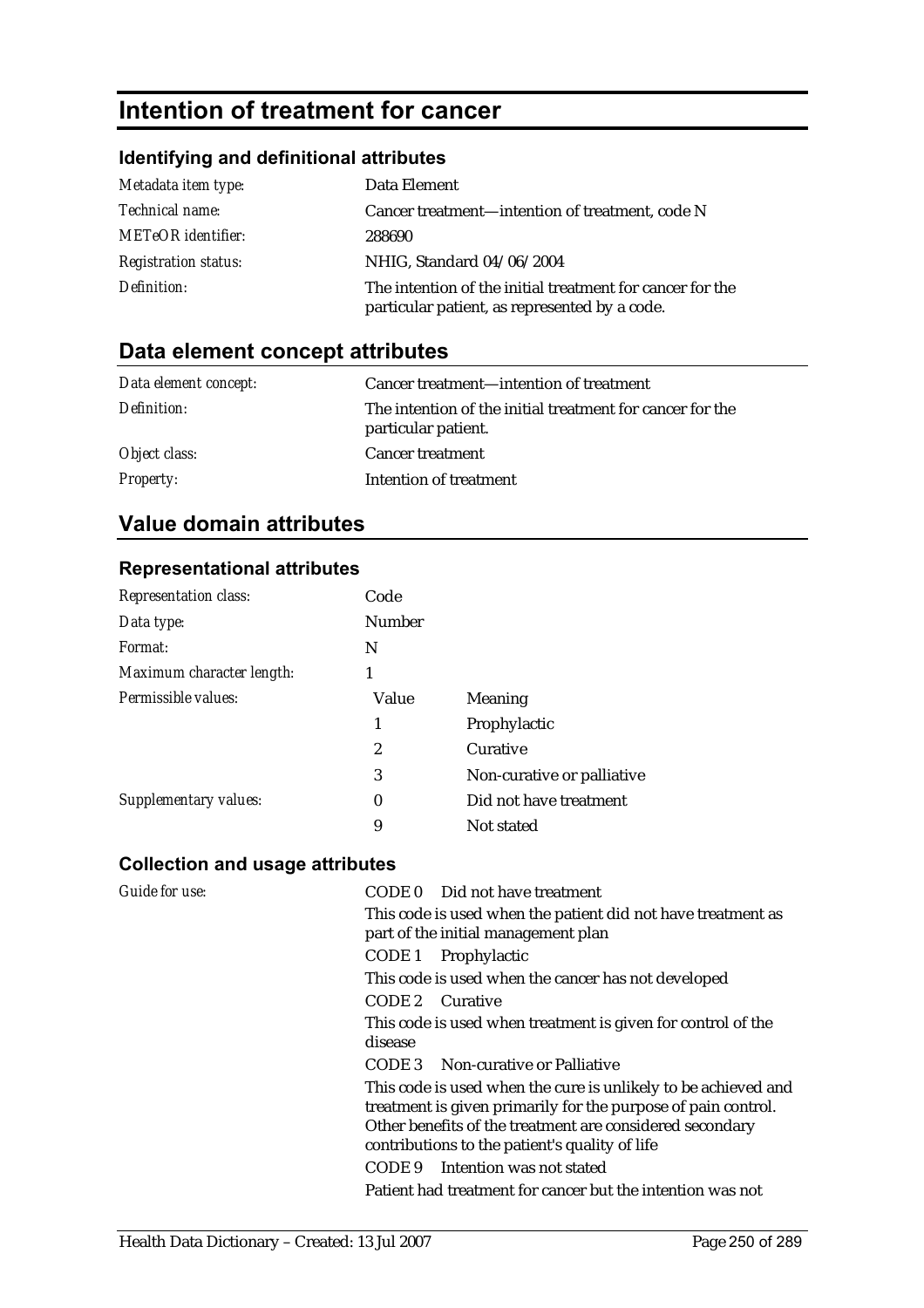stated.

# **Data element attributes**

| Guide for use:                                       | This item is collected for surgical treatment, radiation therapy<br>and systemic therapy agent treatment.                                          |  |
|------------------------------------------------------|----------------------------------------------------------------------------------------------------------------------------------------------------|--|
| Source and reference attributes                      |                                                                                                                                                    |  |
| Submitting organisation:                             | <b>National Cancer Control Initiative</b>                                                                                                          |  |
| Origin:                                              | <b>Commission on Cancer, American College of Surgeons</b><br>New South Wales Health Department                                                     |  |
| Reference documents:                                 | Commission on Cancer, Standards of the Commission on<br><b>Cancer Registry Operations and Data Standards (ROADS)</b><br>Volume II (1998)           |  |
|                                                      | Public Health Division NSW Clinical Cancer Data Collection for<br>Outcomes and Quality. Data Dictionary Version 1 Sydney NSW<br>Health Dept (2001) |  |
| <b>Relational attributes</b>                         |                                                                                                                                                    |  |
| Related metadata references:                         | Supersedes Intention of treatment for cancer, version 1, DE,<br>NHDD, NHIMG, Superseded 01/03/2005                                                 |  |
| <b>Implementation in Data Set</b><br>Specifications: | Cancer (clinical) DSS NHIG, Superseded 07/12/2005                                                                                                  |  |
|                                                      | Cancer (clinical) DSS NHIG, Standard 07/12/2005                                                                                                    |  |
|                                                      | Information specific to this data set:<br>It is used for correlating outcome with original intent of<br>the treatment.                             |  |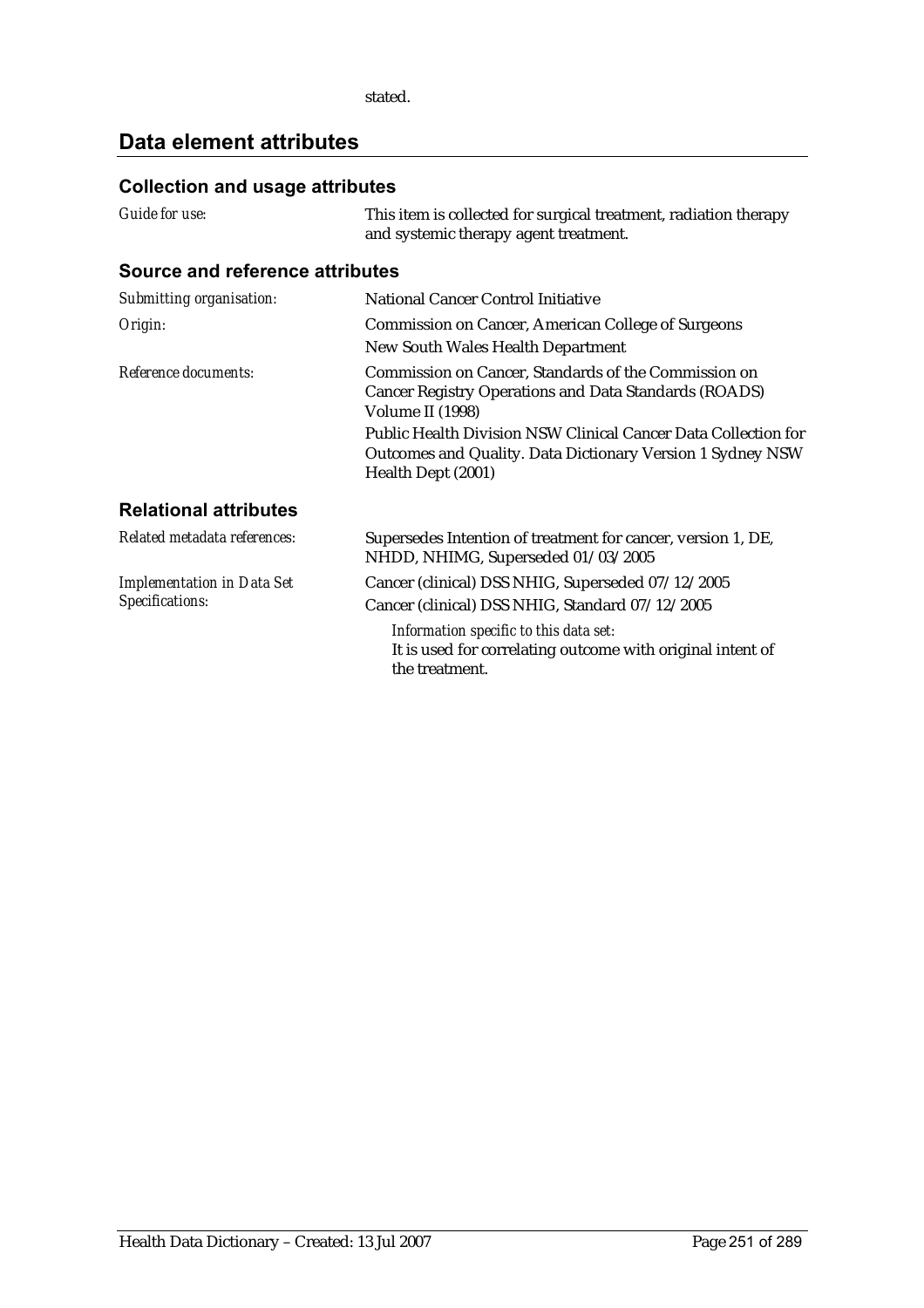# **Inter-hospital contracted patient**

## **Identifying and definitional attributes**

| Metadata item type:         | Data Element                                                                                                                                                                                                                                                                                                                                 |  |  |
|-----------------------------|----------------------------------------------------------------------------------------------------------------------------------------------------------------------------------------------------------------------------------------------------------------------------------------------------------------------------------------------|--|--|
| Technical name:             | Episode of admitted patient care—inter-hospital contracted<br>patient status, code N                                                                                                                                                                                                                                                         |  |  |
| <b>METeOR</b> identifier:   | 270409                                                                                                                                                                                                                                                                                                                                       |  |  |
| <b>Registration status:</b> | NHIG, Standard 01/03/2005                                                                                                                                                                                                                                                                                                                    |  |  |
| Definition:                 | An episode of care for an admitted patient whose treatment<br>and/or care is provided under an arrangement between a<br>hospital purchaser of hospital care (contracting hospital) and a<br>provider of an admitted service (contracted hospital), and for<br>which the activity is recorded by both hospitals, as represented<br>by a code. |  |  |

## **Data element concept attributes**

| Definition:<br>An episode of care for an admitted patient whose treatment                                                                                                                                                                                                            |
|--------------------------------------------------------------------------------------------------------------------------------------------------------------------------------------------------------------------------------------------------------------------------------------|
| and/or care is provided under an arrangement between a<br>hospital purchaser of hospital care (contracting hospital) and a<br>provider of an admitted service (contracted hospital), and for<br>which the activity is recorded by both hospitals.                                    |
| Context:<br>Admitted patient care:                                                                                                                                                                                                                                                   |
| To identify patients receiving services that have been contracted<br>between hospitals. This metadata item is used to eliminate<br>potential double-counting of hospital activity in the analysis of<br>patterns of health care delivery and funding and<br>epidemiological studies. |
| Object class:<br>Episode of care                                                                                                                                                                                                                                                     |
| <i>Property:</i><br>Inter-hospital contracted patient status                                                                                                                                                                                                                         |

## **Value domain attributes**

| Code             |                                                                   |
|------------------|-------------------------------------------------------------------|
| <b>Number</b>    |                                                                   |
| N                |                                                                   |
| 1                |                                                                   |
| Value            | Meaning                                                           |
| 1                | Inter-hospital contracted patient from public<br>sector hospital  |
| $\boldsymbol{2}$ | Inter-hospital contracted patient from private<br>sector hospital |
| 3                | Not contracted                                                    |
| 9                | Not reported                                                      |
|                  |                                                                   |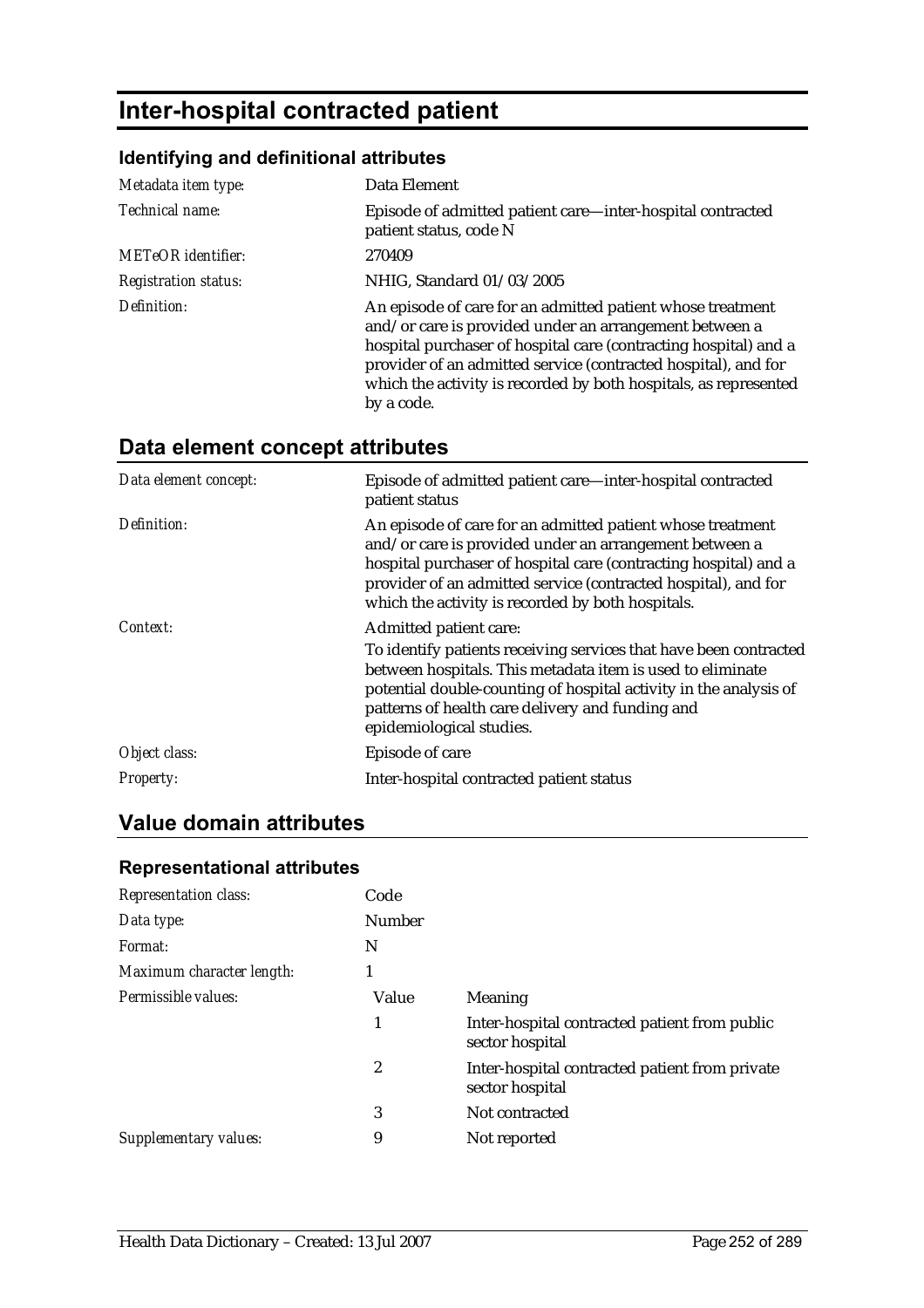## **Data element attributes**

# **Collection and usage attributes**

| Guide for use:             | A specific arrangement should apply (either written or verbal)<br>whereby one hospital contracts with another hospital for the<br>provision of specific services. The arrangement may be between<br>any combination of hospital; for example, public to public,<br>public to private, private to private, or private to public.<br>This data element item will be derived as follows.                                                                                                                                                                                           |
|----------------------------|---------------------------------------------------------------------------------------------------------------------------------------------------------------------------------------------------------------------------------------------------------------------------------------------------------------------------------------------------------------------------------------------------------------------------------------------------------------------------------------------------------------------------------------------------------------------------------|
|                            | If Contract role = $B$ (Hospital B, that is, the provider of the<br>hospital service; contracted hospital), and Contract type = $2, 3, 4$<br>or 5 (that is, a hospital (Hospital A) purchases the activity,<br>rather than a health authority or other external purchaser, and<br>admits the patient for all or part of the episode of care, and/or<br>records the contracted activity within the patient's record for<br>the episode of care). Then record a value of 1, if Hospital A is a<br>public hospital or record a value of 2, if Hospital A is a private<br>hospital. |
|                            | Otherwise if the Contract role is not B, and/or the Contract type<br>is not 2, 3, 4 or 5 record a value of 3.                                                                                                                                                                                                                                                                                                                                                                                                                                                                   |
| <b>Collection methods:</b> | All services provided at both the originating and destination<br>hospitals should be recorded and reported by the originating<br>hospital. The destination hospital should record the admission<br>as an 'Inter-hospital contracted patient' so that these services<br>can be identified in the various statistics produced about<br>hospital activity.                                                                                                                                                                                                                         |

| Origin:                           | <b>National Health Data Committee</b>                                                                      |
|-----------------------------------|------------------------------------------------------------------------------------------------------------|
| <b>Relational attributes</b>      |                                                                                                            |
| Related metadata references:      | Is formed using Hospital—contract type, code N NHIG,<br>Standard 01/03/2005                                |
|                                   | Is formed using Hospital—contract role, code A NHIG,<br>Standard 01/03/2005                                |
|                                   | Supersedes Inter-hospital contracted patient, version 2, Derived<br>DE, NHDD, NHIMG, Superseded 01/03/2005 |
| <b>Implementation in Data Set</b> | Admitted patient care NMDS NHIG, Superseded 07/12/2005                                                     |
| Specifications:                   | Implementation start date: 01/07/2005                                                                      |
|                                   | Implementation end date: 30/06/2006                                                                        |
|                                   | Admitted patient care NMDS 2006-2007 NHIG, Superseded<br>23/10/2006                                        |
|                                   | Implementation start date: 01/07/2006                                                                      |
|                                   | Implementation end date: 30/06/2007                                                                        |
|                                   | Admitted patient care NMDS 2007-2008 NHIG, Standard<br>23/10/2006                                          |
|                                   | Implementation start date: 01/07/2007                                                                      |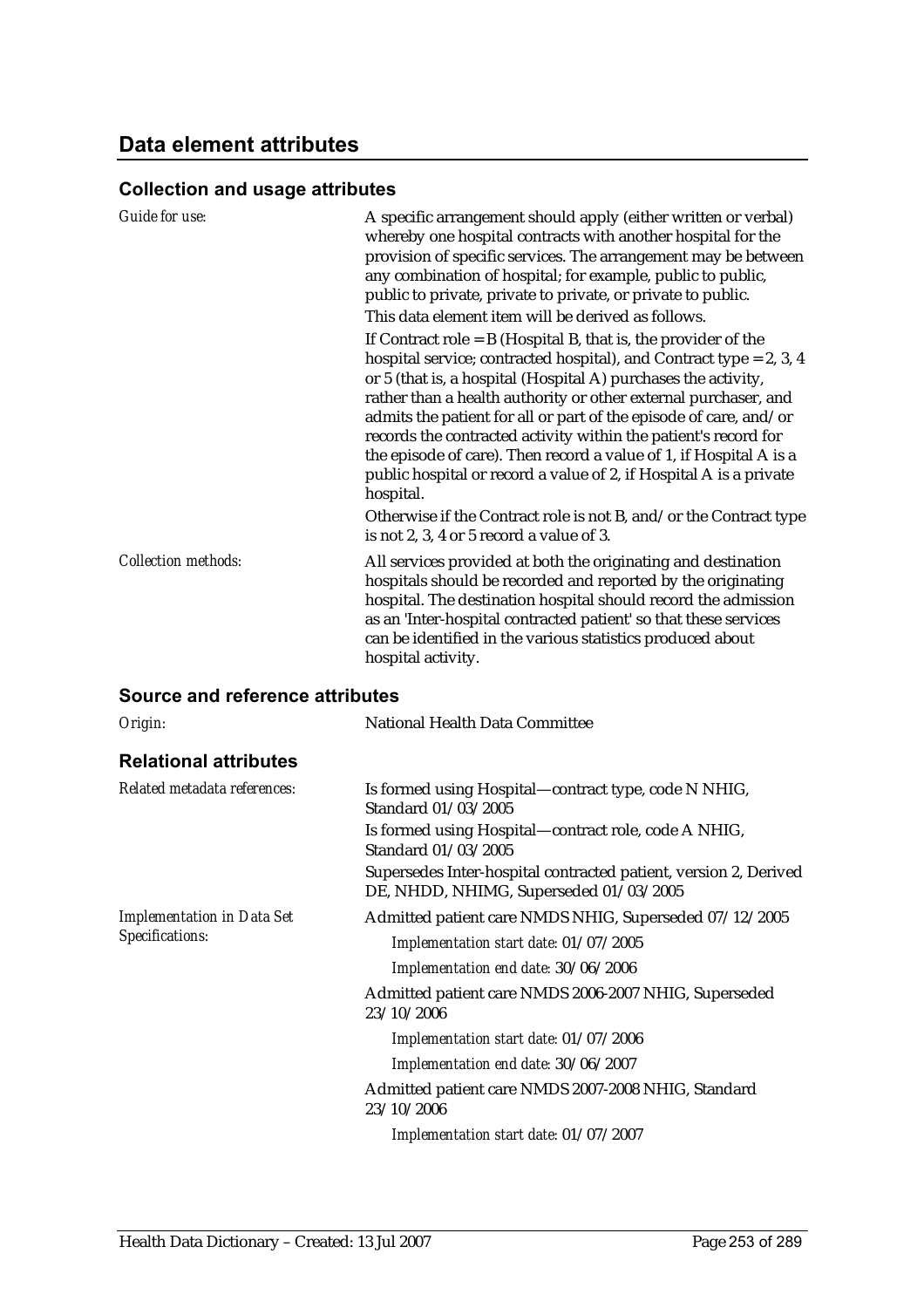# **Interpreter services required**

### **Identifying and definitional attributes**

| Metadata item type:         | Data Element                                                                                  |
|-----------------------------|-----------------------------------------------------------------------------------------------|
| Technical name:             | Person—interpreter service required, yes/no code N                                            |
| Synonymous names:           | Need for interpreter service                                                                  |
| <b>METeOR</b> identifier:   | 304294                                                                                        |
| <b>Registration status:</b> | NHIG, Standard 08/02/2006<br>NCSIMG, Standard 10/04/2006                                      |
| Definition:                 | Whether an interpreter service is required by or for the person,<br>as represented by a code. |

# **Data element concept attributes**

| Data element concept: | Person-interpreter service required                              |
|-----------------------|------------------------------------------------------------------|
| Definition:           | Whether an interpreter service is required by or for the person. |
| Context:              | To assist in planning for provision of interpreter services.     |
| Object class:         | Person                                                           |
| <b>Property:</b>      | Interpreter service required status                              |

# **Value domain attributes**

### **Representational attributes**

| <b>Representation class:</b> | Code   |                |
|------------------------------|--------|----------------|
| Data type:                   | Number |                |
| Format:                      | N      |                |
| Maximum character length:    |        |                |
| Permissible values:          | Value  | <b>Meaning</b> |
|                              | 1      | <b>Yes</b>     |
|                              | 2      | No             |

# **Data element attributes**

| Guide for use:      | Includes verbal language, non verbal language and languages<br>other than English.<br>CODE 1<br><b>Yes</b><br>Use this code where interpreter services are required.<br>CODE 2<br>- No<br>Use this code where interpreter services are not required. |
|---------------------|------------------------------------------------------------------------------------------------------------------------------------------------------------------------------------------------------------------------------------------------------|
|                     | Persons requiring interpreter services for any form of sign<br>language should be coded as Interpreter required.                                                                                                                                     |
| Collection methods: | Recommended question:<br>Do you [does the person] require an interpreter?<br><b>Yes</b><br>No                                                                                                                                                        |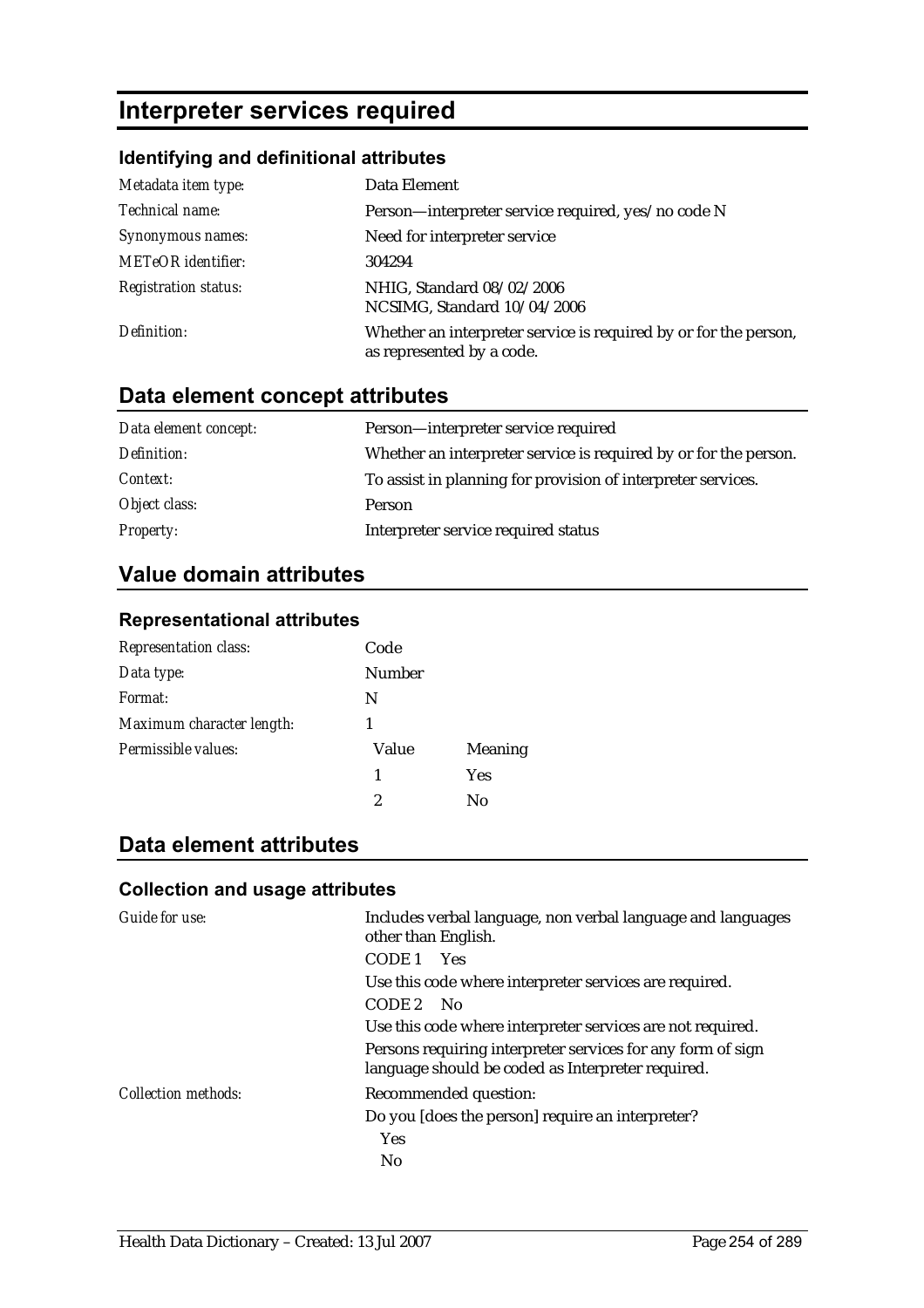### **Relational attributes**

*Related metadata references:* Supersedes Person—interpreter service required status (health), code N NHIG, Superseded 08/02/2006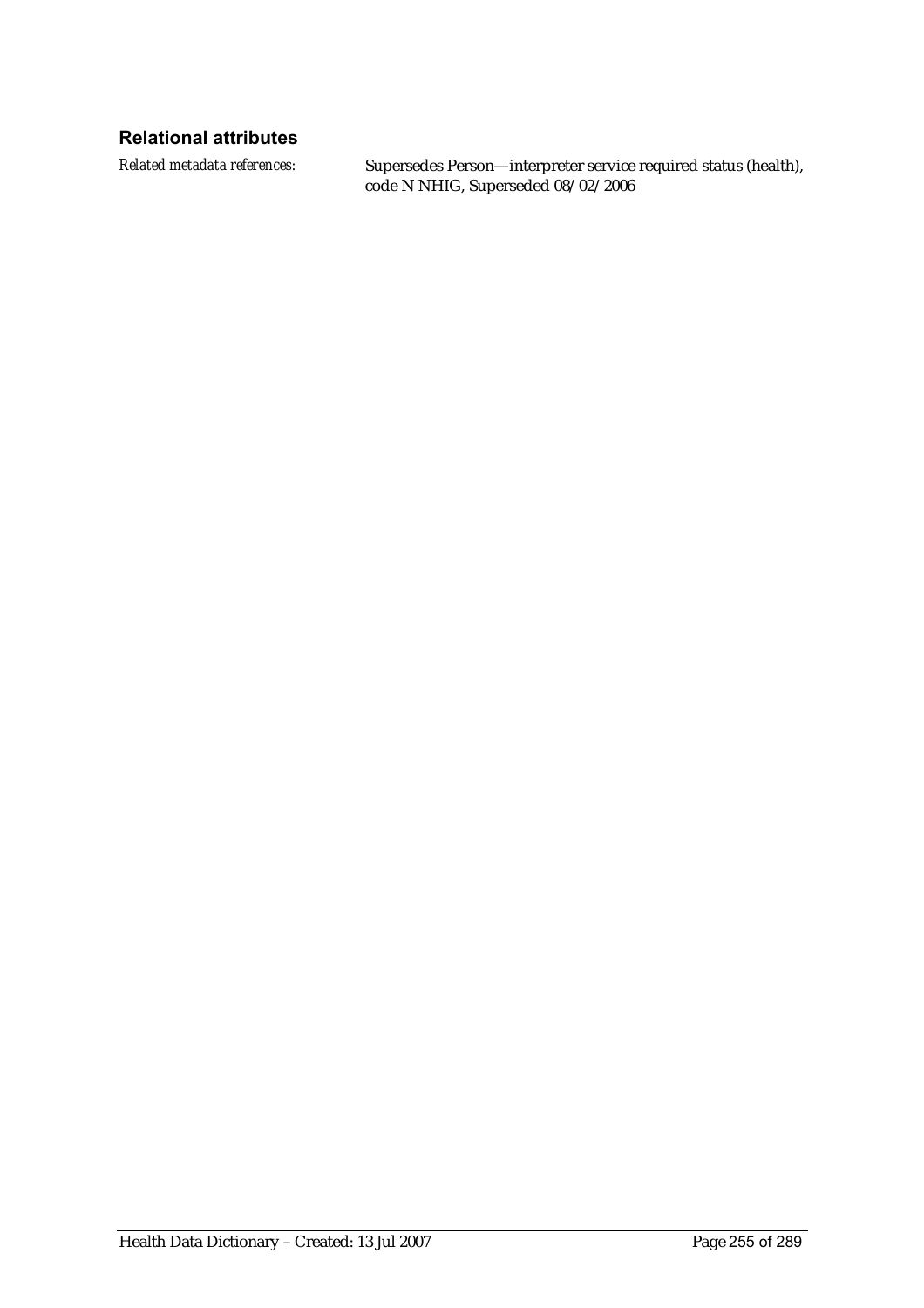# **Killip classification code**

# **Identifying and definitional attributes**

| Metadata item type:         | Data Element                                                                                                                       |
|-----------------------------|------------------------------------------------------------------------------------------------------------------------------------|
| Technical name:             | Person—Killip classification, code N                                                                                               |
| <b>METeOR</b> identifier:   | 285151                                                                                                                             |
| <b>Registration status:</b> | NHIG, Standard 04/06/2004                                                                                                          |
| Definition:                 | The Killip class, as a measure of haemodynamic compromise, of<br>the person at the time of presentation, as represented by a code. |

# **Data element concept attributes**

| Data element concept: | Person-Killip classification                                                                                        |
|-----------------------|---------------------------------------------------------------------------------------------------------------------|
| Definition:           | Identifies the Killip class, as a measure of haemodynamic<br>compromise, of the person at the time of presentation. |
| Context:              | Health care and clinical settings.                                                                                  |
| Object class:         | Person                                                                                                              |
| <b>Property:</b>      | Killip classification                                                                                               |

# **Value domain attributes**

#### **Representational attributes**

| Code          |                                   |
|---------------|-----------------------------------|
| <b>Number</b> |                                   |
| N             |                                   |
| 1             |                                   |
| Value         | Meaning                           |
| 1             | Class 1                           |
| 2             | Class 2                           |
| 3             | Class 3                           |
| 4             | Class 4                           |
| 8             | Other                             |
| 9             | Not stated/inadequately described |
|               |                                   |

| Guide for use: | Rales or crepitations represent evidence of pulmonary<br>interstitial oedema on lung auscultation and an S <sub>3</sub> is an audible<br>extra heart sound by cardiac auscultation. |
|----------------|-------------------------------------------------------------------------------------------------------------------------------------------------------------------------------------|
|                | CODE 1 Class 1                                                                                                                                                                      |
|                | Absence of crepitations/rales over the lung fields and absence<br>of $S_3$                                                                                                          |
|                | CODE 2 Class 2                                                                                                                                                                      |
|                | Crepitations/rales over 50% or less of the lung fields or the<br>presence of an $S_3$ .                                                                                             |
|                | CODE 3 Class 3                                                                                                                                                                      |
|                | Crepitations/rales over more than 50% of the lung fields.                                                                                                                           |
|                | CODE 4 Class 4                                                                                                                                                                      |
|                | Cardiogenic Shock. Clinical criteria for cardiogenic shock are                                                                                                                      |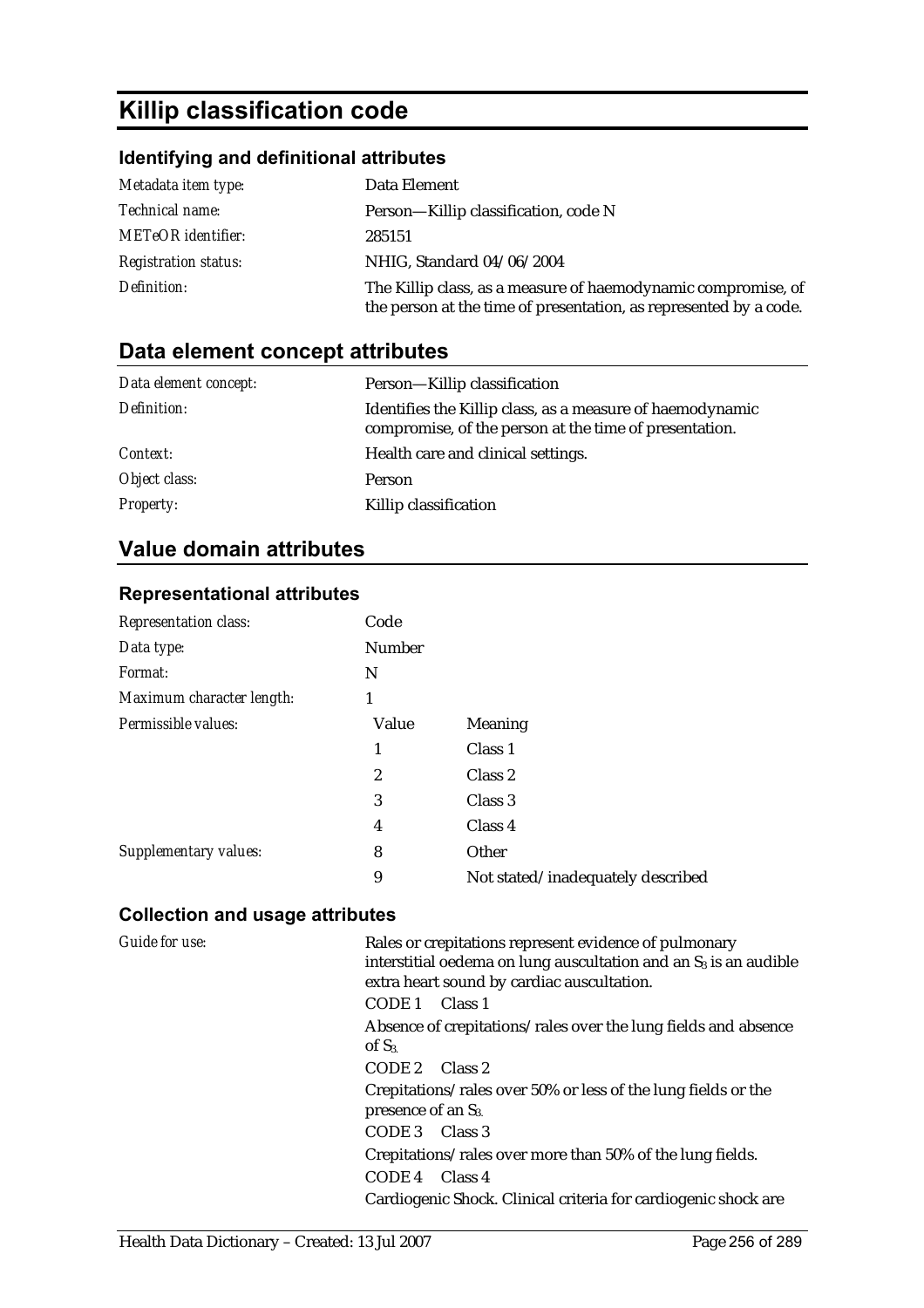hypotension (a systolic blood pressure of less than 90 mmHg for at least 30 minutes or the need for supportive measures to maintain a systolic blood pressure of greater than or equal to 90 mmHg), end-organ hypoperfusion (cool extremities or a urine output of less than 30 ml/h, and a heart rate of greater than or equal to 60 beats per minute). The haemodynamic criteria are a cardiac index of no more than 2.2 l/min per square meter of body-surface area and a pulmonary-capillary wedge pressure of at least 15 mmHg.

### **Data element attributes**

| Submitting organisation:                             | Acute coronary syndrome data working group                                                                                                                                                                                                                                                                                                                                                                 |  |
|------------------------------------------------------|------------------------------------------------------------------------------------------------------------------------------------------------------------------------------------------------------------------------------------------------------------------------------------------------------------------------------------------------------------------------------------------------------------|--|
| Steward:                                             | The National Heart Foundation of Australia and The Cardiac<br>Society of Australia and New Zealand                                                                                                                                                                                                                                                                                                         |  |
| <b>Relational attributes</b>                         |                                                                                                                                                                                                                                                                                                                                                                                                            |  |
| Related metadata references:                         | Supersedes Killip classification code, version 1, DE, NHDD,<br>NHIMG, Superseded 01/03/2005                                                                                                                                                                                                                                                                                                                |  |
| <b>Implementation in Data Set</b><br>Specifications: | Acute coronary syndrome (clinical) DSS NHIG, Standard<br>07/12/2005                                                                                                                                                                                                                                                                                                                                        |  |
|                                                      | Information specific to this data set:<br>For Acute Coronary Syndrome (ACS) reporting, this data<br>element describes the objective evidence of haemodynamic<br>compromise by clinical examination at the time of<br>presentation. Rales or crepitations represent evidence of<br>pulmonary interstitial oedema on lung auscultation and an<br>S3 is an audible extra heart sound by cardiac auscultation. |  |
|                                                      | Acute coronary syndrome (clinical) DSS NHIG, Superseded<br>07/12/2005                                                                                                                                                                                                                                                                                                                                      |  |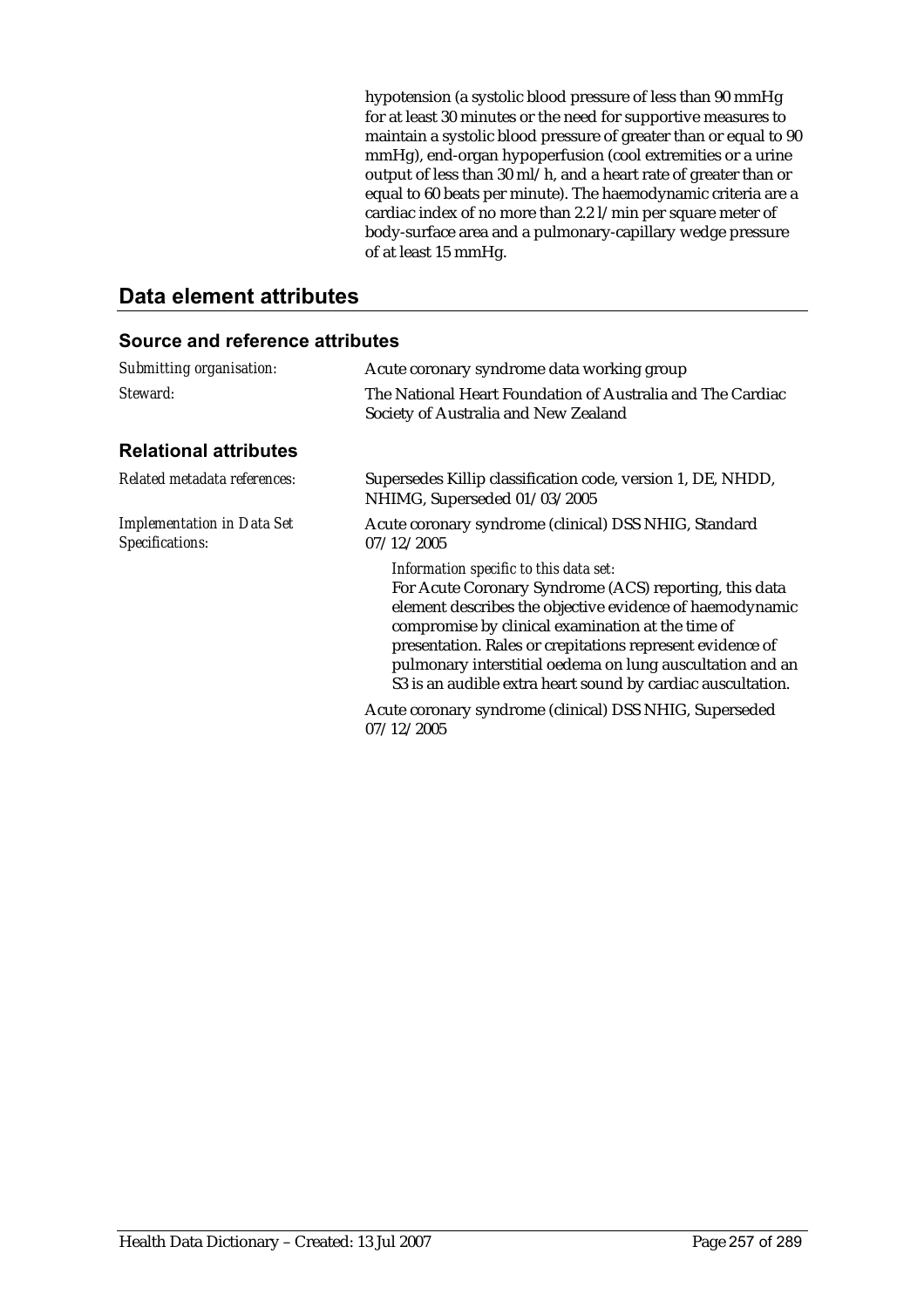# **Labour force status**

# **Identifying and definitional attributes**

| Metadata item type:         | Data Element                                                                                                                                                            |
|-----------------------------|-------------------------------------------------------------------------------------------------------------------------------------------------------------------------|
| Technical name:             | Person-labour force status, code N                                                                                                                                      |
| <b>METeOR</b> identifier:   | 270112                                                                                                                                                                  |
| <b>Registration status:</b> | NHIG, Standard 01/03/2005<br>NCSIMG, Standard 01/03/2005<br>NHDAMG, Standard 01/03/2005                                                                                 |
| Definition:                 | The self reported status the person currently has in being either<br>in the labour force (employed/unemployed) or not in the labour<br>force, as represented by a code. |

# **Data element concept attributes**

| Data element concept: | Person-labour force status                                                                                                                                                                                                                                                                                                                   |
|-----------------------|----------------------------------------------------------------------------------------------------------------------------------------------------------------------------------------------------------------------------------------------------------------------------------------------------------------------------------------------|
| Definition:           | The self reported status the person currently has in being either<br>in the labour force (employed/unemployed) or not in the labour<br>force. The categories are determined by a person's status in<br>relation to current economic activity (which is measured by their<br>activities in relation to work in a specified reference period). |
| Object class:         | Person                                                                                                                                                                                                                                                                                                                                       |
| <b>Property:</b>      | Labour force status                                                                                                                                                                                                                                                                                                                          |

## **Value domain attributes**

### **Representational attributes**

| <b>Representation class:</b> | Code   |                                   |
|------------------------------|--------|-----------------------------------|
| Data type:                   | Number |                                   |
| Format:                      | N      |                                   |
| Maximum character length:    |        |                                   |
| Permissible values:          | Value  | <b>Meaning</b>                    |
|                              | 1      | Employed                          |
|                              | 2      | Unemployed                        |
|                              | 3      | Not in the labour force           |
| Supplementary values:        | 9      | Not stated/inadequately described |

| Guide for use: | CODE 1<br>Employed:                                                                                                                                                                         |
|----------------|---------------------------------------------------------------------------------------------------------------------------------------------------------------------------------------------|
|                | Persons aged 15 years and over who, during the reference week:                                                                                                                              |
|                | (a) worked for one hour or more for pay, profit, commission or<br>payment in kind in a job or business, or on a farm (comprising<br>'Employees', 'Employers' and 'Own Account Workers'); or |
|                | (b) worked for one hour or more without pay in a family<br>business or on a farm (i.e. 'Contributing Family Worker'); or                                                                    |
|                | (c) were 'Employees' who had a job but were not at work and<br>were:                                                                                                                        |
|                | on paid leave<br>$\bullet$                                                                                                                                                                  |
|                | on leave without pay, for less than four weeks, up to the end                                                                                                                               |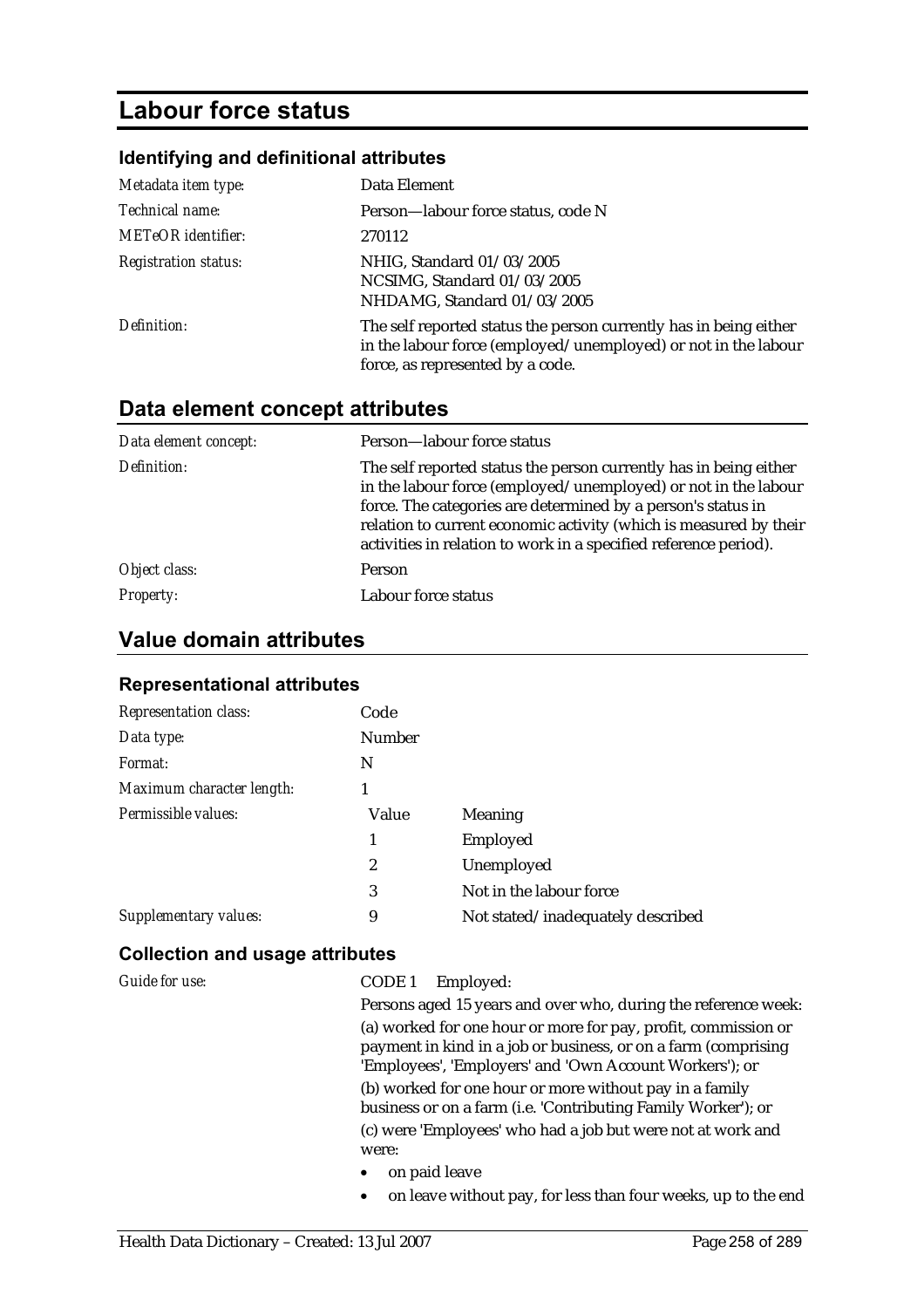of the reference week

- stood down without pay because of bad weather or plant breakdown at their place of employment, for less than four weeks up to the end of the reference week
- on strike or locked out
- on workers' compensation and expected to be returning to their job, or
- receiving wages or salary while undertaking full-time study; or

(d) were 'Employers', 'Own Account Workers' or 'Contributing Family Workers' who had a job, business or farm, but were not at work.

CODE 2 Unemployed:

Unemployed persons are those aged 15 years and over who were not employed during the reference week, and:

(a) had actively looked for full-time or part-time work at any time in the four weeks up to the end of the reference week. Were available for work in the reference week, or would have been available except for temporary illness (i.e. lasting for less than four weeks to the end of the reference week). Or were waiting to start a new job within four weeks from the end of the reference week and would have started in the reference week if the job had been available then; or

(b) were waiting to be called back to a full-time or part-time job from which they had been stood down without pay for less than four weeks up to the end of the reference week (including the whole of the reference week) for reasons other than bad weather or plant breakdown. Note: Actively looking for work includes writing, telephoning or applying in person to an employer for work. It also includes answering a newspaper advertisement for a job, checking factory or job placement agency notice boards, being registered with a job placement agency, checking or registering with any other employment agency, advertising or tendering for work or contacting friends or relatives.

CODE 3 Not in the Labour Force:

Persons not in the labour force are those persons aged 15 years and over who, during the reference week, were not in the categories employed or unemployed, as defined. They include persons who were keeping house (unpaid), retired, voluntarily inactive, permanently unable to work, persons in institutions (hospitals, gaols, sanatoriums, etc.), trainee teachers, members of contemplative religious orders, and persons whose only activity during the reference week was jury service or unpaid voluntary work for a charitable organisation.

*Collection methods:* For information about collection, refer to the ABS website: http://www.abs.gov.au/Ausstats/abs@.nsf/0/AEB5AA310D 68DF8FCA25697E0018FED8?Open

#### **Source and reference attributes**

*Origin:* Australian Bureau of Statistics 1995. Directory of Concepts and Standards for Social, Labour and Demographic Variables. Australia 1995. Cat. no. 1361.0.30.001. Canberra: AGPS. http://www.abs.gov.au/Ausstats/abs@.nsf/0/AEB5AA310D68 DF8FCA25697E0018FED8?Open (last viewed 21 December 2005)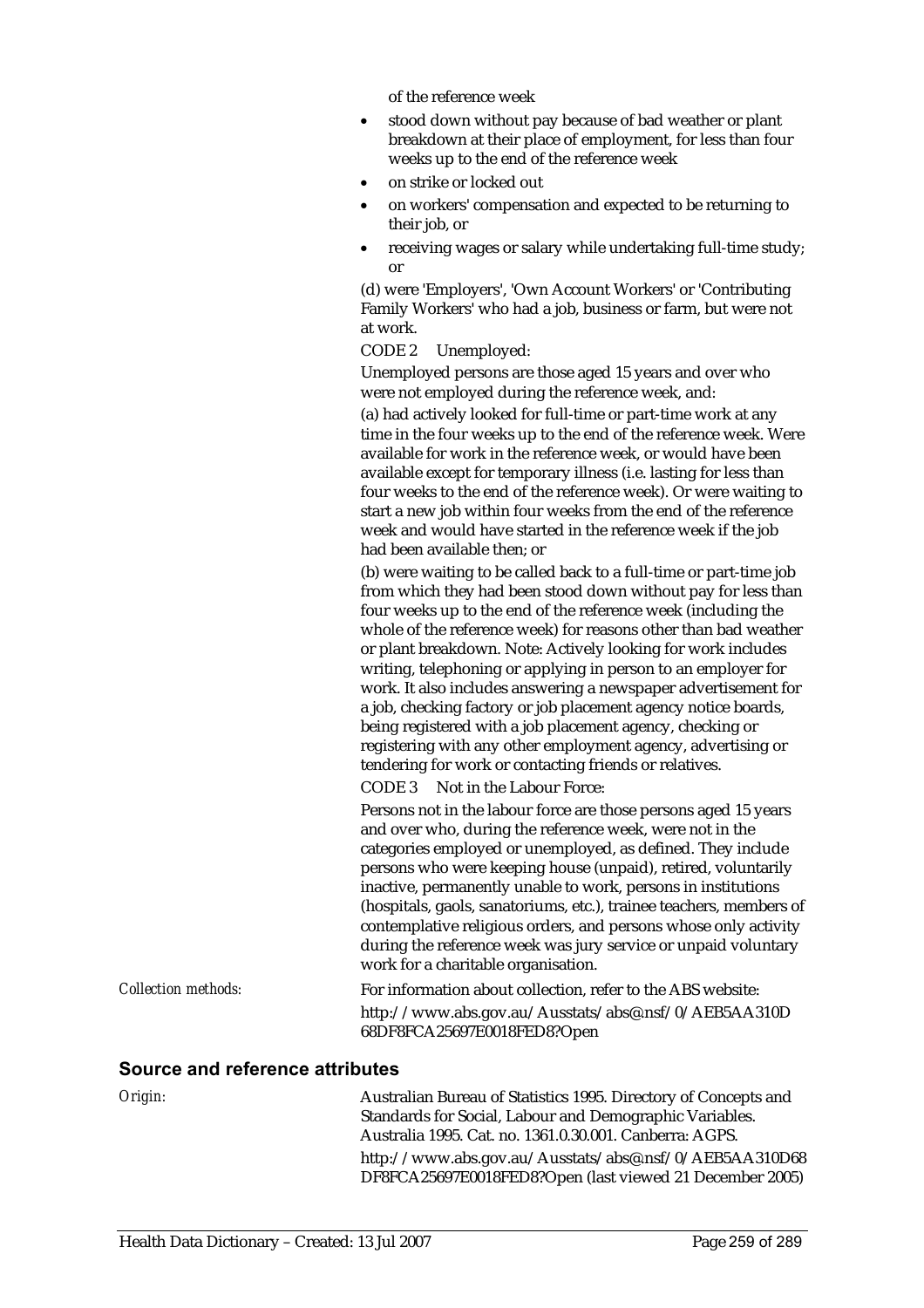## **Data element attributes**

#### **Collection and usage attributes**

*Comments:* Labour force status is one indicator of the socio-economic status of a person and is a key element in assessing the circumstances and needs of individuals and families.

#### **Source and reference attributes**

**Origin:** Health Data Standards Committee

#### **Relational attributes**

| Related metadata references:                         | Supersedes Labour force status, version 3, DE, Int. NCSDD &<br>NHDD, NCSIMG & NHIMG, Superseded 01/03/2005 |
|------------------------------------------------------|------------------------------------------------------------------------------------------------------------|
| <b>Implementation in Data Set</b><br>Specifications: | Cardiovascular disease (clinical) DSS NHIG, Superseded<br>15/02/2006                                       |
|                                                      | Cardiovascular disease (clinical) DSS NHIG, Superseded<br>04/07/2007                                       |
|                                                      | Cardiovascular disease (clinical) DSS NHIG, Standard<br>04/07/2007                                         |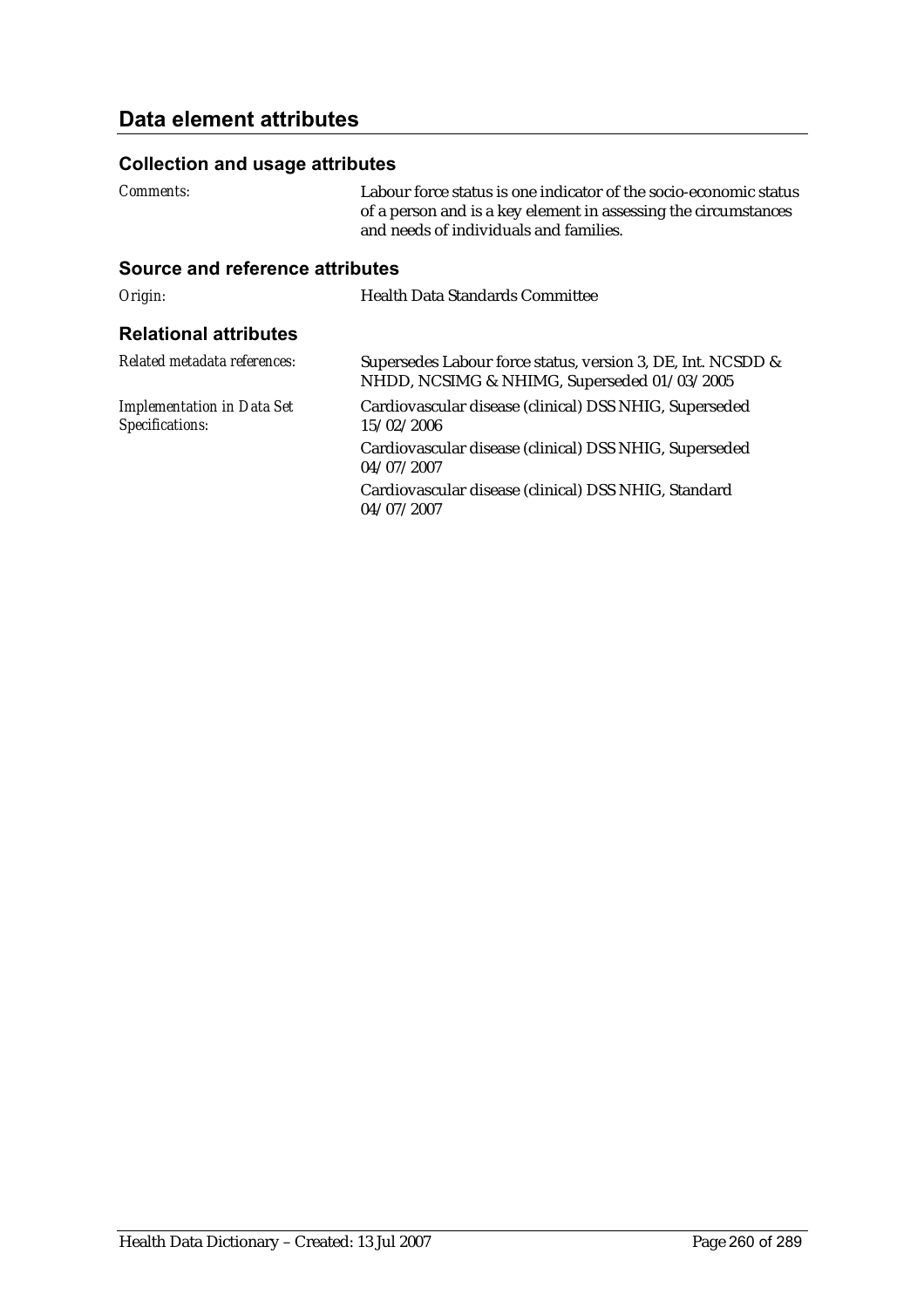# **Laterality of primary cancer**

## **Identifying and definitional attributes**

| Metadata item type:         | Data Element                                                                                      |
|-----------------------------|---------------------------------------------------------------------------------------------------|
| <i>Technical name:</i>      | Person with cancer—laterality of primary cancer, code [N]                                         |
| <b>METeOR</b> identifier:   | 270177                                                                                            |
| <b>Registration status:</b> | NHIG, Standard 01/03/2005                                                                         |
| Definition:                 | The side of a paired organ that is the origin of the primary<br>cancer, as represented by a code. |

# **Data element concept attributes**

| Data element concept: | Person with cancer—laterality of primary cancer                                                                                                                                                                                                                     |
|-----------------------|---------------------------------------------------------------------------------------------------------------------------------------------------------------------------------------------------------------------------------------------------------------------|
| Definition:           | Laterality describes which side of a paired organ is the origin of<br>the primary cancer. Each side of a paired organ is considered<br>separately and described as lateral when occurring unless a<br>physician determines that it is bilateral.                    |
|                       | A paired organ is one in which there are two separate organs of<br>the same kind, one on either side of the body (e.g. kidney,<br>breast, ovary, test is and lung).                                                                                                 |
| Context:              | This information is collected for the purpose of differentiating<br>the site of the primary cancer. For example, a woman may<br>present with a primary cancer in the left breast. She may return<br>at a later stage with a new primary cancer in the right breast. |
| Object class:         | Person with cancer                                                                                                                                                                                                                                                  |
| <b>Property:</b>      | Laterality of primary cancer                                                                                                                                                                                                                                        |

# **Value domain attributes**

#### **Representational attributes**

| <b>Representation class:</b> | Code           |                  |
|------------------------------|----------------|------------------|
| Data type:                   | Number         |                  |
| Format:                      | N              |                  |
| Maximum character length:    | 1              |                  |
| Permissible values:          | Value          | <b>Meaning</b>   |
|                              | 1              | Left             |
|                              | $\overline{2}$ | Right            |
|                              | 3              | <b>Bilateral</b> |
| Supplementary values:        | 9              | Not known        |
|                              | Null           | Not applicable   |

# **Data element attributes**

| Guide for use: | The valid International Classification of Diseases for Oncology<br>values for the variable are provided in the list below: |
|----------------|----------------------------------------------------------------------------------------------------------------------------|
|                | CODE 1 Left                                                                                                                |
|                | Origin of primary site is on the left side of a paired organ.                                                              |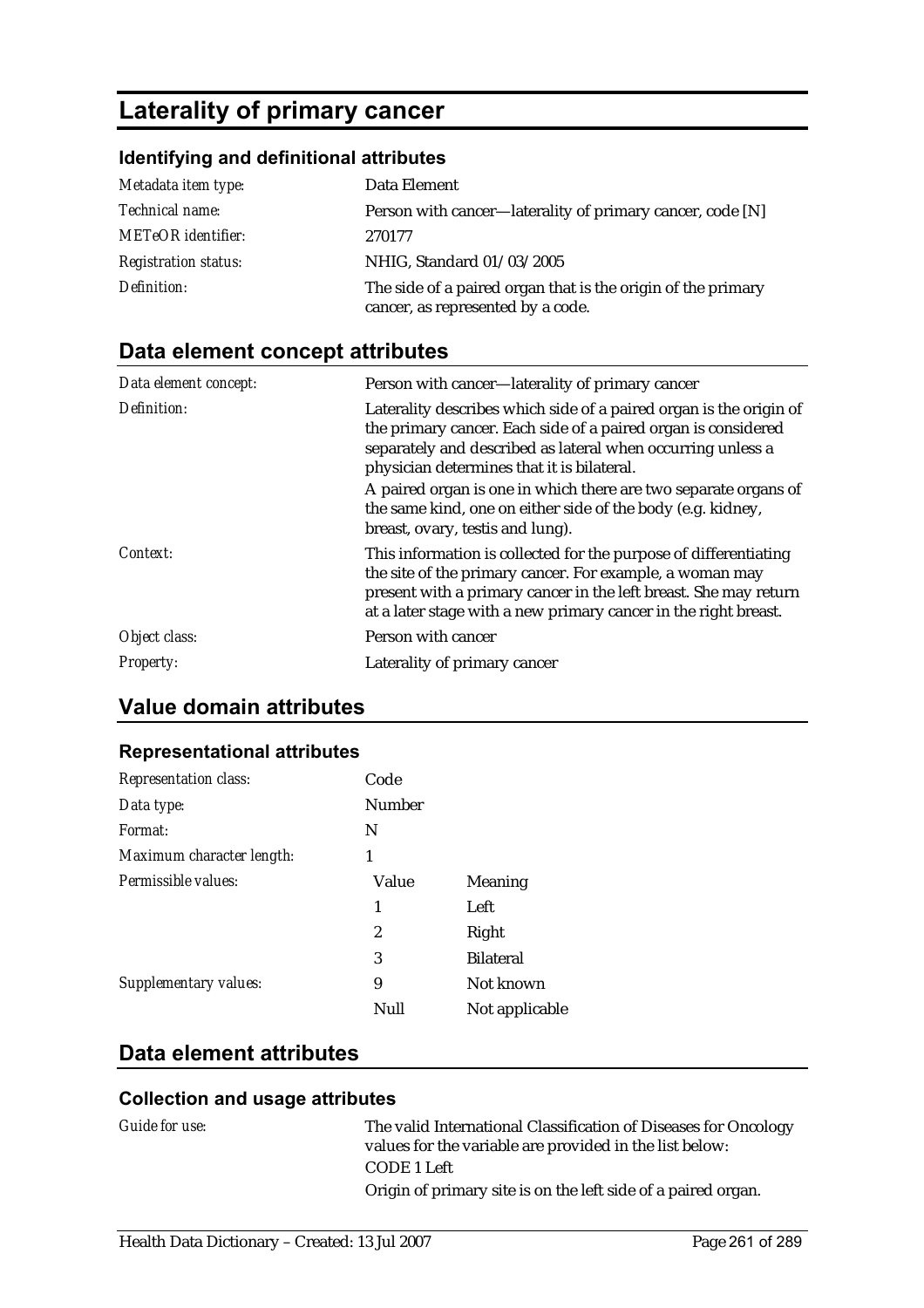|                            | Paired organs are: Breast (C50), Lung (C34), Kidney (C64),<br>Ovary (C56), Eyes (C69), Arms (C76.4, C44.6, C49.1, C47.1,<br>C40.0, C77.3, ), Legs (C76.5, C44.7, C49.2, C47.2, C40.2, C77.4),<br>Ears (C44.2, C49.0, C30.1), Testicles (C62), Parathyroid glands<br>(C75.0), Adrenal glands (C74.9, C74.0, C74.1), Tonsils (C09.9,<br>C02.4, C11.1, C09.0, C09.1, C03.9), Ureter (C66.9), Carotid body<br>$(C75.4)$ , Vas deferens $(C63.1)$ , Optic nerve $(C72.3)$ |
|----------------------------|----------------------------------------------------------------------------------------------------------------------------------------------------------------------------------------------------------------------------------------------------------------------------------------------------------------------------------------------------------------------------------------------------------------------------------------------------------------------|
|                            | CODE 2 Right                                                                                                                                                                                                                                                                                                                                                                                                                                                         |
|                            | Origin of primary site is on the right side of a paired organ.                                                                                                                                                                                                                                                                                                                                                                                                       |
|                            | <b>CODE 3 Bilateral</b>                                                                                                                                                                                                                                                                                                                                                                                                                                              |
|                            | Includes organs that are bilateral as a single primary (e.g.<br>bilateral retinoblastoma (M9510/3, C69.2), (M9511/3, C69.2),<br>(M9512/3, C69.2), (C69.6, C48.0), bilateral Wilms tumours<br>(C64.9, M8960/3)) Note: Bilateral cancers are very rare.                                                                                                                                                                                                                |
|                            | <b>CODE 9 Unknown</b>                                                                                                                                                                                                                                                                                                                                                                                                                                                |
|                            | It is unknown whether, for a paired organ the origin of the<br>cancer was on the left or right side of the body.                                                                                                                                                                                                                                                                                                                                                     |
| <b>Collection methods:</b> | This information should be obtained from the patient's<br>pathology report, the patient's medical record, or the patient's<br>medical practitioner/nursing staff.                                                                                                                                                                                                                                                                                                    |

| Origin:                                              | World Health Organization                                                                                                        |
|------------------------------------------------------|----------------------------------------------------------------------------------------------------------------------------------|
| Reference documents:                                 | Percy C, Van Holten V, Muir C (eds). International<br>Classification of Diseases for Oncology, 2nd edition. Geneva:<br>WHO, 1990 |
| <b>Relational attributes</b>                         |                                                                                                                                  |
| Related metadata references:                         | Supersedes Laterality of primary cancer, version 1, DE, NHDD,<br>NHIMG, Superseded 01/03/2005                                    |
| <b>Implementation in Data Set</b><br>Specifications: | Cancer (clinical) DSS NHIG, Superseded 07/12/2005<br>Cancer (clinical) DSS NHIG, Standard 07/12/2005                             |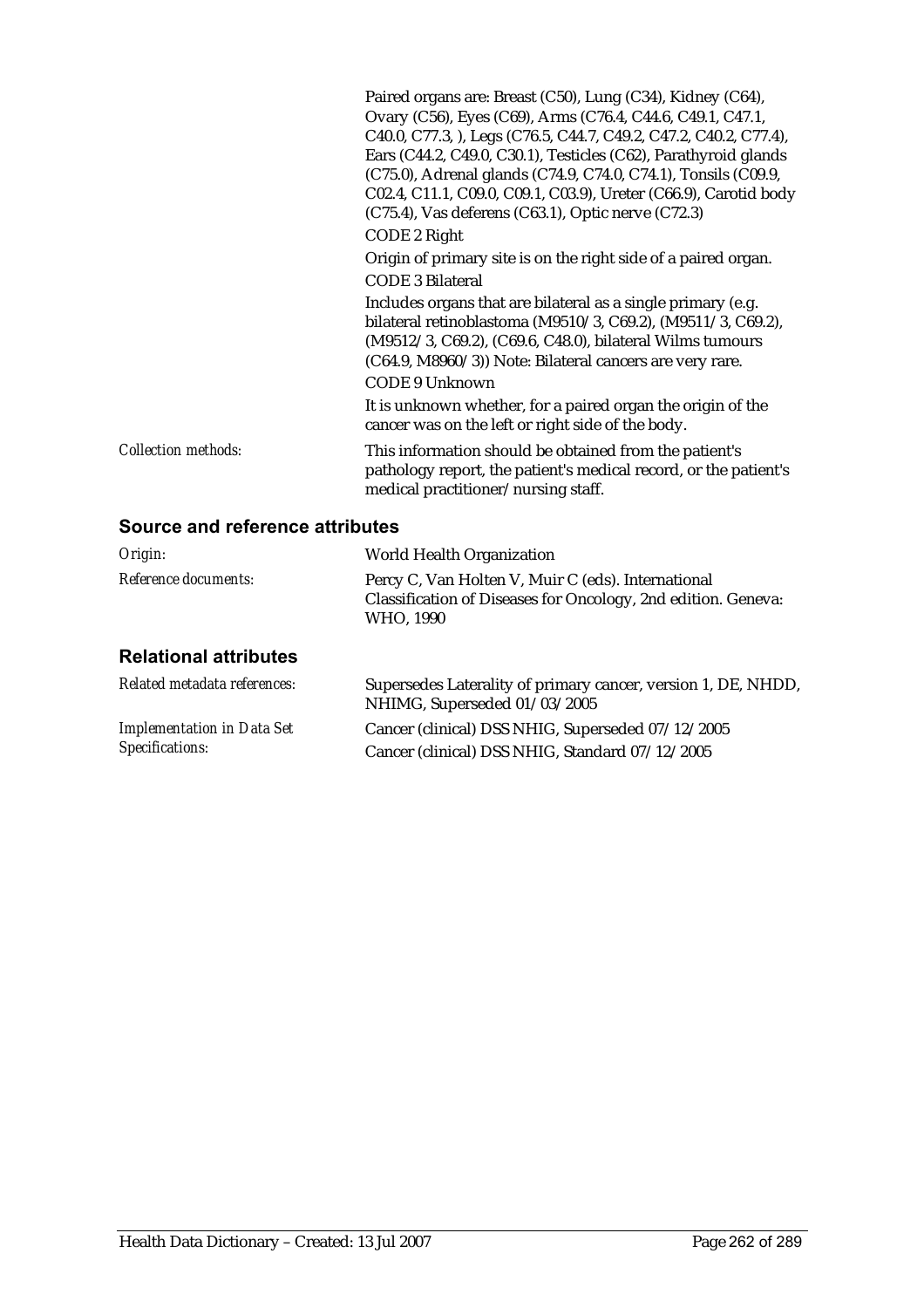# **Leave days from residential care**

### **Identifying and definitional attributes**

| Metadata item type:         | Data Element                                                                                                |
|-----------------------------|-------------------------------------------------------------------------------------------------------------|
| Technical name:             | Episode of residential care—number of leave days, total N[NN]                                               |
| <b>METeOR</b> identifier:   | 270304                                                                                                      |
| <b>Registration status:</b> | NHIG, Standard 01/03/2005                                                                                   |
| Definition:                 | The number of days spent on leave from a residential care<br>service during an episode of residential care. |

### **Data element concept attributes**

| Data element concept: | Episode of residential care—number of leave days                                                            |
|-----------------------|-------------------------------------------------------------------------------------------------------------|
| Definition:           | The number of days spent on leave from a residential care<br>service during an episode of residential care. |
| Context:              | Specialised mental health services (Residential mental health<br>care).                                     |
| Object class:         | Episode of residential care                                                                                 |
| <b>Property:</b>      | Number of leave days                                                                                        |

### **Value domain attributes**

#### **Representational attributes**

| <b>Representation class:</b> | Total  |
|------------------------------|--------|
| Data type:                   | Number |
| Format:                      | N[NN]  |
| Maximum character length:    | 3      |
| Unit of measure:             | Day    |

### **Data element attributes**

#### **Collection and usage attributes**

*Guide for use:* A day is measured from midnight to midnight. Leave days can occur for a variety of reasons, including:

- treatment by specialised mental health service
- treatment by a non-specialised health service
- time in the community.
- The following rules apply in the calculation of leave days:
- the day the **resident** goes on leave is counted as a leave day
- days the resident is on leave is counted as leave days
- the day the resident returns from leave is not counted as a leave day
- if the resident starts a residential stay and goes on leave on the same day, this is not counted as a leave day
- if the resident returns from leave and then goes on leave again on the same day, this is counted as a leave day
- if the resident returns from leave and ends residential care on the same day, the day should not be counted as leave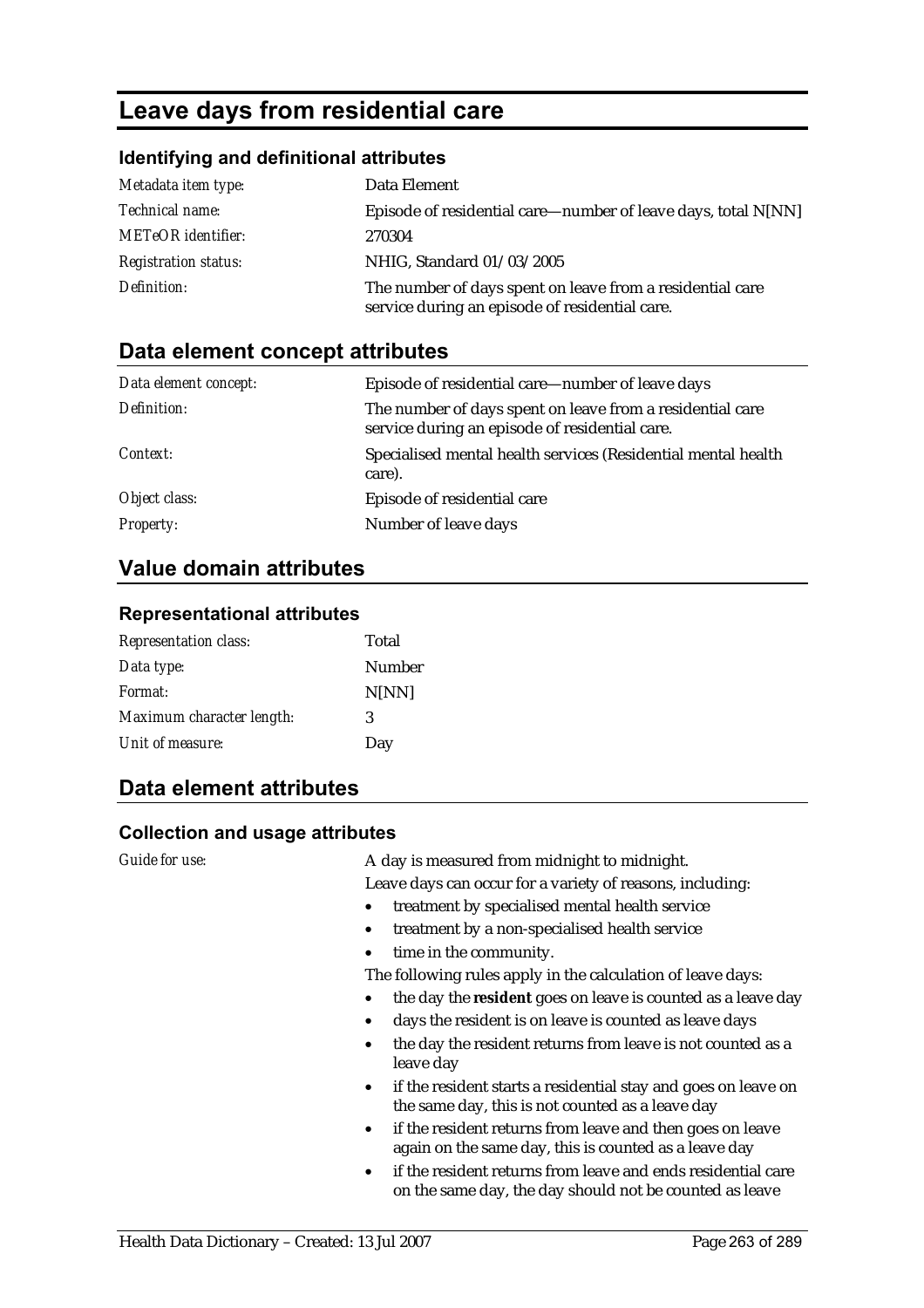day

• leave days at the end of a residential stay after the commencement of leave are not counted.

If a period of leave is greater than seven days or the resident fails to return from leave, then the residential stay is formally ended.

### **Relational attributes**

*Implementation in Data Set Specifications:*

*Related metadata references:* Supersedes Leave days from residential care, version 1, DE, NHDD, NHIMG, Superseded 01/03/2005

> Residential mental health care NMDS 2005-2006 NHIG, Superseded 07/12/2005

*Implementation start date:* 01/07/2005

*Implementation end date:* 30/06/2006

Residential mental health care NMDS 2006-2007 NHIG, Superseded 23/10/2006

*Implementation start date:* 01/07/2006

*Implementation end date:* 30/06/2007

Residential mental health care NMDS 2007-2008 NHIG, Standard 23/10/2006

*Implementation start date:* 01/07/2007

*Information specific to this data set:* Episode of residential care end date minus episode of residential care start date minus leave days from residential care must be >= 0 days.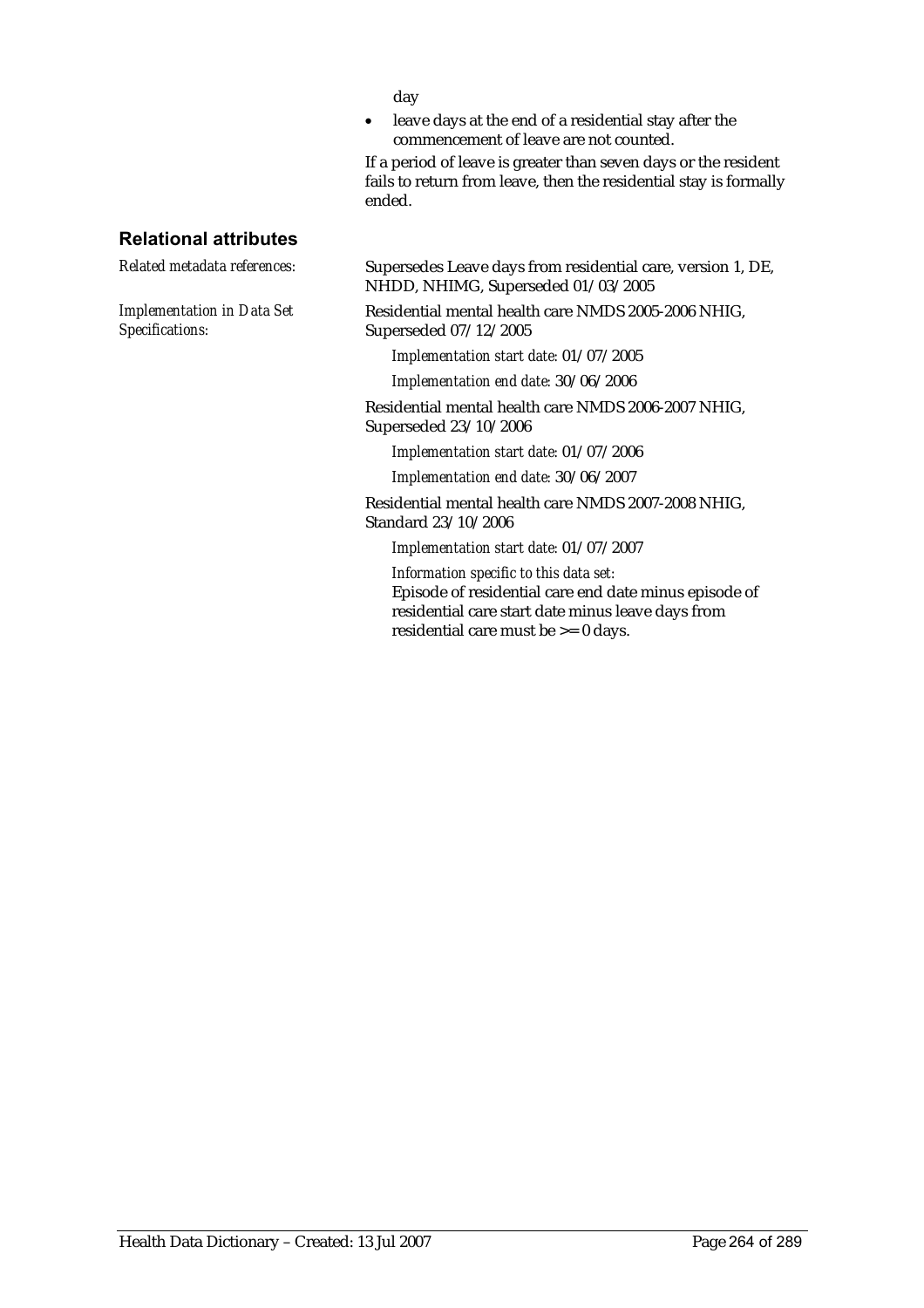# **Length of non-admitted patient emergency department service episode**

#### **Identifying and definitional attributes**

| Metadata item type:         | Data Element                                                                                                                                                                                                                                                |
|-----------------------------|-------------------------------------------------------------------------------------------------------------------------------------------------------------------------------------------------------------------------------------------------------------|
| Technical name:             | Non-admitted patient emergency department service episode-<br>service episode length, total minutes NNNNN                                                                                                                                                   |
| <b>METeOR</b> identifier:   | 270404                                                                                                                                                                                                                                                      |
| <b>Registration status:</b> | NHIG, Standard 01/03/2005                                                                                                                                                                                                                                   |
| Definition:                 | The amount of time, measured in minutes, between when a<br>patient presents at an emergency department for an emergency<br>department service episode, and when the non-admitted<br>component of the emergency department service episode has<br>concluded. |

# **Data element concept attributes**

| Data element concept: | Non-admitted patient emergency department service episode-<br>service episode length                                                                                                                                                |
|-----------------------|-------------------------------------------------------------------------------------------------------------------------------------------------------------------------------------------------------------------------------------|
| Definition:           | The amount of time, between when a patient presents at an<br>emergency department for an emergency department service<br>episode, and when the non-admitted component of the<br>emergency department service episode has concluded. |
| Context:              | Emergency department care.                                                                                                                                                                                                          |
| Object class:         | Non-admitted patient emergency department service episode                                                                                                                                                                           |
| <b>Property:</b>      | Service episode length                                                                                                                                                                                                              |

### **Value domain attributes**

# **Representational attributes**

| <b>Representation class:</b> | Total        |
|------------------------------|--------------|
| Data type:                   | Number       |
| Format:                      | <b>NNNNN</b> |
| Maximum character length:    | 5            |
| Unit of measure:             | Minute (m)   |

## **Data element attributes**

| Submitting organisation:     | National reference group for non-admitted patient data<br>development, 2001-02                                                                  |
|------------------------------|-------------------------------------------------------------------------------------------------------------------------------------------------|
| <b>Relational attributes</b> |                                                                                                                                                 |
| Related metadata references: | Supersedes Length of non-admitted patient emergency<br>department service episode, version 1, Derived DE, NHDD,<br>NHIMG, Superseded 01/03/2005 |
|                              | Is formed using Health service event—presentation date,<br>DDMMYYYY NHIG, Standard 01/03/2005                                                   |
|                              | Is formed using Health service event—presentation time,                                                                                         |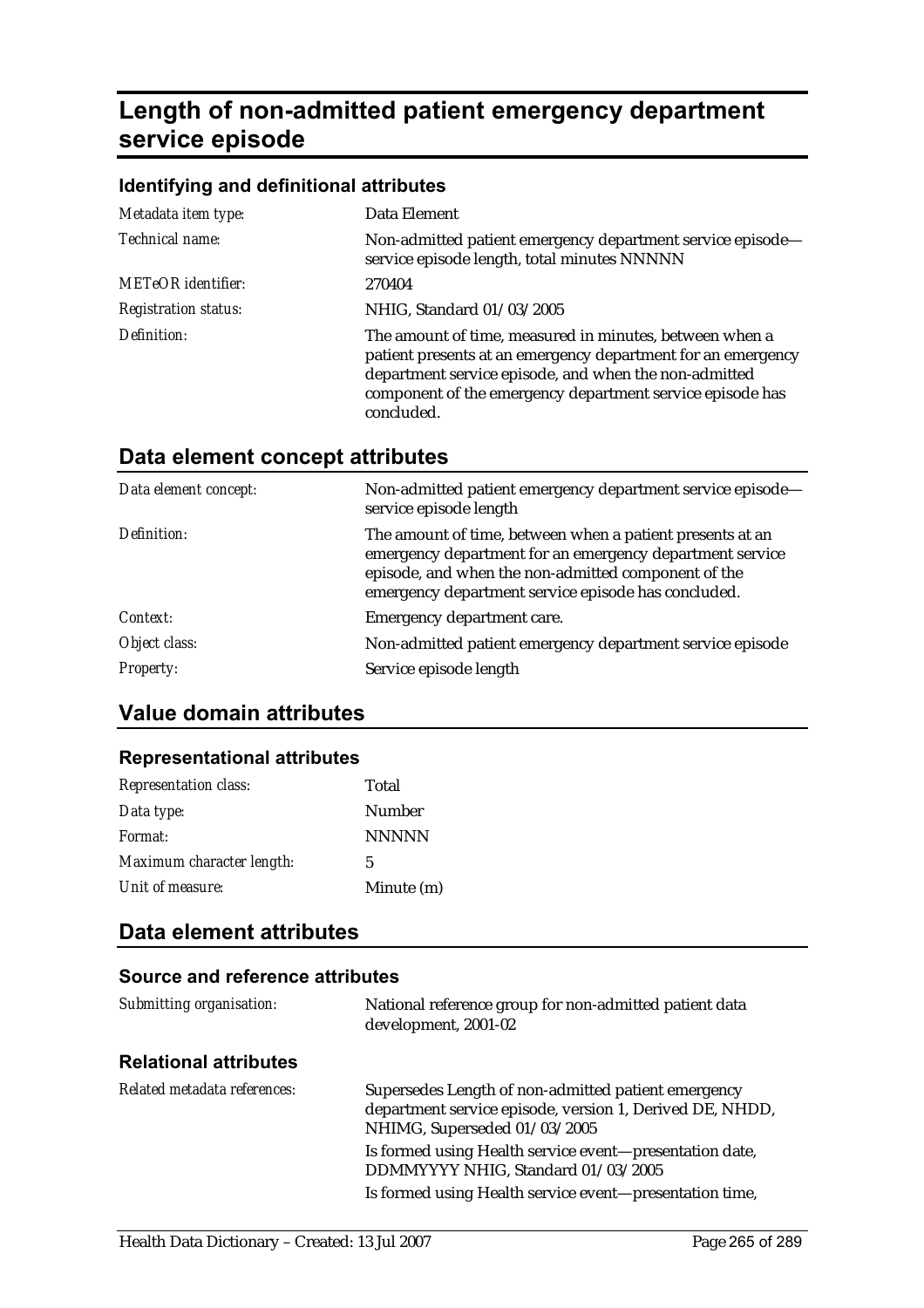*Implementation in Data Set Specifications:*

hhmm NHIG, Standard 01/03/2005

Non-admitted patient emergency department care NMDS NHIG, Superseded 07/12/2005 Non-admitted patient emergency department care NMDS NHIG, Superseded 24/03/2006

*Implementation start date:* 01/07/2005

*Implementation end date:* 30/06/2006

Non-admitted patient emergency department care NMDS NHIG, Superseded 23/10/2006

*Implementation start date:* 01/07/2006

*Implementation end date:* 30/06/2007

Non-admitted patient emergency department care NMDS 2007- 2008 NHIG, Standard 23/10/2006

*Implementation start date:* 01/07/2007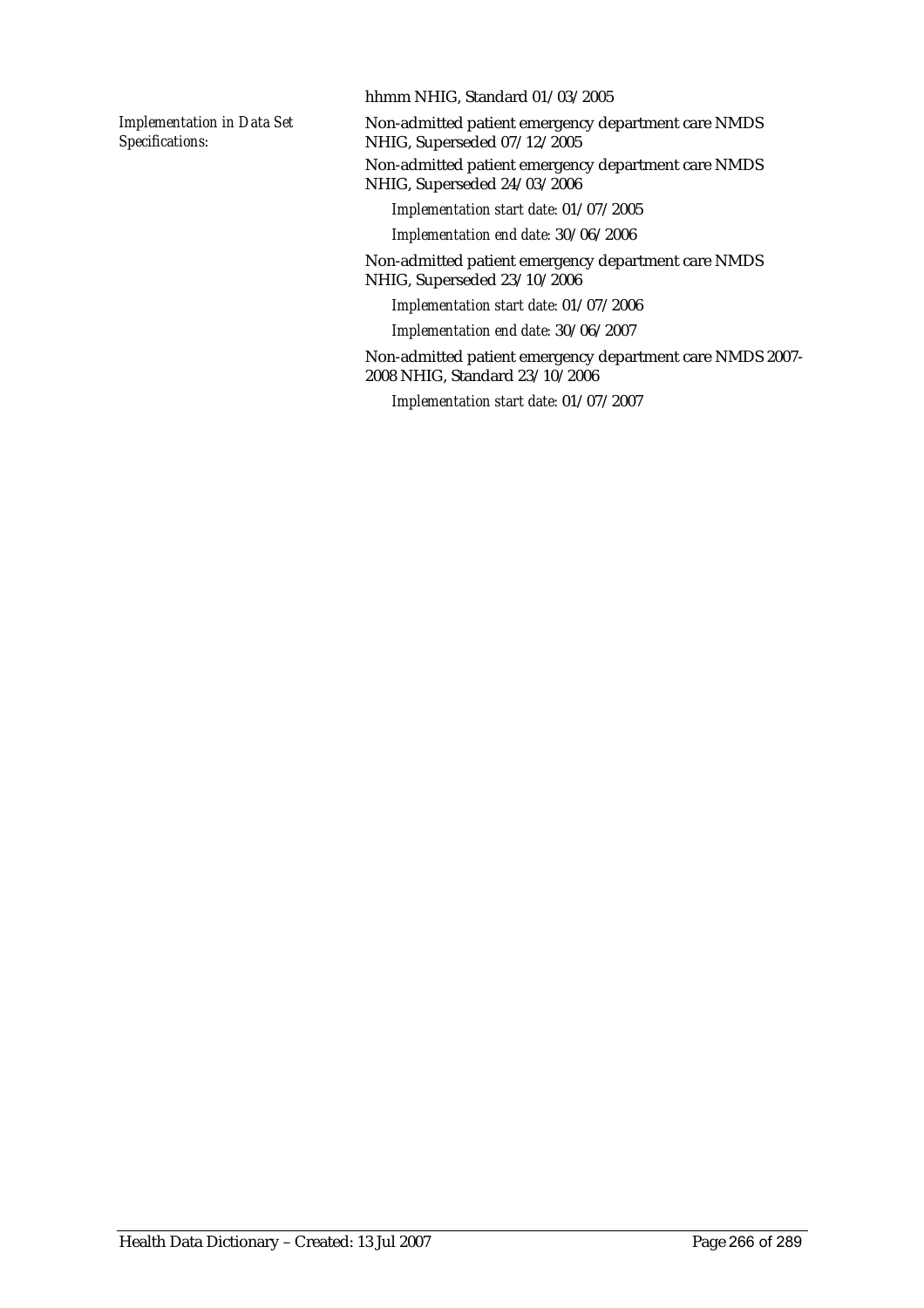# **Length of stay**

### **Identifying and definitional attributes**

| Metadata item type:         | Data Element                                                                           |
|-----------------------------|----------------------------------------------------------------------------------------|
| Technical name:             | Episode of admitted patient care—length of stay (excluding<br>leave days), total N[NN] |
| METeOR identifier:          | 269982                                                                                 |
| <b>Registration status:</b> | NHIG, Standard 01/03/2005                                                              |
| Definition:                 | The length of stay of a patient, excluding leave days, measured<br>in days.            |

# **Data element concept attributes**

| Data element concept: | Episode of admitted patient care—length of stay (excluding<br>leave days)                                                                                                       |
|-----------------------|---------------------------------------------------------------------------------------------------------------------------------------------------------------------------------|
| Definition:           | The length of stay of a patient measured in patient days.                                                                                                                       |
|                       | A same-day patient should be allocated a length of stay of one<br>patient day.                                                                                                  |
|                       | The length of stay of an overnight stay patient is calculated by<br>subtracting the date the patient is admitted from the date of<br>separation and deducting total leave days. |
|                       | Total contracted patient days are included in the length of stay.                                                                                                               |
| Context:              | Admitted patient care                                                                                                                                                           |
| Object class:         | Episode of admitted patient care                                                                                                                                                |
| <b>Property:</b>      | Length of stay                                                                                                                                                                  |

# **Value domain attributes**

#### **Representational attributes**

| <b>Representation class:</b> | Total  |
|------------------------------|--------|
| Data type:                   | Number |
| Format:                      | N[NN]  |
| Maximum character length:    | 3      |
| Unit of measure:             | Day    |

## **Data element attributes**

### **Collection and usage attributes**

| Guide for use:   | Formula:                                                                                                     |
|------------------|--------------------------------------------------------------------------------------------------------------|
|                  | LOS = Separation date - Admission date - Total leave days                                                    |
|                  | The calculation is inclusive of admission and separation dates.                                              |
| <i>Comments:</i> | Perinatal length of stay metadata items include leave days and<br>so are not included in this metadata item. |

| Origin: | National Health Data Committee |
|---------|--------------------------------|
|         |                                |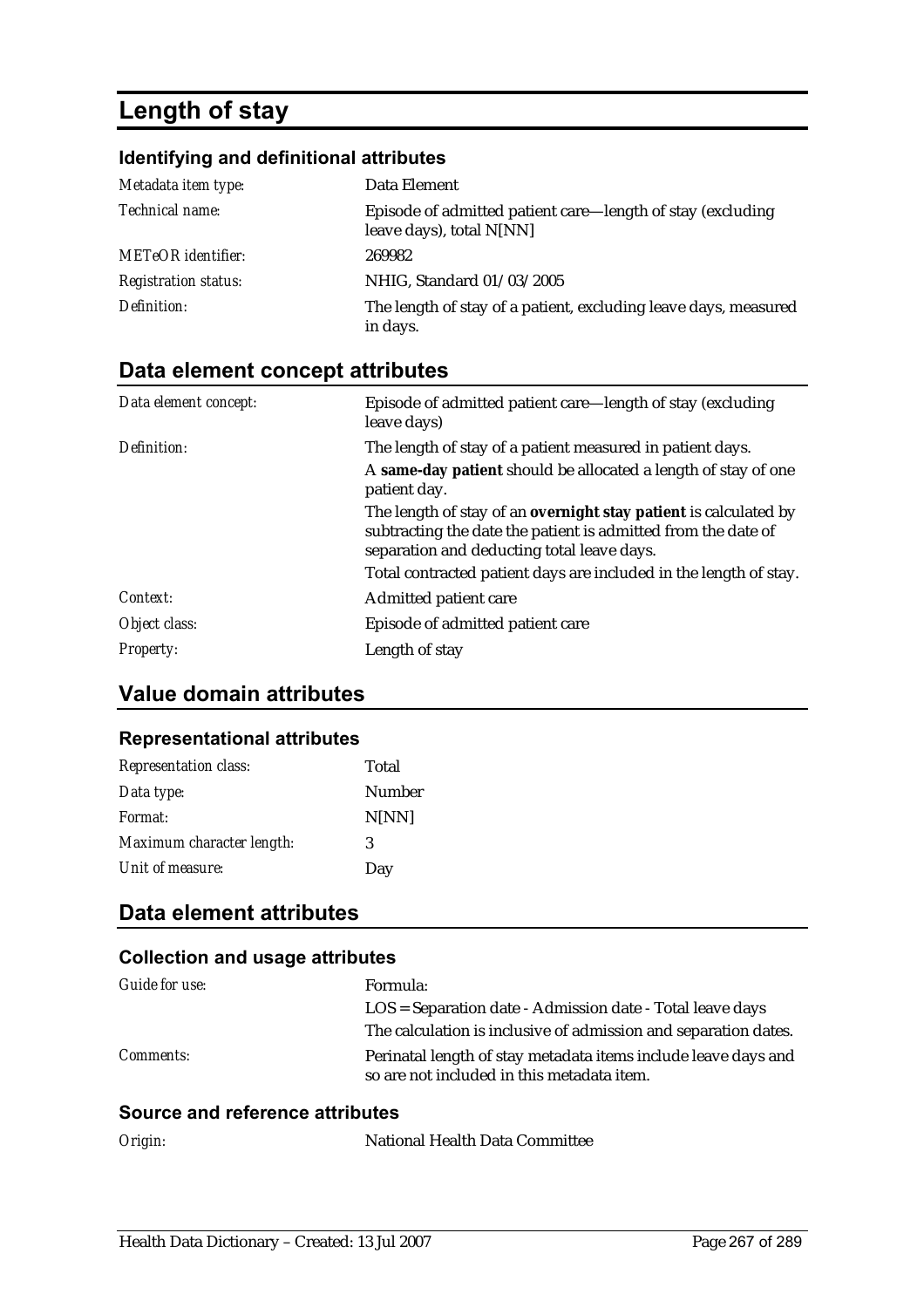### **Relational attributes**

*Related metadata references:* Supersedes Length of stay, version 3, Derived DE, NHDD, NHIMG, Superseded 01/03/2005 Is formed using Episode of admitted patient care—number of leave days, total N[NN] NHIG, Standard 01/03/2005 Is formed using Episode of admitted patient care—separation date, DDMMYYYY NHIG, Standard 01/03/2005 Is formed using Episode of admitted patient care—number of leave periods, total N[N] NHIG, Standard 01/03/2005 Is formed using Episode of admitted patient care—admission date, DDMMYYYY NHIG, Standard 01/03/2005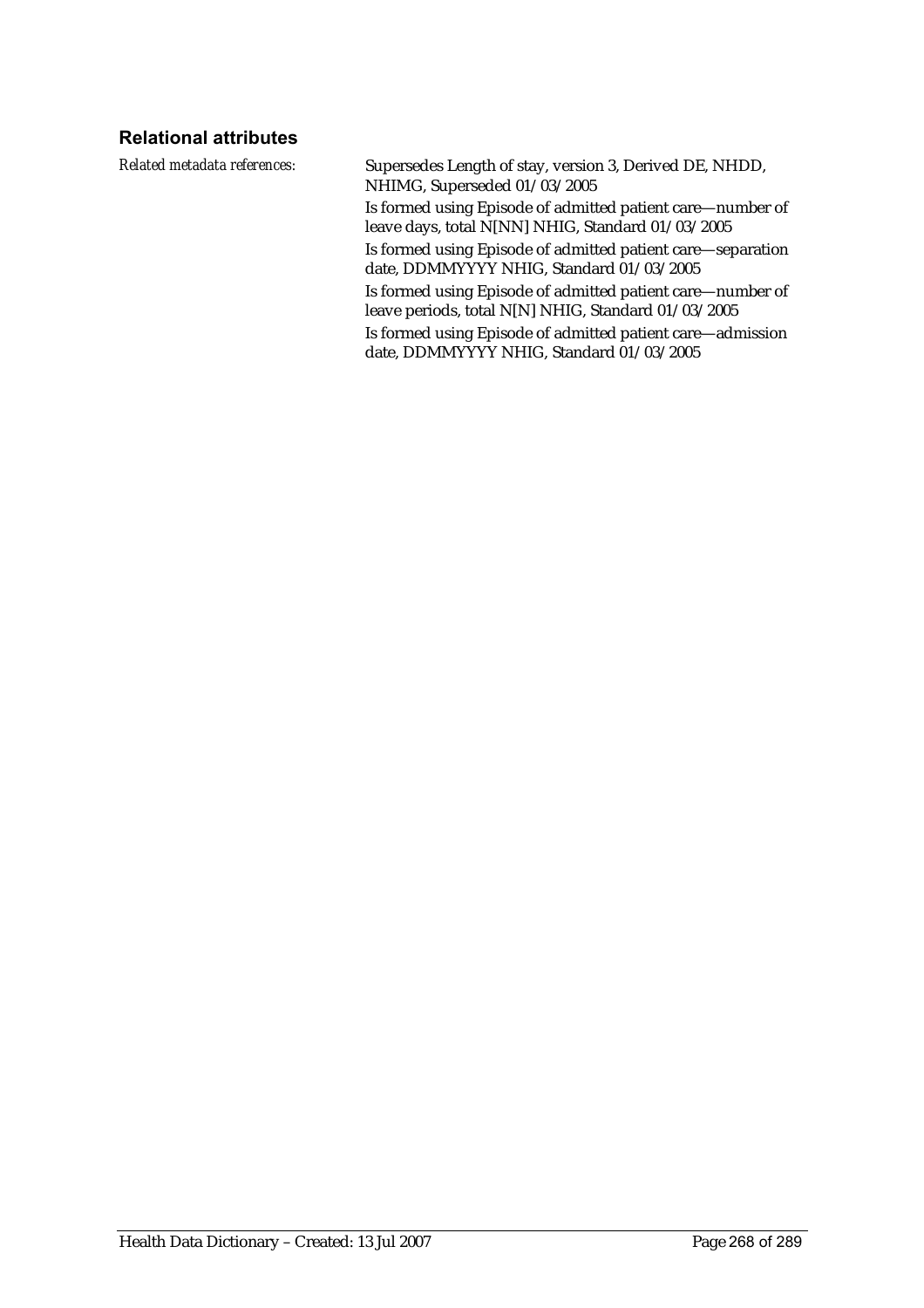# **Length of stay (including leave days)**

### **Identifying and definitional attributes**

| Metadata item type:         | Data Element                                                                            |
|-----------------------------|-----------------------------------------------------------------------------------------|
| Technical name:             | Episode of admitted patient care—length of stay (including<br>leave days), total N[NN]  |
| <b>METeOR</b> identifier:   | 329889                                                                                  |
| <b>Registration status:</b> | NHIG, Standard 04/07/2007                                                               |
| Definition:                 | The total length of stay (LOS) of a patient, including leave days,<br>measured in days. |

# **Data element concept attributes**

| Data element concept: | Episode of admitted patient care—length of stay (including<br>leave days) |
|-----------------------|---------------------------------------------------------------------------|
| Definition:           | The length of stay of a patient measured in days.                         |
| Object class:         | Episode of admitted patient care                                          |
| <b>Property:</b>      | Length of stay                                                            |

# **Value domain attributes**

# **Representational attributes**

| <b>Representation class:</b> | Total         |
|------------------------------|---------------|
| Data type:                   | <b>Number</b> |
| <i>Format:</i>               | N[NN]         |
| Maximum character length:    | 3             |
| Unit of measure:             | Day           |

# **Data element attributes**

| Guide for use: | Formula:                                                                                                                                              |
|----------------|-------------------------------------------------------------------------------------------------------------------------------------------------------|
|                | $LOS$ (including leave days) = separation date - admission date                                                                                       |
|                | Total LOS is calculated by subtracting the patient's date of<br>admission from their date of separation. It includes contract<br>days and leave days. |
|                | For babies born in hospital: 1) only calculate the total LOS of<br>live births and 2) their admission date is the same as their date<br>of birth.     |
|                | A same-day patient should be allocated a length of stay of one<br>day.                                                                                |
|                | Total LOS relates to the episode of care associated with the<br>birth.                                                                                |
|                | Babies born before arrival and still births are not within scope<br>of this data element and should not have a total length of stay<br>reported.      |
| Comments:      | All admitted patient episodes of care where it is required to<br>know the total LOS in hospital (including leave days).                               |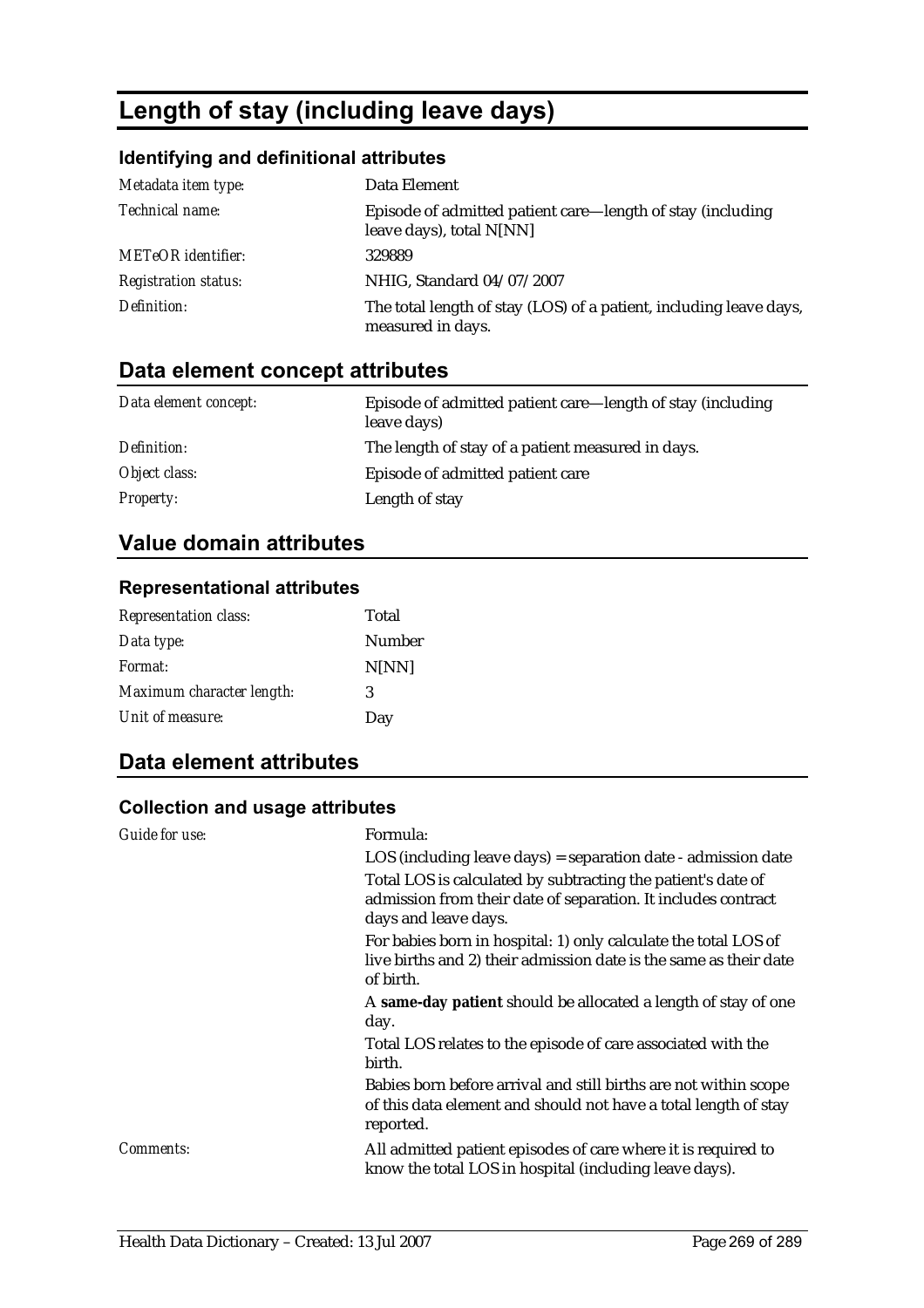| Submitting organisation:     | National Perinatal Data Development Committee                                                                                    |
|------------------------------|----------------------------------------------------------------------------------------------------------------------------------|
| Origin:                      | National Health Data Committee                                                                                                   |
| <b>Relational attributes</b> |                                                                                                                                  |
| Related metadata references: | Is formed using Episode of admitted patient care—separation<br>date, DDMMYYYY NHIG, Standard 01/03/2005                          |
|                              | Is formed using Episode of admitted patient care—admission<br>date, DDMMYYYY NHIG, Standard 01/03/2005                           |
|                              | Supersedes Episode of admitted patient care—length of stay<br>(including leave days), total N[NN] NHIG, Superseded<br>04/07/2007 |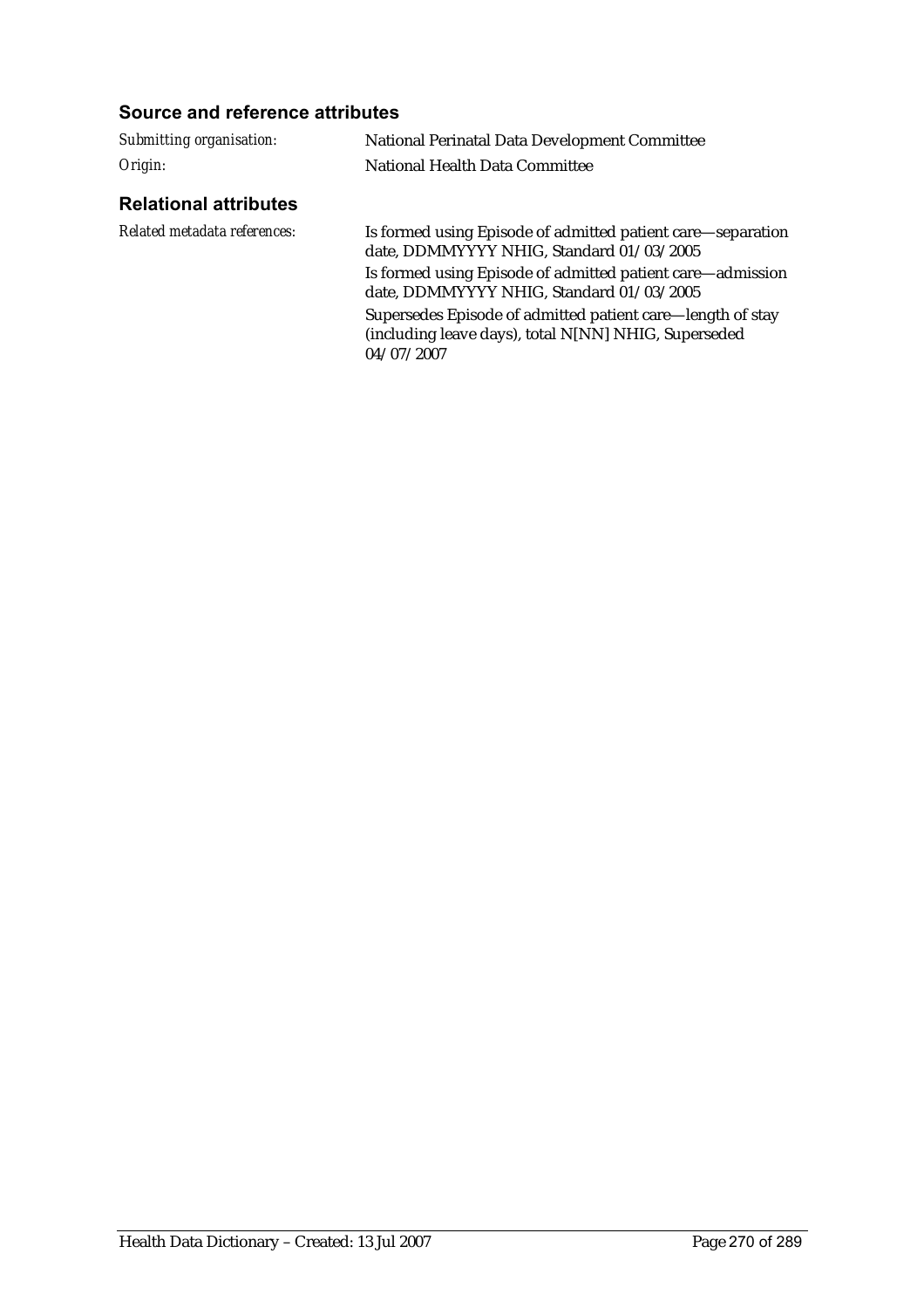# **Length of stay (including leave days) (antenatal)**

### **Identifying and definitional attributes**

| Metadata item type:         | Data Element                                                                                                 |
|-----------------------------|--------------------------------------------------------------------------------------------------------------|
| Technical name:             | Episode of admitted patient care—length of stay (including<br>leave days) (antenatal), total N[NN]           |
| <b>METeOR</b> identifier:   | 290577                                                                                                       |
| <b>Registration status:</b> | NHIG, Standard 04/07/2007                                                                                    |
| Definition:                 | The length of stay (LOS) of a woman before the birth of her<br>baby, including leave days, measured in days. |
| Context:                    | Perinatal                                                                                                    |

# **Data element concept attributes**

| Data element concept: | Episode of admitted patient care—length of stay (including<br>leave days) |
|-----------------------|---------------------------------------------------------------------------|
| Definition:           | The length of stay of a patient measured in days.                         |
| Object class:         | Episode of admitted patient care                                          |
| <b>Property:</b>      | Length of stay                                                            |

# **Value domain attributes**

### **Representational attributes**

| <b>Representation class:</b> | Total  |
|------------------------------|--------|
| Data type:                   | Number |
| Format:                      | N[NN]  |
| Maximum character length:    | 3      |
| Unit of measure:             | Day    |

### **Data element attributes**

| Guide for use: | Formula:<br>$LOS$ (antenatal) = baby's date of birth - mother's admission date<br>Antenatal LOS is calculated by subtracting the mother's<br>admission date from the baby's date of birth. It includes<br>contract days and leave days. |
|----------------|-----------------------------------------------------------------------------------------------------------------------------------------------------------------------------------------------------------------------------------------|
|                | If the mother's admission date and the baby's date of birth are<br>on the same date, count the LOS as 1 day.                                                                                                                            |
|                | Antenatal length of stay refers only to the admission associated<br>with the birth.                                                                                                                                                     |
|                | Antenatal LOS relates only to the episode of admitted patient<br>care associated with the birth.                                                                                                                                        |
|                | In a multiple pregnancy, the date of birth of the first baby born<br>should be used to calculate the mother's antenatal LOS.                                                                                                            |
|                | To calculate the total LOS, use the data element - Episode of<br>admitted patient care - length of stay (including leave days)<br>total.                                                                                                |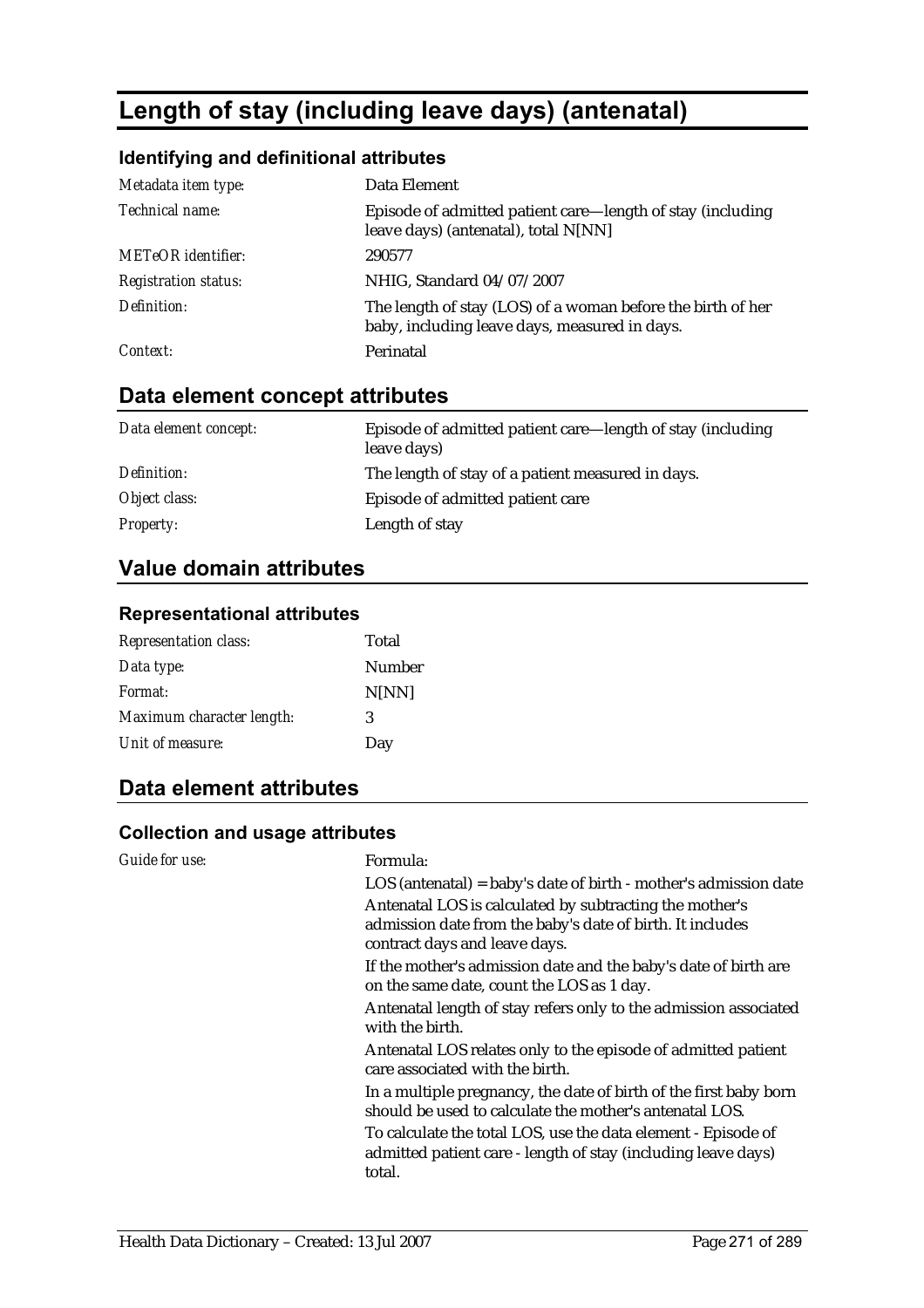#### **Source and reference attributes**

*Submitting organisation:* National Perinatal Data Development Committee

#### **Relational attributes**

*Related metadata references:* Is formed using Person—date of birth, DDMMYYYY NHIG, Standard 04/05/2005, NCSIMG, Standard 25/08/2005, NHDAMG, Standard 20/06/2005 Is formed using Episode of admitted patient care—admission date, DDMMYYYY NHIG, Standard 01/03/2005 Supersedes Episode of admitted patient care (antenatal) length of stay (including leave days), total N[NN] NHIG, Superseded 04/07/2007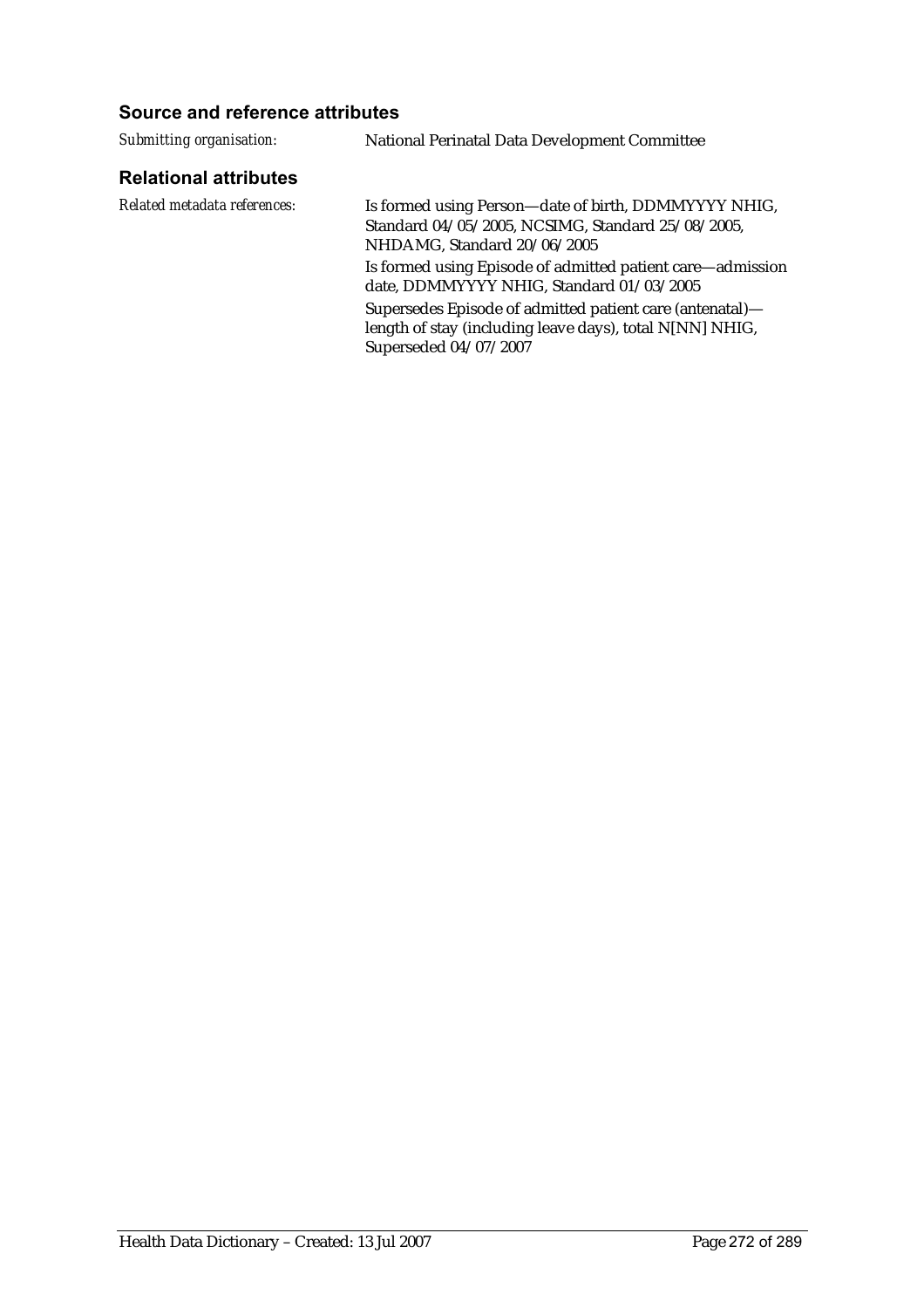# **Length of stay (including leave days) (postnatal)**

### **Identifying and definitional attributes**

| Metadata item type:         | Data Element                                                                                                    |
|-----------------------------|-----------------------------------------------------------------------------------------------------------------|
| Technical name:             | Episode of admitted patient care—length of stay (including<br>leave days) (postnatal), total N[NN]              |
| <b>METeOR</b> identifier:   | 300076                                                                                                          |
| <b>Registration status:</b> | NHIG, Standard 04/07/2007                                                                                       |
| Definition:                 | The length of stay (LOS) of a woman following the birth of her<br>baby, including leave days, measured in days. |
| Context:                    | Perinatal.                                                                                                      |

# **Data element concept attributes**

| Data element concept: | Episode of admitted patient care—length of stay (including<br>leave days) |
|-----------------------|---------------------------------------------------------------------------|
| Definition:           | The length of stay of a patient measured in days.                         |
| Object class:         | Episode of admitted patient care                                          |
| <b>Property:</b>      | Length of stay                                                            |

# **Value domain attributes**

### **Representational attributes**

| <b>Representation class:</b> | Total        |
|------------------------------|--------------|
| Data type:                   | Number       |
| Format:                      | <b>N[NN]</b> |
| Maximum character length:    | 3            |
| Unit of measure:             | Day          |

### **Data element attributes**

| <b>Guide for use:</b> | Formula:                                                                                                                                                  |
|-----------------------|-----------------------------------------------------------------------------------------------------------------------------------------------------------|
|                       | $LOS$ (postnatal) = mother's separation date - baby's date of birth                                                                                       |
|                       | Postnatal LOS is calculated by subtracting the baby's date of<br>birth from the mother's date of separation. It includes contract<br>days and leave days. |
|                       | If the mother's separation date and the baby's date of birth are<br>on the same date, count the LOS as 1 day.                                             |
|                       | In a multiple pregnancy, the date of birth of the first baby born<br>should be used to calculate the mother's postnatal LOS.                              |
|                       | Postnatal length of stay refers only to the episode of care<br>associated with the birth.                                                                 |
|                       | To calculate the total length of stay, use the data element -<br>Episode of admitted patient care - length of stay (including<br>leave days) total.       |
|                       |                                                                                                                                                           |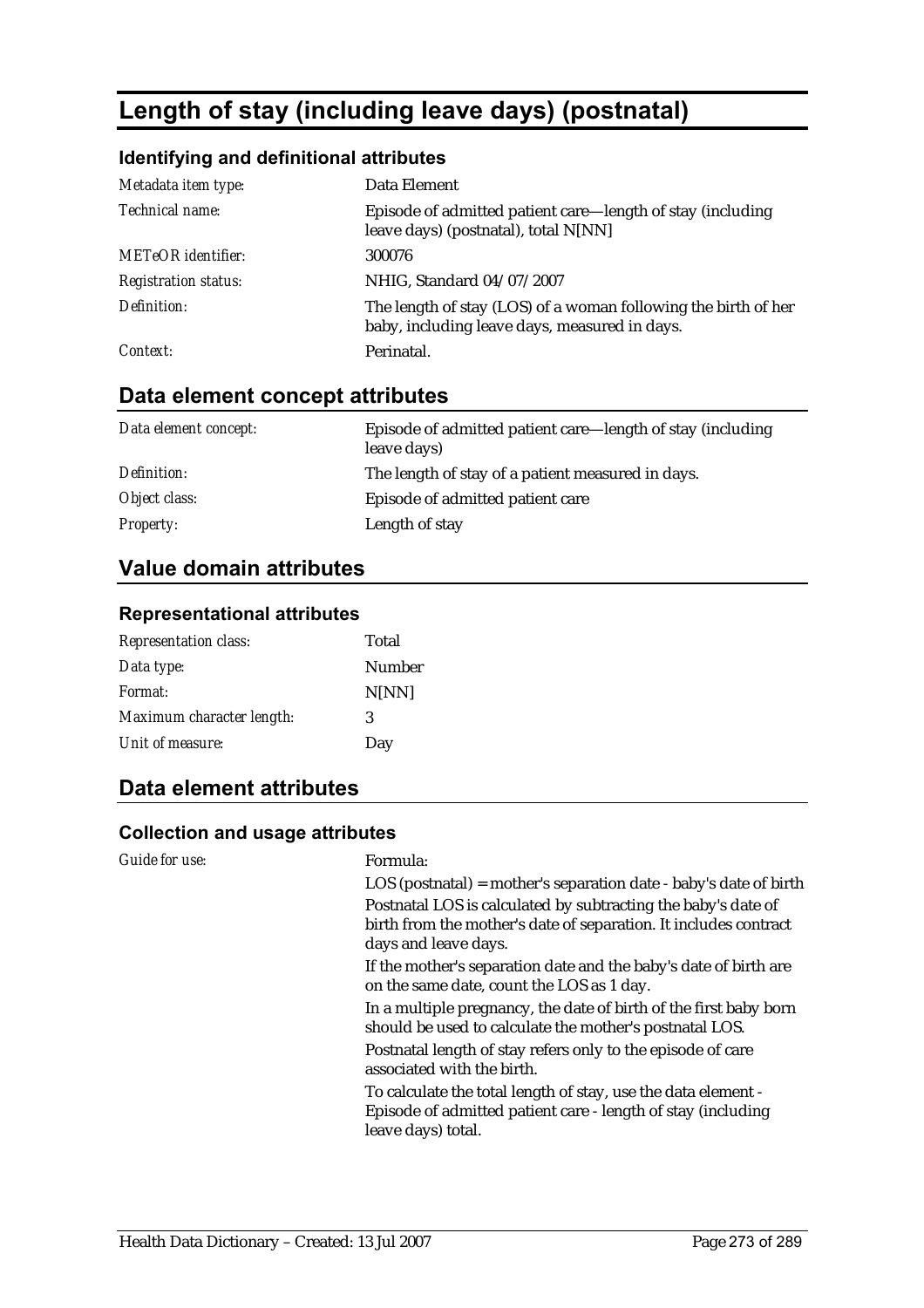#### **Source and reference attributes**

*Submitting organisation:* National Perinatal Data Development Committee

#### **Relational attributes**

*Related metadata references:* Is formed using Episode of admitted patient care—separation date, DDMMYYYY NHIG, Standard 01/03/2005 Is formed using Person—date of birth, DDMMYYYY NHIG, Standard 04/05/2005, NCSIMG, Standard 25/08/2005, NHDAMG, Standard 20/06/2005 Supersedes Episode of admitted patient care (postnatal) length of stay (including leave days), total N[NN] NHIG, Superseded 04/07/2007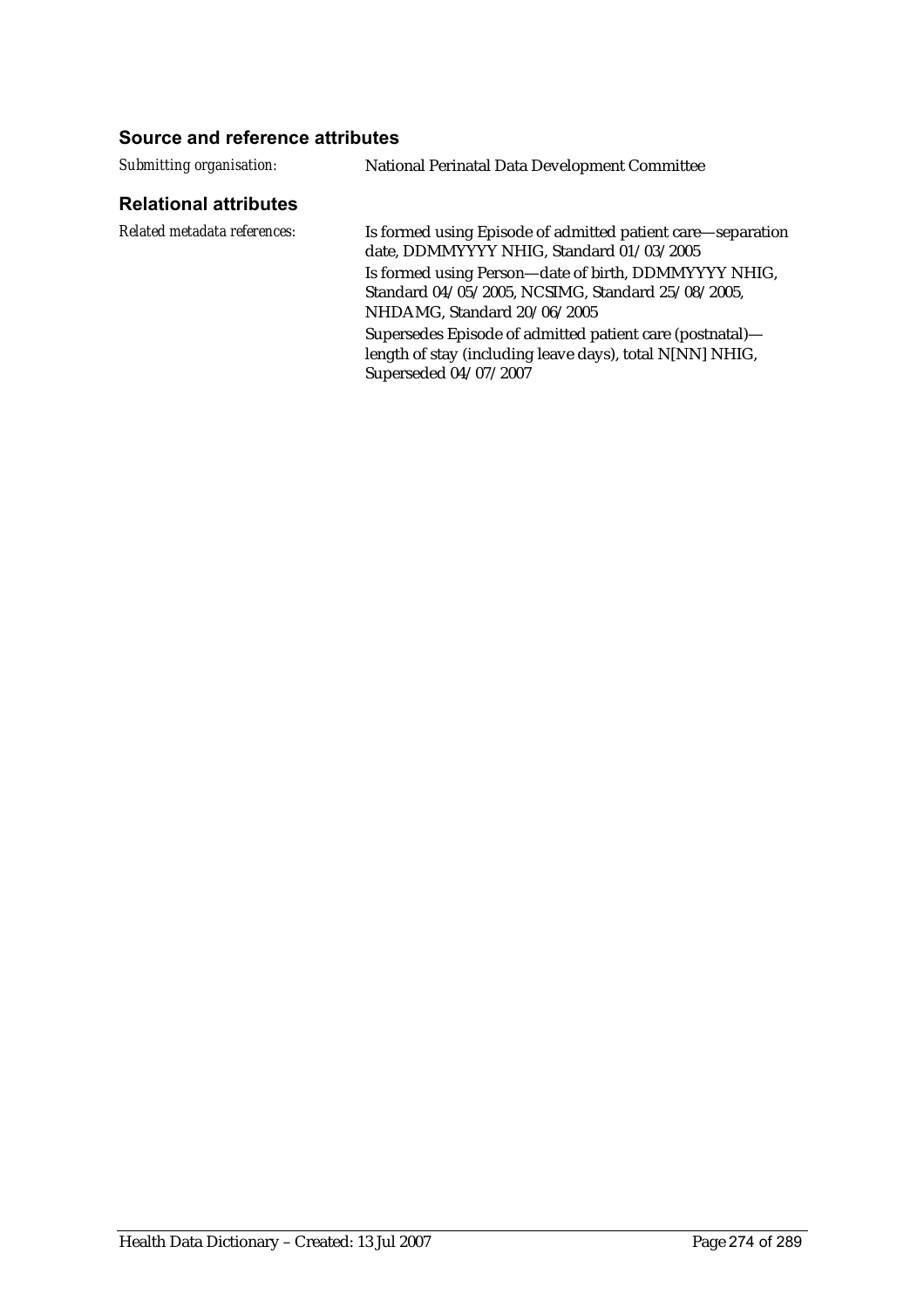# **Lipid-lowering therapy status**

### **Identifying and definitional attributes**

| Metadata item type:         | Data Element                                                             |
|-----------------------------|--------------------------------------------------------------------------|
| <i>Technical name:</i>      | Person—lipid-lowering therapy status, code NN                            |
| <b>METeOR</b> identifier:   | 285159                                                                   |
| <b>Registration status:</b> | NHIG, Standard 04/06/2004                                                |
| Definition:                 | The person's lipid-lowering therapy status, as represented by a<br>code. |

# **Data element concept attributes**

| Data element concept: | Person—lipid-lowering therapy status                   |
|-----------------------|--------------------------------------------------------|
| Definition:           | Identifies the person's lipid-lowering therapy status. |
| <i>Context:</i>       | Health care and clinical settings.                     |
| Object class:         | <b>Person</b>                                          |
| <b>Property:</b>      | Lipid-lowering therapy status                          |

# **Value domain attributes**

#### **Representational attributes**

| Representation class:           | Code           |                                                       |
|---------------------------------|----------------|-------------------------------------------------------|
| Data type:                      | Number         |                                                       |
| <i>Format:</i>                  | <b>NN</b>      |                                                       |
| Maximum character length:       | $\overline{2}$ |                                                       |
| Permissible values:             | Value          | Meaning                                               |
|                                 | 10             | Given                                                 |
|                                 | 21             | Not given - patient refusal                           |
|                                 | 22             | Not given - true allergy to lipid lowering<br>therapy |
|                                 | 23             | Not given - previous myopathy                         |
|                                 | 24             | Not given - hepatic dysfunction                       |
|                                 | 25             | Not given - other                                     |
| Supplementary values:           | 90             | Not stated/inadequately described                     |
| Calloction and usens attributos |                |                                                       |

#### **Collection and usage attributes**

| CODES $21 - 25$ Not given                                                               |
|-----------------------------------------------------------------------------------------|
| If recording `Not given', record the principal reason if more<br>than one code applies. |
|                                                                                         |

# **Data element attributes**

| Submitting organisation: | Acute coronary syndrome working group                                                              |
|--------------------------|----------------------------------------------------------------------------------------------------|
| Steward:                 | The National Heart Foundation of Australia and The Cardiac<br>Society of Australia and New Zealand |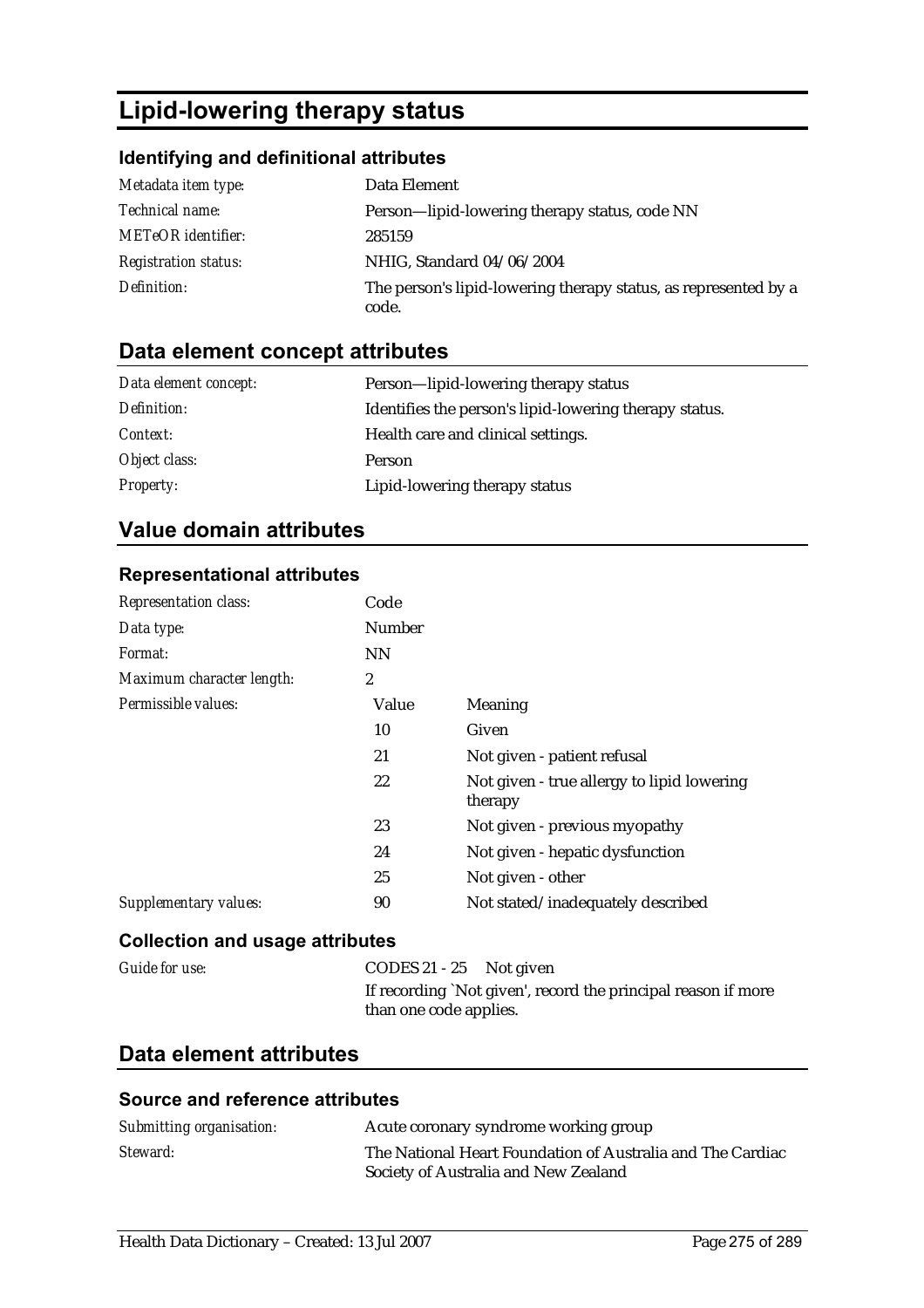### **Relational attributes**

*Related metadata references:* Supersedes Lipid-lowering therapy status, version 1, DE, NHDD, NHIMG, Superseded 01/03/2005 *Implementation in Data Set Specifications:* Acute coronary syndrome (clinical) DSS NHIG, Standard 07/12/2005 *Information specific to this data set:* For Acute coronary syndrome (ACS) reporting, can be

collected at any time point during the management of the current event (i.e. at the time of triage, at times during the admission, or at the time of discharge).

Acute coronary syndrome (clinical) DSS NHIG, Superseded 07/12/2005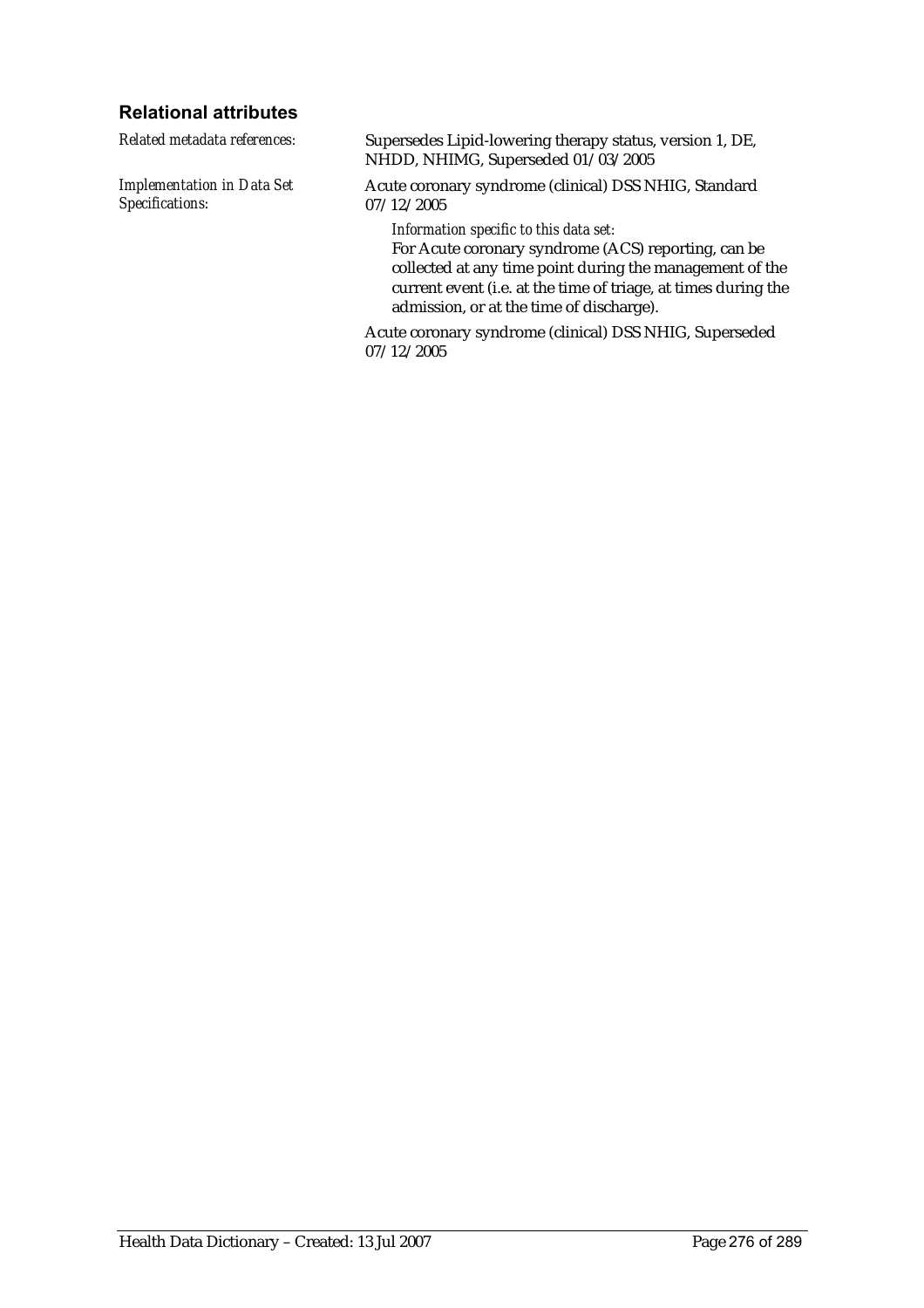# **Listing date for care**

### **Identifying and definitional attributes**

| Metadata item type:         | Data Element                                                                                                                         |
|-----------------------------|--------------------------------------------------------------------------------------------------------------------------------------|
| Technical name:             | Elective care waiting list episode—listing date for care,<br><b>DDMMYYYY</b>                                                         |
| <b>METeOR</b> identifier:   | 269957                                                                                                                               |
| <b>Registration status:</b> | NHIG, Standard 01/03/2005                                                                                                            |
| Definition:                 | The date on which a hospital or a community health service<br>accepts notification that a patient/client requires<br>care/treatment. |

# **Data element concept attributes**

| Data element concept: | Elective care waiting list episode—listing date for care                                                                             |
|-----------------------|--------------------------------------------------------------------------------------------------------------------------------------|
| Definition:           | The date on which a hospital or a community health service<br>accepts notification that a patient/client requires<br>care/treatment. |
| Context:              | Hospital non-admitted patient care.                                                                                                  |
|                       | Community health care.                                                                                                               |
|                       | Elective surgery (admitted patient care).                                                                                            |
| Object class:         | Elective care waiting list episode                                                                                                   |
| <i>Property:</i>      | Listing date for care                                                                                                                |

# **Value domain attributes**

#### **Representational attributes**

| <b>Representation class:</b> | Date            |
|------------------------------|-----------------|
| Data type:                   | Date/Time       |
| Format:                      | <b>DDMMYYYY</b> |
| Maximum character length:    | 8               |

# **Data element attributes**

| Guide for use:   | For elective surgery, the listing date is the date on which the<br>patient is added to an elective surgery waiting list.                                                                                                 |
|------------------|--------------------------------------------------------------------------------------------------------------------------------------------------------------------------------------------------------------------------|
|                  | The acceptance of the notification by the hospital or community<br>health service is conditional upon the provision of adequate<br>information about the patient and the appropriateness of the<br>patient referral.     |
| <i>Comments:</i> | The hospital or community health service should only accept a<br>patient onto the waiting list when sufficient information has<br>been provided to fulfil state/territory, local and national<br>reporting requirements. |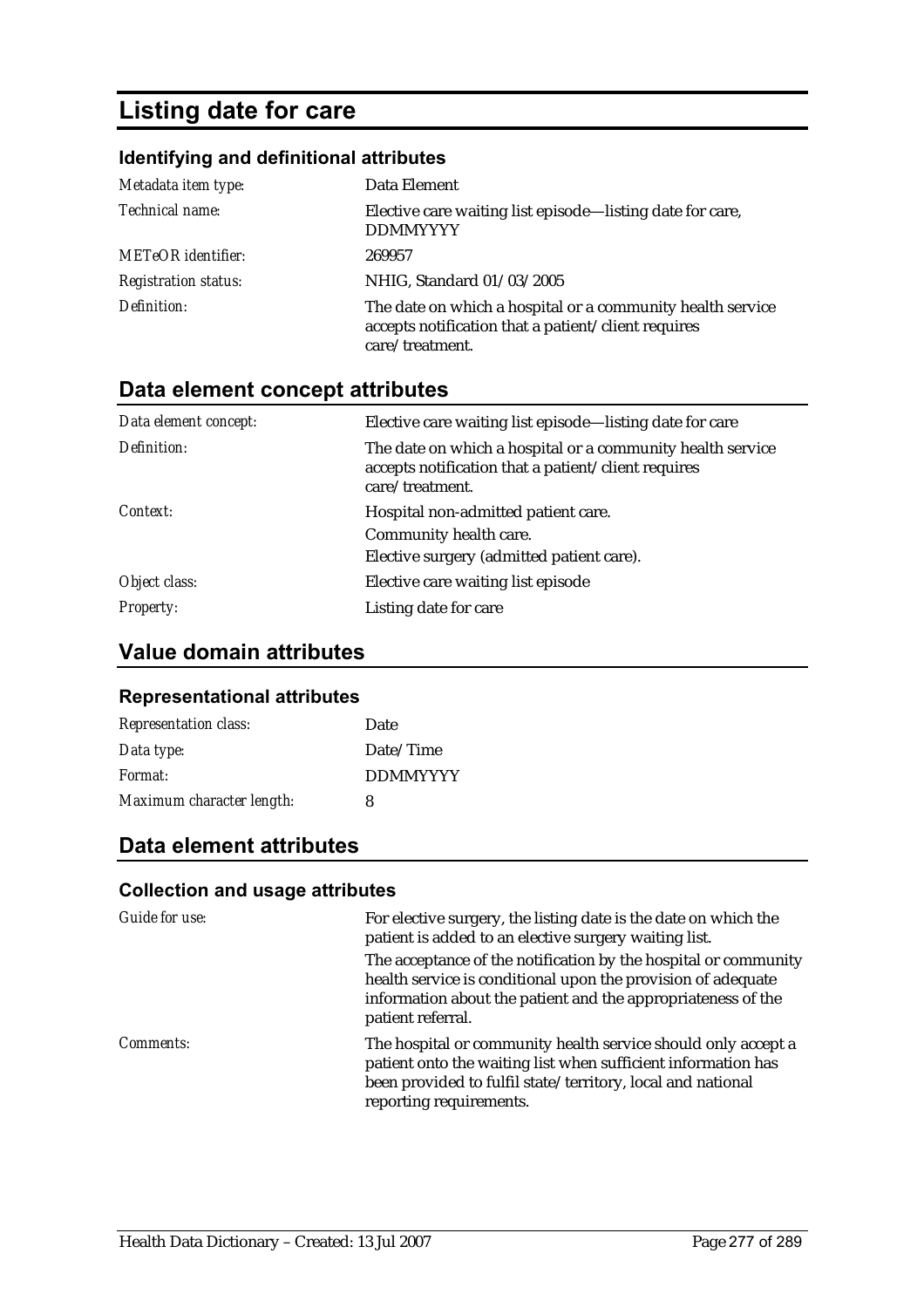| Origin:                                              | <b>National Health Data Committee</b>                                                                                                                |  |
|------------------------------------------------------|------------------------------------------------------------------------------------------------------------------------------------------------------|--|
| <b>Relational attributes</b>                         |                                                                                                                                                      |  |
| Related metadata references:                         | Supersedes Listing date for care, version 4, DE, NHDD,<br>NHIMG, Superseded 01/03/2005                                                               |  |
|                                                      | Is used in the formation of Elective surgery waiting list<br>episode—waiting time (at removal), total days N[NNN] NHIG,<br>Standard 01/03/2005       |  |
|                                                      | Is used in the formation of Elective surgery waiting list<br>episode—waiting time (at a census date), total days N[NNN]<br>NHIG, Standard 01/03/2005 |  |
| <b>Implementation in Data Set</b><br>Specifications: | Elective surgery waiting times (census data) NMDS NHIG,<br>Standard 07/12/2005                                                                       |  |
|                                                      | Implementation start date: 30/09/2006                                                                                                                |  |
|                                                      | Elective surgery waiting times (census data) NMDS NHIG,<br>Superseded 07/12/2005                                                                     |  |
|                                                      | Implementation start date: 30/09/2002                                                                                                                |  |
|                                                      | Implementation end date: 30/06/2006                                                                                                                  |  |
|                                                      | Elective surgery waiting times (removals data) NMDS NHIG,<br>Standard 07/12/2005                                                                     |  |
|                                                      | Implementation start date: 01/07/2006                                                                                                                |  |
|                                                      | Elective surgery waiting times (removals data) NMDS NHIG,<br>Superseded 07/12/2005                                                                   |  |
|                                                      | Implementation start date: 01/07/2002                                                                                                                |  |
|                                                      | Implementation end date: 30/06/2006                                                                                                                  |  |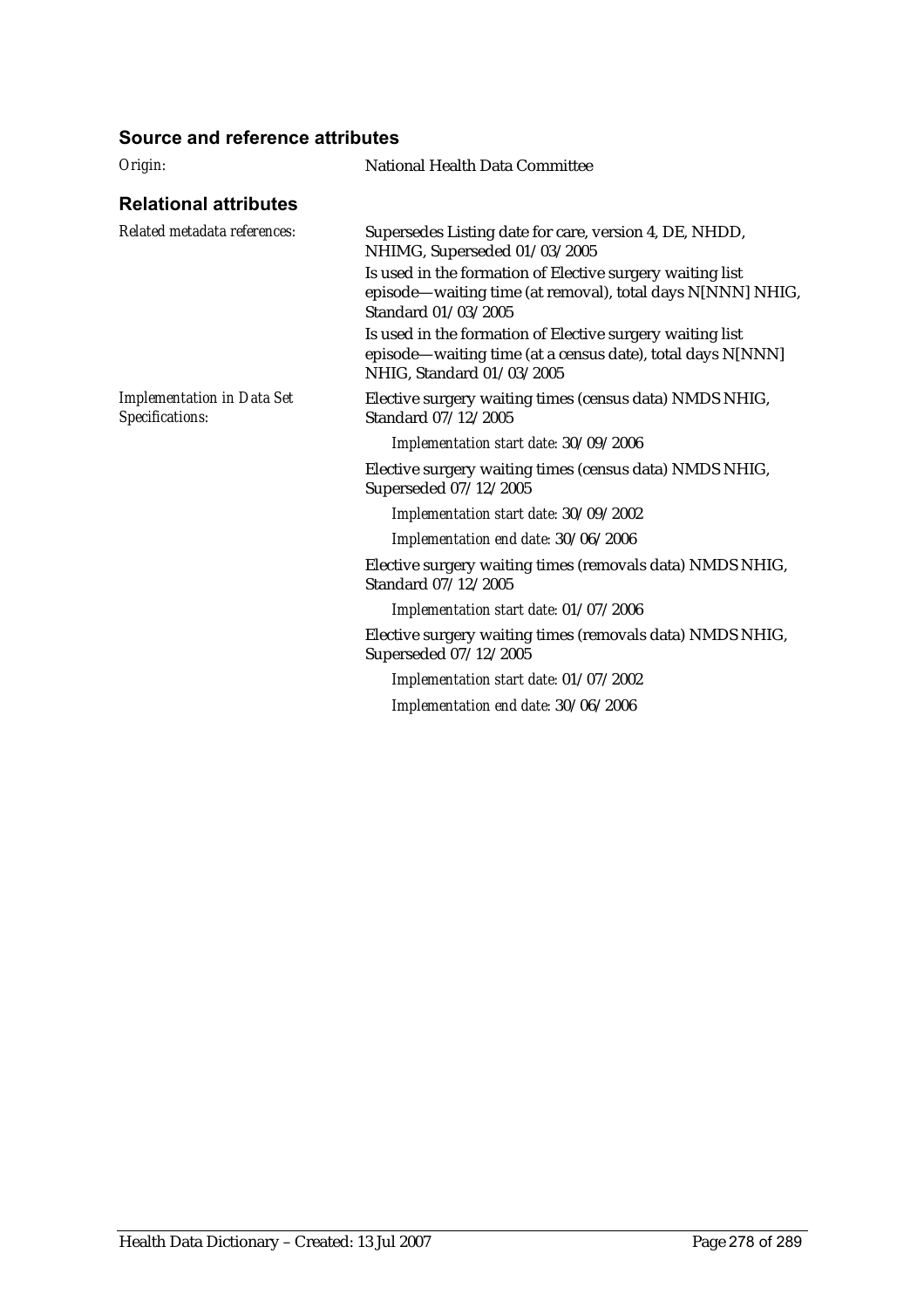# **Living arrangement**

# **Identifying and definitional attributes**

| Metadata item type:         | Data Element                                                                        |
|-----------------------------|-------------------------------------------------------------------------------------|
| Technical name:             | Person—living arrangement, health sector code N                                     |
| <b>METeOR</b> identifier:   | 299712                                                                              |
| <b>Registration status:</b> | NHIG, Standard 14/06/2005                                                           |
| Definition:                 | Whether a person usually resides alone or with others, as<br>represented by a code. |
| Context:                    | Client support needs and clinical setting.                                          |

# **Data element concept attributes**

| Data element concept: | Person—living arrangement                              |  |
|-----------------------|--------------------------------------------------------|--|
| Definition:           | Whether a person usually resides alone or with others. |  |
| Object class:         | Person                                                 |  |
| <i>Property:</i>      | Living arrangement                                     |  |

# **Value domain attributes**

#### **Representational attributes**

| Code           |                                   |
|----------------|-----------------------------------|
| <b>Number</b>  |                                   |
| N              |                                   |
|                |                                   |
| Value          | <b>Meaning</b>                    |
| 1              | Lives alone                       |
| $\overline{c}$ | Lives with others                 |
| 9              | Not stated/inadequately described |
|                |                                   |

## **Data element attributes**

| <b>Collection methods:</b> | This item does not seek to describe the quality of the<br>arrangements but merely the fact of the arrangement. It is<br>recognised that this item may change on a number of occasions<br>during the course of an episode of care.                                                                                                                     |
|----------------------------|-------------------------------------------------------------------------------------------------------------------------------------------------------------------------------------------------------------------------------------------------------------------------------------------------------------------------------------------------------|
| <i>Comments:</i>           | Whether or not a person lives alone is a significant determinant<br>of risk.                                                                                                                                                                                                                                                                          |
|                            | Living alone may preclude certain treatment approaches (e.g.<br>home dialysis for end-stage renal disease). Social isolation has<br>also been shown to have a negative impact on prognosis in<br>males with known coronary artery disease with several studies<br>suggesting increased mortality rates in those living alone or<br>with no confidant. |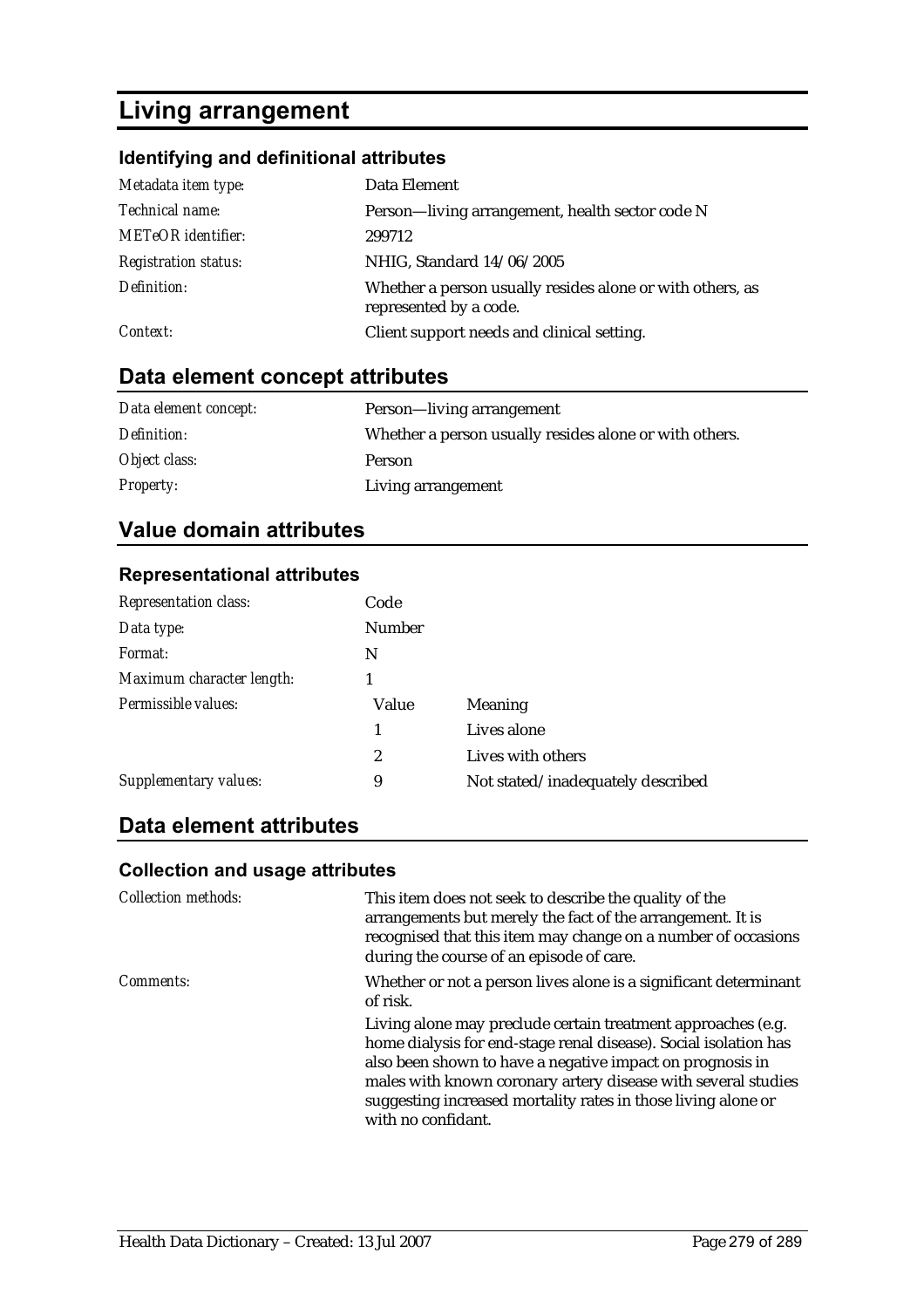| Submitting organisation:                             | Cardiovascular Data Working Group                                                   |
|------------------------------------------------------|-------------------------------------------------------------------------------------|
| <b>Relational attributes</b>                         |                                                                                     |
| Related metadata references:                         | Supersedes Living arrangement, version 1, DE, NHDD,<br>NHIMG, Superseded 01/03/2005 |
| <b>Implementation in Data Set</b><br>Specifications: | Cardiovascular disease (clinical) DSS NHIG, Superseded<br>15/02/2006                |
|                                                      | Cardiovascular disease (clinical) DSS NHIG, Superseded<br>04/07/2007                |
|                                                      | Cardiovascular disease (clinical) DSS NHIG, Standard<br>04/07/2007                  |
|                                                      |                                                                                     |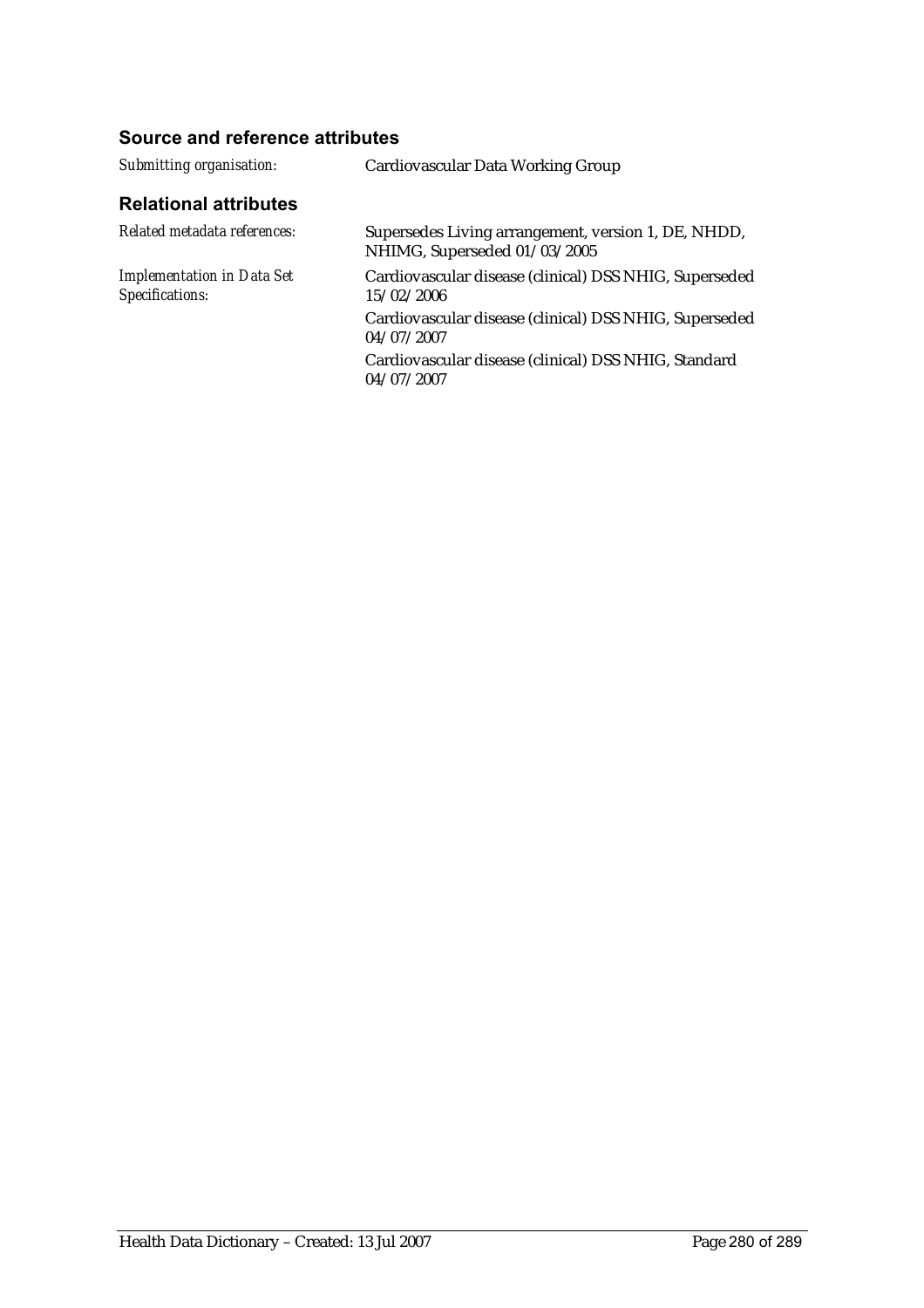# **Location of impairment**

### **Identifying and definitional attributes**

| Metadata item type:         | Data Element                                                                                      |
|-----------------------------|---------------------------------------------------------------------------------------------------|
| Technical name:             | Person-location of impairment of body structure, code (ICF)<br>2001) N                            |
| <b>METeOR</b> identifier:   | 320177                                                                                            |
| <b>Registration status:</b> | NHIG, Standard 29/11/2006<br>NCSIMG, Standard 16/10/2006                                          |
| Definition:                 | The location of a person's impairment in a specified<br>body structure, as represented by a code. |
| Context:                    | Human functioning and disability                                                                  |

# **Data element concept attributes**

| Data element concept: | Person-location of impairment of body structure                |
|-----------------------|----------------------------------------------------------------|
| Definition:           | The site of impairment in a person's specified body structure. |
| Object class:         | Person                                                         |
| <i>Property:</i>      | Location of impairment of body structure                       |

### **Value domain attributes**

#### **Representational attributes**

| <b>Classification scheme:</b> | International Classification of Functioning, Disability and<br>Health 2001 |                      |
|-------------------------------|----------------------------------------------------------------------------|----------------------|
| Representation class:         | Code                                                                       |                      |
| Data type:                    | Number                                                                     |                      |
| Format:                       | N                                                                          |                      |
| Maximum character length:     | 1                                                                          |                      |
| Permissible values:           | Value                                                                      | <b>Meaning</b>       |
|                               | $\boldsymbol{0}$                                                           | More than one region |
|                               |                                                                            | Right                |
|                               | $\overline{c}$                                                             | Left                 |
|                               | 3                                                                          | <b>Both sides</b>    |
|                               | 4                                                                          | Front                |
|                               | 5                                                                          | <b>Back</b>          |
|                               | 6                                                                          | Proximal             |
|                               | 7                                                                          | Distal               |
| <b>Supplementary values:</b>  | 8                                                                          | Not specified        |
|                               | 9                                                                          | Not applicable       |

#### **Collection and usage attributes**

*Guide for use:* This metadata item contributes to the definition of the concept '**Disability**' and gives an indication of the experience of disability for a person.

> *Impairments of body structure* are problems in body structure such as a loss or significant departure from population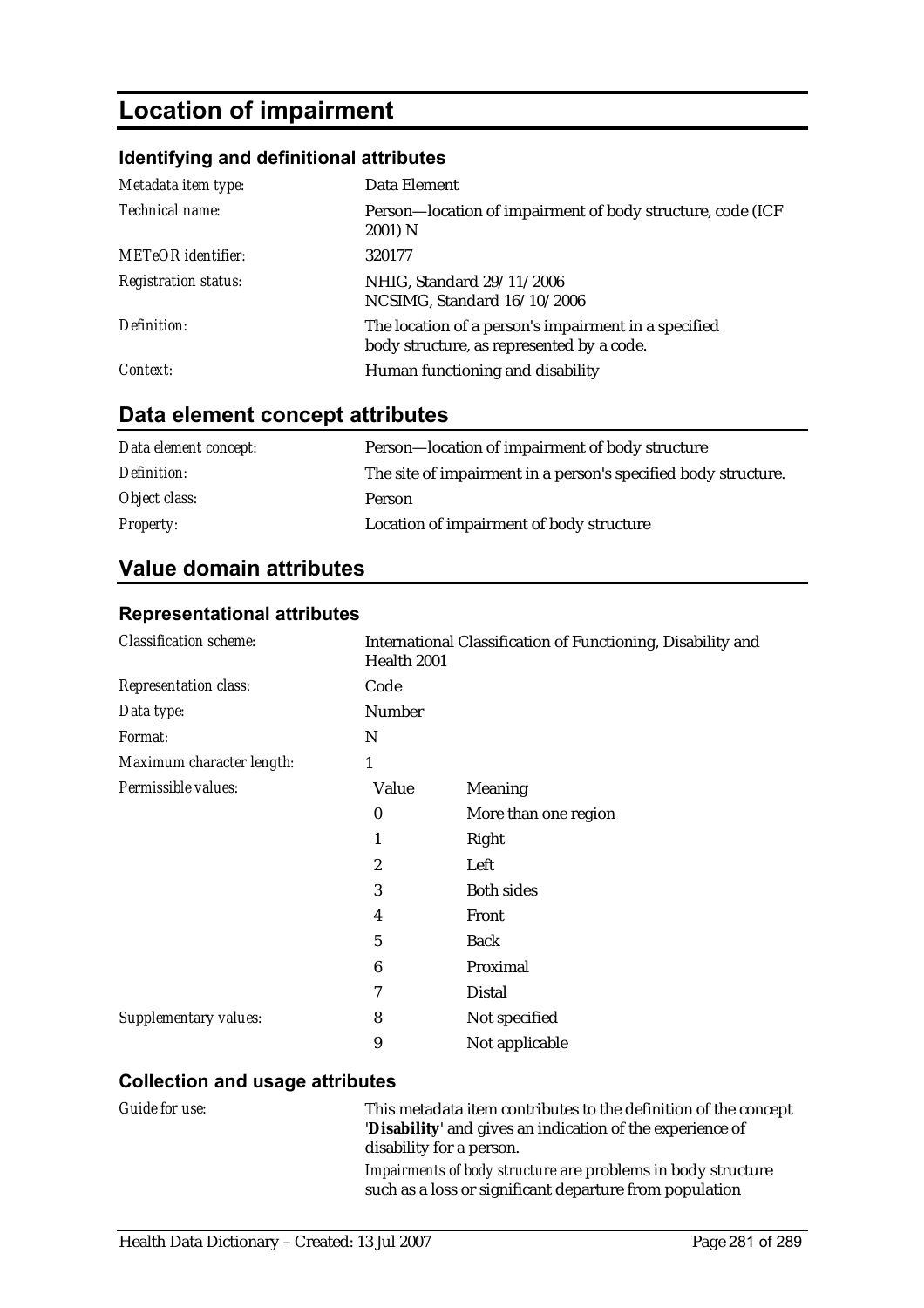standards or averages.

Use only one code. Select the one that best describes the situation with this structure. Combinations are not possible.

CODE 0 More than one region (except both sides) Used when the impairment is present in more than one body location (but not bilaterally see code 3); for example when burn scars affect many areas of skin.

CODE 1 Right

Used when the impairment is present to the right of the midline of the person's body.

CODE 2 Left

Used when the impairment is present to the left of the midline of the person's body.

CODE 3 Both sides (bilateral)

Used when the impairment is two-sided and disposed on opposite sides of the midline axis of the body, for example bilateral joint deformities.

CODE 4 Front

Used when the impairment is present in front of a line passing through the midline of the body when viewed from the side. CODE 5 Back

Used when the impairment is present behind a line passing through the midline of the body when viewed from the side. CODE 6 Proximal

Used when the impairment is situated towards the point of origin or attachment, as of a limb or bone (opposed to distal), for example the end of the structure that is closer to the centre of the body.

CODE 7 Distal

Used when the impairment is situated away from the point of origin or attachment, as of a limb or bone (opposed to proximal), for example the end of structure that is further away from the centre of the body.

CODE 8 Not specified

Used when there is an impairment of body structure but the location of the impairment is not recorded.

CODE 9 Not applicable

Used when it is not appropriate to code the location of an impairment of body structure.

| Submitting organisation: | Australian Institute of Health and Welfare (AIHW) which is the<br>Australian Collaborating Centre for the World Health<br>Organization Family of International Classifications. |
|--------------------------|---------------------------------------------------------------------------------------------------------------------------------------------------------------------------------|
| Origin:                  | WHO 2001. ICF: International Classification of Functioning,<br>Disability and Health. Geneva: WHO                                                                               |
|                          | AIHW 2003. ICF Australian User Guide Version 1.0. Canberra:<br><b>AIHW</b>                                                                                                      |
| Reference documents:     | Further information on the ICF, including more detailed codes,<br>can be found in the ICF itself and the ICF Australian User<br>Guide (AIHW 2003), at the following websites:   |
|                          | WHO ICF website                                                                                                                                                                 |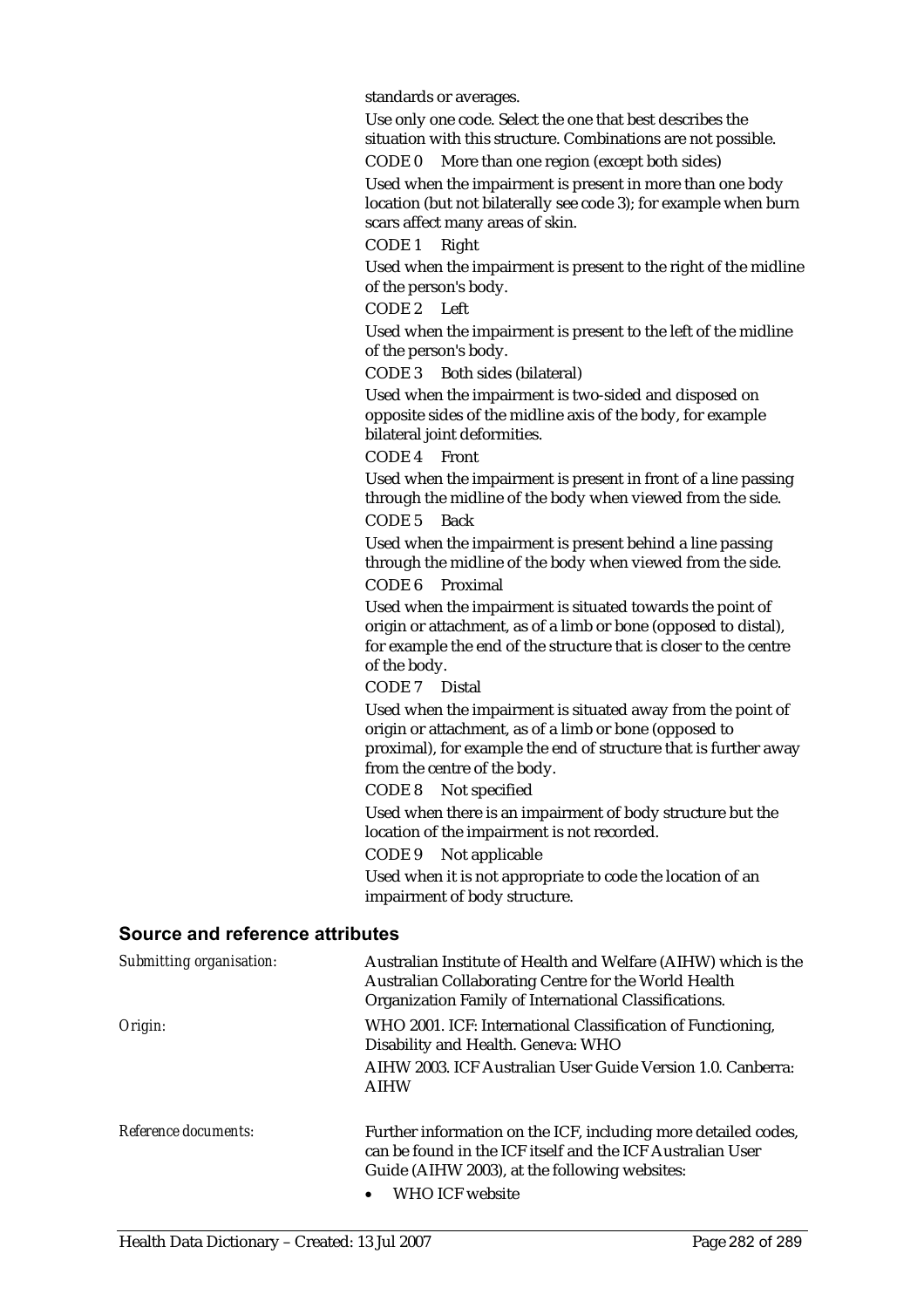http://www.who.int/classifications/icf/en/

• Australian Collaborating Centre ICF website http://www.aihw.gov.au/disability/icf/index.html

### **Data element attributes**

#### **Collection and usage attributes**

*Guide for use:* This data element is to be used in conjunction with specified body structures, for example, 'impairment of proximal structures related to movement'. This data element may also be used in conjunction with Person—extent of impairment of body structure, code (ICF 2001) N and Person—nature of impairment of body structure, code (ICF 2001).

#### **Source and reference attributes**

| Submitting organisation: | Australian Institute of Health and Welfare (AIHW) which is the |
|--------------------------|----------------------------------------------------------------|
|                          | Australian Collaborating Centre for the World Health           |
|                          | Organization Family of International Classifications.          |

#### **Relational attributes**

| <b>Implementation in Data Set</b> | Body structures cluster NHIG, Standard 29/11/2006 |
|-----------------------------------|---------------------------------------------------|
| Specifications:                   | NCSIMG, Standard 16/10/2006                       |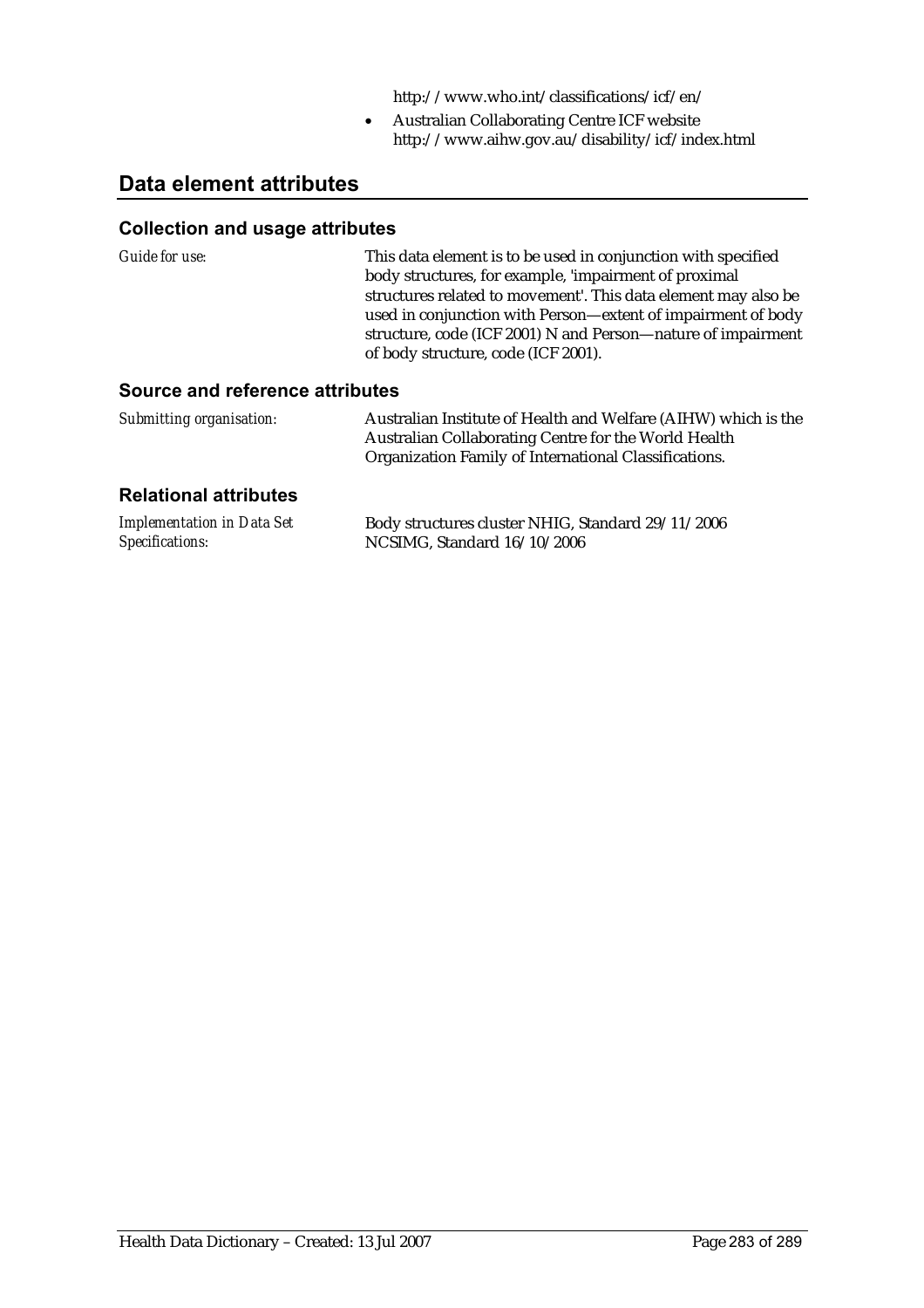# **Lot/section number (person)**

### **Identifying and definitional attributes**

| Metadata item type:         | Data Element                                                                         |
|-----------------------------|--------------------------------------------------------------------------------------|
| Technical name:             | Person (address)— $\left  \text{ot}/\text{section} \right $ identifier, N[X(14)]     |
| <b>METeOR</b> identifier:   | 270031                                                                               |
| <b>Registration status:</b> | NHIG, Standard 01/03/2005<br>NCSIMG, Standard 30/09/2005                             |
| Definition:                 | The unique identifier for the lot/section of the location where a<br>person resides. |

# **Data element concept attributes**

| Data element concept: | Person (address)—lot/section identifier                            |
|-----------------------|--------------------------------------------------------------------|
| Definition:           | The lot/section identifier of the location where a person resides. |
| Object class:         | <b>Person</b>                                                      |
| <i>Property:</i>      | Lot/section identifier                                             |

# **Value domain attributes**

#### **Representational attributes**

| <b>Representation class:</b> | Identifier    |
|------------------------------|---------------|
| Data type:                   | <b>String</b> |
| <i>Format:</i>               | N[X(14)]      |
| Maximum character length:    | 15            |

# **Data element attributes**

### **Collection and usage attributes**

| Guide for use:             | This standard is suitable for postal purposes as well as the<br>physical identification of addresses.<br>A lot number shall be used only when a street number has not<br>been specifically allocated or is not readily identifiable with the<br>property. |
|----------------------------|-----------------------------------------------------------------------------------------------------------------------------------------------------------------------------------------------------------------------------------------------------------|
|                            | For identification purposes, the word 'Lot' or 'Section' should<br>precede the lot number and be separated by a space.                                                                                                                                    |
|                            | Examples are as follows:                                                                                                                                                                                                                                  |
|                            | Section 123456                                                                                                                                                                                                                                            |
|                            | Lot 716                                                                                                                                                                                                                                                   |
|                            | Lot $534A$                                                                                                                                                                                                                                                |
|                            | Lot 17 Jones Street                                                                                                                                                                                                                                       |
| <b>Collection methods:</b> | The lot/section number is positioned before the Street name<br>and type, located in the same line containing the Street name.                                                                                                                             |
| Comments:                  | Lot/section numbers are generally used only until an area has<br>been developed.                                                                                                                                                                          |
|                            |                                                                                                                                                                                                                                                           |

| Submitting organisation: | Australian Institute of Health and Welfare                |
|--------------------------|-----------------------------------------------------------|
| Origin:                  | AS 4590 Interchange of client information, Australia Post |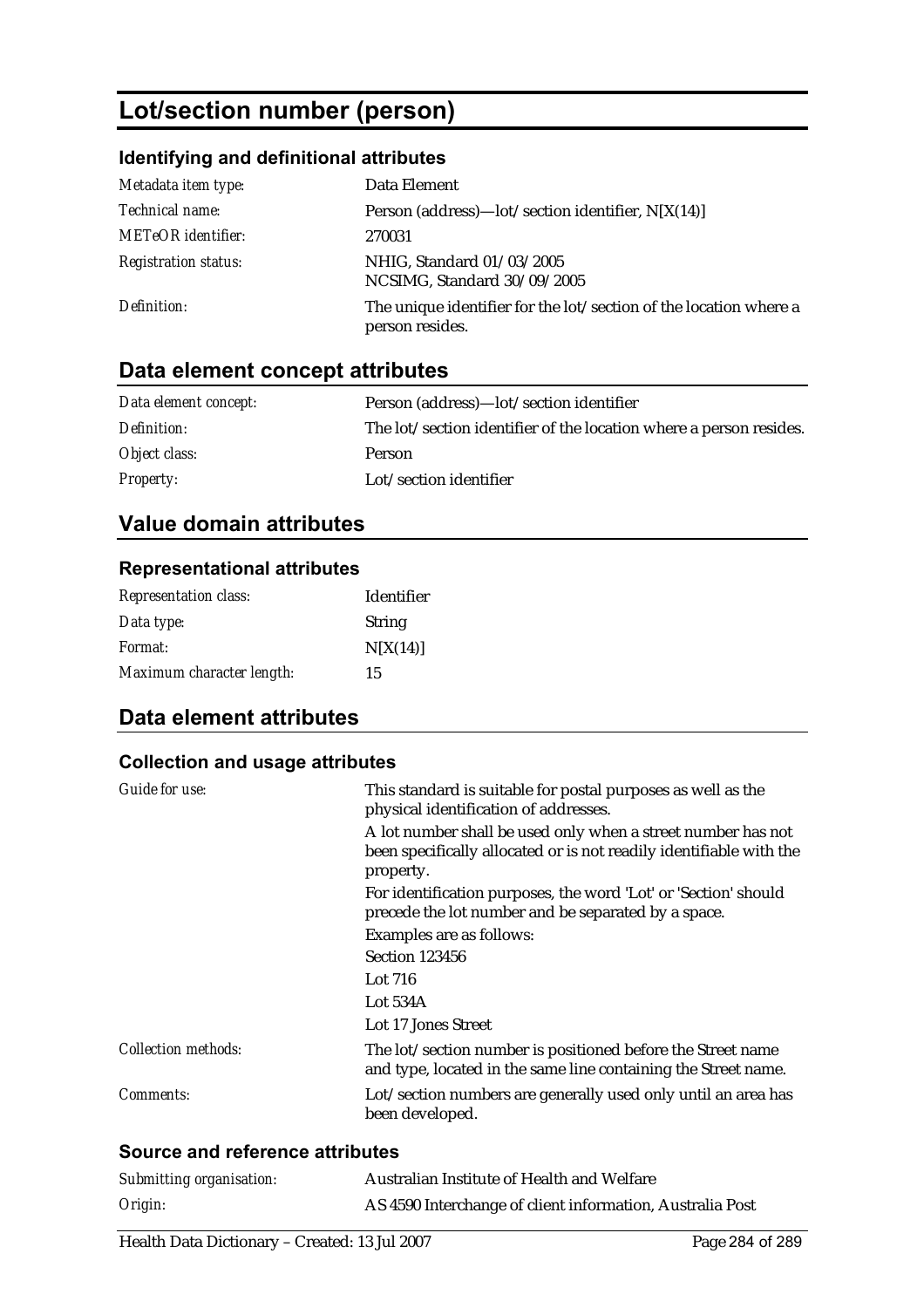#### Address Presentation Standard

# **Relational attributes**

| Supersedes Lot/section number, version 1, DE, NHDD,<br>NHIMG, Superseded 01/03/2005                                                     |
|-----------------------------------------------------------------------------------------------------------------------------------------|
| Is used in the formation of Person (address)—address line, text<br>$[X(180)]$ NHIG, Standard 04/05/2005, NCSIMG, Standard<br>30/09/2005 |
| Is used in the formation of Person (address)—health address<br>line, text $[X(180)]$ NHIG, Superseded 04/05/2005                        |
| Health care client identification DSS NHIG. Standard<br>04/05/2005                                                                      |
| Health care provider identification DSS NHIG, Superseded<br>04/07/2007                                                                  |
| Health care provider identification DSS NHIG, Standard<br>04/07/2007                                                                    |
|                                                                                                                                         |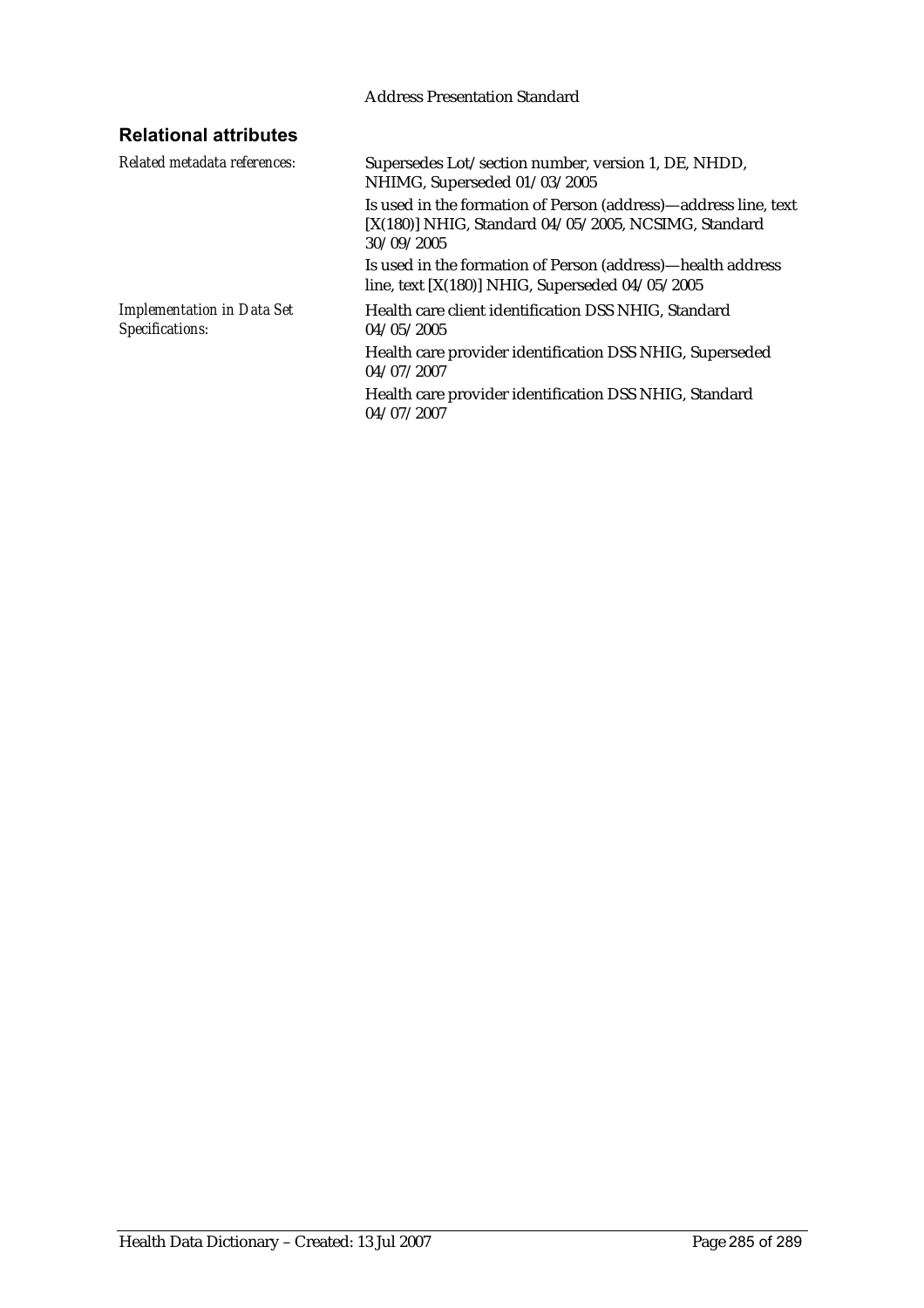# **Lot/section number (service provider organisation)**

### **Identifying and definitional attributes**

| Metadata item type:         | Data Element                                                                     |
|-----------------------------|----------------------------------------------------------------------------------|
| Technical name:             | Service provider organisation (address)—lot/section identifier,<br>N[X(14)]      |
| <b>METeOR</b> identifier:   | 290230                                                                           |
| <b>Registration status:</b> | NHIG, Standard 04/05/2005<br>NCSIMG, Standard 30/09/2005                         |
| Definition:                 | The unique identifier for the lot/section of the location of an<br>organisation. |

# **Data element concept attributes**

| Data element concept: | Service provider organisation (address)—lot/section identifier |
|-----------------------|----------------------------------------------------------------|
| Definition:           | The lot/section identifier of the location of an organisation. |
| Object class:         | Service provider organisation                                  |
| <i>Property:</i>      | Lot/section identifier                                         |

# **Value domain attributes**

### **Representational attributes**

| <b>Representation class:</b> | Identifier    |
|------------------------------|---------------|
| Data type:                   | <b>String</b> |
| <i>Format:</i>               | N[X(14)]      |
| Maximum character length:    | 15            |

### **Data element attributes**

| Guide for use:             | This standard is suitable for postal purposes as well as the<br>physical identification of addresses.                                            |
|----------------------------|--------------------------------------------------------------------------------------------------------------------------------------------------|
|                            | A lot number shall be used only when a street number has not<br>been specifically allocated or is not readily identifiable with the<br>property. |
|                            | For identification purposes, the word 'Lot' or 'Section' should<br>precede the lot number and be separated by a space.                           |
|                            | Examples are as follows:                                                                                                                         |
|                            | Section 123456                                                                                                                                   |
|                            | Lot 716                                                                                                                                          |
|                            | Lot $534A$                                                                                                                                       |
|                            | Lot 17 Jones Street                                                                                                                              |
| <b>Collection methods:</b> | The lot/section number is positioned before the Street name<br>and type, located in the same line containing the Street name.                    |
| Comments:                  | Lot/section numbers are generally used only until an area has<br>been developed.                                                                 |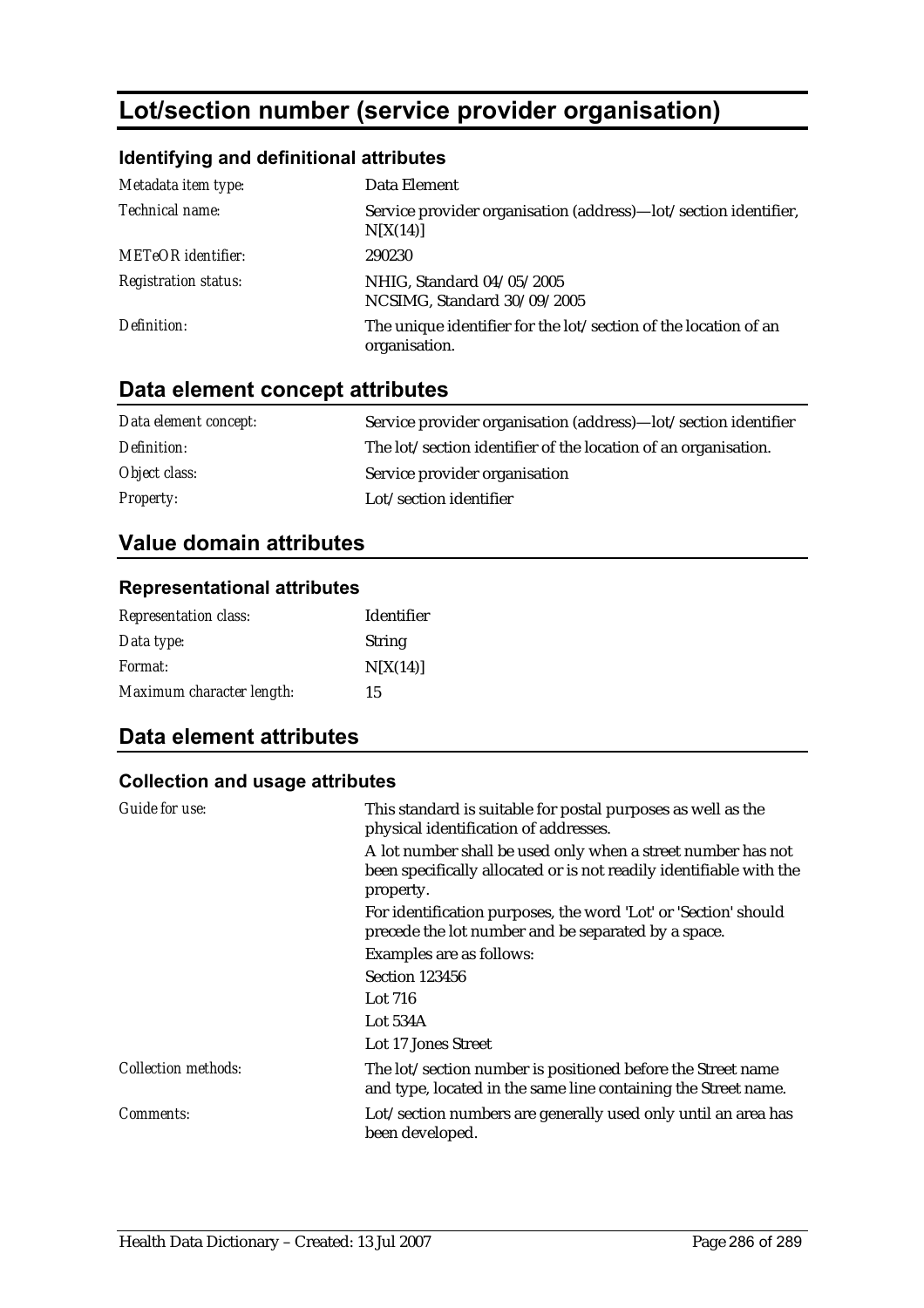| Submitting organisation:                             | Australian Institute of Health and Welfare                                                                                                                   |  |
|------------------------------------------------------|--------------------------------------------------------------------------------------------------------------------------------------------------------------|--|
| Origin:                                              | AS 4590 Interchange of client information, Australia Post<br><b>Address Presentation Standard</b>                                                            |  |
| <b>Relational attributes</b>                         |                                                                                                                                                              |  |
| Related metadata references:                         | Is used in the formation of Service provider organisation<br>(address)—address line, text [X(180)] NHIG, Standard<br>04/05/2005, NCSIMG, Standard 30/09/2005 |  |
| <b>Implementation in Data Set</b><br>Specifications: | Health care provider identification DSS NHIG, Superseded<br>04/07/2007                                                                                       |  |
|                                                      | Health care provider identification DSS NHIG, Standard<br>04/07/2007                                                                                         |  |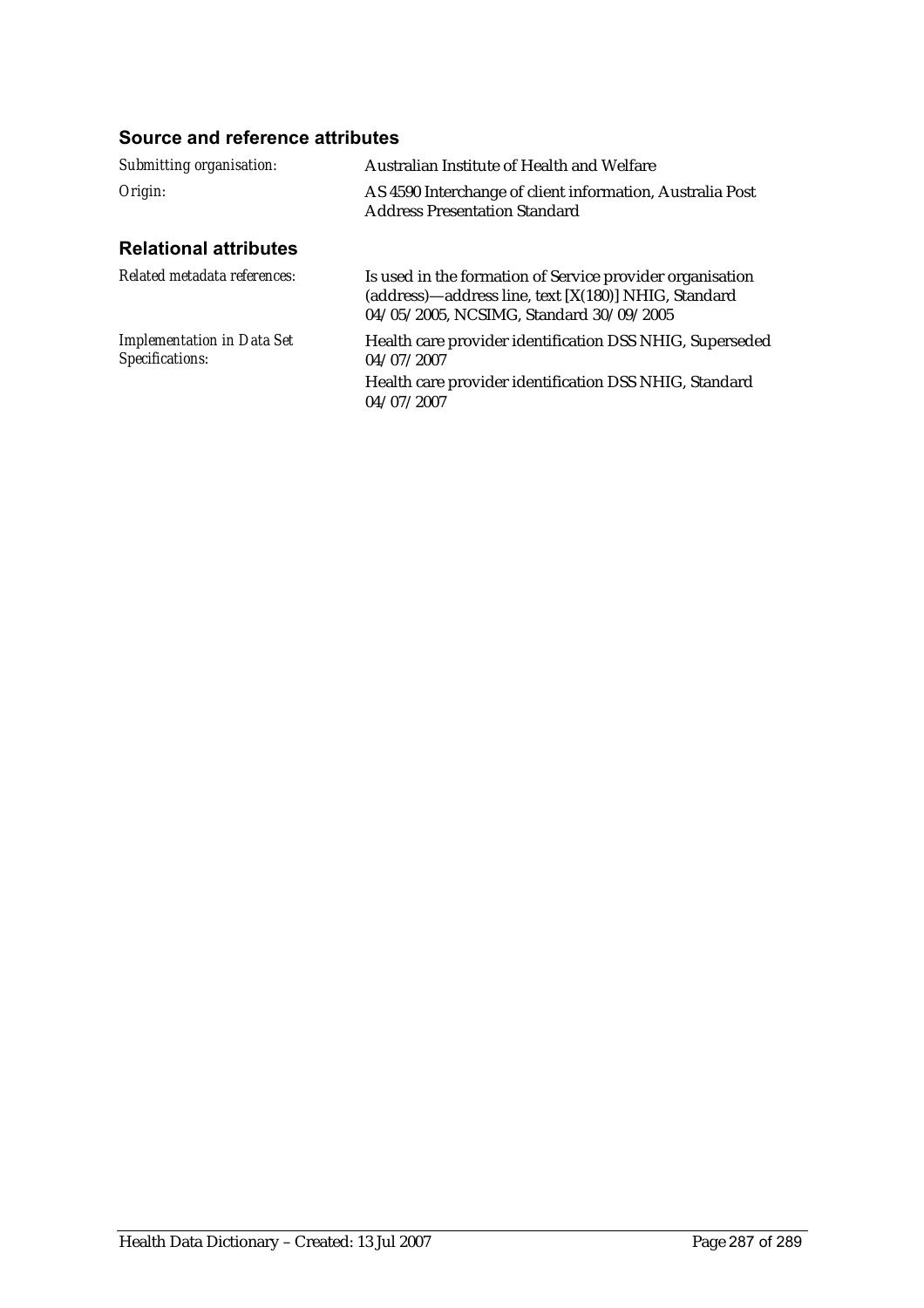# **Lower limb amputation due to vascular disease**

### **Identifying and definitional attributes**

| Metadata item type:         | Data Element                                                                                                                                         |
|-----------------------------|------------------------------------------------------------------------------------------------------------------------------------------------------|
| Technical name:             | Person-lower limb amputation due to vascular disease, code<br>N                                                                                      |
| <b>METeOR</b> identifier:   | 270162                                                                                                                                               |
| <b>Registration status:</b> | NHIG, Standard 01/03/2005                                                                                                                            |
| Definition:                 | Whether a person has undergone an amputation of toe, forefoot<br>or leg (above or below knee), due to vascular disease, as<br>represented by a code. |

### **Data element concept attributes**

| Data element concept: | Person-lower limb amputation due to vascular disease                                  |
|-----------------------|---------------------------------------------------------------------------------------|
| Definition:           | Amputation of toe, forefoot or leg (above or below knee), due to<br>vascular disease. |
| Context:              | Public health, health care and clinical settings.                                     |
| Object class:         | Person                                                                                |
| <b>Property:</b>      | Lower limb amputation due to vascular disease                                         |

# **Value domain attributes**

#### **Representational attributes**

| <b>Representation class:</b> | Code   |                                                                             |
|------------------------------|--------|-----------------------------------------------------------------------------|
| Data type:                   | Number |                                                                             |
| Format:                      | N      |                                                                             |
| Maximum character length:    | 1      |                                                                             |
| Permissible values:          | Value  | Meaning                                                                     |
|                              | 1      | Lower limb amputation - occurred in the last 12<br>months                   |
|                              | 2      | Lower limb amputation - occurred prior to the<br>last 12 months             |
|                              | 3      | Lower limb amputation - occurred both in and<br>prior to the last 12 months |
|                              | 4      | No history of lower limb amputation due to<br>vascular disease              |
| Supplementary values:        | 9      | Not stated/inadequately described                                           |

#### **Collection and usage attributes**

*Collection methods:* Ask the individual if he/she has had an amputated toe or forefoot or leg (above or below knee), not due to trauma or causes other than vascular disease. If so determine when it was undertaken; within or prior to the last 12 months (or both). Alternatively obtain this information from appropriate documentation.